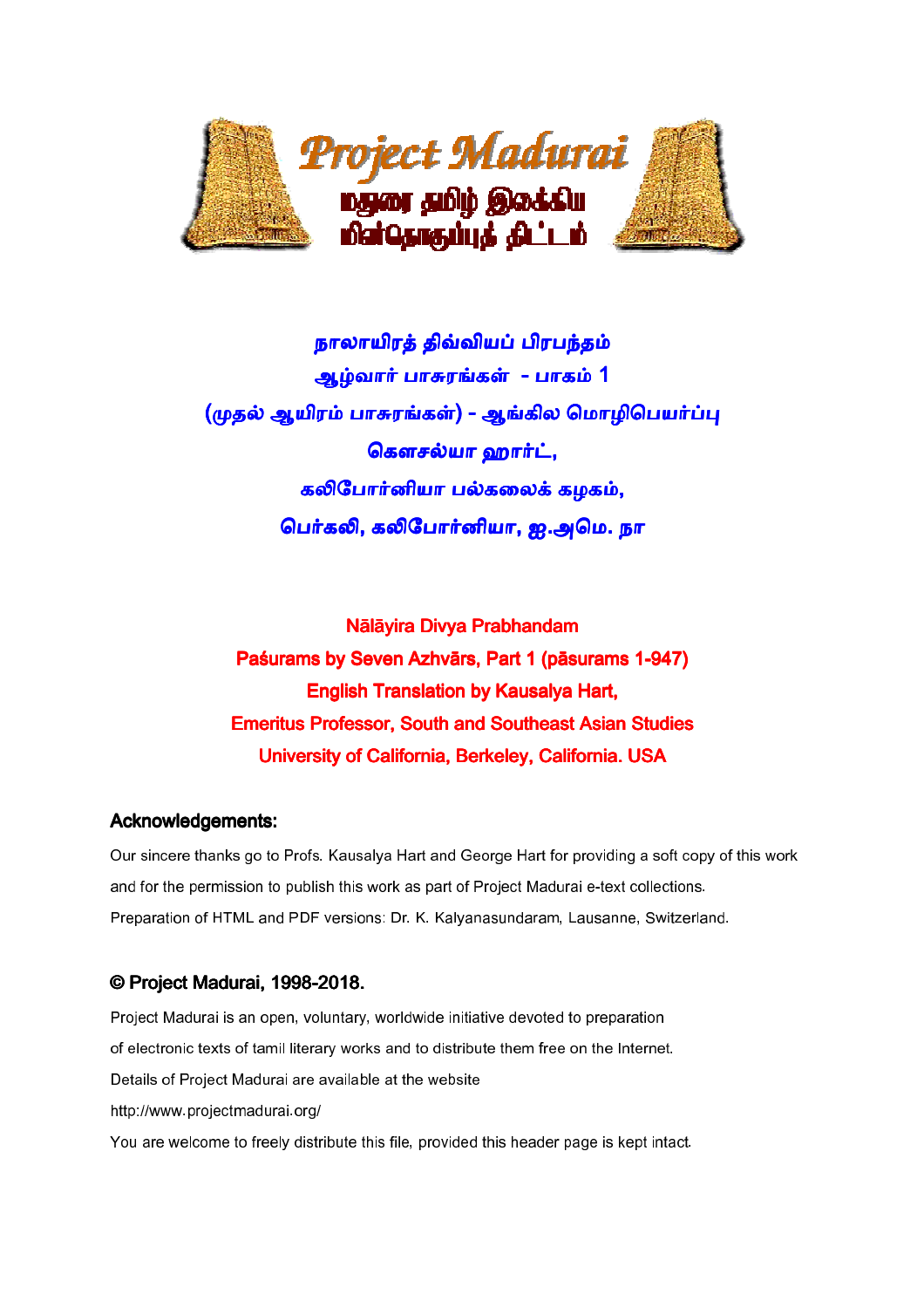# Nālāyira Divya Prabhandam Paśurams by Seven Azhvārs, Part 1 (pāsurams 1-947) English Translation by Kausalya Hart University of California, Berkeley, California. USA

#### THE WORLDLY AZHVARS

Divyaprabandham - Seven Azhvars You are the sweetness in milk. You are the brightness of precious gold. You are the freshness of green moss. You have the dark color of bees that drink honey and fly around the ponds. You are the four seasons. How is it that the world cannot understand the nature of the god Maal? (795)

#### **INTRODUCTION**

The Seven Azhvars in this volume are Periyazhvar, Andal/Thalaivi, Kulasekharazhvar, Thirumazhisaiyazhvar, Thondaradippodiyazhvar, Thiruppaṇazhvar, Madhurakavi Azhvar.

There is much information about Vaishnavism and the Azhvars' lives found on the internet. My concern in this book is to provide a good translation of the pasurams. I hope this work will be helpful for academic scholars, students who do research on the Azhvars and anyone who is interested in the Divyaprabandham. This is my own work and if there are any mistakes, they are my responsibility. I hope you will enjoy reading this great work of Azhvars.

According to Tamil scholars the Vaishnava Bhakthi movement dates from the 5th century CE to the 10th century. 4000 poems (pasurams) were composed by twelve Azhvars who called their god Maal, Nedumaal, Thirumaal, Kannnan and Nambi. The name Vishnu is not found in the text. (The word Vittu is found in one Pasuram. Does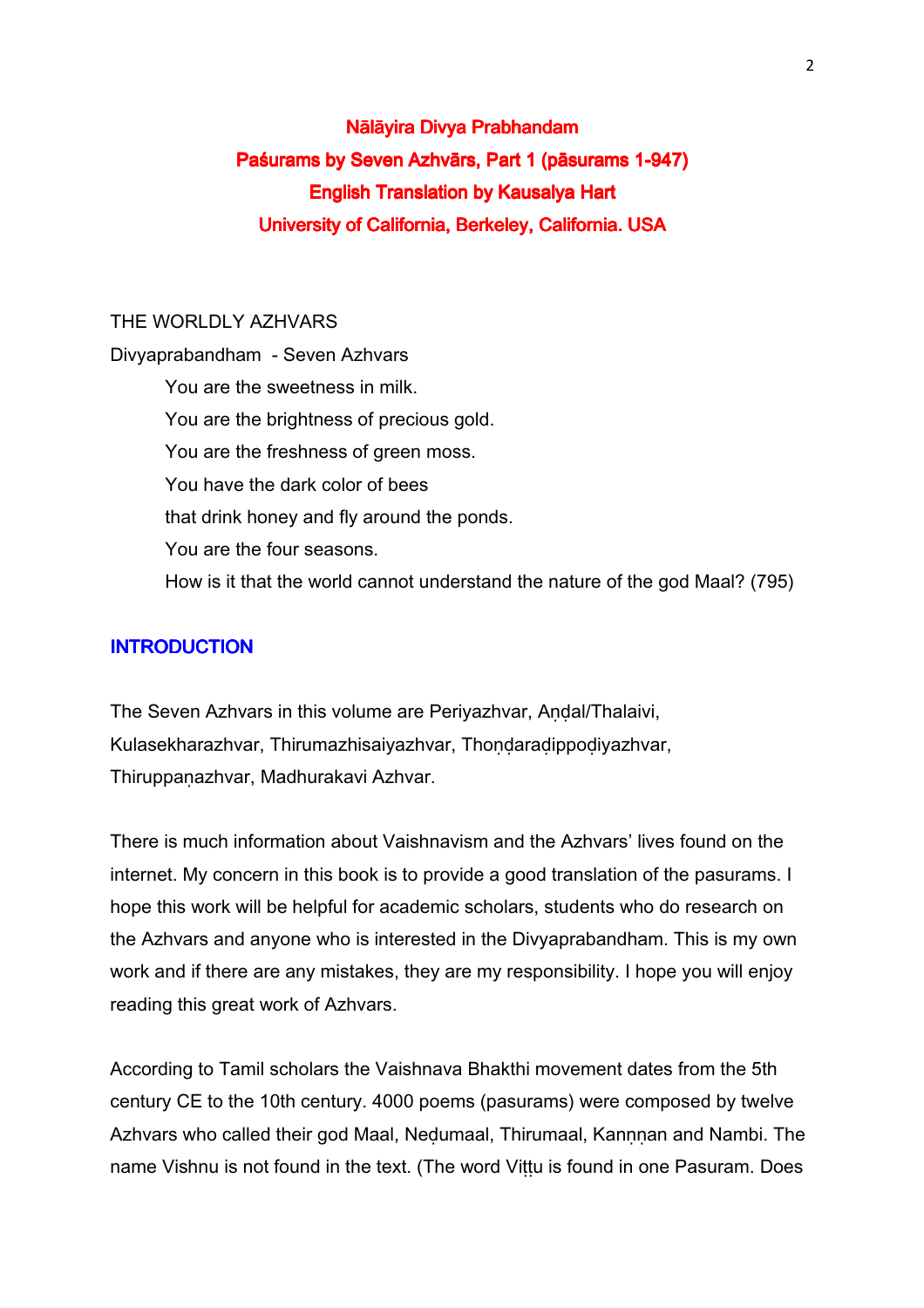it mean the god is arguable? As much as I know there is no grammar rule for Vishnu changing to Viṭṭu.).

"The god" in this translation means Thirumaal. "Gods" in the plural refers to other gods. The word Shiva is not used by the Azhvars. Shiva is mentioned as, "the one who has a crescent moon on his jata," "the one who has Ganges in his jata," "the one who has three eyes," "the one who has a dark neck." etc. This translation uses the word "Shiva" so that the readers will understand who the god is. In a very few places the word Brahma is used, but more often the word "Nanmuhan" is used for Brahma. For Indra the Azhvars use the phrases like, "the king of the gods" and "the thousandeyed one." The translation may use "Indra" for clarity. The word Lakshmi is not used in the pasurams, rather, "goddess on the lotus," "beloved of the god," "the one who stays on the chest of the god" and similar epithets are used for her. I used the word for this goddess 'Lakshmi' for the sake of the readers. Nappinnai, who is considered as Lakshmi, appears in the Pasurams often.

Other uses are as follows: "Maayan," "Maayanar," "Maayavan" and the like refer to Maal (Vishnu). Nambi is another name often used by the Azhvars for Vishnu. When the Azhvars say, "emberuman," "embiran," my translation uses phrases like "dear one," "dear god," "highest god," "god of gods" and the like.

At the end of a masculine proper nouns, many derived from Sanskrit, the Azhvars use the Tamil -an ending while Sanskrit uses just -a. In order to retain a Tamil flavor, I have used the -an ending on most of these ("Asuran") but have retained the Sanskrit usage for some names like Rama to accord with common usage.

Phonetics. For the names of gods, kings, Rakshasas, cities, plants, flowers and animals I have often transliterated Tamil terms, using the following scheme:

The vowels a, i, u, e, ee, o, ai, au are used in the translation. 'aa is used sometimes for clear pronunciation. Consonants. Tamil writing system has eighteen consonants. k, ch, t, th, p, ng, nj, n, n, m,  $(n)$ , y, r, r, l, v, l and zh.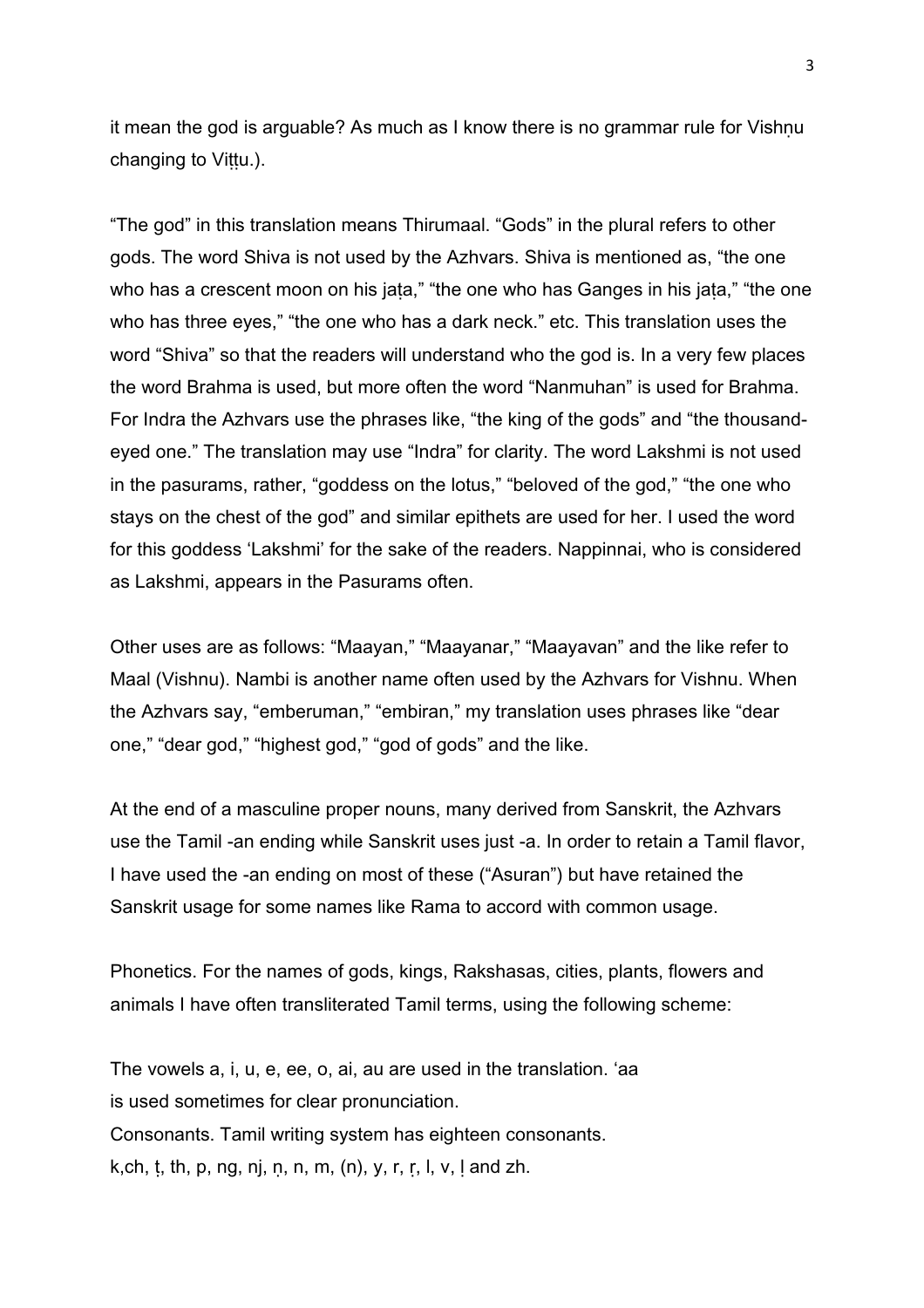Soft consonants hg, j, ḍ, d, and b are used for pronunciation.

Pronunciation. Nasals and medial sounds have only one pronunciation: ng, nj, ṇ, n and m. y, r, r, v, l, I and zh. The stops k, ch, t, th, and p are unvoiced when they occur initially in a word. In the middle of a word in between vowels, they are pronounced as unvoiced stops. In the middle of the word if they are unvoiced stops, Tamil writing indicates these with double letters. The soft consonants h/g, s, ḍ, d, b are voiced and occur in the middle of a word between vowels. The Tamil writing system indicates these with single letter between vowels. The soft consonants may also occur after a nasal: ngg, nj, nd, nd, and mb.

Some proper names often used are as follows.

Names of the gods: Kaṇṇan, Naraṇan, Narayaṇan, Kesavan, Govindan, Gopalan, Shridharan, Vasudevan, Baladeven, Madhavan, Nanmuhan (Brahma), Hanuman. Names of kings: Janakan, Dasharathan, Nandagopan, Ravanan, Vibhishanan, Mahabali.

Names of Raksasas: Kamsan, Hiraṇyan, Sakaṭasuran, Thenuhan, Narahan, Muran, Ashtasuran, Kabithasuran.

Names of Rakshasis: Thaḍahai, Puthana.

Names of goddesses: Thiru, Thirumagaḷ, Nappinnai.

Names of women: Devaki, Yashoda. Vaidehi.

The 10 avatharams are fish, turtle, boar, Vamanan, man-lion, Rama, Parasuraman, Balaraman, Krishna, and Kalki.

Divyadesams: The Vaishnavaites believe that the Azhvars praised 108 temples, which are called the Divyadesams. Many of these are also names of cities. In other cases, one city might have two, three or more Divyadesams (temples) in it. The Azhvars also call these Thirupadis. The tradition says Thirumangai Azhvar praises the god Maal in 108 Thirupadis. The internet has a list of all the Divyadesams. 105 of the Divyadesams are in India, one is in Nepal and the last two are Thiruparkadal (the ocean of milk) and Sri Vaikuntam (Vishnu's paradise).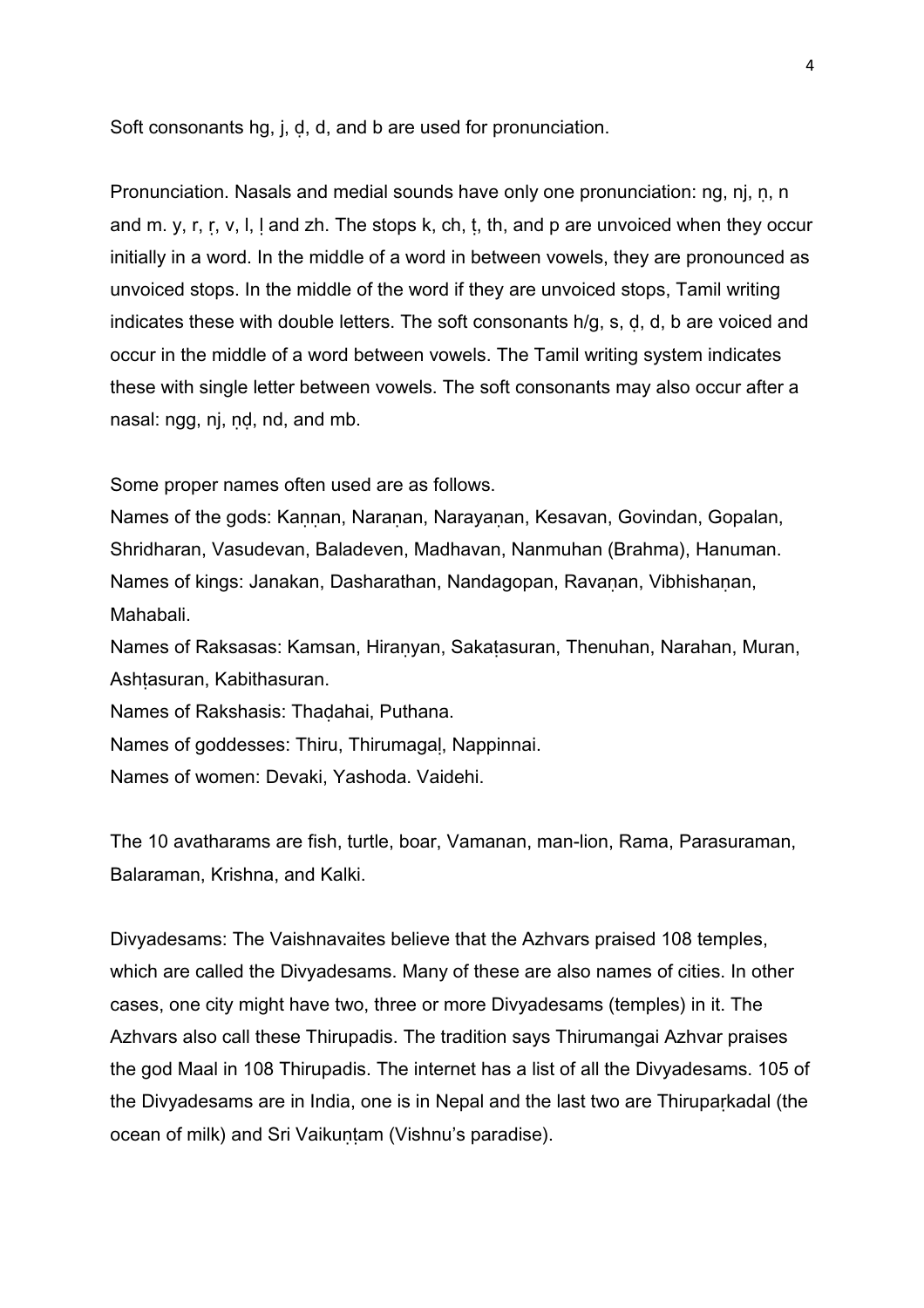Some of the stories of Vishnu in the Divyaprabandham are listed here. There are many others could be found in the Pasurams.

- 1. His fight in Lanka with Ravanan
- 2. Killing Sakaṭasuran who came in the form of a cart,
- 3. Killing Kalingan the snake.
- 4. Stopping the storm with Govardana mountain.
- 5. Killing Hiranyan.
- 6. Killing Kamsan, his uncle.
- 7. Taking the female form of Mohini to help to gods to receive nectar.
- 8. Killing the Asuran Kesi who come in the form of a horse.
- 9. Splitting open the mouth of the Asuran who came in the form of a heron..
- 10. Killing the two Asurans who came in the form of marudam trees.
- 11. Killing an Asuran by throwing a calf.
- 12. Killing the evil elephant Kuvalayabeedam.
- 13. Saving the elephant Gajendra and killing the crocodile that came to kill the elephant.
- 14. Killing seven bulls for Nappinnai so he could marry her.
- 15. Hurting Sukrachariyaar and Namusi in the sacrifice of Mahabali.
- 16. Helping Arjuna in the Bharatha war.
- 17. Bringing the earth goddess from the underground.
- 18. Straightening the hunch back of the kuni, the servant of a king.
- 19. Removing Shiva's curse and helping to make the head of Brahma fall.
- 20. Saving Draupathi in Duriyodana's assembly.
- 21. Killing Vali.
- 22. Killing Thadagai.
- 23. Killing Baṇasuran.
- 24. Killing Puthana

---------------

I would like to thank Mr. Venkataraghavan for putting the Divyaprabandham in Tamil on the internet (http://srivaishnavam.com, rmvenkat@yahoo.com). His careful and exacting work has been of enormous help to me in preparing this volume.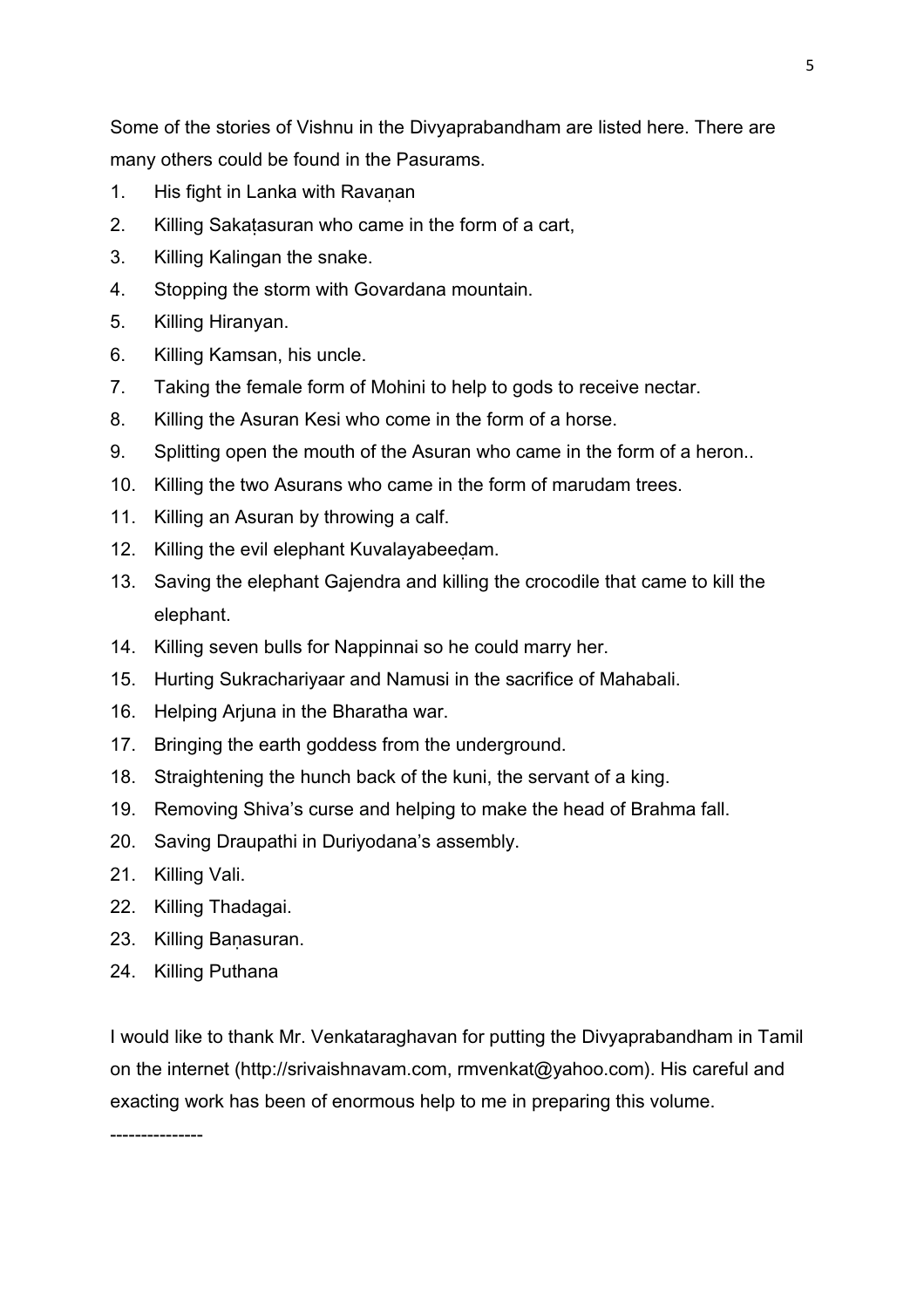# The Worldly Azhvars – volulme 1 Periyazhvar Thiruppallaṇḍu & Thirumozhi (pāsurams 1-473)

#### Praising the god

1. Let us praise the god and say, "Pallāṇḍu! Pallāṇḍu!" He, colored like a blue sapphire, conquered his enemies with his strong arms. We praise him forever, forever and forever and for many crores of years. Protect us as we are beneath your divine feet.

2. Let us praise the god and say, "Pallāndu! Pallāndu!" Let us live never apart from his devotees and him. Let us praise the beautiful Lakshmi seated on the right side of his strong chest. Let us praise the beautiful shining discus in his right hand. Let us praise the Panchajanyam conch that he blows on the battlefield.

3. Let us praise the god and say, "Pallāṇḍu! Pallāṇḍu!" O devotees, if you wish to serve him, come and carry sand and fragrance for his festivals. If you concern yourself only with food, we will not think of you as one of our devotees. We are from families that have not sinned for seven generations. He fought and destroyed the Rakshasas and their land Lanka. Let us praise him.

4. Let us praise him and say, "Pallāṇḍu! Pallāṇḍu!". Come and join us to do service to him.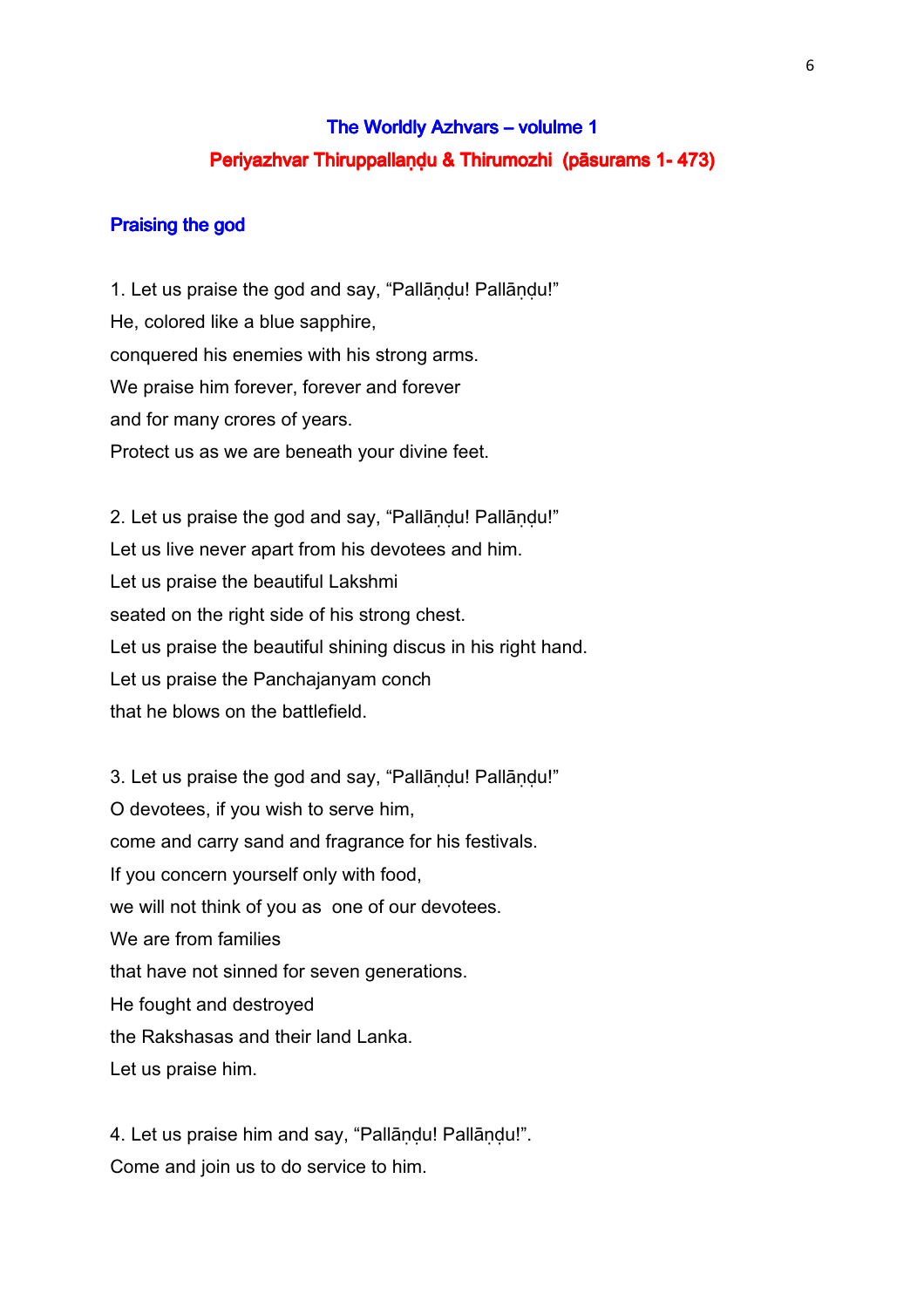If you realize always that your soul is he, there is nothing you need to think of to go to him. Praise, singing, "Namo, Nārāyaṇa!" in all towns and in all countries. O devotees, come and praise him with us.

5. O devotees, worship and praise Rishikesa, the king of the whole earth, who destroyed the Rakshasas and their large clan. Give up your old ways and join us and recite the thousand names of him. Bow to his feet and say, "Pallāndu! Pallāndu!"

6. Let us praise him and say, "Pallāṇḍu! Pallāṇḍu!" My father, his father and his grandfather, for seven generations they all worshipped him and served him who took the form of Narasimha on the evening of Sravana Nakshatram day and destroyed Hiranyan, and let us praise him.

7. We brand our shoulders with the divine discus that shines like fire. For many generations we have served him at his temple who fought with Bānasuran with a thousand arms and a magical army, killing him with his discus making all his arms bleed. Let us praise that strong god and say, "Pallāndu! Pallāndu!" 8. O divine lord, you gave me prasadam with good ghee,

betel leaves and nuts, ornaments for my neck, earrings for my ears and sandal paste to smear on my body. You gave me your grace so that I would become pure and wise and serve you. Let me praise you with the Garuḍa banner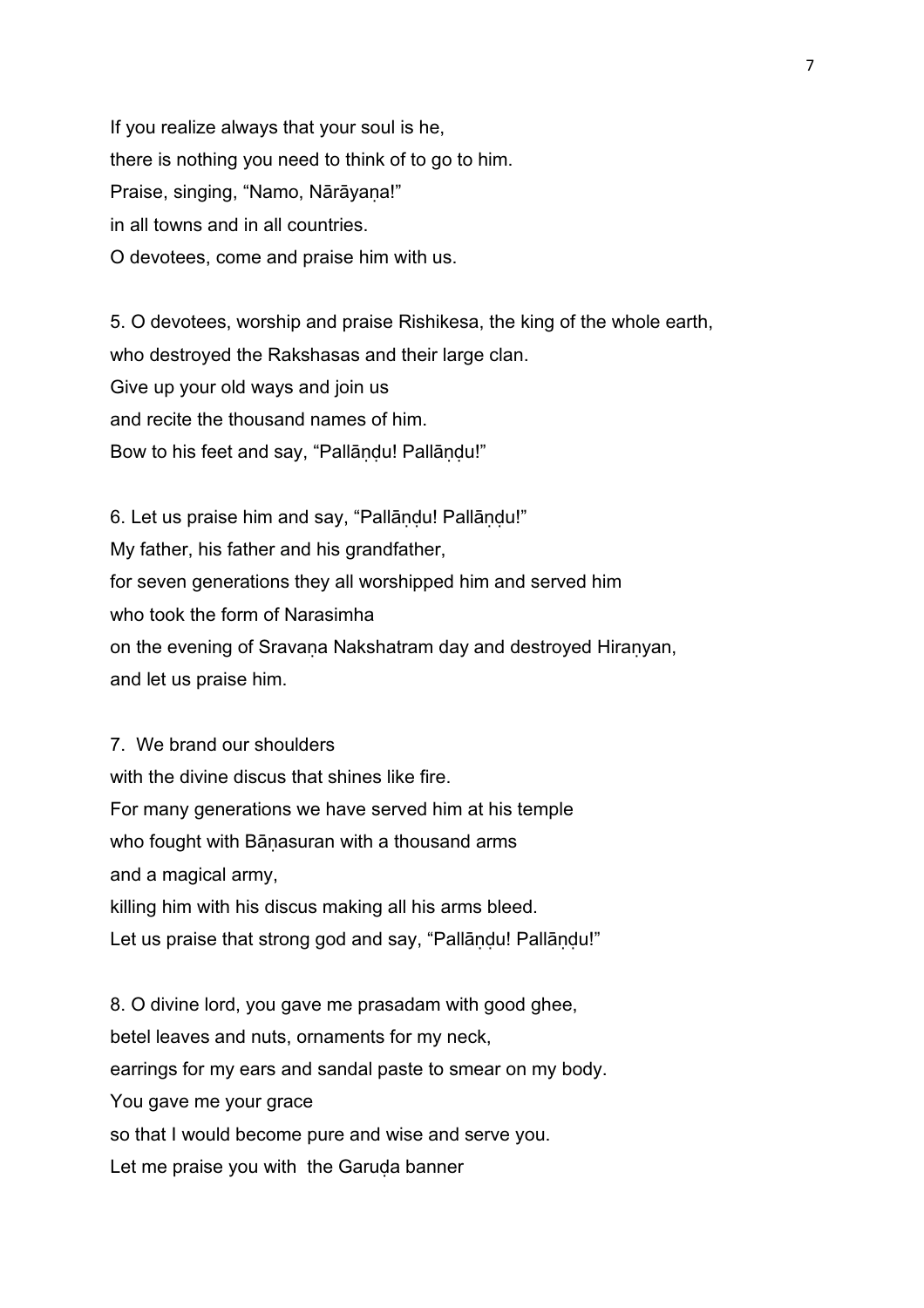#### and say, "Pallāṇḍu! Pallāṇḍu!"

9. We, his devotees, wear the silk clothes he has worn, put on the thulasi garland like the ones that adorn him, eat the food that is left over after he eats, and do the service everywhere that he desires from us. On the days of the Sravana festival, we praise him who rests on the snake bed and say, "Pallāṇḍu! Pallāṇḍu!"

10. From the morning of each day we serve him as his slaves and we will do the same in all our lives and in future generations praising him who will release us from birth and give us moksha. He was born on the auspicious Sravana day. He broke the bow of Kamsan in northern Madhura, and danced on Kalingan the five-headed snake . Let us praise and say, "Pallaṇḍu, Pallaṇḍu!"

11. Dearest god, I am an old devotee of yours, like Abhimānadungan, the king of beautiful Kottiyur where there is no injustice. Devotees praise you who are pure in all ways with many names and say, "Namo Nārāyana" with love. I will praise you and say, "Pallāṇḍu Pallāṇḍu"

12. Vishnuchithan of Villiputhur praised the highest,

the pure one with the bow Sarngam.

If devotees recite these pāsurams and worship him saying, "Namo Nārāyaṇa" they will be with the highest lord, praising him always and saying, "Pallāṇḍu! Pallāṇḍu!"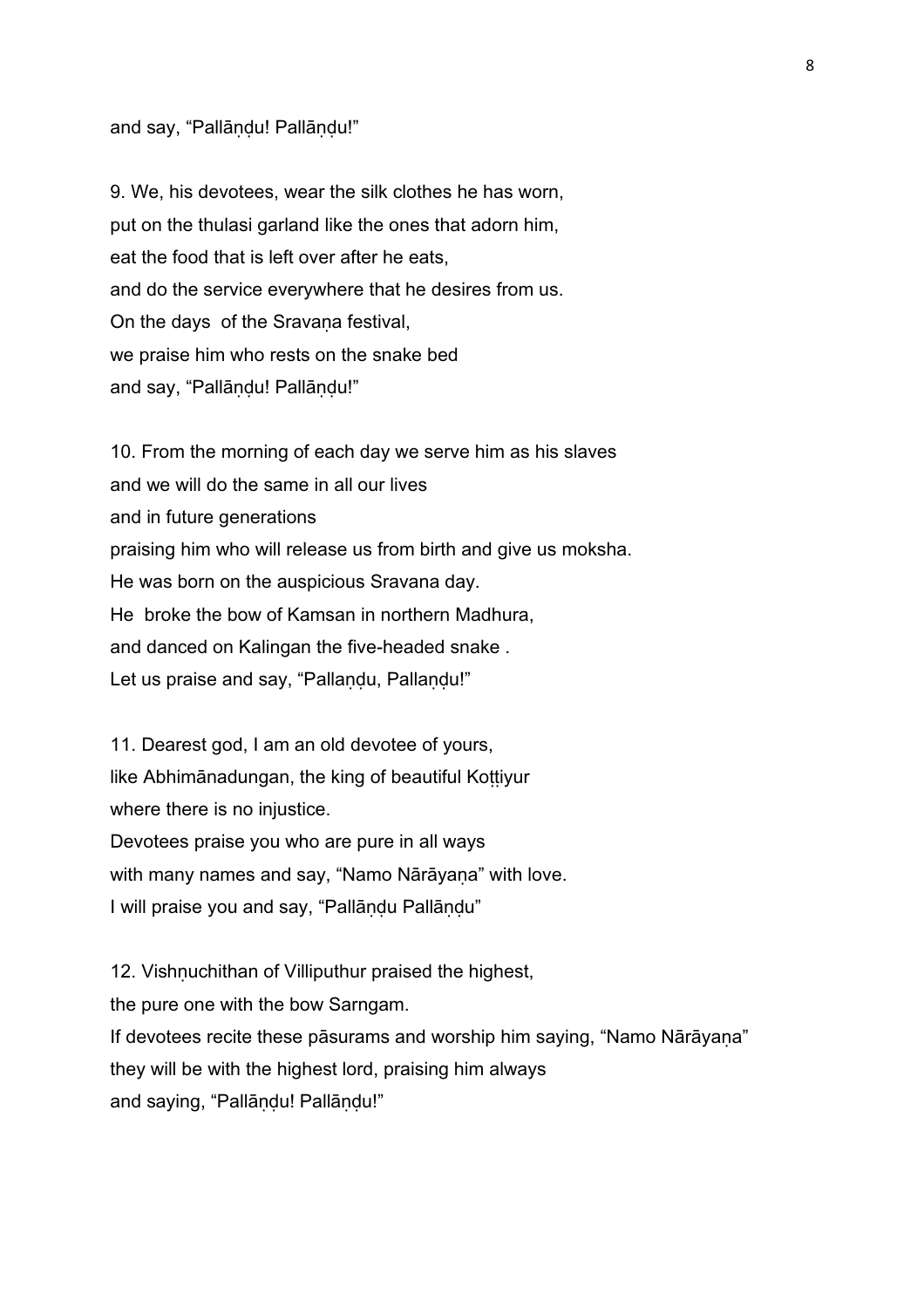#### Periyāzhvar's Pillaithamil on Kannan : The birth of Kannan

13. Kaṇṇan, Kesavan, the lovely child, was born in Thirukkottiyur filled with beautiful palaces. When the cowherds sprinkled oil and turmeric powder mixed with fragrance on each other in front of Kaṇṇan's house they made the front yards of the houses muddy.

14. When cowherds heard that the divine child was born, they ran, fell and shouted in joy. They searched for the baby and asked everyone, "Where is our dear one?" They beat the drums, sang, danced and joy spread everywhere in their village.

15. When the glorious child was born the cowherds entered with love into Yashoda's house, saw him and praised him, saying, "See! Among all men there is no one equal to this child. He was born under the Thiruvonam star and will rule the world."

16. The women of the cowherd village took the pots from the uri, rolled them in front of their houses and danced. The fragrant ghee, milk and yogurt spilled all over and they were crazy with joy and their thick soft hair became loose.

17. When the cowherds with pots, sharp mazhu weapons, staffs for grazing the cows and palm-leaf beds to lie on heard that the divine child was born,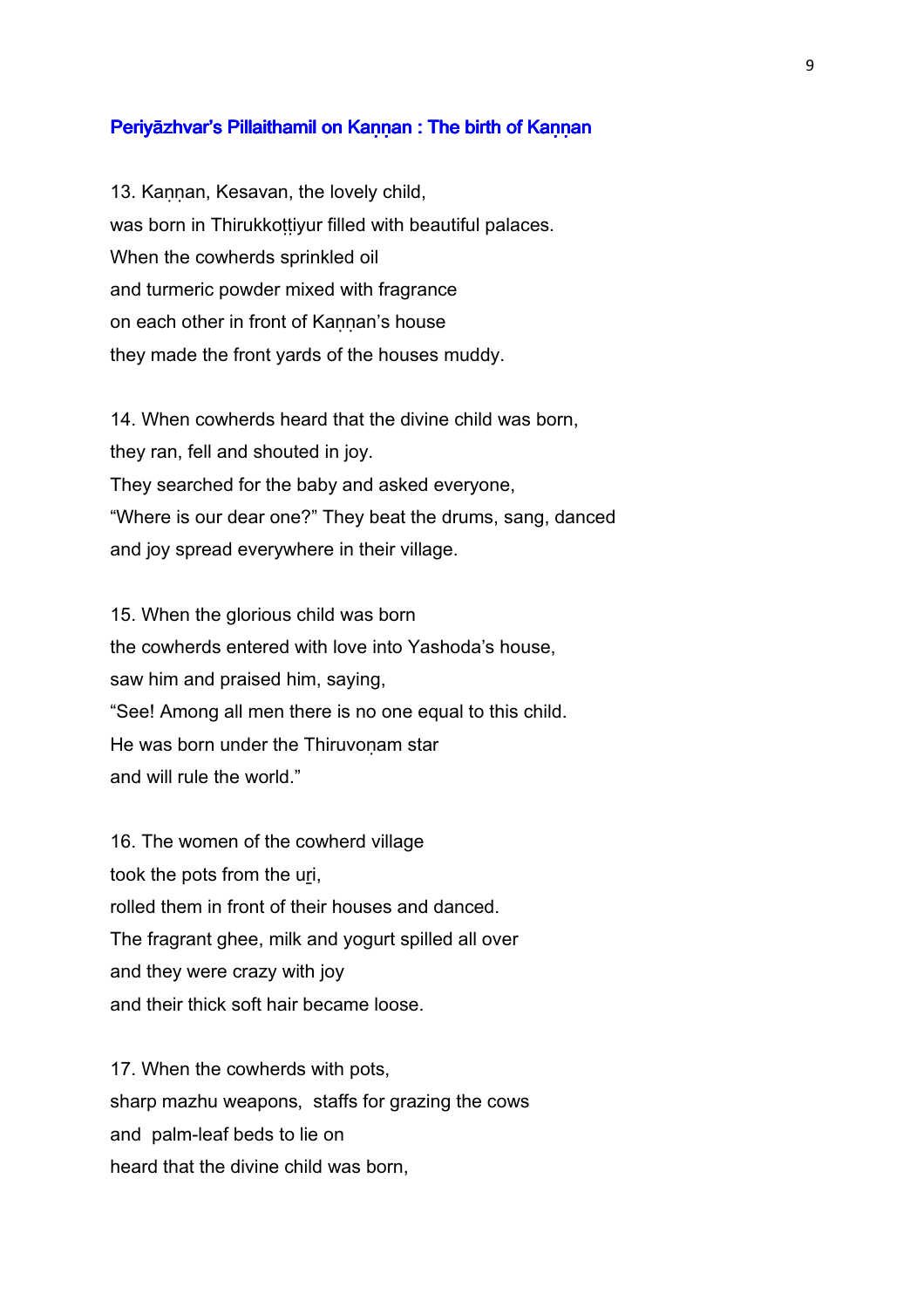joined happily together and laughed with their jasmine-like teeth. They smeared oil on themselves and jumped into the water to bathe.

18. The cowherdess Yashoda massaged the baby's hands and legs and gently poured fresh turmeric water on his body from the pot and bathed him. When she cleaned his lovely tongue, he opened his mouth and she saw all the seven worlds inside.

19. When the baby opened his mouth, the beautiful cowherd women saw the worlds inside, wondered and praised him, saying, "This is not a cowherd child. He is the supreme lord, This wonderful child is really the Māyan!"

20. The cowherds planted poles of victory in all directions on the twelfth day after the child was born and gave him a name of the god who lifted up the huge Govardhana mountain, and they carried him in their arms and rejoiced.

21. Yashoda said, "If I put him in the cradle, he will kick and tear the cloth. If I take him in my hands, he will hurt my waist. If I embrace him tightly, he will kick my stomach. I don't have strength anymore to deal with him. I am tired, my friends!"

22. Vishnuchithan, wearing a shining sacred thread, composed pāsurams that describe the birth of omnipresent Nārāyaṇan, Purushothaman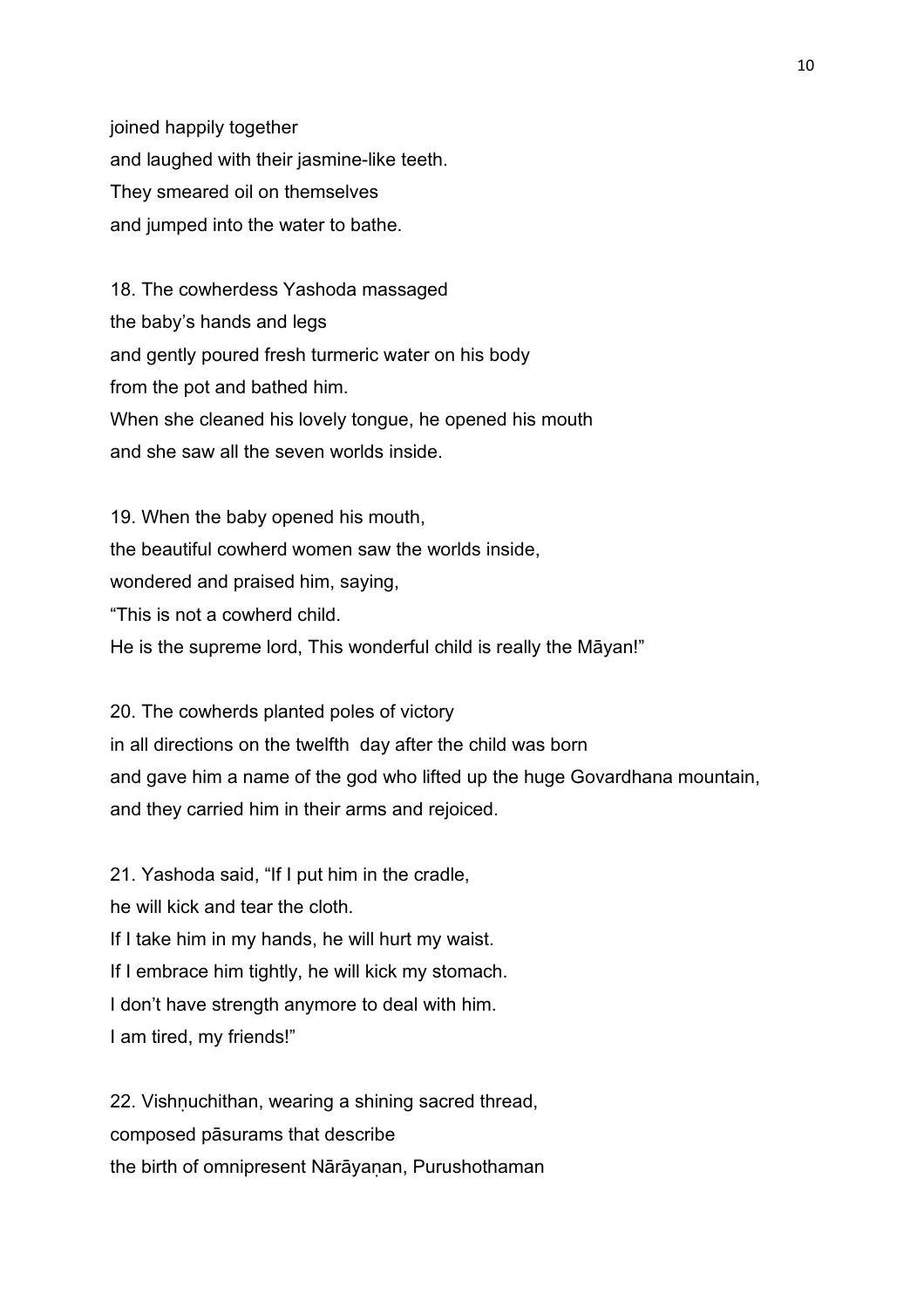of Thirukkottiyur, surrounded with flourishing paddy fields. If devotees recite these pāsurams all their sins will go away.

#### Padādi kesa paruvam.

#### Beauty of Kannan from his feet to his head.

23. Come and see the lotus feet of the innocent child who was given to Yashoda by Devaki, his mother whose hair is decorated with beautiful garlands and is as sweet as the nectar that came out of the milky ocean. Come and see how he holds and puts his lotus foot in his coral-red mouth and tastes it. Come and see.

24. Come and see the ten perfect toes of the sapphire-colored child that look like an ornament studded with pearls, jewels, diamonds and pure gold. O girls with shining foreheads, come and see his perfect toes. Come and see his toes.

25. Come and see the child's ankles that are decorated with shining silver ornaments as he drinks milk from Yashoda's breasts, embracing her and resting peacefully. O beautiful girls, come and see his ankles.

26. See the knees of the child who ate fragrant ghee from all the pots that Yashoda had filled doing hard work, and when Yashoda beat him with a rope he crawled away from her with fear. O girls with bud-like breasts,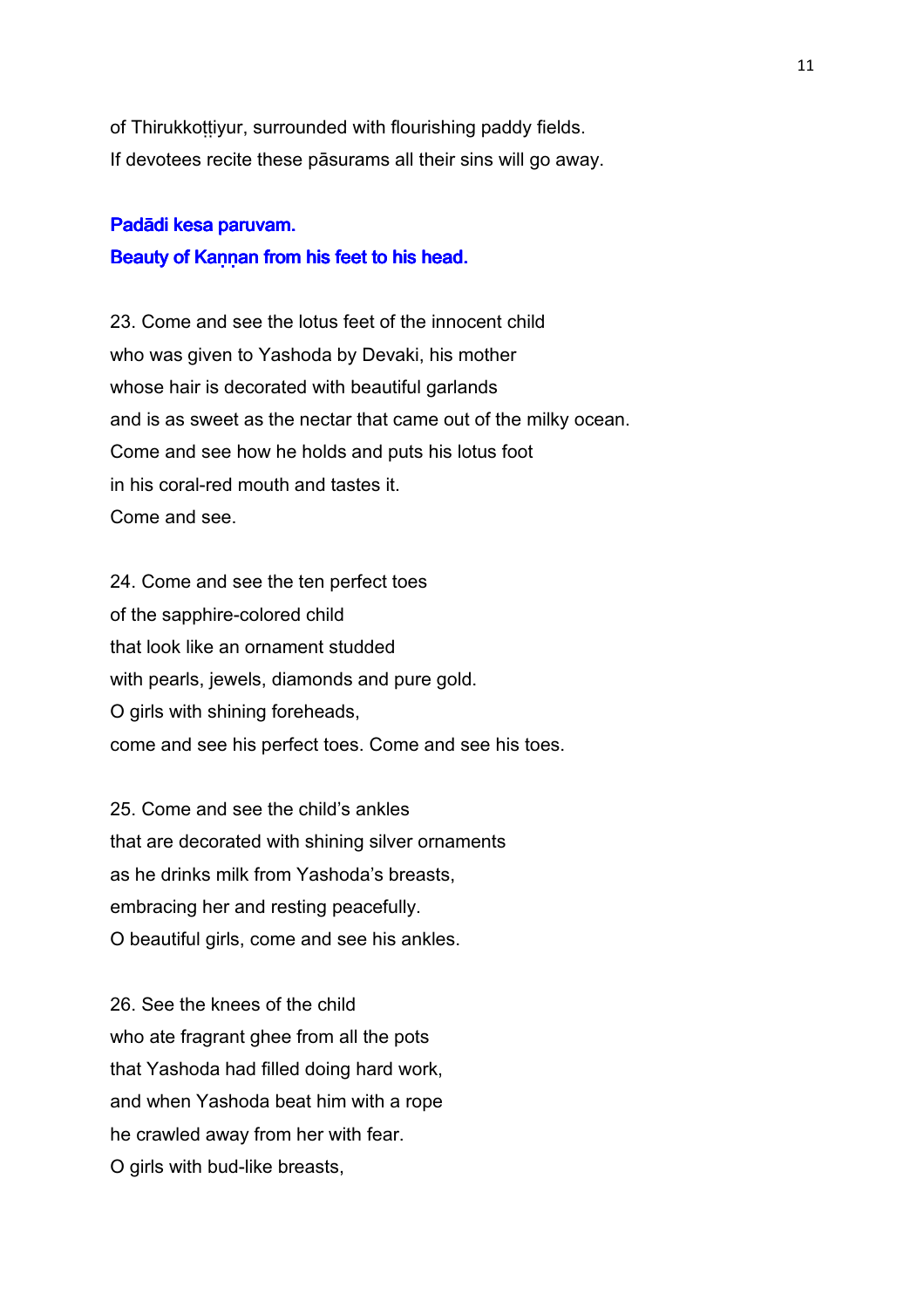come and see this child's knees.

27. After drinking the milk from the breasts of the cruel devil Putanā and killing her, he rested on his snake bed Adisesha. Come and see the thighs of him who split open the chest of the heroic Hiranyan. O girls with round breasts, come and see his thighs.

28. Come, see the mutham of our dear child who was born ten days after the star Astham from the womb of Devaki the beloved wife of Vasudevan, the lord of many elephants that drip ichor. O girls, you smile like blooming flowers, come see the mutham of the child Achudan.

29. O girls with shining foreheads, come and see the waist adorned with strings of coral and beautiful pearls of the highest god who killed the mighty-trunked rutting elephant Kuvalayābeeḍam, took its ivory tusks and ran away. See his waist, come and see.

 30. O girls, adorned with shining ornament, come and see the lovely navel of the cowherd chief Nandan's son strong as a white-tusked elephant. He plays mischievously with a group of children and gives them trouble. Come and see his navel.

31. The cowherdess Yashoda fed him sweet milk from her breasts and tricked him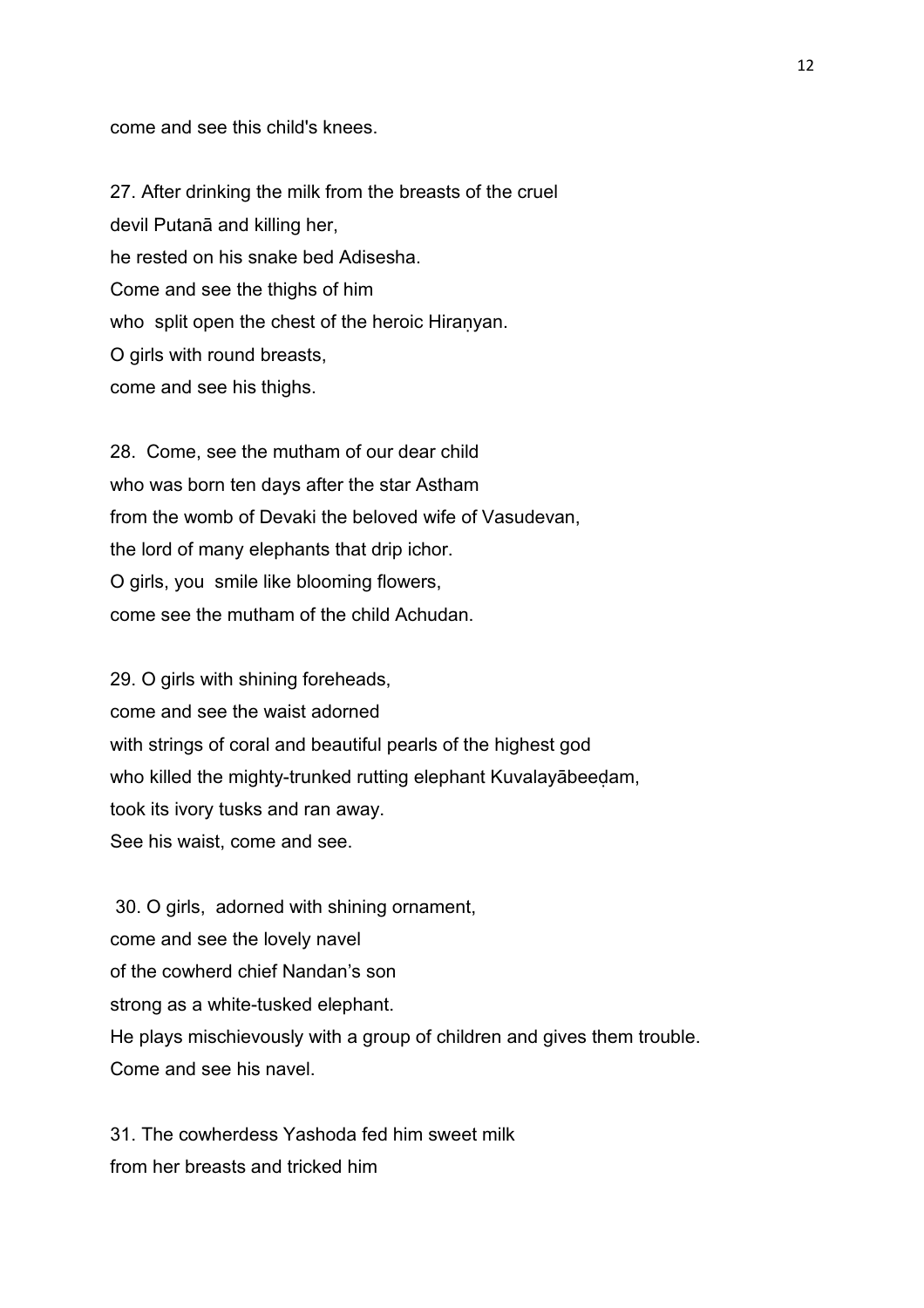and tied him up with an old rope without worrying about him. O girls ornamented with shining bangles, come, see the stomach of the child that has the dark color of the roaring ocean. Come and see his stomach.

32. Come and see his chest ornamented with the shining Kaustubham ornament studded with large diamonds. He pulled the huge mortar between two marudam trees and made them fall when Yashoda, tied him to it. O girls adorned with precious ornaments, come and see his chest.

33. Come and see the arms of the small child who kicked and took the precious life of Sakata suran when he came in the form of a cart. When he was only four or five months old he killed Putanā who had teeth sharp as swords. O girls with curly hair, come and see his shoulders. Come and see.

34. He carries in his hands a conch and a discus smeared with oil. Come and see the hands of the dark blue-colored child raised by Yashoda with eyes darkened with kohl. O girls decorated with precious ornaments, come and see his hands.

35. Come and see the neck of the small cowherd child being raised by Yashoda whose lovely hair is adorned with flowers swarming with bees. See his neck that swallowed all the worlds and the sky.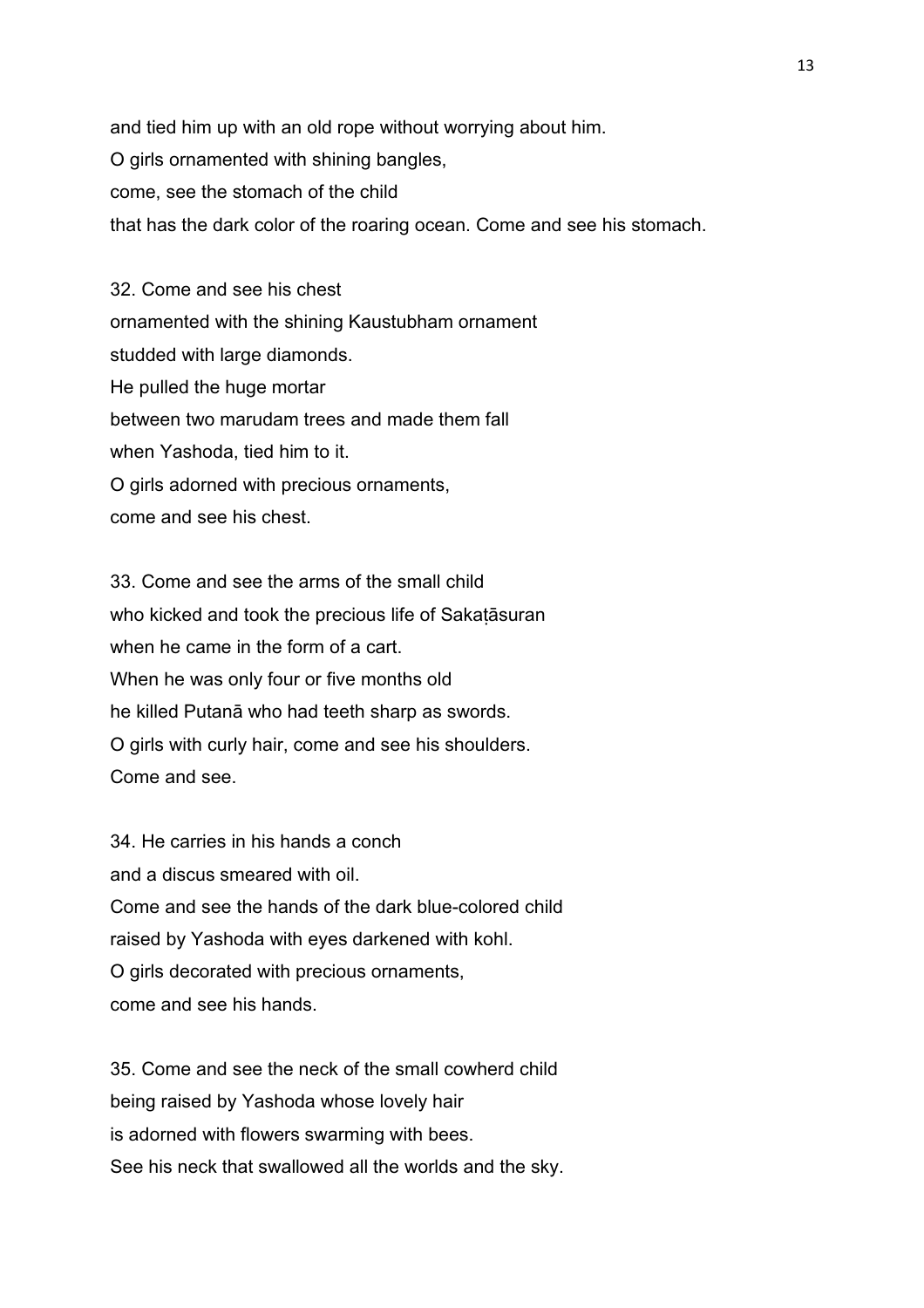O beautiful girls, see his neck. Come and see his lovely neck.

36. The cowherd women with their mouths red as thondai fruits kiss his red mouth, drink its nectar, and embrace him, saying, "You are a lion and you have a mouth as sweet as a thoṇḍai fruit, come." O girls adorned with lovely ornaments, come and see his mouth red as a thoṇḍai fruit. Come and see.

37. Come and see the tongue of the child, that Yashoda lovingly cleans with turmeric powder when she bathes him. Come and see his eyes, mouth, teeth and nose. O girls whose hair swarms with bees, come and see.

38. Come and see the eyes of the lord, born as the son of Vasudevan to destroy the mighty Asurans and remove the suffering of the gods in the heavens. O girls ornamented with beautiful bangles, come and see his eyes. Come and see.

39. He with eyebrows shining like jewels was born to save the world to Devaki, beautiful as Lakshmi. She gave birth to him even though she was too young to have a child. O girls with breasts decorated with ornaments, come and see his eyebrows. Come and see.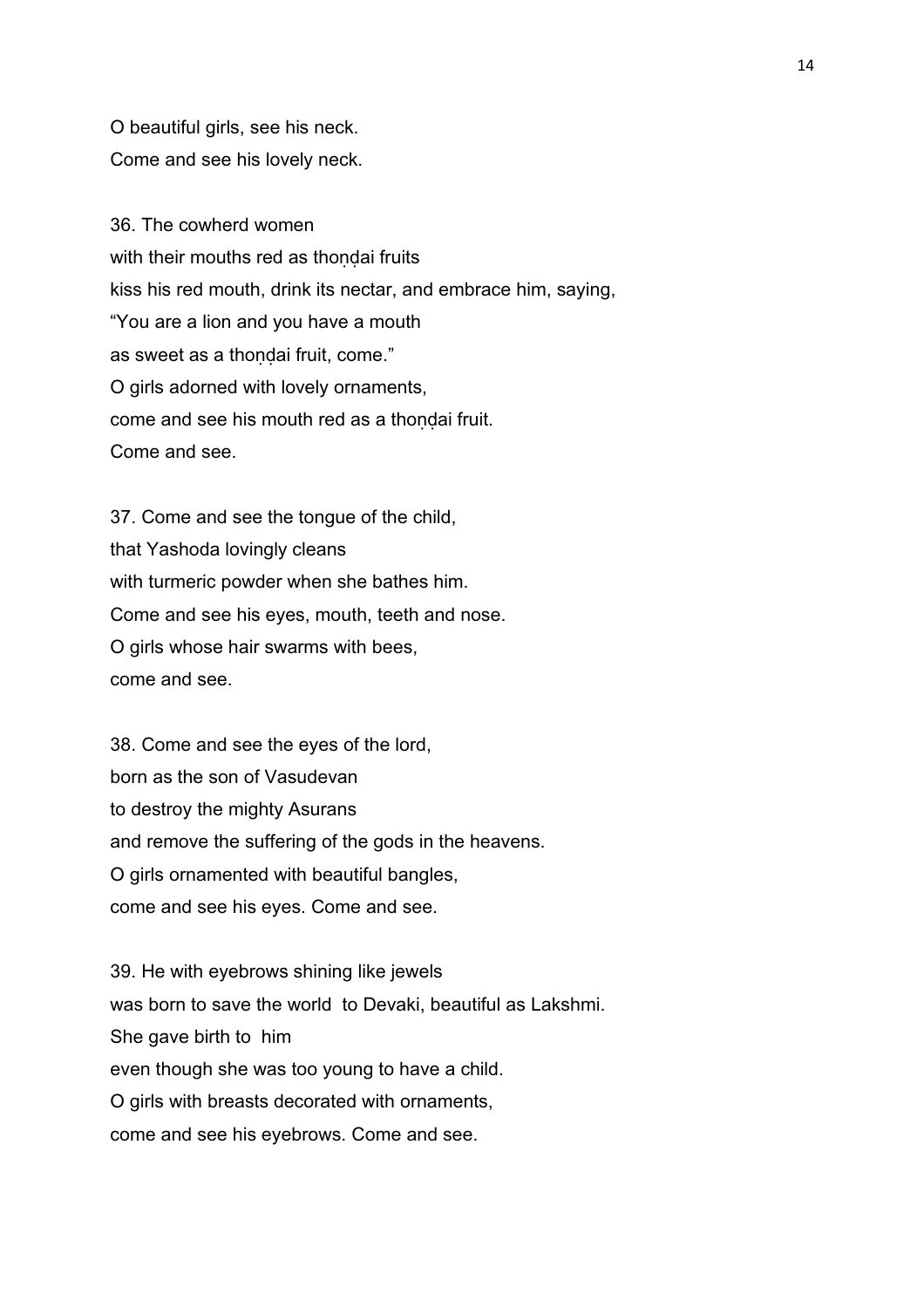40. Come and see the beautiful emerald earrings of the lord who happily swallowed the earth, hills, oceans and all the seven worlds. O girls adorned with beautiful ornaments, see his lovely emerald earrings.

41. When small girls carrying a winnowing fan and a small pot wander holding a puvai bird on their wrists and make play houses, the dear child of Yashoda grabs the birds from their hands and runs away. Come see his forehead. O girls decorated with precious jewels, come and see his forehead.

42. Carrying a beautiful golden stick in his hands he runs behind baby calves as the lovely sound of his anklets spreads everywhere. O girls with round breasts, come and see his curly hair.

43. The poet Puduvaippattan of southern Puduvai composed pāsurams using the words of Yashoda with dark curly hair as she described the beauty of her child from his feet to his head. If devotees recite these twenty-one pāsurams they will go to Vaikuntam and abide there.

#### Yashoda's lullaby for Kannan

44. O lord! Nanmuhan made a beautiful golden cradle studded with rubies and diamonds and sent it to you with his love. Thālelo, you took the form of a dwarf and measured the world and the sky, thālelo.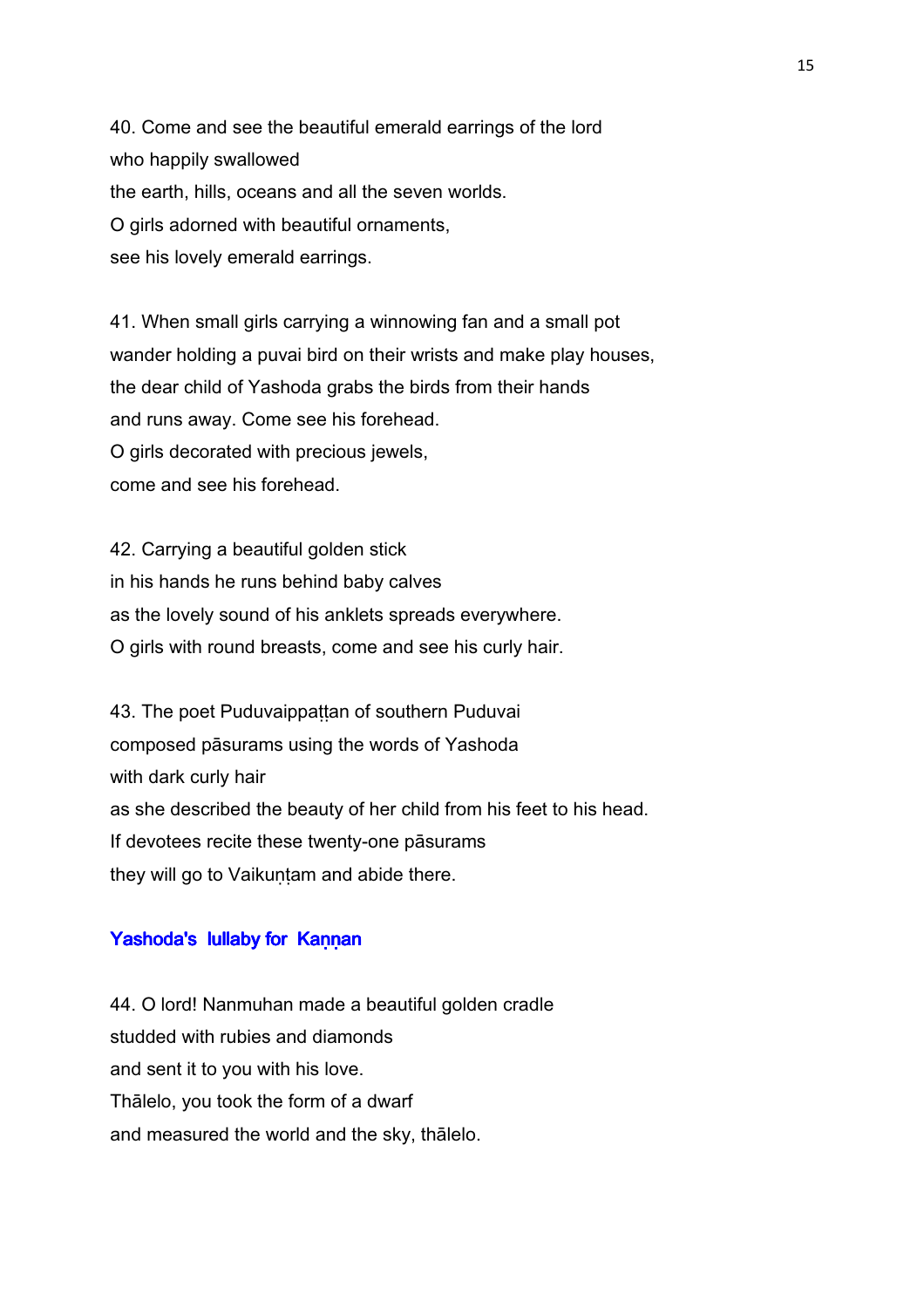45. O lord, you hold all lives within you. Kabali, Shiva the bull-rider sent you a golden ornament studded with precious diamonds for your waist and a beautiful garland that was tied together with pomegranate flowers for a waistband. Do not cry, do not cry. thālelo, you measured the world for Mahābali, thālelo.

46. O dear lord with the goddess Lakshmi on your handsome chest, the king of the gods Indra brought musical anklets for your lovely fragrant lotus feet, gave them to you and stood nearby, thālelo. Your eyes are as beautiful as lotuses, thālelo.

47. The gods in the sky came and gave a valampuri conch, musical kolusu for your divine feet, round bangles for your beautiful hands, a sacred thread for your chest and a waistband. You have lovely eyes and a body dark as a cloud. O lion-like son of Devaki, thālelo, thālelo.

48. The god Vaishravanan, Kuberan, generous to all without discriminating, thought that a beautiful aimbadaithali and a necklace would be suitable for your beautiful chest where Lakshmi stays. He brings them, stands away from you and worships you. Thālelo, your body is as beautiful as a blue sapphire, thālelo.

49. Varunan thought that a necklace made of shining pearls born in a roaring ocean, precious high quality coral, and bangles made of singing conches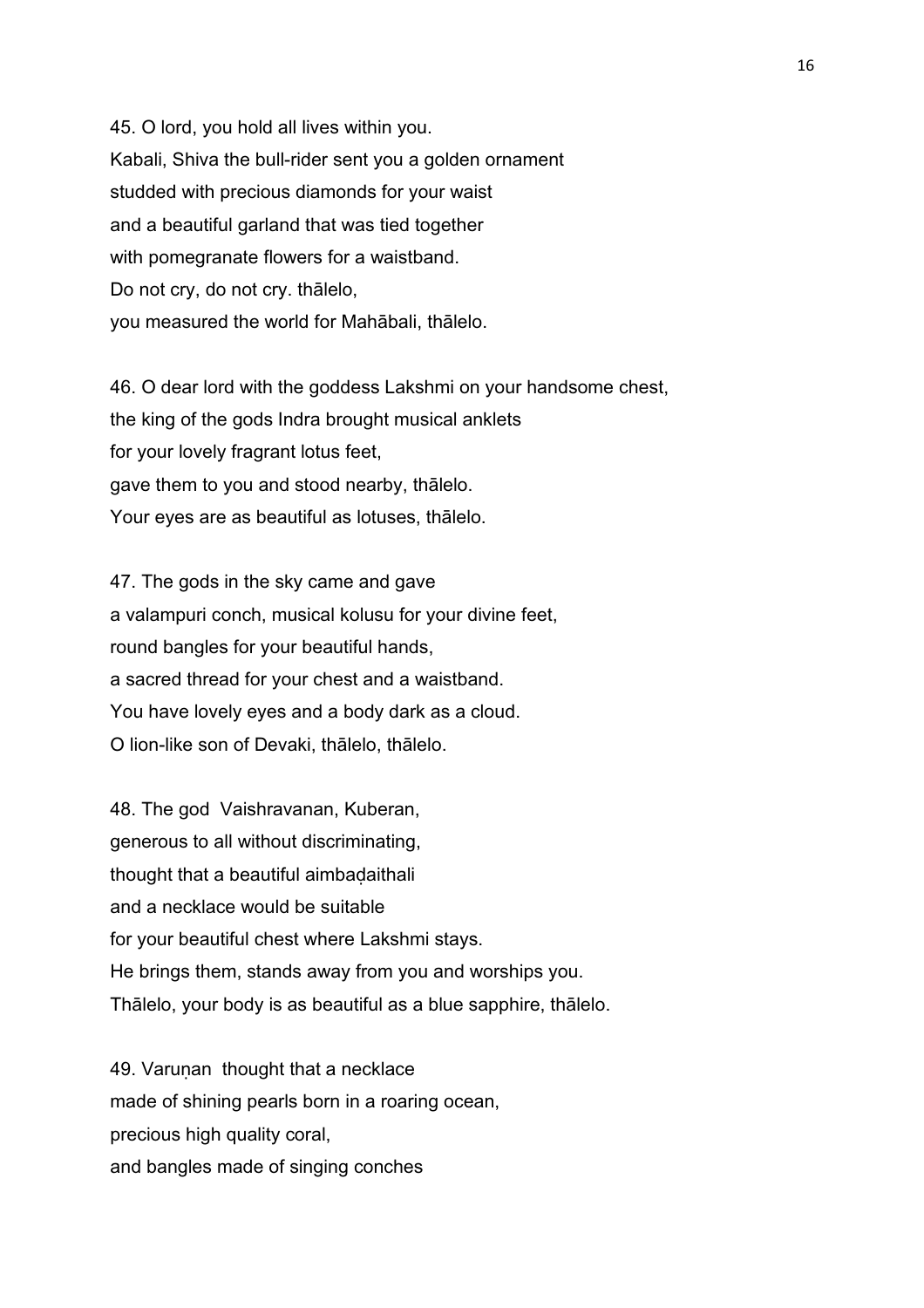would be suitable for you and sent them to you. You are decorated with a shining crown, thālelo, and you have handsome arms, thālelo.

50. The divine Lakshmi seated on a lotus that drips honey sent you a garland of forest thulasi and a garland of karpaga flowers that bloomed in the fertile grove in the sky to tie around your forehead. O king, do not cry, do not cry, thālelo, you rest on Adishesha in Kuḍandai, thālelo.

51. O Achuda! The earth goddess sent a dress, a small golden sword with a handle, golden bangles, a diamond ornament for your forehead and a shining golden flower on a stalk for you. You drank the poisonous milk from the breast of Putanā, thālelo. O Narayaṇa! Do not cry, thālelo.

52. Durga, the goddess who rides on a heroic deer sent you fragrant powder to put on your body, turmeric for your bath, kohl for your beautiful large eyes and red kumkum to decorate your forehead. O dear child, do not cry, do not cry. Thālelo, you rest on a snake bed in Srirangam, thālelo.

53. The Pattan of Puduvai composed lullaby songs that Yashoda sang for kohl-colored Kannan who drank milk from the breast of the cunning Putanā when she came to kill him. If devotees learn these pāsurams well and recite them their lives will be free of all difficulties.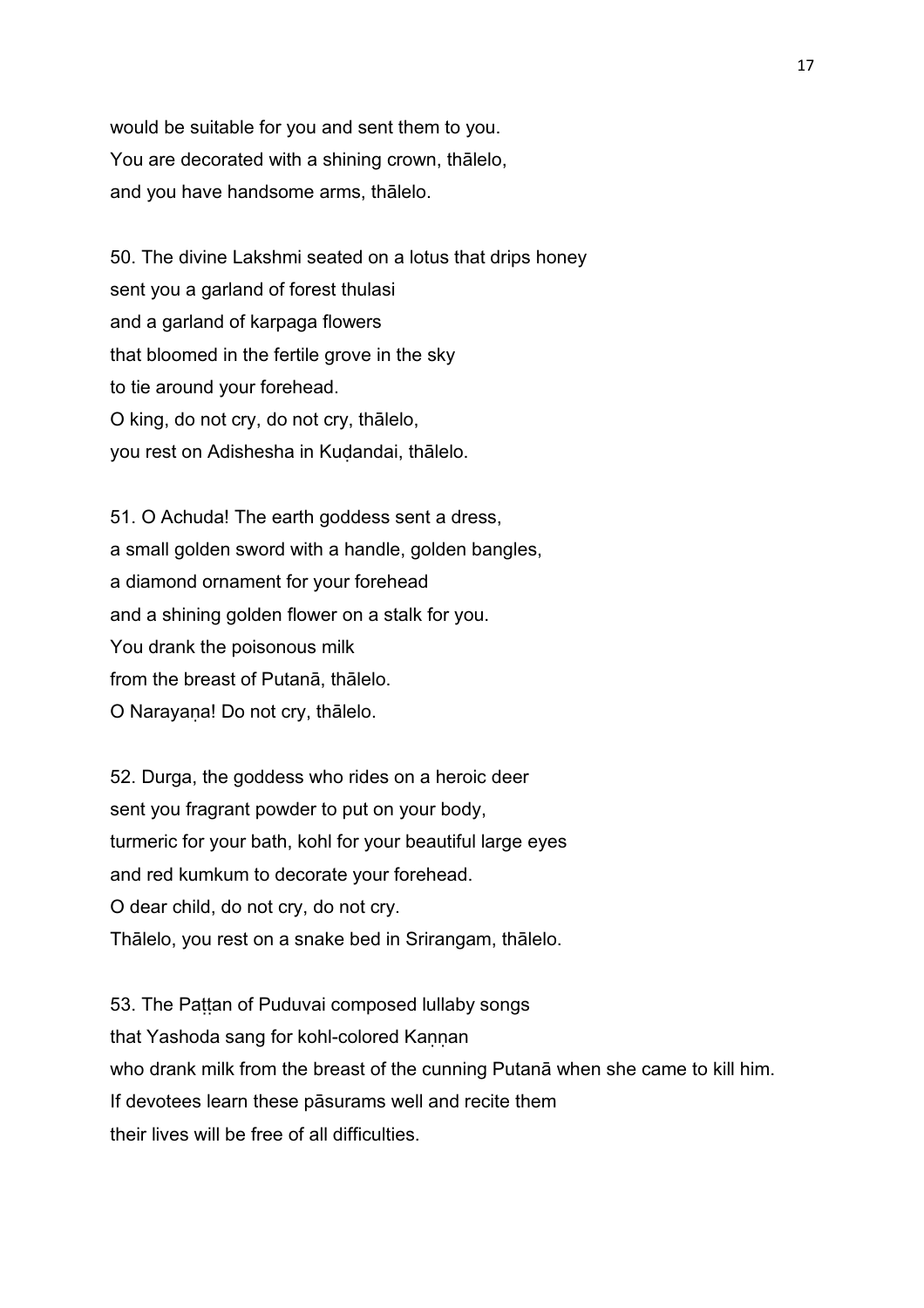#### Ambulipparuvam - Yashoda calls the moon to come and play with Kannan

54. As he crawls and plays in the sand making himself dirty, the chutti ornament on his forehead swings around and the golden kingini bells on his feet ring loudly. O young beautiful moon! If you have eyes on your face, come here and see the mischievous play of my son Govindan.

55. My small dear child, sweet as nectar, calls you with his small hands, pointing to you again and again. If you really want to play with the dark-colored one, do not hid in the clouds. O lovely moon, come running happily to play with him.

56. Even though you are surrounded by a shining wheel of light and you spread light everywhere, whatever you do, you cannot match the beauty of my son's face. O lovely moon, come quickly. My clever son, the lord of the Venkatam hills is calling you. Don't make him keep pointing at you and hurt his hands. O lovely moon, come running happily to play with him.

57. As I hold him on my waist, my son opens his flower-like eyes wide and calls you as he points to you with his sweet fingers. O bright moon, if you know what is good for you, don't try to fool us. You aren't someone who doesn't know how precious a child is. Come and see him.

58. He calls you loudly with his prattling words that come from his beautiful nectar-filled mouth. You move and don't stop even when the beautiful one, the god Sridharan who is in all, calls you again and again. Does that mean that your ears are stopped up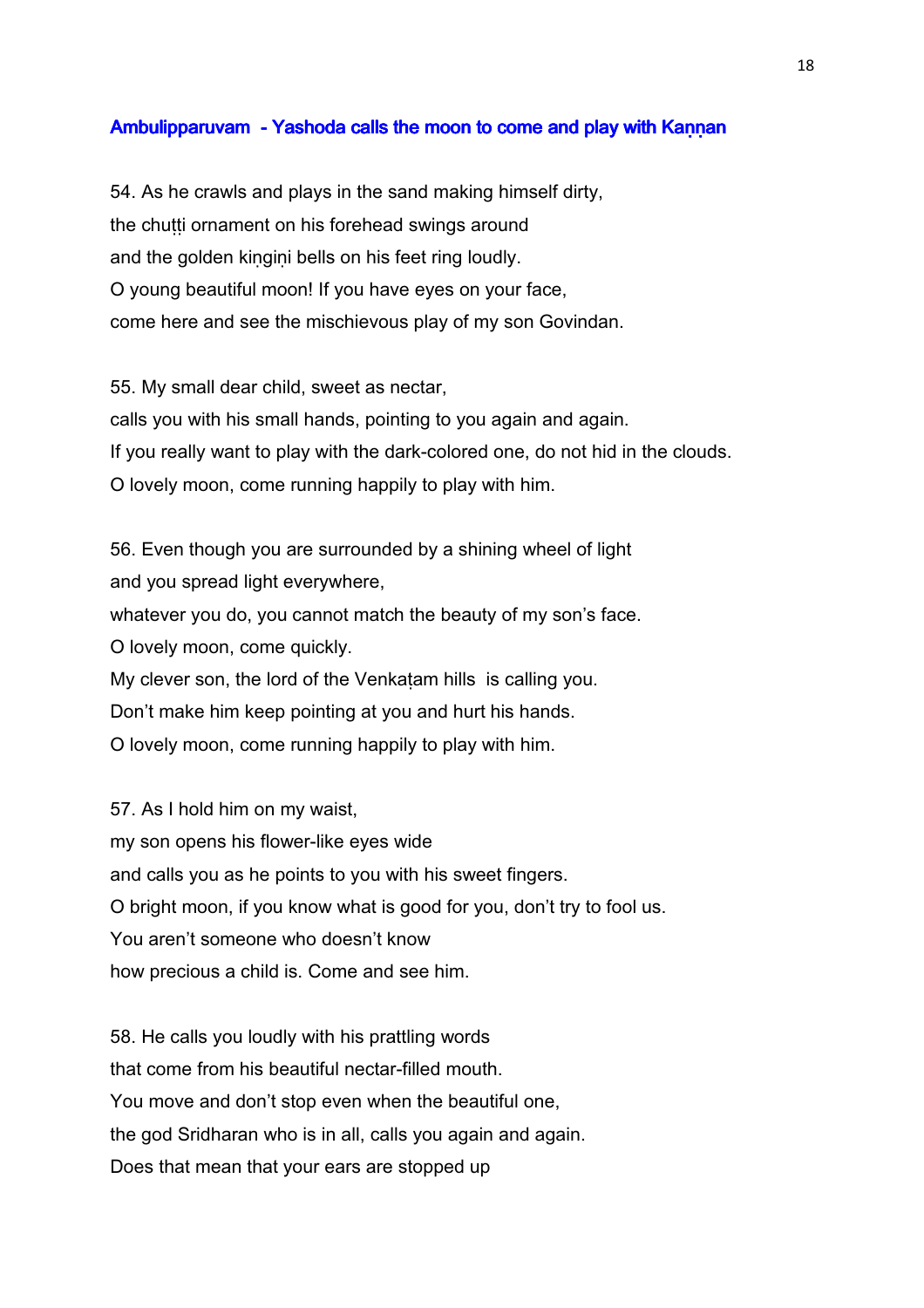and you cannot hear if someone calls you? Tell me, O wonderful shining moon.

59. Our dear lord with a club, a discus and a conch in his strong hands wants to rest and yawns. If he doesn't rest, he can't digest the milk that he drank. O lovely moon, you are merely wandering in the sky. Run and come quickly to him.

60. Don't ignore him thinking he is just a little boy. He slept on a banyan leaf in the ancient time, and if he gets mad at you, he will jump on you and catch you. Don't disrespect him. He is Thirumāl. O lovely moon, run and quickly come happily.

61. Don't ignore him thinking that he is a small child. See, he is like a young lion. Go and ask the king Mahābali about the few words that Vāmanan spoke to him. If you make a mistake and think he isn't strong, you will soon be needing his help. O full moon, Neḍumāl calls you to come to him soon.

62. He took a lot of butter from the pots with his small hands and swallowed as much as he wanted and his stomach is full and looks like a pot. If you don't come when he calls you loudly, he will throw his discus at you there is no doubt about it. O lovely moon, if you want to survive, run and come happily.

63. Vishṇuchithan, the poet from flourishing Villiputhur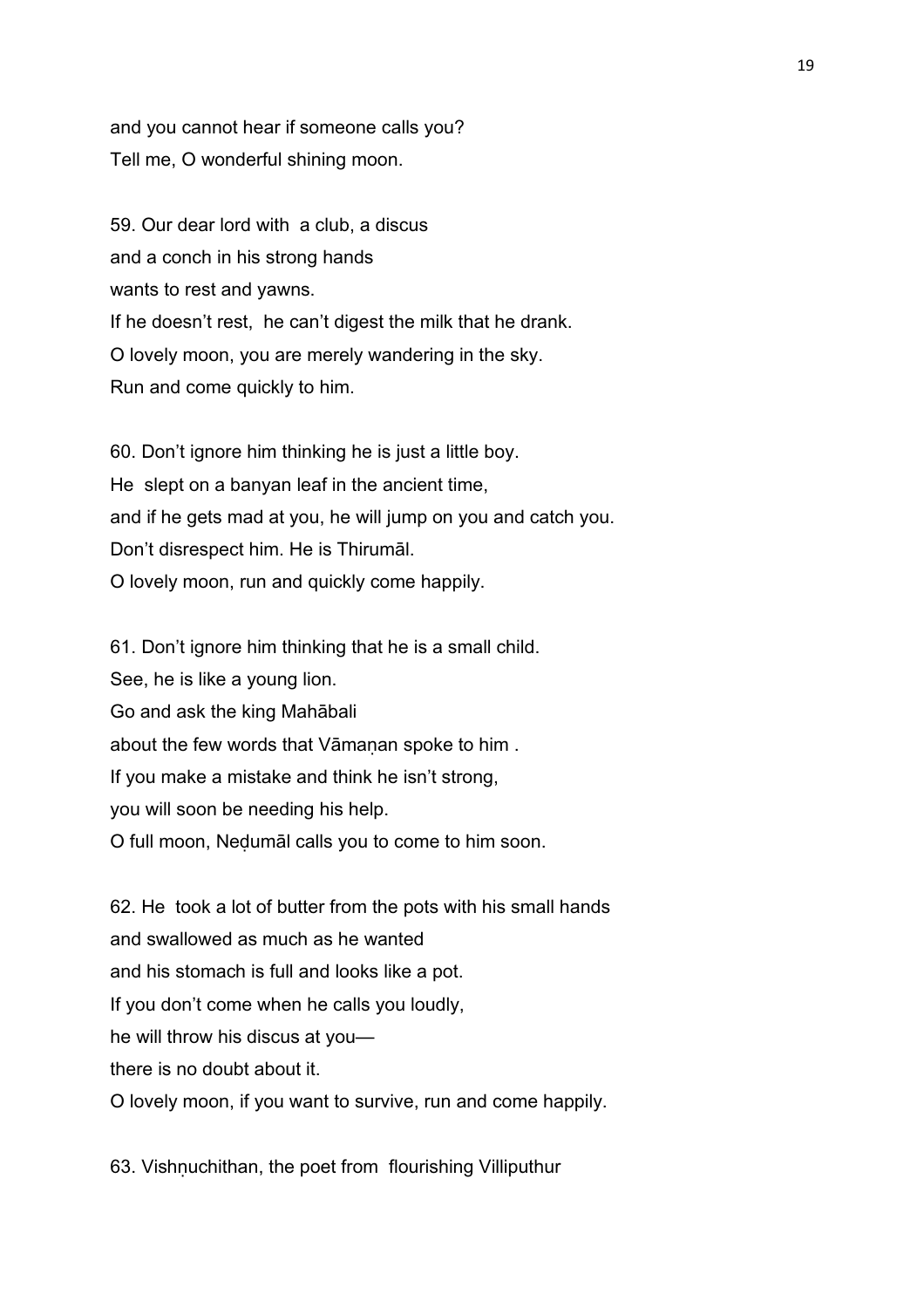composed these Tamil pāsurams that describe how Yashoda whose large eyes were decorated with kohl called the moon to come to play with her son. If devotees recite all these pāsurams, they will have no trouble in their lives.

#### Sengeeraip paruvam - Crawling Kaṇṇan.

64. You, the highest one, the creator of the world swallowed it into your beautiful stomach rest gently on a banyan leave that floats on the ocean whenever the world ends and begins again. You have a body dark as kohl, your eyes are long and beautiful like lotus flowers and your ears are decorated with precious shining emeralds. O dear one, crawl gently. Do not shake Lakshmi, the goddess of wealth who stays on your chest. You should think of her safety. Shake your head and crawl for me once. You are a bull and you fight for the cowherds. Crawl, crawl.

65. You wanted to prove what Hiraṇyan's son Prahalādan said was true and took the form of a man-lion and split Hiraṇyan's body with your sharp claws as the Asuran's blood flowed out and spread everywhere. When Indra the king of gods was angry with you because you ate the food that the cowherds had kept for him and he made the dark clouds pour stones as rain and the winds blow wildly, you carried Govardhana mountain as an umbrella and protected the cows. Shake your head and crawl for me once.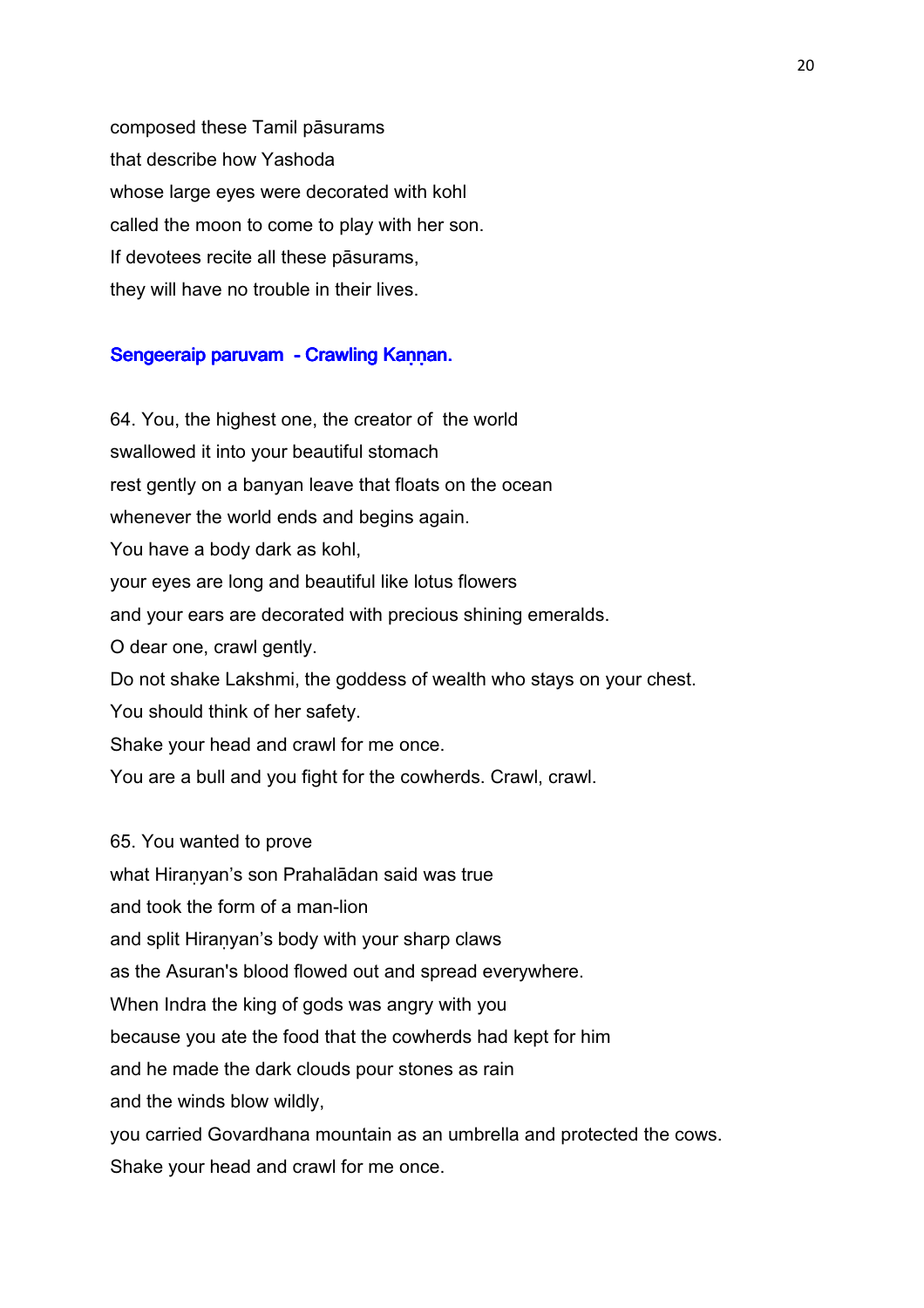You are a bull and you fight for the cowherds. Crawl, crawl.

66. You, our chief, the meaning of all the four Vedas and the mother of Nānmuhan sitting on a beautiful lotus on your navel, grew tall, crossing all the earth, the world of the stars and anything above them for Mahābali, conquered the elephant Kuvalayābeeḍam and killed the seven bulls that came to fight with you. O dear one, shake your head and crawl for me once. You fought for the cowherds. Crawl, crawl.

67. You fought with Sakaṭāsuran and killed him as the gods in the sky rejoiced, drank the poison from the breasts of the cunning devil Putanā and killed her, threw Vathsāsuran when he came as a calf onto Kabithāsuran when he stood disguised as a wood-apple tree and killed both of them and, mighty as an elephant, you fought with the strong Asurans Thenahan, Muran and cruel Vennarahan in a terrible battle and killed all of them. O dear one, shake your head and crawl for me once. You are a bull and you fight for the cowherds. Crawl, crawl.

68. Mighty, you kicked with your legs and fought with your hands the two Asurans when they came as marudam trees and stole and swallowed yogurt and ghee kept by the beautiful cowherd women with long curly hair. You do not know how to smile with your pearl-like small teeth yet. You crawl and dance as your beautiful thick hair sways.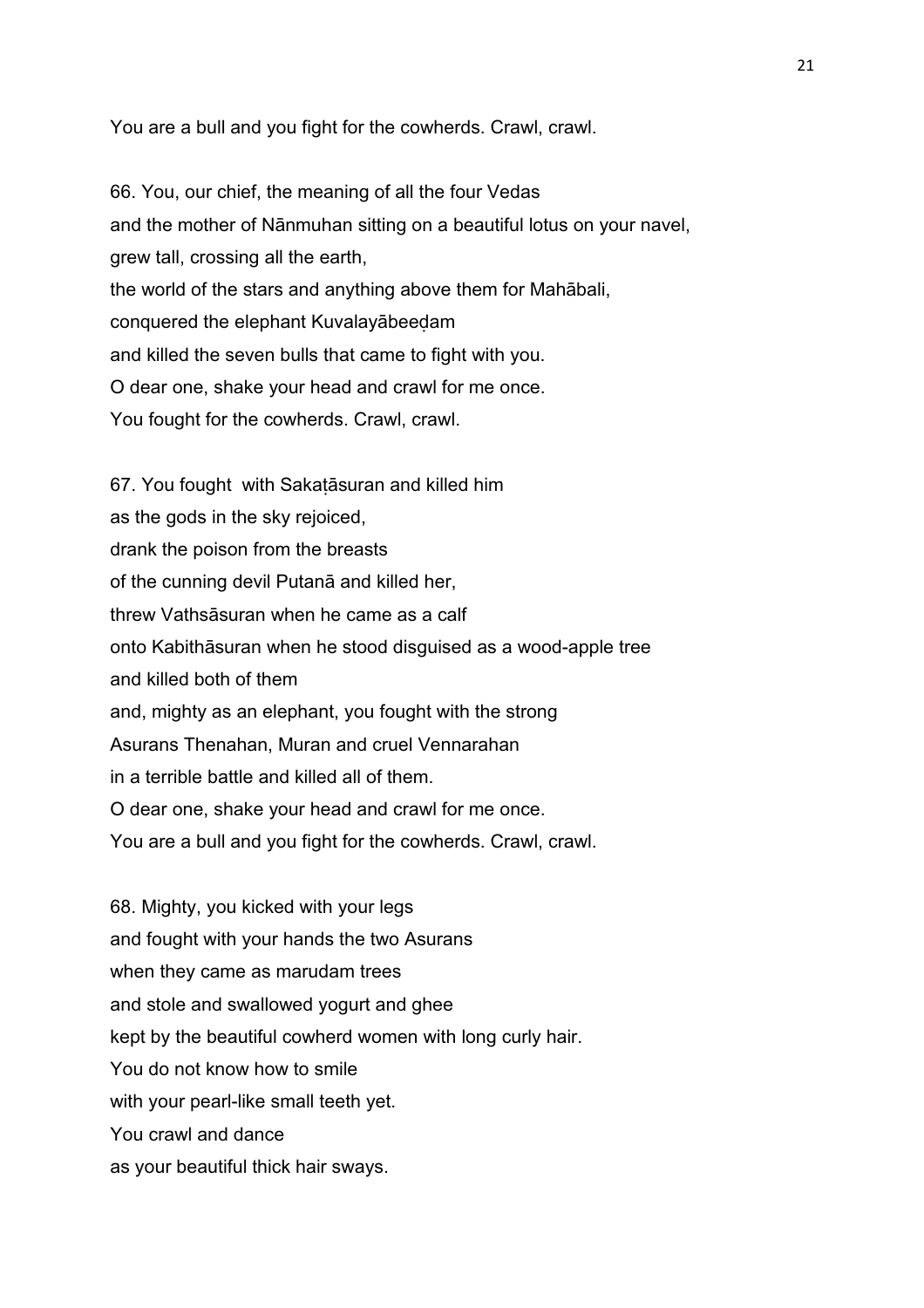O dear one, shake your head and crawl for me once. You are a bull and you fight for the cowherds. Crawl, crawl.

69. You are colored like a dark kāyām flower or a dark cloud. O my little child, you danced on the snake Kalingan in a deep pool in the forest, took away the tusks of the strong rutting elephant Kuvalayābeeḍam, and when the wresters sent by Kamsan came to fight with you looking for the right time, you fought with them and killed them and danced with your two feet. O dear cowherd! Shake your head and crawl for me once. You are a bull and you fight for the cowherds. Crawl, crawl.

70. You listened to the words of the strong cowherds, fought and controlled seven strong bulls and married the dark-haired Nappinnai, lovely as a peacock. You went on a bright shining chariot, searched for the lost children, found them and brought them back to their mother. O dear one, shake your head and crawl for me once. You are a bull and you fight for the cowherds. Crawl, crawl.

71. The cowherd women carry you on their waists,

take you to their homes,

do whatever they like to do with you and lovingly care for you.

When the young girls see you, they become happy,

and if learned people praise you, you give them your grace.

You, the lord who give me your grace and remove my sorrows,

stay in the eternal Thirukkurungudi, Thiruvellarai

and Solaimalai surrounded with forts

and you are the nectar that stays in Kannapuram.

O dear one, shake your head and crawl.

You are the lord of all the seven worlds. Crawl, crawl.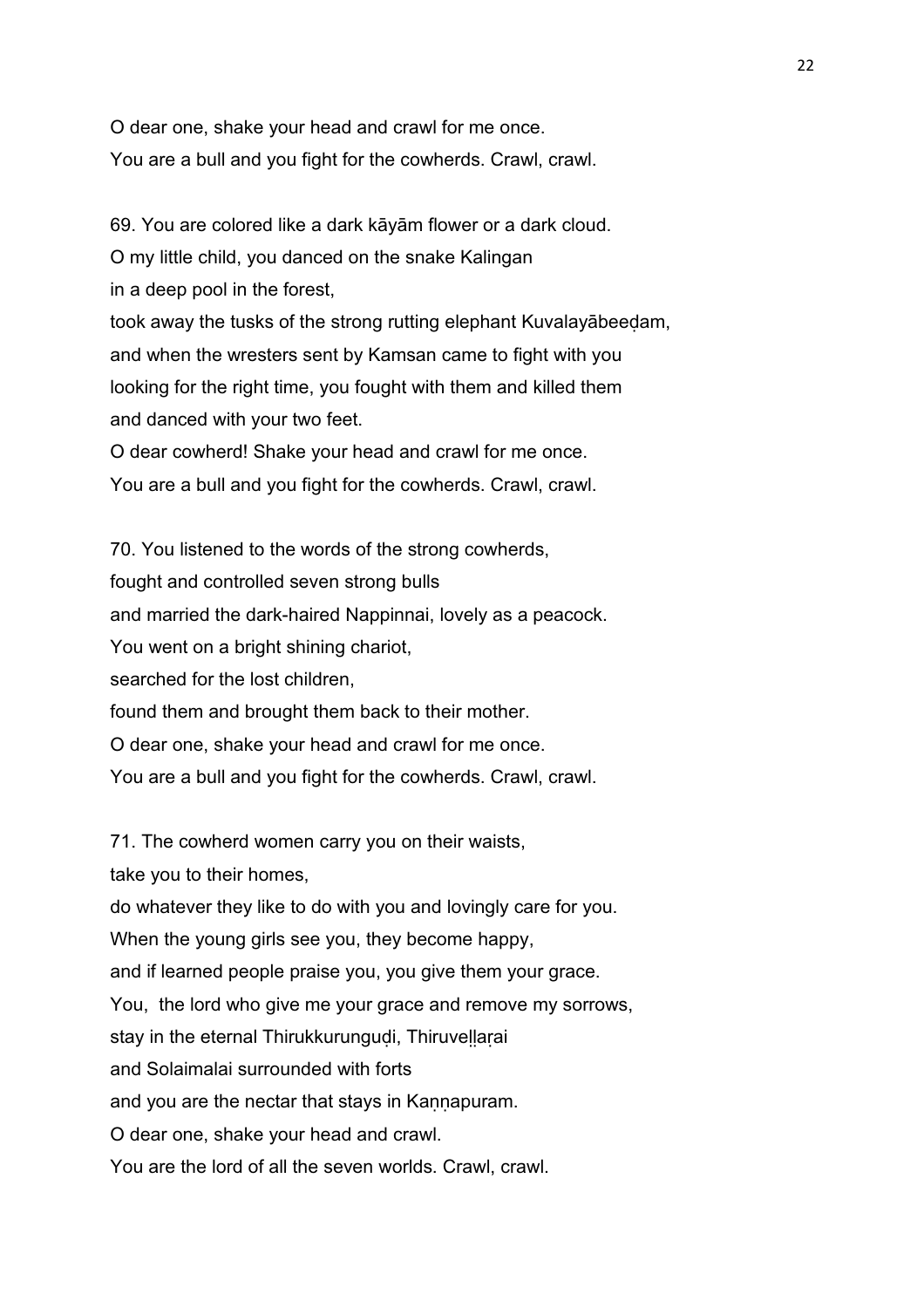72. When you crawl,

the fragrance of milk, ghee, yogurt, pure sandalwood, shenbaga flowers, lotuses and good camphor spreads everywhere. The tiny teeth in your lovely coral-red mouth shine like beautiful small silver stars. The nectar that is as sweet as a fruit drips slowly from your mouth and runs through the lovely aimbaḍaithāli on your blue chest. You are the perfect meaning of the four Vedas. Shake your head and crawl. You are the lord of all the seven worlds. Crawl, crawl.

73. The tiny soft petal-like toes of your red lotus feet

are adorned with silver rings,

your anklets, with kinkinis,

your waist, with a golden chain mingled with beautiful pomegranate flowers,

your arms, with rings and bracelets,

your ears, with emerald ear rings and vāḷi ornaments,

and your splendid chest with an auspicious aimpadaithali.

You are the king of our tribe and the lord of all the seven worlds. Crawl, crawl.

74. Beautiful Yashoda, her walk like a swan's,

praised her divine child, saying,

"O chief of cowherds,

you took the forms of a swan, a fish, a man-lion, a dwarf and a turtle.

You remove my sorrows. Shake your head and crawl.

You are the lord of all the seven worlds. Crawl, crawl."

The famous Pattan of Puduvai composed

ten Tamil pāsurams that describe how Yashoda tells of her son crawling.

If devotees recite these ten Tamil pāsurams

they will become famous in all the eight directions and be happy.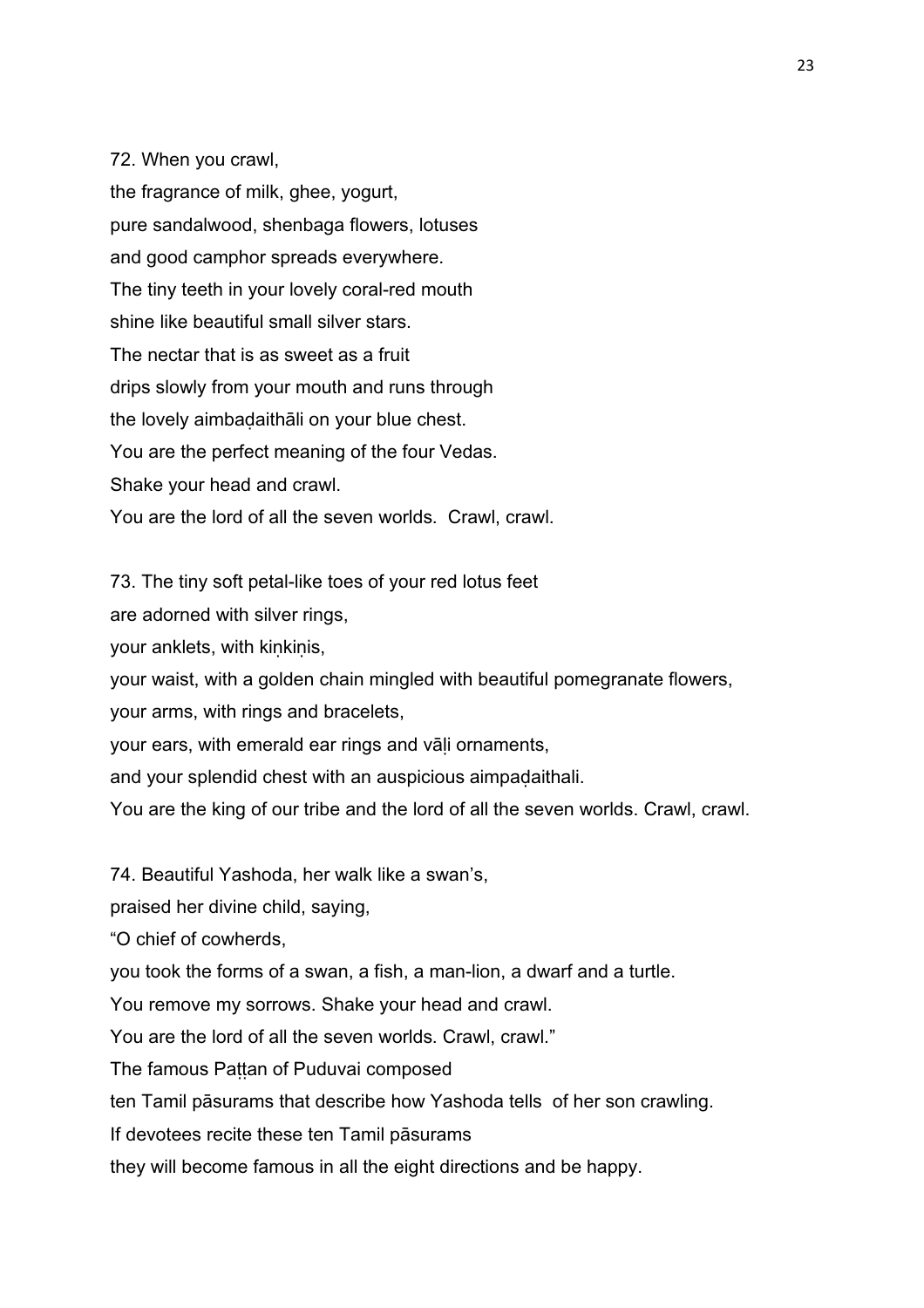#### Clapping hands - Yashoda asks Kannan to clap his hands

75. As the ruby kiṇgiṇis on your feet jingle, the precious golden chain on your waist sways and the pearl-like teeth in your coral mouth shine, you clap the hands that took the land from the king Mahābali O little one with dark curly hair, clap your hands.

76. The bells tied on the golden chain on your waist, and the kingini bells decorated with rubies that are tied on your waist jingle as the chutti ornament on your forehead swings. O magical one, come down from my lap and go sit on the lap of the chief of cowherds Nandagopan, your father, and clap your hands. Clap your hands.

77. O my sapphire-colored child adorned with shining golden earrings with many diamonds, pearls and precious corals, smiling with your jewel-like mouth that makes your face lovely, come to your mother's lap and clap your hands. You carry the discus in your beautiful hand, clap your hands.

78. Your father, the chief of the cowherds, called the moon, saying, "O bright moon! You crawl in the sky! Come to our porch, shine with your white rays and play with my child." Clap your hands so that your father, the chief of the cowherds, will praise you and be happy,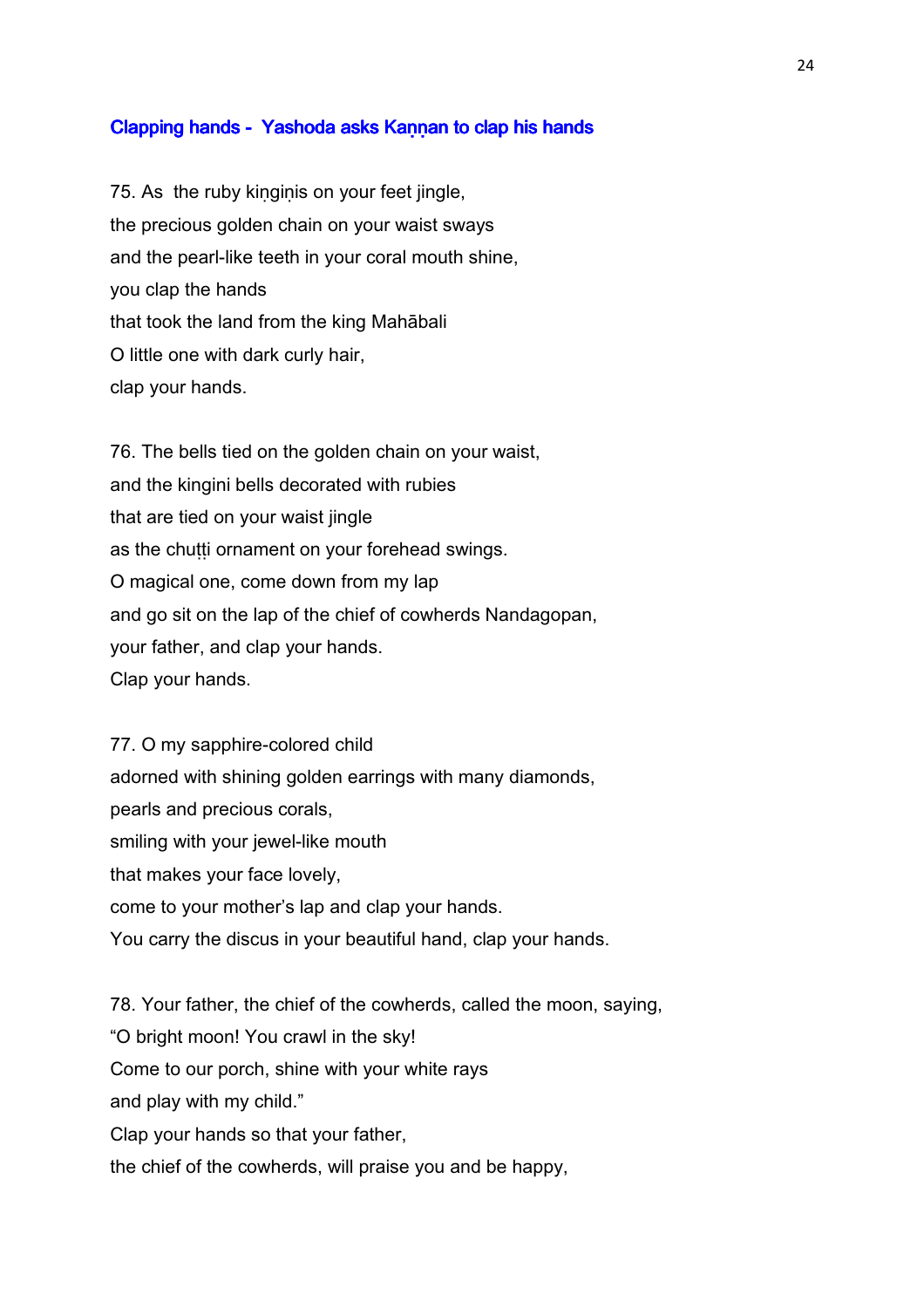You rest on the water in Thirukudandai, clap your hands.

79. You filled your hands with mud and dirt from the cowherd village and threw them at me. You entered our house when I was not there and stole yogurt and butter from large pots. You are like a loose calf that is not tied up. Clap your hands, O Padmanabha, clap your hands.

80. When a hundred Kauravas did not listen to their father's advice and came to fight with the Pandavas, you became the charioteer for Arjuna in the battle and killed the Kauravas who wanted to rule the land. Clap your hands that drove the chariot, O lion-like son of Devaki, clap your hands.

81. When Varunan hid and shot his arrows to stop you from building a bridge to Lanka, as Rāma, you shot arrows to calm the waves of the ocean and the ocean allowed you to go to Lanka. Clap with the hands that carry the bow Sarnga that shot those arrows. Clap your hands.

82. When you came as Rāma to the earth, the monkeys, your helpers, built a strong bridge on the roaring ocean and you went to Lanka, shot your arrows on the battlefield and killed the Rakshasas, the rulers of Lanka surrounded with wide oceans. Clap your hands that shot those arrows, you with a discus in your hands, clap your hands.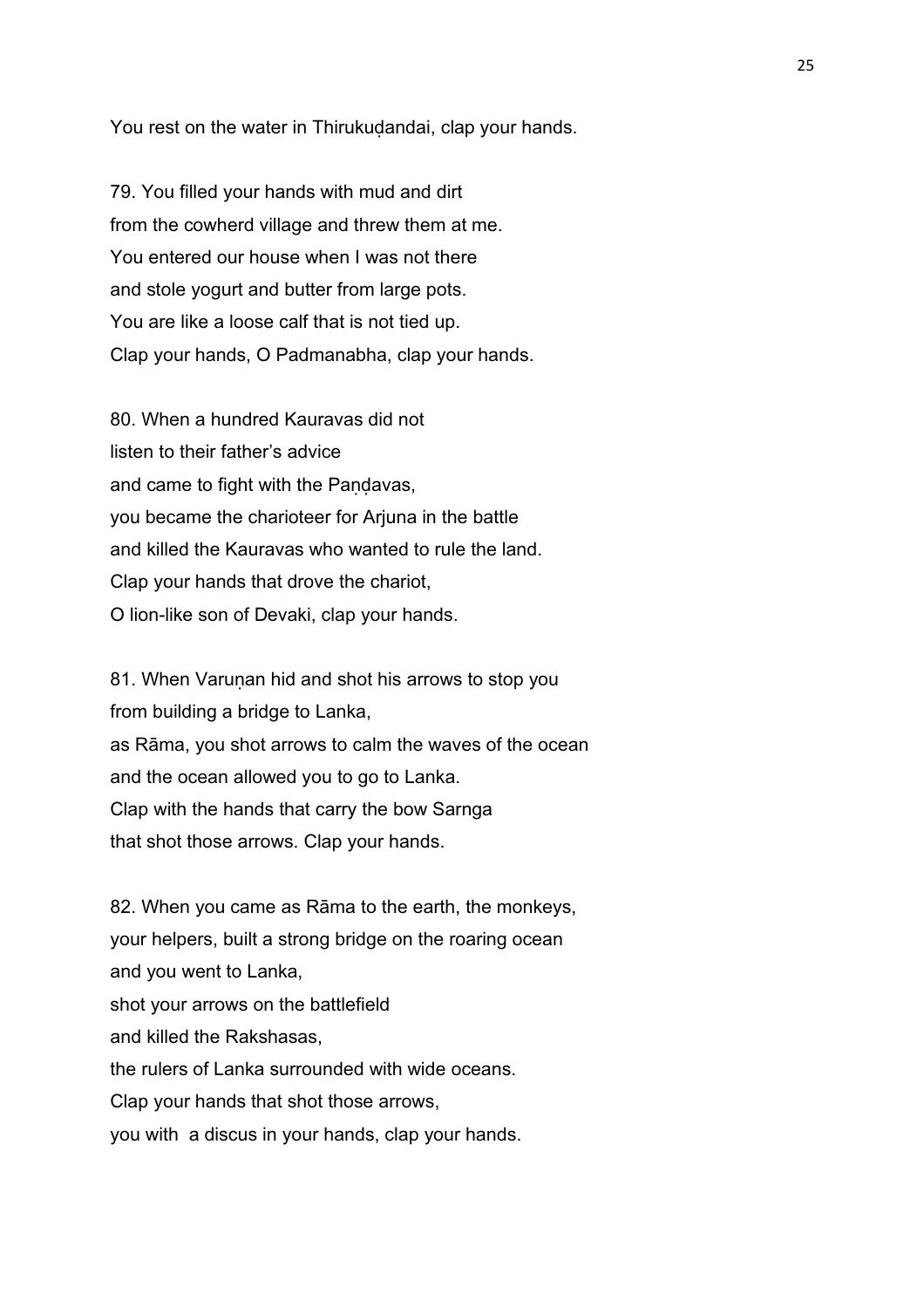83. You came out of a tall pillar in the form of a huge man-lion when Hiraṇyan broke it and you split open his strong chest with your shining claws. You drank the milk from the breasts of the female devil Putanā and killed her. Clap your hands.

84. When the gods churned the deep milky ocean, you joined them and helped them using the mountain Mandara as a churning stick and the snake Vasuki as the strong rope. Clap with the hands that churned the milky ocean, you who are as beautiful as dark clouds, clap your hands.

85. Vishnu Pattan of Villiputhur that is surrounded by blooming groves that spread fragrance all day composed with love ten Tamil pāsurams praising Kannan, the king of the cowherds, born to protect the cowherds. If devotees recite these ten pāsurams about Kannan clapping his hands, their karma will disappear.

#### Toddling. -- Kannan as a toddler.

86. Like an elephant with chains on his feet dripping with ichor that walks slowly as his chain makes the noise "chalar, pilar," and the golden bells hanging on both side of him ring won't my child with the Sārnga bow walk as the bells of the kinginis on his feet ring loudly? Won't he toddle with his lovely feet?

87. Won't the sapphire-colored Kaṇṇan, the child of Vasudeva,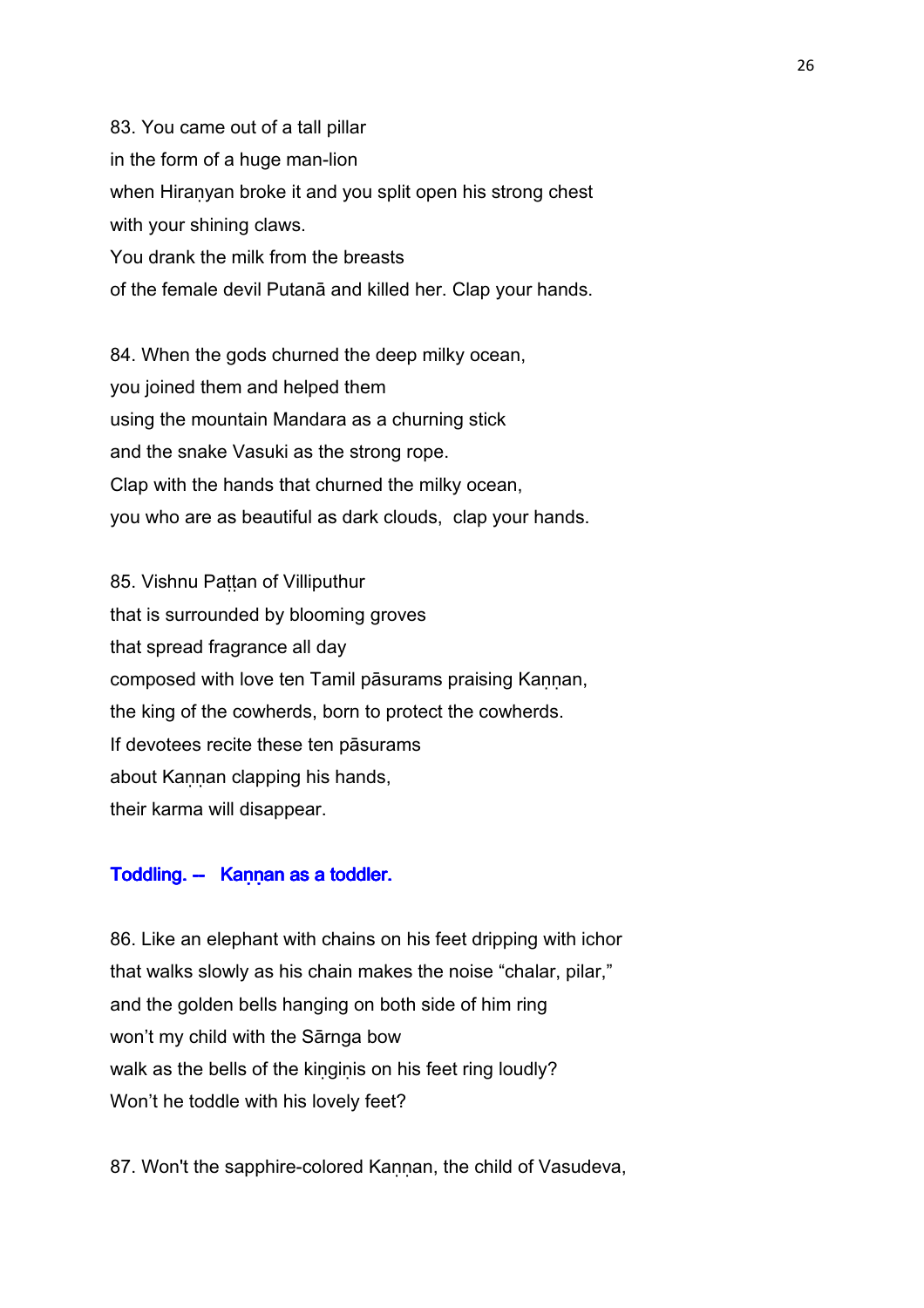ornamented with a chain made of shell on his waist and a turtle-shaped pendant toddle as the small white teeth in his coral mouth shine like the crescent moon in the red sky? Won't he toddle?

88. He, Rishikesa, the bright one, wears a chain that shines like lightning, his hair is decorated with an arasilai ornament that shines like the white moon, he wears a silk dress and his dark cloud-like neck is adorned with the bright golden karai ornament that shines like lightning. He looks beautiful. Won't he toddle?

89. When the dark cloud-colored lord with Lakshmi on his chest laughs with the sound "gana, gana," it sounds like sugarcane juice pouring through the hole of a pot. He delights his parents as he comes and kisses them with his sweet nectar-like mouth. Won't he toddle on his enemies' heads and conquer them?

90. As the little Kannan runs swiftly behind his elder brother Baladeva who is praised by the whole world, he looks like a dark baby mountain running swiftly behind a large silver mountain. Won't the little child running behind his good brother toddle?

91. He has on his right foot the sign of a conch and on his left foot the sign of a wheel and when he walks with his two feet, he makes the marks of the wheel and conch on the ground. He toddles and gives me a flood of the joy again and again. Won't the dark ocean-colored one, the father of Kama, toddle?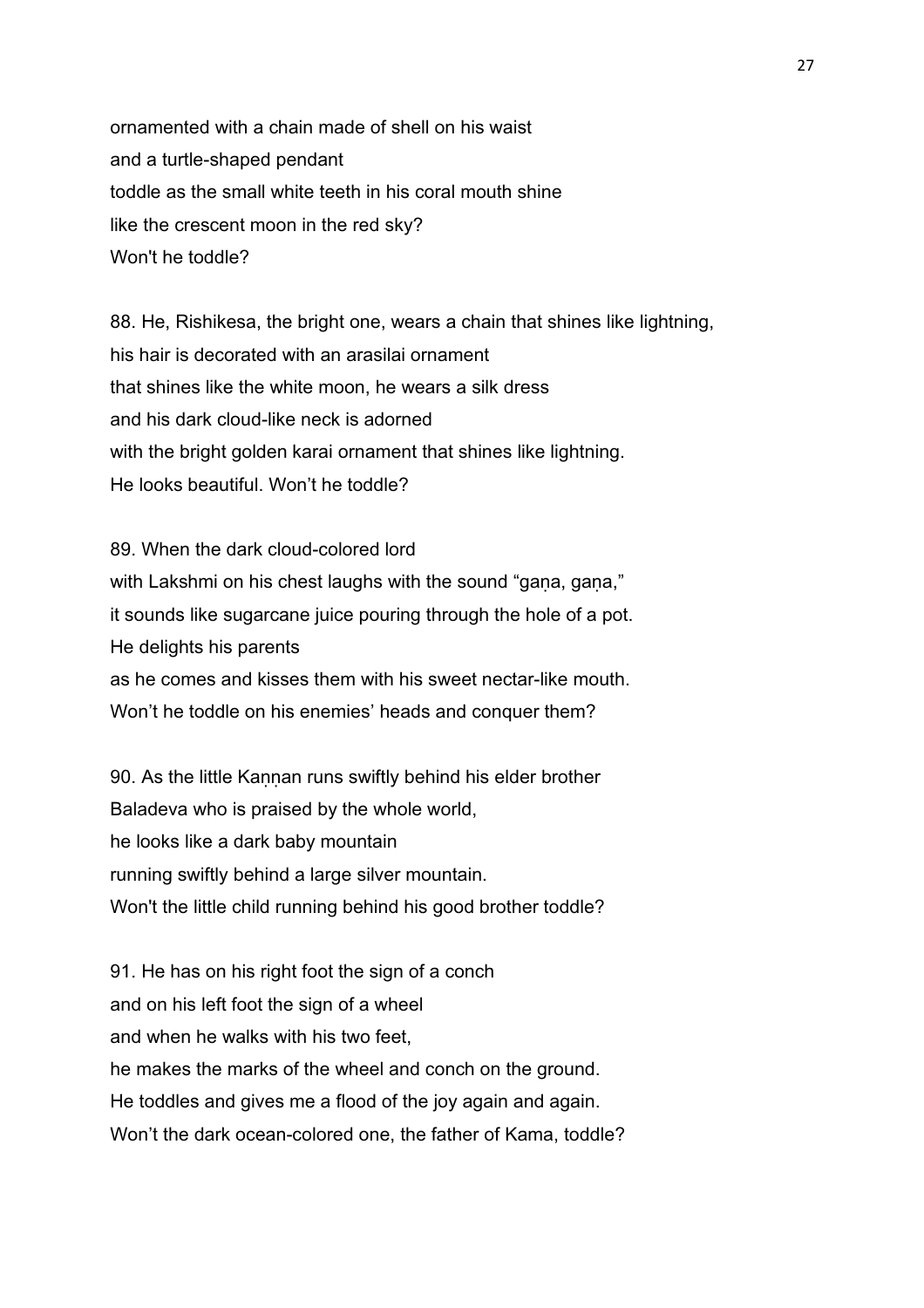92. He walks as the saliva from his red lotus mouth continually drips slowly like small cool drops of dew. The bells that decorate his dress ring "gaṇa gaṇa" like the bells tied on the neck of a strong bull. Won't he with his Sarngam bow toddle on his soft feet?

93. When Vasudevan, the sapphire-colored lord came to the world in the form of a child, people had never seen such a marvelous child before. He toddles as his shining chain made of shells that decorates his waist sways like a white waterfall dropping on a black hill. Won't he toddle?

94. Thrivikraman plays throwing mud on himself like a dark elephant calf playing in the sand and throwing white dirt on his body. Won't he toddle on the cool soft flower-covered earth without hurting his small feet that are like freshly blooming lotuses as his body sweats with small drops of water? Won't he toddle?

95. When Kesavan with beautiful eyes that shine on his moon-like face toddles, his chutti ornament glitters and swings like the shadow of the moon in rippling water. The small drops of saliva dripping from his mouth give boons to his devotees even more than the water of the Ganges that showers drops from its rolling waves. Won't he toddle?

96. The famous poet Vishnuchithan of the Veyar clan described how the dark-colored lord born in the cowherd tribe toddled giving joy to his mother and making his enemies tremble. If devotees recite these pāsurams of Vishnuchithan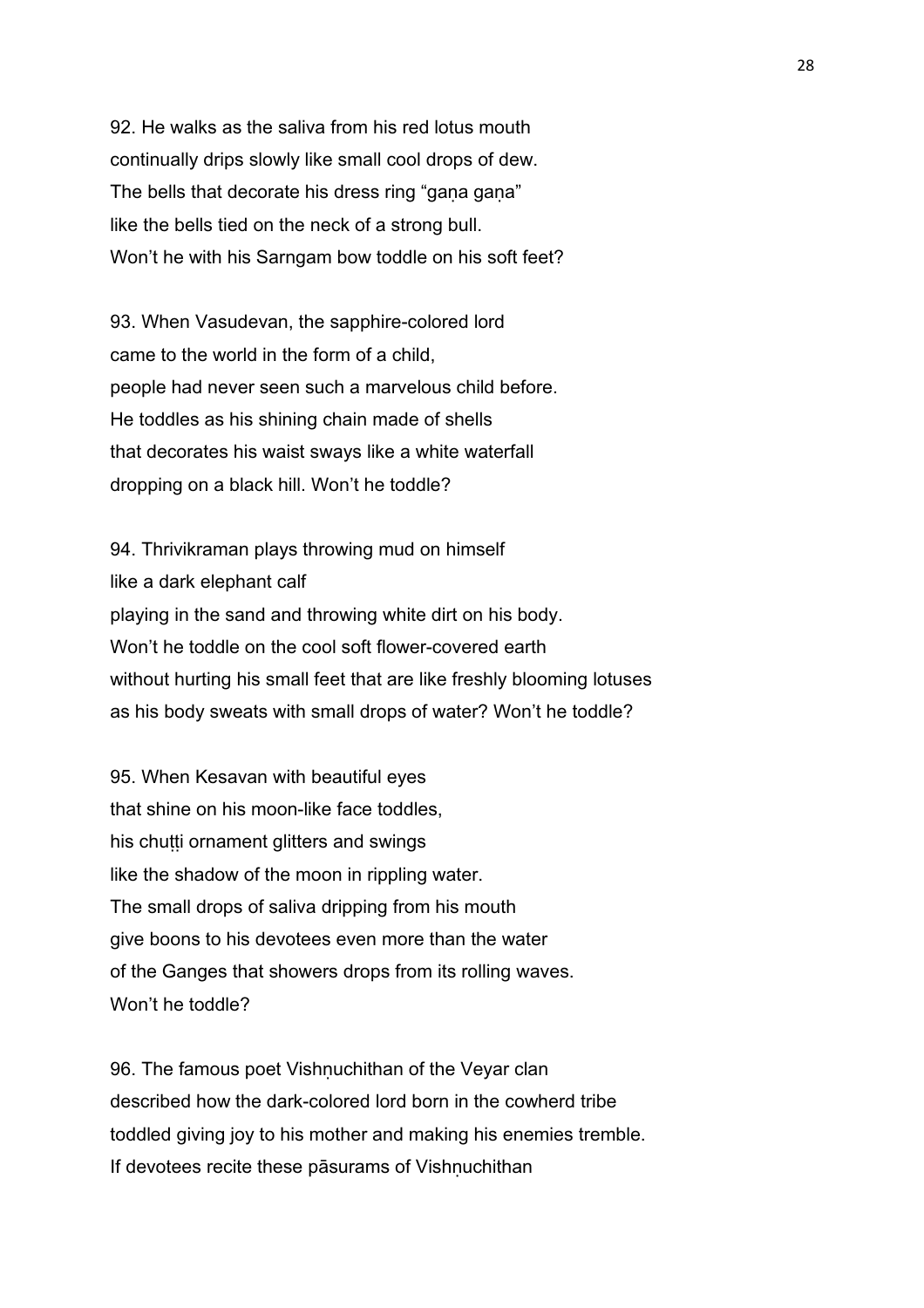they will get children who worship the feet of the dark jewel-like Māyan .

### Yashoda embraces Kannan. Acho - Acho, what a wonderful thing it is? How sweet it is.

97. O dear one, you run fast and come in front of me like a cloud filled with lightning as the golden kinginis that adorn your feet make the sound "chalan, chalan." Come and stay on my waist, acho! acho! O dear one, come and embrace me, acho, acho.

98. As your dark hair falls on your coral mouth it looks as if bees were coming to drink nectar on a red lotus. Come and embrace me with your beautiful hands that carry a conch, bow, sword, club and discus. Come and stay on my waist, acho! acho! Come and embrace me tightly, acho, acho.

99. O dear one, you went as a messenger for the Pandavas and fought for them in the Bharatha war, entered the pond where the snake Kalingan lived, killing him and giving your grace to the cowherds. You have the dark color of kohl, acho, acho. O dear child of the cowherds, come and embrace me, acho, acho.

100. When you asked a hunch-backed woman, a servant of king Kamsan, to give you the fragrant sandal paste that she was carrying for the king, she took it and smeared it on your body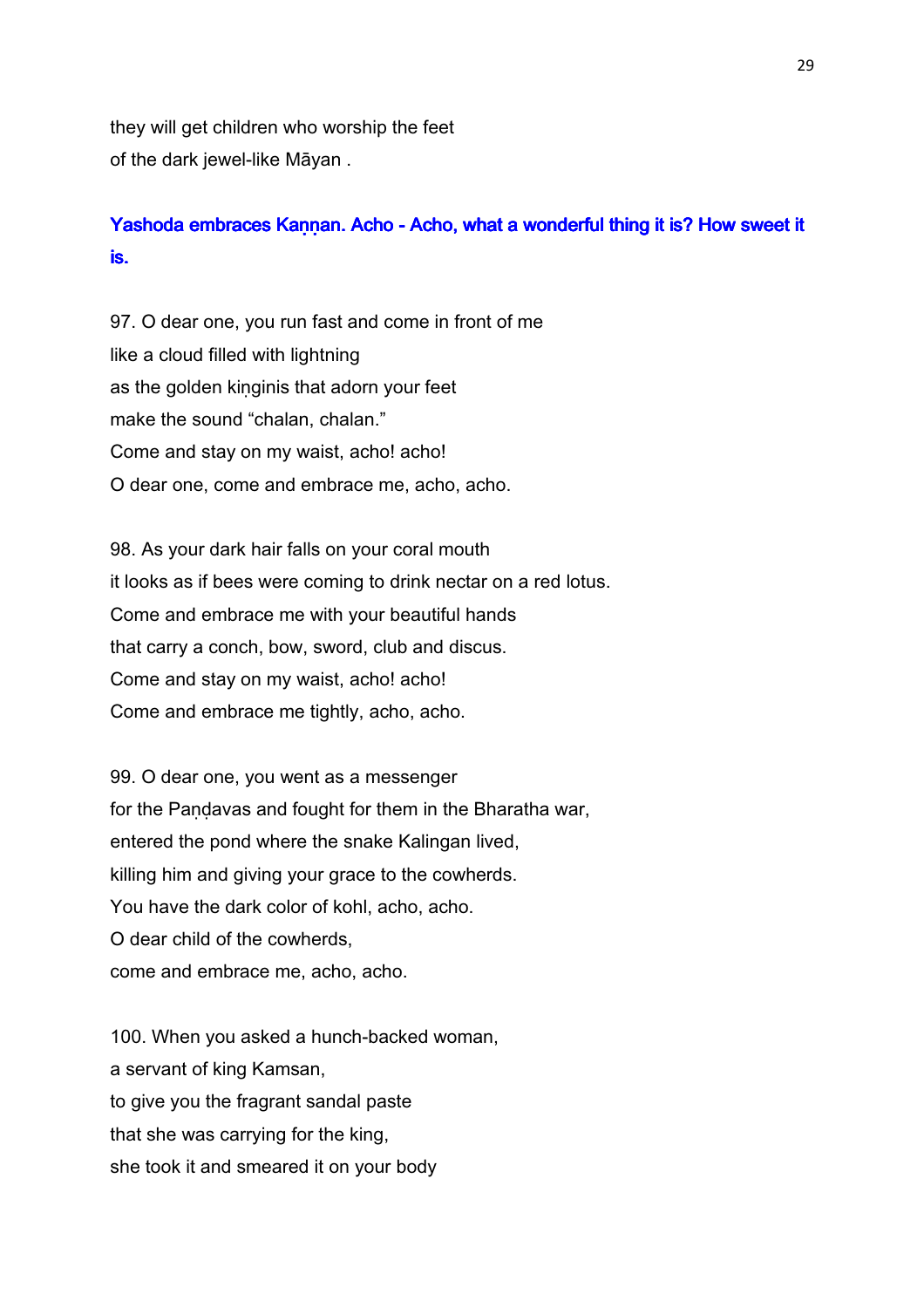without being afraid of the king and you straightened her back. Come and embrace me, acho! acho! O dear one, come and embrace me, acho, acho.

101. You carry a discus in your hands. When you went to Duryodhana's assembly, he, surrounded with heroic ankleted kings, shining like a sun, saw you and stood up but then sat again and looked at you angrily. You looked at Duryodhana with fiery eyes and destroyed his evil thoughts, acho, acho. Come and embrace me, acho, acho.

102. You with big and dark eyes and a body as dark as a cloud became the charioteer for Arjuna adorned with beautiful garlands, fought in the battle with the Pandavas and removed the troubles of the earth. Come and embrace me tightly, acho, acho, O bull that fights for the cowherds, acho, acho.

103. When the rishi Sukrachariyar said it was not good to give the boons that the dwarf asked and wished to stop the sacrifice of the famous king Mahābali, you were angry at the rishi and injured his eyes with a stick. You carry a discus in your right hand, acho, acho, and a conch in your left hand, acho, acho.

104. You became angry when Namusi the son of Mahābali said, "What is this magic? When you asked for land from my father, you were a dwarf but now you have become so tall that you measure the earth and the sky. My father didn't know your tricks. You should have taken your real form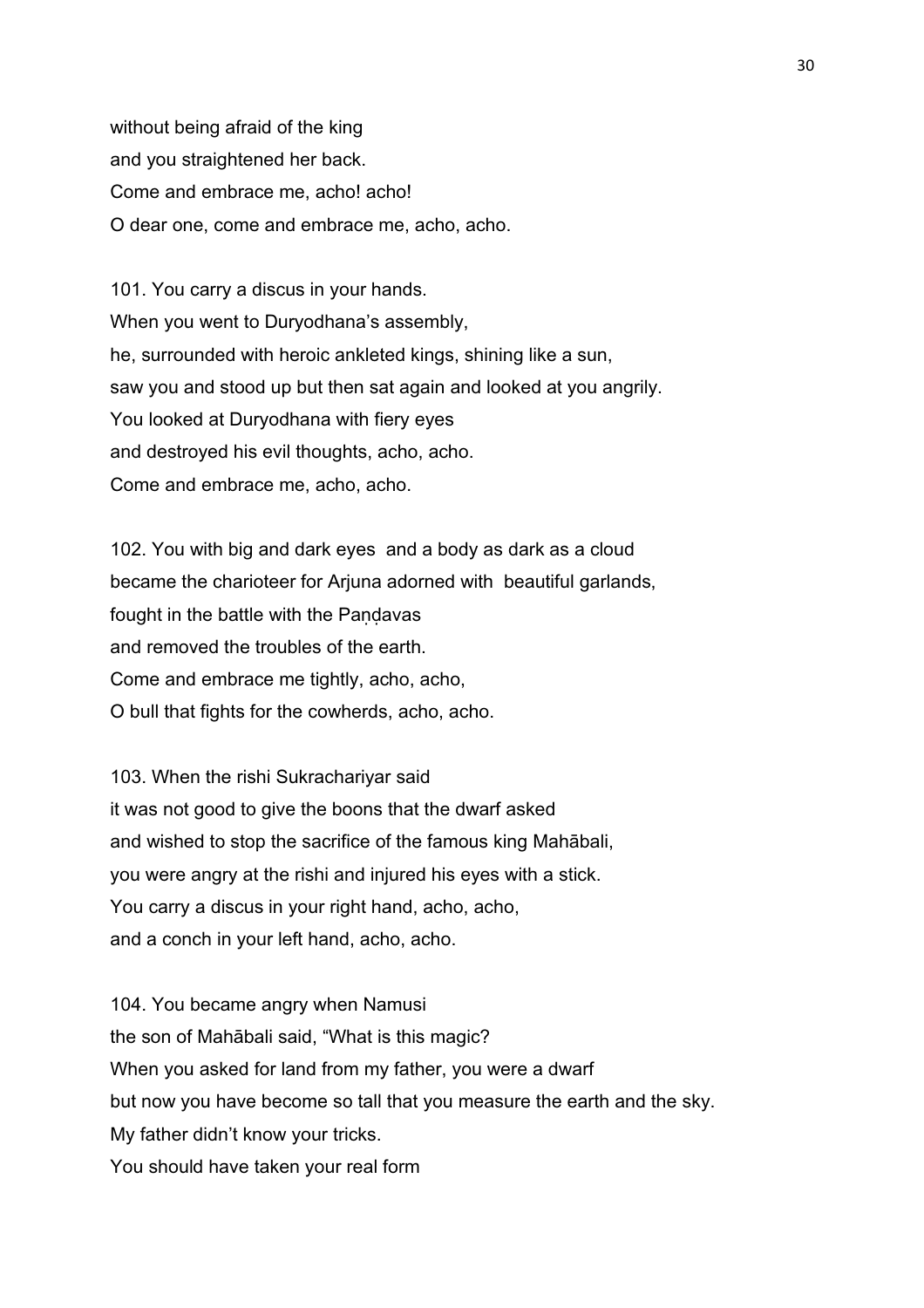when you asked for land and measured the earth," You lifted up Namusi and threw him down to the earth from the sky. O you with a shining crown, embrace me, acho, acho you are the god of Thiruvenkaṭam hills, acho, acho.

105. When Nānmuhan's head was stuck to Shiva's palm because of a curse, Shiva, with matted hair, came and begged you, saying, "Even all the deep oceans, the mountains and the seven worlds cannot fill this Nānmuhan's skull that has stuck to my hand. O dark cloud-colored lord, help me!" and you filled Nānmuhan's head with your blood. Embrace me, acho, acho, you with the mark of Srivatsam on your chest, acho, acho.

106. Once when thick darkness covered the world and all the four omnipresent Vedas disappeared, you became a swan and removed the darkness of the earth. Embrace me, acho, acho. You taught the divine Vedas to the rishis, acho, acho.

.107. Saying, "Come, acho, acho!" Yashoda called her son, the lord Nārāyanan. If his devotees call him, he comes in front of them. Vishnuchithan, the chief of Puduvai city, filled with beautiful palaces and porches, composed pāsurams with Yasoda's words. If devotees recite these pāsurams every day they will go to heaven and rule the sky.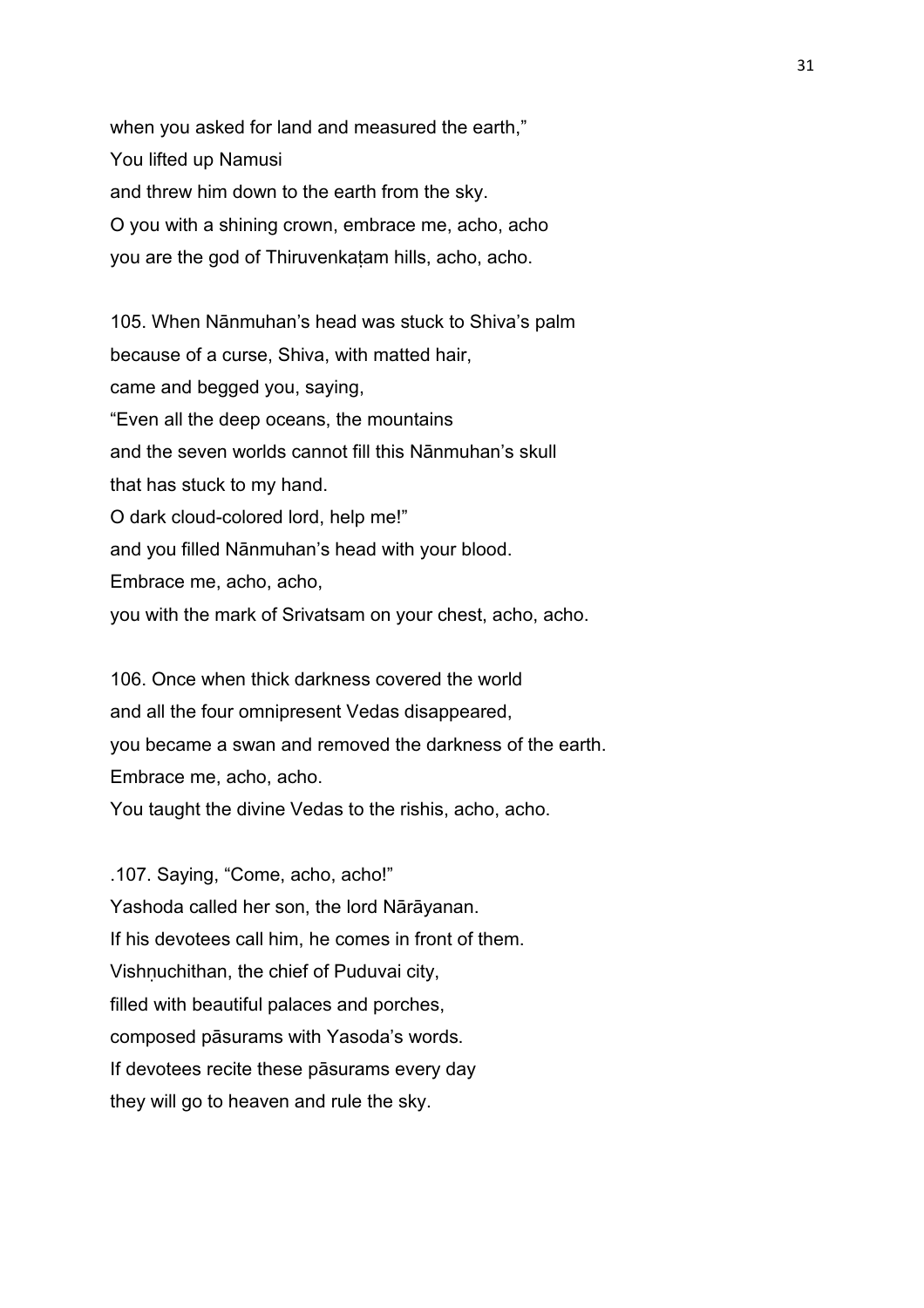#### Puram pulhal - Kannan embracing Yashoda.

108. My little child comes and embraces me from behind as his ornaments make the sound "chottu, chottu," sounding like pearl-like drops falling from the tops of shining diamond-like buds in a garden. Govindan comes and embraces me.

109. My dear child Kannan, his feet adorned with kingini bells, his hands with coral bracelets and his neck with a chain dances, walks, comes beautifully and embraces me from behind. My lovely child, embraces me from behind.

110. The highest lord was born to destroy the clan of the evil king Duryodhana who kept his abundant wealth and lands for himself without sharing them with his Pāndava relatives. He comes and embraces me from behind, the bull among the cowherds embraces me from behind.

111. When Ariuna worshiped Kannan, the king of the gods, and asked for help saying, "O lord with the sword Nāndagam, you are the best among men and my refuge," you drove Arjuna's strong jeweled chariot, terrified the enemy kings of the Pandavas and defeated them. He, the king of gods embraces me from behind.

112. He took the form of Vāmanan, carried a brass pot and an umbrella, sang songs under flourishing groves, played,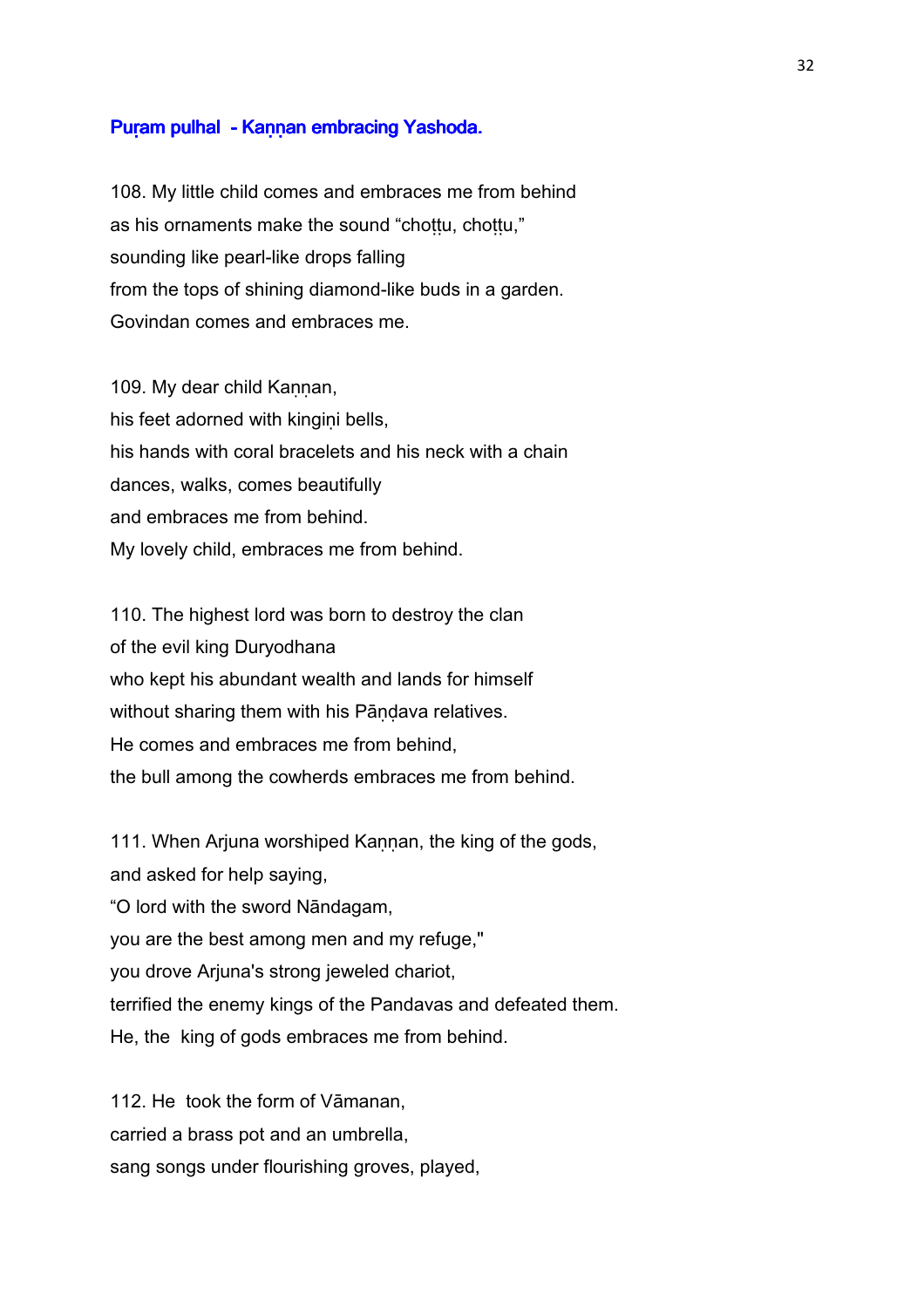and went to king Mahābali. When he received a boon from Mahābali, he took over the earth and the sky as his devotees praised him, saying, "Pallāṇḍu!" He comes and embraces me from behind, that short Vāmanan embraces me from behind.

113. He took the form of a handsome dwarf bachelor, and, carrying an umbrella, went to king Māhabali's sacrifice, asked for a boon, and measured the world, taking the earth, the sky and all lands as all the kings looked on. He comes and embraces me from behind.

114. Our lord as a sweet child turned over the wide-mouthed mortar, climbed on it and stole the sweet milk and butter from the pot, swallowed all of it and filled his divine stomach. He comes and embraces me from behind. The lord with the discus, embraces me from behind.

115. The lord climbed on a sand hillock, played his flute and danced a village dance as the old cowherds of the village looked on happily and was worshiped by the rishis and praised by the gods. He comes and embraces me from behind. My sweet child comes and embraces me from behind.

116. The lord promised his beloved wife that he would bring the Kalpaka plant from Indra's world, went there and brought it and planted it in her front yard where the moon shines.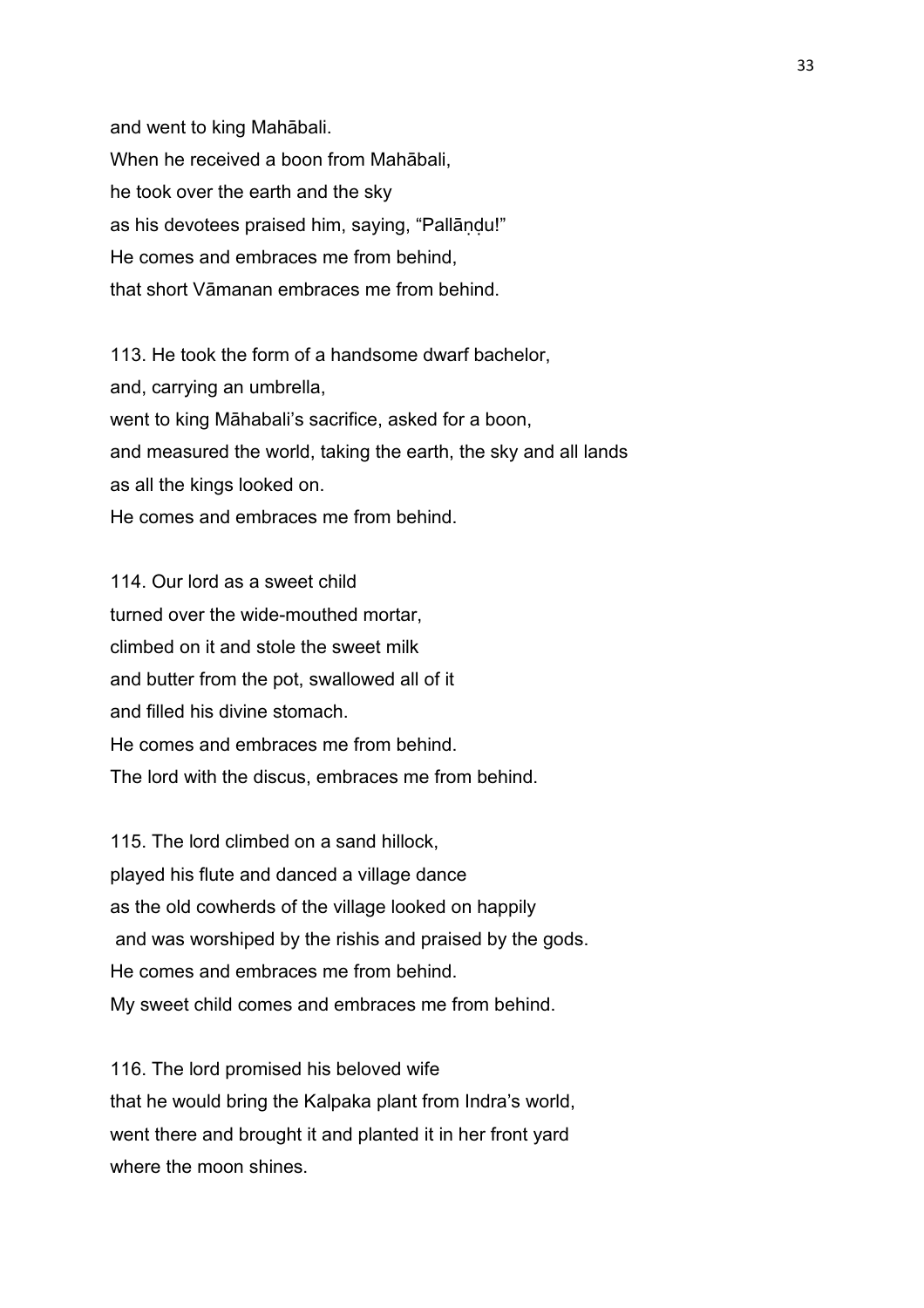He embraces me from behind, the god of gods embraces me from behind.

117. Yashoda, the cowherdess with round bamboo-like arms, described how the lord with a discus embraced her from behind when he was a child. Vishṇuchithan put Yasoda's words into pāsurams. If devotees recite these ten Tamil pāsurams they will get good children and live happily.

## Appuchi Kāṭṭal - When Kaṇṇan threatens the cowherd girls as if he were a goblin, they complain about his mishievousness to Yashoda..

118. The lord with a conch in his left hand that sounds in victory and plays delightful music on his flute went as a messenger to the Kauravas for the Pandavas when they had lost everything to the dishonest gambling of Sakuni and, unable to keep even ten cities, had to fight the Bharatha war to get their land back. He comes as a goblin and frightens us. That dear one comes as a goblin and frightens us.

119. The lord with beautiful eyes who gives his grace to all his devotees, stood with Arjuna on a strong chariot in the Bharatha war and helped Arjuna bend?? his bow to destroy many kings with arms strong as mountains along with warriors and his hundred Kaurava foes. He comes as a goblin and frightens us, that dear mischievous one comes as a goblin and frightens us.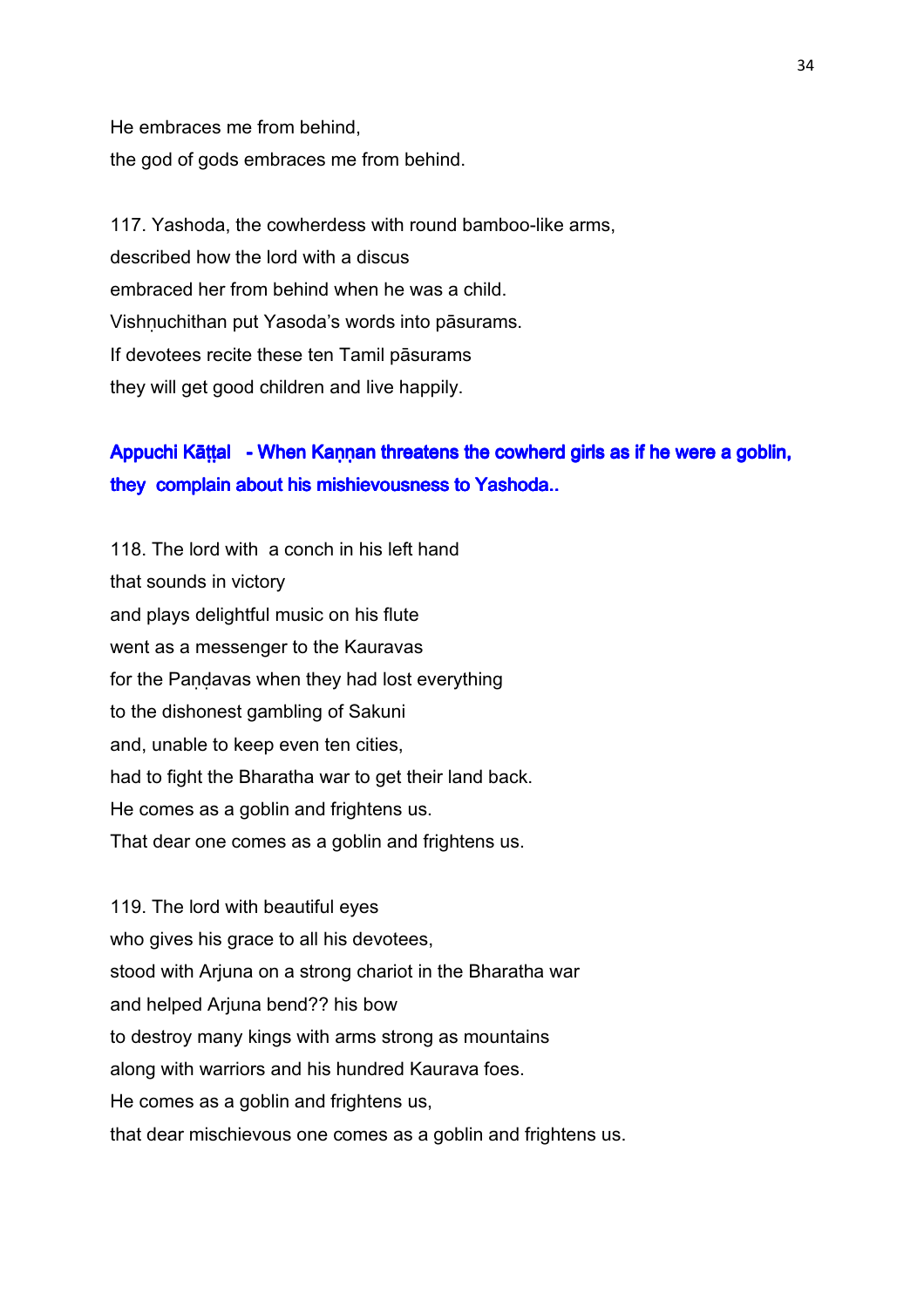120. Our lord, the clever one, the cowherd, plays beautiful music on his flute, climbed on a Kaḍamba tree, jumped from it into the foaming water and danced on the head of the evil Kalingan as the bells on his anklets sounded. He comes as a goblin and frightens us, That dear one comes as a goblin and frightens us.

121. The lord Kannan was born in the night, raised in a poor cowherd village killed the evil king Kamsan, and took away the suffering of the cowherds. He stole our pretty silk dresses. He comes mischievously as a goblin and frightens us, that dear one comes and frightens us.

122. He killed Sakaṭāsuran

when the Asuran came as a cart yoked to bulls. The dear child was pulled with a rope used to churn yogurt and tied on mortar by Nandan's wife Yashoda. He comes as a goblin and frightens us, that dear one comes as a goblin and frightens us.

123. The dear child of Devaki with young soft breasts like cheppu stole and swallowed ghee, milk and yogurt that we, the cowherd women kept. He comes as a goblin and frightens us, that dear one comes as a goblin and frightens us.

124. Did Yashoda adopt this child or did she give birth to him?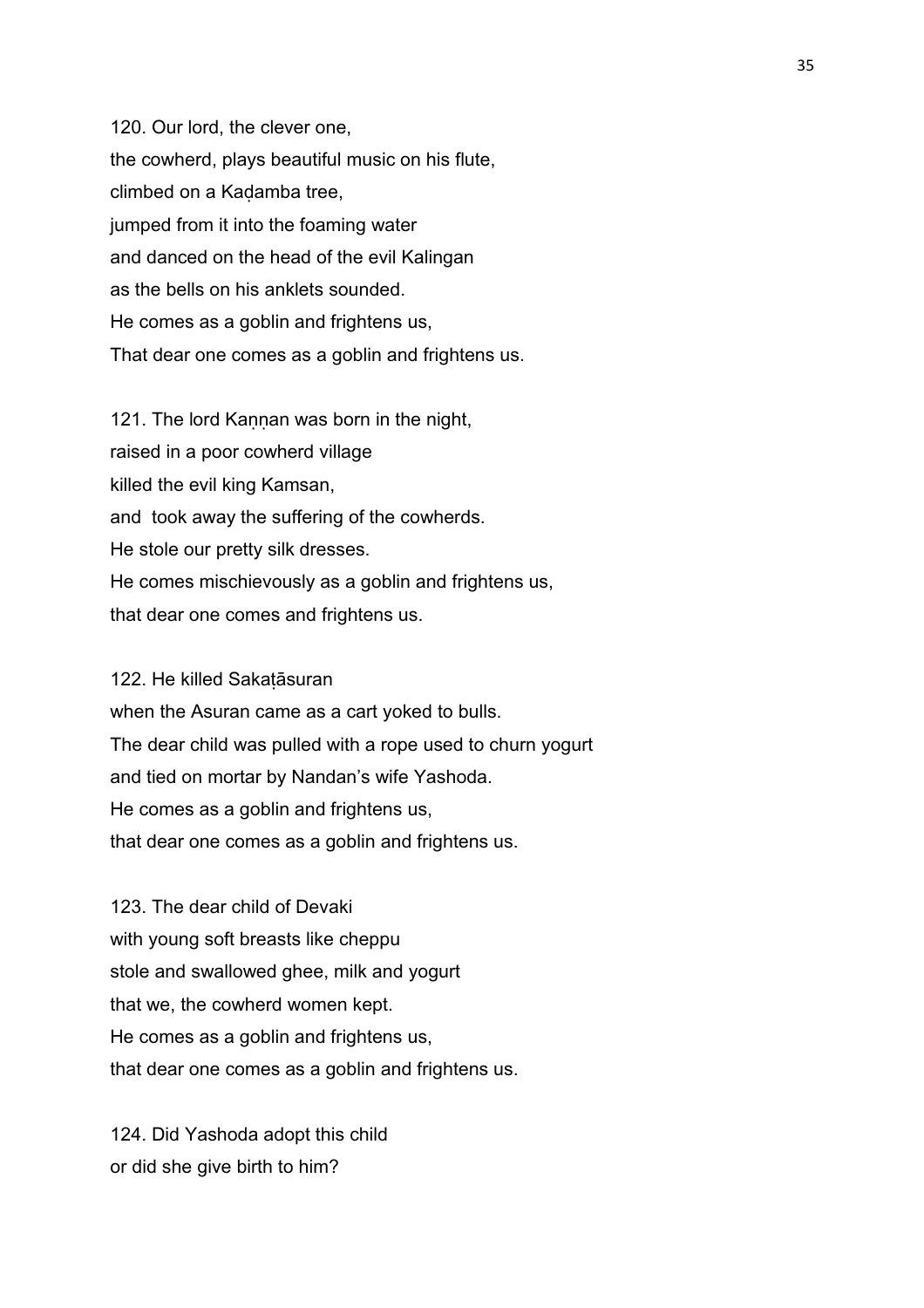She loves him no matter what. That dark-haired child, decorated with bunches of flowers, dear Gopalan, the young lion-like son of Yashoda, comes as a goblin and frightens us, that dear one comes as a goblin and frightens us.

125. As Rāma our lord obeyed his stepmother after she heard the words of cruel Manthara, gave away his precious elephants, horses and his earthly kingdom to his brother Bharathan and went to the terrible forest. That dear one with lovely eyes comes as a goblin and frightens us, he comes as a goblin and frightens us.

126. The majestic lord came riding his eagle and saved the elephant Gajendra when. caught by a terrible crocodile, he cried out, "O my Kannā, my Kannā!" He, the protector of his devotees, comes as a goblin and frightens us, that dear one comes as a goblin and frightens us.

127. Vishnuchithan composed ten pāsurams describing how as Rāma our god destroyed the strong Rakshasas of Lanka with his bow and how he came as a goblin and frightened the cowherd women in the cowherd village. If good devotees recite the ten beautiful "appuchi kāttal" pāsurams, they will go to Vaikuntam and stay there forever.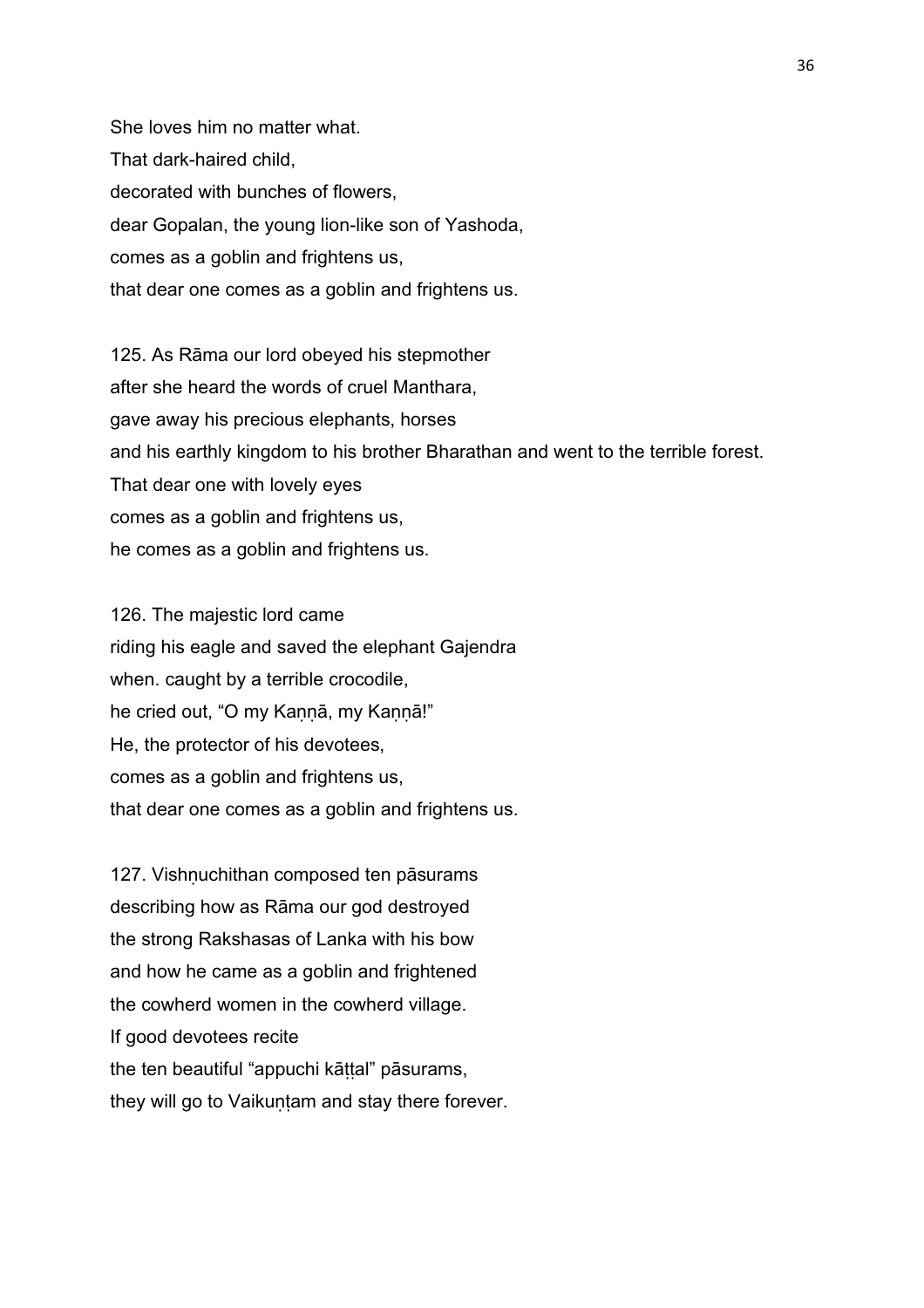## Yashoda calling Kannan to come and drink milk

128. You are a bull among the cowherd and you rest on the snake bed Get up to drink your milk. You have not eaten in the night and slept and even today you have not got up until afternoon. You stomach looks empty. My beautiful breasts are filled with milk. Come and drink milk happily with your divine mouth as you kick me with your feet.

129. Since you were born, I have not seen the ghee, the boiled milk, thick yogurt and fragrant butter that I kept. You have done whatever you like with them. Don't get upset, I won't punish you. Smiling with your pearl-like teeth, come and drink milk from my breast.

130. If their children cry and go to their mothers because you hit them while you played with them, their mothers get upset and they come and complain about you. You aren't worried and ignore them. Your father doesn't care about their complaints and I don't have the heart to shout at you. O lovely son of Nandagopan, come and drink the milk that comes from my breast.

131. I was afraid that your feet, soft as cotton might have been hurt when you kicked Sakaṭāsuran when he came as an illusory cart sent by Kamsan. O king of the gods, you, the protector of the cowherds,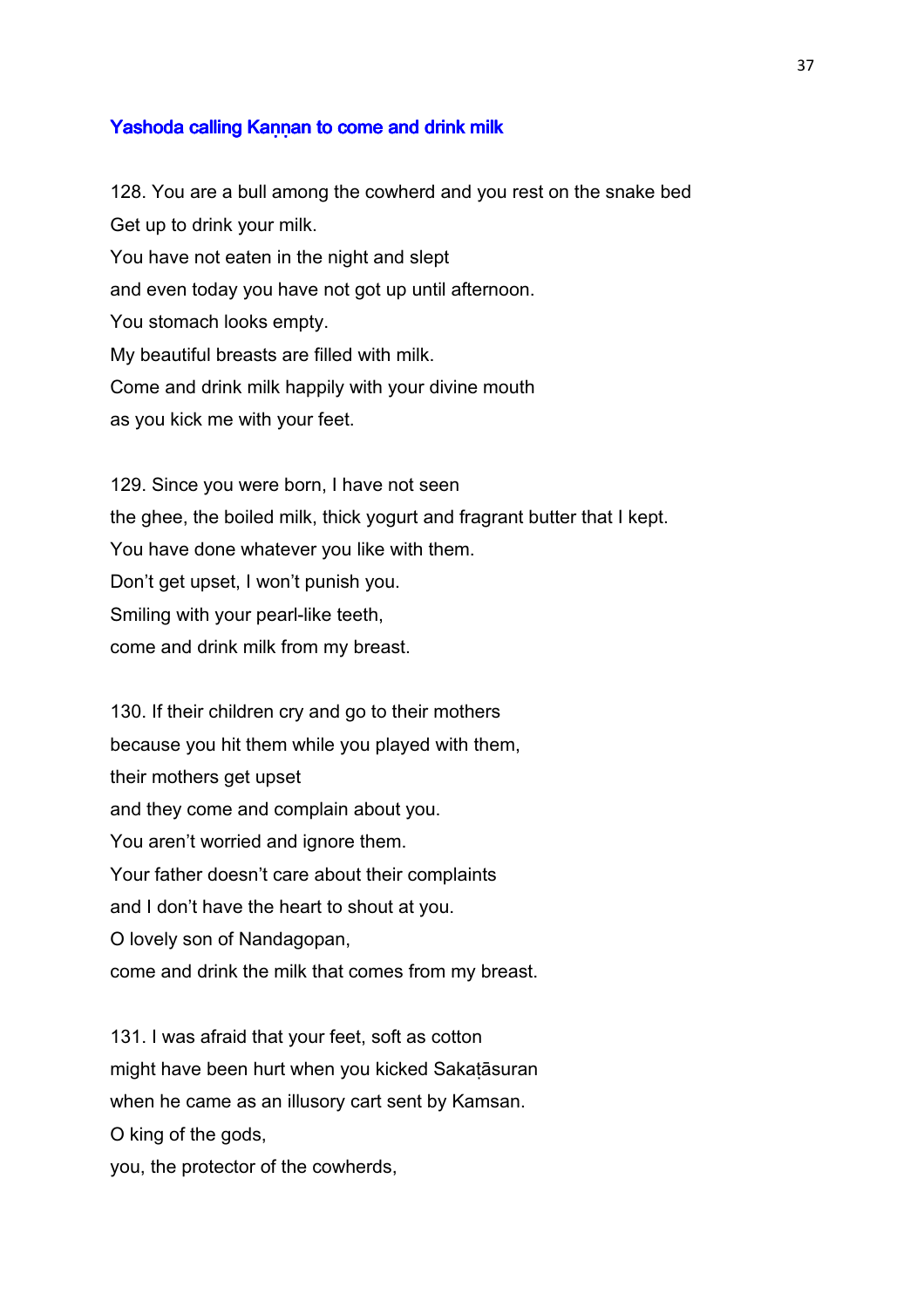destroyed Kamsan with your cunning deeds. Come and drink the milk from my breast.

132. If Kamsan, intending only evil, gets angry at you, finds the right time, and comes and attacks you with his magic when you are tired and hurts you, I will not live without you. O Vasudeva, you know it is good to listen to mother's advice. I tell you strongly, don't go. You are the bright light of cowherd village. Come, sit and drink milk from my breast.

133.You stay in Villipputhur happily where the bees that buzz sweetly swarm around the long hair of women with waists as thin as lightning. The people see you and praise your mother, saying, "What tapas did his mother do to give birth to this son?" O Rishikesha, come and drink the milk from my breasts.

134. Women, wishing to give birth to a child like you, see you and do not leave you. Wearing flowers in their hair that swarm with bees, they look at you passionately and want to kiss you and drink the nectar from your mouth. They stand near you wondering how to take you to their homes. O Govinda, come and drink the milk from my breasts.

135. You burned the bodies of the two mountain-like wrestlers when they came to oppose you. Come, climb on my lap, rest your chest where Lakshmi stays on my body and drink the milk from one of my breasts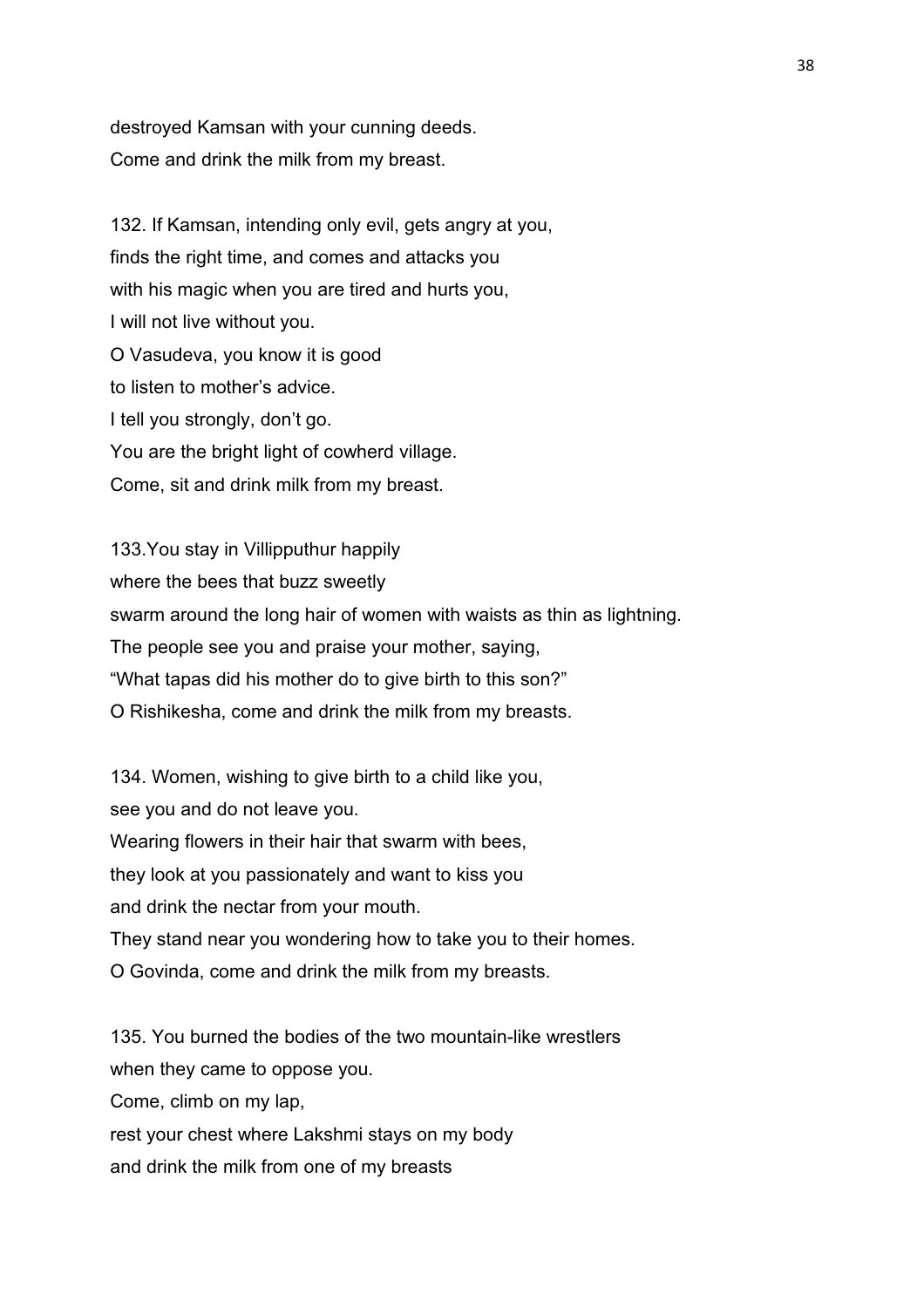as you rub my other breast with your fingers. Come and drink milk eagerly from one breast and then the other.

136. As you play in the front yard your red lotus-like face sweats and the drops of that sweat look like precious pearls that fall on a beautiful lotus blossom. Don't make your body dirty with the mud you are playing in. You, the king of the gods, gave nectar to the gods and pleased them. Come and drink the milk from my breasts.

137. I thought that you are Padmanabhan as you come running, your kingini ornaments sounding like music. You dance and dance swaying as you come. Don't run away dancing and dancing for the music, that your kingini makes. O, best among men, come and drink milk from my breasts.

138. Yashoda with a band around her breasts called her child saying, "Madhava, come and drink milk!" The famous Vishnucithan of Villiputhur where the kuvalai flowers spread their fragrance as they bloom in the ponds composed pāsurams about how the cowherdess Yashoda called her son. If devotees recite these pāsurams their hearts will think only of the lovely-eyed Thirumāl.

# Yashoda calls Kaṇṇan to come to pierce his ears.

139. You, with your beautiful blue ocean-colored body, wander around everywhere alone.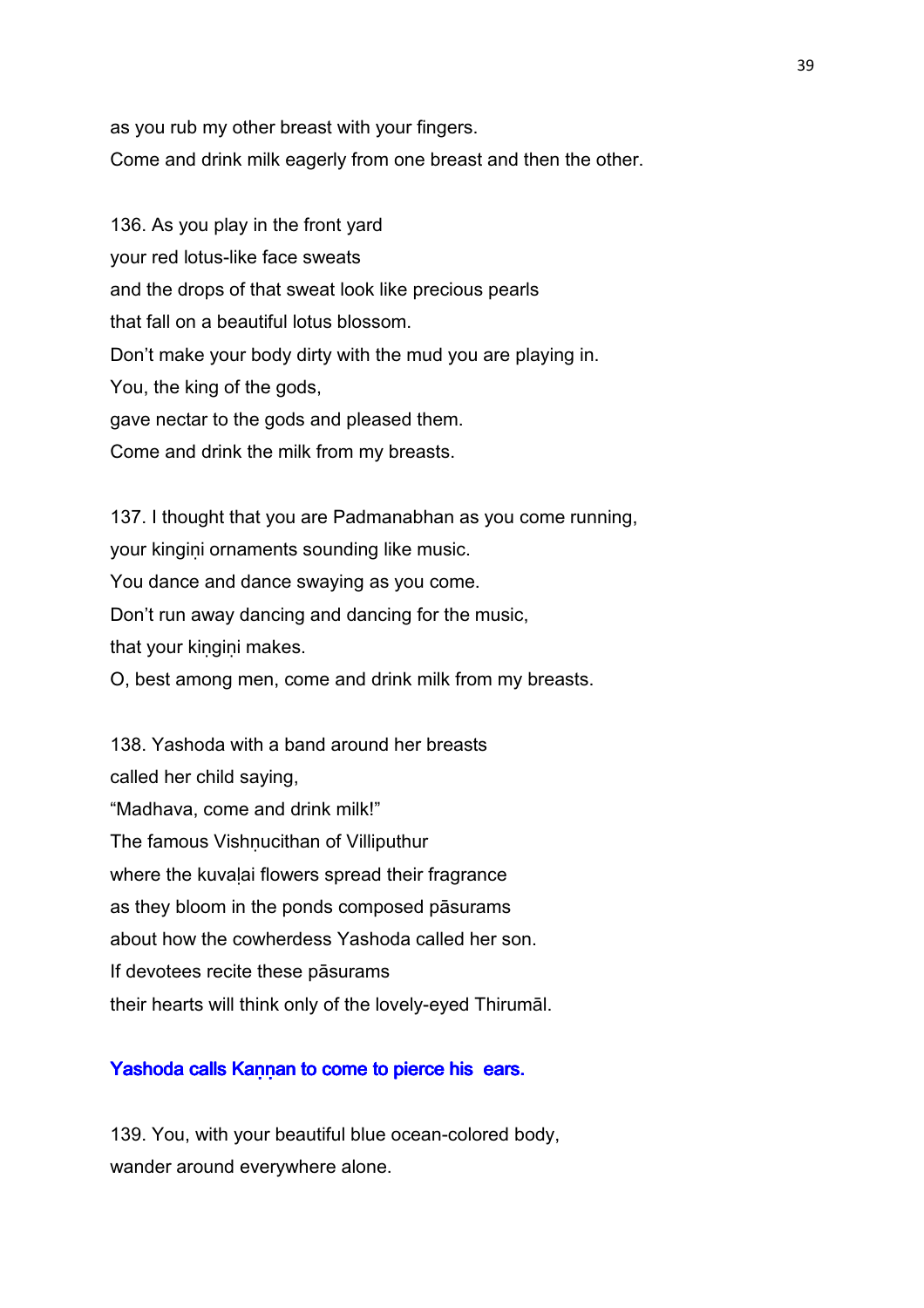Your proud father has not returned home from his work. Kamsan, the strong, brave fighter is cruel and there is no one to save you from him. You, the crazy one, drank milk from the breast of the devil Putanā.. You are the best among men, O Kesava! All the cowherd women have come here to see the ceremony of having your ears pierced and I have prepared betel leaves and nuts to give them.

140. O Nārāyanā, you are never away from the hearts of devotees if they approach and worship you. Come to me wearing the beautiful coral chain on your waist as the kingini ornaments on your lotus feet sing. I will put threads through the holes in your ears without hurting you and I will decorate your ears with earrings. See these golden earrings lovely to look at.

141. I bought and kept for you emerald earrings, shaped like fish that live in the ocean, so expensive that even the whole earth would be not enough to buy them. I will put threads through your ears without hurting you. I will give you all the things that you want. O radiant one, born in the cowherd clan to save the cowherds, you attract the minds of the young cowherd women by your magic. O Madhava, come.

142. O Govinda, the cowherd children wear earrings studded with beautiful diamonds that hang down from their ears see, they are good children. O Govinda, why don't you listen to me?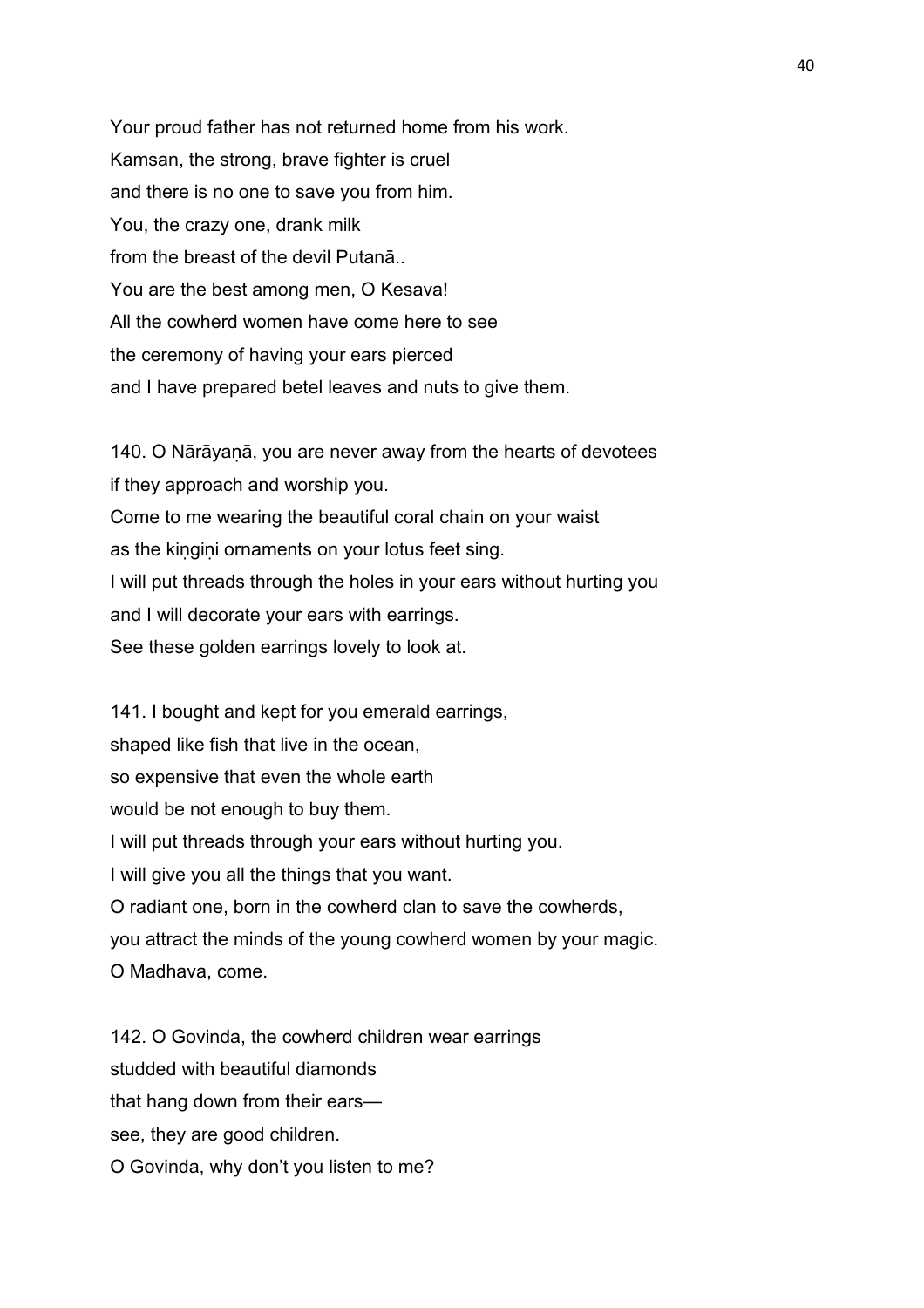If you wear these lovely earrings I will give you sweet jackfruit to eat and the milk from my beautiful breasts. Listen to me, my dear one. I plead with you—come here.

143. O dear child, even when I beg you and say I worship you, you don't listen to me. How can I think you are a good child when you join the curly-haired girls, dance the kuravai dance with them and come back late? O dear child, if you will let me put the thread in your ears I will give you large appams even though you are naughty. You are the lord of the sky, your hair is as dark as a cloud and the girls with round arms like bamboo love you. Come here.

144. You cried so loud that even the sky-dwellers could hear you. When I looked into your mouth, I saw the whole earth inside and I was frightened as I thought that you are the Madhusudanan. See, even your ears know that there will not be any wound. Just bear with me, my dear child! You, our protector, are lovely like a dark cloud and have the color of the ocean.

Come and drink the milk from my breasts.

145. You said, "I don't want your milk" and ran away with the earrings. When the rain of stones fell. you carried Govardhana mountain happily and protected the herd of cows. O Thirivikrama, you broke the bow of Shiva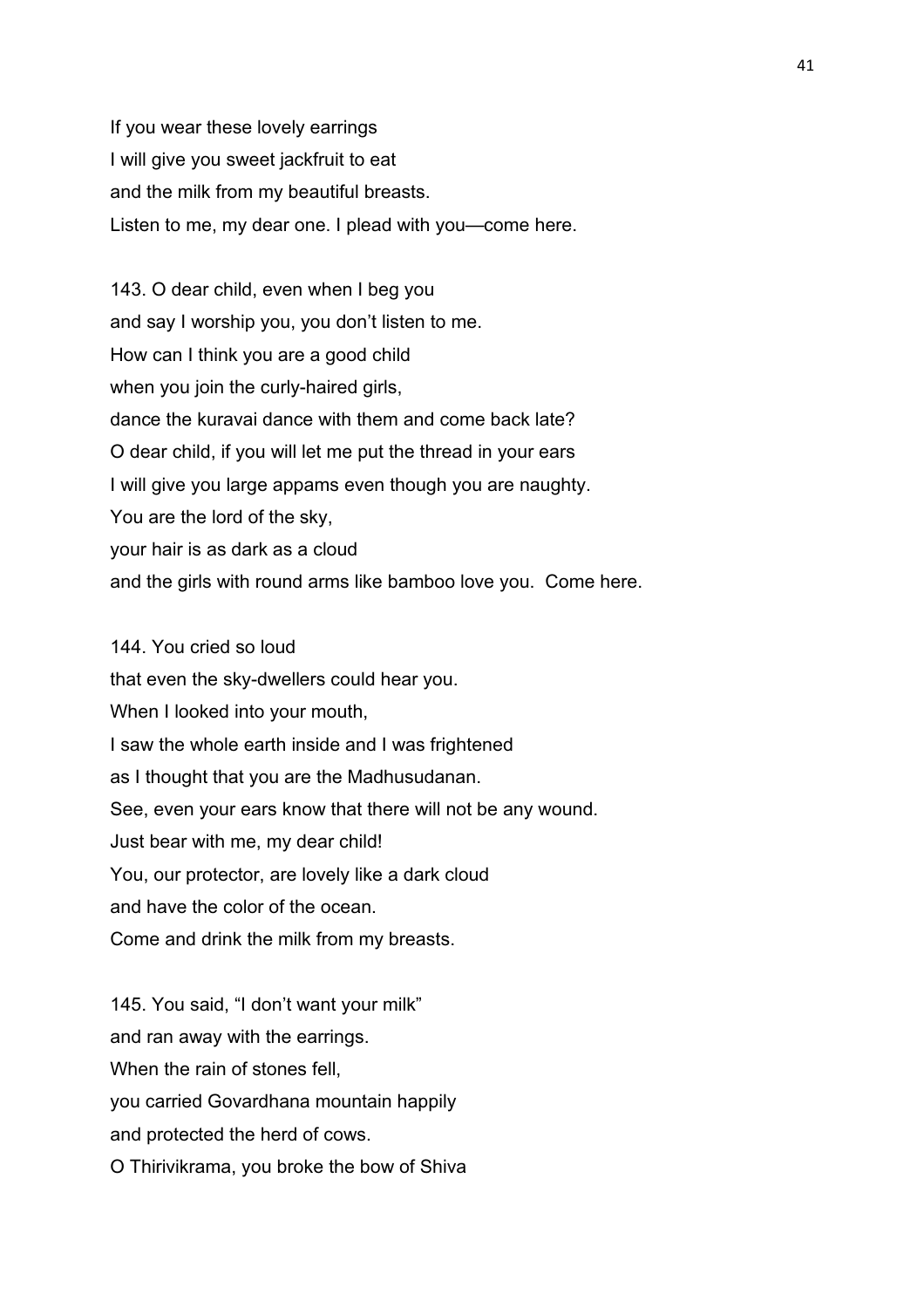and you are the chief of the beautiful cowherd village. I didn't put the thread on your ears when you were a baby because I was worried your head wouldn't stay still. Wasn't that my mistake?

146 O dear child! you complained and said, "See, mother, you shouldn't say it is my fault. When I ate mud, you caught me and hit me. Didn't you show your friends my mouth and tell them I had eaten mud?" O dear one, aren't you Vāmanan with an eagle, the enemy of the evil snake, on your flag? If I do not put threads in, the holes on your ears will close. O beloved lord who remove the troubles of your devotees, I'm telling you the truth, I won't hurt you. Come and let me put in the thread.

147. O Sridhara, you complain saying, "Mother, you believed what others said and punished me. Isn't it true you thought I had stolen the butter? And didn't you pull me and tie me to the mortar? Everyone saw me tied to the mortar and made fun of me." O, dear child, listen. If you keep complaining about what happened, laughing and wasting time, the holes in your ears will close. Come, I will put the thread in your ears before the beautiful women standing here laugh at you.

148. O dear child, you said, "Mother, what would it matter to you and these lovely women if my ears swell up and hurt?" I didn't put the thread in your ears when you were young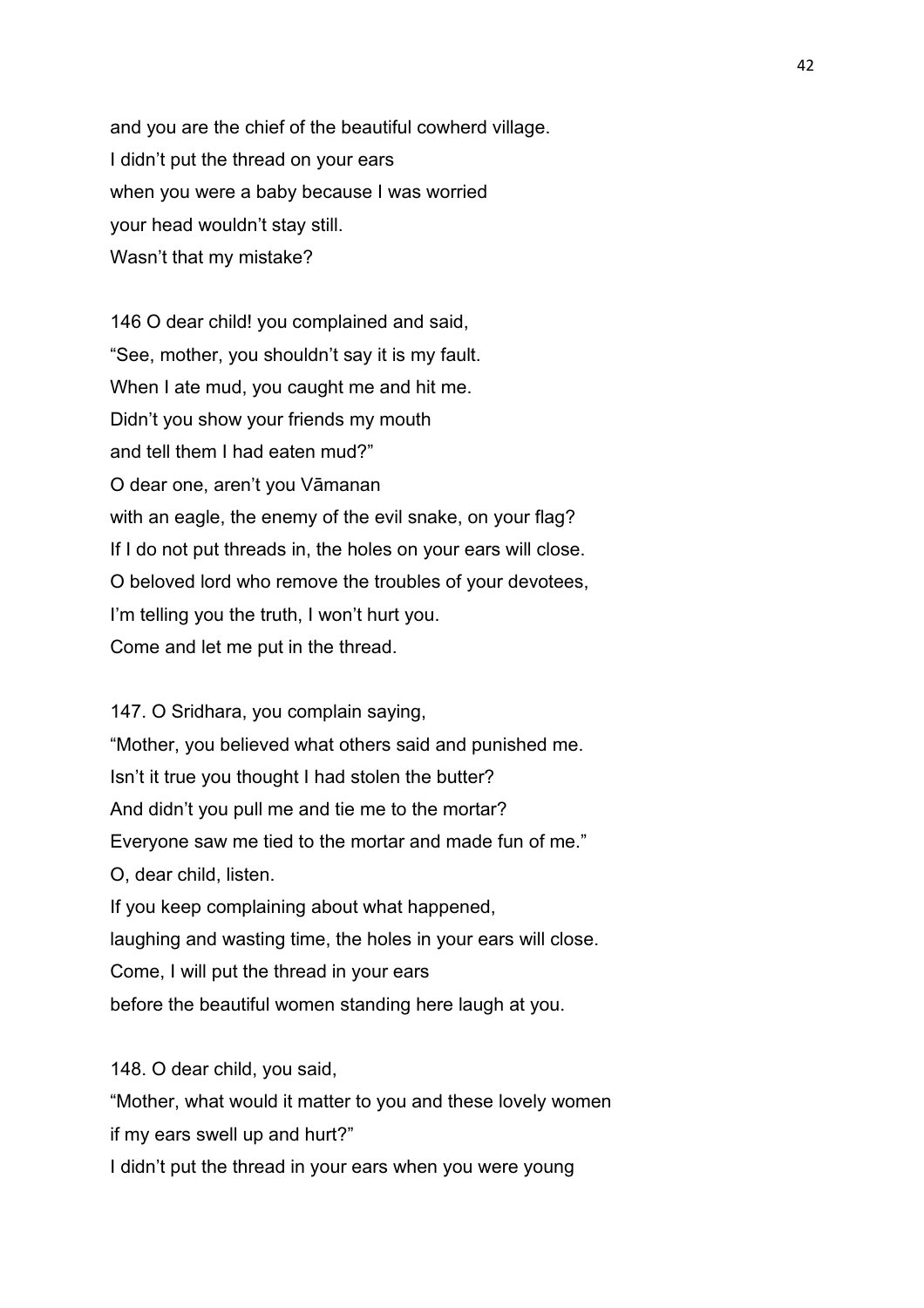because I was worried it might hurt you. It is my fault. Don't you see how all the children wandering around the cowherd village have had threads put in their ears? O Rishikesha, you killed Arishtasuran and Vasthasuran by throwing a young calf at them.

149. You, a lovely child, stay sweetly in the thoughts of the beautiful girls with hair decorated with fragrant flowers who always look at you with love. You are our sweet nectar. I will give you fruits to eat. I will put the thread in your ears without hurting you, O Padmanabha, who kicked Sakaṭāsuran when he came as a cart and killed him. Come here.

150. O dear child, you told me, "If you pull my hand and say, 'Come!' and put the thread in my ears, will it hurt you? My ears will hurt. I won't let you do that." O Damodara, you are the best among men. See these berries I brought for you. You killed the vicious Putanā by drinking milk from her breasts and destroyed Sakaṭāsuran when he came in the form of a cart. Come here.

151. The lovely Yashoda, wishing to put a thread in Kannan's ears, brought emerald earrings and called her child. The chief of Puduvai, praised by all the world, composed twelve pāsurams with Yashoda's words. If devotees recite these twelve divine anthādi pāsurams they will be devotees of Achudan, the lord.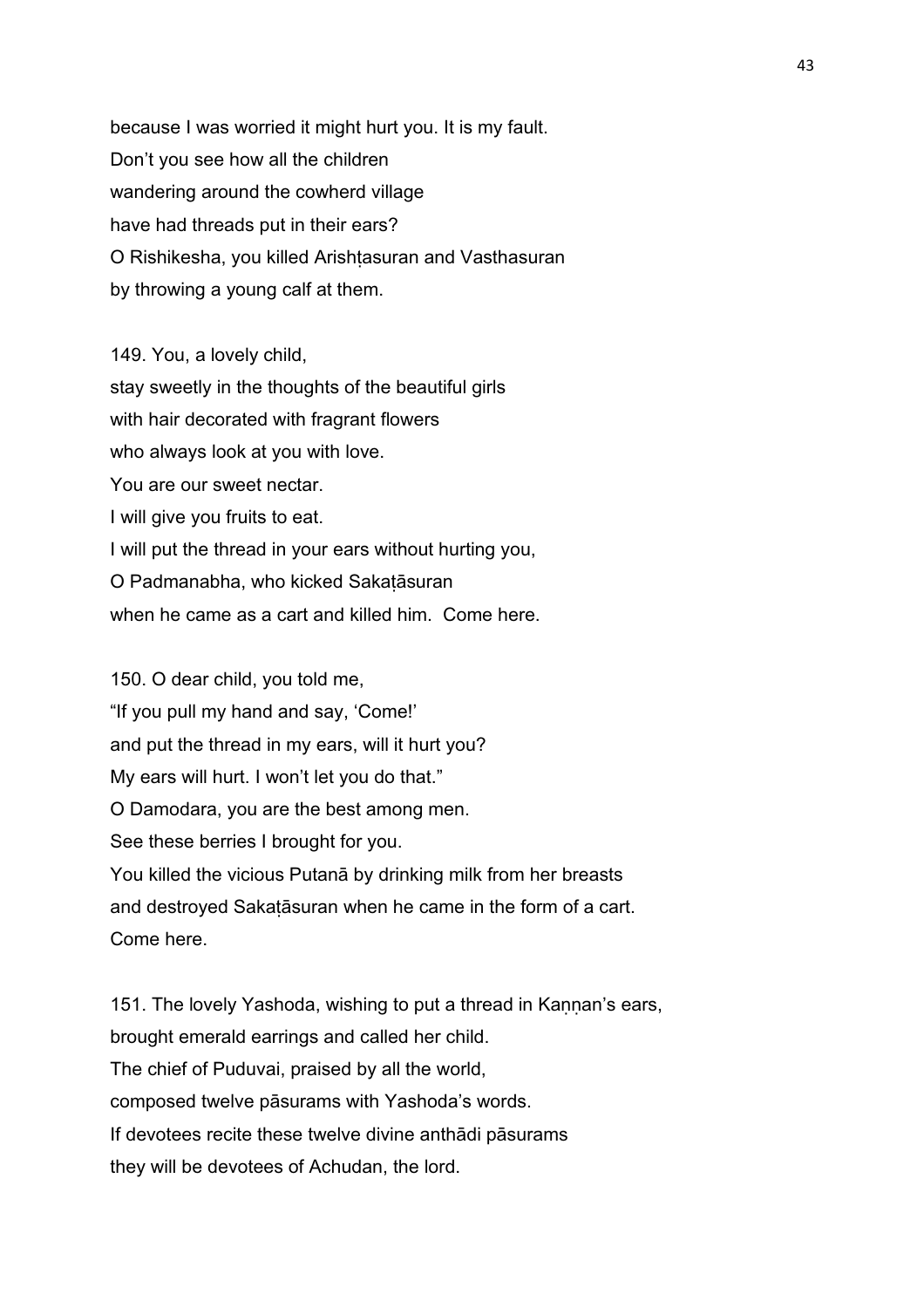#### Yashoda calls Kaṇṇan to come and take a bath

152. I won't allow you to go to rest in the bed with your dirty body that smells with the butter you stole and the mud you've been playing in. I've been waiting for a long time with oil and lemon juice to give you a bath. O dear lord, you are hard for anyone to reach. O Narana, come to bathe.

153. Look, you, our beloved, want to catch small ants and put them in the ears of calves, but if you scare them and they run away how can you get butter from cow's milk and eat it as you do now? O lord, You made the mara trees fall. Today is Thiruvonam, your birthday. Don't run away. Come to bathe.

154. All the cowherd women called me and told me not to feed you milk because you drank the poisonous milk from the breasts of the devil Putanā, but my mind won't let me not feed you, so I will. I've boiled water with gooseberry and filled a large pot with it. You have the color of a sapphire and are praised by all come to bathe in the water mixed with turmeric.

155. Kamsan sent Sakaṭāsuran to kill you and when he came in the form of a cart you kicked and killed him. You drank the milk from the breast of the evil Putanā and killed her . You are a good child.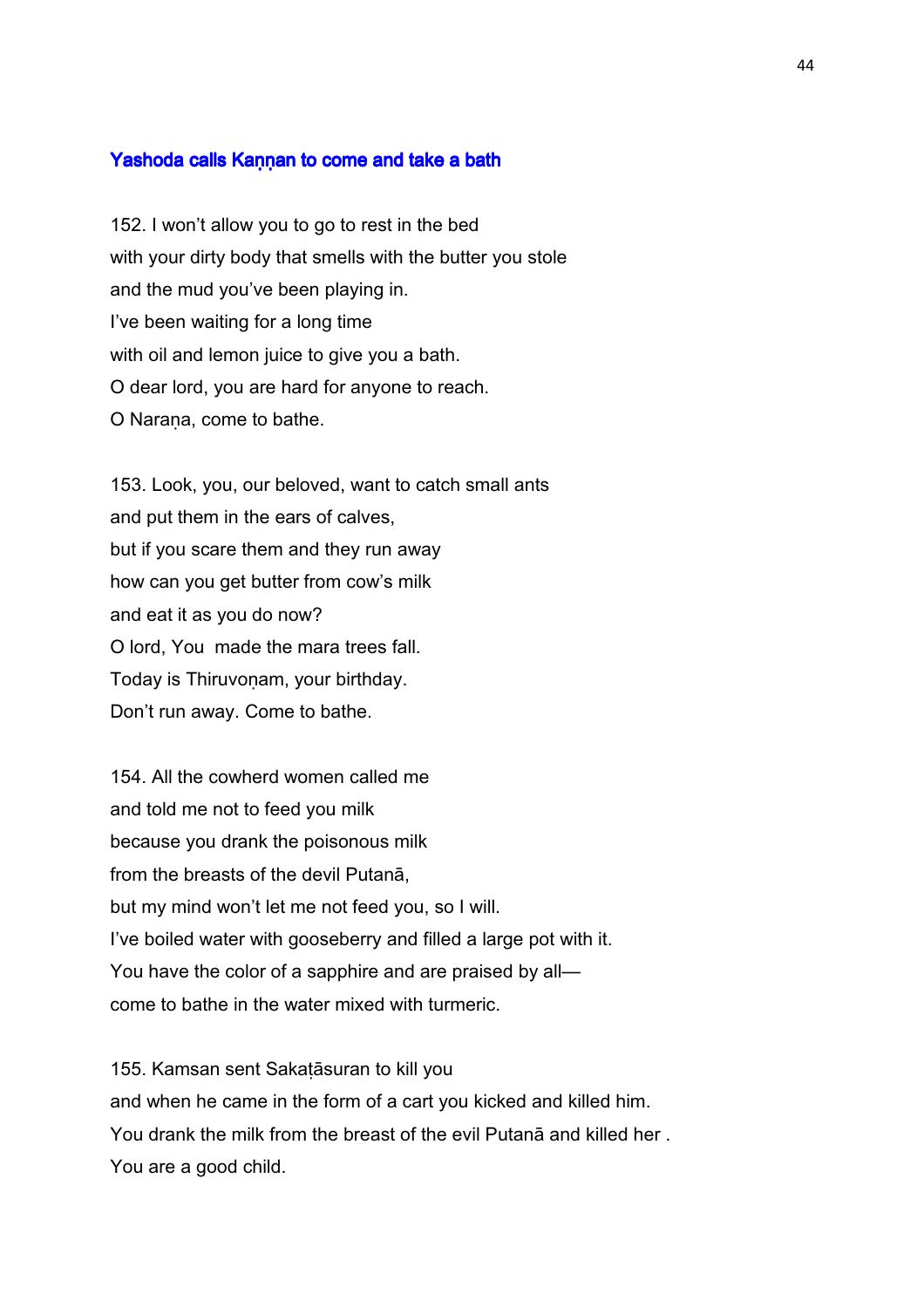I brought kohl for your eyes, turmeric, a senkazhuneer flower garland and fragrant sandal paste for your bath. O beautiful child, come to bathe.

156. I have excellent appams and other snacks made of brown sugar and milk for you. O dear child, come here if you want to eat them. If you don't bathe, the young girls with breasts like ceppus will talk about you behind your back and laugh. You should have a good bath. O beloved lord, come here.

157. You roll the pots and spill the ghee from them. You pinch sleeping babies and wake them up and you open your eyes wide and scare them by making faces. O beloved lord , I will give you fruits to eat. O beautiful one with the lovely color of the sounding ocean that has roaring waves, come to bathe in the fragrant turmeric water.

158. From the time you were born, I have not seen the good milk that I have gotten, the churned yogurt and the butter that I put on the uri. O beloved child, I'll be careful not to speak of these things in front of others because they may gossip," I'm your stepmother and am treating you badly." Come and bathe in the fragrant turmeric water.

159. You tied palm leaves to the tails of calves, and you shook fruits from the trees and threw them at the Asuran and killed him. You caught the tail of the snake Kalingan and danced on his heads. O best among men! I am not as strong as you are. Today is your auspicious birthday.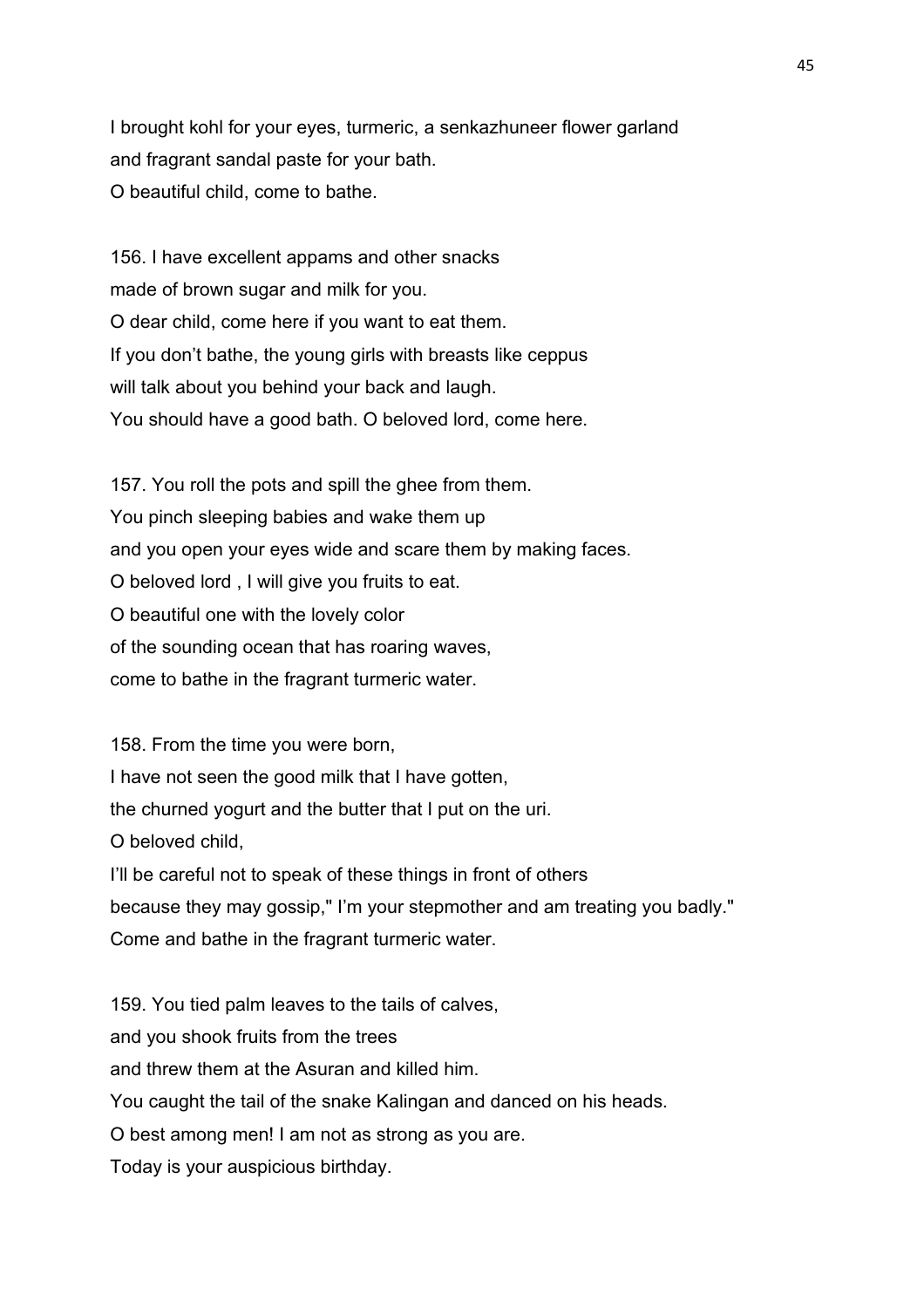You should take a good bath, O Nārana. Don't run away, come here.

160. I may be happy to see your golden body smeared with dirt because you went into the shed where the cows are tied, played with them and made yourself dirty, but others will blame me when they see you. You are shameless! If Nappinnai sees you, she will laugh. O my diamond, my jewel, come and bathe in the fragrant turmeric water.

161. Vishnuchithan the chief of old Puduvai, praised by all the worlds, composed pāsurams describing how Yashoda called Kannan to come bathe in fragrant turmeric water. If devotees learn these excellent Tamil pāsurams they will not experience the results of any bad karma.

## Calling a Crow - Yashoda calls a crow to come to help her to comb K annan's hair.

162. He is the beloved of Nappinnai. and he rests on the ocean in Thirupperur, the ancient, unique seed of all the gods. O crow, come and help me comb the hair of the king, the protector of me and my whole clan. O crow, come and help me comb Mādhavan's hair.

163. O crow, he has a pure body colored like a blue sapphire. Come and help me comb and groom his hair. He drank milk from the breasts of the evil Putanā, he destroyed the magical Sakaṭāsuran when he came as a cart and he killed the two Asurans disguised as marudam trees. His body is blue like the kaya flower.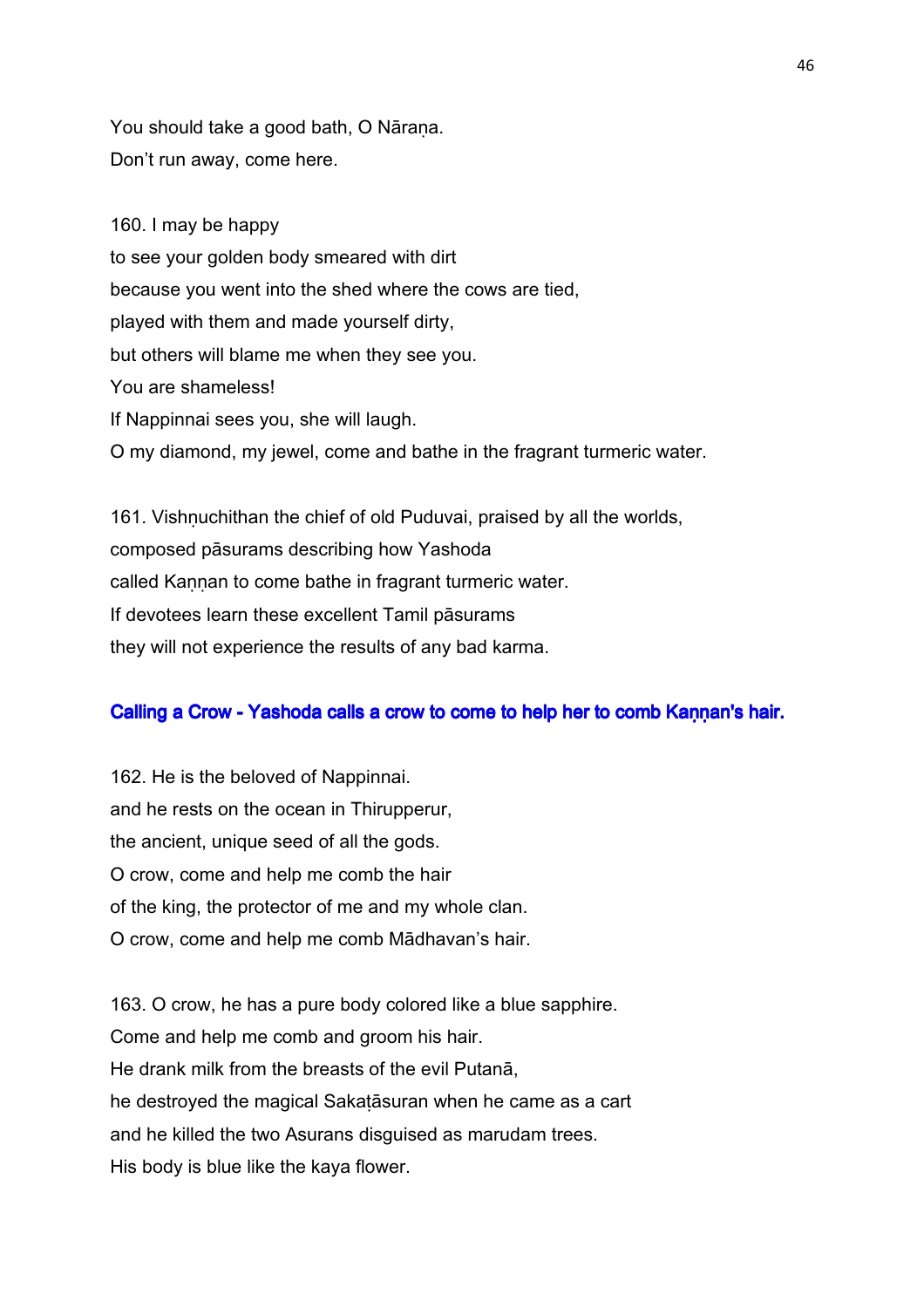O crow, come and help me comb his hair.

164. O crow, come and help me comb the hair of the god of gods, the chief of the cowherds. He swallowed the butter that I had kept in a large pot on the uri and ran away quickly and pretended to rest. O crow, he has the color of the dark cloud. Come and help me comb the hair of Kannan. Come and help me comb his hair.

165. He split open the beak of the thief Baṇāsuran when the Asuran came in the form of a heron, hid and flew along the valley. O crow, come and help me comb the hair of the enemy of Bāṇasuran who drank milk from the breasts of the devil Putanā. O crow, come and help me comb the hair of the lord.

166. O crow, as he grazed the cattle he threw Vathsāsuran when he came as a calf onto the vilam tree, shaking down its fruits and killed him. Don't fly around everywhere and wander, crowing sweetly and praising the name of the highest. O crow, come every day and help me comb his hair. O crow, come and help me comb the hair of the lord with a discus in his hand.

167. O crow, come and help me comb and groom his hair. In the blink of an eye, he destroyed with his discus the Asurans when they afflicted the innocent people of the eastern land. O crow, come and help me comb his hair and make it beautiful. O crow, come and help me comb Govindan's hair.

168. O crow, don't fly around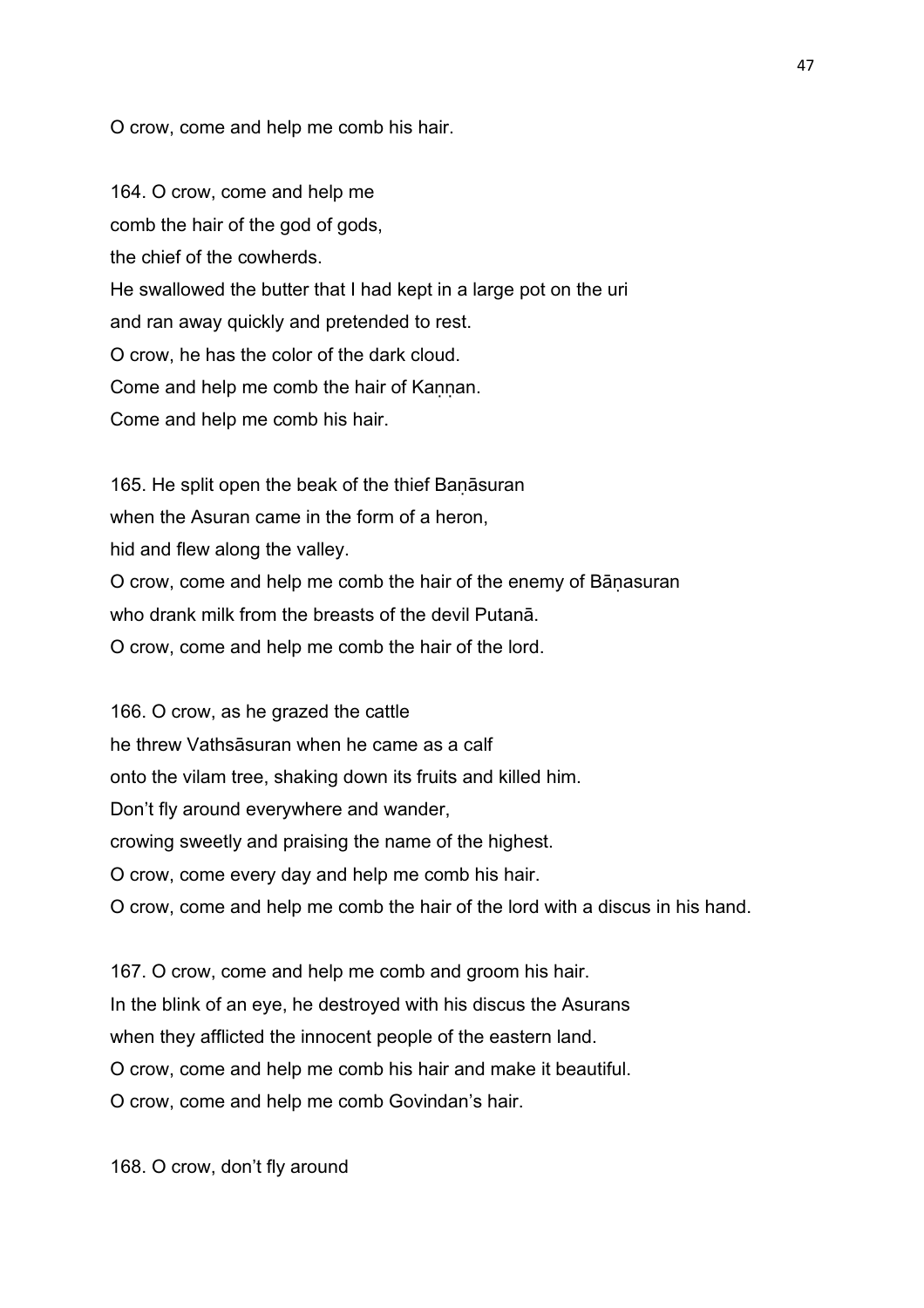wishing to eat the food people give in the ceremony for their ancestors and the watery rice people give for the peys. O crow, come and help me comb the hair, dark as a bee, of the beautiful child, the god of the gods in the sky. O crow, come and help me comb the hair of Māyavan.

169. O crow, he created the four-headed Nānmuhan on a beautiful lotus on his navel. Come and help me comb his hair. Come help me untangle his thick hair with oil and make it beautiful with a white comb made of ivory. O crow, come and help me comb Damodaran's hair.

170. O crow, he measured the whole world and puzzled the queens of king Mahābali when they saw it. Come, stand behind me and help me comb his hair. I am putting him on a soft bed to comb his golden hair. O crow, come and help me comb the hair of the my child with a thousand names.

171. Pattan, the chief of Villiputhur surrounded by walls that touch the sky, composed these pāsurams that describe how the cowherdess Yashoda called the crow and said, "Come, O crow, help me comb the dark cloud-colored hair of my child that swarms with bees. We don't want anyone to see his hair uncombed and blame me." If devotees praise him and sing these pāsurams they will not have any bad karma.

## Yashoda asks a crow to bring a grazing stick for Kannan,

172. O crow, on his round neck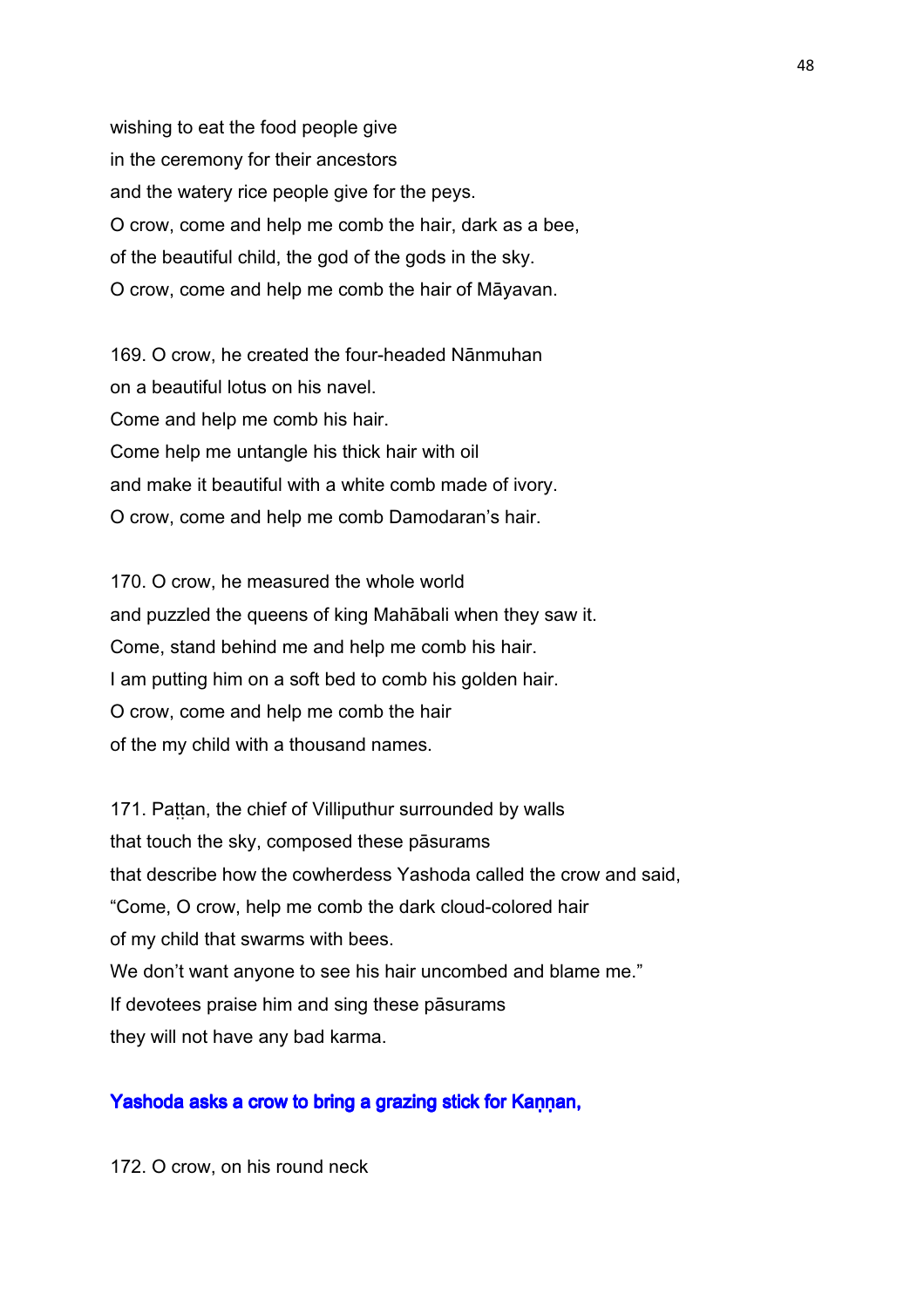he wears a chain with a turtle pendent and his head is adorned with peacock feathers. Bring a grazing stick for him. He cuts sticks from the fences, makes arrows and plays with the boys with them. Bring a grazing stick for him as he goes behind the cattle, bring a grazing stick for the one colored like the blue ocean.

173. O crow, bring a suitable, well-formed round grazing stick for my son with a conch in his strong hands as he wanders and plays in the Kongu country, Kudandai, Kottiyur and Thirupperur. Bring a grazing stick painted red.

174. O crow, he killed Kamsan when he came angrily to fight with him and he split open the mouth of the Asuran when he came as a heron to fight with him. Bring a suitable grazing stick for my son running and grazing small calves as his curly hair blows around. Bring a grazing stick for the god of gods.

175. O crow, our lord went as a messenger to Duryodhana and was victorious in the Bharatha war over the Pandava's enemy the king of the Kauravas when he promised that he would never be friends with the Pandavas or give them any land. Bring a grazing stick for him to graze the calves, bring a grazing stick for the child, the lord colored like the blue ocean.

176. O crow, Kannan went as a messenger to Duryodhana and asked him to give the Pandavas' land back to them,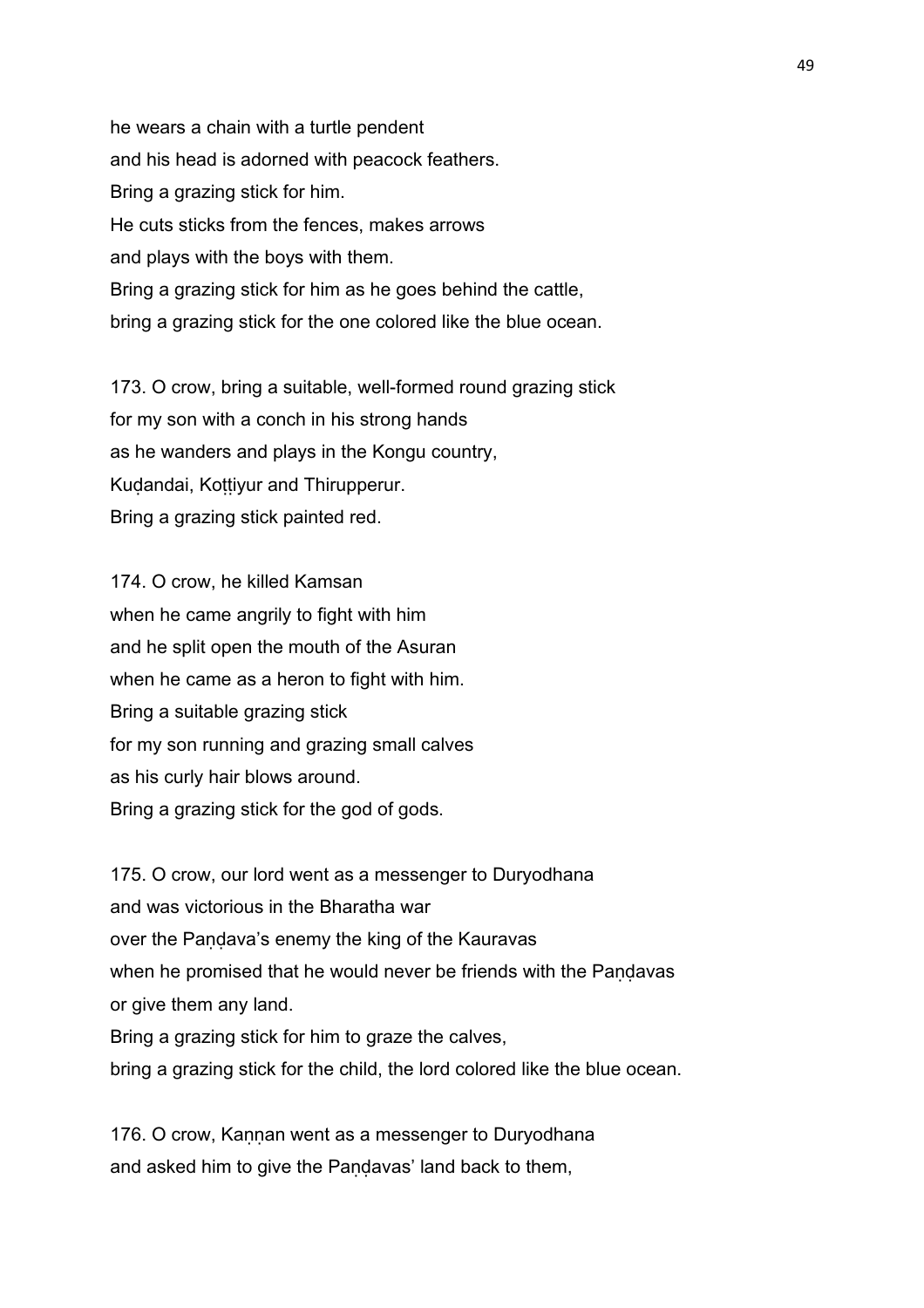but Duryodhana refused to give them even one town. Kaṇṇan angrily started the Bharatha war, drove Arjuna's chariot in the battle and got victory for the Pandavas. O crow, bring a grazing stick for the god of gods the conquerer of the Kauravas.

177. O crow, he rests on the banyan leaf as a baby at the end of the world. He granted his grace to Arjuna in the Bharatha war and he rests on Adishesha on the blue ocean for endless time. O crow, bring a grazing stick for the beautiful lord of Kudandai.

178. O crow, when he, as Rāma, stayed on golden Chithrakudam mountain, he put out one eye of Jayanthan when he came in the form of a crow and wounded Sitā. Bring a grazing stick quickly for my thick-haired son before he gets angry and destroys the other eye of the crows. Bring a grazing stick to this dear child, the shining sapphire-colored lord.

179. O crow, bring a grazing stick for him. Bending his matchless bow he killed the ten-headed Ravanan, the king of Lanka, adorned with shining diamond crowns, for the sake of Sitā with a waist as thin as lightning. Bring a grazing stick for him, adorned with a shining crown. Bring the grazing stick for the lord who made a bridge over the ocean to go to Lanka.

180. O crow, he cut off the heads and arms of Ravanan, the king of Lanka in the south, and gave the country to Vibhishana with shining ornaments, saying, "You will rule this country as long as my name abides in the world."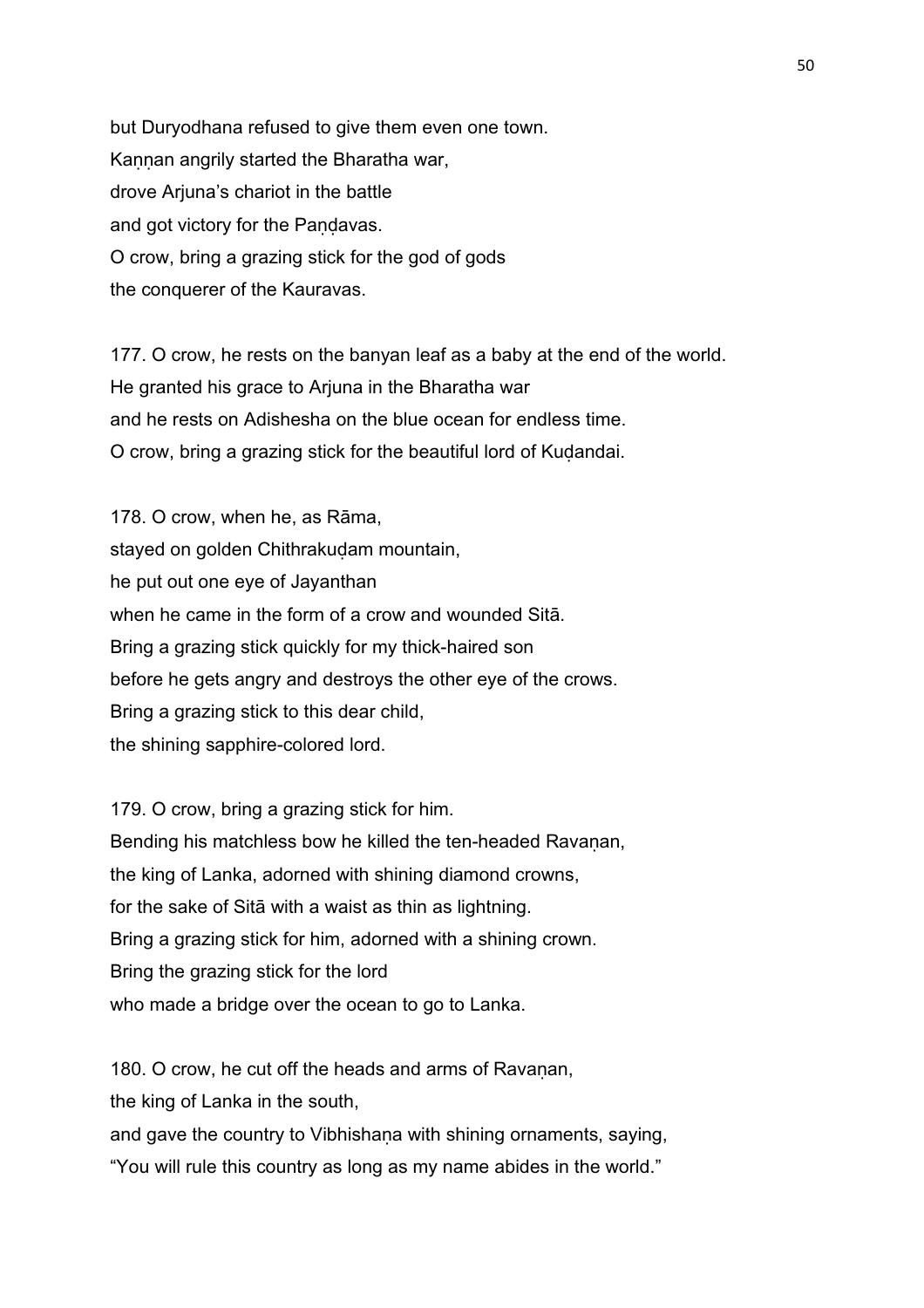Bring a grazing stick for the beautiful one , who shines like lightning and stays in the Thiruvenkaṭam hills. Bring a grazing stick for him

181. The Pattan of Villiputhur composed pāsurams using the words of Yashoda as she asked the crow to bring a grazing stick to her beloved child. If devotees recite these ten Tamil pāsurams they will get good children and live happily in the world.

# Yashoda wants to adron Kannnan's hair with flower.

182. You go to graze the cattle. Don't you know that you are the finest remedy for all problems? You wander around the forest and your divine dark body becomes dull. You steal milk from the pots of others and people who don't like you see it and laugh at you. O dear child, you are sweeter than honey. Come, I will decorate your hair with shenbaga flowers.

183. If we see dark clouds, our eyes feel as if they had seen your beautiful body. You are the beloved of Lakshmi, the goddess of wealth, and you rest on the Kaveri river in Srirangam. You were born to create all the seven worlds. Come to me and I will decorate your hair with jasmine flowers that spread their fragrance everywhere.

184. You stay in the tall Thiruvenkatam hills. You, young one, climb up to the patios of the palaces, enter the homes where the girls stay and tear their bras and silk blouses. Is that all? You grab the border of their saris and tear them, giving them trouble every day.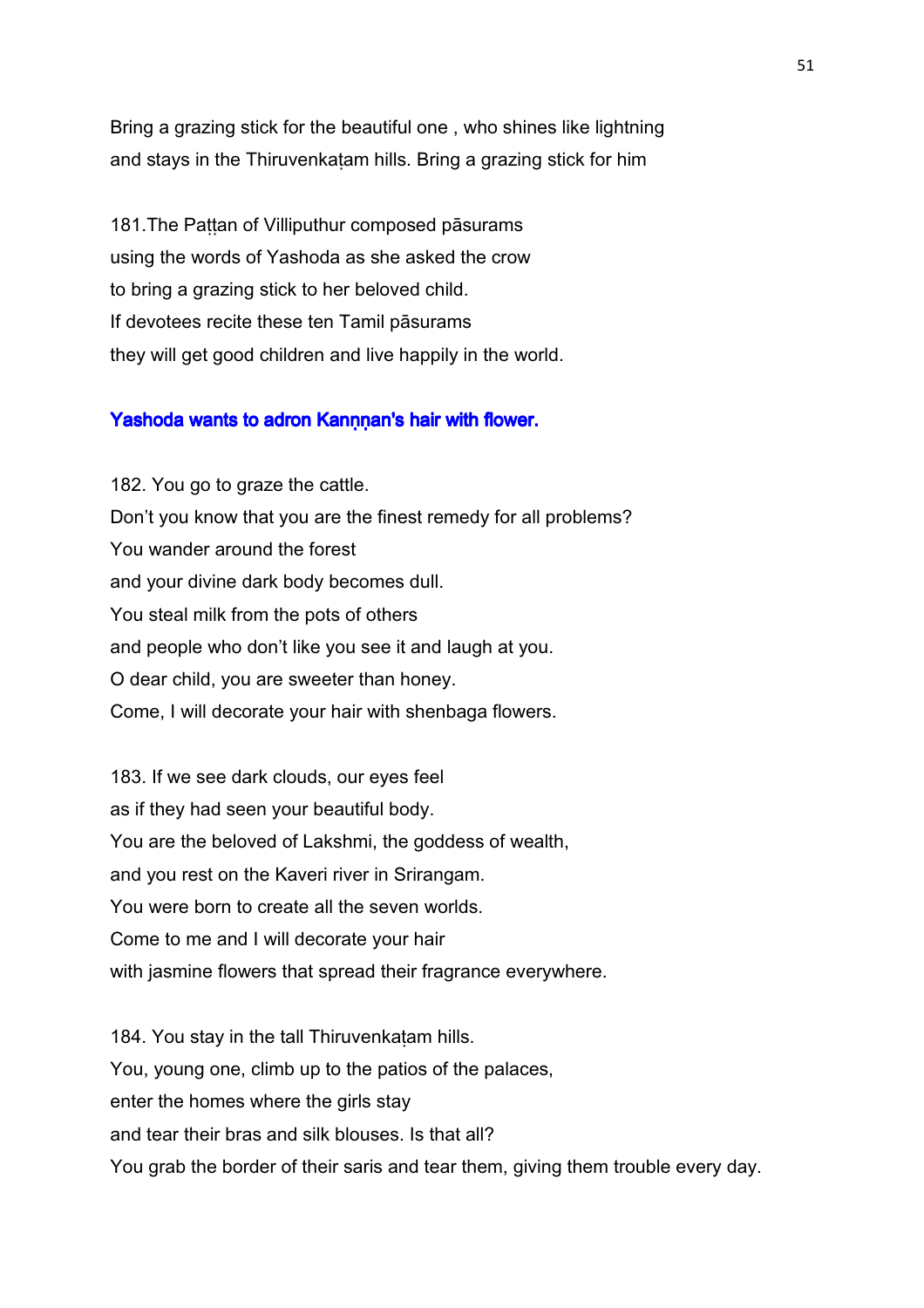Come to me and I will decorate your hair with padiri flowers and green thulasi leaves.

185. Don't stand on the street and bother the young cowherd girls. O dear child, you have the color of the dark cloud. You are like a small calf with beautiful eyebrows, glistening dark hair and a shining forehead. The fragrance of your thulasi garland spreads everywhere. Come happily and I will I decorate your hair with this thulasi garland.

186. You split open the beak of Bāṇasuran when he came in the form of a heron, broke the tusk of the elephant, Kuvalayabeeḍam, cut off the nose of the cunning Surpanakha, and cut down the heads of the king Ravanan, yet I, your devotee, wasn't afraid of you when I hit you because you took gobs of butter and swallowed them. Come and I will decorate your hair with a garland of sengazhuneer flowers that bloomed in clear water.

187. O, best among men! What do you gain fighting with bulls to marry Nappinnai? You knew the evil deeds of Kamsan and killed him with your ploys, and you fought with the wrestlers and defeated them. You harassed the cowherd girls on the streets. You are precious as gold! Come and I will decorate your hair with punnai flowers.

188. You are our king!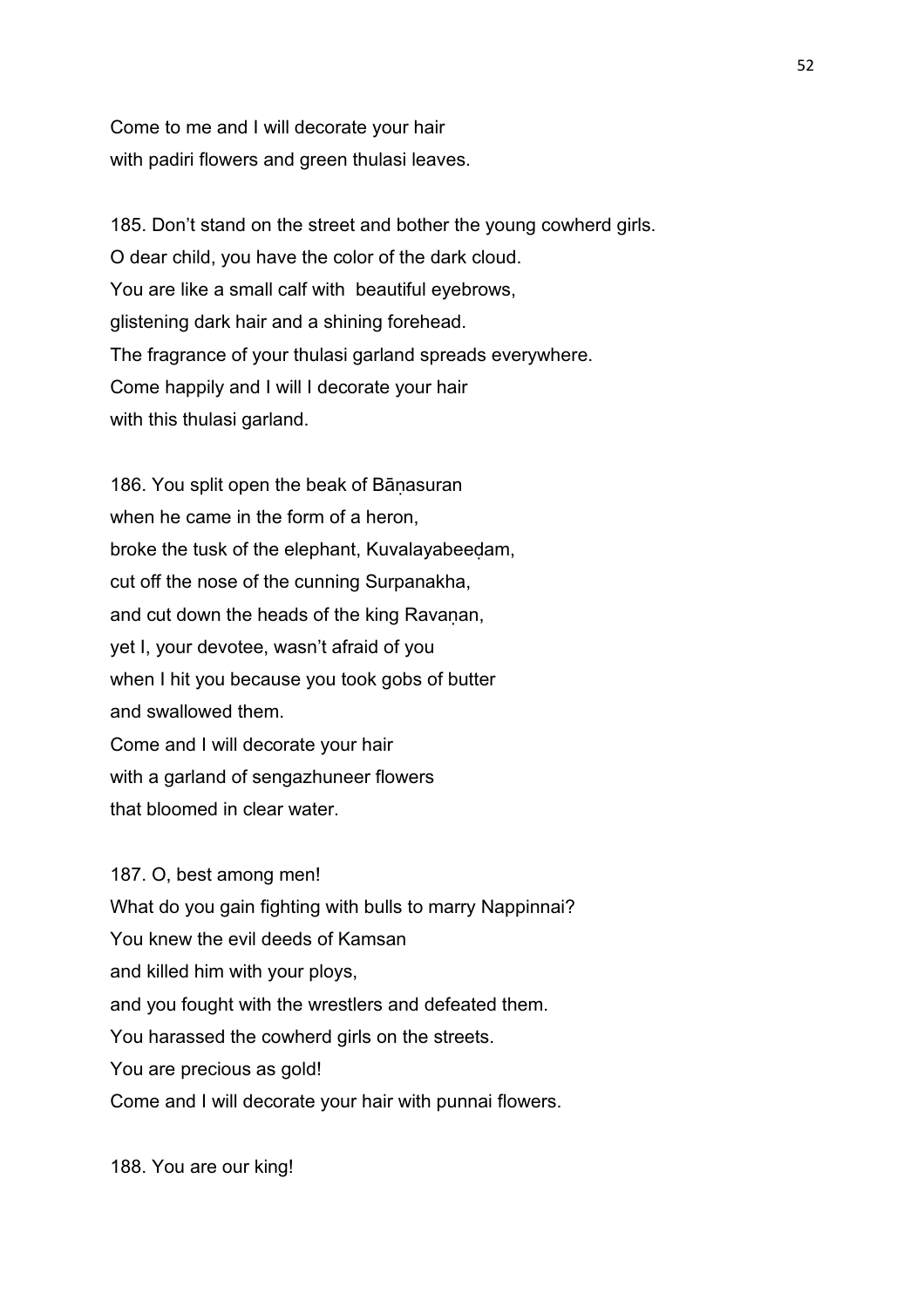You throw pots into the sky and dance the kuḍakkuthu with them. O my son, you bewitch beautiful girls, with faces as lovely as the moon. You split open the chest of Hiranyan into two pieces with your claws. O beloved lord of Kudandai, come and I will decorate your hair with kurukkathi flowers.

189. You made friends with the Asura Thirumālihan and cut off his head with your discus. O lord, you know the future of all and you rest on the Kāviri river in beautiful Srirangam. Don't cheat me.

Come and I will decorate your hair with iruvatchi flowers.

190. Although in heaven you stay in the assembly of gods, you live in the hearts of your devotees on the earth. You, the beloved of Lakshmi, swallowed all the seven worlds and rest on the banyan leaf. Come and I will decorate your hair with iruvatchi flowers blooming with big buds, and I will see you and be happy.

191. The Pattarpiran, the chief of Villipputhur composed pāsurams with music telling how the cowherdess Yashoda happily called her son, the king of the earth, to come so that she could decorate his hair with eight kinds of flowers that she brought that day.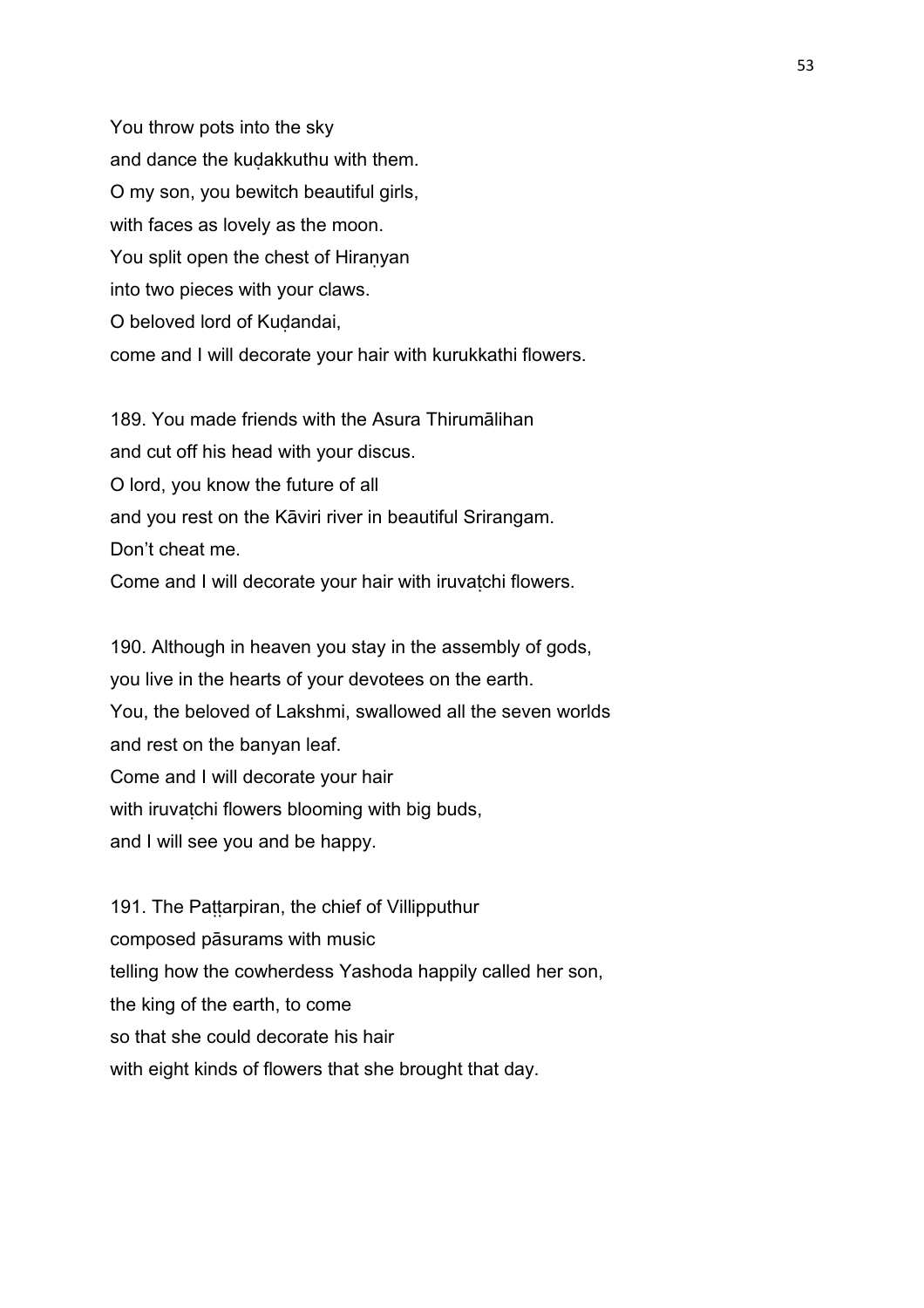## Yashoda wants to put a "kāppu" on Kannan to protect him from evil eyes.

192. Indra, Nānmuhan, Shiva and all other gods brought beautiful divine flowers, stood away from you and looked at you happily . You abide in Vellarai where the moon shines above the palaces and the dancers sing your praise while they dance. Come, beautiful child, it is evening and I will put a kāppu on you to save you from evil eyes. .

193. The calves you grazed haven't come home and their mothers cry out and call them. I am tired of calling you, heartless one! Don't stay on the streets, it is getting dark. You are the god of Thiruvellarai surrounded by walls. Listen! I'm saying this for your own good. Come and I will put kāppu on you to save you from evil eyes.

194. When you knocked over the play houses and messed up the play food of the girls with soft breasts that are formed like ceppus, I scolded you and now you have run away and haven't come back to eat. You, the ruler of the world, stay in Thiruvellarai where rishis live and the gods praise you three times a day. I won't do anything to hurt you. O beloved child, come and I will put kāppu on you to save you from evil eyes.

195.You bother everyone you see.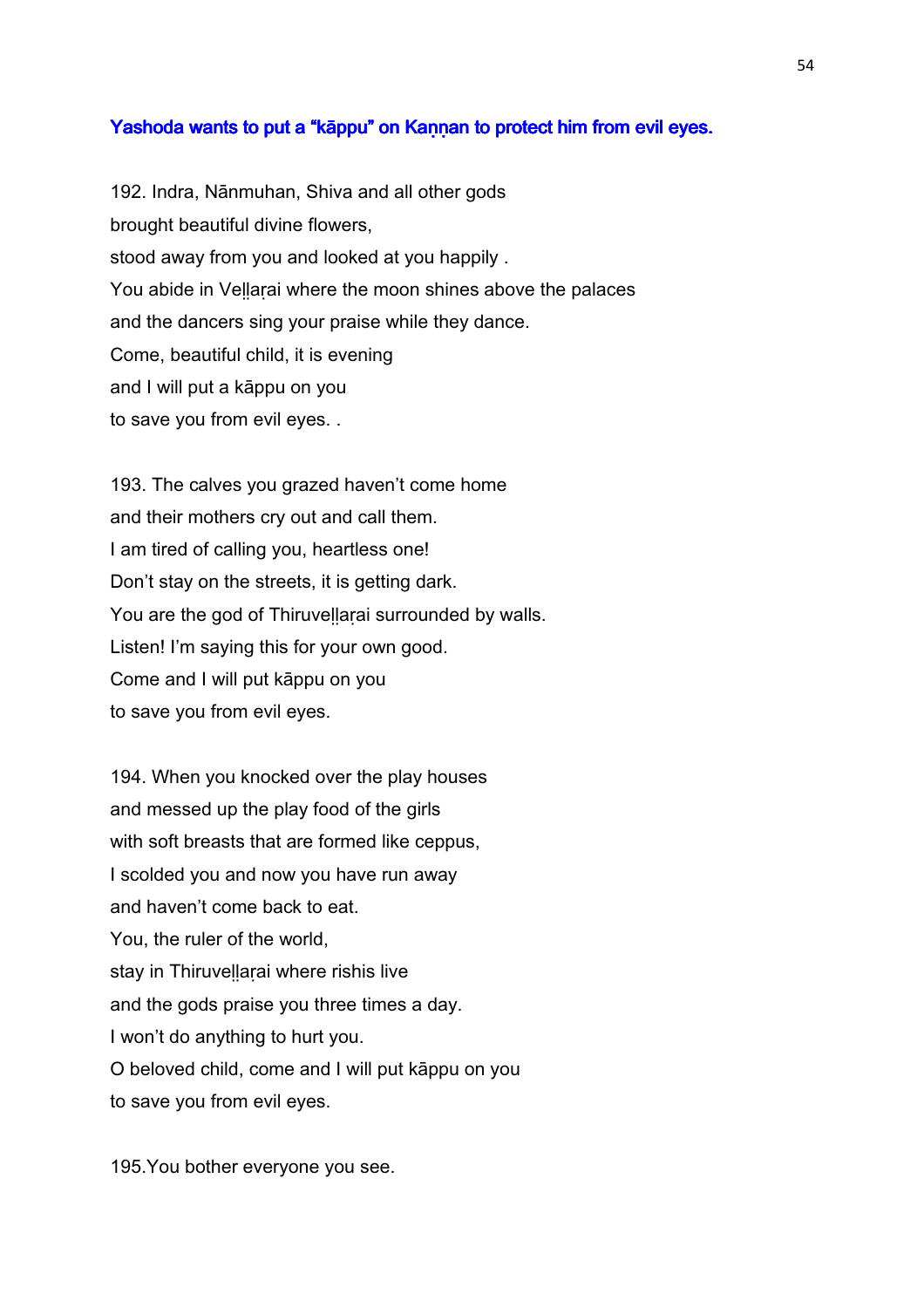Countless children come again and again and they complain that you threw sand into their eyes and kicked them. O Kannan, you, the generous one, are the ocean-colored lord of Thiruvellarai. Come and I will put kāppu on you to save you from evil eyes.

196. Even if thousands of children from this village do naughty things, people will say you did them. O beloved one, come. You stay in Thiruvellarai where good people live and you are the light of wisdom. I will praise your beautiful body. Come and I will put kāppu on you to save you from evil eyes.

197. I heard that Kamsan is angry at you and is sending Putanā, the dark red-haired devil, to cheat and kill you. You stay in the beautiful Thiruvellarai that is surrounded by walls and filled with diamond-studded palaces over which the clouds scud. I am afraid you will be hurt even if you stay there. O beautiful child, come and I will put kāppu on you so that evil eyes will not harm you.

198. O beloved, my prince, you stay in flourishing Thiruveḷḷaṛai. I know that you kicked and killed the evil Sakaṭāsuran when he came disquised as a cart. You destroyed the two Asurans when they came in the form of marudu trees.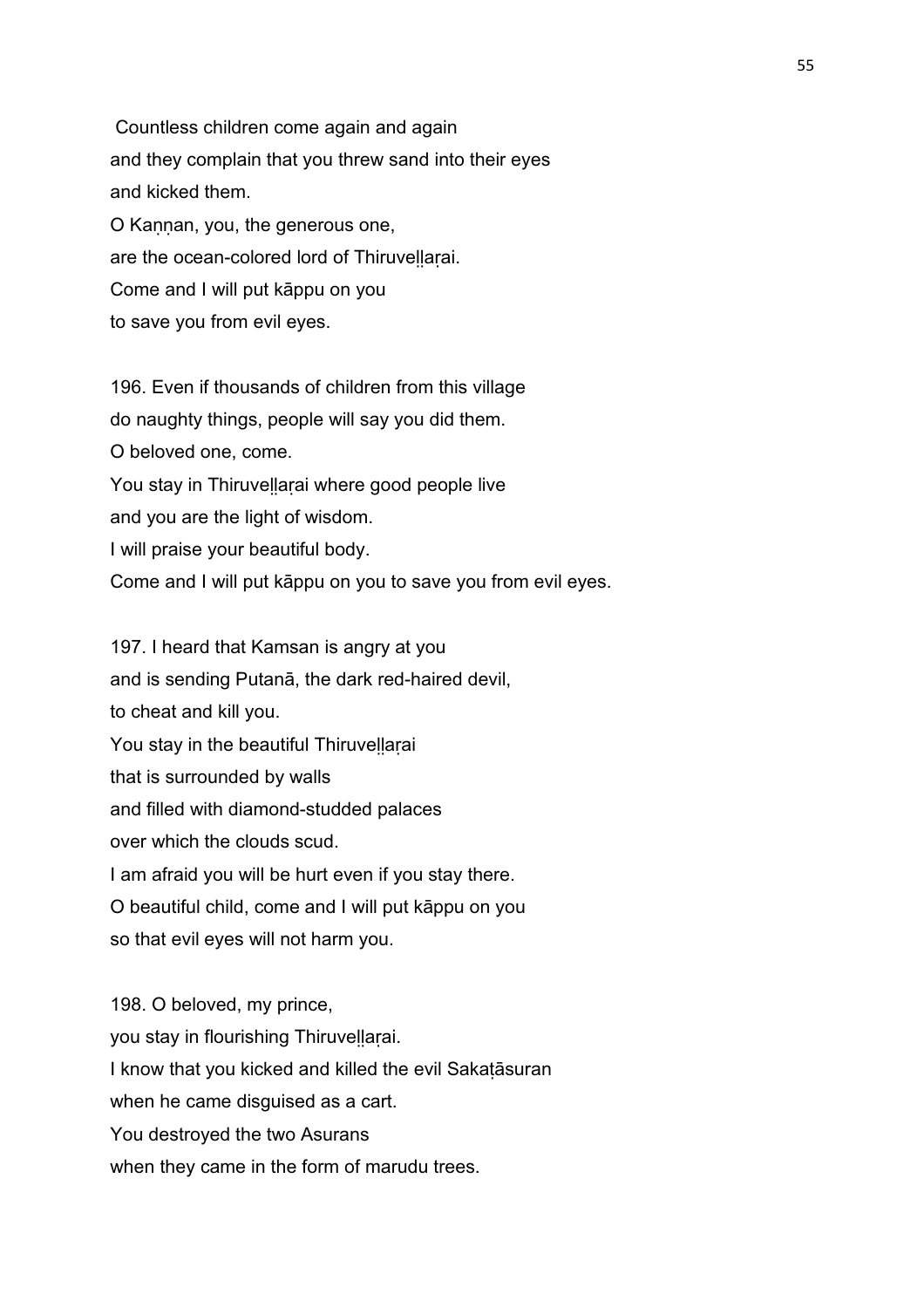I know you killed the devil Putanā, drinking milk from her breasts, but I don't know what else you might have done after that. It is time for you to go to bed, O highest lord, come and I will put kāppu on you so that evil eyes will not harm you.

199. You are the god of Thiruvellarai surrounded with precious golden walls. You gave me the highest joy. Even the gods do not know who you are. You, a king, killed the elephant Kuvalayabeeḍam and you were Yama for cruel Kamsan, You have been raised as a precious child. See, there is a beggar, a Kambakkabāli wearing a garland of skulls. Run, come quickly and I will put kāppu on you so that evil eyes will not harm you.

200. You stay in prosperous Thiruvellarai and the Vediyars, skilled in the Vedas, recite the Rg Veda, come holding conches with water and stand near you. O dear child, don't be proud! You stand in the middle of the street and refuse to listen to my words. I, your mother, only want to put divine kāppu on you. It is evening. I will light the lamp so I can see you when you return. Come and I will put kāppu on you so that evil eyes will not harm you.

201. Yashoda, the best among women, called her son to put kāppu on him,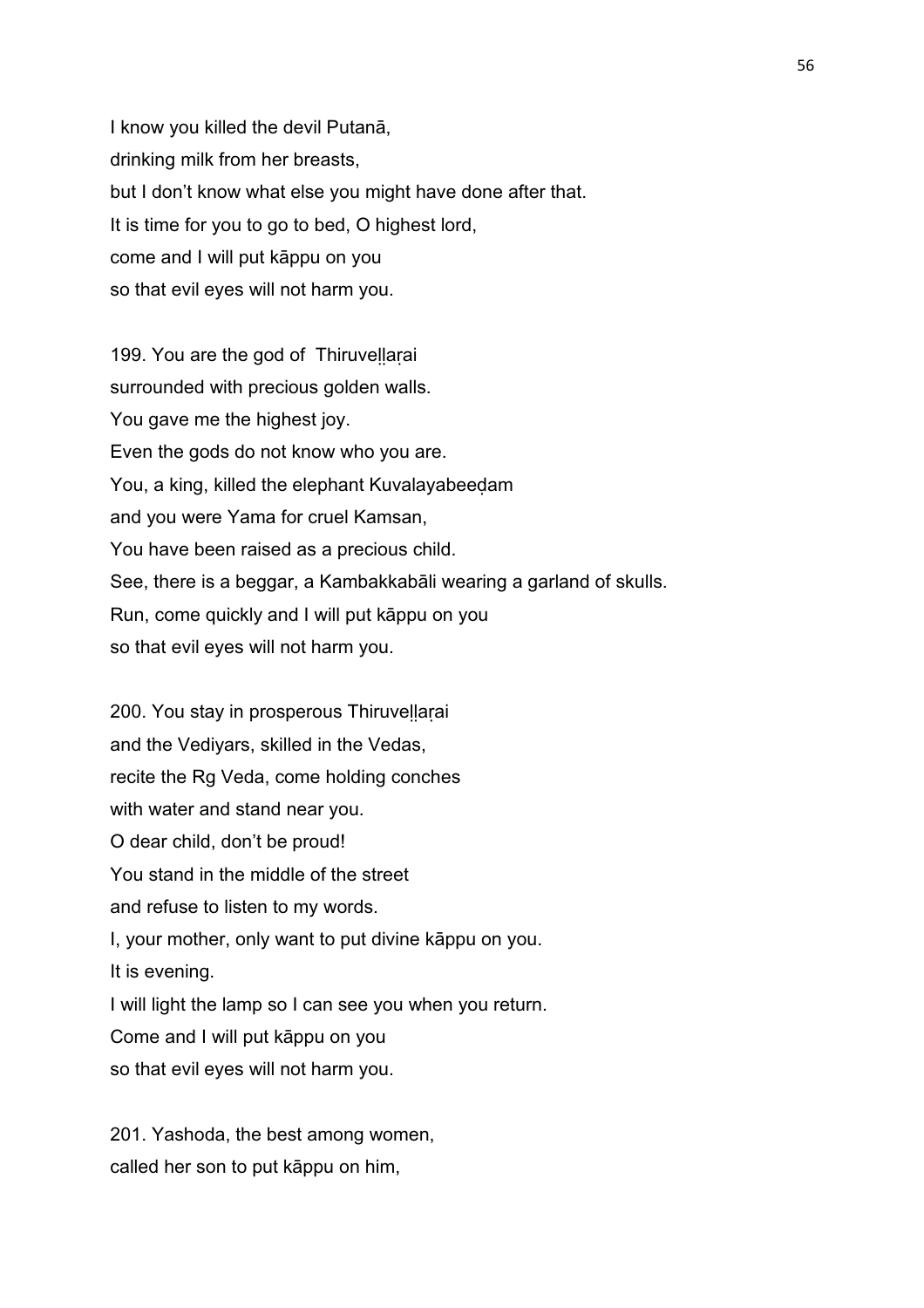the lord of auspicious Thiruvellarai with Lakshmi the goddess of wealth. Vishṇuchithan who knows the benefit of learning the Vedas made Yashoda's words into pāsurams. If devotees recite even one part of these pāsurams their bad karma will disappear.

#### The complaining cowherd girls!

202. The cowherd girls complain saying, "When he gulps down the butter in our house and throws the pots on the stones we hear the noise of them breaking. We can't stop his naughty deeds. You should take care of your son. The things he does hurt us as if someone were pouring sour juice into wounds. You should tell your son not to act like that. You gave birth to a son whose actions are very naughty. You are the mother of the chief of the whole world, O lovely Yashoda. Call your son!"

203. Yashoda talks to Kannan and her neighbors.

"You are my dear child!

As the dwarf Vamanan, you went to the king Mahābali.

Come, come, come here!

You are the best of the Kahusta dynasty,

with dark hair, a beautiful face and a lovely mouth. Come here.

And you, lovely neighbors, you know he is my beloved child,

know how precious he is to me.

Listen, son with a body dark as kohl,

it hurts me when I hear the neighbors complain about you.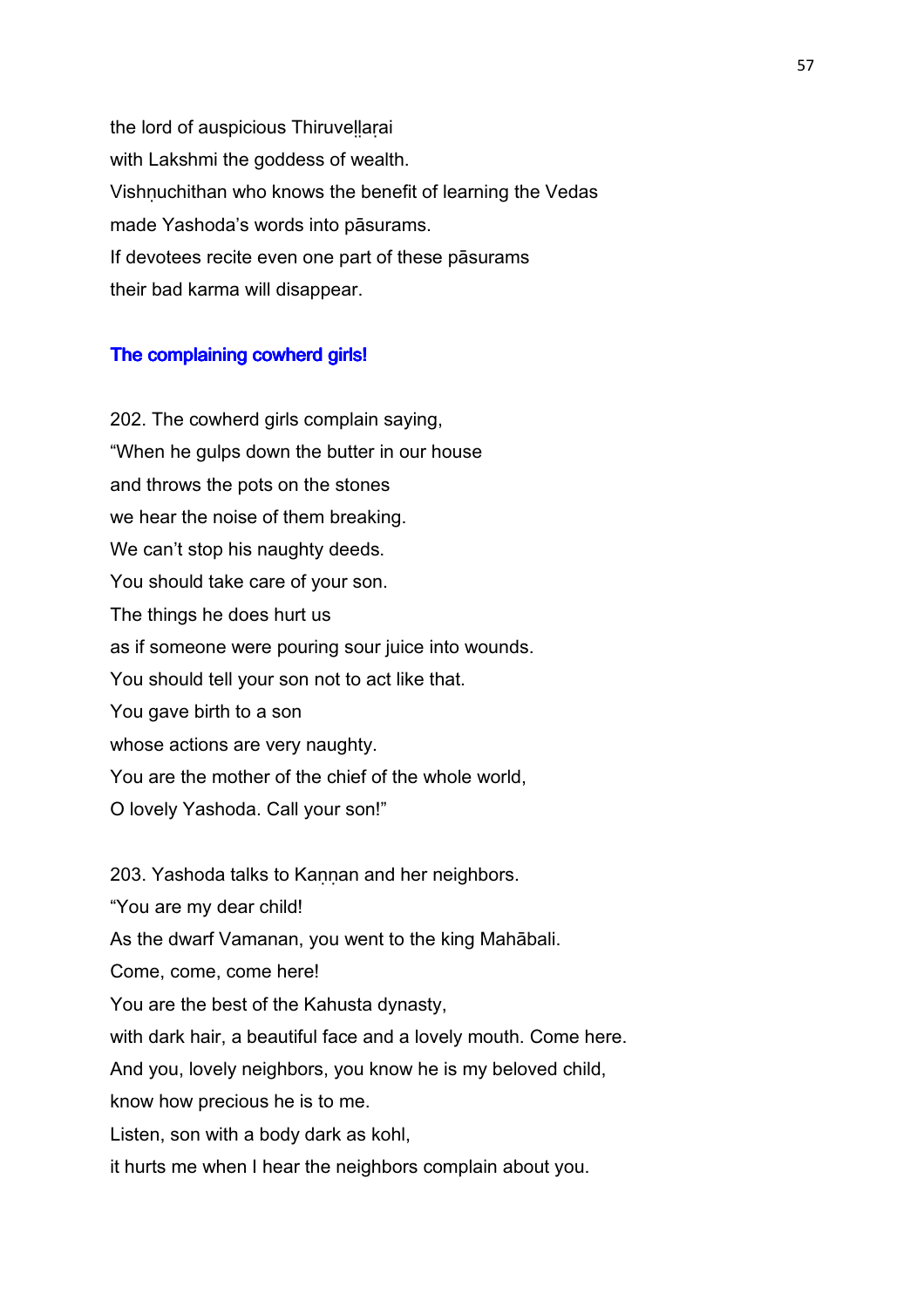I can't bear it. Don't you feel sorry for me? Come to me."

204. The cowherd women complain to Yashoda and say, "Your wonderful son doesn't hesitate to do naughty things. He thinks it is just fine to do them. He swallowed all the melted ghee in our pots and broke them and now he stands here as if he has done nothing wrong. Is it right to do bad things like this to your neighbors? Yashoda, call him to come to you. He doesn't allow us to live! No doubt, he is indeed Madhusudanan."

205. Yashoda asks Kannan to come to her and says, "O you with the dark color of a cloud, come, god of Srirangam, come, divine Naranan of Thirupperur surrounded by the ocean with clear waves, come." He came running into the house and said, "I've only come to eat." Yashoda could not get angry at him. She approached him and embraced him. This is the loving trick that Yashoda's dear child has learned.

206. A cowherdess complains, "I milked the cow and put the milk on the stove, but I found out I didn't have any fire to light it. I asked my daughter to stay there and went to borrow some fire from a neighbor. As I stood there and chatted with the neighbor for a while, the dear lord of Sāḷakkirāmam turned over the pot, drank the milk and ran away. O beautiful Yashoda

with a voice as sweet as the juice from a sugarcane press,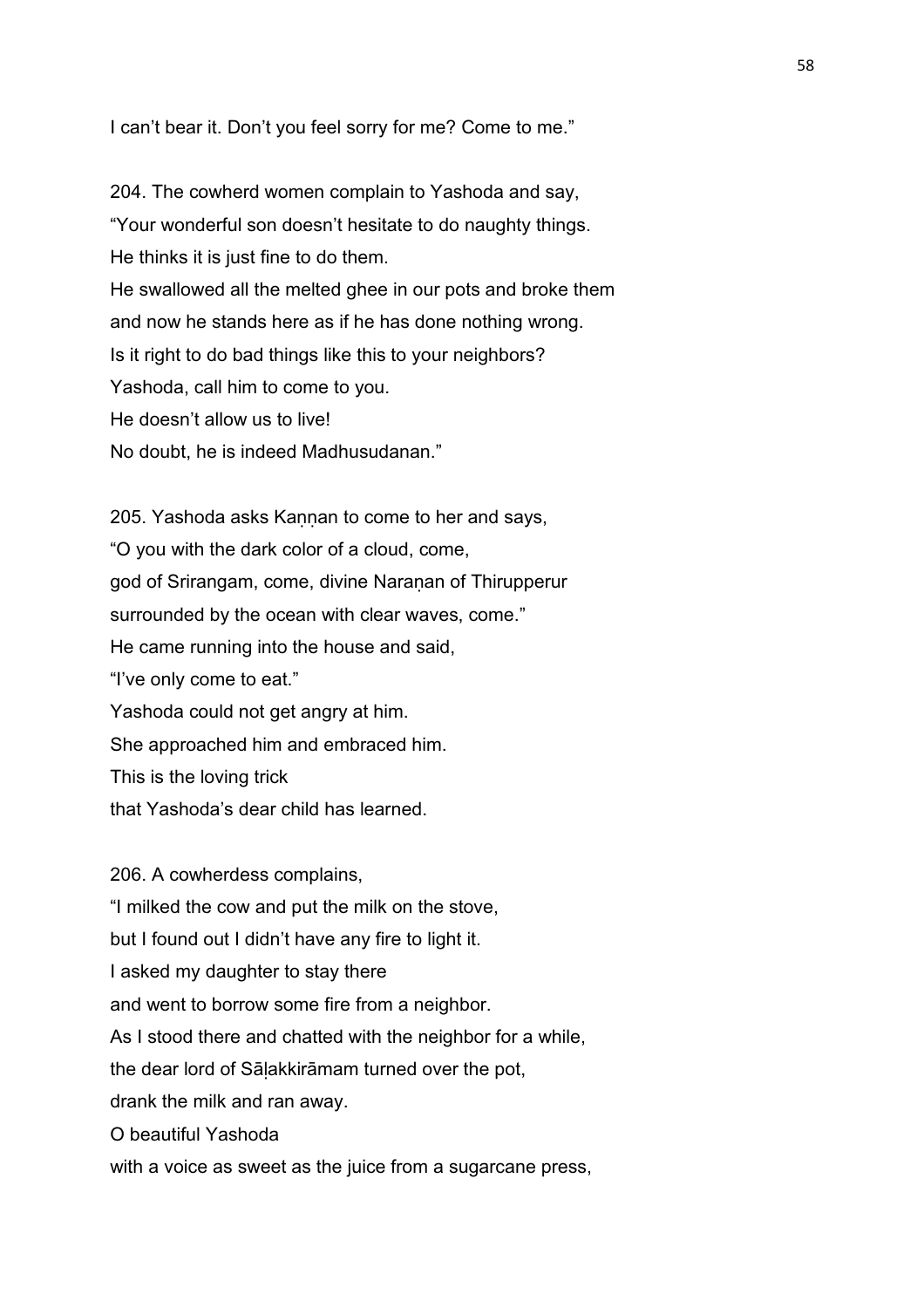## call your son."

207. Yashoda calls Kaṇṇan to come to her. " O my son, you should come to me. You should come to me now. Don't say you won't come. Come to me. The neighbors keep complaining about you and it's hard for me to hear so many complaints. You are a happy little one! You carried Govardhana mountain and danced the Kuḍakkuthu dance. You are the meaning of the Vedas and my god of Venkaṭa hills. Come here."

208. A cowherd girl complains, "I made twelve types of sweets with good rice, small lentils, sugar, fragrant ghee and milk for the festival of Thiruvonam. I know what he does he already ate my food once before. He said he wanted more and gobbled everything up and stood as if he hadn't done anything wrong. O lovely Yashoda, call your son and ask him to come to you. I only have a little bit of food left over." 209. Yashoda calls Kannan to come to her.

"O Kesava, come here. Don't say no. Come to me. Don't go to unfriendly people's houses and play there.Come to me. Don't stay where common people say bad things about you and servants live. Obeying your mother's words is your duty.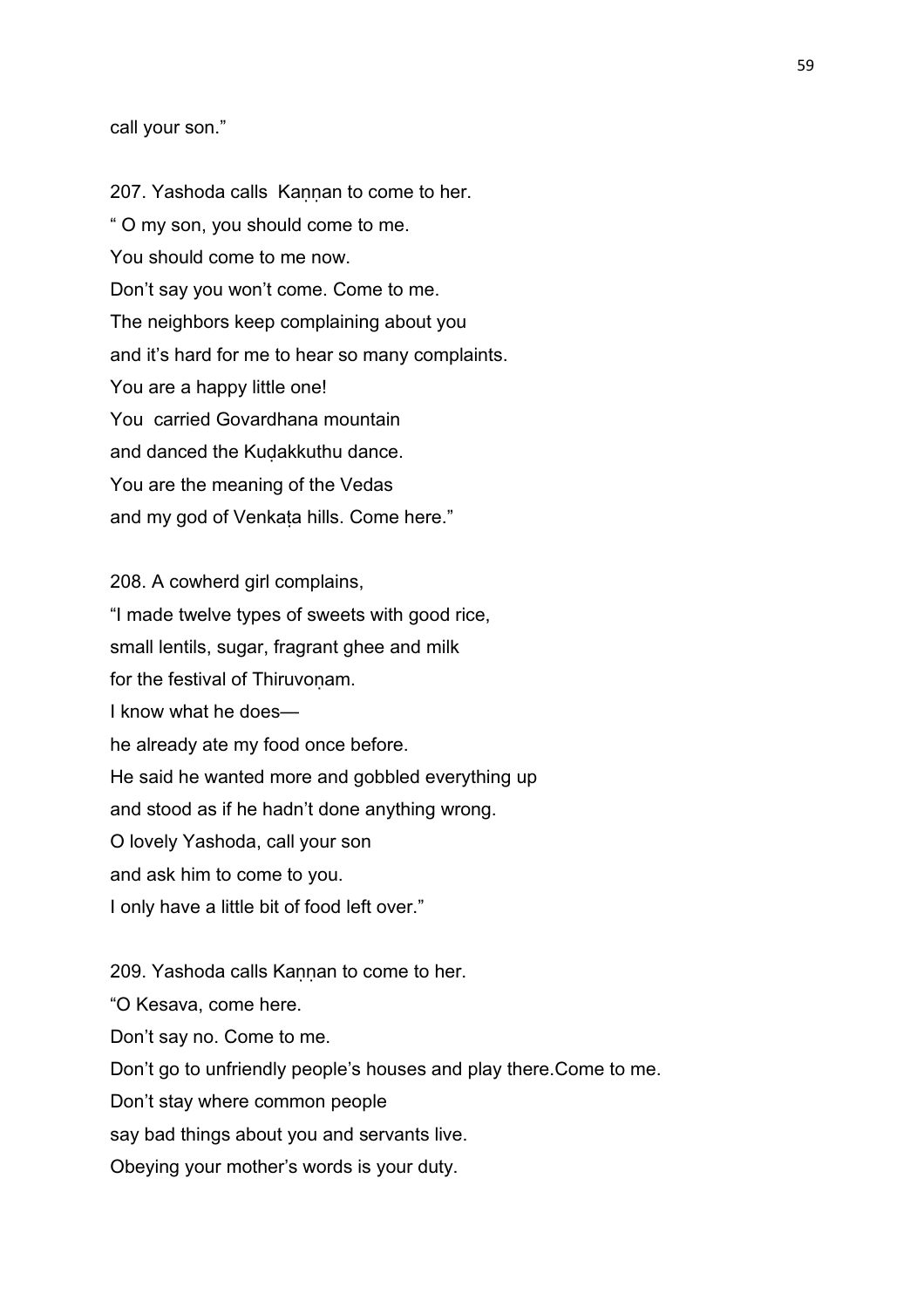Damodara, come here."

210. A cowherd girl complains,

" I kept sweet laḍḍus, seeḍais and sesame sweet balls in a pot and went outside. I thought no one would come into my house and take anything, but your son entered my house and ate all the sweets without leaving any at all. He even looked into the pot hanging on the uri and checked to see if there was any butter hidden there. O Yashoda, beautiful one, call your son to come to you. I've only told you some of the naughty things he did."

211. A cowherd girl complains, "If anyone complains about your son, you get upset. O lovely Yashoda, he is tricky. He came to our house and called my girl, took her bracelets, went away through the backyard, sold them to the berry seller and bought some sweet berries and ate them. When I asked him about the bracelets, he said, "I haven't seen them" and laughed.

212. The chief Pattar, Vishnuchithan, composed songs describing the play of the god of Srirangam in the southern land surrounded with groves where bees happily swarm and the Kaveri flows with its abundant water. If people sing these songs and dance they will become devotees of Govindan and will be like lights that brighten up all the eight directions. I bow to them and worship their feet.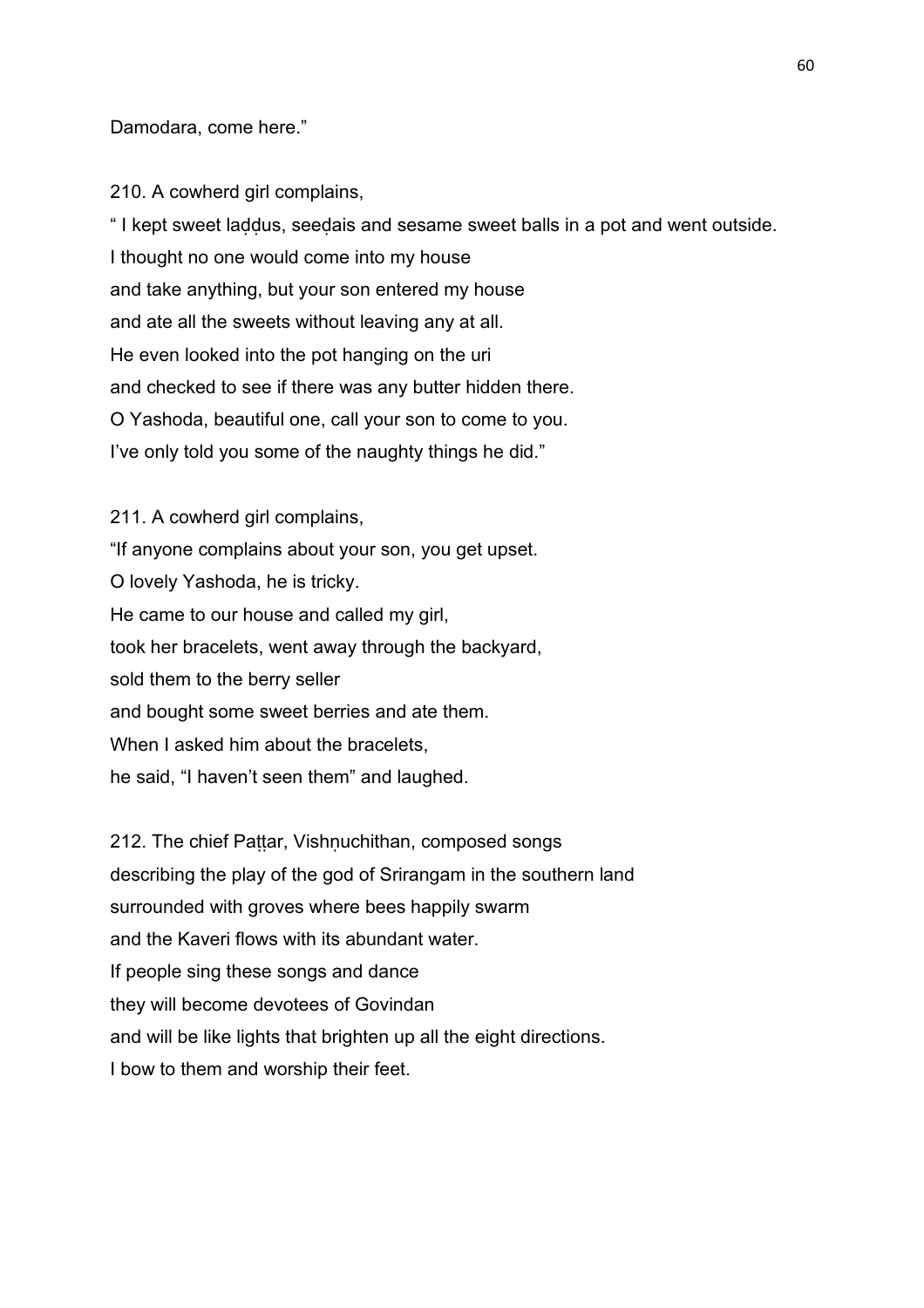## The complaints of the young cowherd girls

213. O Yashoda, your son threw mud at us when we were bathing and playing in the river. He stole our bracelets and clothes and ran faster than the wind and hid in his house. When we asked for our clothes and bangles he didn't answer. This isn't fair. If he doesn't give us our bangles it isn't fair.

214. O Yashoda, your son who has long hair, long ear rings, and a sacred thread hanging down to his belly button is worshipped and praised by people in all eight directions. We are beautiful women and our hair is decorated with flowers that swarm with bees. Your son stole our clothes and climbed to the top of a tree that touches the sky and sat there. This isn't fair. We begged him to give our clothes back, but he wouldn't. This isn't fair.

215. O Yashoda, your son stirred up the water in the pond where large lotuses bloom, grasped the tail of the poisonous snake Kalingan and climbed on its heads, dancing and shaking its whole body. We think that was good, but he stole our clothes, stays in the top of the tree and refuses to give them back. This isn't fair.

216. O Yashoda, your son killed the Asuran Thenuhan, threw his body at the tree, and made the fruits of the palmyra tree fall. When Indra made a heavy rain fall on the cattle, he carried Govardhana mountain in his big arms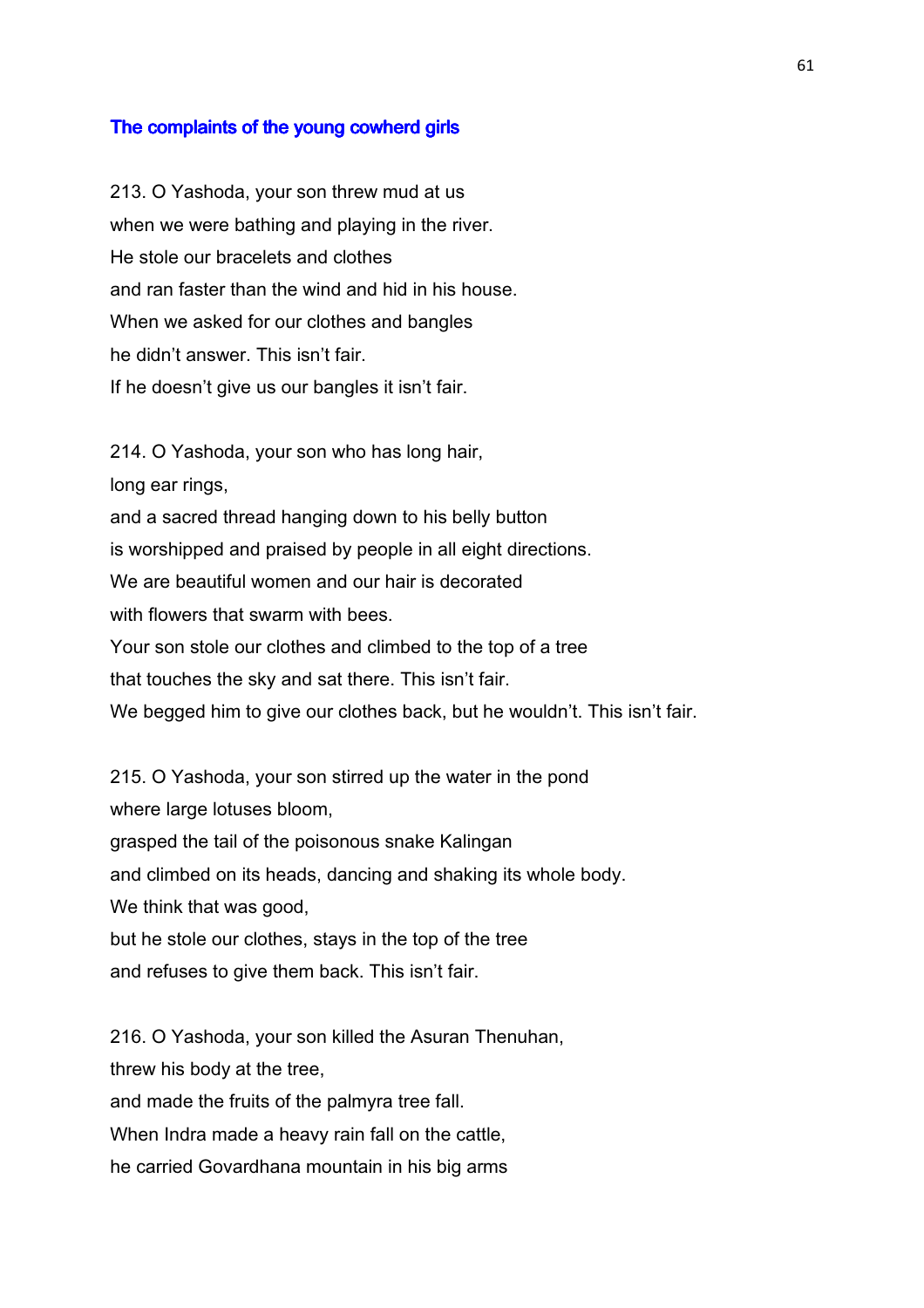and protected the cows. We think that was good, but he stole our clothes, stays in the top of the tree, and refuses to give them back. This isn't fair.

217. O Yashoda, when your son stole the milk and yogurt in the cowherd village and ate them, the cowherds saw him, caught him and tied him up. Now he can't steal the butter made by the cowherd women with round bamboo-like arms because they tied him up and spanked him so he cried. This isn't fair.

218. O Yashoda, even when he was a baby toddling with his tiny feet, that young child knew in his mind that the devil Putanā would come, cheat him and try to kill him. When she came, he drank poisonous milk from her breasts and killed her. We think that was good, but he stole our clothes, stays in the top of the tree and refuses to give them back. This isn't fair.

219. O Yashoda, he went to the sacrifice of king Mahābali, asked for three feet of land, and measured this earth with one foot and the sky with the other foot. We think that was wonderful, but he stole our clothes, stays in the top of the tree and refuses to give them back. This isn't fair.

220. O Yashoda, your son, the god of gods in the sky, came riding on his vehicle, the Garudazhvar and removed the suffering of Gajendra the elephant when he was caught by a crocodile in the large pond blooming with cool screw pine plants and ambal flowers,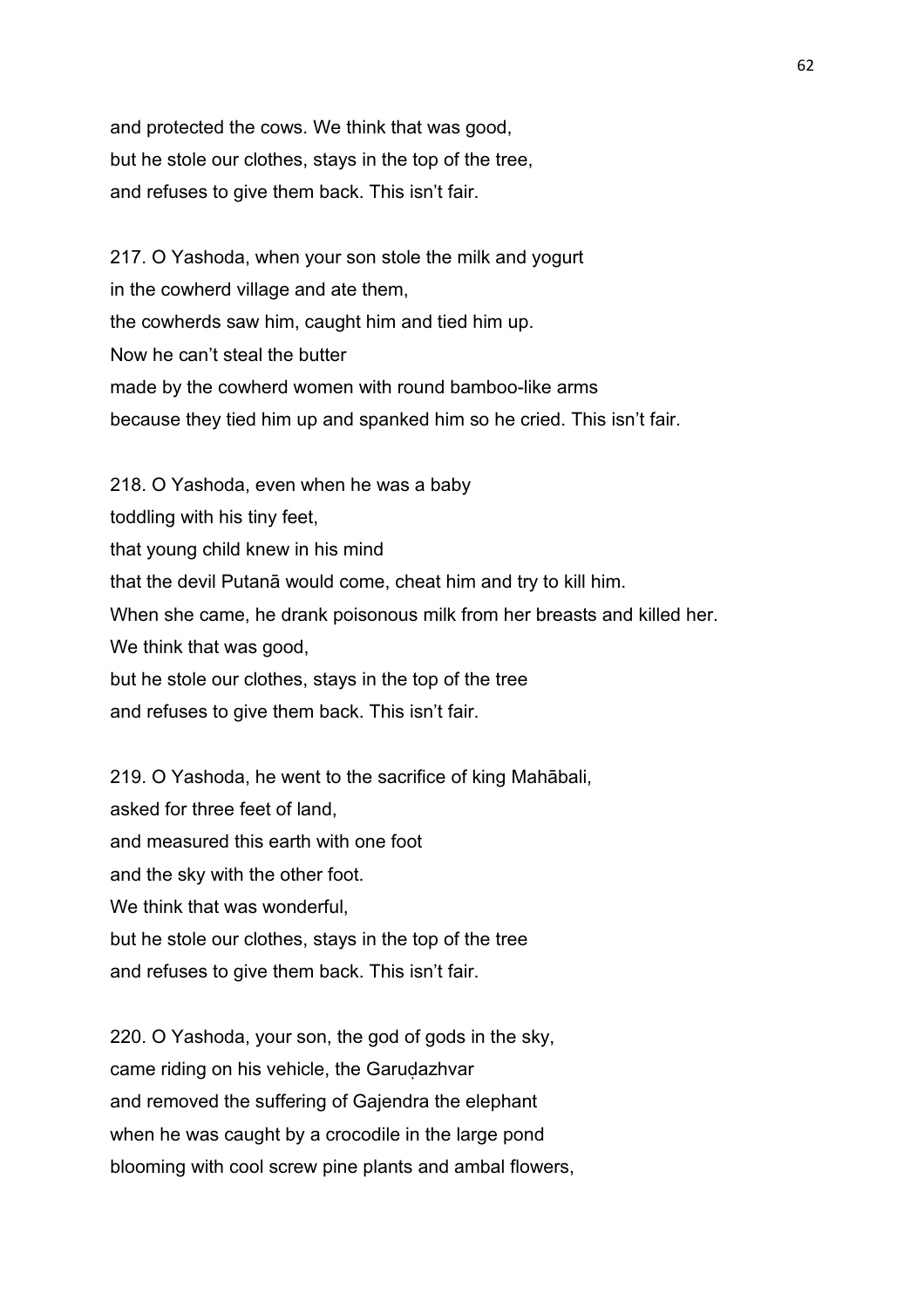killing the crocodile with his discus. We think that was wonderful, but he stole our clothes, stays in the top of the tree, and refuses to give them back. This isn't fair.

221. O Yashoda, your son with the color of a cloud in the sky grazes the cows in the forest and plays happily. He took the form of a boar, went beneath the earth brought the earth stolen by an Asuran and put it back. We think that was wonderful, but he stole our clothes, stays in the top of the tree, and refuses to give them back. This isn't fair.

222. Pattan, the chief of Puduvai, composed pāsurams describing the complaints of the beautiful cowherd women to Yashoda about the lotus-eyed Kannan. If devotees recite these pāsurams they will have no troubles in their lives.

## Kannan, Yashoda and the cowherd women

223. He toddles and comes to me just like thousands of other children. I give him butter precious as gold and milk. He drinks the milk and embraces me. He, the king, drank milk from the breasts of the cheating devil Putanā with a waist as thin as lightning and killed her. Dear child, I know who you are and I'm afraid to give you food.

224. I gave a bath to your sky-blue body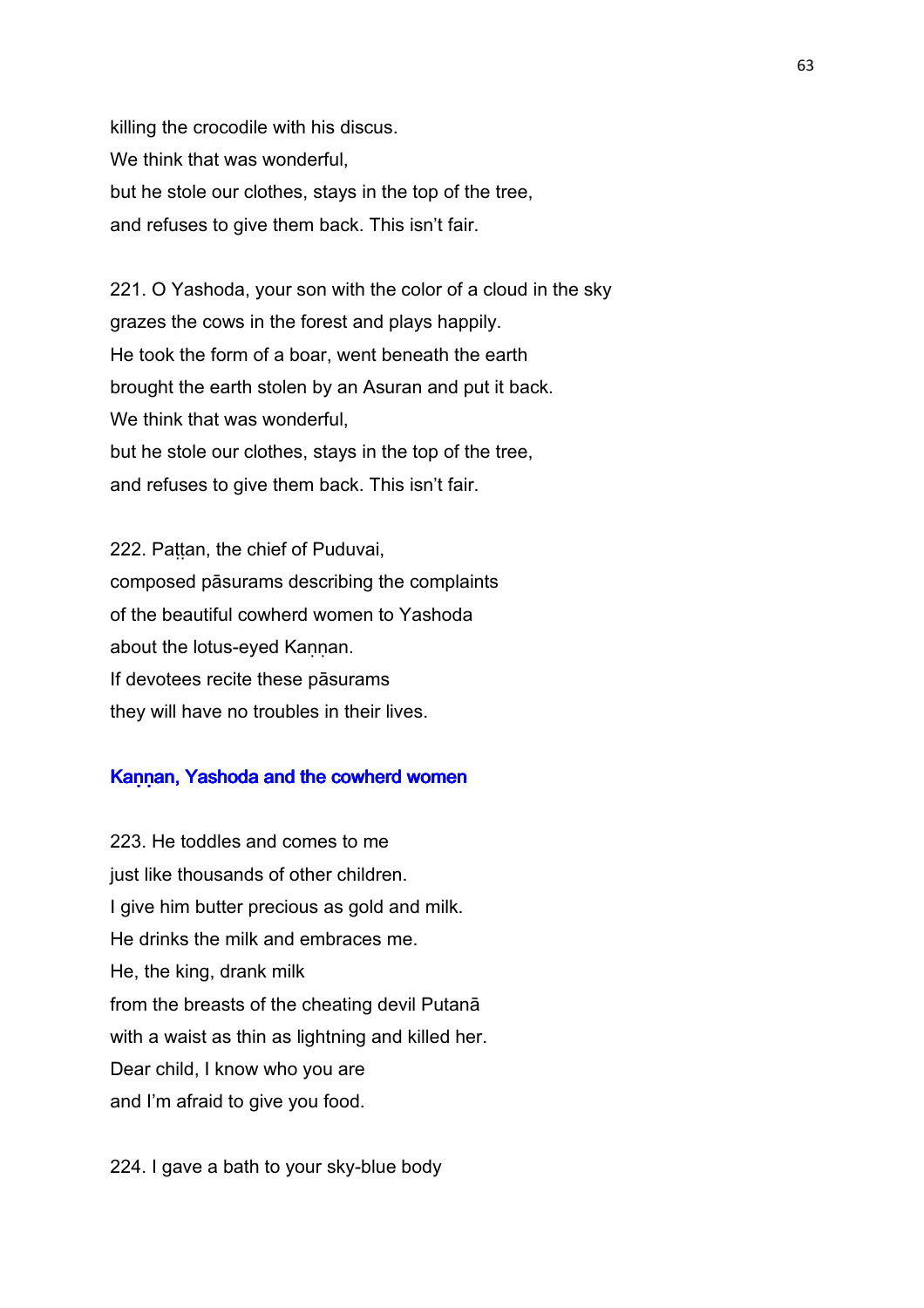and fed you food sweet as nectar and went out. Before I came back you killed the Asuran when he came as a fully-laden cart and returned to stay quietly at home. You changed the mind of a young girl with a waist thin as lightning and made her love you. Dear child, I know who you are and I'm afraid to give you food.

225. You swallowed all the butter and the lentils in the pots and turned over the yogurt pot and ate all the yogurt. Now, after killing the Asurans disguised as marudam trees, you come. O best among men! You can do all these miraculous things. People say you are my son, but dear child, I know who you are and I'm afraid to give you food.

226. You fascinate the beautiful young cowherd girls whose dark eyes are decorated with kohl. You follow them holding onto their soft clothes and steal their clothes and stand away. You do many mischievous things. You tell lies and people are gossiping about you. I heard a lot about you near the pond. Dear child, I know who you are and I'm afraid to give you food.

227. You swallow the butter and the yogurt that the cowherd women churn three times a day and keep. You make the pots that the cowherds carry on their shoulders fall and drink the yogurt. You sob and sob like the children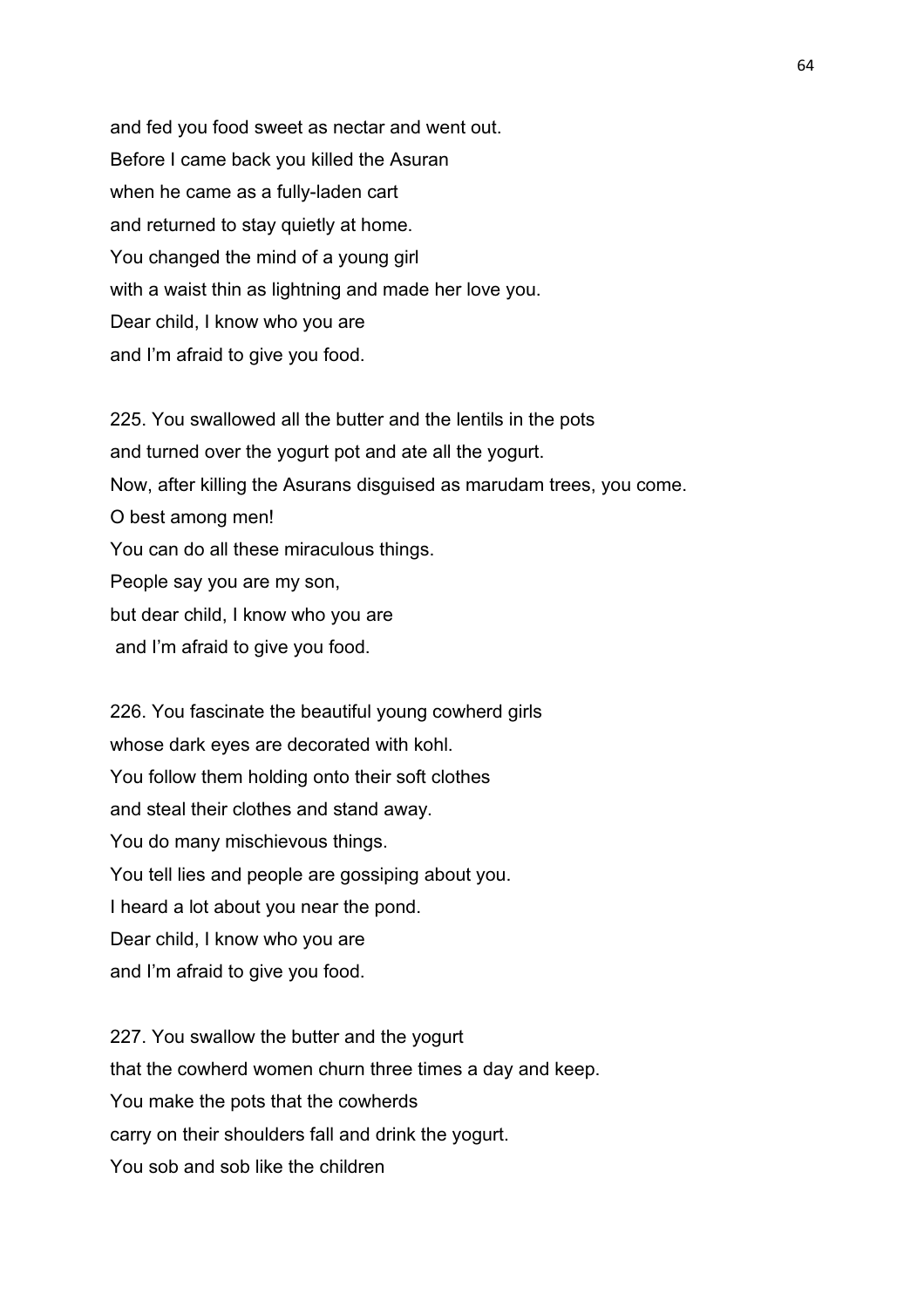who want to drink milk from their mothers. Dear child, I know who you are and I'm afraid to give you food.

228. When an Asuran came as a calf and refused to eat the good paddy that all the other cows were eating happily on the flourishing fields humming with bees, you knew it was not a calf. You threw him up, made the vilam fruits fall and killed him. O naughty one, you wander about and plot to make a young girl whose soft curly hair is filled with bees fall in love with you. Dear child, I know who you are and I'm afraid to give you food.

#### 229. You are light!

You go into the grove and play soft music on your flute, enthralling everyone. The cowherd girls with soft curly hair come and surround you to listen to you playing music and worship you. O dear child, my only fault is that I have raised you. You are naughty and the cowherd women

are always complaining about you,

but I know who you are

and I'm afraid to give you food.

230. Even if you keep quiet without doing anything naughty, people don't believe it. You fascinate the beloved daughters of others, embrace and enjoy them,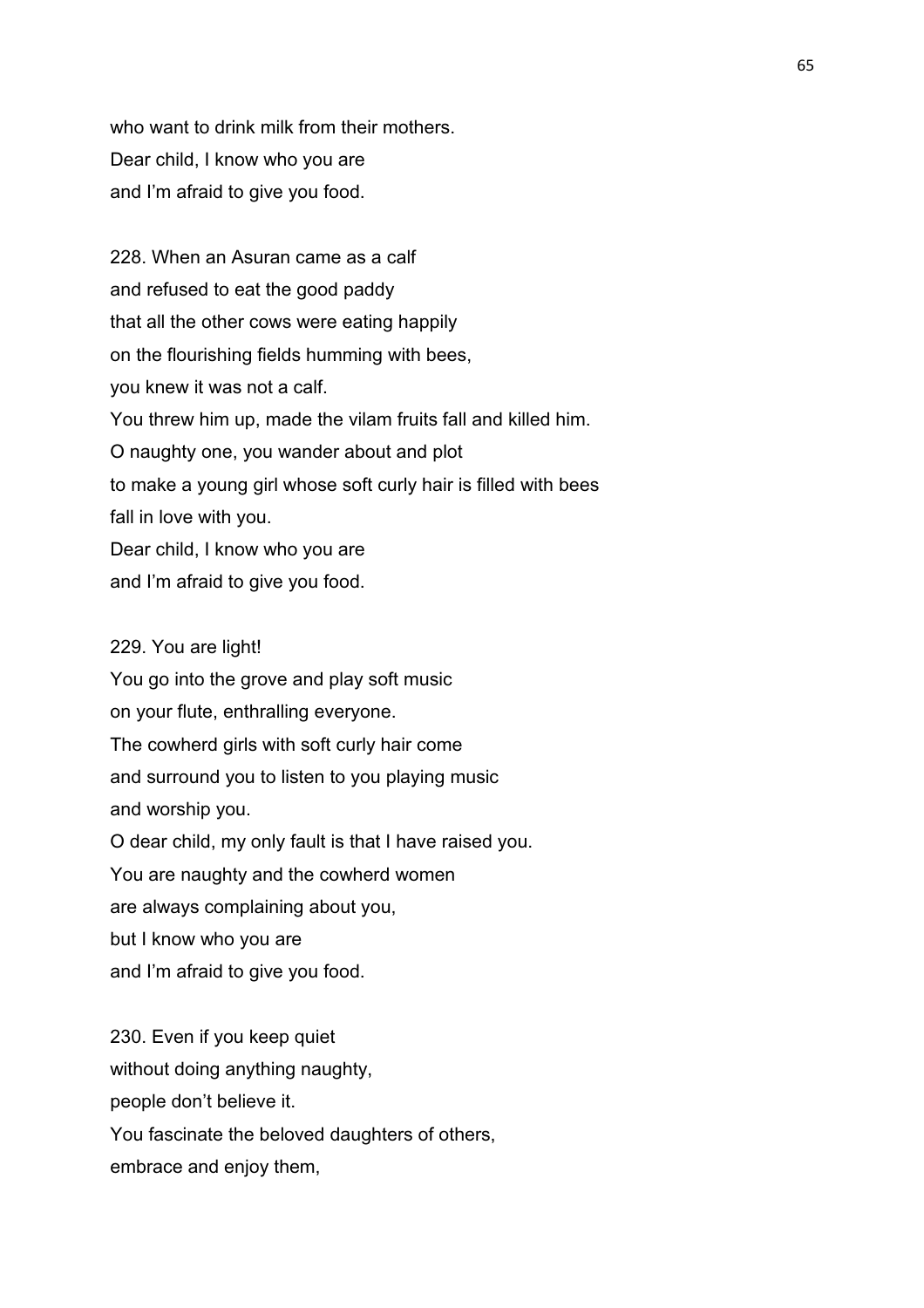and do things one can't speak of. No matter what I say about you, the cowherd families don't listen. They blame me because of you until I can no longer listen to all their complaints. You, son of Nandan, are like a bull. I know who you are and I'm afraid to give you food.

231. Cowherd mothers go to sell buttermilk, cowherd fathers go behind the cows to graze them, and you, fearless, run behind the lovely village girls. You wander around and everyone who sees you says how naughty you are. You do things to please even those who don't like you. You are my dear child. I know who you are and I'm afraid to give you food.

232. You went into a blooming garden with a young girl with hair is adorned with a bunch of flowers, embraced her breasts adorned with pearl chains, and stayed there with her all night. You only returned after the night was gone and came at dawn. If people want to gossip about you I let them say what they want. I won't shout at you. Dear child, I know who you are

and I'm afraid to give you food.

233. Yashoda with fragrant flowers in her hair called the dark one colored like a cloud and told him that she will give him food sweet as nectar, not just any food. Pattarpiran, the chief of Puduvai, the famous poet praised by the whole earth,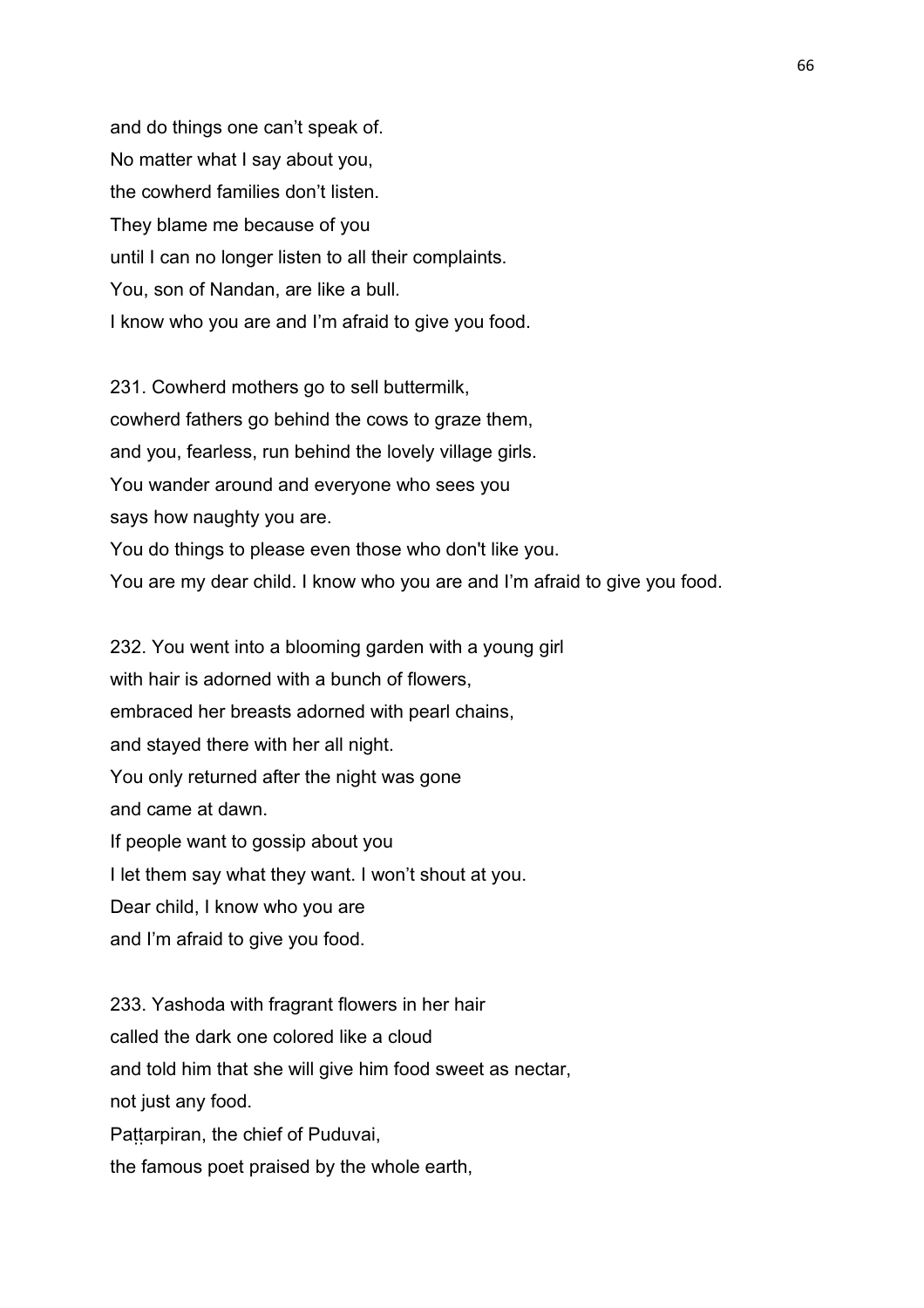composed pāsurams with Yashoda's words. If people recite these pāsurams they will become the devotees of Rishikesa.

#### 234. Yashoda says,

"I bathed the dear kohl-colored child of the cowherd clan in turmeric water and sent him out to go behind the calves because I didn't want him wandering from house to house. But how could I send my child who fought Kamsan without worrying that his ankleted feet would hurt as he went behind the calves? What a terrible thing I have done!"

235. Yashoda says, "I don't want my son to go wandering around kicking and destroying the play houses of lovely doll-like girls with bodies adorned with fragrant turmeric powder. I don't want him going around doing naughty things. Why have I sent him behind the calves to the forest where hunters go with their axes? Why did I send my child behind the calves? What a terrible thing I have done!"

236. Yashoda says, "I don't want my son wandering and playing every day with young girls decorated with beautiful manimegalai ornaments. I don't want him making his shining golden body dirty with mud. That's why I've sent my sapphire-colored son to go behind calves on the forest paths where the bells of the cattle ring out. What a terrible thing I have done!"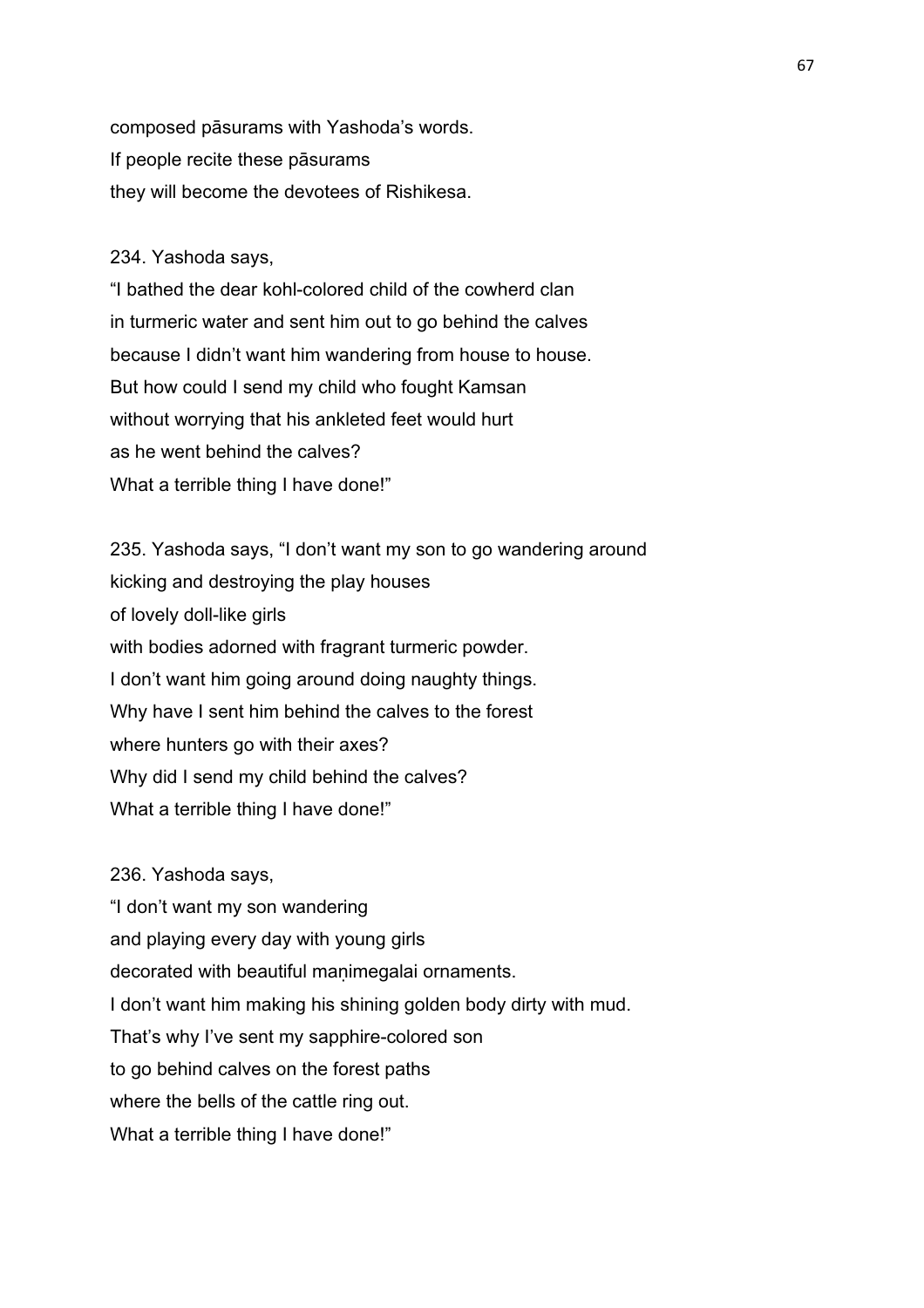#### 237. Yashoda says,

"I don't want him wandering around in this cowherd village doing naughty things so the beautiful dark-haired women there come and gossip about him. He, the god beyond all thought is sweet to the eyes of all. I have sent him to the forest behind the calves to graze them. What a terrible thing I have done!"

#### 238. Yashoda says,

"I don't want him wandering here and there in the cowherd village doing naughty things. I don't want him approaching the cowherd girls and kissing them with his lips that are like kovvai fruits. I've sent that divine one, the king of gods, behind the calves to the forest where hunters carry afflicting bows. What a terrible thing I have done!"

# 239. Yashoda says, "I don't want him stealing butter, filling his mouth and swallowing it and doing many other naughty things as he wanders around in this cowherd village. I've sent him behind the calves to the forest paths where many elephants wander and people trip and stumble. What a terrible thing I have done!"

240.Yashoda says, "I don't want him jumping around, playing and wandering about with his friends as women with vine-like waists gossip about him. I've sent the lord of Garuda behind the calves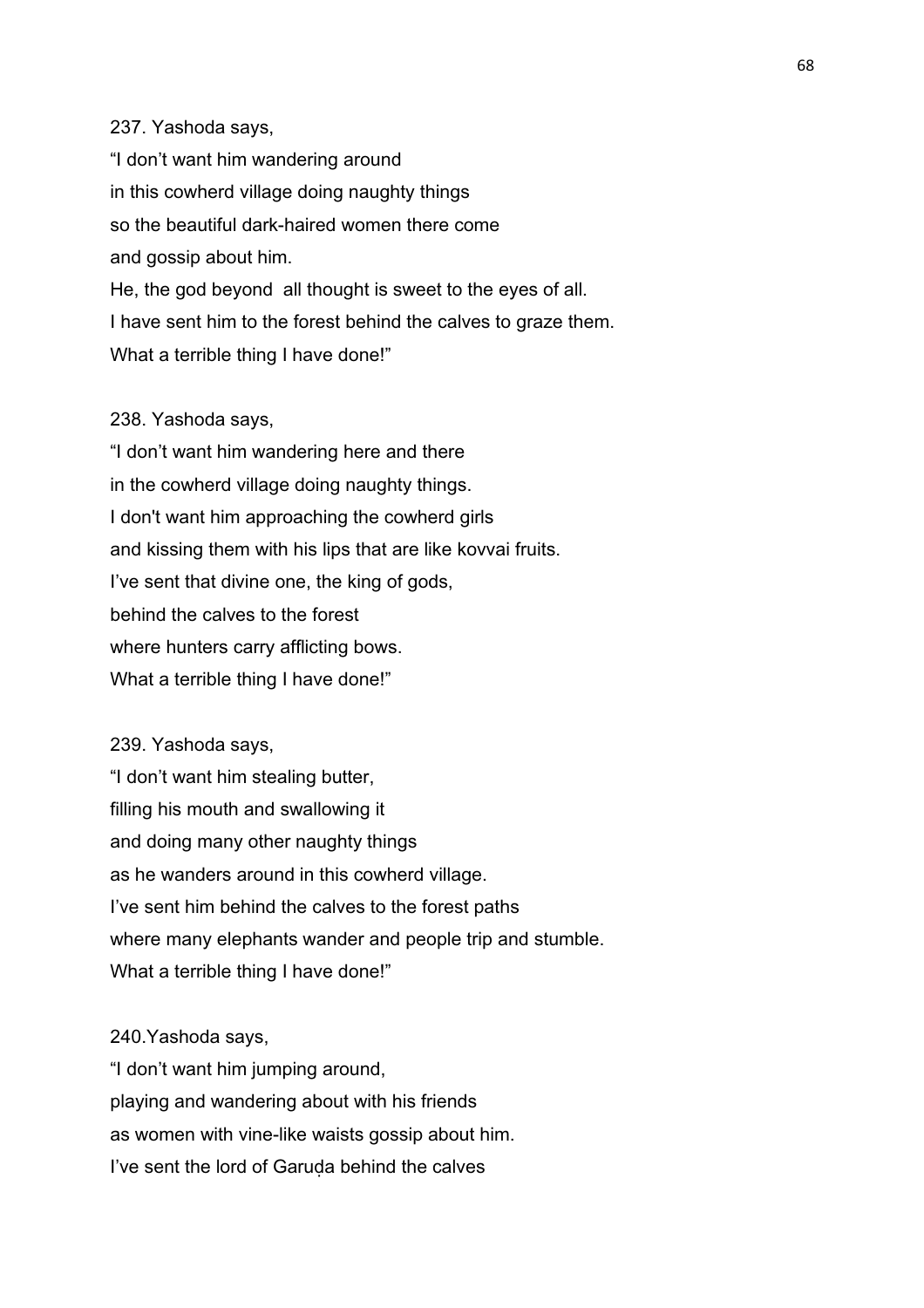to the hot forest paths where there are dry kalli plants. What a terrible thing I have done!"

## 241. Yashoda says,

"I carried him on my hip for twelve months and fed him nectar-like milk from my young breasts. Now I have sent my young lion-like son, behind the calves to the dry forest where he will hurt his golden feet. What a terrible thing I have done!"

## 242. Yashoda says,

"I have sent my son Damodaran behind the calves without giving him an umbrella and sandals to go in the terrible forest where broken, hard, rough stones will hurt his feet. Cruelly, I have sent my son to the forest. What a terrible thing I have done!"

243. Pattan, the chief of Puduvai filled with palaces that shine like gold composed a garland of sweet Tamil pāsurams that describe how Yashoda was worried when she sent her sweet sapphire-colored son to graze the calves. If devotees recite these pāsurams they will have no difficulties in their lives.

244. Yashoda says,

"The young Kannan adorned with a kudambai flower for an earring on his one ear and a red thondri blossom on the other, with a lovely kachu around his waist, a checked dress on his body and a chest adorned with a precious pearl chain goes behind the cattle. Come and see the beautiful form of the ocean-colored lord. O lovely women, I am the only one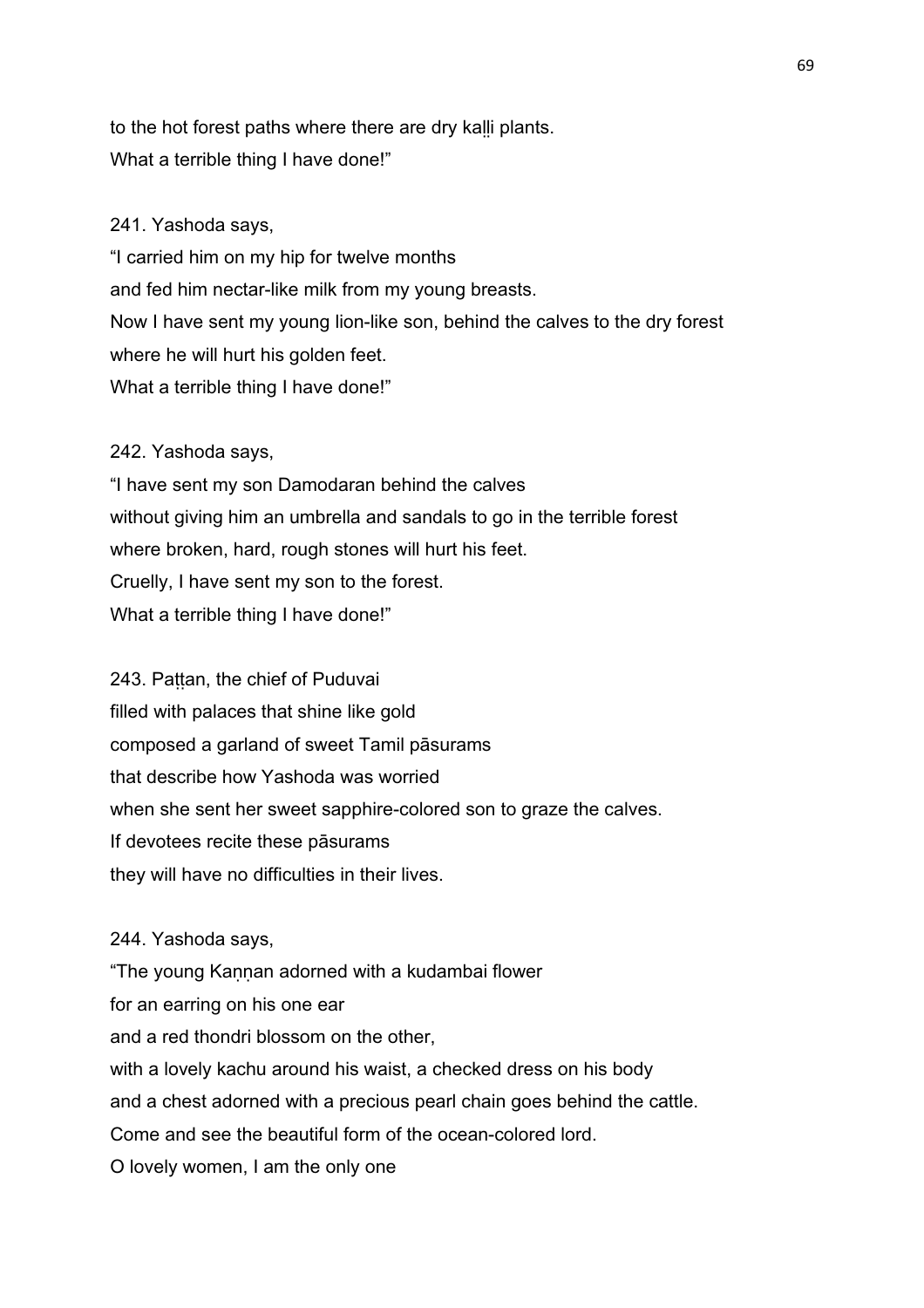with a precious son like him on this earth. There is no one like me."

#### 245. Yashoda says,

"You are the eternal, famous Madhusudanan, and you stay in Srirangam surrounded with good strong walls where the Kaveri river flows and groves bloom. O Kesava, I have done wrong. I fed you a little food and heedlessly sent you on your tiny feet to graze the young calves because I thought it would be good for you. No woman has a harder heart than I. O small one, give me a kiss."

246. Yashoda says,

"O Damodara, you are the beloved of Nappinnai, lovely as a peacock.

You go through the forest,

graze the calves, run behind them and return,

wearing koḍal flowers that bloom in the rainy season.

Now see, your body is covered with dirt.

I have made water ready for your bath.

Take a bath and come to eat.

Your father hasn't eaten yet. He will eat with you."

247. Yashoda says,

"You stay in the beautiful Thiruvenkaṭam hills

filled with fragrant groves!

You are a strong bull that fights in terrible battles.

O dear child, I brought you an umbrella, sandals and a flute

but you went without taking them

and your small red lotus feet

that went behind the calves have blistered.

Your eyes are red and you are tired, dear child!"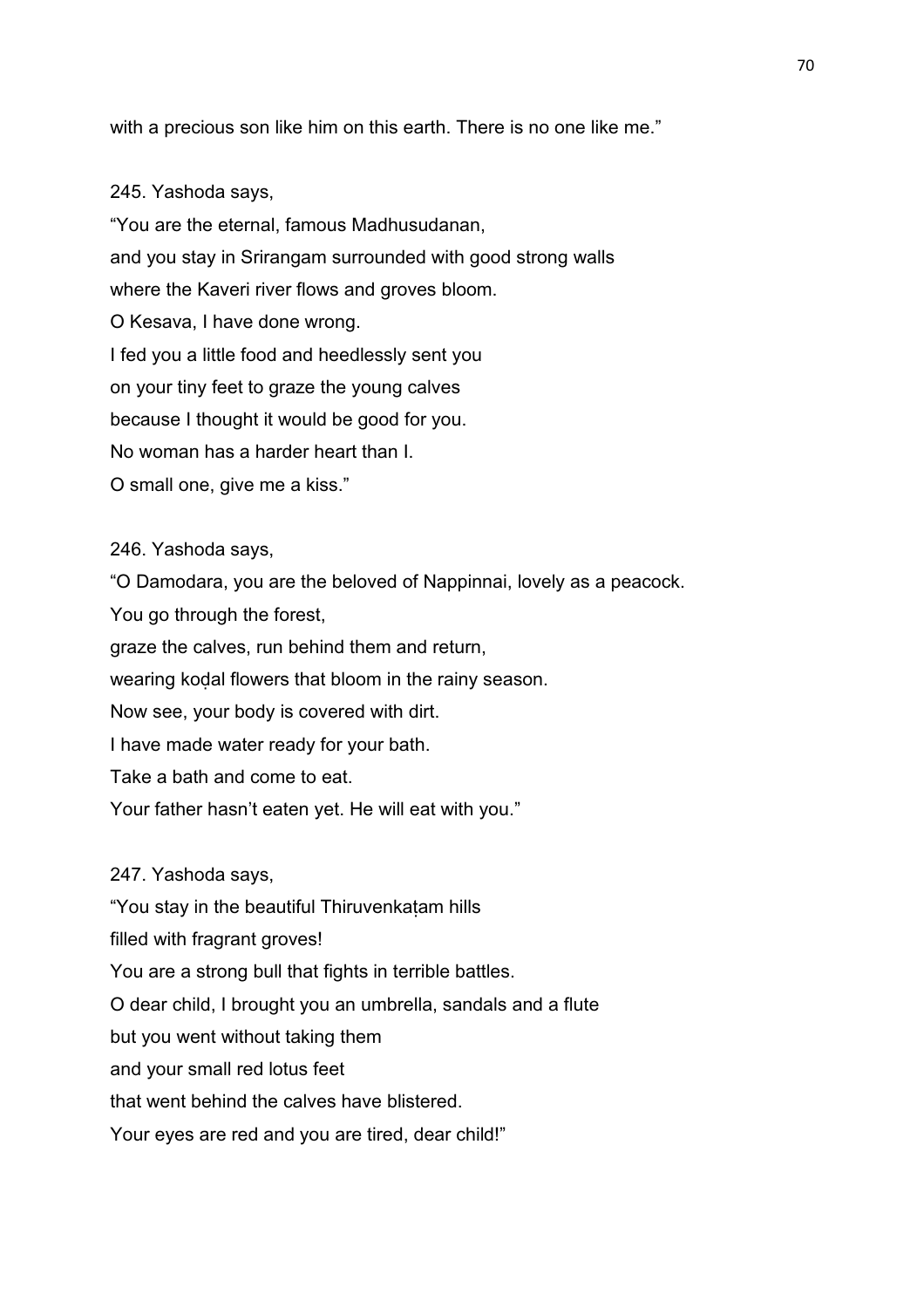248. Yashoda says, ":You are a bull in battle! When you blow the Panchajanyam conch on the battlefield, your enemies shiver. You, are the little lion of the cowherd clan, the beloved of Sita. You are Thirumāl, small and short with lovely eyes. You left your clothes and a small sword on your bed and went to graze the cows with other cowherds and it seems now you have returned with them."

#### 249. Yashoda says,

"O beautiful lord with a shining discus in your hand, I felt I might die when you entered the pond and fought with the snake that spat poison. What can I do? You made my stomach hurt. I am not worried. What you did made Kamsan happy. O lord, you have the dark color of a kāyām flower."

# 250. Yashoda says,

"You who, colored dark like the sea, rest on the milky ocean took the forms of a boar, a turtle and a fish. When the cunning Asuran came as a calf to the field where cows were grazing, you took him in your small hands and threw him at the vilam fruit trees. Those Asurans always do only evil things to my son."

## 251. Yashoda says,

"I just heard something that is new to me. It seems you ate the rice, curries and yogurt that the cowherds made and kept for Indra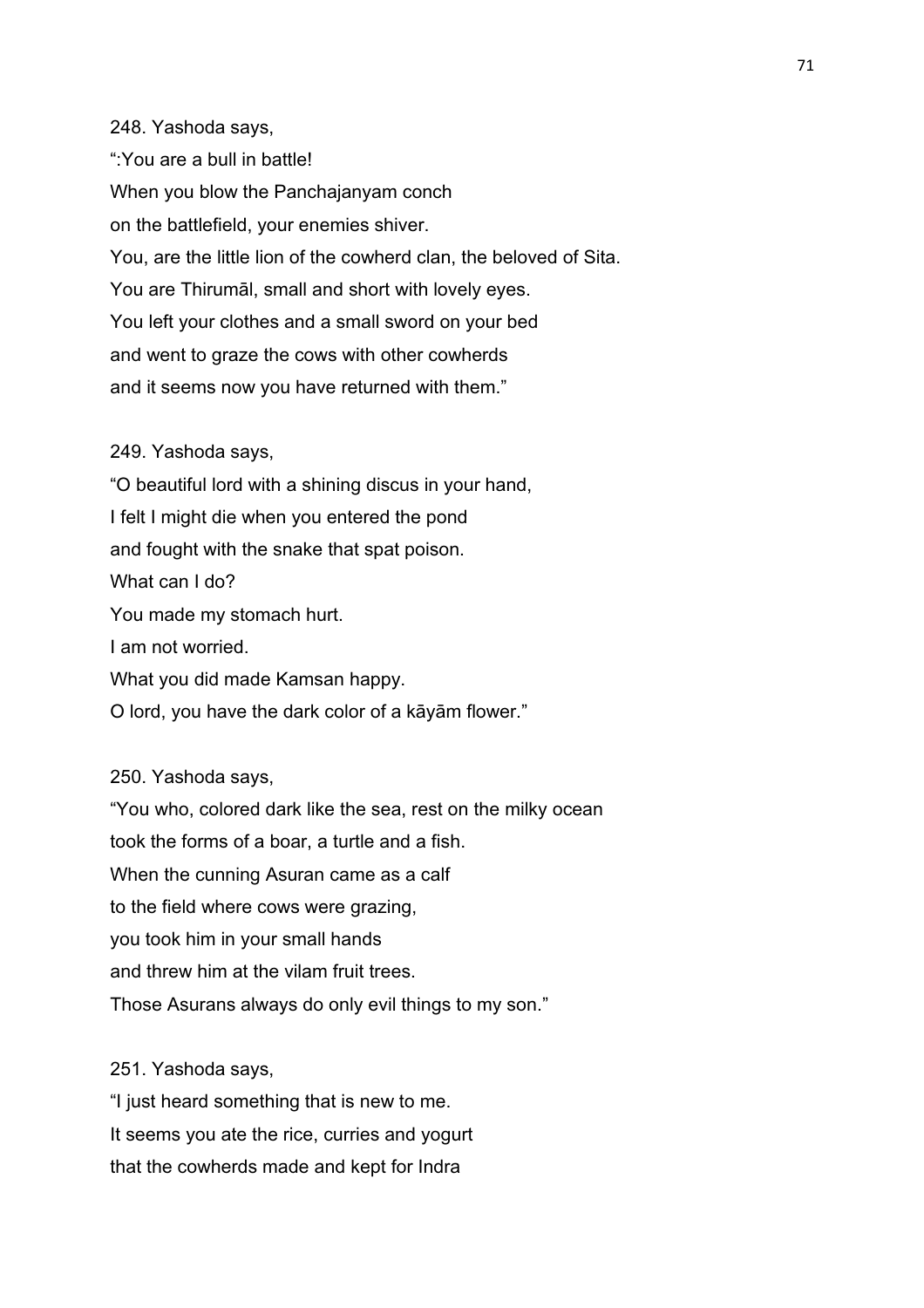mixing them together. I'm not good enough to feed you. I'll never be able to do it. O Vasudeva, your fame is faultless. From now on, I will be frightened of you."

252. Yashoda says,

"You carry a strong white conch in your hand. It is the auspicious Thiruvonam day, your birthday. I called some women whose words are like music, planted bean seeds and blessed you, praying that you may live for many years. I made curry and rice to celebrate your birthday. O dear child, don't go tomorrow to graze the calves. Dress and decorate yourself and stay here."

253. Vishnuchithan, the chief of Puduvai where faultless people live composed ten pāsurams that describe how the cowherdess Yashoda saw her son coming after grazing the calves. If devotees learn these pāsurams and sing they will approach the ankleted feet of the ocean-dark lord.

254. Decorated with fresh leaves and garlands, cowherds come while the sounds of flutes and songs are heard everywhere while drums are beaten. Govindan, his hair adorned with peacock feathers, comes with them and young women, coming to their doorsteps, see the cowherds and Kannan and say, "Is a cloud coming in the crowd?" They forget what they should do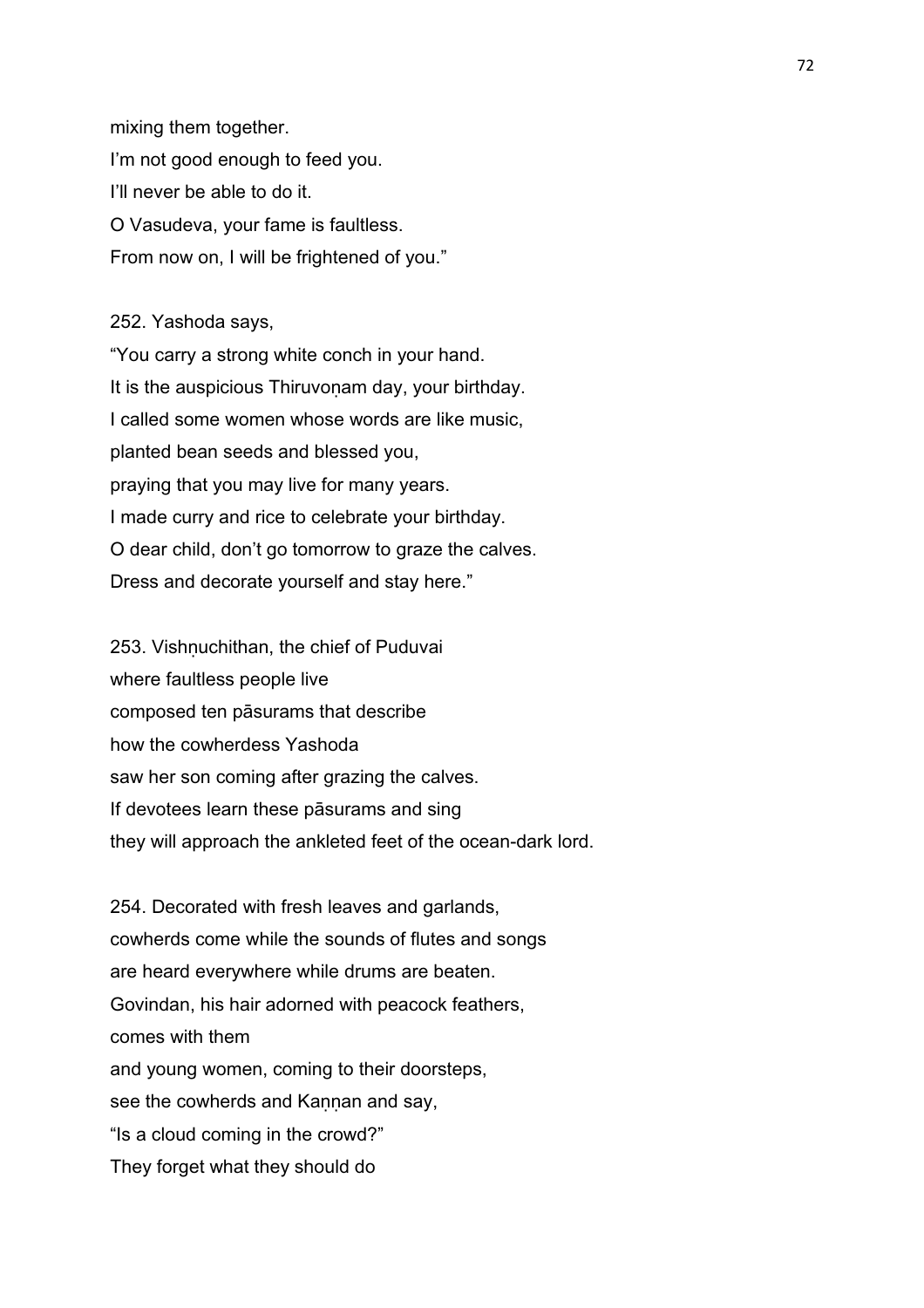and stand there, forgetting even to eat.

255. Kaṇṇan, wearing a soft garment that looks like the petals of flowers blooming on a vine, carrying a small sword, and adorned with a garland made of fragrant mullai and vengai blossoms mixed with fresh kachandi leaves comes in the middle of a group of cowherds in the evening. O girls, if you go before him, you will lose your beautiful bangles.

256. His young friends wearing silk garments run behind him carrying small swords, bows, chendus and sticks. One of them blows a conch so the cows will hear and return. Kannan, tired, comes with them. My daughter sees his beautiful body adorned with turmeric powder and approaches him. The people of the village see and gossip about her.

257. He, my beloved one, carried Govardhana mountain and protected the cows when there was a big storm. Now he plays music on his flute as a cowherd, grazes the calves and comes with his friends. O beautiful friend, I see him on the streets. I have not seen anyone like him before. O friend, come and see him. All my bangles are getting loose and my young breasts beneath their blouse are not in my control.

258. I saw the cowherds carrying umbrellas made of peacock feathers standing around Kannan wearing beautiful peacock feathers in his hair. They sang and danced in front of their doorsteps. I don't want you to give me in marriage to anyone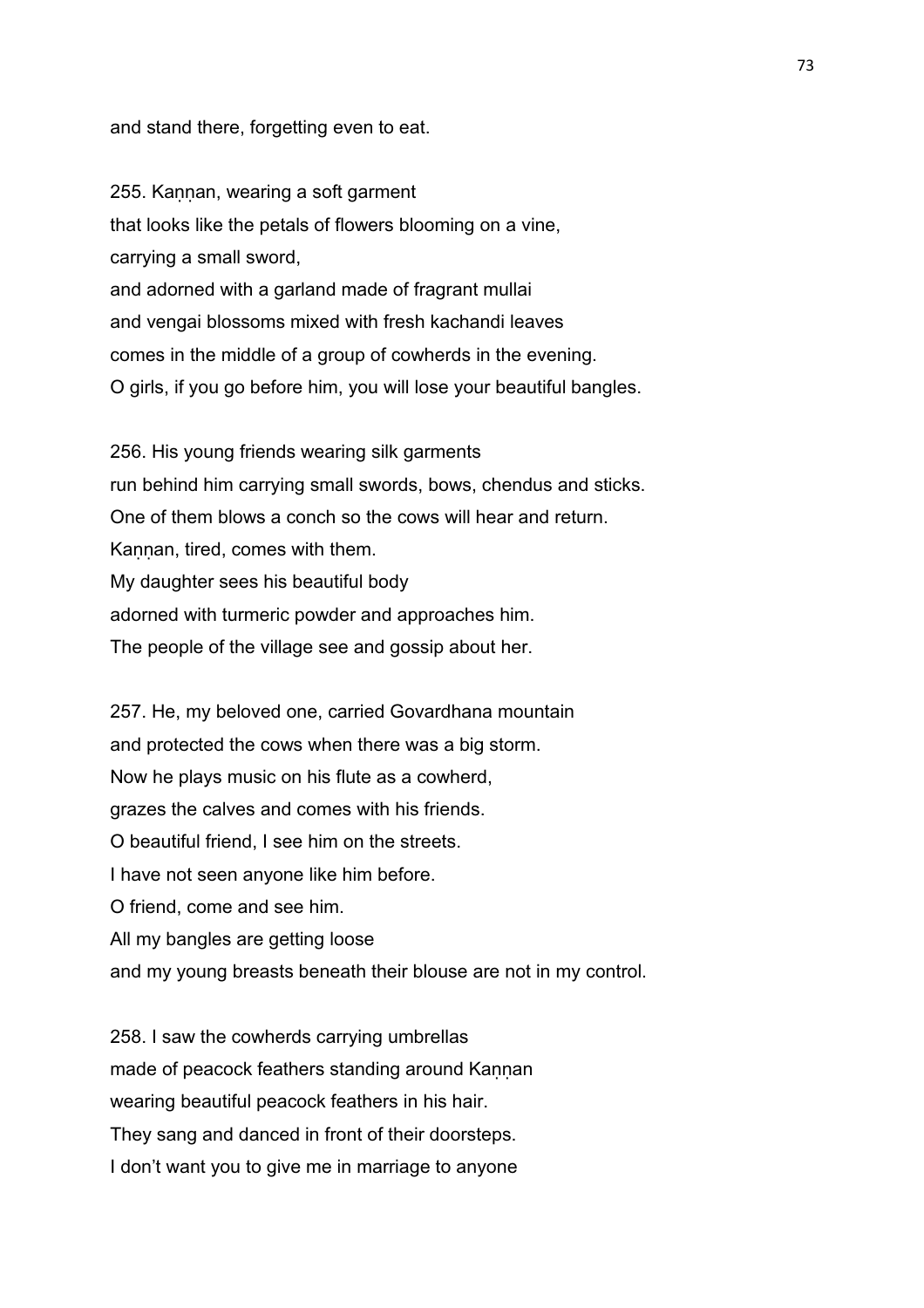except Māyan, the lord of Thirumālirunjolai. You should realize that I belong only to the victorious one and give me in marriage to him. If you don't, it will plunge into sorrow.

259. He will be wearing a shining sinduram and a perfect nāmam on his divine forehead. The lovely music of flutes and the sound of drums will play. With the cowherds carrying their grazing sticks he will come into the flourishing grove. He is a cowherd child, yet he is the eternal god and he will walk on the street as if he knows everything. Let's stop him and tell him that he stole our ball and see the lovely smile on his coral mouth.

260. Kannan goes behind good cows in a flourishing grove with his divine body shining brightly, his fragrant hair decorated with peacock feathers. His beautiful lotus eyes shining, he comes among a group of cowherd children, plays the flute, sings songs and dances, as the cowherds come with him singing and dancing. My daughter is fascinated seeing the beauty of that cowherd child.

261. He is adorned with a pottu made of red powder and a divine nāmam on his forehead. Wearing beautiful peacock feathers in his hair, the cowherd child comes like Indra, the king of the gods. I told my daughter, "If you go in front of him, you will lose your bangles." My beautiful girl stands before him in the middle of the street, and see, her bangles and clothes are becoming loose.

262. On his left ear he wears a lovely thondri flower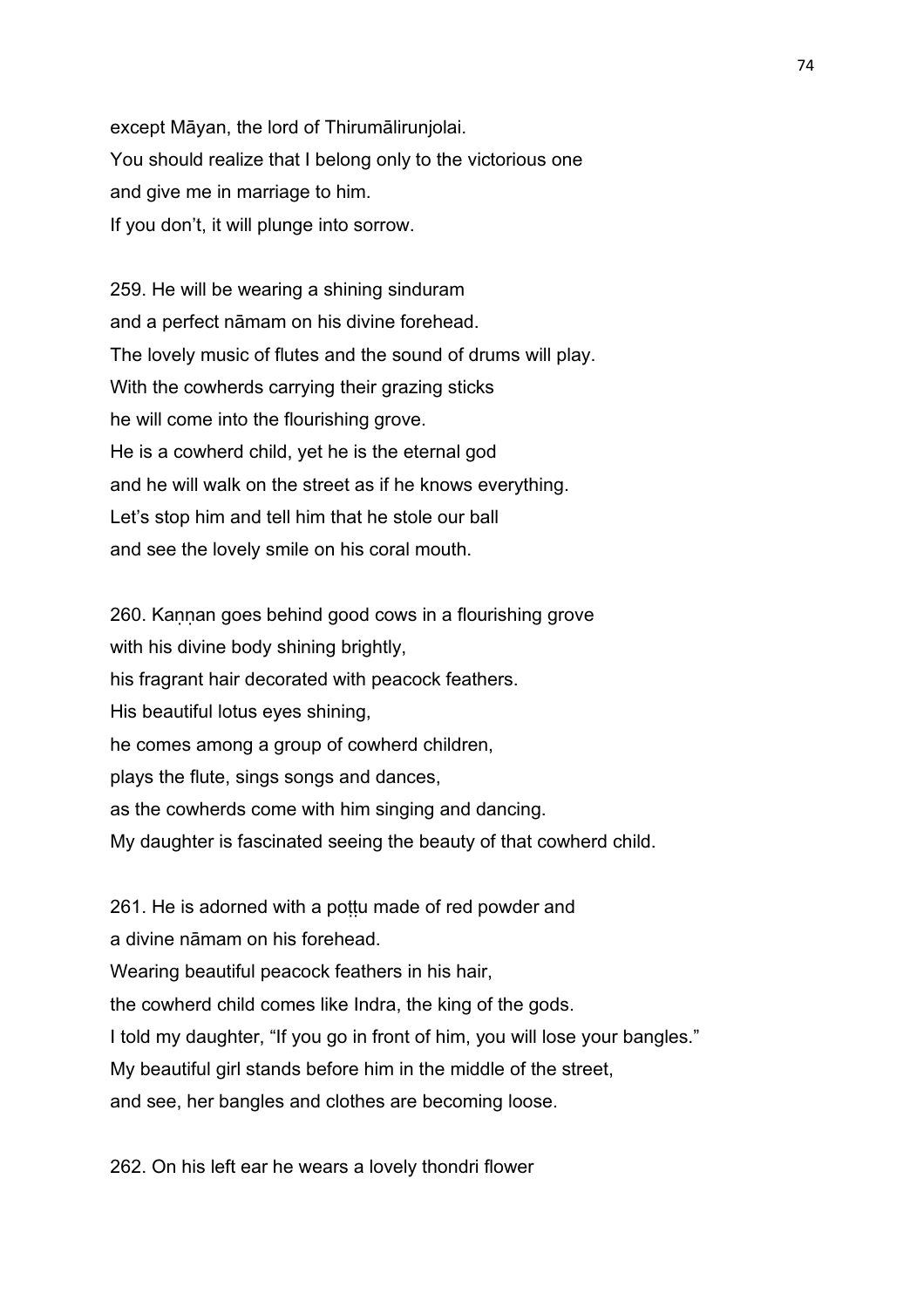and his long hair is adorned with jasmine and forest mauval flowers. My daughter sees the beauty of the cowherd child as he comes playing his flute and she falls in love with him. She stands before him without moving and see, her lovely bangles become loose and she grows thin.

263. Vishnuchittan, the chief of Puduvai surrounded with lovely groves where bees swarm, composed ten pāsurams about the love of the cowherd girls when they see Kannan, the god of the gods, coming on the street of the cowherd village surrounded by cows and children. If devotees sing these songs happily, they will reach divine Vaikuntam.

### Govardhana mountain

264. The victorious umbrella-like mountain that the dark ocean-colored lord who ate a pile of rice with lentils, yogurt and ghee carried to protect the cows is Govardhana where gypsy girls feed good milk to the round-eyed innocent fawns that were caught by their husbands and given to them.

265. The victorious umbrella-like mountain that Madhusudhanan carried to stop the rain when Indra, the king of gods was angry and made it rain for seven days, hurting the innocent cows, is Govardhana where a female elephant chased by a young lion, afraid her cub may be hurt and protecting it under her legs, opposes the lion and fights.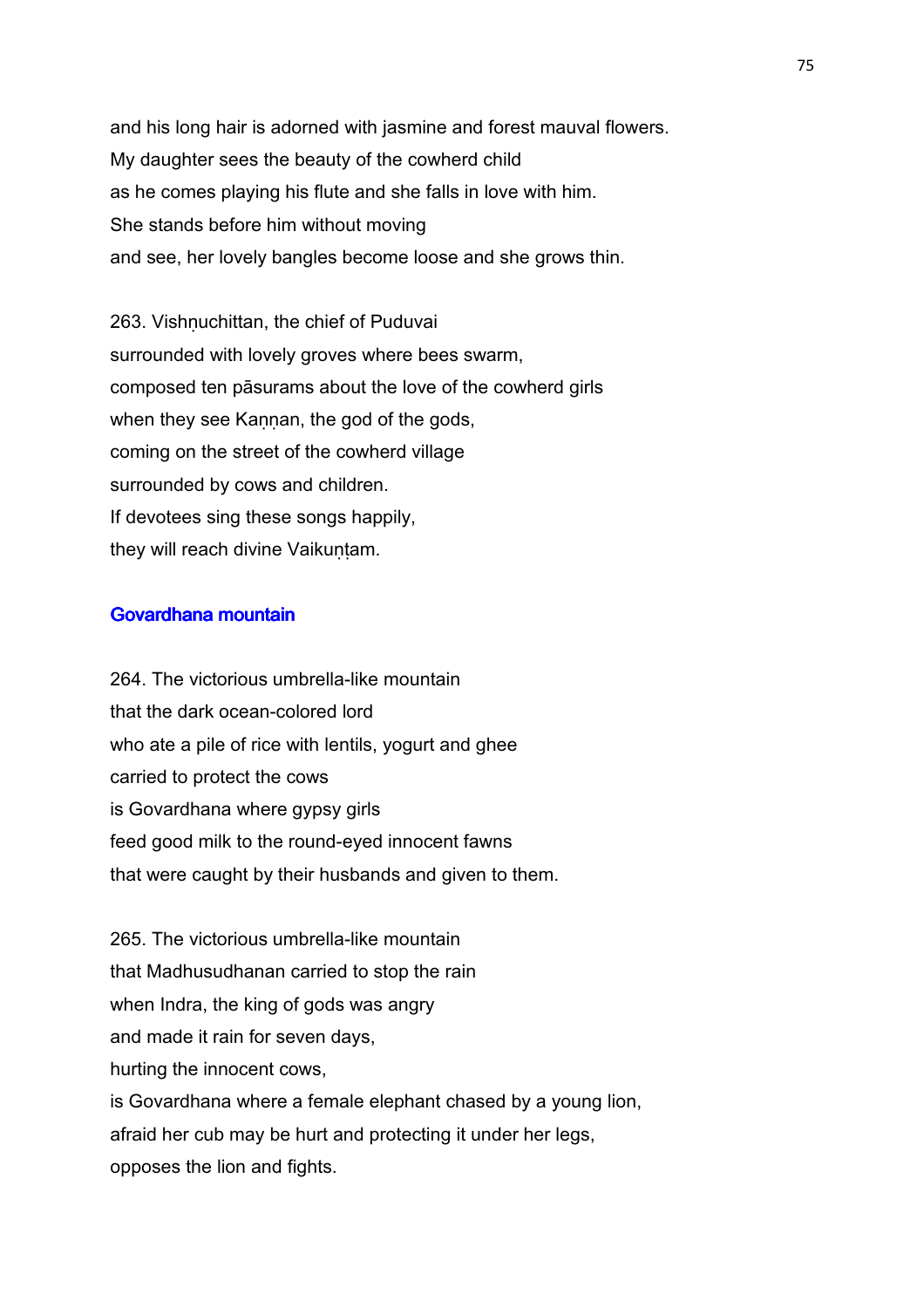266. The victorious umbrella-like mountain that our father with a shining discus in his hand carried when the cows, the large-eyed cowherd women and the cowherds screamed and asked for help saying, "Help us, you are our refuge!" is Govardhana where men with strong mountain-like arms bend their bows when their lovely doll-like women ask them to catch deer, saying, "See, a group of deer are grazing on our millet."

267. As Kannan picked up Govardhana mountain where the clouds gather after descending to the ocean, scooping up the water, rising to the sky in the east and pouring down rain, he was like a mahout giving a ball of rice to a cruel-eyed elephant.

268. The victorious umbrella-like mountain that our father, who once took the form of a boar, carried, digging it up and calling the gods, saying, "O gods in the sky! If anyone among you is strong enough, tell me, and come carry this with me!" is Govardhana where a happy forest elephant that has lost its tusks raises its trunk, worships and asks him to give the crescent moon for his tusk as the musth pours from his temples.

269. The victorious umbrella-like mountain that our wonderful Thirumāvalavan carried, putting all the five fingers of his lovely lotus hand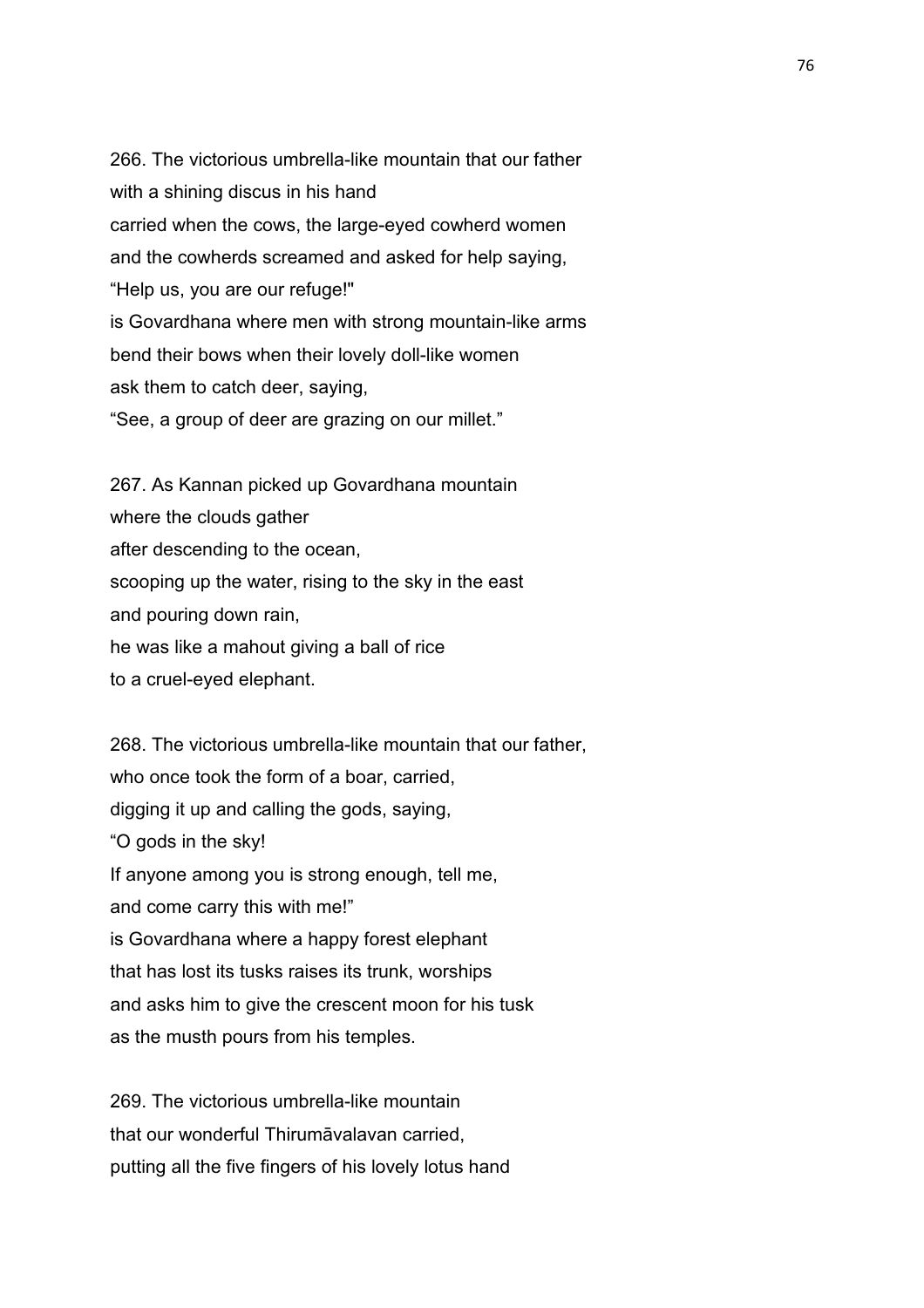at its base and lifting it with his large, beautiful arms is Govardhana where the water of the white waterfall flows everywhere as it carries lovely glistening beautiful pearls and makes the hill look like a treasure of pearl garlands.

270. The victorious umbrella-like mountain that our Damodaran carried using the five fingers of his wide hands just as the thousand-headed Adishesha carries the earth is Govardhana where the monkeys live and put their small children to sleep holding them in their hands and singing the fame of Hanuman who went to Lanka and destroyed its pride.

271. The victorious umbrella-like mountain that Narayanan carried to protect the cows when the strong rain fell like a warrior using his shield to stop the arrows coming at him like a heavy rain is Govardhana where pious rishis practice tapas living in huts roofed with leaves, while angry murderous tigers go and sleep with them.

272. The victorious large mountain that Damodaran carried who drank milk from the breasts of the terrible devil Putanā and killed her is Govardhana that has the same name as the god Govardhanan. There monkeys carrying their babies on their backs, climb on the branches of trees and teach them how to jump.

273. When the beautiful blue-colored one carried Govardhana mountain,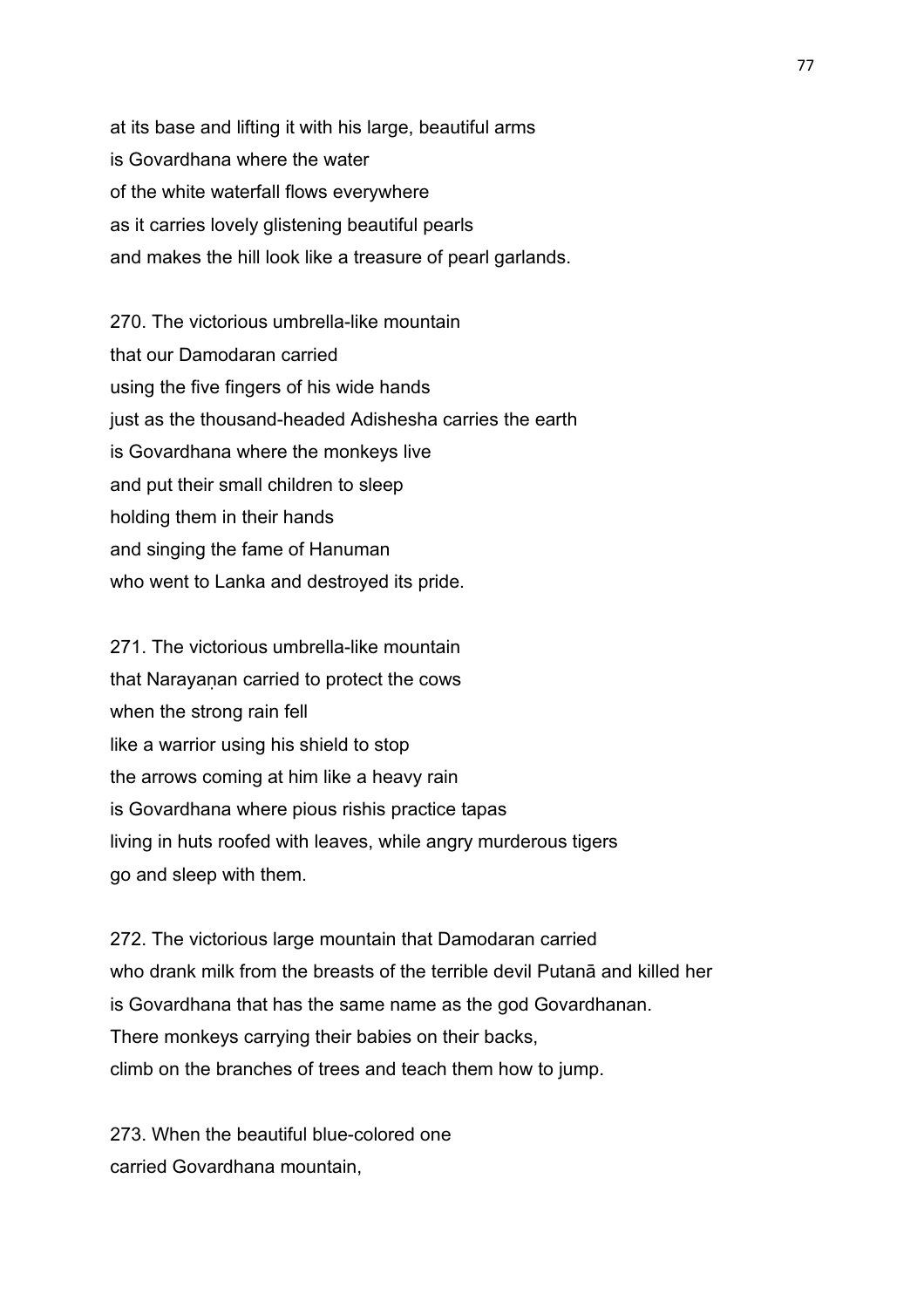the fingers of his lotus hands did not loose their beauty and his strong beautiful finger-nails did not hurt. He carried the mountain as if it were something he did every day. On victorious umbrella-like Govardhana mountain, a group of large clouds that rest on the top of the hills make the mountain look as if it has grey hair as they pour down rain everywhere.

274. The famous Pattarpiran Vishnuchithan where the Vediyars recite the divine Vedas composed these ten pāsurams on Govardhana mountain where jasmine flowers bloom on the branches of kuravam trees. He describes how the hill is carried as an umbrella by the god who rests on Adishesha and rides on an eagle, the enemy of snake. If devotees recite those pāsurams in their hearts and worship him, they will reach divine Vaikuntam.

## Kannan plays the flute

275. O beautiful girls of this wide world, hear a wonderful thing! When Thirumāl with a white valampuri conch in his hand plays the flute with his divine lips, the cowherd girls with young breasts hear the sound of the flute, are excited, shiver and run away from their houses where they are guarded, untying the ropes that they bind them and putting those ropes on their necks as if they are garlands. Shyly they come and surround him.

276. When Govindan takes his flute in his hands, bends his eyebrows, blows the air from his stomach and plays,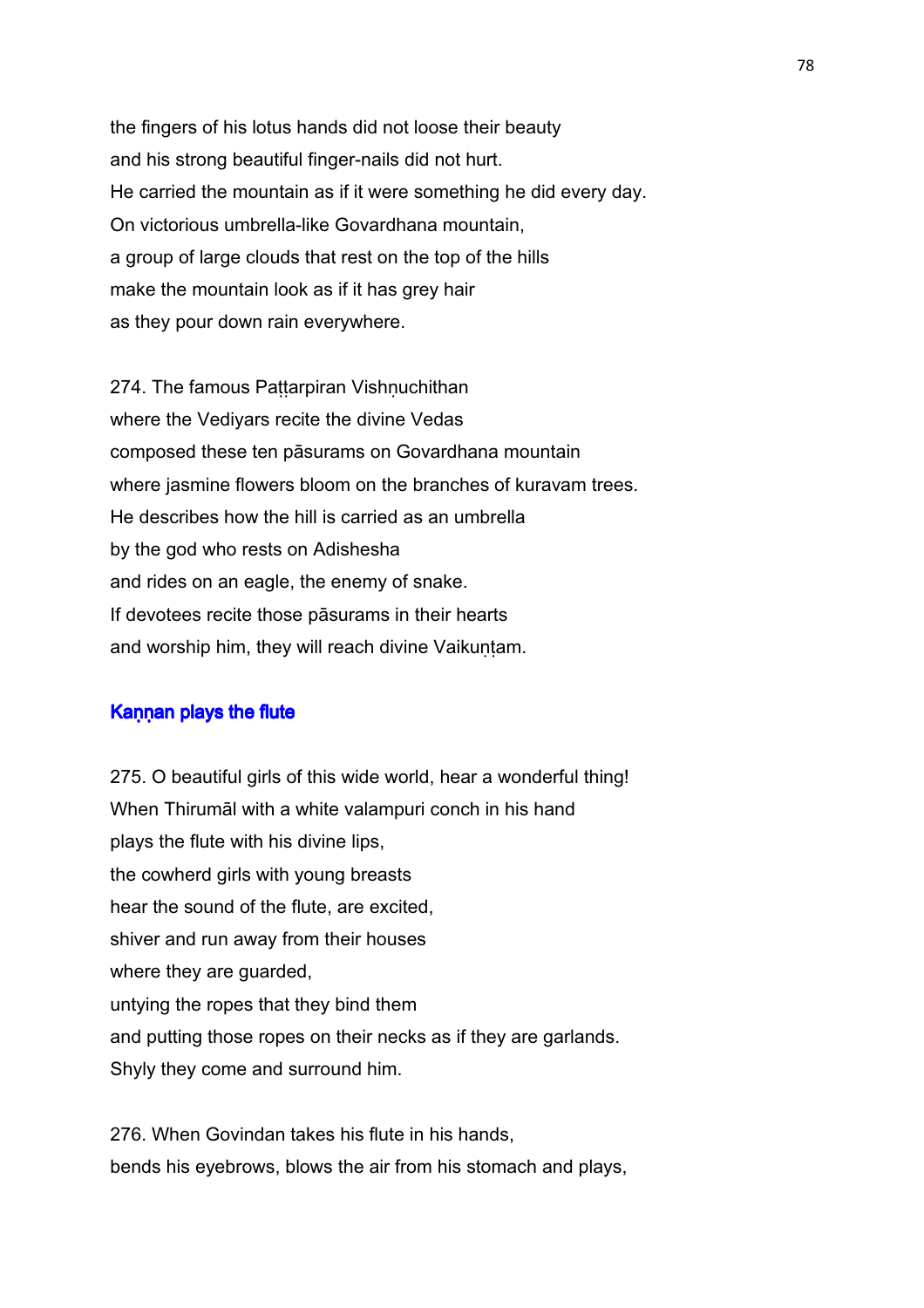young doe-eyed girls as beautiful as peacocks listen. Their hair decorated with flowers becomes undone, their dresses become loose and holding their falling dresses they stand looking at him out of corners of their eyes.

277. When the prince of the sky, the lord of Vaikuntam, the little one of Vasudeva, the king of Madhura, Govindan, the princely son of Nandagopa the little child of the cowherds plays his flute, young Apsarases come down from the sky and approach him, their hearts melting and their flower-like eyes shedding tears. Their hair swarming with bees becomes loose, their foreheads sweat and they close their ears to everything else and hear only the music of his flute.

278. When the small dark-colored Kannan who fought, conquered and destroyed the evil Asuras Thenuhan, Pilamban and Kaliyan plays his flute wandering about in the forests, Menaga, Thilothama, Ramba, Urvasi and other heavenly Apsarases, fascinated as they hear his music, are speechless and come down from the sky, dancing and singing with joy.

279. Madhusudanan, feared by the kings of the three worlds, who came as a man-lion and killed Hiranyan When he plays the flute, Narada with his Tumburu veena, and players of the kinnaram, the midunam and other string instruments hear his music, forget their skills and say, "We won't touch our musical instruments because we can't compete with the lovely music of Madhusudanan."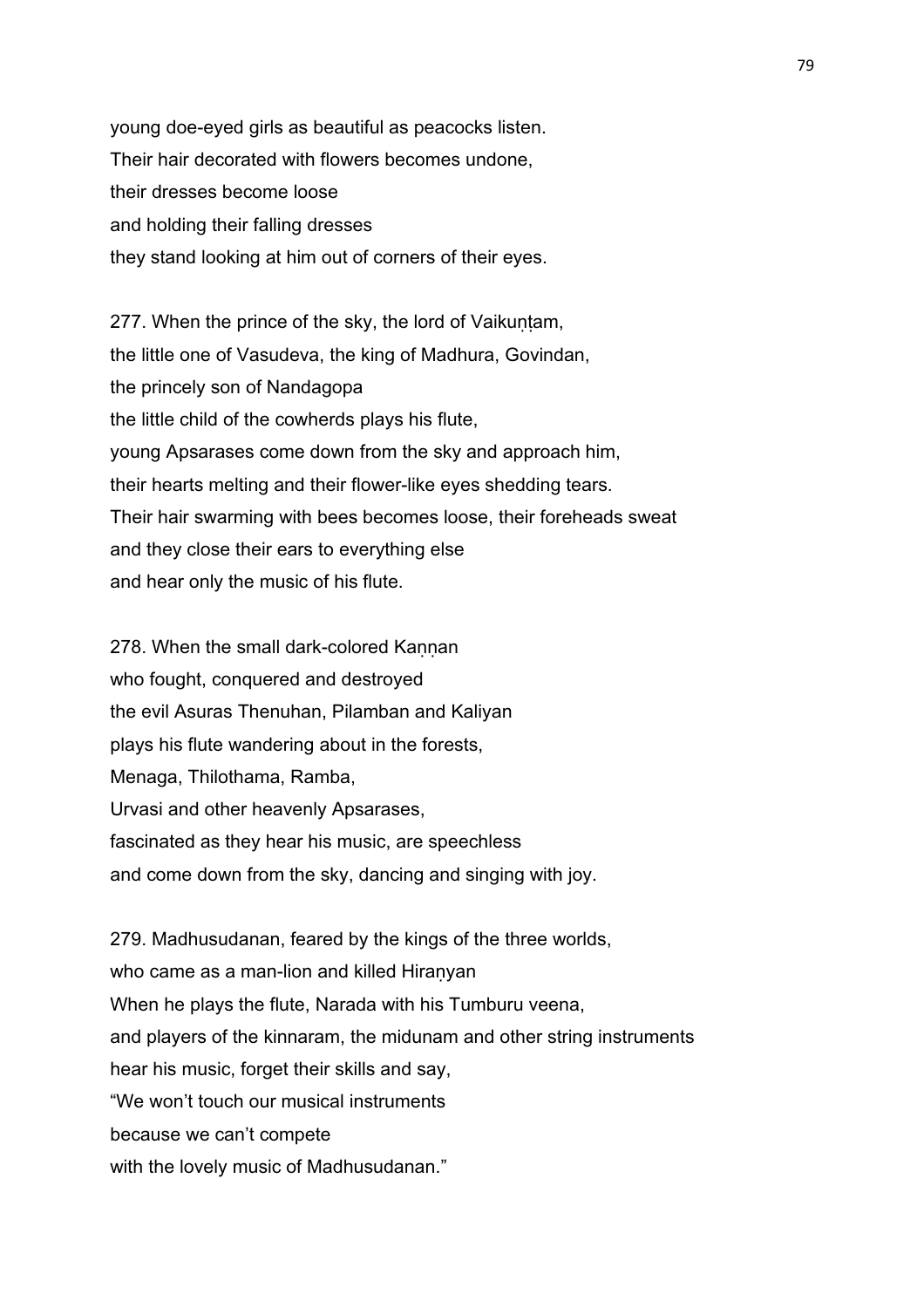280. When our highest lord, a lion among the gods, who was born to Devaki as a child with large beautiful eyes and strong arms plays his flute, the Gandharvas wandering in the sky, fascinated by the nectar-like music, say, "He, the highest, is playing the flute," and, feeling ashamed because they can't play like him, they stand, join their hands and worship him.

281. Listen to the wonders that I have seen on this earth! When Kannan who has beautiful large eyes and strong arms plays his flute in the middle of a crowd of young cowherds, the music is heard in the world of the gods and all the sky dwellers forget to eat their sacrificial food and enter the cowherd village. Their ears are filled with the sweetness of the music and they follow happily wherever Govindan goes and do not leave him at all.

282. When Govindan plays the flute holding it in his small fingers, as his beautiful eyes close, his red cheeks puff out and his brow sweats with small drops of water, flocks of birds leave their nests, come and surround him. Herds of cattle leave the forest where they graze, come near Govindan, and lie down with their legs apart. They bend their heads, listening to the music of the flute and move their ears as if they are dancing.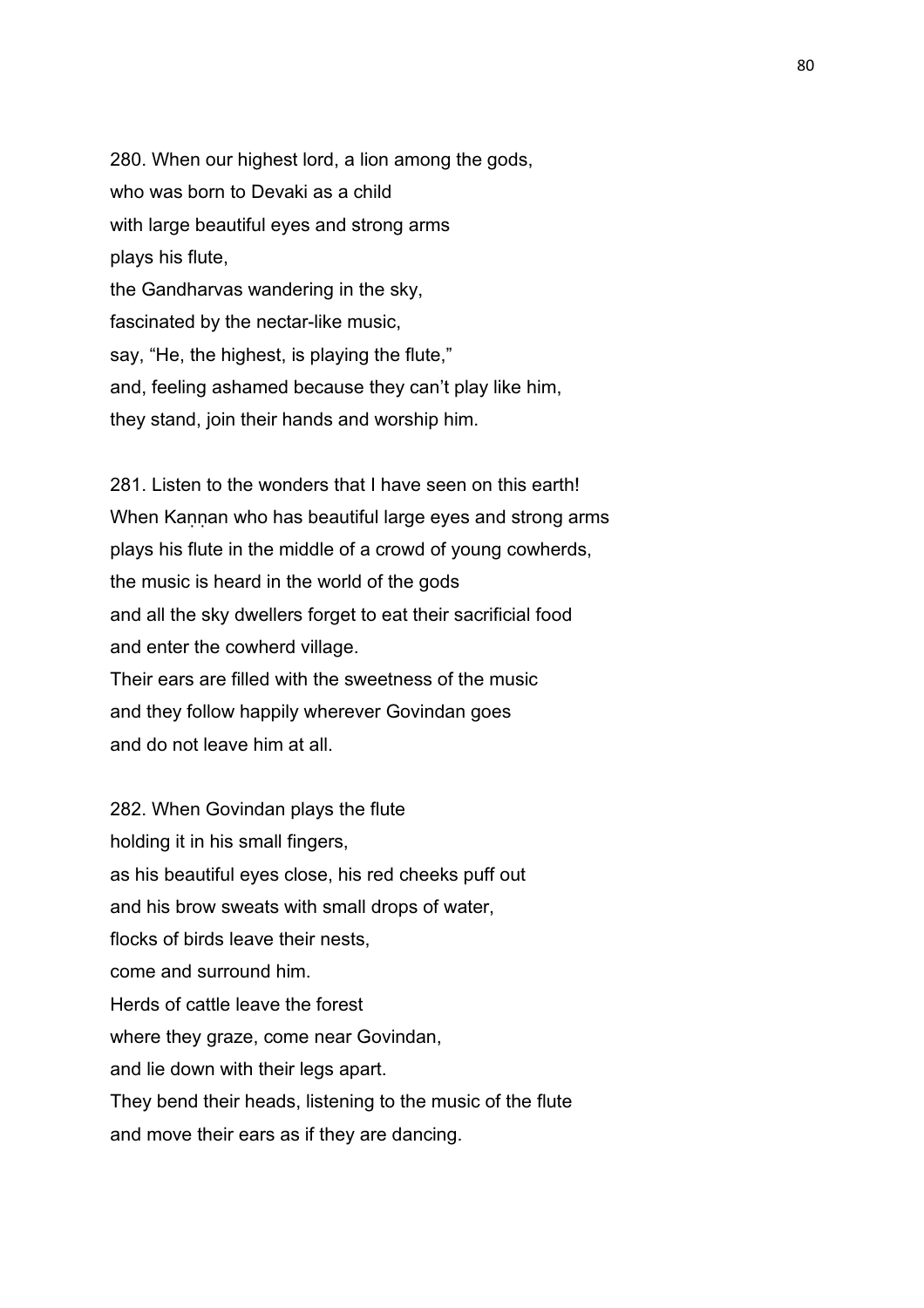283. His dark color is like mass of clouds, his face is beautiful like a red lotus, and his dark curly hair has the color of bees. When he plays his flute, a herd of deer, fascinated with his music, forgets to graze and grass that they have eaten hangs from their mouths and, not swaying from side to side, they stand motionless as if they were painted pictures.

284. When the matchless one, the chief of the cowherds adorned with dark-eyed peacock feathers and a silk garment tied tightly and beautifully on his handsome body, plays the flute, the trees stand without moving, flowers pour down honey-like drops as if to bow and worship him and straight branches bend to hear the music. They all turn towards wherever the beautiful Thirumāl is because that is their nature.

285. Vishnuchithan the chief of Puduvai composed pāsurams about how music flowed like a flood of nectar from the holes of the bamboo flute in the beautiful hands of curly-haired Govindan with a tuft on his head. If those skilled in Tamil recite these pāsurams of Vishnuchithan they will be among the devotees of the god.

#### The mother worries about her young daughter

286. She plays on the sand and makes herself dirty.

She speaks like a baby.

She doesn't know how to wear her lovely dress made with fine thread.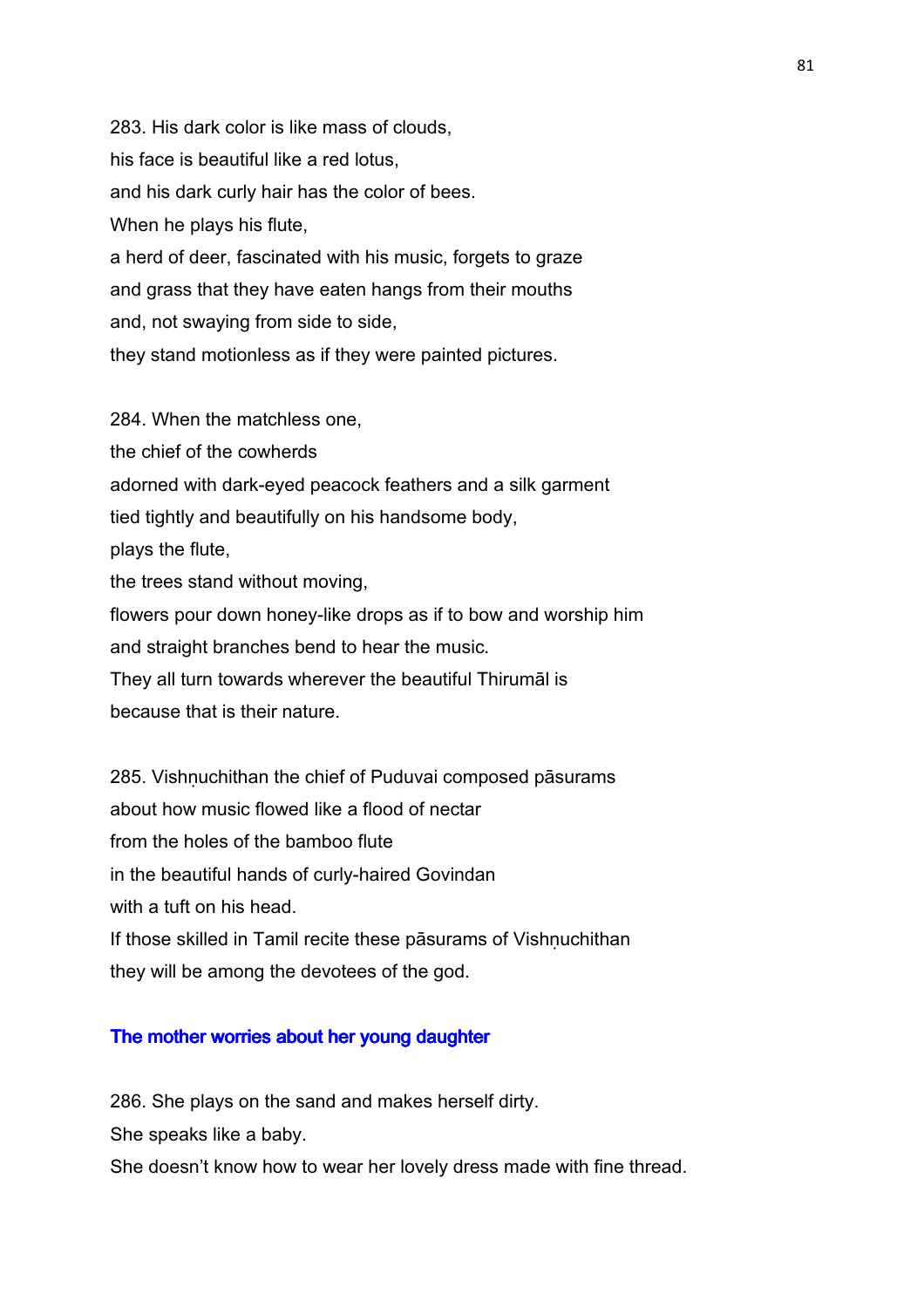She has never gone out of our front yard with a small play pot in her hands, yet holding the hands of the one who rests on the snake Adisesha, she comes home.

287. Her teeth have not grown out yet, her hair is not yet thick, and she plays with sparse-haired still innocent children. But now she has made friends with naughty girls and says that they are good children like her. She has fallen in love with Māyan, the beautiful sapphire-colored lord.

288. Even when she tries to make a play house on the white sand in the front yard of her house, she cannot make it without drawing pictures of a conch, a wheel, a club, a sword and a bow. Her breasts have not grown out yet. My heart worries every day because she is in love with Govindan.

289. Who can I tell about the tricks that this young Kannan does? He gets together with my young, innocent daughter's friends and cheats her and makes fun of her. She doesn't know the old saying that the spoon that scoops the porridge doesn't know how much salt is in the porridge. Just like that she does not know whether the lord with a discus in his hand loves her as much as she loves him.

290. She wears fragrant thulasi garlands and goes to all the cities and lands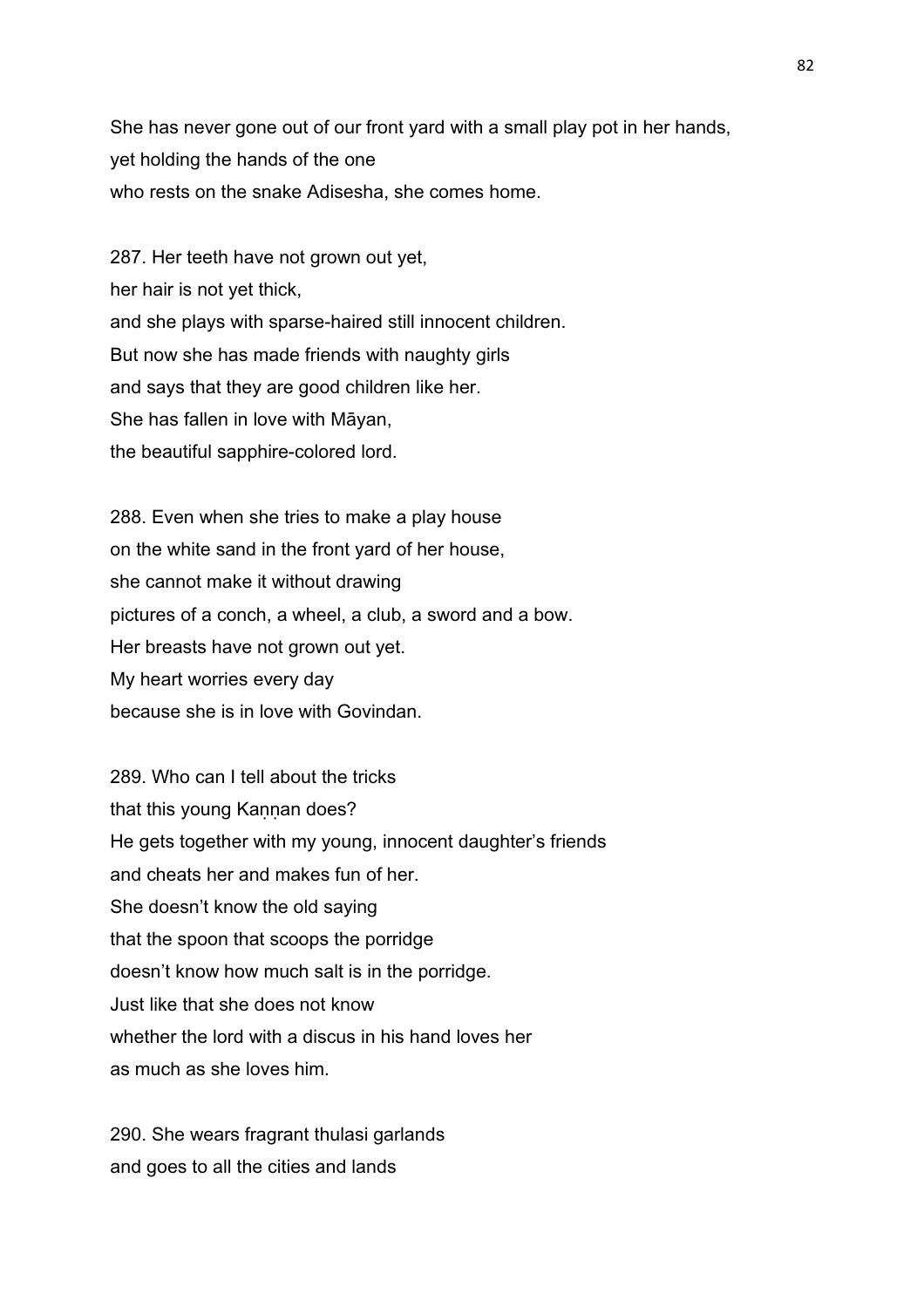where Narayanan stays and searches for him. Many can't understand her and want to hurt her. Confused, they say, "Put her in a guarded place with Kesavan." Why is the world like this?

291. I decorated her with a forehead ornament, golden ear rings, a paḍagam ornament and anklets and raised her with love, but she doesn't want to stay with me now. She left me and just keeps saying, "Puvai puvanna!" O girls with long thick hair, see, she is falling in love with him.

292. I am an innocent mother and she is my innocent daughter. She stands in front of the girls who obey their mothers but she is like a spoon that gets loose from its stem and spills food everywhere without knowing what it is doing. Shameless, she mutters like a parrot and says, "Kesava, you are faultless!" O girls with long fragrant hair, she is fascinated with him and has fallen in love.

293. She wears pretty clothes and looks at herself in the mirror. She makes the bangles on her arms jingle. She wears a new sari and sighs. She decorates her red mouth as sweet as a kovvai fruit. She does the same thing again and again. She raves about the power of him with a thousand names. She falls in love with the sapphire-colored lord who has no hatred for anyone.

294. What is the use if I save abundant wealth and wish to spend it to do auspicious ceremonies for her? It only hurts me. She is like a tender shoot that grows on a field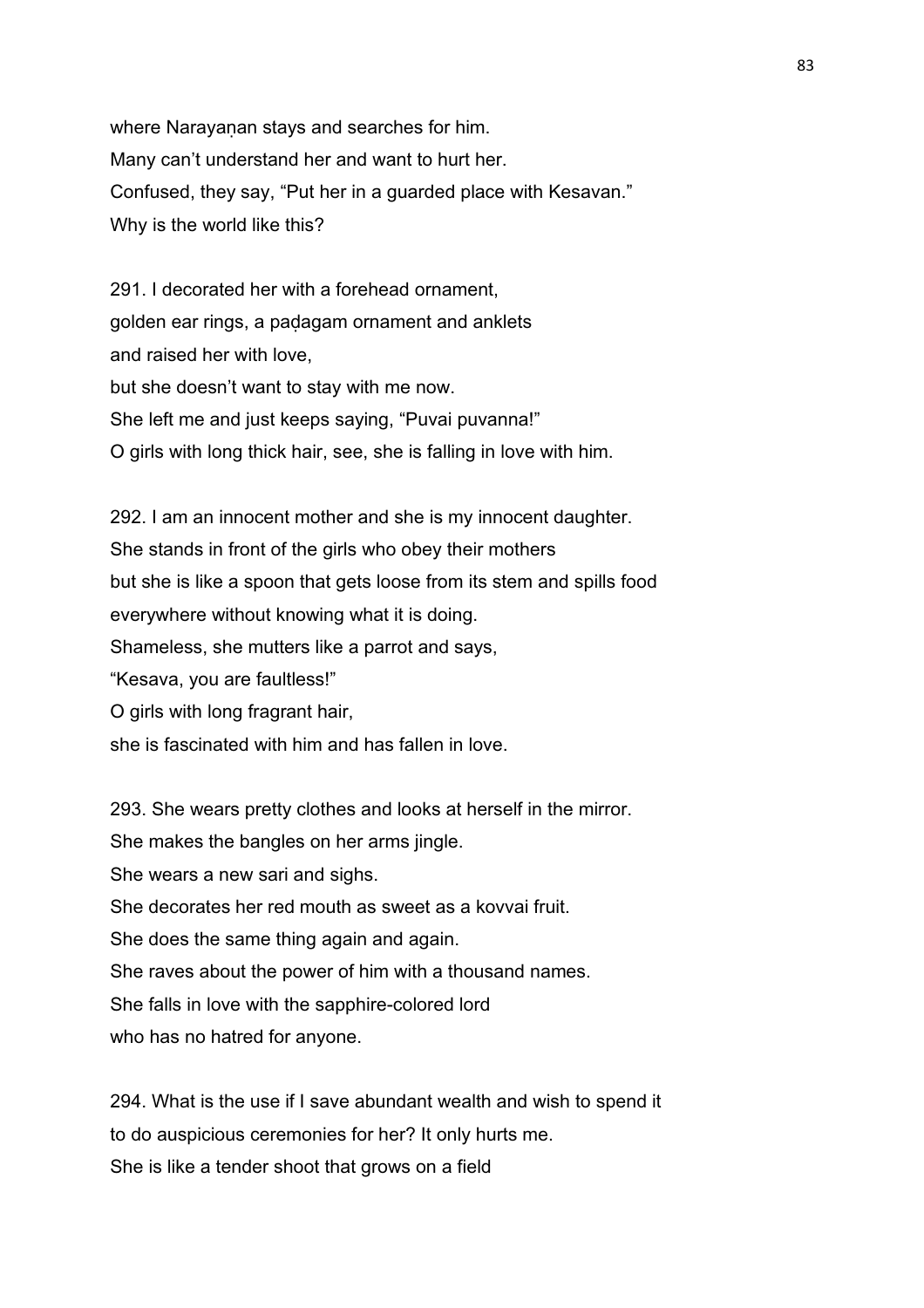and he is like the owner of that land. He can do whatever he wants with her. Take her to the place of the beautiful one colored like a dark cloud and leave her there.

295. We did all the auspicious ceremonies that we were supposed to do for her and kept her in our home thinking that she would stay there, but she wants to do something else and worries how she can leave home. Before others know that she is in love with him and is leaving home because her parents have not arranged marriage for her, we must take her to him who went to Mahābali as a dwarf and measured the world.

296. Vishnuchithan, the chief of Puduvai surrounded with beautiful flower gardens composed a garland of ten pāsurams about how a mother describes her daughter's love for Narayanan who swallowed the whole earth and rests on a banyan leaf. If devotees recite these pāsurams they will have no trouble in their lives.

#### A Mother's worry

297. I haven't seen my daughter anywhere. My house is empty. It is like a pond that has lost its beauty and its fresh lotuses have shed their petals when the dew has fallen on them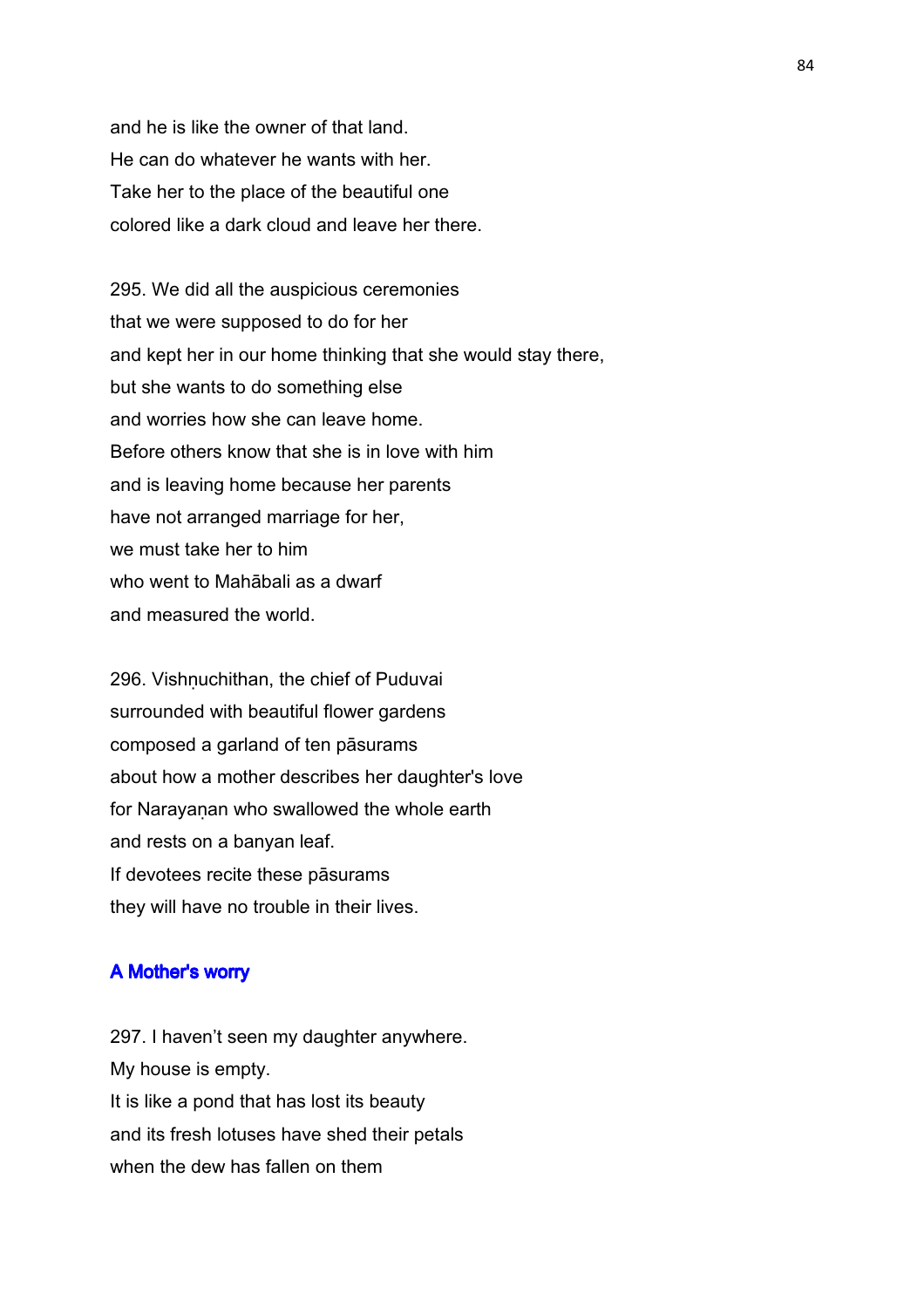and the alli blossoms have shed their pollen. Did she go towards Madurai city following him who destroyed the Asurans when they came disguised as wrestlers?

298. Nārāyanan made my virgin daughter play with him and took her with him like the ignorant cowherds who steal calves. Won't this terrible thing that Narayanan did be a disgrace for our family?

299. We made arrangements for my daughter's wedding, decorated her beautifully and kept her at home. We announced to our relatives that we are giving her in marriage to Dāmodaran. Will the people beat the sounding drums, worship the queen of Indra the king of gods and decorate this village with beautiful garlands?

300. I have only one daughter and I raised her like Lakshmi, the beautiful goddess. The world praises me as a good mother. Lovely-eyed Thirumāl has taken her with him. Will Yashoda, a woman of a respectable family and the mother of a wonderful son, feel happy seeing her daughter-in-law and perform the post-marriage ceremonies for her well? Will I see that?

301. Will Nandagopan, the father-in-law of my daughter, embrace her and say, "I am proud to have you as my daughter-in-law?" Seeing her lovely fish eyes, red mouth, round breasts, waist and beautiful arms, will he say, "How can the mother of one like you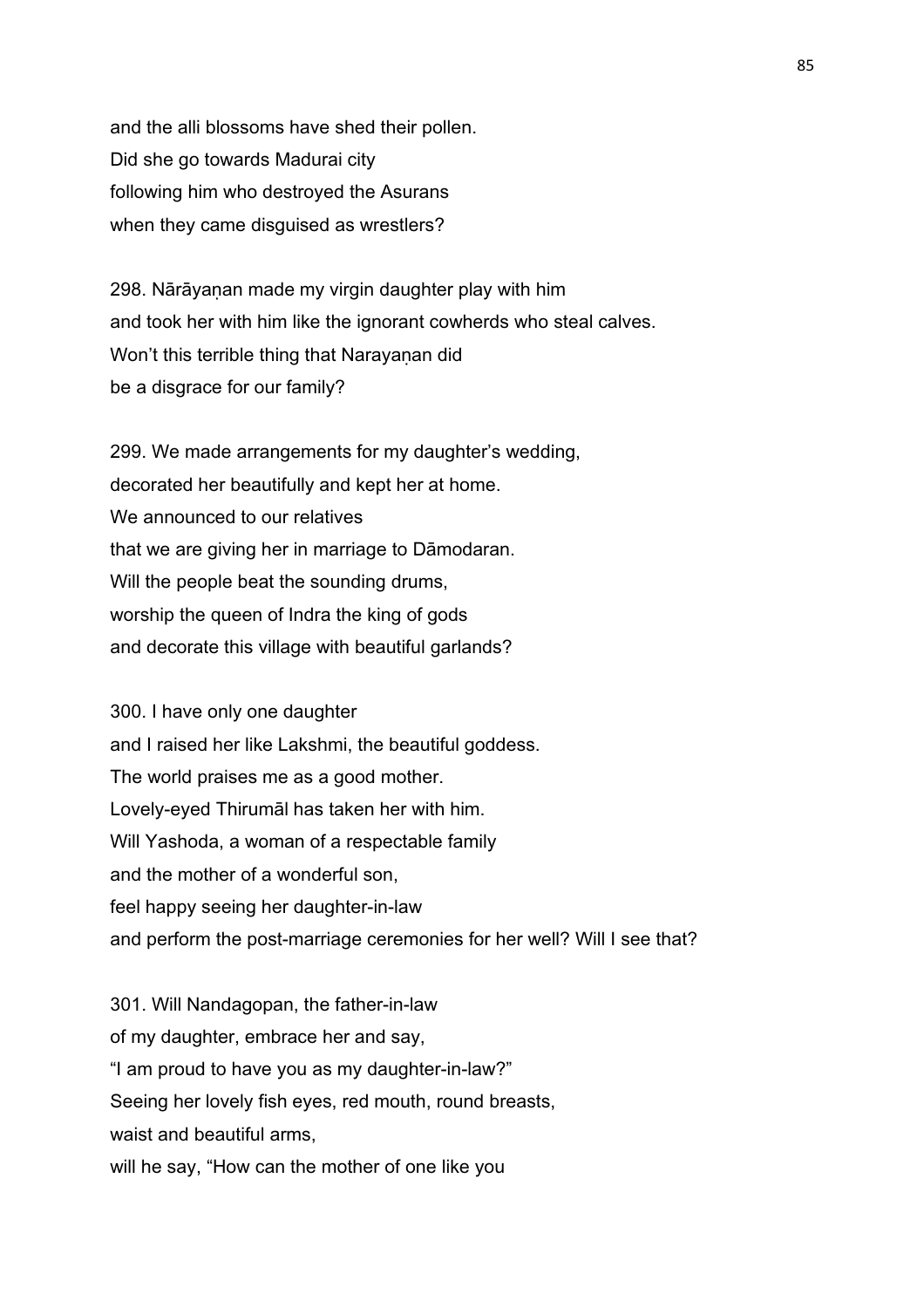#### be able live apart from you?"

302. Will the family of her in-laws join together, perform all the requisite ceremonies and make her happy? Will her beloved who killed the Asuran that came as a cart be able to live happily with my daughter whom he married as the whole city and the country looked on?

303. Will the chief of the gods with a discus in the sky live with my daughter without blaming her for anything? Will he live with her in the family and give her the name of belonging to a cowherd family so that all the other housewives will know and protect her?

#### 304. O beautiful girl!

The son of Nandagopan doesn't do any of the things that people born in good families do. He doesn't follow our customs. O my god, my daughter's waist is becoming thin and she is longing for a better life. Will her hands become rough always churning buttermilk and holding the churning rope?

305. Without sleeping well,

can my daughter wake up before dawn and churn the white yogurt? Will he, with shining lotus eyes who measured the world, make her do hard work or will he keep her happy?

306. The chief of flourishing Puduvai composed ten pāsurams describing how a good mother went to a cowherd village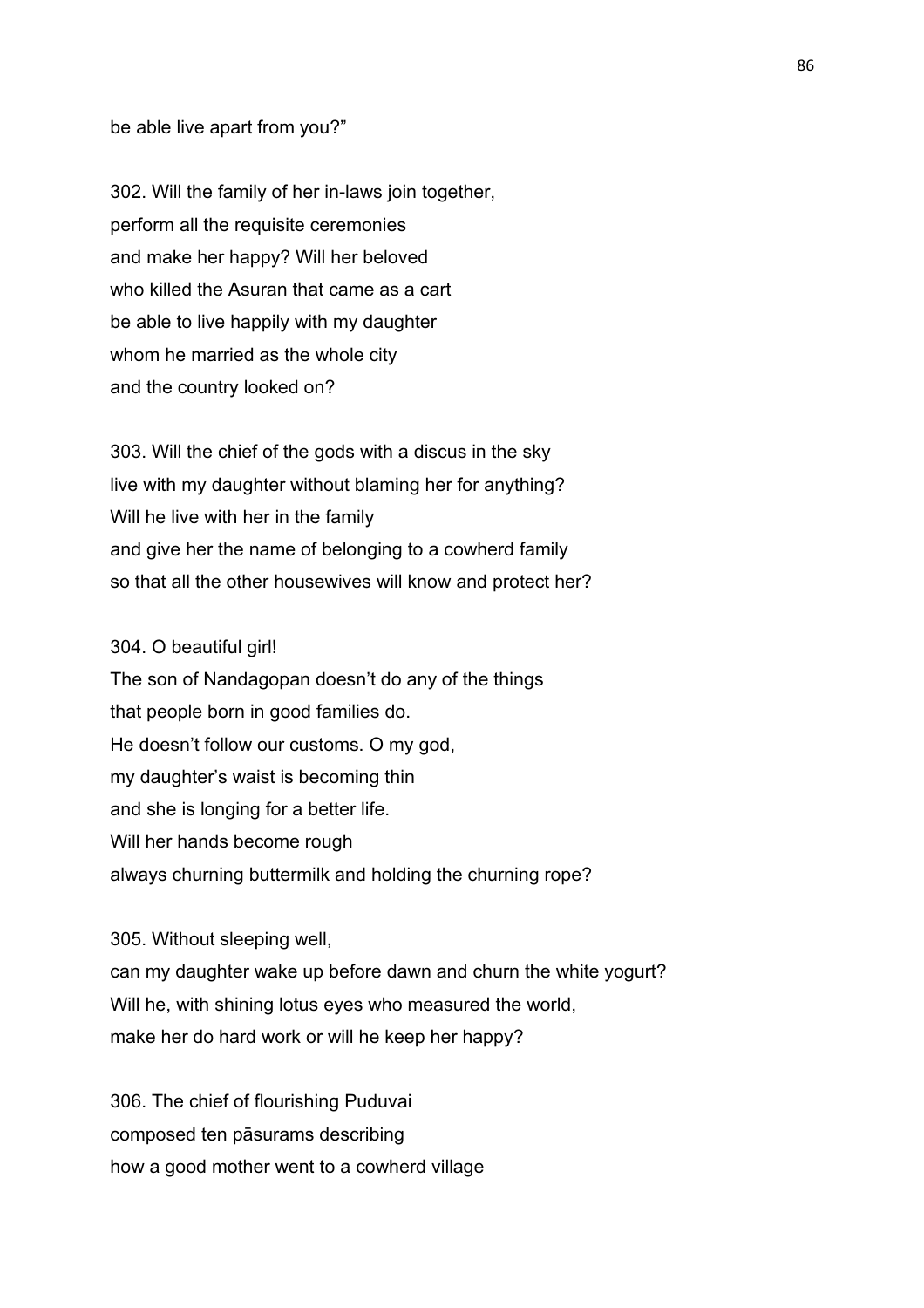searching for her daughter when she went away with Māyavan and how she worried whether her daughter could live as a daughter-in-law in the cowherd village. If devotees recite the pāsurams of Vishnuchithan they will become devotees of the sapphire-colored lord.

307. O undi, fly and sing the strength of my lord. . He pulled a beautiful Parijatha flower tree from Indra's world with the help of strong Garuda when Indrani did not give the flowers to Sathyabama. Praise and sing the strength of my beloved and fly, praise and sing the strength of my dear one and fly.

308. O undi, fly and sing the might of the bow of him who took away the power of Balarāman's tapas when he came in front of him and said, "See the power of my bow and leave!" He bent his bow and took the life of Thāḍagai. Sing and praise the strength of the son of Dasharatha, fly and sing the power of his bow.

309. O undi, when he brought Rukmani on his chariot and Rukman, her proud brother, came there angrily and opposed him, Kannan destroyed his heroism and cut off his head. O undi, fly and sing his praise, praise the lion-like son of Devaki and fly.

310. O undi, fly singing the strength of him who went to the terrible forest without getting angry when his step-mother who was like Yama told him, "Go to the forest!" and as the mother who gave birth to him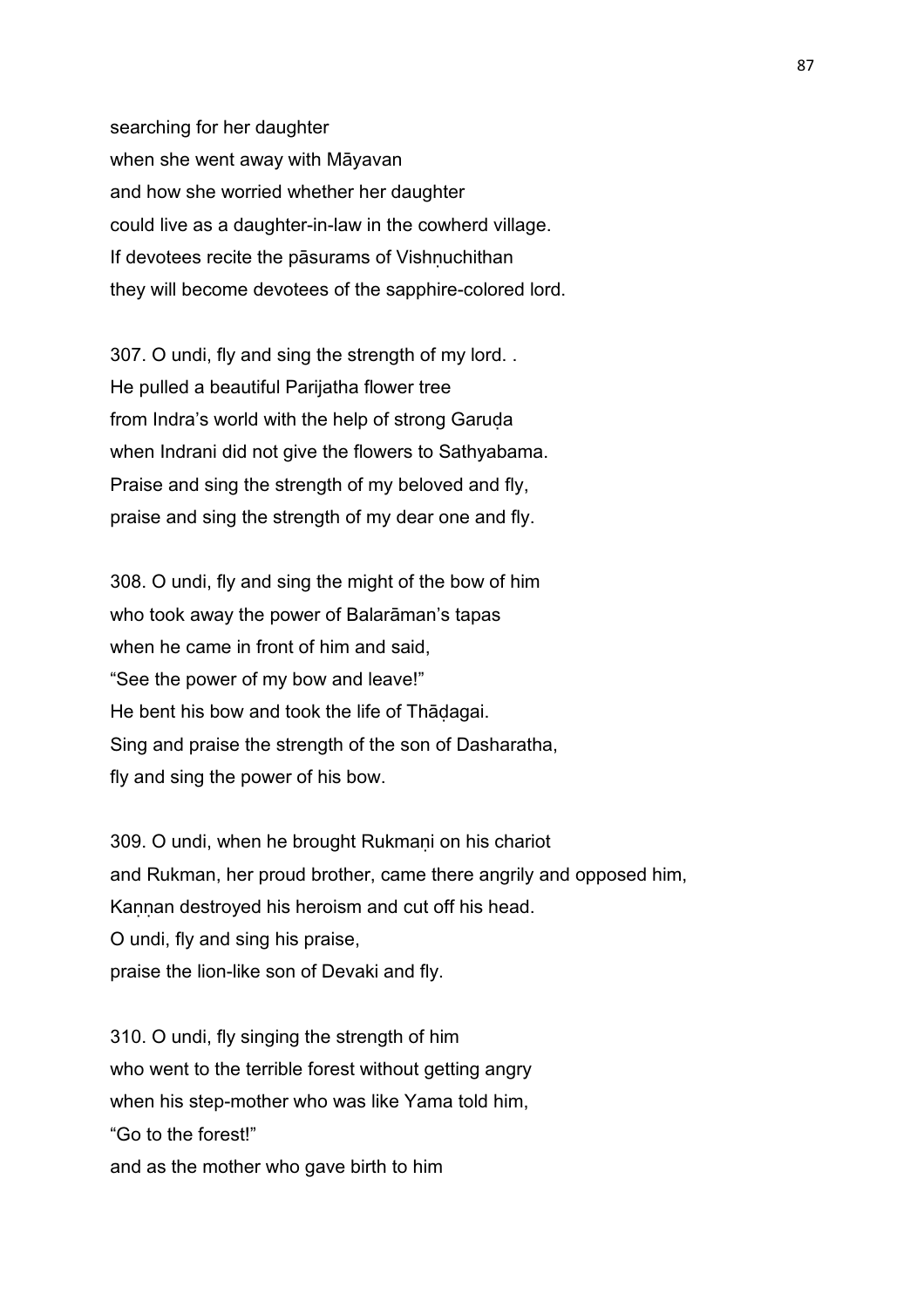followed him crying, "My dear son!" Sing the praise of Rāma the beloved of Sita.

311. O undi, fly and sing the praise of the dark kohl-colored god who went to Duryodhana as a messenger for the Pāndavas and helped them fight the Bharatha war. He jumped into the pond and danced on the heads of the snake Kālingan and gave it his grace. Sing the praise of the lion-like son of Yashoda and fly.

312. O undi, fly and sing the praise of Rāma who gave his padukas when his faultless brother Bharatha followed him and asked him to come back to rule all the three worlds and be the king and show him his grace. Sing the praise of the king of Ayodhya and fly.

313. O undi, fly and sing the praise of the strength of the heroic arms of the clever one who jumped into the pond, stirred it up, danced on the five wide heads of Kālingan and gave him his grace. Praise the pure sapphire-colored lord and fly.

314. O undi, fly and sing the praise of Rāma who gave the kingdom to his younger brother and went to the forest obeying the order of his step-mother Kaikeyi, and in the forest he cut off the ears and nose of thin-waisted Surpanakha as she screamed. Sing and praise the king of Ayodhya and fly.

315. O undi, fly and sing the praise of him who kicked and destroyed the Asuran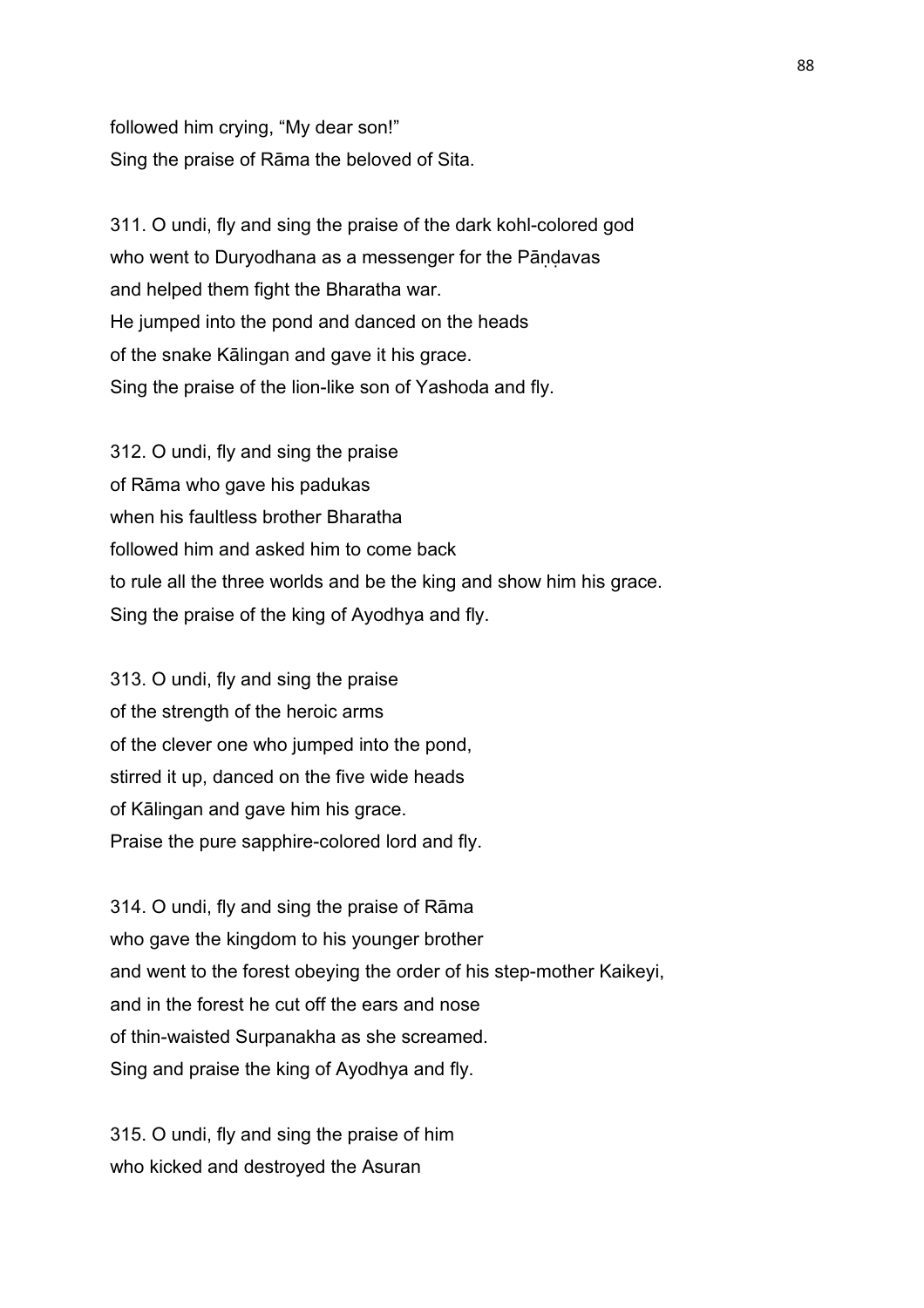when he came in the form of a deceiving cart and killed the Asuran brothers when they came and stood as marudam trees. The clever lord goes with the cowherds, protecting the cattle and playing the flute wonderfully. O undi, fly and sing the praise of the bull-like son of the cowherds, fly and sing the praise of him who grazed the cows.

316. O undi, fly and sing the praise him who crossed the ocean, entered Lanka, killed his enemy Rāvanan, the ten-headed king, and gave his kingdom to Vibhisana, Rāvanan's good brother. O undi, fly and sing the praise of the nectar-like sweet god, fly and sing the praise of the king of Ayodhya.

317. Vishnuchithan, the chief of southern Puduvai where ornamented Tamil flourishes composed ten pāsurams describing how the women decorated with shining ornaments asked the undi to praise and sing the heroic deeds of Kahustan, the son of Nandan. If devotees learn and sing these ten pāsurams of Vishnuchittan they will have no trouble in life.

## Hanuman sees Sita.

318. Hanuman sees Sita in Asokavanam in Rāvaṇan's Lanka and says, "O Beautiful goddess with dark thick hair! I am your slave. This is my request. Rāma broke the bow of king Janakan whose shining crown was studded with diamonds and married you. When Balarāman, known for his excellent tapas, stopped him on the way to Ayodhya after your marriage, Rāma broke his bow and destroyed his powerful tapas.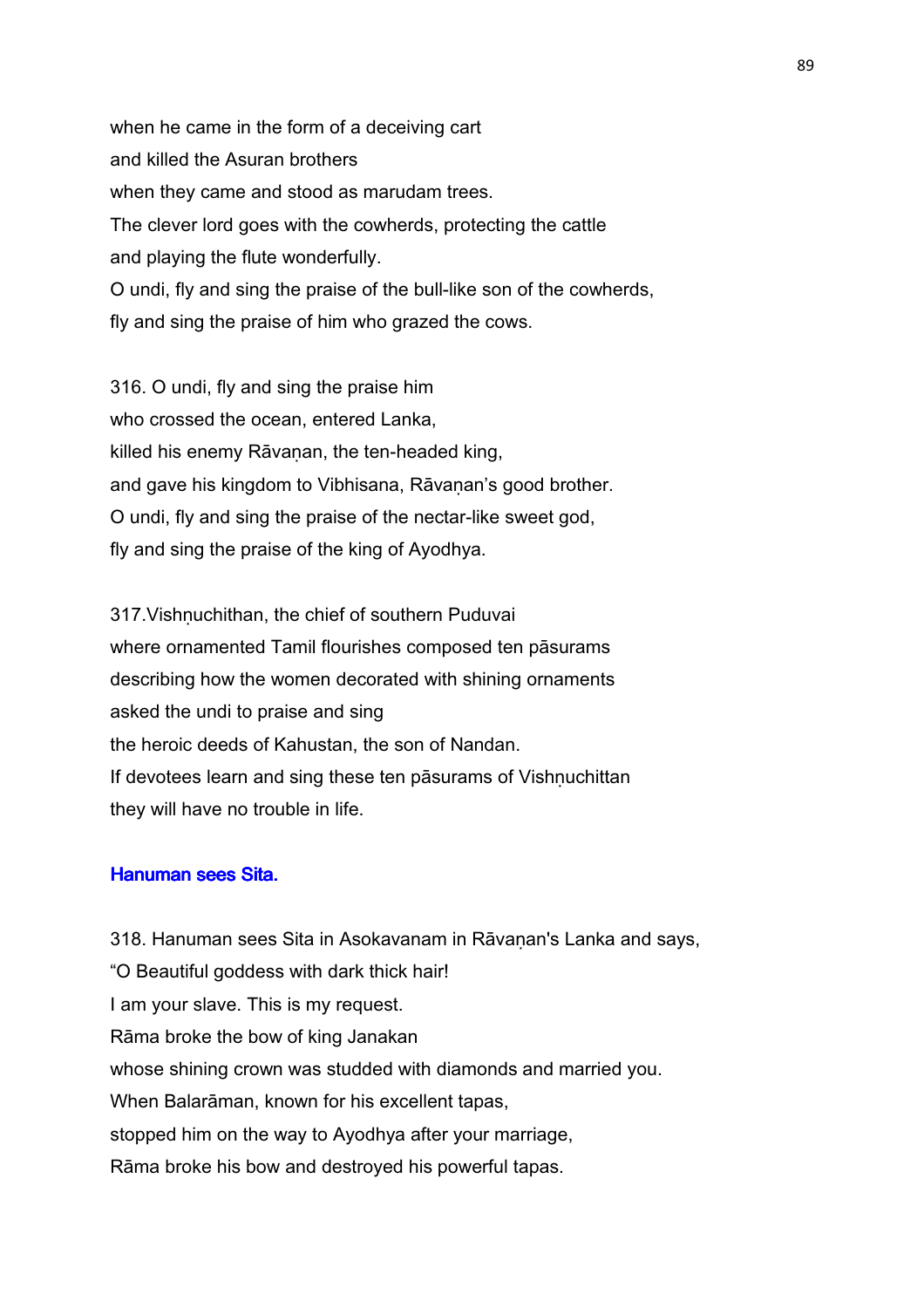This tells you I am a messenger from Rāma.

319. "O you with hair adorned with lovely alli blossoms, I bow to your feet. This is my request. Show me your grace and listen, you who are beautiful as a doe and have two eyes like blooming flowers. One day when you were with your beloved husband, he brought you a jasmine garland and you were very happy to see it. This tells you I am a messenger from Rāma.

320. "Kaikeyi, the queen of Dasharatha, confused in her mind, asked for two boons from Dasharatha and the king with a sorrowful heart was unable to refuse and granted the boons. He sent Rāma away saying, 'O dear son of our family! Go and stay in the forest!' and Rāma went with his brother Lakshmana. This tells you I am a messenger from Rāma.

321. "O Vaidehi, beautiful one with breasts are encircled by a band, this is my request to you, the royal queen of the king of Ayodhya, who has a beautiful chariot. Give me your grace and hear me. He became a good friend of Guhan, who, skilled in using a sharp spear, lived on the bank of Ganges.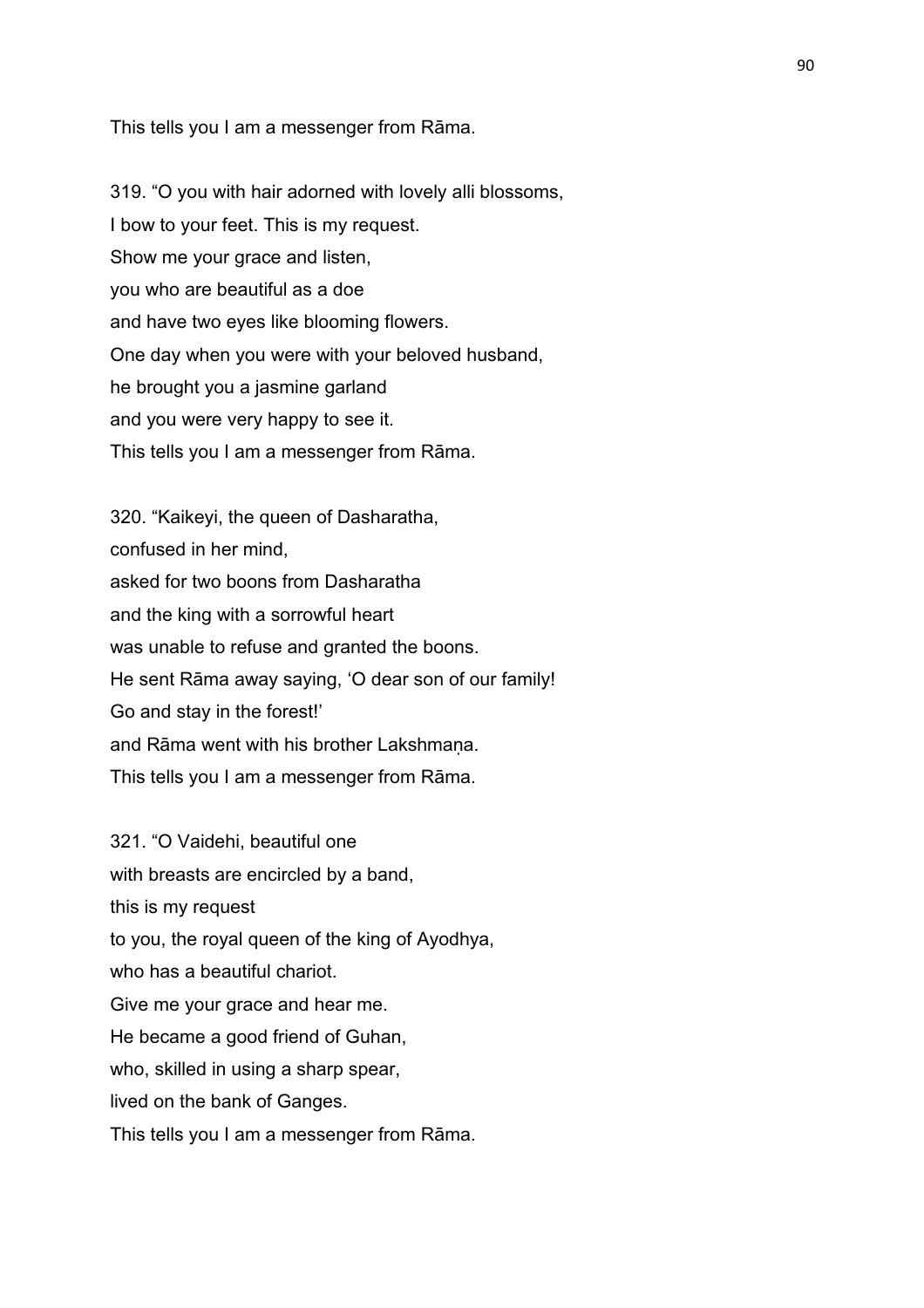322. "O Vaidehi, as lovely as a doe, with words as sweet as milk, this is my request. When you and Rāma went to the forest filled with stony paths and stayed in Chithrakudam where the mountain slopes are covered with groves and flowers drip honey Bharatha came and worshiped you. This tells you I am a messenger from Rāma.

323. "When you were in Chithrakudam, a small crow came and touched your breast. You were scared when Rāma shot an arrow at the crow and the crow, frightened, flew all over the world. You called Rāma, saying, 'O Rāma, clever one, come, you are my refuge.' At once Rāma came and made the crow blind in one eye. This tells you I am a messenger from Rāma.

324. "This is the request of your true slave to you whose waist is as thin as lightning. Hear me. When a golden deer came in the forest and played sweetly, you asked your beloved husband to bring it to you, and when he took his bow and went to catch it, he asked Lakshmana to watch you. But Laksmaṇa left you without guarding you searching for Rāma because he heard Rāma calling him and thought he was in trouble. This tells you I am a messenger from Rāma.

325. "O Vaidehi, with hair dark as kohl decorated with beautiful flowers, this is request of me, the monkey chief. The king of Ayodhya told all these things to me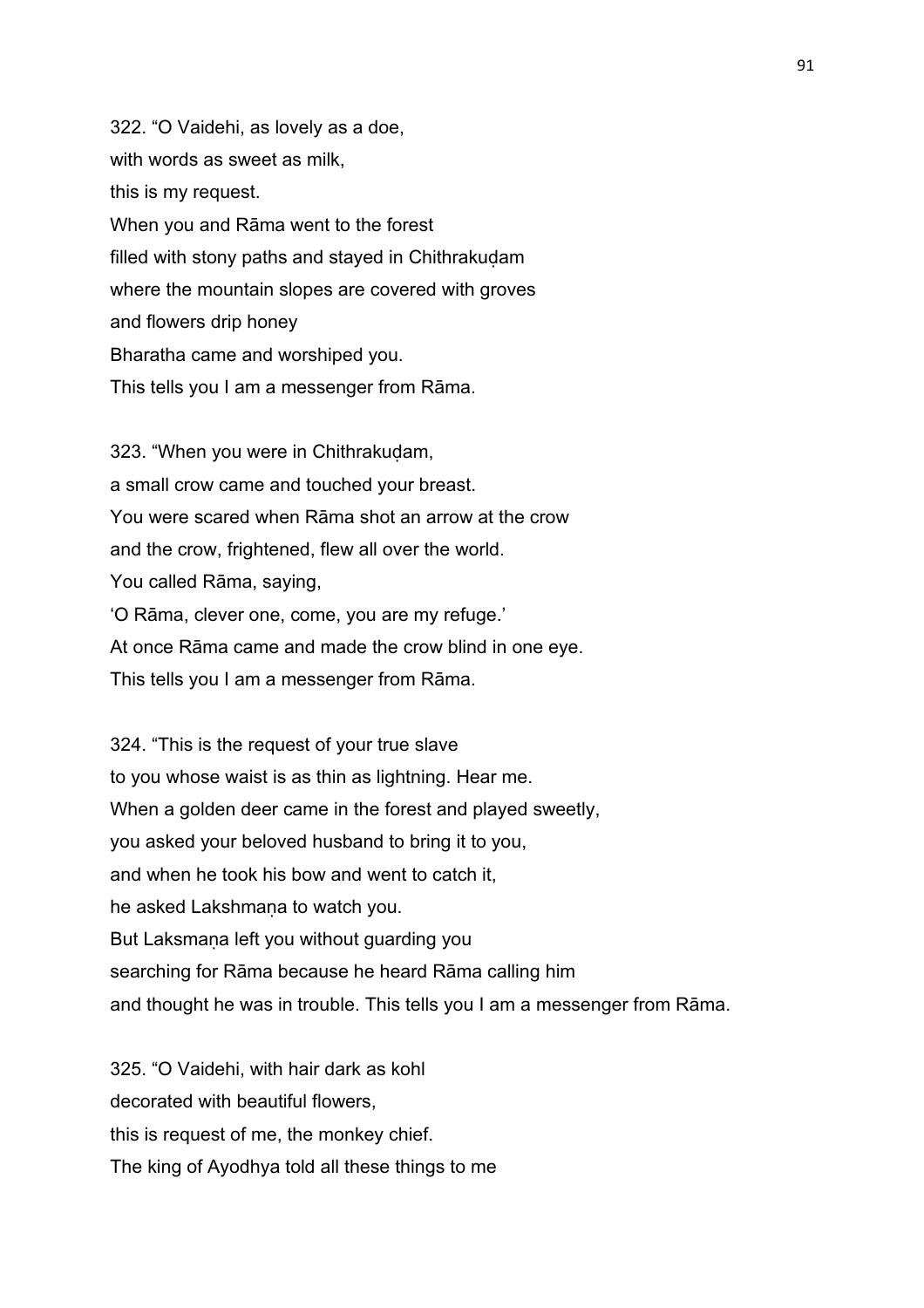so that I could search for you. Here is a ring from his hand the best of all signs that I am his messenger."

326. Sita saw the ring of Rāma, praised in all directions. She thought of the day when Rāma came to Janaka's palace, broke the bow in the middle of a large assembly of kings and married her. Sita, decorated with flowers on her hair, said, "O Hanuman, this is a marvelous sign!" and joyfully put the ring on the top of her head.

327. The Pattarpiran of Puduvai, praised by all the world, described in pāsurams the signs by which the famous Hanuman convinced Vaidehi when he saw her, the beautiful one whose breasts were tied with a band. If devotees recite these pāsurams they will stay with him in divine Vaikuntam.

## Devotees search for the God.

328. If you want to find the matchless Rāma whose bright crown shines like the rays of thousands of suns joined together, go to the people who saw him with his claws bloodied after he split open the chest of heroic Hiranyan whose strong arms were decorated with bracelets.

329. If you want to find the famous Rāma carrying a sword, conch, club, bow that twangs loudly as it shoots arrows and divine discus, go to the people who saw him at Sita's suyavaram in the palace of Janaka, the king of kings,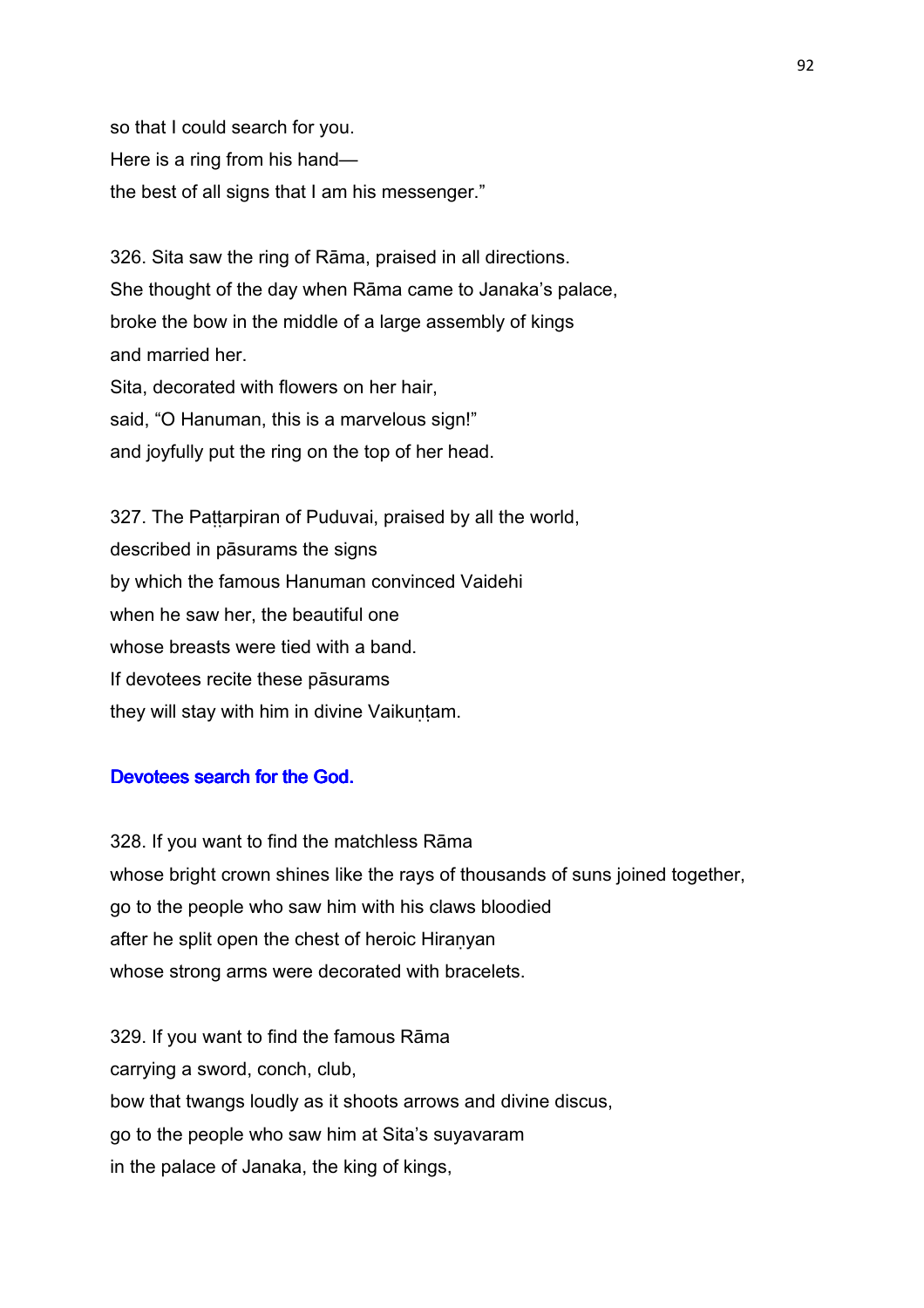where Rāma broke the strong bow for Sita whose beautiful fingers are like blooming kandal flowers.

330. If you are searching anxiously for him who broke the tusks of the murderous elephant, killed the Kauravas fighting in the Bharatha war and destroyed the mara trees with his bow, go to the people who saw him on the seashore with rolling waves, when the monkey clan carried large stones and made a bridge on the ocean with rolling waves.

331. If you are searching for the magical child, the ancient god resting in the middle of the ocean, come, I will tell you the way. Go to people who were there and saw him when he sweated and fought the seven strong bulls and killed them for the love of the beautiful cowherd girl Nappinnai.

332. If you are searching for the divine Thirumāl, praised by Nānmuhan and Shiva with red jaṭa where the Ganges flows, go to the people who were there and saw him when he took Rukmani, her breasts tied with a band, on his chariot and her brother, Rukman came to oppose him on the way.

333. If you are searching for the place of the handsome sapphire-colored god, the heroic one who drank milk from the breasts of the ugly devil Putanā and killed her, go to the people who saw him seated on a throne surrounded by thousands of queens in famous Dvarapuri.

334. If you want to know the place of your god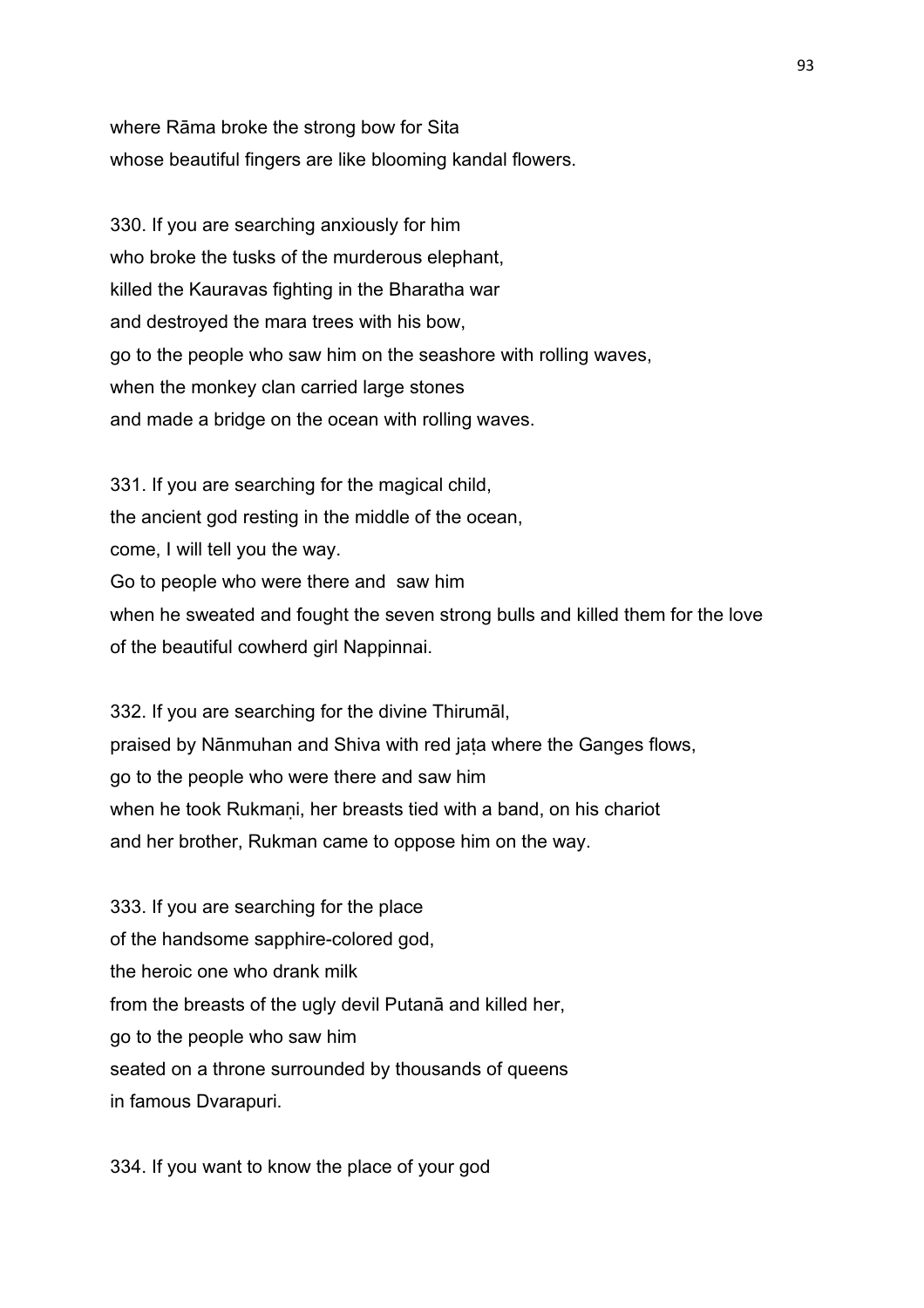with a sounding white conch in his left hand and a divine shining discus in his right, come, I will tell you. Go to the people who saw him driving a chariot yoked to white horses and decorated with victorious monkey flags in the Bharatha war where he used his tricks to help Arjuna.

335. If you want to see the young son of Devaki, Kannan, the lord who hid the light of the sun with his discus for thirty nalihais, made enemy kings wait and conquered them, go to the people who saw him drive the chariot for Arjuna when Arjuna fought and killed Jayathratha in the Bharatha war.

336. If you are searching anxiously for our lord who swallowed the earth, the mountains, the wavy oceans and everything else and spat them out, go to the people who saw him when he became a boar that no one can imagine, dug up the ground and brought the earth from the underworld and married the earth goddess with lovely dark hair.

337. The Pattarpiran of Puduvai where good paddy grows in fertile fields described in pāsurams the places where the devotees who search for the dark cloud-colored god can find him. If devotees recite these ten pāsurams and praise him in their hearts they will reach the feet of the highest god.

## The beauty of Thirumālirunjolai

338. The mountain of him, the king, the light of the family of the cowherds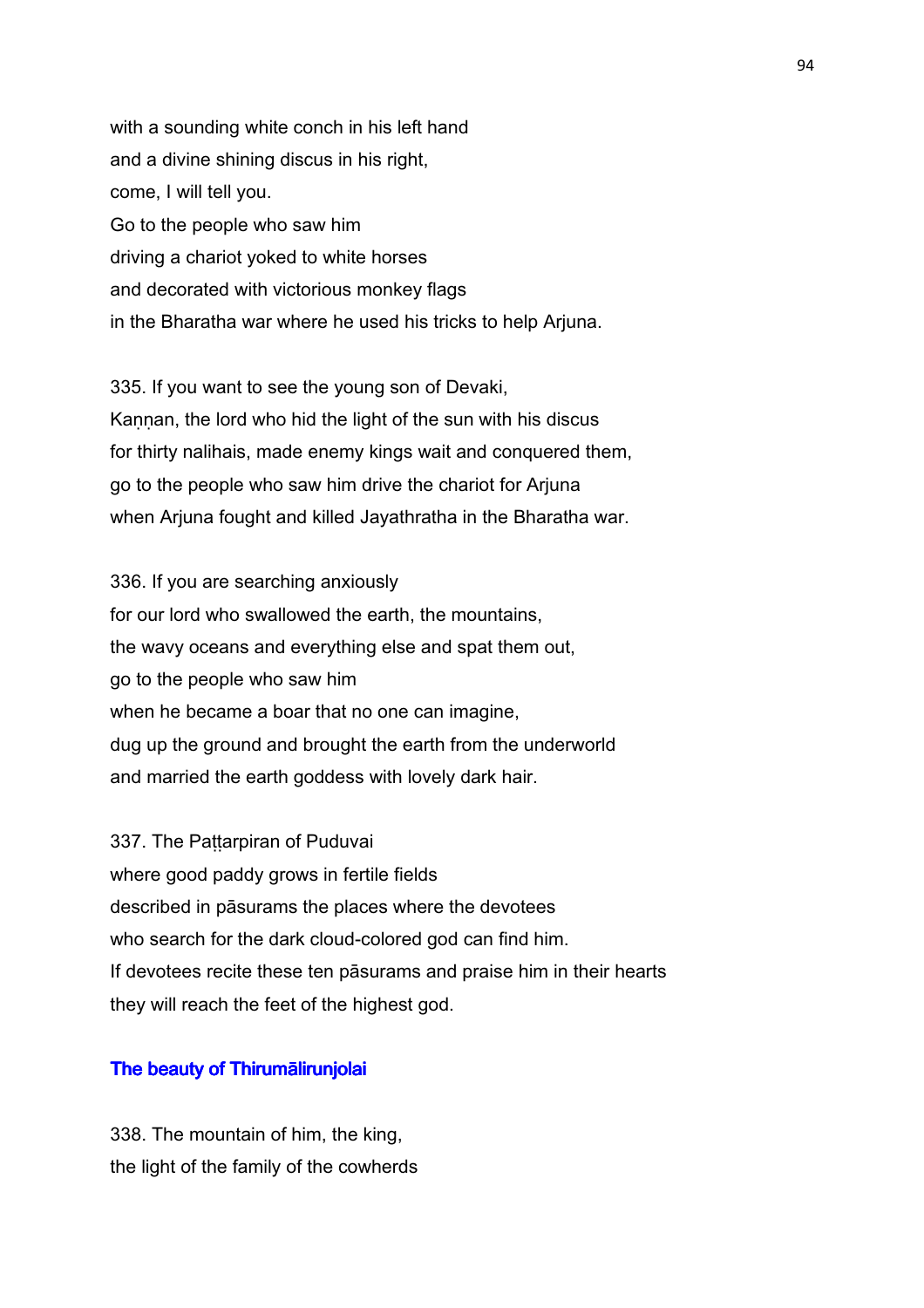who destroyed the clan of the Rakshasas when they wandered about and scared and afflicted people, is the southern Thirumālirunjolai where divine Apsarases come and wander as their anklets jingle and where the river Silambāru flows.

339. The mountain of the divine god who cut off the thousand arms of his strong enemy Banasuran, the ten heads of Ravanan who carried a strong sword, and his sister Surpanakha's nose is the lovely southern Thirumāirunjolai, whose fame is spread in all places and has remained and will remain for many ages.

340. The golden mountain of the glorious lord who leads the noble, the great and the evil on the right paths is cool Thirumālirunjolai that will change the lives of the devotees who go there always and worship him.

341.The mountain of the god who carried Govardhana mountain to save the cows and the family of the cowherds when Indra, the king of the gods, tried to destroy their festival with a storm is the southern Thirumālirunjolai where a river of honey flows just like the river that flows in the Karpaga garden blooming with lovely flowers.

342.The mountain of the lord who saved Gajendra when a crocodile caught him in a pond,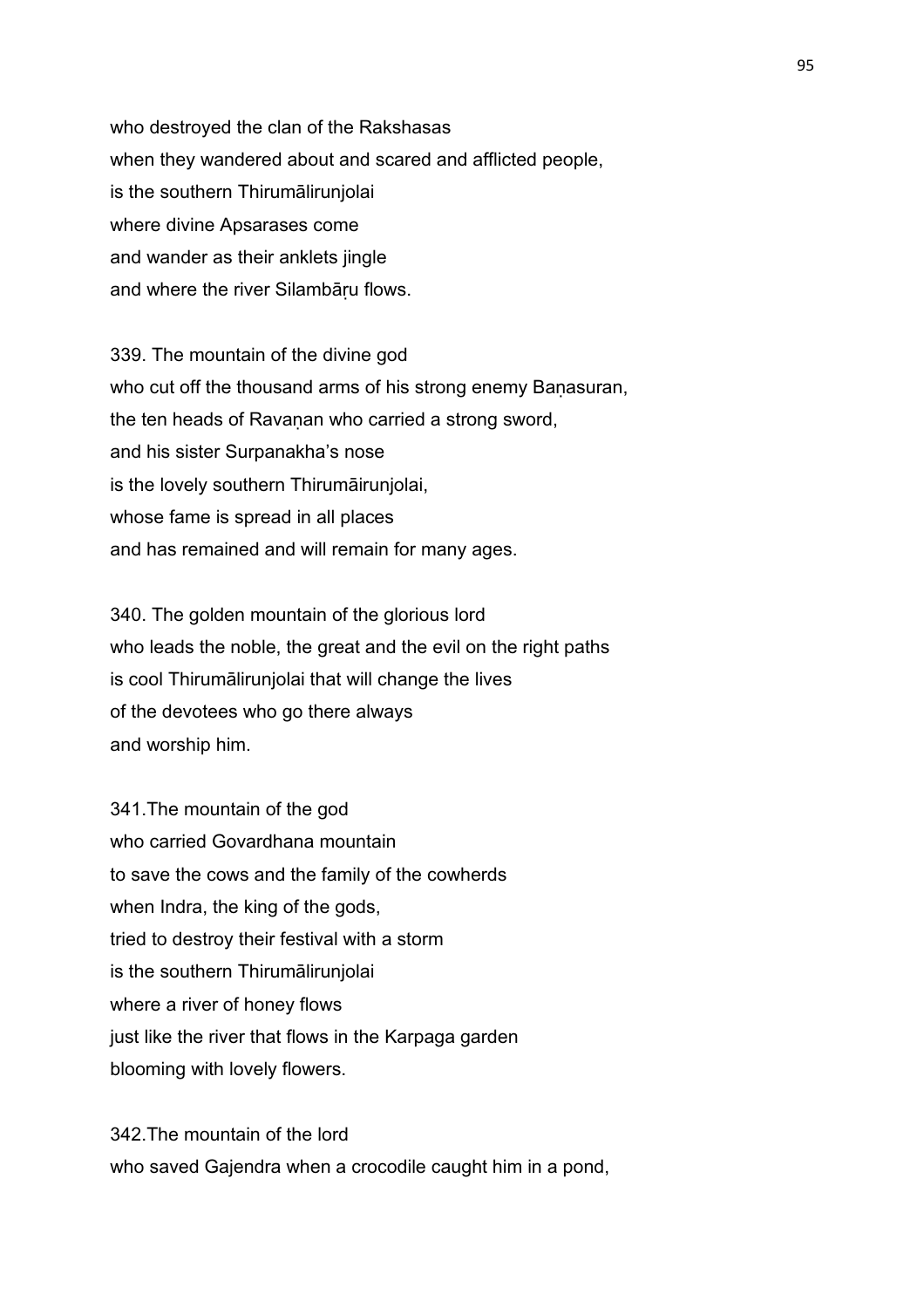and destroyed Kamsan, strong as an elephant, is fertile Thirumālirunjolai where the strong male elephant searched for his mate that was angry and had left him, and when he could not find her, he promised on the dark ocean-colored god that he would behave when she returned.

343. The mountain of the clever god with lovely arms smeared with sandal paste who killed the wrestlers sent by his uncle Kamsan to oppose him is southern Thirumālirunjolai where the gods and the good sages worship him, saying that he is their refuge.

344. The mountain of the lord who gave water to the horses and caused a flood and drove the chariot in the battle for his brothers-in-law to help them conquer the Kauravas is southern Thirumālirunjolai, praised by the Pandiyan king Neḍumaran with a sharp spear and bent bow of Kuḍal city in the south.

345. The golden mountain of the precious god who if enemy kings do not approach him, destroys their countries and makes them walk on small paths in cruel forests is southern Thirumālirunjolai where at dawn thousands of bees with six legs and stripes on their bodies sing his thousand names.

346. The mountain of the dear one where Bhudams offer copious food with red blood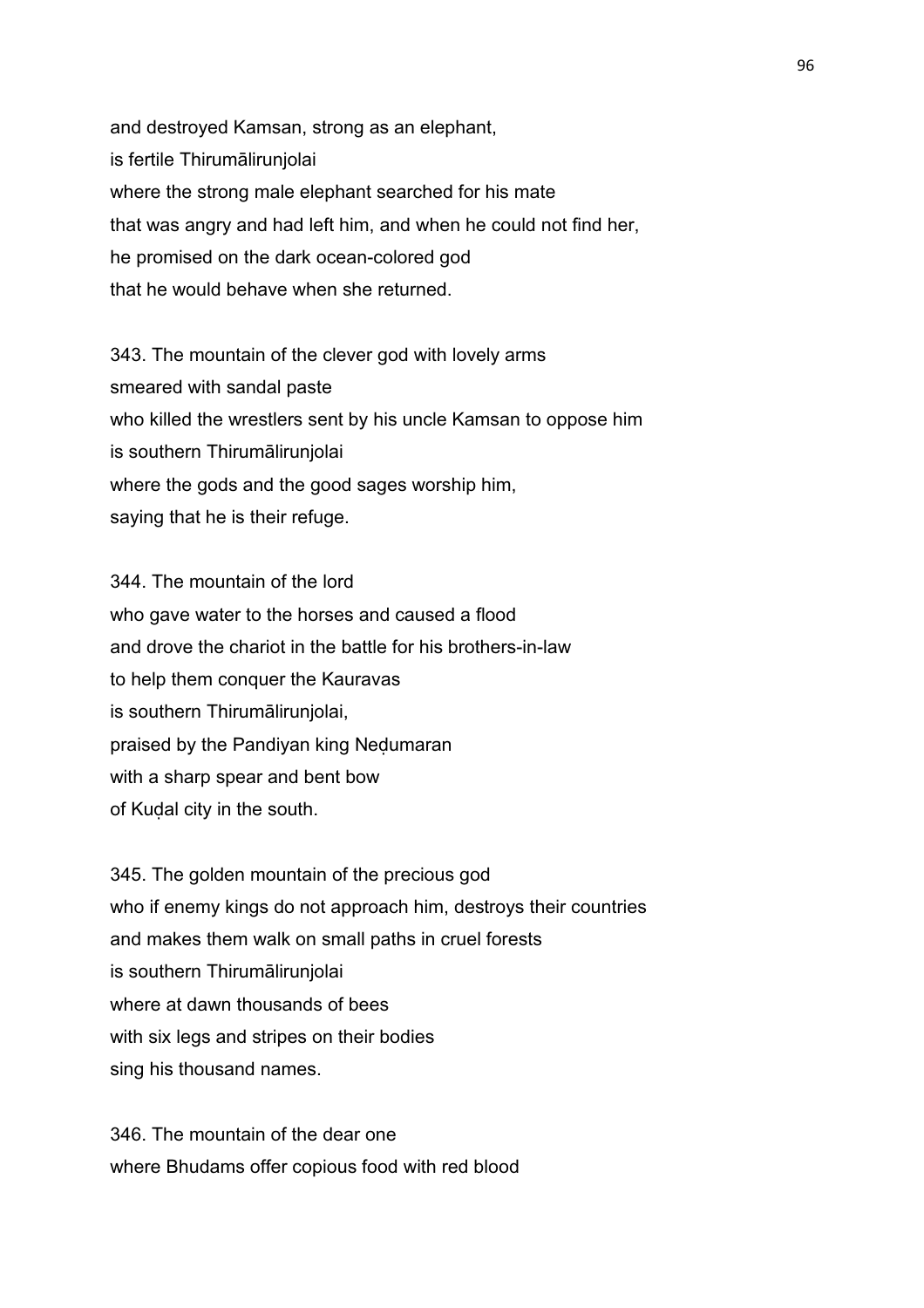and give sacrifices in the evening and worship the god is southern Thirumālirunjolai where the velvet mites whose bodies are red like the sweet lips of our god fly around in groves where honey drips,

347. The mountain of the faultless god who stays in majesty surrounded by his many beautiful queens shining in all the eight directions is southern Thirumālirunjolai where village cows play with their bulls and in the evening go back and think of the happiness that they enjoyed together.

348. Vishnuchittan of Villiputhur, always the devotee of the dark ocean-colored god, composed pāsurams about the beautiful Thirumālirunjolai hills surrounded with fields and groves. If devotees recite his pāsurams and worship the god they will reach Kaṇṇan's ankleted feet.

### Praising the mountain Thirumālirunjolai

349. The mountain of the heroic god who tied Rukman on his chariot when he came to take his sister back after Kannan took Rukmani with him, is the majestic Thirumālirunjolai where the kondrai trees on the hills shower golden flowers that look like wheels and coins as if they were generous and lovingly gave coins to the poor.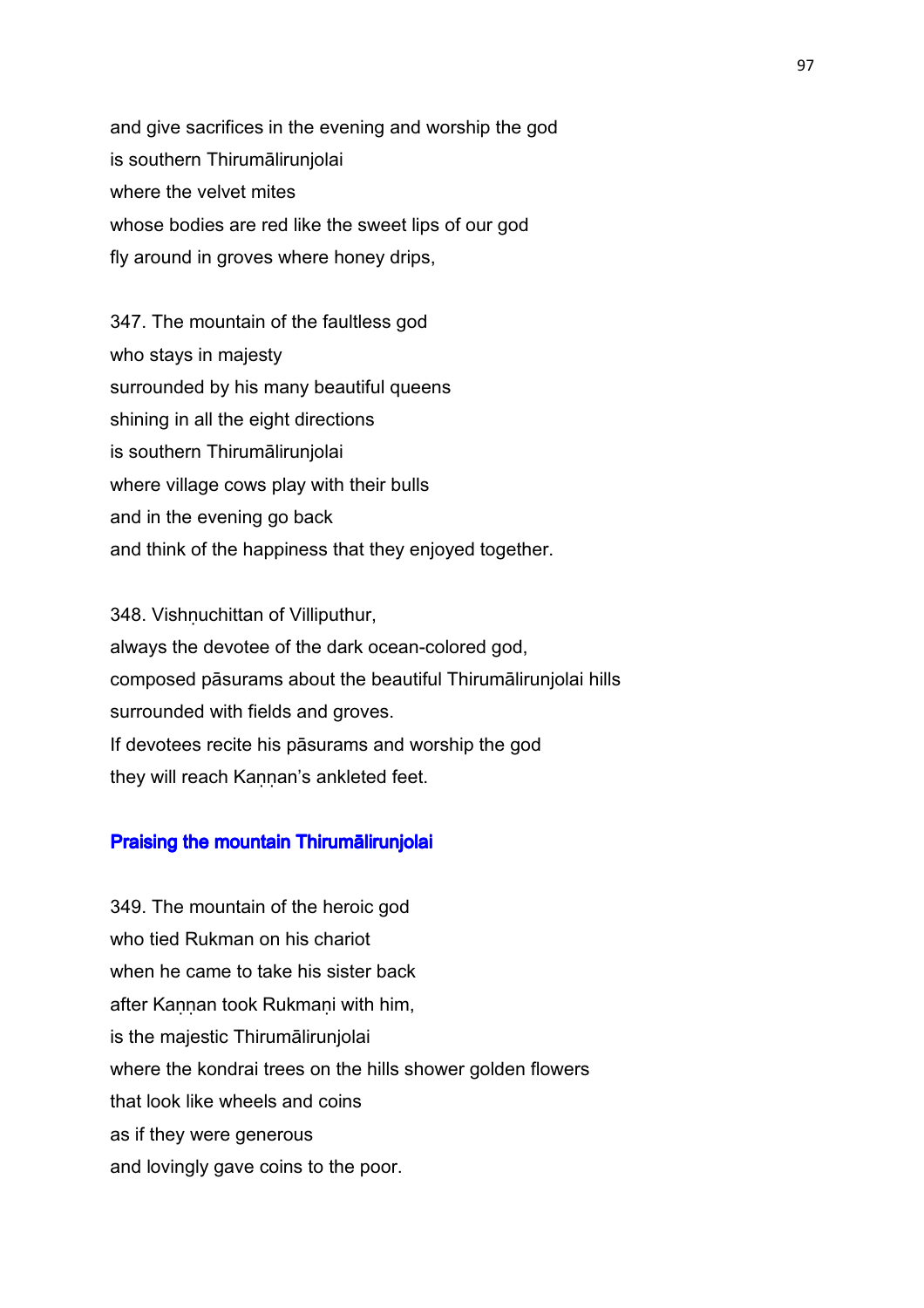350. The mountain of the sapphire-colored lord who killed Kamsan, Kālingan, the elephant Kuvalayabeeḍam, the marudu trees and the seven bulls when he was growing up, is Thirumālirunjolai where a poisonous snake comes and hides the cool beautiful moon with his shining tongue thinking he can swallow it.

351. The mountain of the dark ocean-colored god who killed Narahasuran with his craftiness and attracted and married his young daughters is Thirumālirunjolai surrounded with beautiful groves where the flowers of blooming punnai, cherundi, punavengai and kongu trees look like golden garlands.

352. The mountain of the matchless lord, strong as a bull, who released Anirudhan from Vanan's prison and arranged the marriage of Anirudhan with Ushai is Thirumālirunjolai where gypsy women with lovely voices dance and sing kurinji songs and praise Govindan, the beloved child of the cowherds.

353. The mountain of the handsome Kannan adorned with jewels who relieved Sisupalan of his afflictions even though he blamed Kannan for some small tricks he did is Thirumālirunjolai, a majestic mountain, beautiful, flourishing, victorious, the greatest and highest mountain on earth.

354. The mountain of our dear Kannan who made the hundred wives of the Kauravas suffer like Panchali, the wife of the five Pandavas,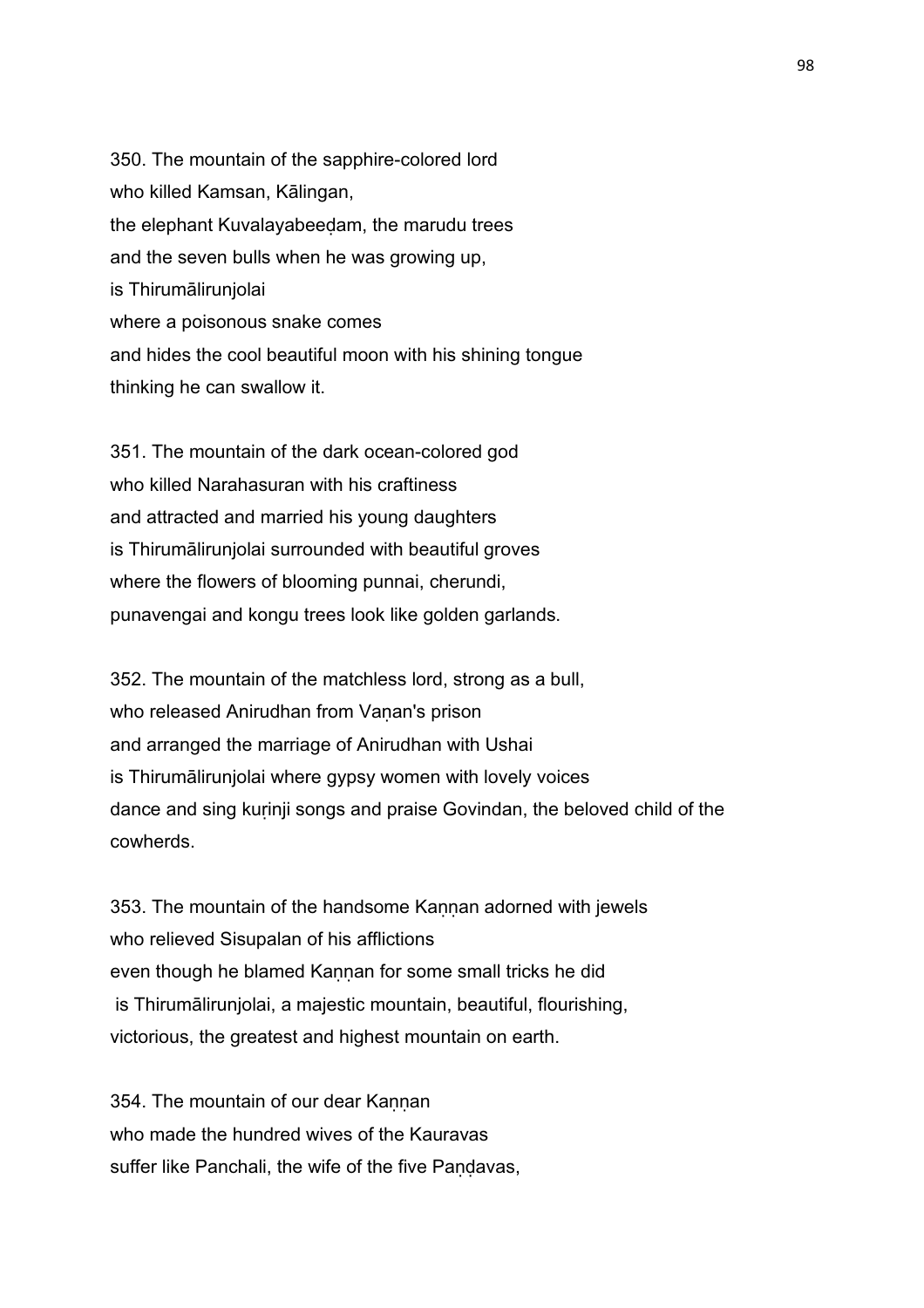when she was oppressed by the Kauravas is the ancient southern Thirumālirunjolai, the hill of the divine lord where a swarm of beautiful bees sings lovely songs and drinks honey.

355. The mountain of the lord who as Rāma, destroyed the Rakshasa clan with his strong arms for the sake of his thick-haired wife Sita, is the beautiful Thirumālirunjolai where a clear waterfalls descends bringing gold as it flows and all people join together and bathe.

356. The mountain of the god who destroyed Lanka with his fiery arrows, bending his bow heroically, is Thirumālirunjolai where all the gods and Indra the king of gods go and worship him and where the bright sun, moon and the stars surrounding it shine.

357. The mountain of the faultless lord who as a boar playfully dug up the earth with his tusk, measured the earth as Vamana and swallowed it as baby Kannan is Thirumālirunjolai where the cool river Silampāṛu collects and brings many things and places them at the feet of the god as offerings to worship him.

358. The mountain of the faultless one who rests on Adishesha with a thousand shining crowns and a thousand arms is beautiful Thirumālirunjolai where there are a thousand rivers, a thousand springs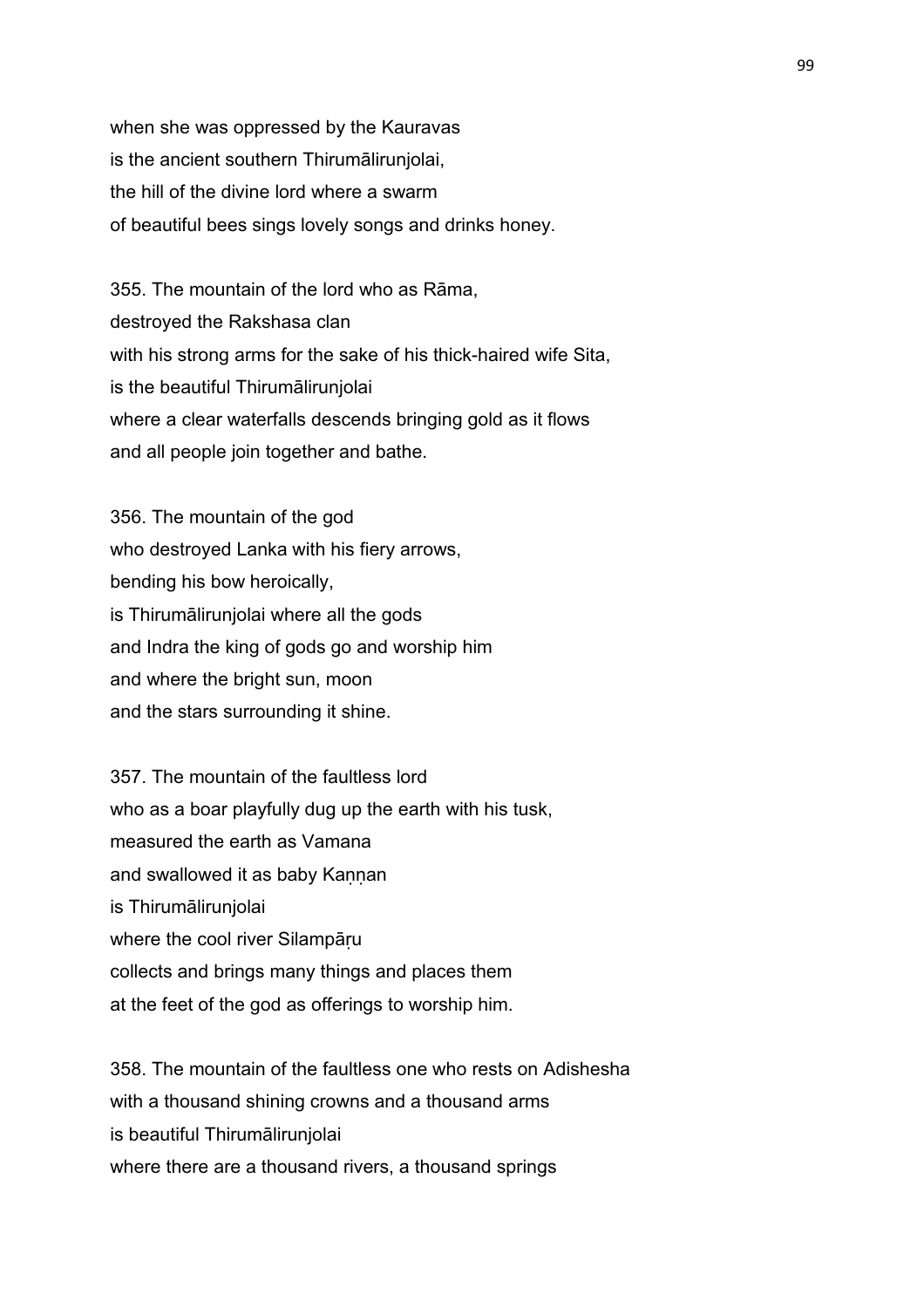and a thousand blooming groves, all ruled by the lord Thirumāl.

359. Vishnuchithan described and praised the god of the mountain Thirumālirunjolai, the ocean of nectar, the creator of the four Vedas, the ocean of nectar, the generous Karpaga tree in heaven, the deep meaning of Vedantha and the highest light, shining in all eight directions. Praising the Devotees of Thirumāl in Thirukkottiyur and blaming those who are not Vaishnavas

360. Thirukkottiyur is where devotees live CHECK who never say wrong things, feed guests every day, serve the god, and learn and recite the Vedas. Our ancient god, our creator is the three gods Nanmuhan, Shiva and Indra. How could he has created sinful people in Thirukoṭṭiyur who do not think of him?

361. In Thirukkottiyur the faultless devotees do only good deeds, do service to their gurus, never get angry and are generous. The sapphire colored lord has swallowed all the seven worlds. If the devotees do not worship him, could they have been born just to give terrible pain to their mothers?

362. Thirukoṭṭiyur is filled with porches studded with beautiful precious diamonds and emeralds and filled with cool shadow where the devotees count with their fingers the divine names of the auspicious god Thirumāvaḷavan.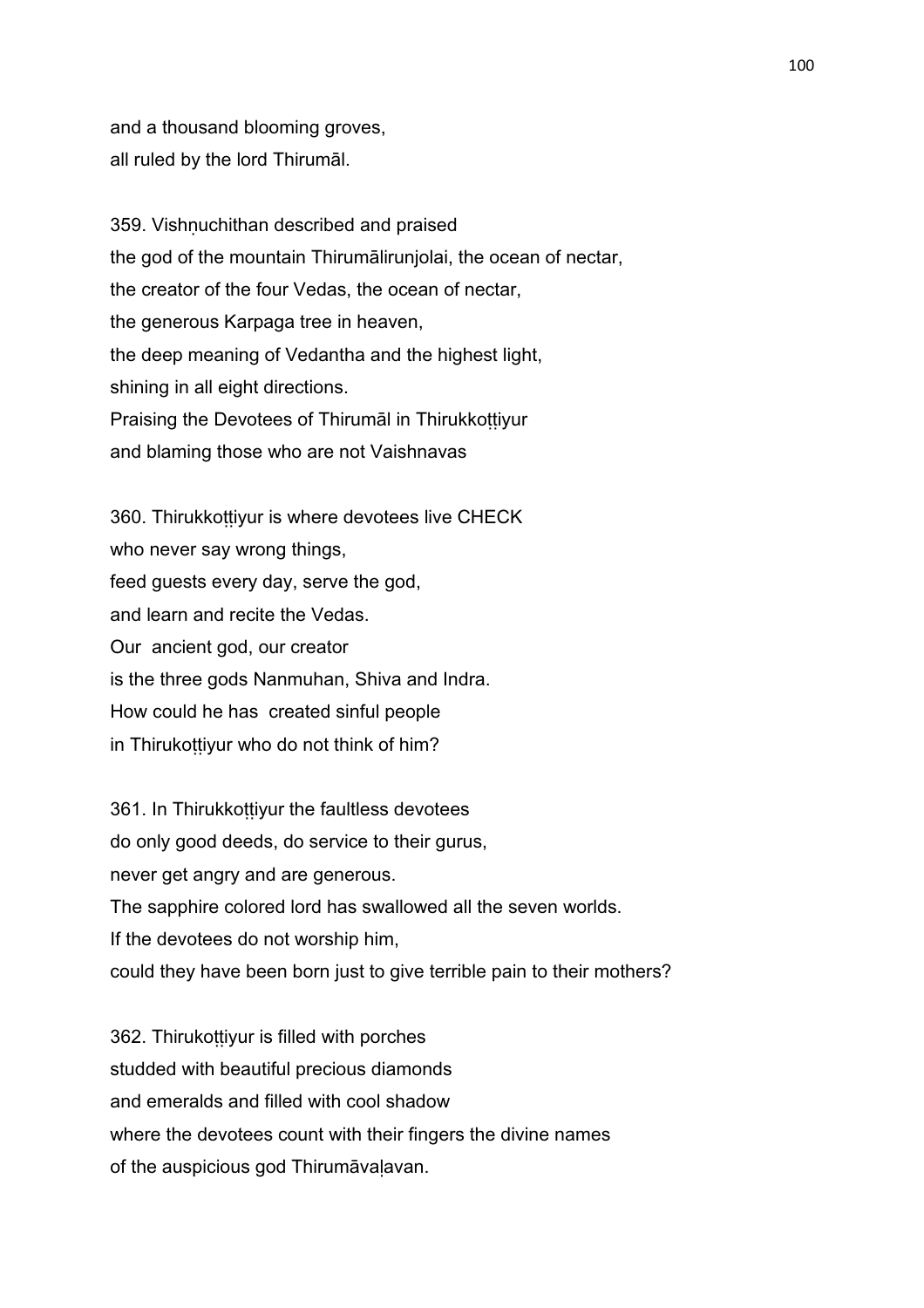How can people live there not thinking of the god even for a moment, not counting the names of him with their fingers, and merely swallowing food with their dirty mouths.

363. Thirukottiyur is surrounded with fields filled with beautiful lotuses and flocks of white swans that are like the white conches in the hands of the lord resting on the soft snake bed. What sins would the water people there drink and the clothes they wear have to commit to make them fail to recite with their tongues his names that destroy hell for them?

364. In Thirukkottiyur young valai fish jump over the backs of turtles, knock over lovely flowers and play in the water mischievously. The hard-hearted ones living there without thinking of the lord with a discus in his strong hand should eat grass instead of rice. They are a burden to the earth.

365. Thirukottiyur is where devotees live praising Narasimhan, and performing the five sacrifices, never disturbed by water, sky, earth, wind or fire or the troubles that the five senses bring. The world is fortunate because dust falls on the earth from the feet of those generous devotees.

366. In Thirukottiyur how much tapas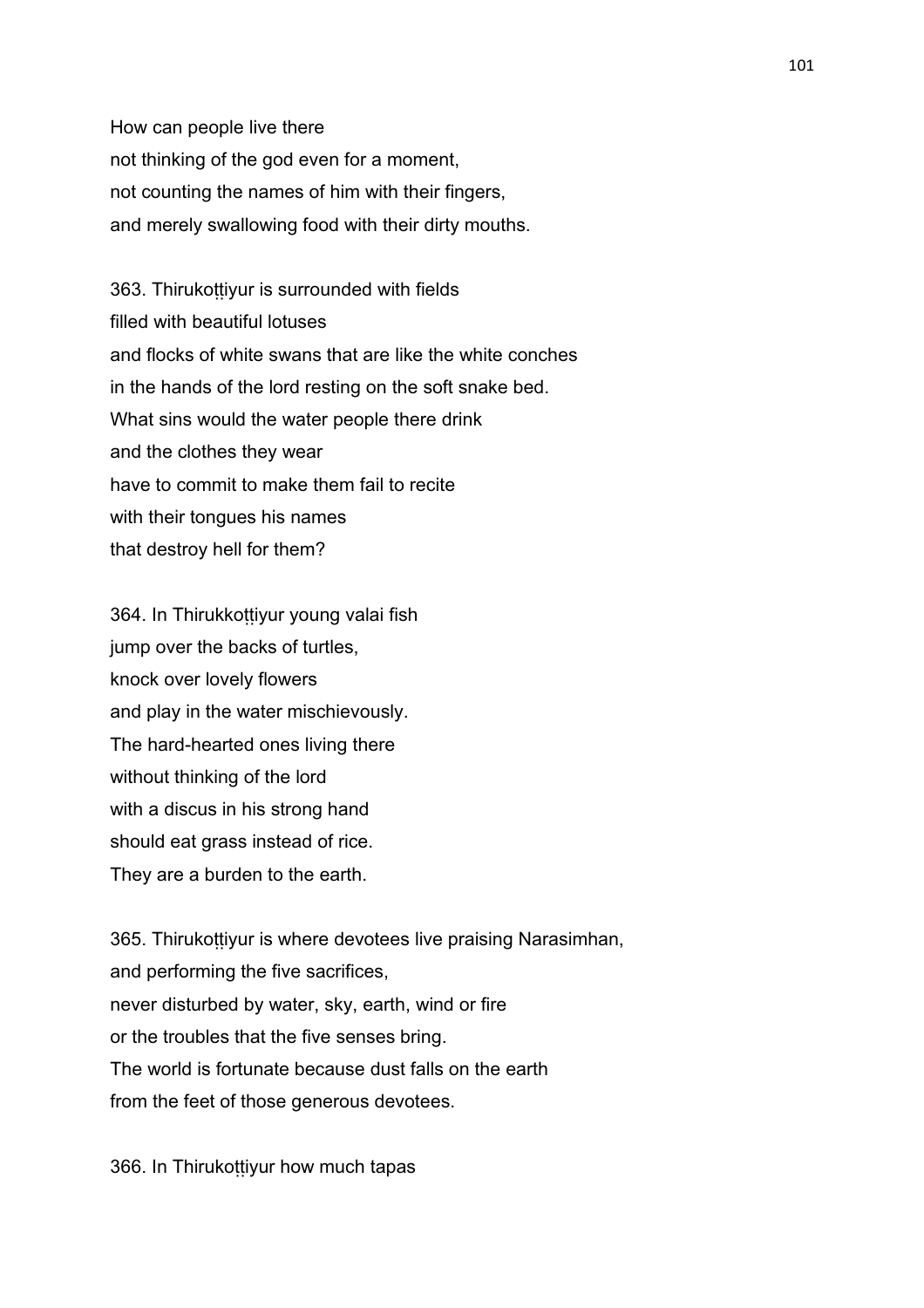must have been done by those living there, where Vediyars recite the four Vedas night and day and cowherds graze their cattle with sticks from kurundam trees and celebrate many festivals and devotees folding their hands worship the dark cloud-like lord.

367. Thirukkottiyur is where the lovely-eyed Thirumal made the good king Abhimanadungan his devotee so that he praised and worshiped god every day. Rakshasas will never be able to take the grain that grows in that land where devotees sing the greatness of Govindan in the temple that is on the cool waterfront.

368. Thirukkottiyur is filled with flourishing fields and surrounded with beautiful walls that are like pure gold. The cuckoo birds that live on the branches of the groves there sing the fame of Govindan. When I see the devotees praising our dear Narasimhan, I want to live like them so my worldly desires go away.

369. Thirukottiyur is where generous people live, giving food to others without hiding it even if they need to sell whatever is in their hands for some money. They praise him , saying, "You are Kesavan, you are the Purshothaman, you are a shining light, you are the dwarf." They would even sell themselves to do good for the devotees of him.

370. If those wandering without serving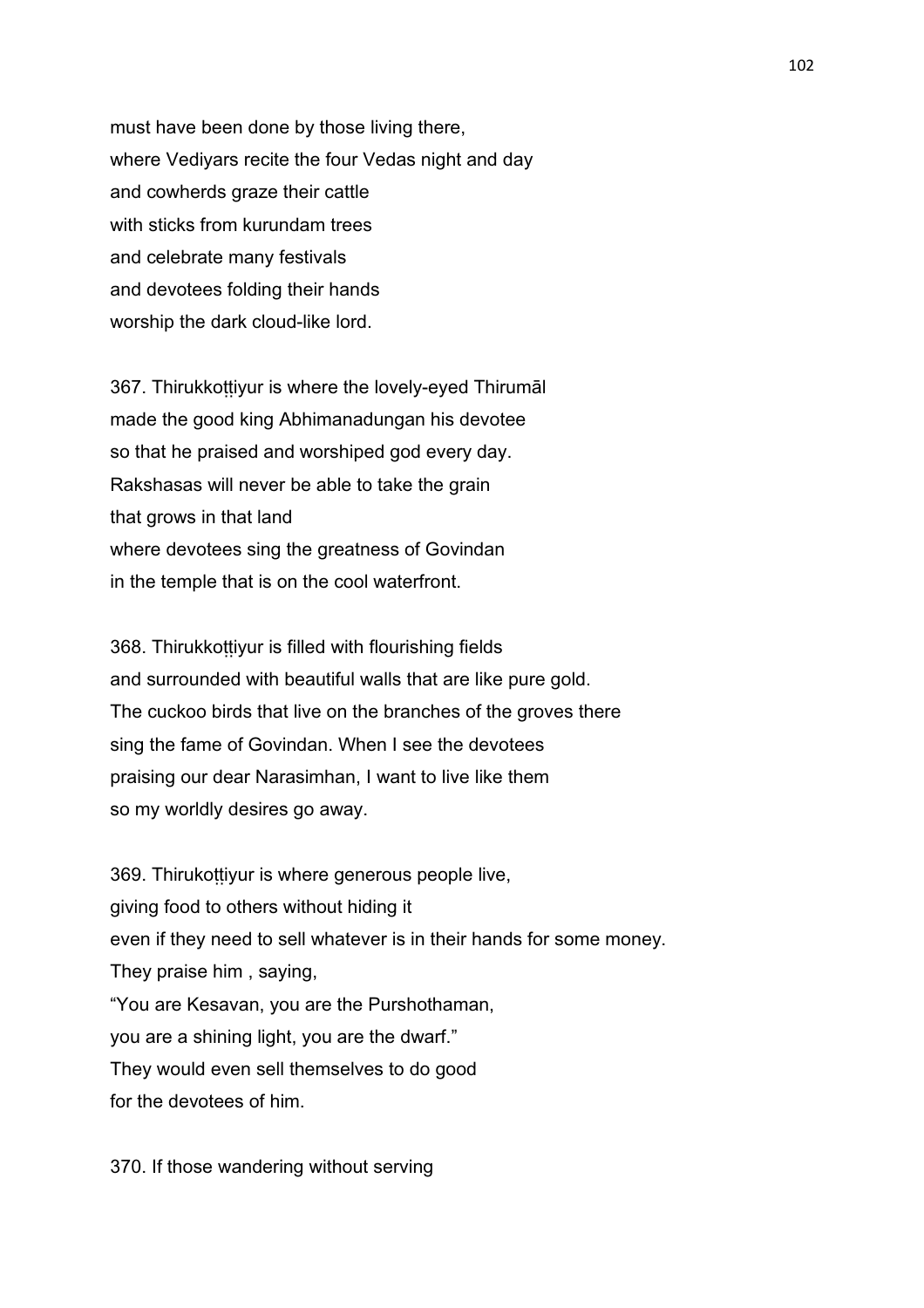as slaves to the ancient god in Thirukkottiyur surrounded by fertile fields and flourishing water recite without mistakes the pāsurams of the faultless Pattarpiran Vishnuchithan of beautiful Puduvai, they will become the devotees of Rishikesa.

### Advising the people to worship god before the time of their death

371. Even if people have only thought of their mothers, fathers, children, and wives with fragrant hair, if they close their eyes when they are dying and praise the god and say, "Kesava, Purushothama, you became a boar and you are faultless," they are my dear friends, and no words are enough for me to praise them.

372. If people who were never the devotees of Nārāyanan are sick and their wounds become putrid and swarm with flies, and if, fainting and coming to the end of their lives, they fold their hands and worship him, saying "Namo Nārāyana," they will never again go near people who are not the devotees of Nārāyanan.

373. If someone has collected and saved wealth and if his relatives come to him before his death and ask greedily, "Tell us where you keep your wealth! Tell us where you keep it!" if he, without saying anything, makes his heart a temple of Madhavan, places the god there and sprinkles his love as flowers,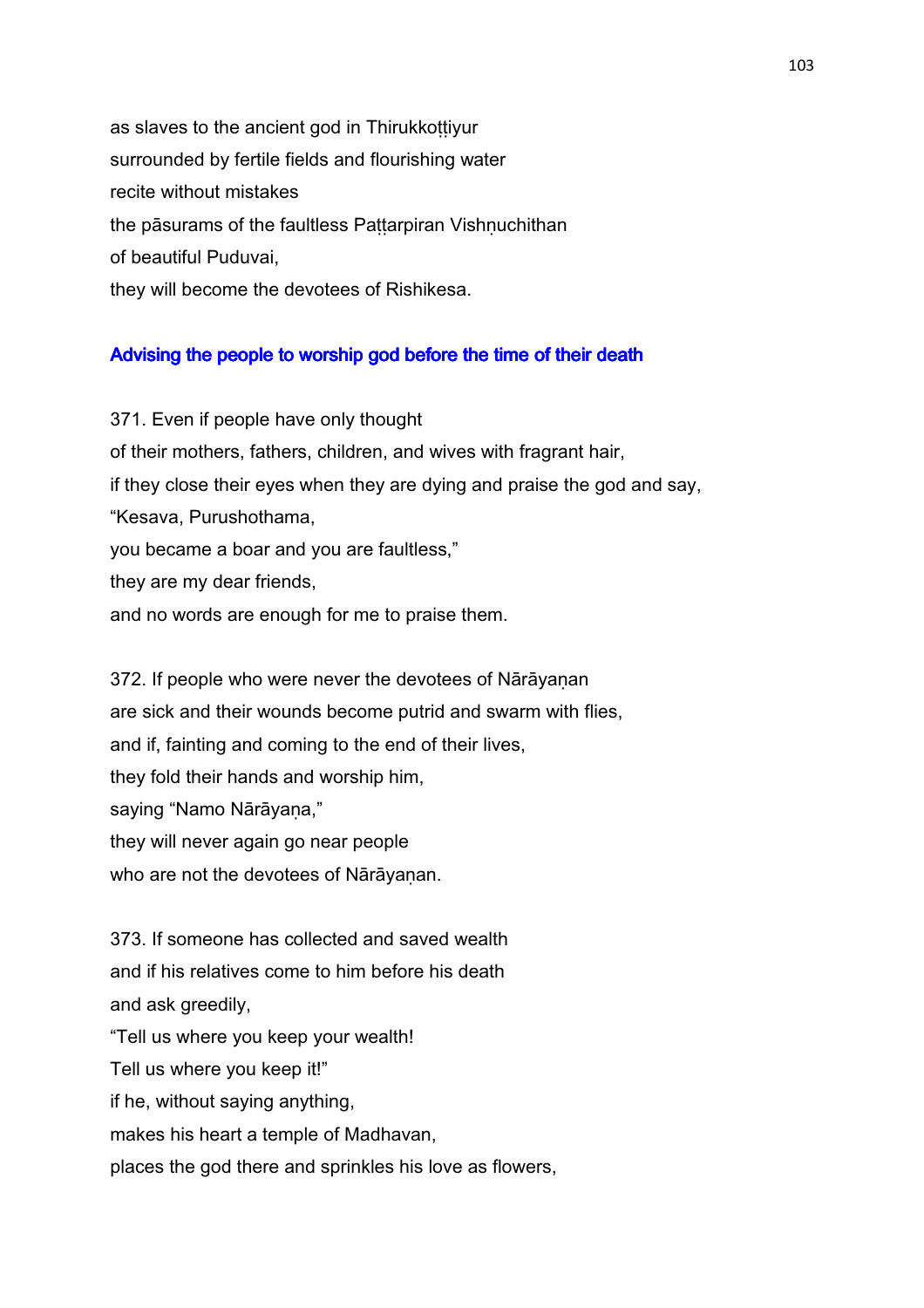he will be saved even if a snake comes to bite him.

374. When someone is old, his breathing may become thin. His neck will be swelling with air. His legs and hands will be shaking. If he says the mantra of one sound before he closes his eyes and thinks of him, he will go to heaven.

375. Before someone comes to the time of his death and the water he has drunk is spit out and the food that he ate is vomited and his eyes close, if he praises god saying, "Rishikesa!" on his way, the dogs will not come. No one will hurt him with their spears. He will not lose his wealth any time.

376. Before someone loses the sense of his eyes, nose, mouth, ears and touch, and before his breath ceases, and before he can no longer swallow the water given to him from a conch, and before his head sags to the side, if he thinks in his heart of the Māyan Madhusudhanan resting on the ocean, abundant with water, there is nothing that he cannot achieve.

377. Before the heartless messengers of Yama enter someone's home like kidnappers, tie him with strong ropes and pull him away, if he worships in his heart faultlessly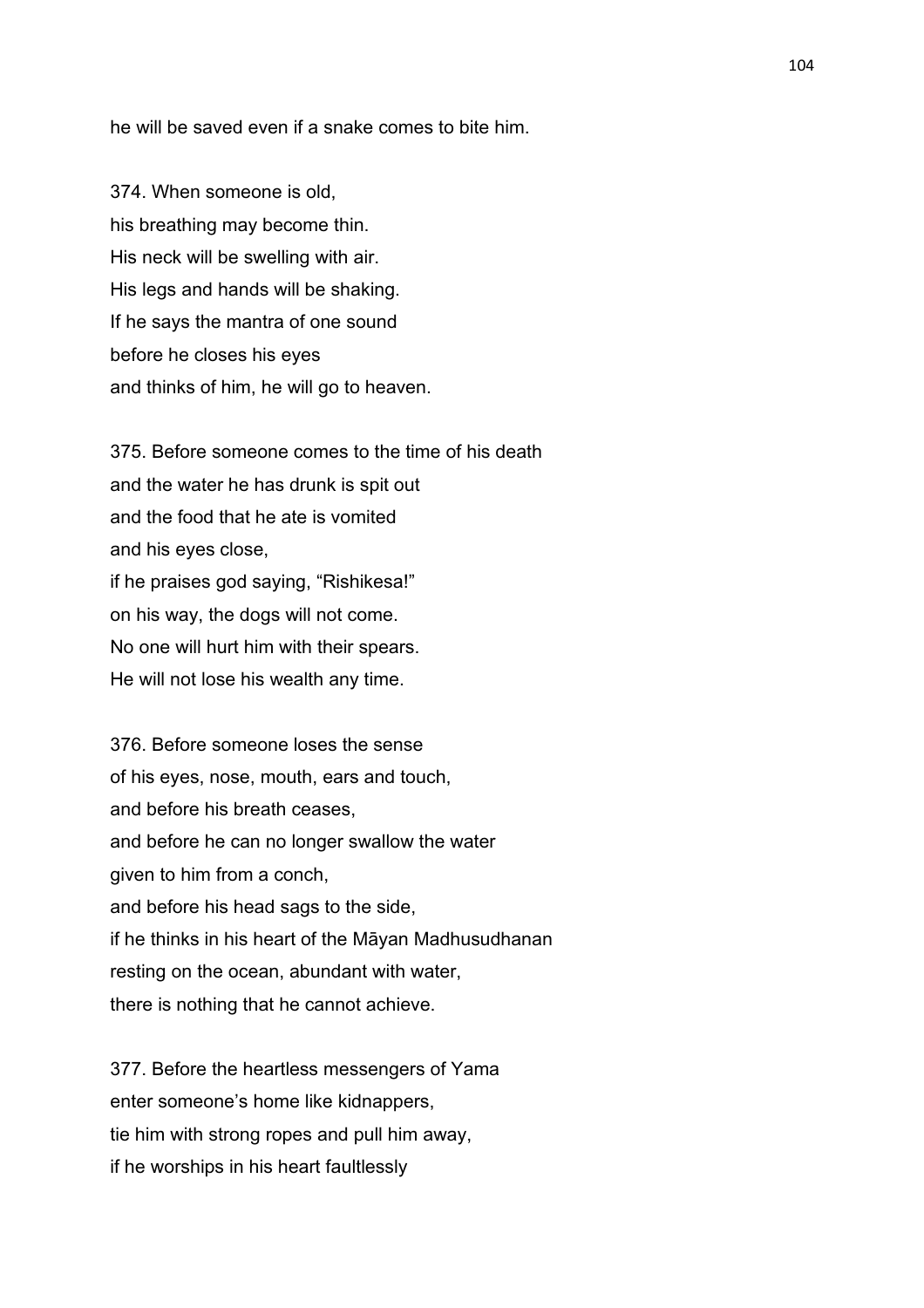and says "O Madhusudana,

you are my king, I am your slave!" he will reach heaven.

378. Before someone's relatives gather together, speak only of his good qualities and not his faults, sing and sing, and put him on a bier and take him to the burning ground and leave him there in the forest after putting new clothes on him, if he sings, dances and worships the god Govindan adorned with the Kausthubham ornament, he will escape from Yama and join the god.

379. Before someone cannot speak and his weakening eyes shed water and his mother, father and wife weep, and before fire takes hold of his body, if he worships the lord and thinks of himself as the devotee of the lovely-eyed Thirumāl, and if he thinks of the god as his relative, he will escape from Yama's messengers.

380. Vishnuchithan, the chief of Villiputhur, composed ten pāsurams which say that if people worship the lord and ask for his refuge and become his devotees, before Yama's messengers come and take them they will be able to reach god. If people learn and recite these pāsurams they will become devotees, thinking only of him..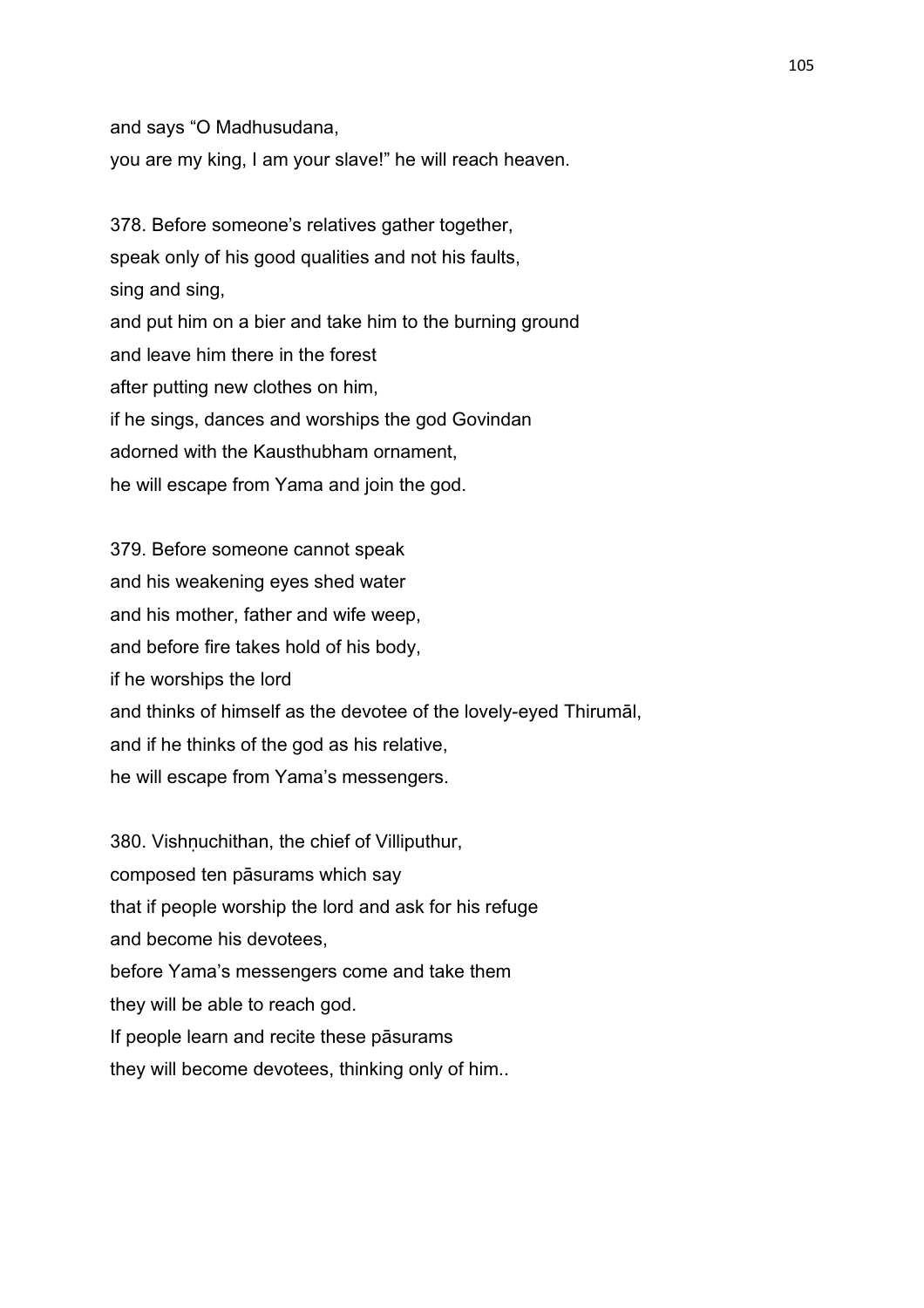# Advising the devotees about naming children with the names of god.

381. O poor ones! You gave your children mean names of the rich because you wanted to get money, clothes with decorations and other things from them. If you give the name of Kesavan and live worshipping him, the god Nāraṇan will not send

the mothers of your children to hell.

382. O poor ones! You name your children the names of people even if they are not good, because you wish them to give you some clothes. If you call your children, "O lovely-eyed Neḍumāl, O Sridhara," Nāraṇan will not send the mothers of your children to hell.

383. Why did you name your children with the names of those who give you oil to put on your children's hair, and give ornaments and bracelets to decorate them? Even if you have to live by begging, you should give your children the divine name of our god Nārāṇan. If you do, Nāranan will not send the mothers of your children to hell.

384. You will not be blessed in your next birth if you give that child the name of another person than god. If you call your child, "O Madhava, king of heaven, Govinda," Naranan who is in all hearts will not send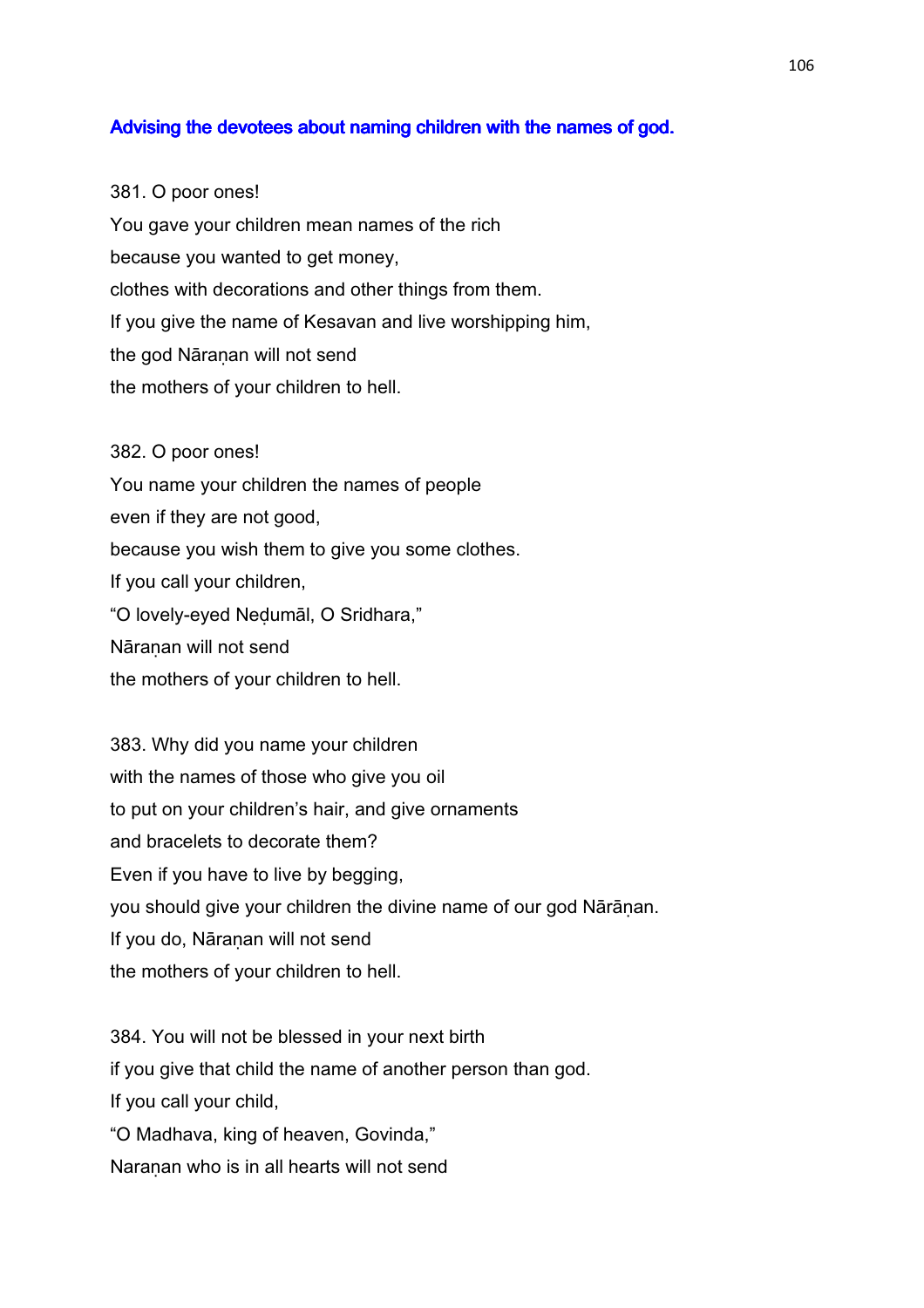the mothers of your children to hell.

385. You will not be blessed in your next birth if you give the name of another human born from an unclean womb. If you call him, saying, "O Govinda, Govinda! You have been born in a good family!" Nāraṇan who does only good things for all will not send the mothers of your children to hell.

386. Do not give human names to your children like others joining with the people of your country and town and celebrating with them the name ceremony for their children. Do not fall in the ditch like them. If you approach the god and worship him saying, "O Nāraṇa, you destroyed the Asuran when he came as a cart. You are our chief, O Damodara!" he will not send the mothers of your children to hell.

387. O, ignorant ones! Your children are human and they were born from unclean bodies and will return to the earth. You gave them the name of people and do not realize what you have done is not good. Think of giving the name of the dark cloud-colored one who is sweet to the eyes. Approach Nāraṇan. He will not send the mothers of your children to hell.

388. If you give your children the names of village people such as "nambi, pimbi," those "manbu, pimbu"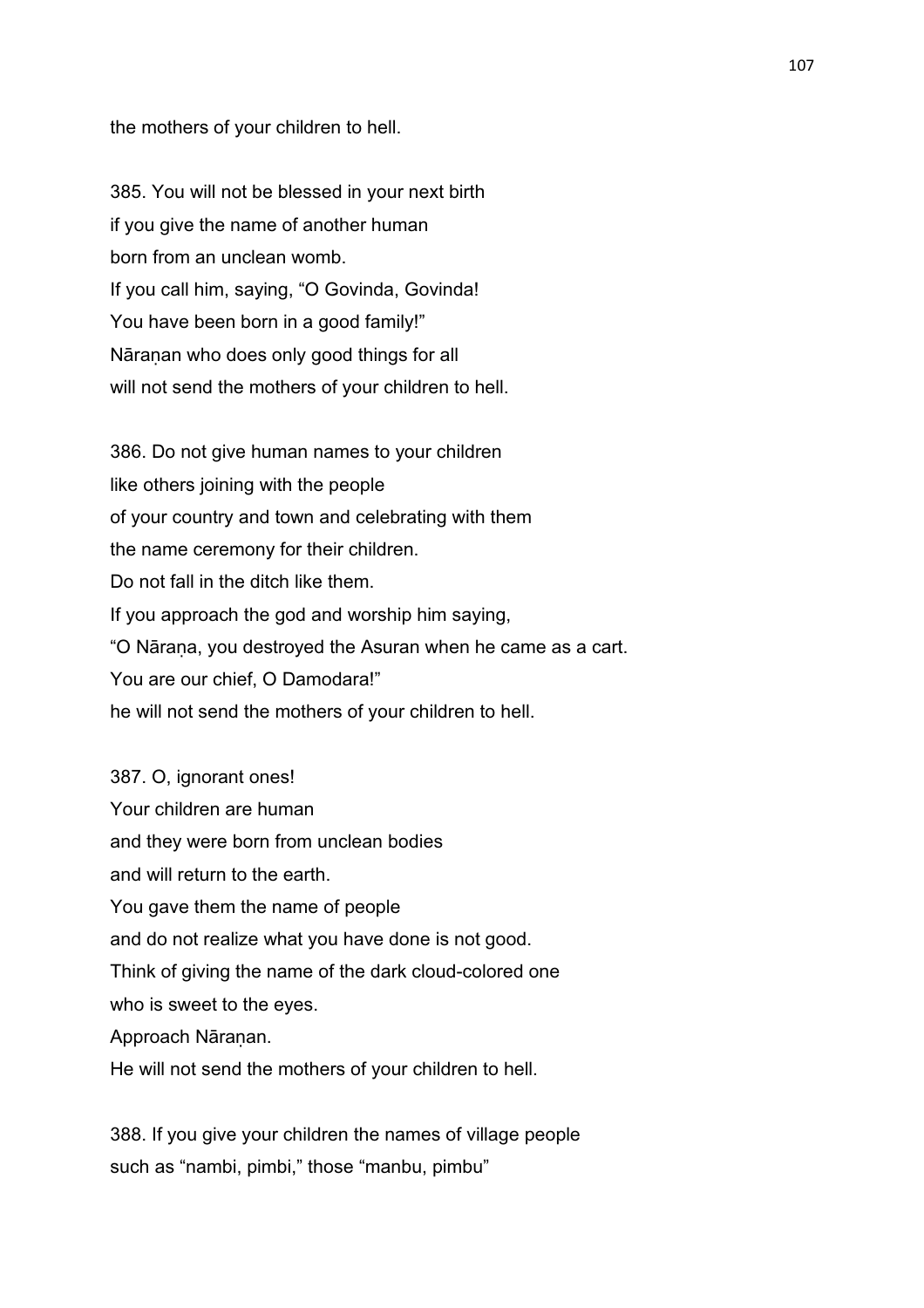will be forgotten in a few days.

If you give them the name of the lovely lotus-eyed lord,

O friends, Nāraṇan will not send the mothers of your children to hell.

389. Giving the name of the dark cloud-colored god to your children born in an unclean body is like pouring nectar into a dirty ditch. But if you wear the nāmam and dance and sing the praise of Nāranan who is never false to his promises, he will not send the mothers of your children to hell.

390. Vishnuchithan from the ancient village of Veeranai, is praised by all, always, and he worshipped the divine name of Thirumāl. He composed ten beautiful Tamil pāsurams about how people should name their children with the names of the god. If devotees recite these ten beautiful pāsurams they will go to the divine splendid Vaikuntam and stay there happily forever.

# The praise of Kanda Thiruppadi

391. Dasharatha's son, Rāma who cut off the heads of Ravanan and the nose of his sister Surpanakha stayed in Kandam and rules as his fame spreads everywhere. If a devotee goes there where our lord Purushothaman stays and merely says, "Ganges, Ganges!" his bad karma will disappear and he will receive the virtue of joining his hands to worship the god on the banks of the Ganges.

392. Divine Kaṇḍam, the Thiruppadi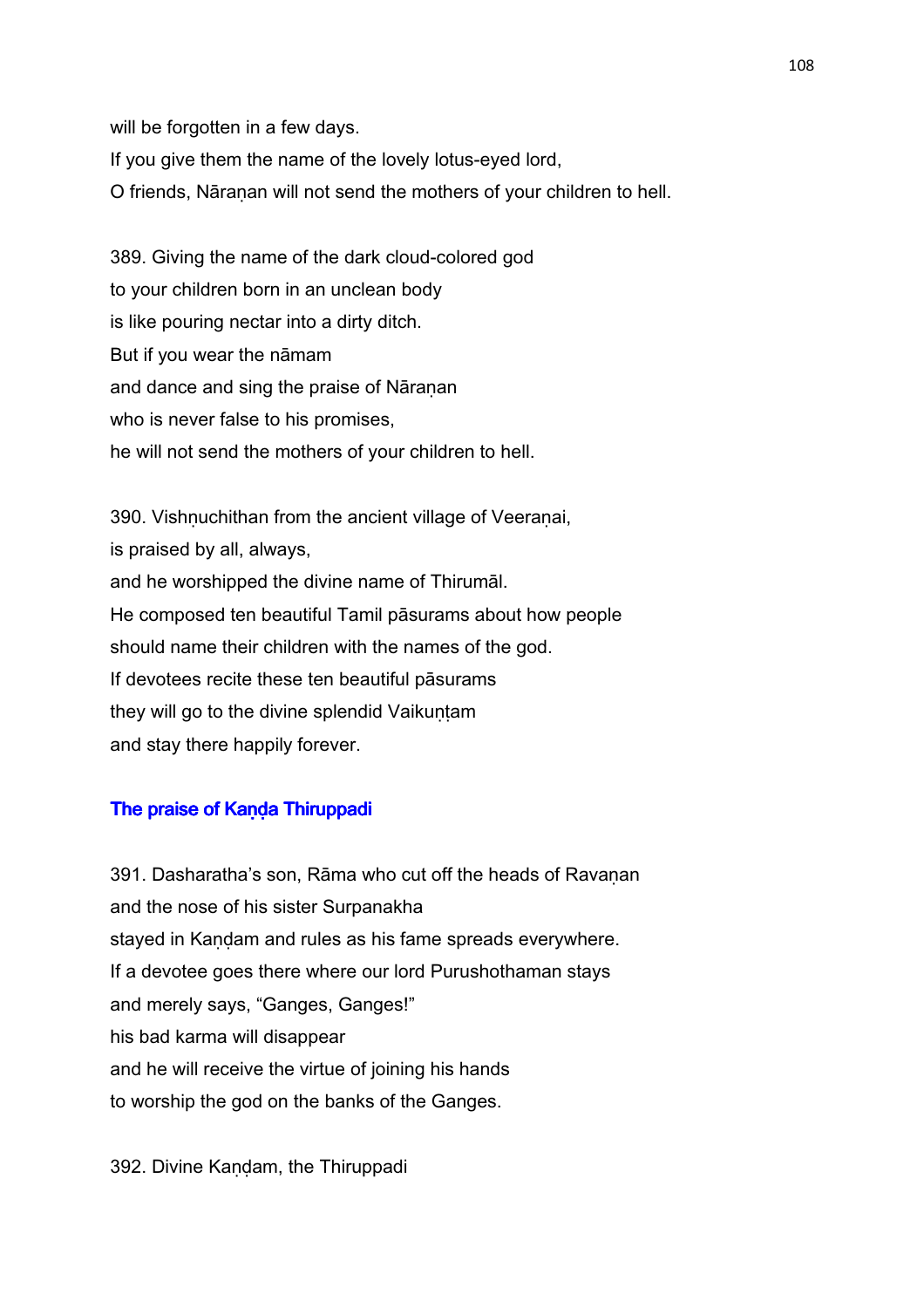where the water of the southern Ganges flows mixed with kondrai blossoms that decorate the matted hair of Shiva shining with goodness and with thulasi that adorns the feet of Nāranan is where Thirumāl Purushothaman stays. That dark sapphire-colored one grew to the sky and measured it for Mahābali, frightening the cool moon and the hot sun.

393. Divine Kandam is where the Ganges flows carrying shining diamonds from the hand of the four-headed Nānmuhan onto the feet of the four-armed god to stay in the matted hair of Sankaran who bows to the lord's feet. It is the Thiruppadi where Purushothaman stays who blows the roaring valamburi conch and cuts off the heads of his enemies with his fiery discus.

394. Divine Kandam is on the banks of the famous Ganges that descends from the Himalaya mountains and flows to the shore of the large sea, shaking the mountains with its roaring that spreads all over the earth. It is the Thirupathi where our lord Purushothaman stays carrying his Nandaham sword that sent his enemies' armies to the land of Yama and helped the gods in the sky rule their lands.

395. Divine Kandam is on the banks of the Ganges and has the power to take away the sins of seven births in one moment.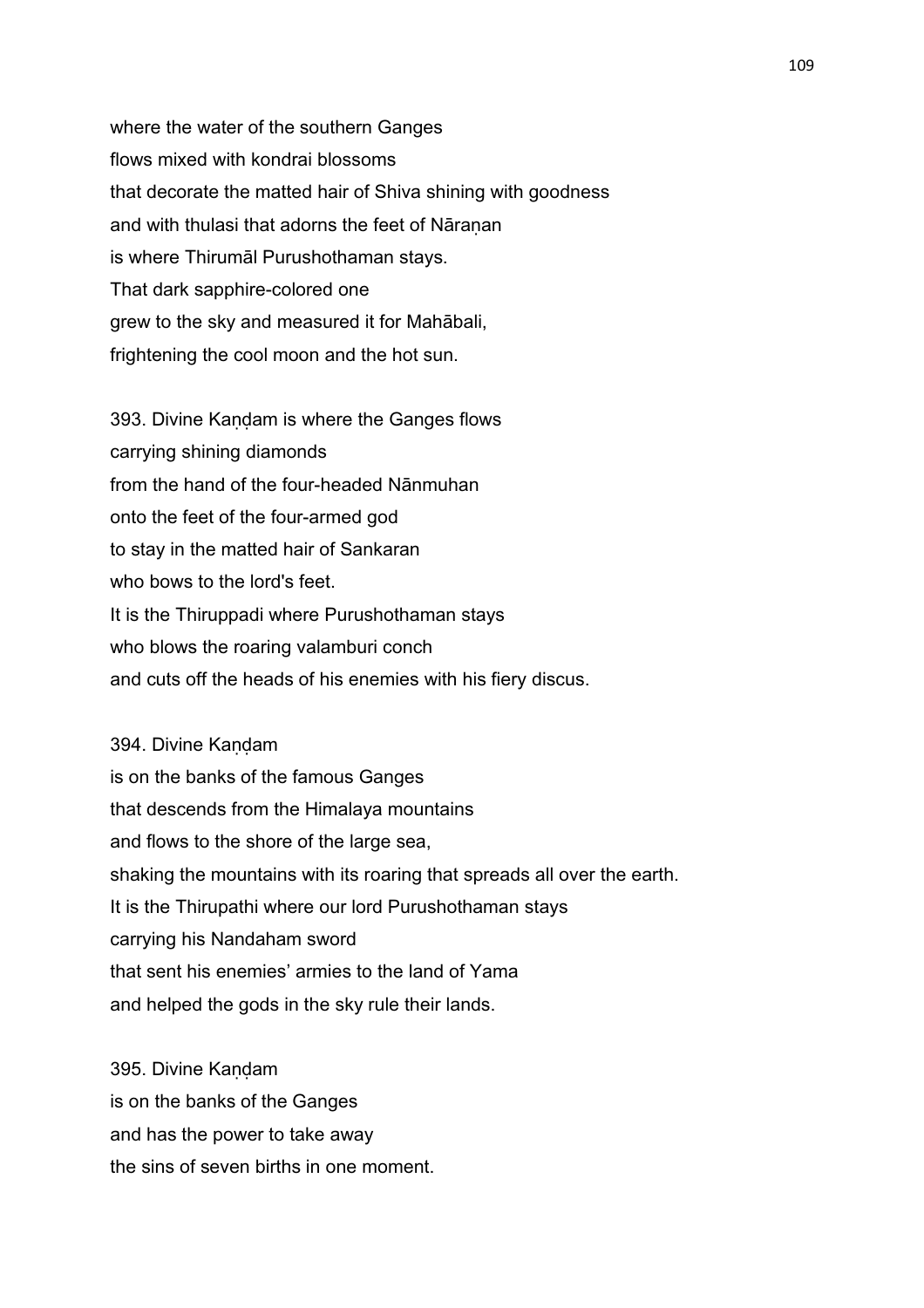It is in that Thiruppadi that our Thirumāl Purushothaman stays who carries a plough, pestle, bow, shining discus, conch, axe and sword.

396. Divine Kaṇḍam is on the banks of the Ganges with rolling waves where paddy fields flourish and rishis bathe and do powerful tapas. It is in that Thiruppadi that Purushothaman, the king of Mathura, stays who stopped the rain with Govardhana mountain using it as an umbrella when the thick clouds poured rain with the sound "chala, chala" and thundered.

### 397. Beautiful Kandam

is on the bank of the Ganges whose fragrant water flows mixed with Karpaga flowers, with the sweet-smelling sandal paste of young girls bathing in it and with the fragrant musth of the Indra's wonderful elephant Airavadam. It is in that Thirupadi that lord Purushothaman who controlled the elephant Kuvalayabeedam and, fighting with the king Kamsan, kicked and killed him stays holding a bow.

398. Beautiful Kandam is on the banks of the Ganges where the fragrance of sacrifices spreads on both shores and their smoke continually rises in long streams. That Thirupadi is the place of Hari Purushothaman, the king of Dvaraka surrounded by the roaring ocean and strong walls who took the land of Duryodhana and gave it to his brothers-in-laws.

399. The Thiruppadi of Purshothaman who stays in SālakkiRāmam, Vaikuntam, Dwaraga, Ayodhya, Adari and northern Madhura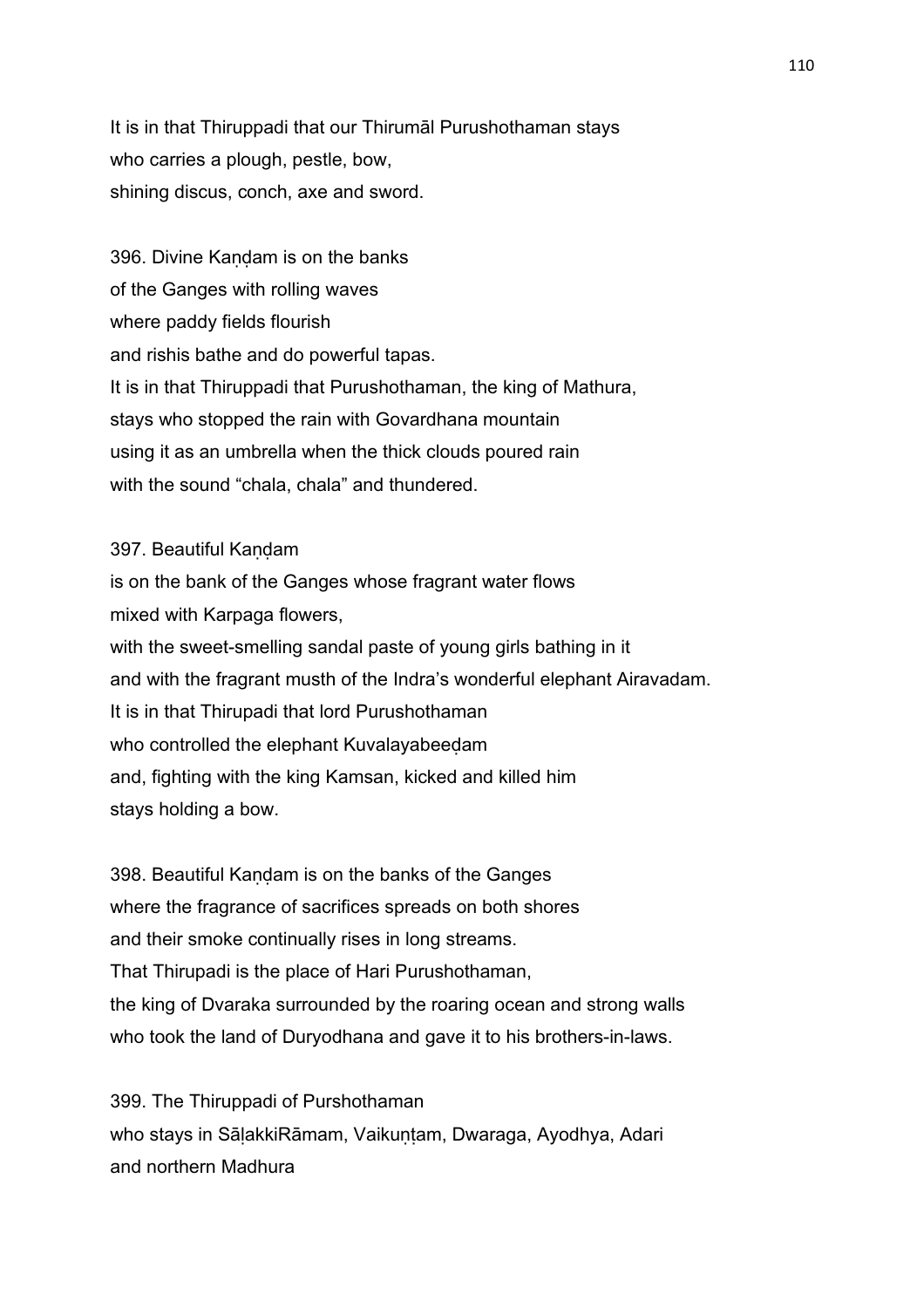is the divine Kandam where the flood of the Ganges flows shaking the mountains with its roaring and undermining the earth and making the trees on its banks fall.

400. The lord who is all three gods, who measured the world with three footsteps, the Purushothaman who gives his grace to his devotees stays in Divine Kaṇḍam on the bank of the Ganges surrounded by flourishing groves

401. Vishnuchithan, the chief of Villiputhur who has no troubles in his life. composed with devotion ten Tamil pāsurams on Purushothaman, the god of Kaṇḍam where the Ganges flows with abundant, gurgling water. If devotees recite these pāsurams, they will go to Vaikuntam and stay beneath Thirumāl's ankleted feet.

### Srirangam, the divine Thiruppadi

402. The Thiruppadi of him who gave life to the rishi Shantipini's son after he had died in the wave-filled ocean as an offering for the guru who taught him is Srirangam surrounded with water where honey drips from blossoms and water dashes on the banks of Kaveri river, and where pure Vediyars skilled in the Vedas bathe, wash and dry their clothes,

403. The Thiruppadi of the lord who brought the four children of his guru back to life quickly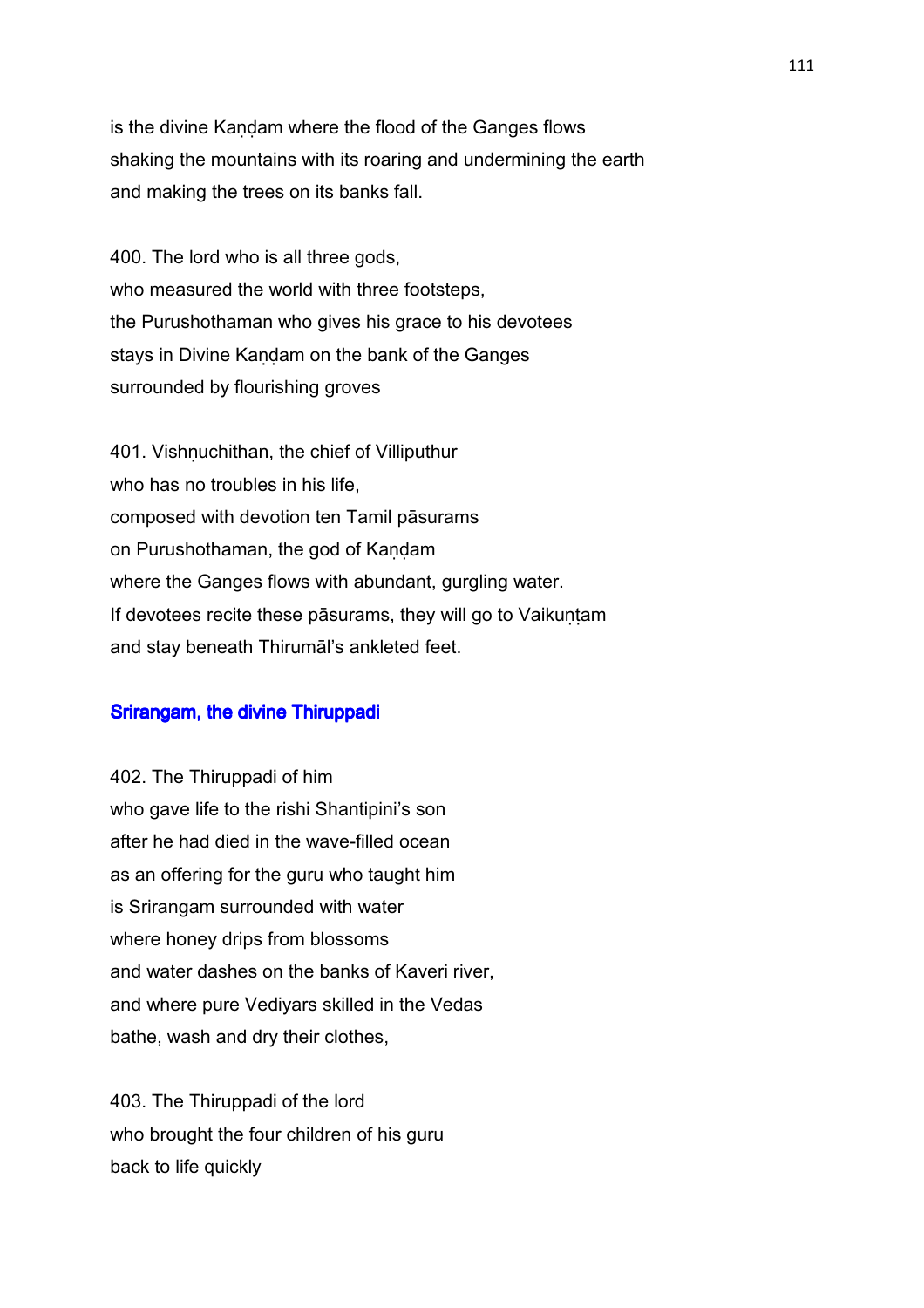when they could not be alive as soon as they were born is Srirangam where good Vediyars skilled the Vedas live, making sacrifices with fire and receiving guests happily.

404. The Thiruppadi of the lord who protected the clan of his son-in-law and gave life to all his in-laws so that they would not be defeated in the Bharatha war is Srirangam surrounded with water where lotuses as red as his face and kuvalai flowers as dark as his body bloom beautifully everywhere

405. The Thiruppadi of Thirumāl who was born as Rāma, gave up his kingdom, left his own mother and went to the forest and destroyed the Rakshasas, because his step-mother listened to the cruel words of her servant Manthara is Srirangam where groves bloom with flowers and drip with honey.

406. The Thiruppadi of Thirumāl who protects this world and fought with his enemy, the strong, proud Ravana, the receiver of many boons is Srirangam surrounded with flourishing groves where cuckoo birds sing and kongu buds open and blossom.

407. The Thiruppadi of him who went to the underworld.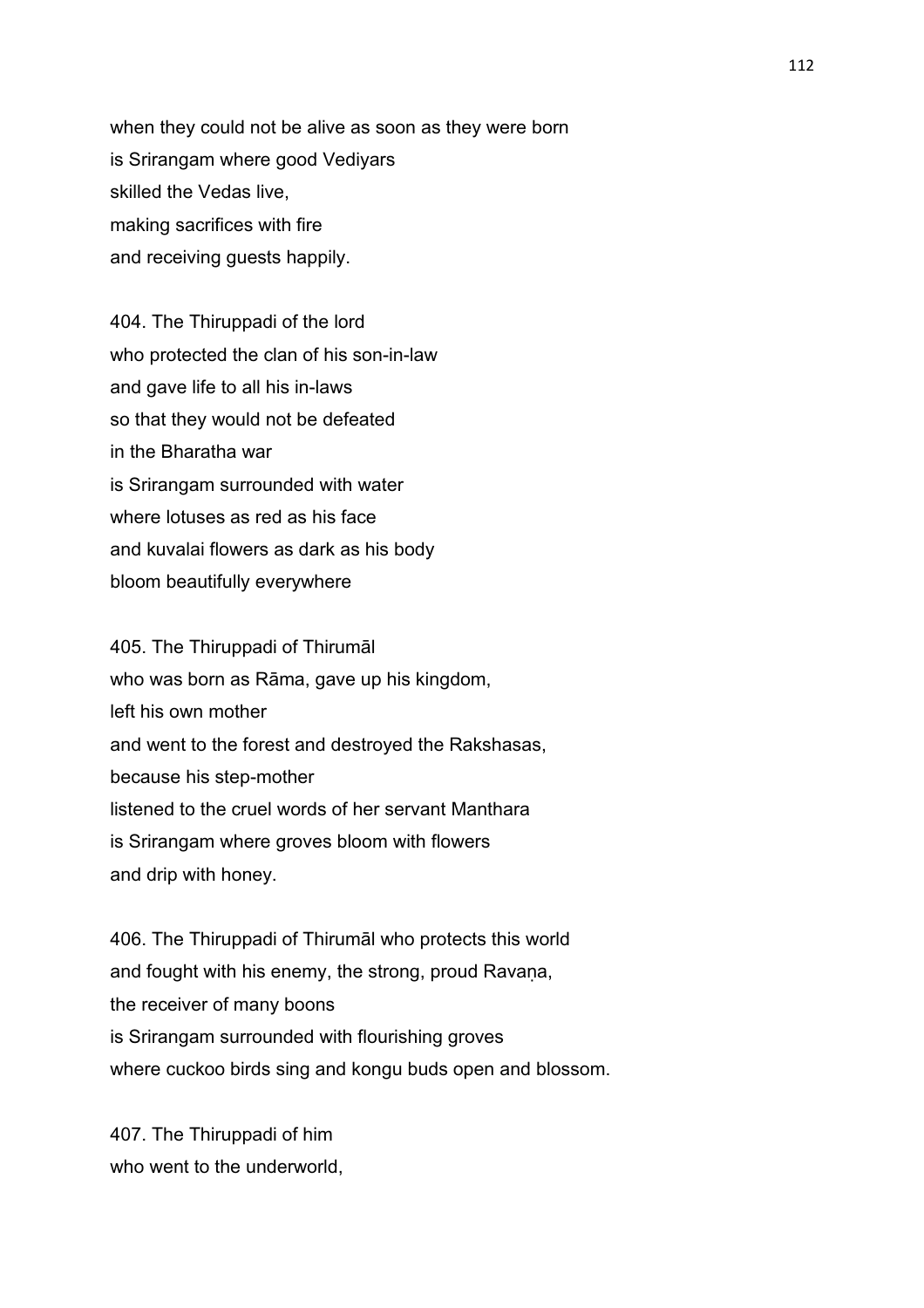and threw his discus and destroyed the Asurans so that their dynasty would not continue on the earth is Srirangam, where bees buzz like lutes and drink pollen from the petals of screwpine flowers that shower lovely coral-like pollen.

408. The Thiruppadi of the highest one who fought and destroyed all the Asurans as their red blood bubbled and flowed out along with their fat is Srirangam where the Kaveri flows with abundant water, uprooting and carrying fragrant sandalwood trees from the large mountains and placing them at the feet of the dear lord to worship him.

409. The Thiruppadi of him who took the forms of a boar with strong teeth to dig up the immeasurable earth and of a lion with shining teeth to split open the body of the Rakshasa Hiranyan is Srirangam surrounded by walls where dark-winged bees swarm around jasmine flowers and sing the fame of our god, buzzing like the sound of white conches.

410. The Thirupadi of the tall Neḍumāl. who has the lovely color of a beautiful dancing peacock, the blue color of the sounding ocean and the color of dark kuvalai blossoms and of the thick clouds that move above the high hills is Srirangam, surrounded by walls where the breeze blows through the yards and touches the breasts of women with vine-like waists and enters into the groves that grow thick on the hills.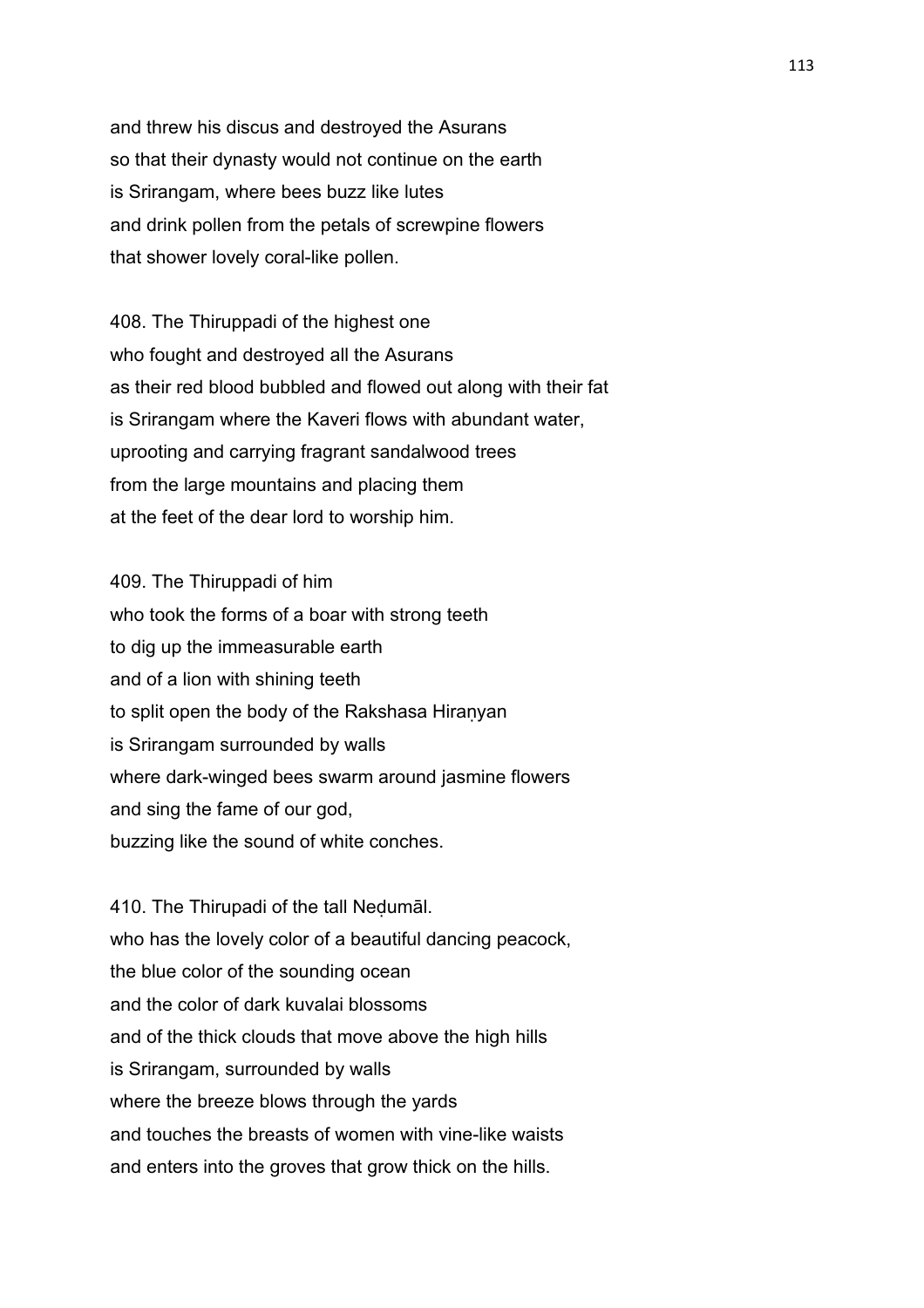411. Vishṇuchithan composed a garland of ten Tamil pāsurams describing the divine Srirangam, the Thiruppadi of the auspicious god who fought and destroyed Ravana when he, with many boons, came with a large army and opposed Rāma. If devotees sing the pāsurams of Vishnuchithan and praise the god, the destroyer of the two Rakshasas, Madhu and Kaiṭapa, they will be devotees of the lord.

#### The divine Srirangam

412. The Thirupadi of the divine Thirumāl, who gave his kingdom to his brother Bharathan, went to the forest, lived as a sage and destroyed the arrogant southern king Ravana to remove the troubles of the gods in the sky and teturned to rule his kingdom, is the lustrous Srirangam where beautiful neelam flowers swaying in the breeze have the color of the divine feet of him and of the lovely lotus eyes of beautiful Lakshmi.

413. Even if Lakshmi complains to her beloved that his devotees do things that are wrong he answers her, "My devotees will not do wrong, and even if they do, it is for good reason." How can the devotees whom the god praises like this become the devotees of other gods? He is my lord of Srirangam who gave his grace to Vibhishana and made him the king of Lanka surrounded by strong walls.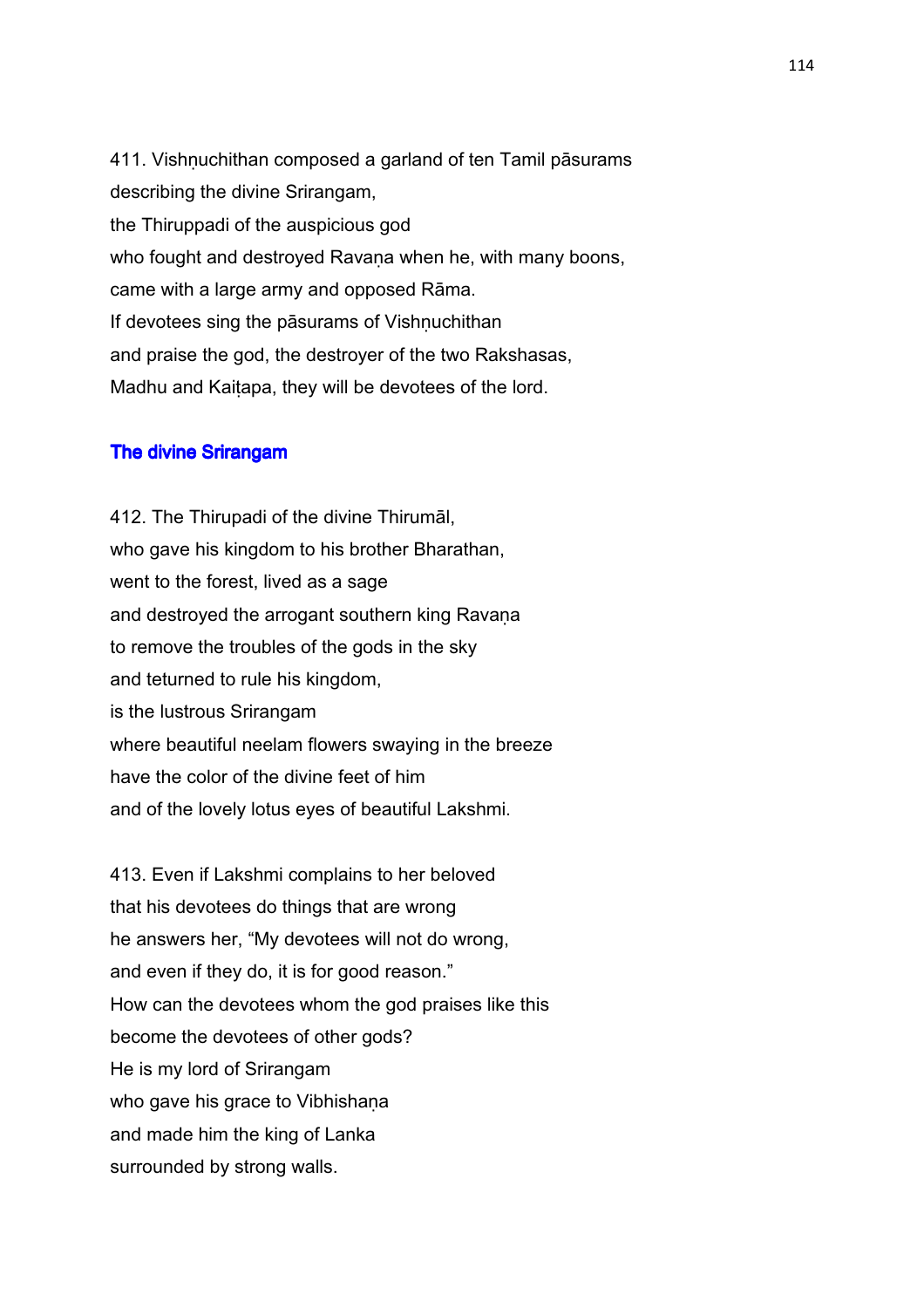414. Our lord who destroyed the Asurans when they came as marudu trees in the dark groves, the rutting elephant Kuvalayabeeḍam, the Asuran Pilamban, the Rakshasa Kesi when he came as a wild horse, Sahatasuran when he came as a cart, and the wrestlers stays in beautiful Srirangam where he makes the bright sun rise in the sky and removes the darkness of the earth, giving his grace to his devotees as they worship him.

415. The temple of Thirumāl, our Manavālar who stays in Duvarapuri with sixteen thousands wives serving him is lovely Srirangam surrounded by water precious as gold where fresh lotuses bloom and shine like the lotus on the golden navel of our god.

416. The matchless lord who took the form of a turtle, who is the Ganges, the deep ocean, earth, large mountains, Nānmuhan, the four Vedas and both sacrifice and offering stays in Srirangam surrounded by rippling water where all the birds embrace the flowers and praise the name of him who rides on the bird Garuda. Naradar, giving goodness to all, often goes there and worships him with love.

417. The Thiruppadi of the lord, giver of life to all, who made his brothers-in-laws kings and made Draupadi tie up her loosened hair and gave life to the son of Uthara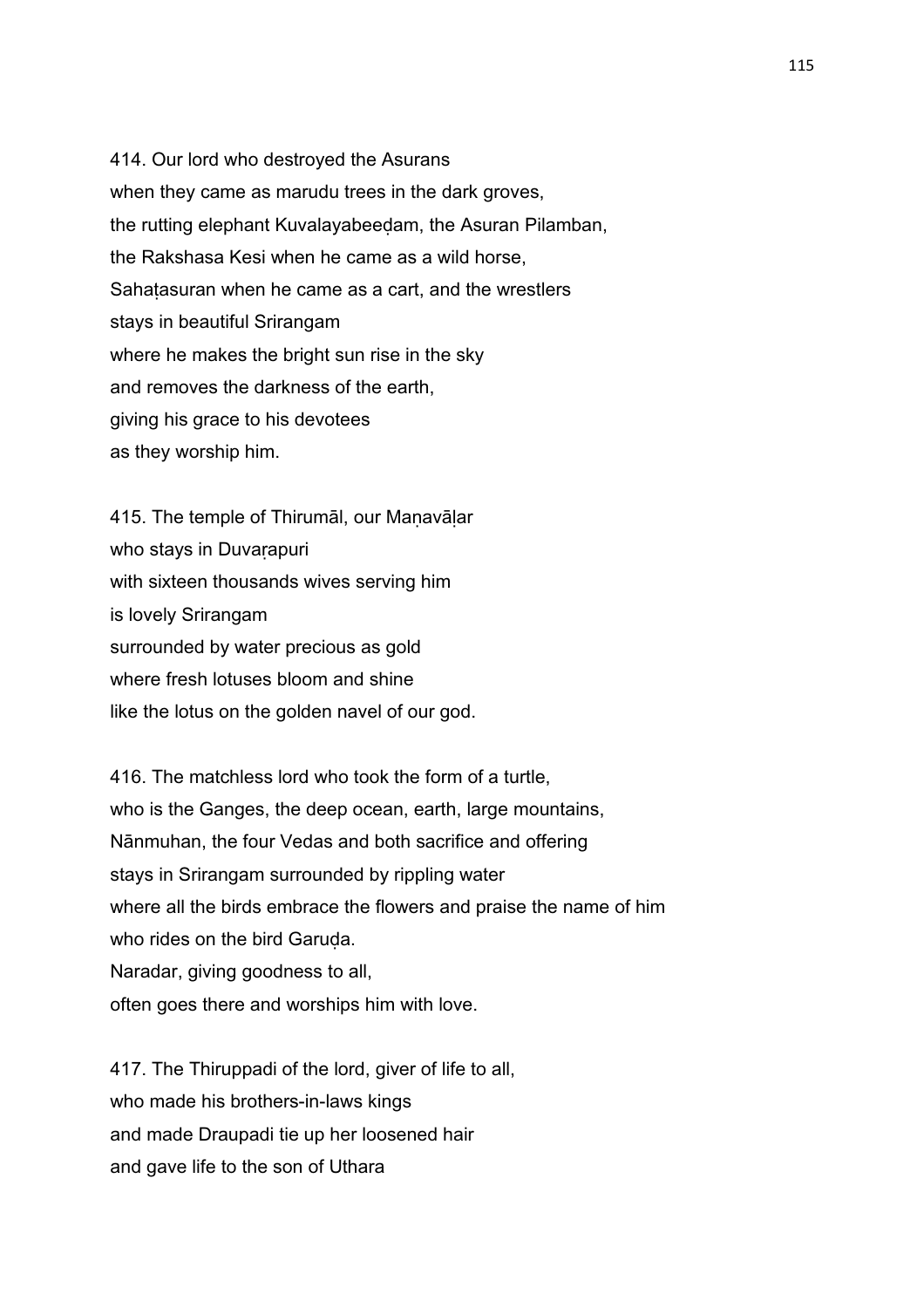is Srirangam that brightens all the directions where devotees, sages, the wise rishis, the people of the world and the siddhas worship him with love.

418. The Thiruppadi of the lord who took the form of a dwarf, tricking king Mahābali, took his kingdom and at once happily granted him a kingdom in the underworld is Srirangam where our god rests on Adishesha, the snake that spits from its mouth precious diamonds as bright as the morning sun rising from a lovely shining hill.

419. The Thiruppadi of the lord who grasped the chest of Hiraṇyan, split it open with his sharp nails, pulled his hair, gouged out his eyes and made him scream is Srirangam where flourishing lotus plants grow to the sky like the divine feet of him who measured the sky and good paddy plants bend their heads worshipping his feet.

420. His forms are a shining fish, a turtle, a boar, a lion, a dwarf, Parasurāman, Balarāman, Rāma, Kannan and Kalki, the form that will end the world. His Thiruppadi is Srirangam surrounded with rippling water where a male swan with its mate climbs on a lovely lotus, swings on it and jumps on a flower bed, plunging into it and playing in the beautiful pollen.

421. The generous lord rides on an eagle, defeats his enemies and rules the world. As bright as the sun, he carries the sword Nandaham, creates the Vedas and protects the world. With the goddess Lakshmi on his chest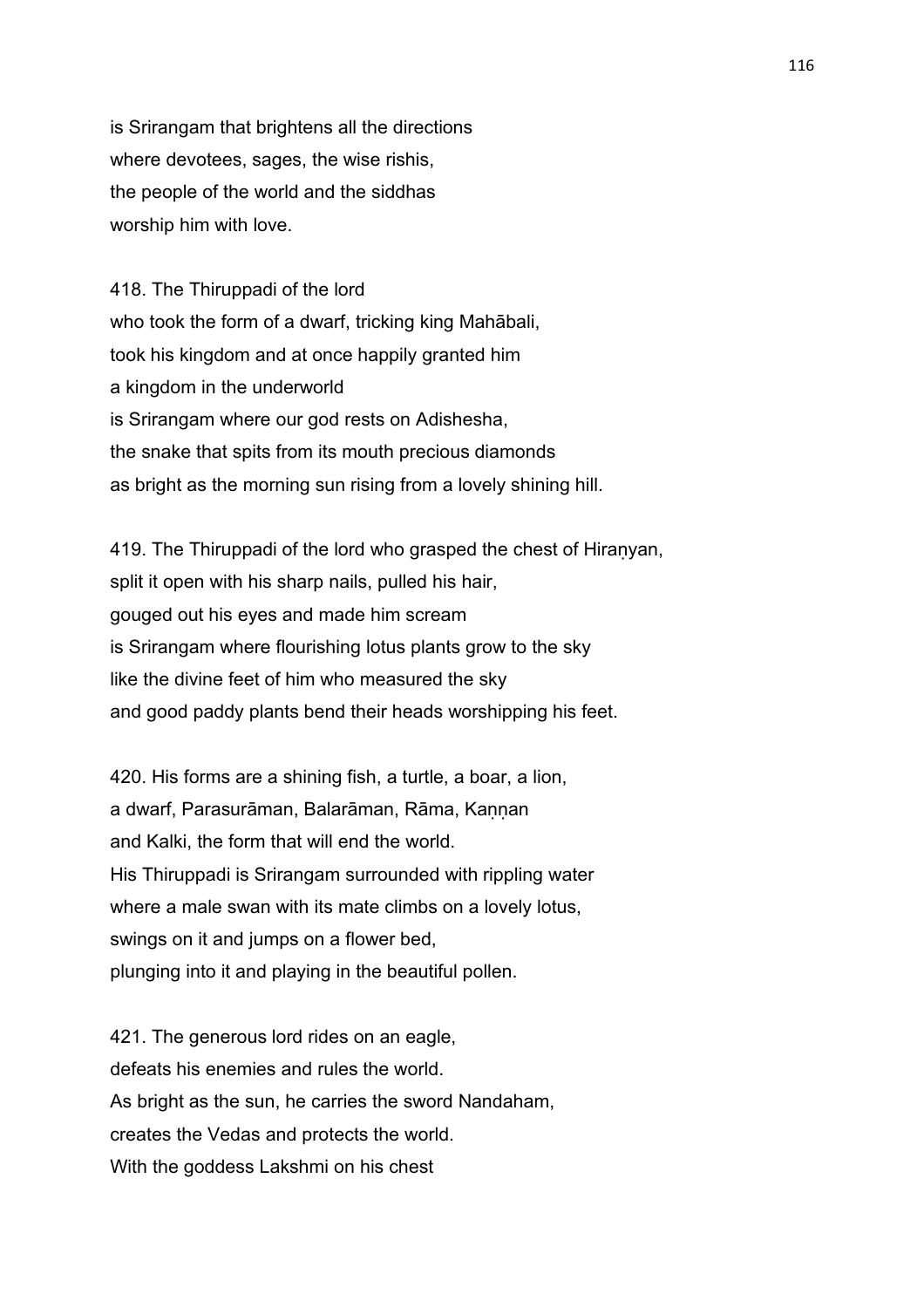he rests sweetly on the ocean in Srirangam, his Thiruppadi.

422. Vishnuchithan, the true devotee, composed ten Tamil pāsurams on divine Srirangam that is worshiped by southern and northern lands where our god stays who carries a fire-like discus and removed the suffering of Gajendra. If devotees recite these ten Tamil pāsurams they will abide under his two feet always.

### Requesting the god to come and help when Yama's messengers come.

423. When they are old, people go to others who are strong because they believe they will help them. Even though I am not worthy to approach you, I come to you for refuge because you saved the elephant Gajendra from the crocodile when it seized him. When I become old and my time comes to an end and I am suffering, I may not be able even to think of you. Now I have told you what my state will be then. O lord, you rest on the snake bed on the ocean in Srirangam.

424. Look, you need to come and help me when my time comes to an end, O god with a conch and discus in your hands. The Kingarar, the messengers of Yama, will come to take me and bring me terrible pain. I worship you always. Wherever you go, with your miracles you can prevent any suffering that comes to anyone. I am telling you right now while I can. O lord, you rest on the snake bed on the ocean in Srirangam.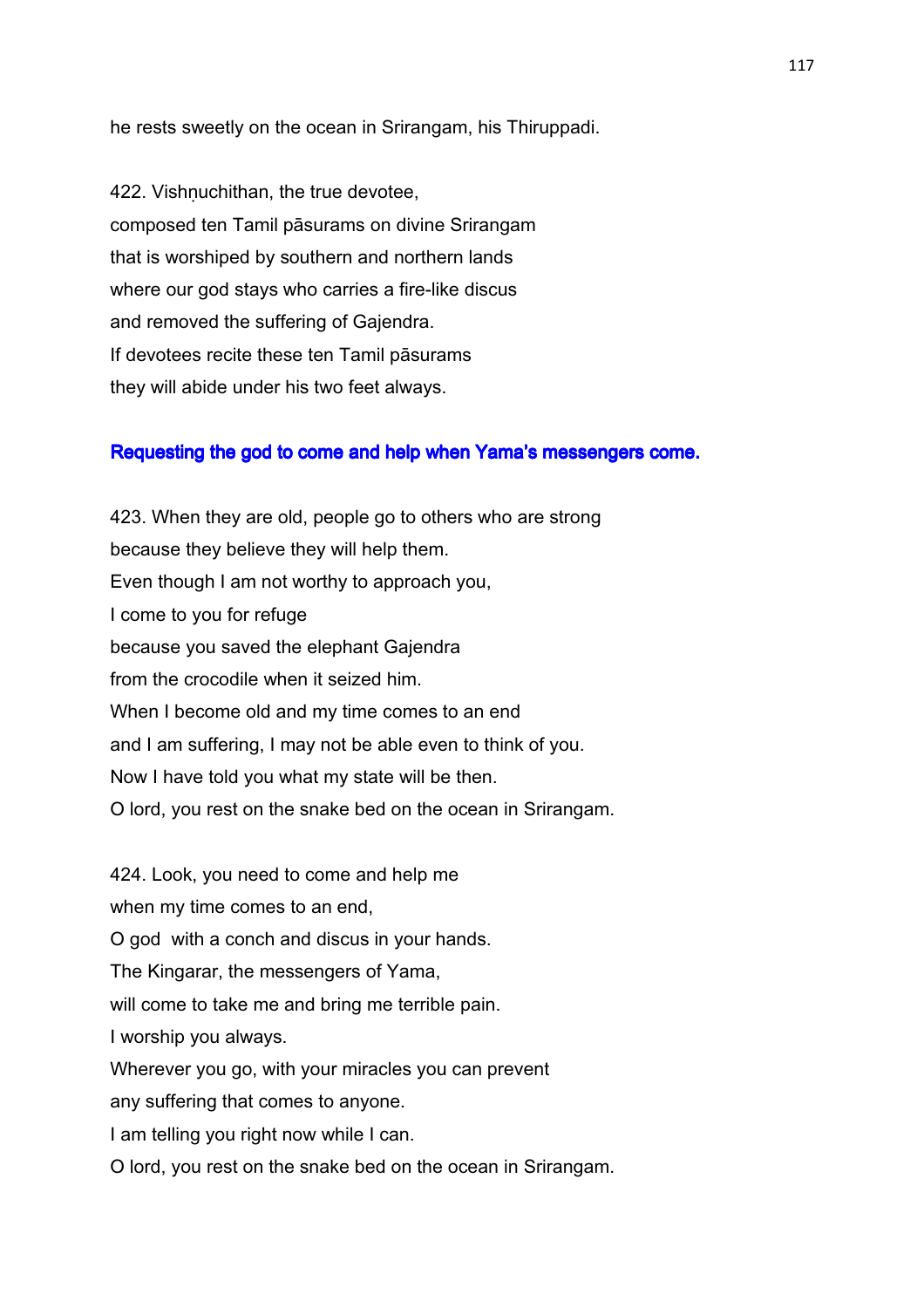425. When the Kingarars, the messengers of Yama, come to take me, even if I run to the front door of my house and beg them, saying, "Stop here" they will not do it. O lord with a discus and conch in your hands, whenever I can I worship you and praise you, saying all your names. You should protect me from all trouble and take care of me. O lord, you rest on the snake bed on the ocean in Srirangam.

426. O lord, you are the whole world and you rest on the snake bed on the ocean in Srirangam. Shiva, the bull rider and Nanmuhan could not find the head or feet of you, the ancient lord praised with the syllable "Om." When the messengers of Yama come terrifying me because they think my time is up, you must come and protect me.

427. You, the highest one resting on Adishesha, the snake on the milky ocean, made Nanmuhan on your navel so that he could create all the creatures of the world, and you also made Yama because you thought that the lives of people in this world should not be endless. O dear lord! You should protect me now.

428. O god, you are the earth, ocean, fire, wind and the sky! The Kingarars, the evil messengers of Yama come and cruelly take people's lives. Whenever I have thought of you I have recited all your names and worshipped you. O my lord, think of me always and protect me. O lord, you rest on the snake bed on the ocean in Srirangam.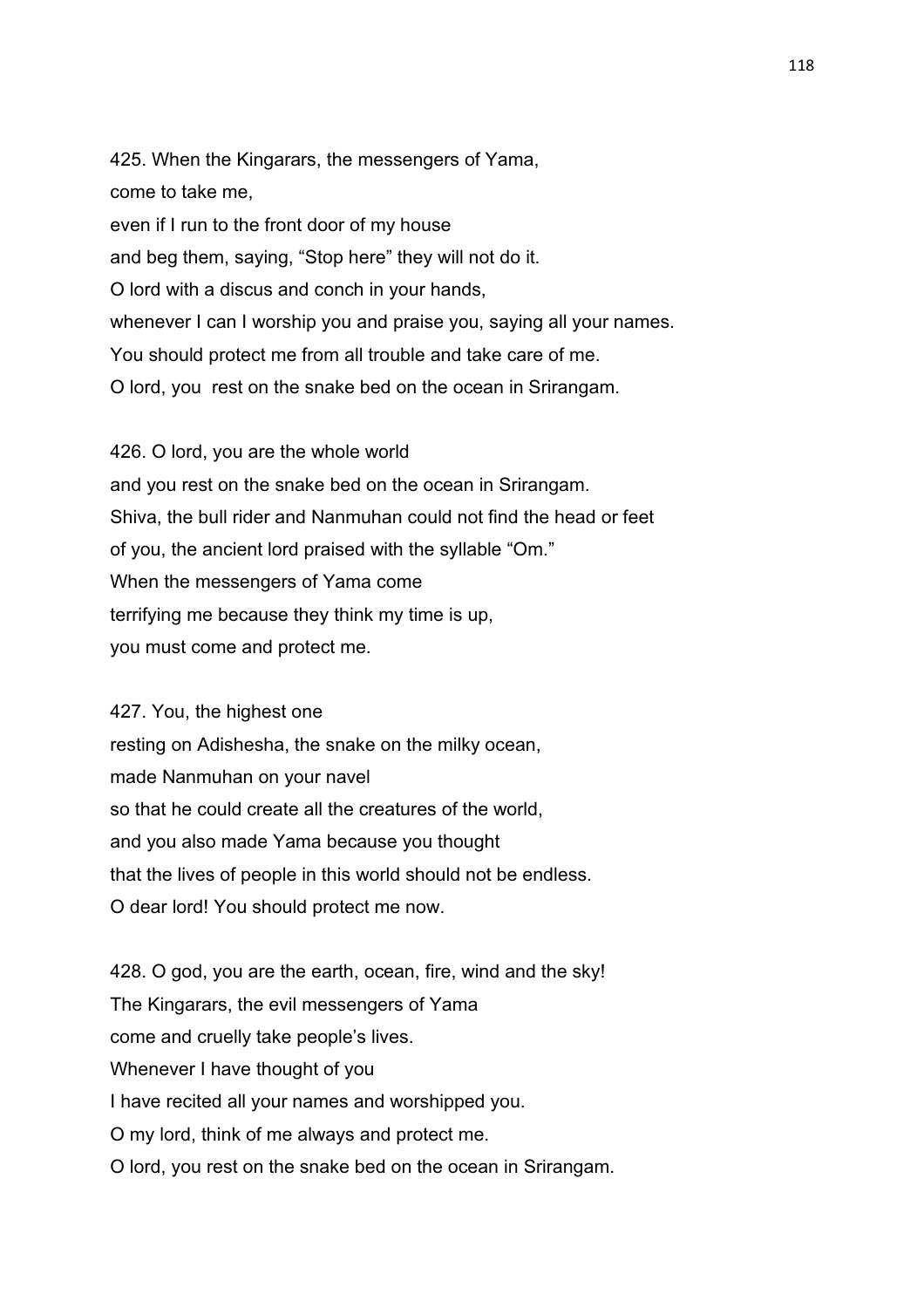429. O my father, you are the god of gods, the meaning of the Vedas and their pure words, you are my sweet faultless nectar,and the lord of all the seven worlds. When the Kingarars, the messengers of Yama, come with their cunning forms, make me suffer and take me, you must come to protect me and say, "Do not be afraid!" O lord. you rest on the snake bed on the ocean in Srirangam.

430. I do not know any of the magic you do. When the Kingarars, the messengers of Yama, come, make me suffer and take me to Yama's world, I may not be able to think of you, O god of the gods in the sky, O Māya, born in Madhura, my soul is yours. You should protect me. O lord, you rest on the snake bed on the ocean in Srirangam.

431. You my lord, are the cowherd who grazed the cows and carried Govardhana mountain to protected them. You are the ancient light. From the day I was born until today I have never forgotten you. When the Kingarars, the cruel messengers of Yama, come, make me suffer and take hold of me, you should come and protect me. O lord, you rest on the snake bed on the ocean in Srirangam.

432. The chief of the Veyar, Vishnuchittan of Villiputhur, composed ten Tamil pāsurams on Māyavan, Madhusudanan, Mādhavan, and Achudan who rests on a snake bed. If devotees recite these ten pāsurams they will become pure-minded

and will be devotees of the sapphire-colored lord.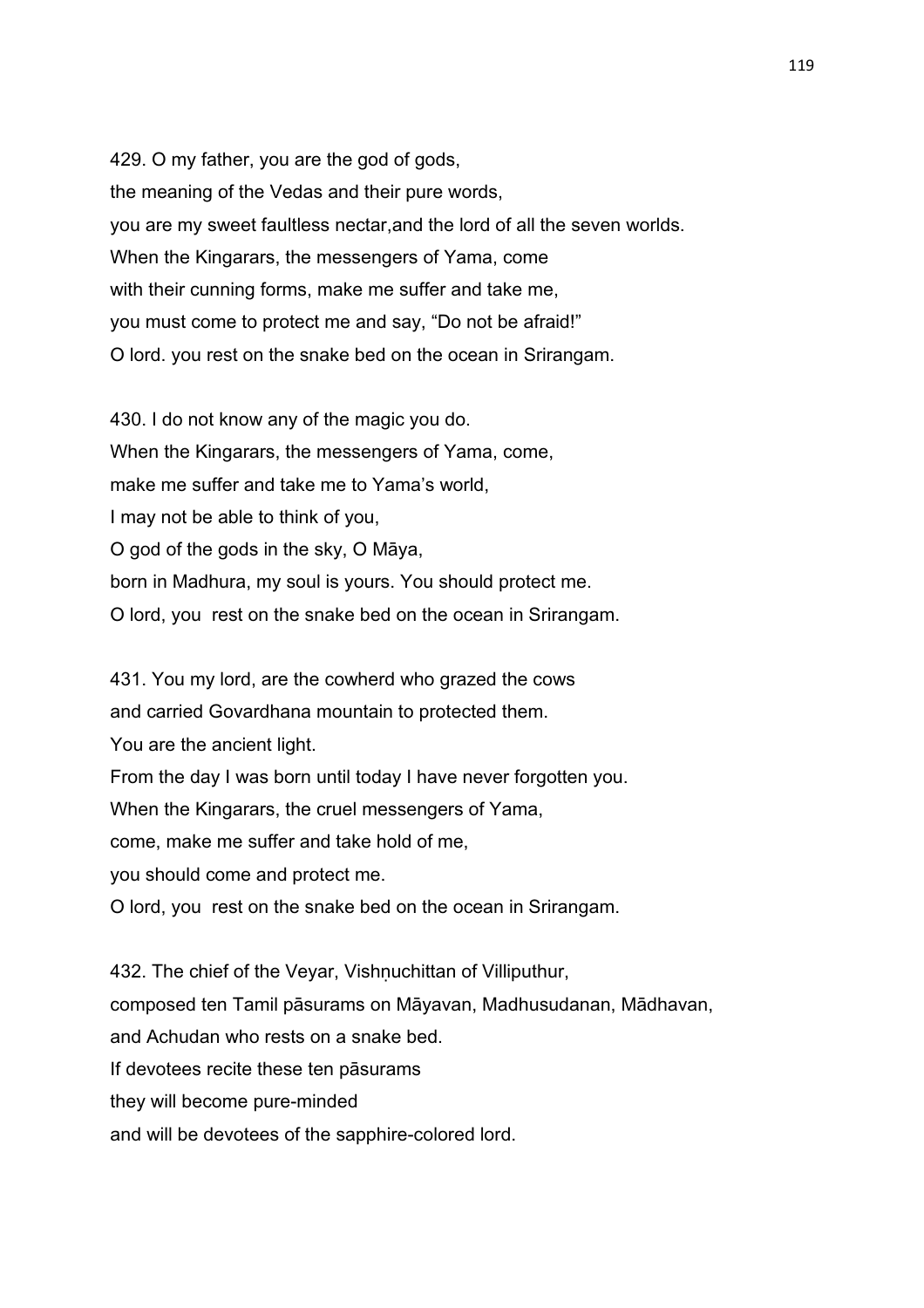### The poet's request

433. O Mādhava, because I do not know how to say anything that is good I do not praise you but still my tongue says nothing but your names. I am afraid, nothing is under my control. You may be angry with me because you think I speak as someone ignorant, but I cannot stop my tongue. Great ones find meaningful things even in the calling of crows. You are the reason for everything, O lord, with an eagle banner.

434. I compose worthless pāsurams with my useless tongue. You carry a conch and a discus in your hands. Is it not the duty of the great to forgive the mistaken words of their servants? My eyes can only see through your eyes and my mind will not think of any other god except you. I am like a deer one more dot on its coat does not spoil its loveliness. Surely it is not too much for you to accept my mistakes. O lord, you swallowed all the seven worlds and spat them out.

435. I do not know what is good or what is bad, all I know is to say, "Nāraṇā." Before, I said unworthy things about you but now I only praise you. See, O Thirumāl, I do not even know how to think of you. Always I say, 'Namo Nāraṇa, Namo Nāraṇa." My only strength is that I am a Vaishanavan and live in your temple.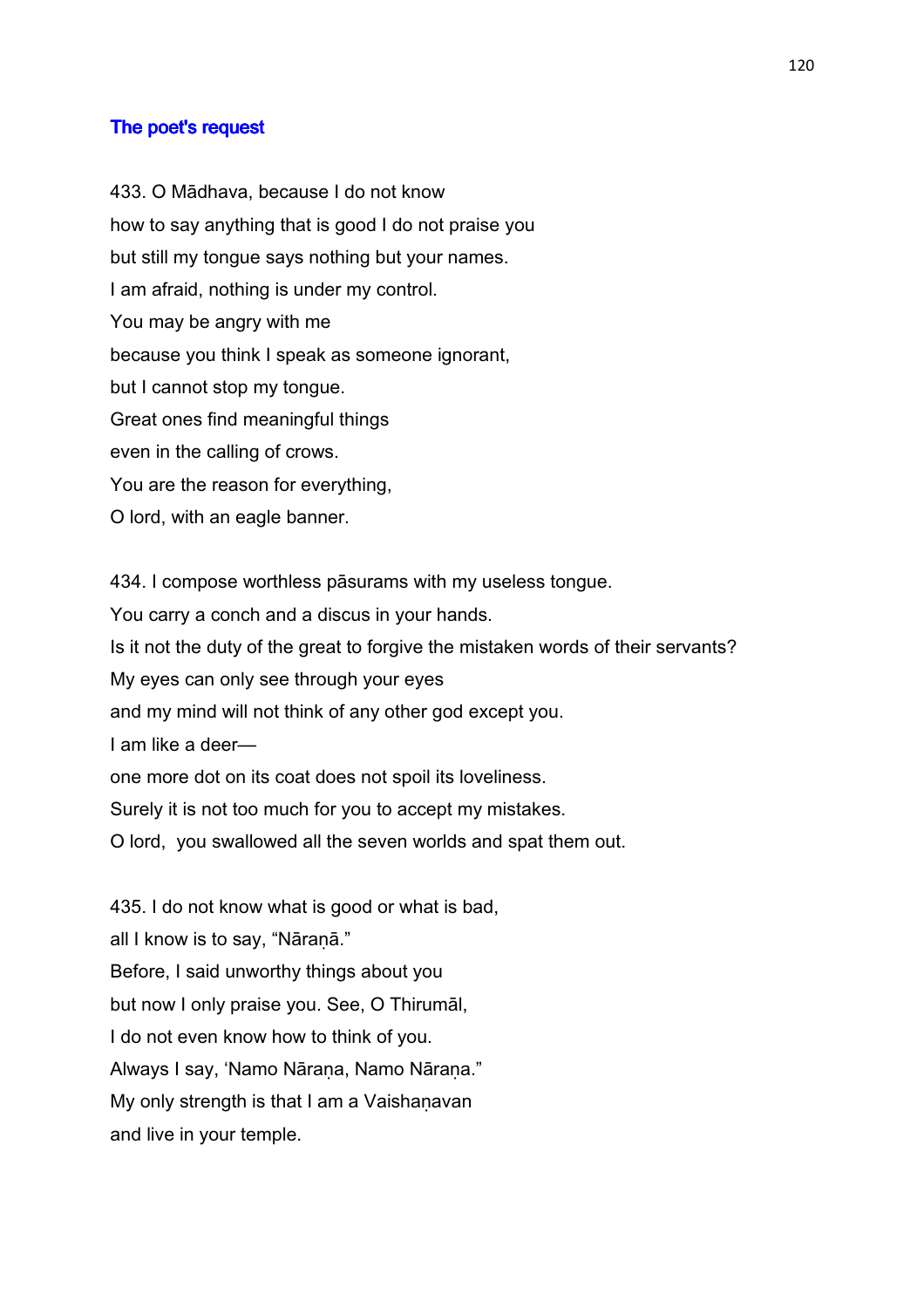436. You, the pure, tall god, measured this world with your body. Do not hesitate to make me your slave. Though I do not want any clothes or food I still have not became your slave and am wandering here and there. O lord, you killed the cruel Kamsan and cut the chains of Vasudevan, your father, when he was in prison and released him.

437. I have placed all my property, wife, cattle, waterways, lands and wells and anything that I have under your golden feet without any worry. It is hard for me to deal with my villagers because they are jealous that I own so much. O lord, you who took the form of a boar, and dug up the earth to bring back the earth goddess and broke the tusk of the elephant and killed it, I need your help.

438. O dear lord, dark colored creator of the four-headed Nānmuhan and the reason for everything, even if I, your devotee, do not eat, I do not get hungry because worshiping you takes my hunger away. If there is a day when I do not think of you, and do not always say, "Namo Nārana" and do not recite Rig and Sama Vedas and do not place fresh flowers on your feet, that will be the day I starve.

439. You pretend to sleep on the white flood of ocean on a snake bed,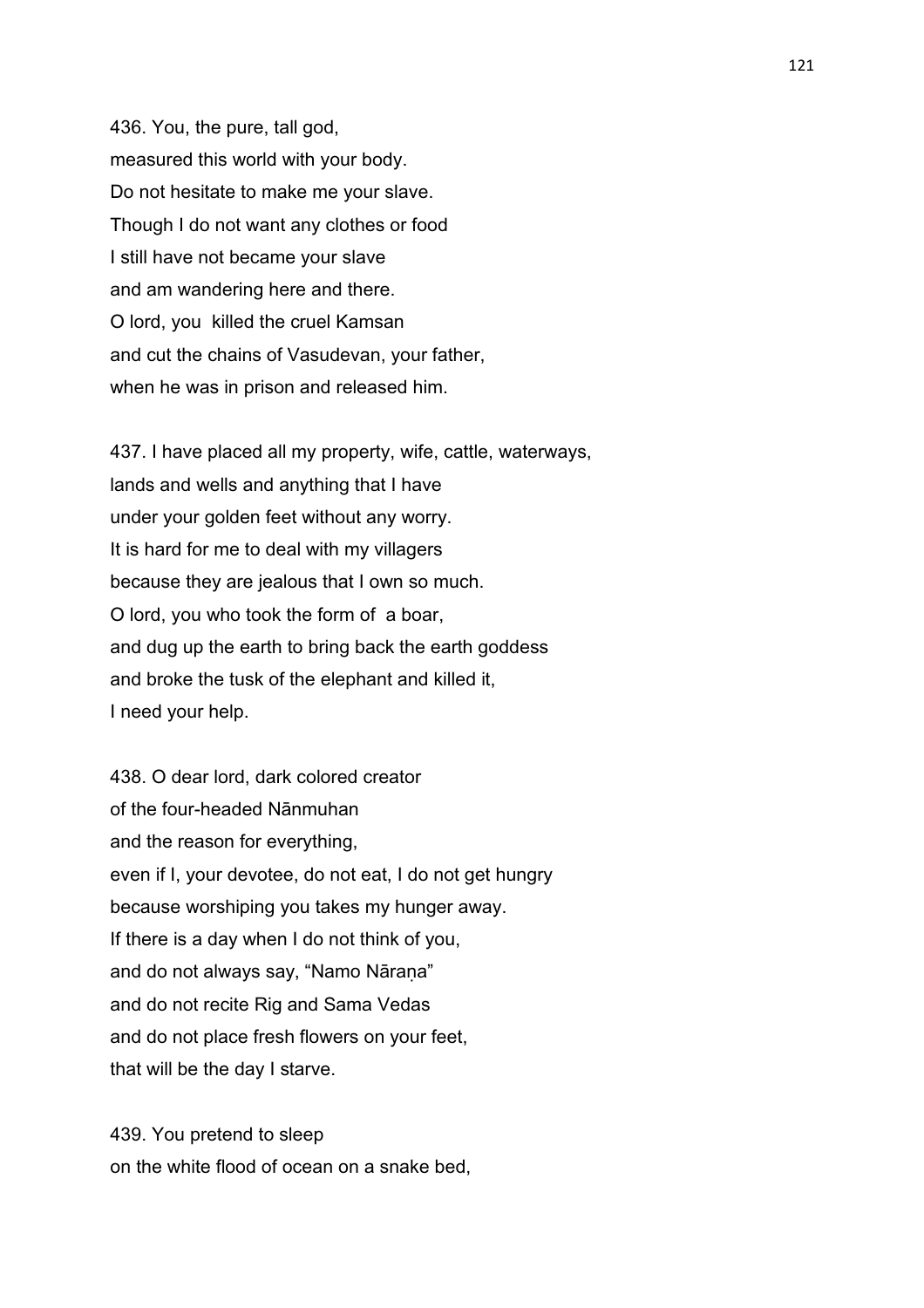but when I want to see you sleeping on the snake bed, my heart becomes weak and I sob with happiness, my hair stands on end, my eyes shed tears and I cannot rest at all. O tell me, how I can reach you.

440. You carried the huge beautiful Govardhana mountain, used it as an umbrella and protected the cowherds and the cows from the storm. O Madhusudanan, Kanna, who released the elephant Gajendra from his suffering and killed the elephant Kuvalayabeeḍam, you, the reason for everything, remove the troubles of your worshipers. You are so famous that I do not have the words to praise you. O my dear lord, give me your grace so that I may approach you and worship you every day.

441. You are my friend and the god of those who praise you with love. The god of the gods in the sky, you took the form of a man-lion, you measured all the seven worlds, and you are the apocalypse. You, the reason for everything, removed the suffering of the elephant Gajendra when he was caught by a crocodile and you churned the milky ocean with the gods in the sky. . Make me your devotee and protect me. I am weak—remove my suffering.

442. He is Mādhavan and Madhusudanan, the emerald-colored father of Kama, a lion to his enemies who took the form of a dark-haired dwarf and is sweet for me. Vishnuchithan the chief of Puduvai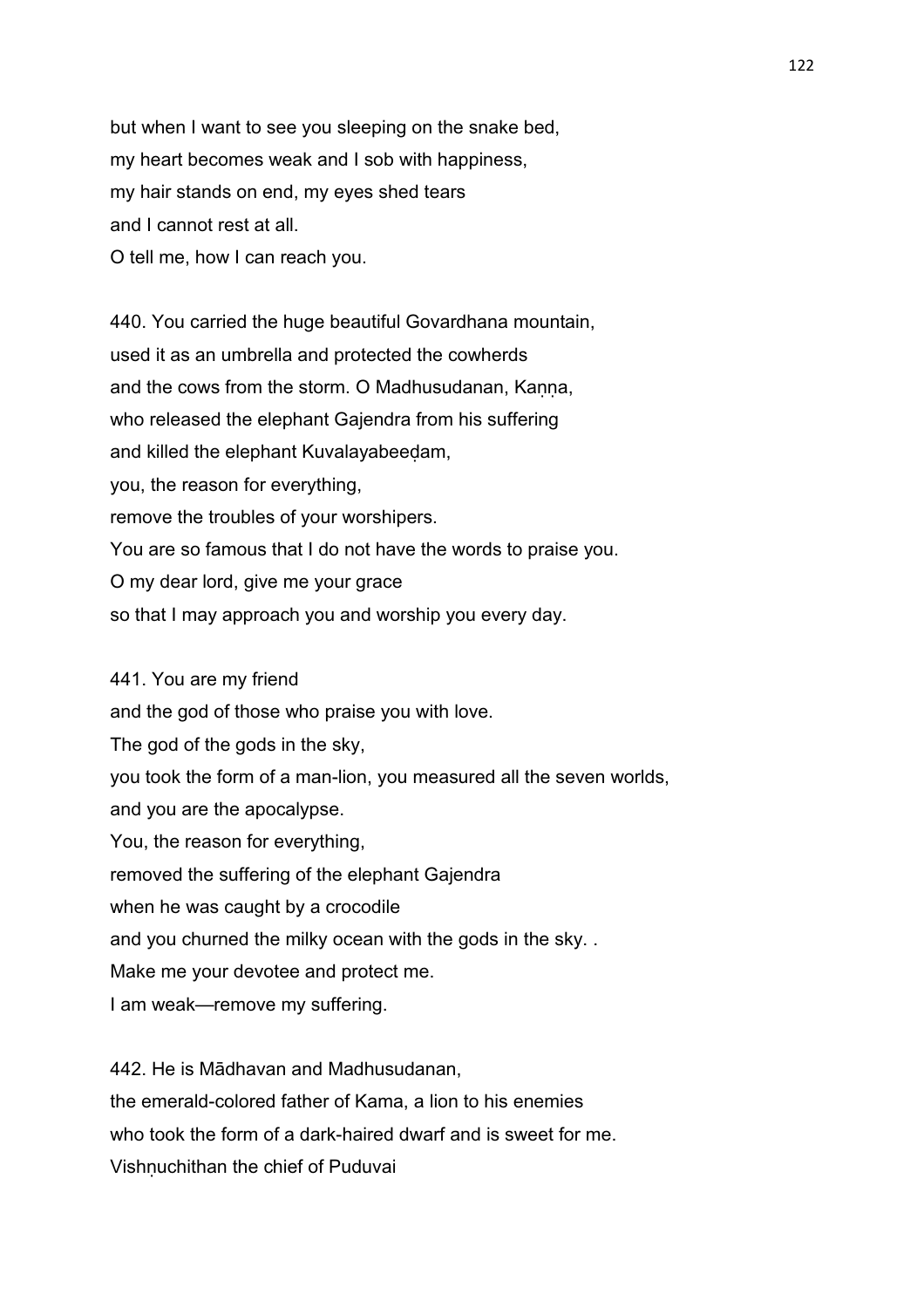that flourishes with goodness composed ten wonderful Tamil pāsurams on him. If devotees recite these pāsurams they will reach the world of Nāranan soon.

# Asking diseases to go away because the god will protect the Azhvar and his devotees.

443. O diseases that stay and spread on our bodies like the ants that swarm around the ghee pot and climb on it, you go away and we want to become well. The god of the Vedas entered into my body and stays there lying on the snake bed. It is not my old body. God is there now and he protects it.

444. The plan that Chitragupthan wrote by the order of Yama, the king of the southern direction, is canceled and the messengers of Yama have run and hidden themselves, leaving me alone because I am a slave of the devotees of the ancient god, the all-knowing one resting on the ocean, the lord of the wise and nectar for his devotees. My body is not the same as it was. God is in it now and he protects me.

445. My lord who brought me from my mother's womb helped me control the desires of my five senses, removed the craving of this body of nerves and flesh, and kept the messengers of Yama from binding me with ropes and taking me away. He taught me to become his devotee night and day and serve him. My body is not the same as it was.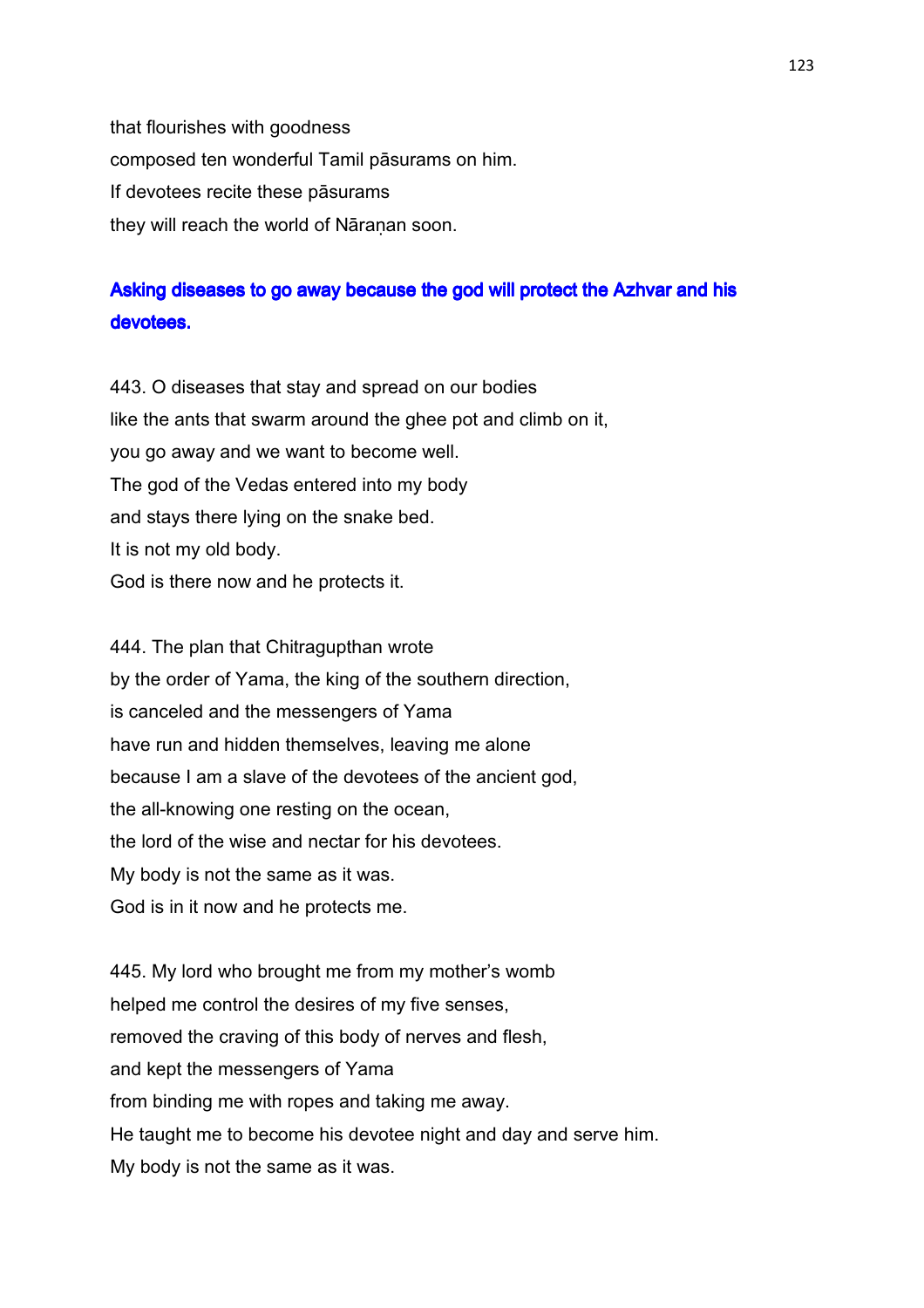God is in it now and he protects me.

446. O diseases, you give pain to people because of their bad karma, but see, there is also bad karma for you. Do not enter my body, do not enter it. Do you see how it is not easy to enter my body? Look, my body is the divine temple where the lord who took the form of a man-lion stays. Go away or you will be in trouble. My body is not the same as it was. He is in it now and he protects me.

447. O diseases, I made Māyan who took the form of a dwarf enter my mind and I kept him there with love. I have nothing else in my mind. See, my mind is a precious treasure that keeps a diamond. He is strong and he is mischievous. Do not hesitate. Go away. My body is not the same as it was. God is in it now and he protects me.

448. O diseases that bring suffering to people, I will tell you something, listen. My body is the divine temple of him who grazed cows. Be careful or you will get bad karma. There is nothing you can have here. You should go away. My body is not the same as it was. God is in it now and he protects me.

449. I was attracted, slipped and fell into the small cave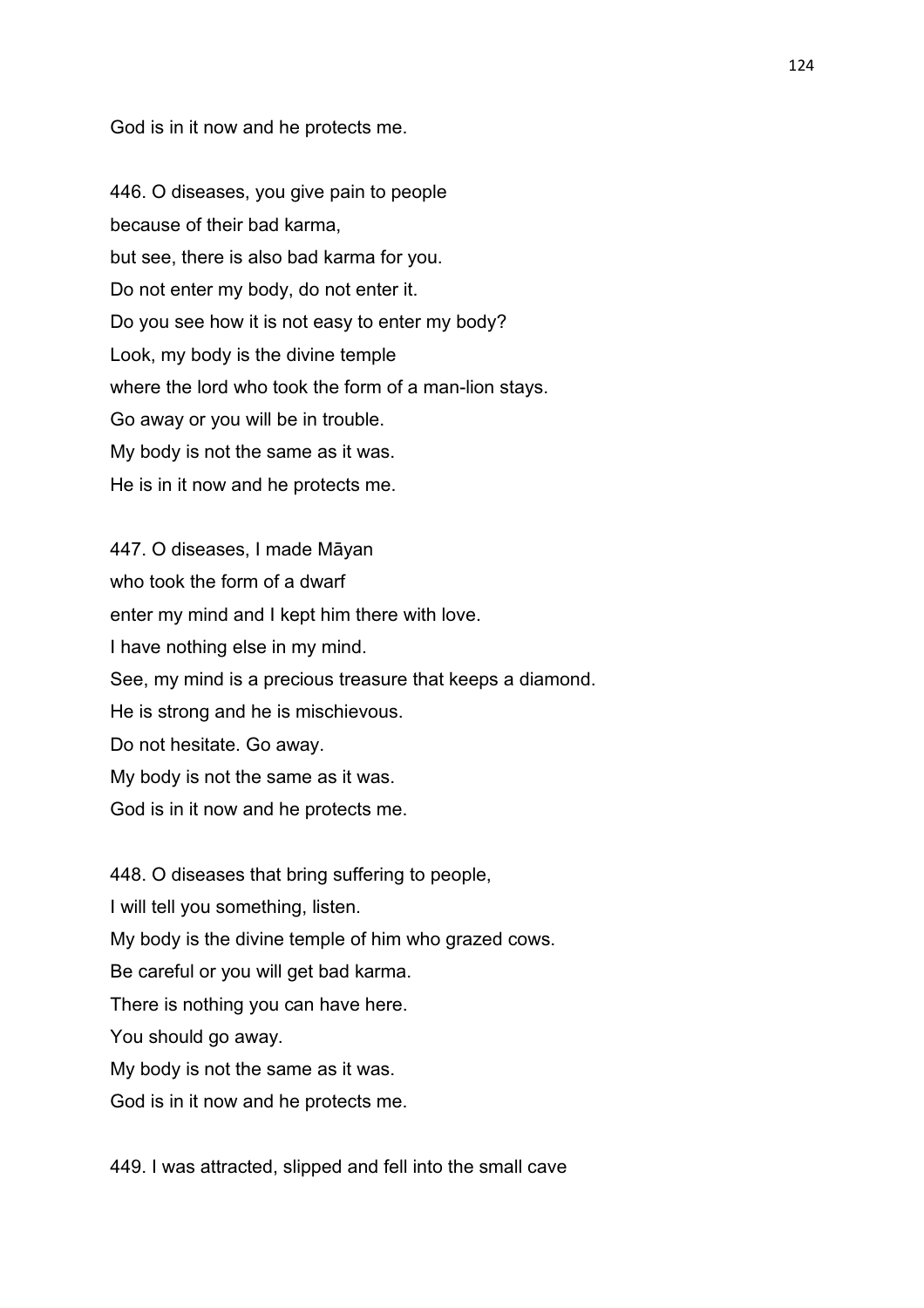that is called a woman's breast. I plunged into it and could not get out. My dear lord, colored like the shining ocean removed my bad karma and saved me from my troubles. My body is not the same as it was. God is in it now and he protects me.

450. Decorated with fine silk, he came to me as a divine guru, saved me from all my troubles, entered my heart that is like a blooming lotus and marked me with his foot on my neck behind my head. My body is not the same as it was. God is in it now and he protects me.

451. Do not sleep, do not sleep, do not sleep,

O bright shining discus, do not sleep.

O conch, do not sleep.

O Nanthaka sword that follows the path of dharma,

do not sleep.

O beautiful Sarngam bow, do not sleep.

O mace, do not sleep.

O eight guardians of the world

who do not fail in your work, do not sleep.

O Garuḍa king of birds, do not sleep.

Watch my room when I rest, do not sleep.

My body is not the same as it was.

God is in it now and he protects me.

452. I, the poet Vishnuchithan, praise the lord who came and entered my heart lying on his snake bed on the beautiful milky ocean that has roaring waves with Lakshmi, beautiful as a statue.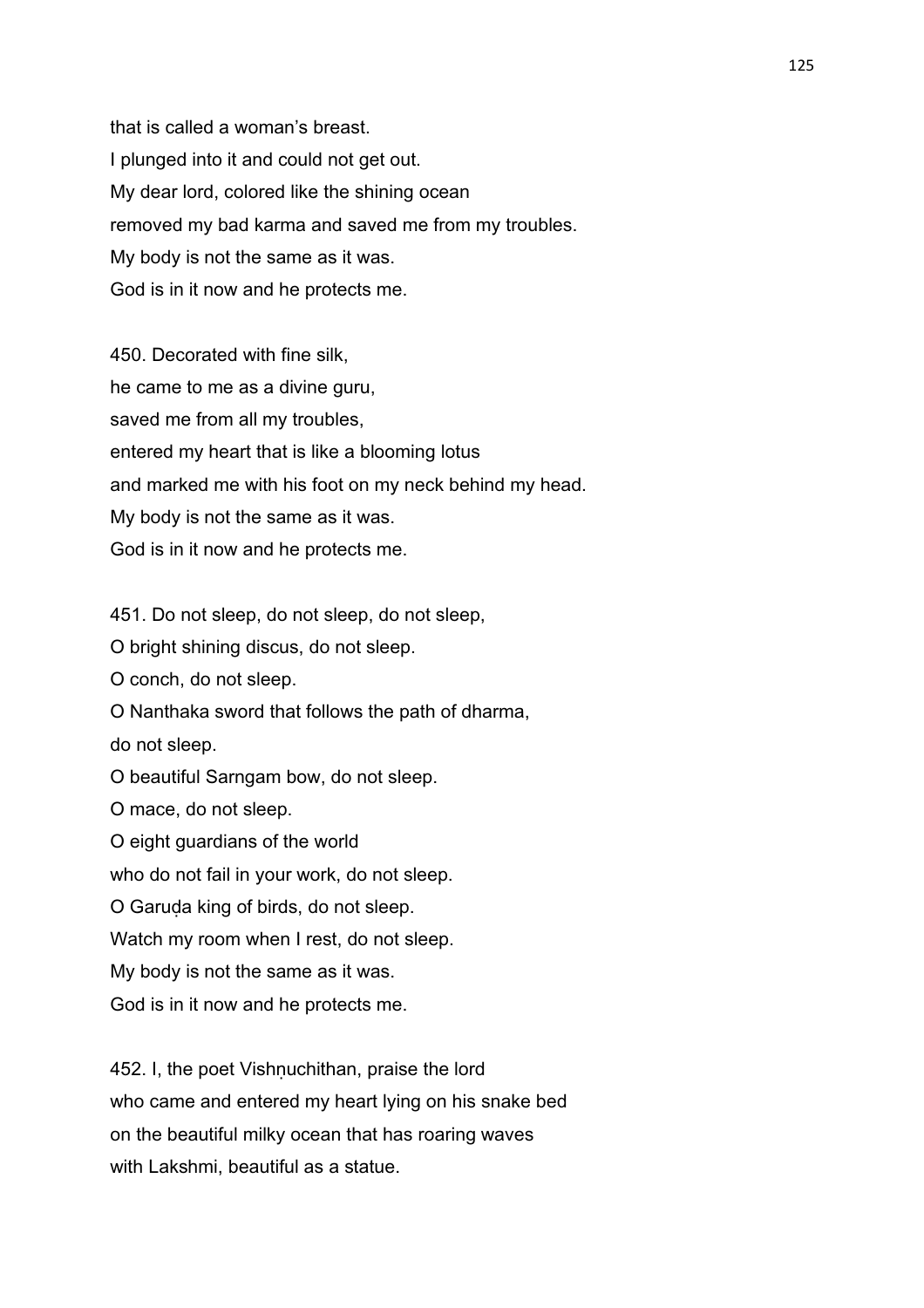He rests on the ocean and I worship him so that he will help me compose these pāsurams on paṭṭinam kāppu.

### Requesting the god of Thirumālirunjolai not to leave the devotee's heart.

453. O father, lord of Thirumālirunjolai, I released myself from the sufferings of this world, became your devotee and saw you. I will not allow you to leave my heart. O lord, you came to this world and were born from the womb of Devaki as her seventh child after she had lost six children.

454. I embraced you, keep you in my heart. and will not allow you to leave me. If you hide yourself with your magical tricks I swear by you that what you do is not right. You, my father, are lord of Thirumālirunjolai surrounded with pure water that removes the bad karma of the people of all lands and all cities.

455. I have done much tapas to serve you. If I go to another god and serve him, it will destroy your pride, god of beautiful Thirumālirunjolai where a gypsy tribe plants grain in the earth, grows new crops, worships you and says, "We worship your golden feet and eat the new grain."

456. O father, lord of Thirimālirunjolai, I suffered wandering many miles in this life.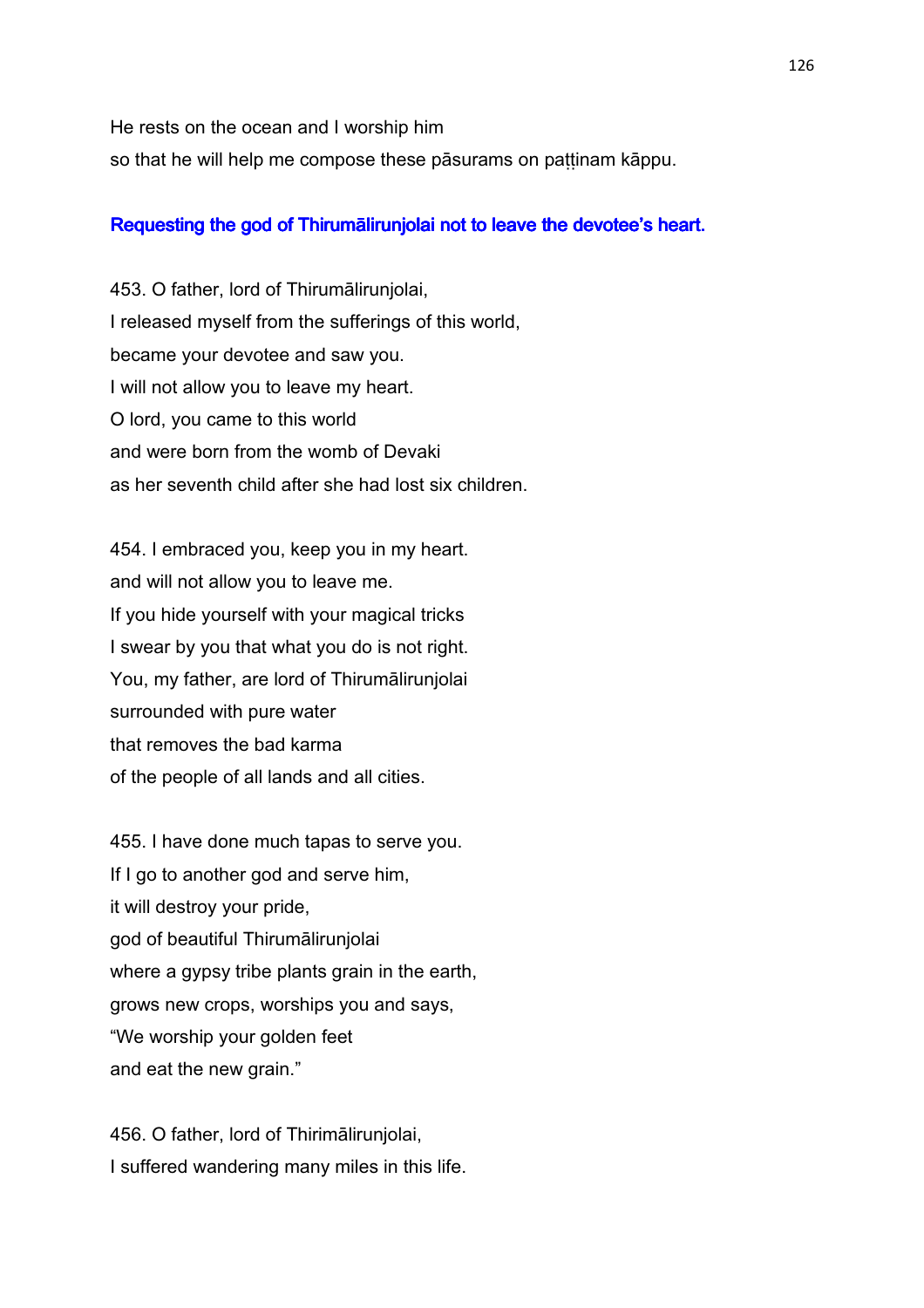There is no shade for me here and there is no water for me here. I see no refuge that would let me survive except the shade beneath your feet. O god, you went as a messenger for the Pandavas, told lies to the Kauravas making them your enemies and were the cause of the deaths of all those who died on the battlefield in Kurukshetra.

457. My feet do not have the strength to walk and the tears from my eyes do not stop. My body becomes weak and trembles. I cannot speak. I shiver, my arms are twisted and I can't make them straight. My mind is fascinated by you and thinks only of you and I begin to praise you and live, O my father, lord of Thirumālirunjolai surrounded by springs where fish frolic.

458. Shiva with his bull banner, Nanmuhan, Indra and all others do not know the cure for the sickness that is this birth. You, beautiful like a bright sapphire, are the healer who can cure the sickness that is birth. O my father, lord of Thirumālirunjolai, give me your grace so I may enter your world and not be born again.

459. I was plunged in the sufferings of this world and now by your generous grace have been released from them. I am tired. Please give me your grace and say to me, "Don't be afraid."

O god of Thirumālirunjolai with a shining discus,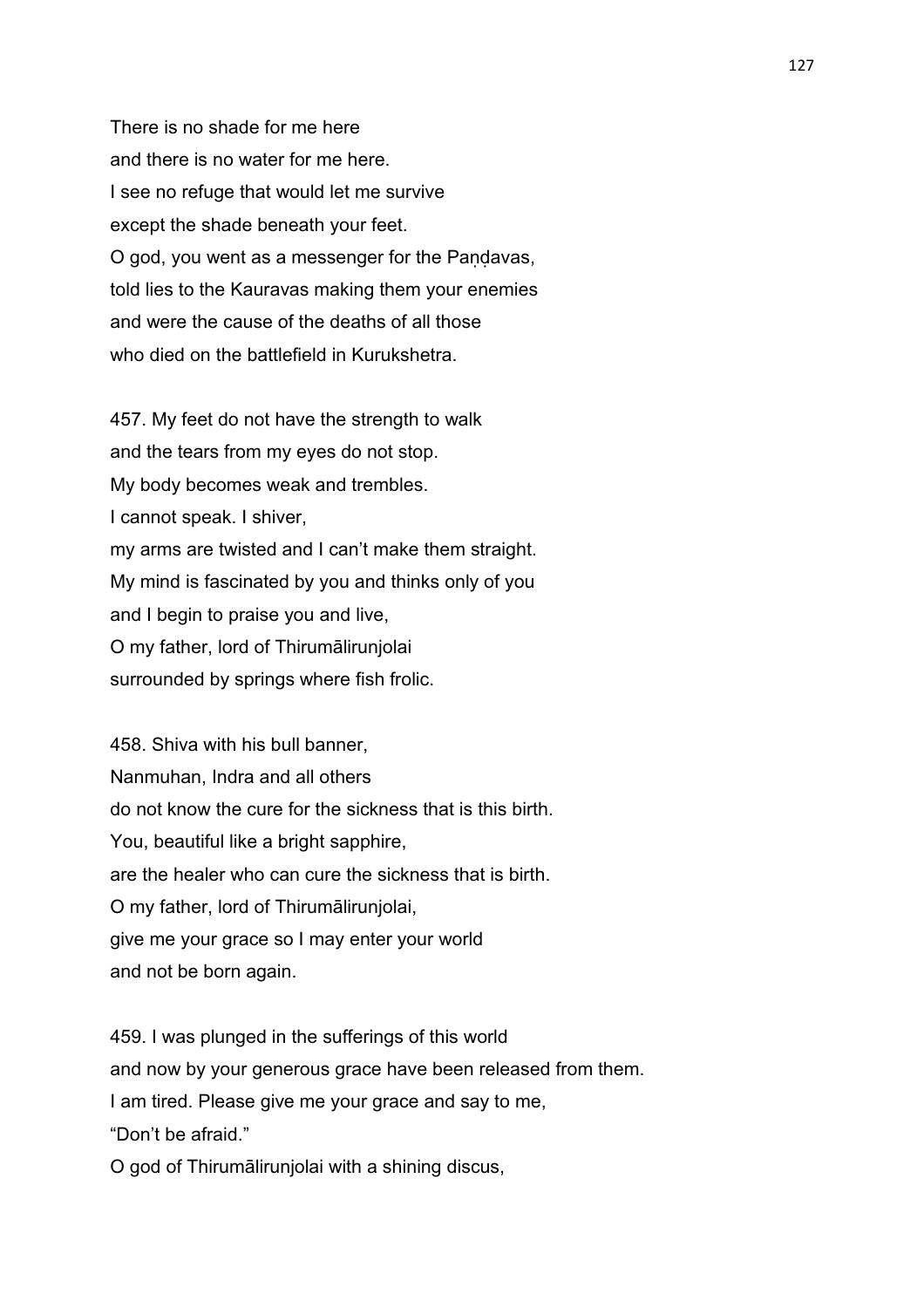your hands are strong, your eyes are lovely, you wear silk garments, and your body has the color of the red evening sky.

460. I thought I could see you today or tomorrow. I suffered longing to see you for many ages and many eons. Now I will not leave you who destroyed all the hundred Kauravas, and gave life to their enemies the Pandavas, your brothers-in-law. Don't you know that my heart is with you, O my father, god of Thirumālirunjolai?

461. Even when I was in my mother's womb I wanted to serve you as a slave. I was born in this world and I found you how could I leave you who fought with Banasuran and with your discus cut off his thousand arms, scattering them in all the directions, O my father, lord of Thirumālirunjolai.

462. Vishnuchittan the chief of Puduvai that is filled with golden shining palaces, composed pāsurams about the lord of Thirumālirunjolai where people of the world go and play in the spring water. If devotees recite these ten pāsurams they will become devotees of the god who measured the world.

# The Azhvar describes the benefits he has received because god has entered into his heart.

463. You, Damodharan, the clever lord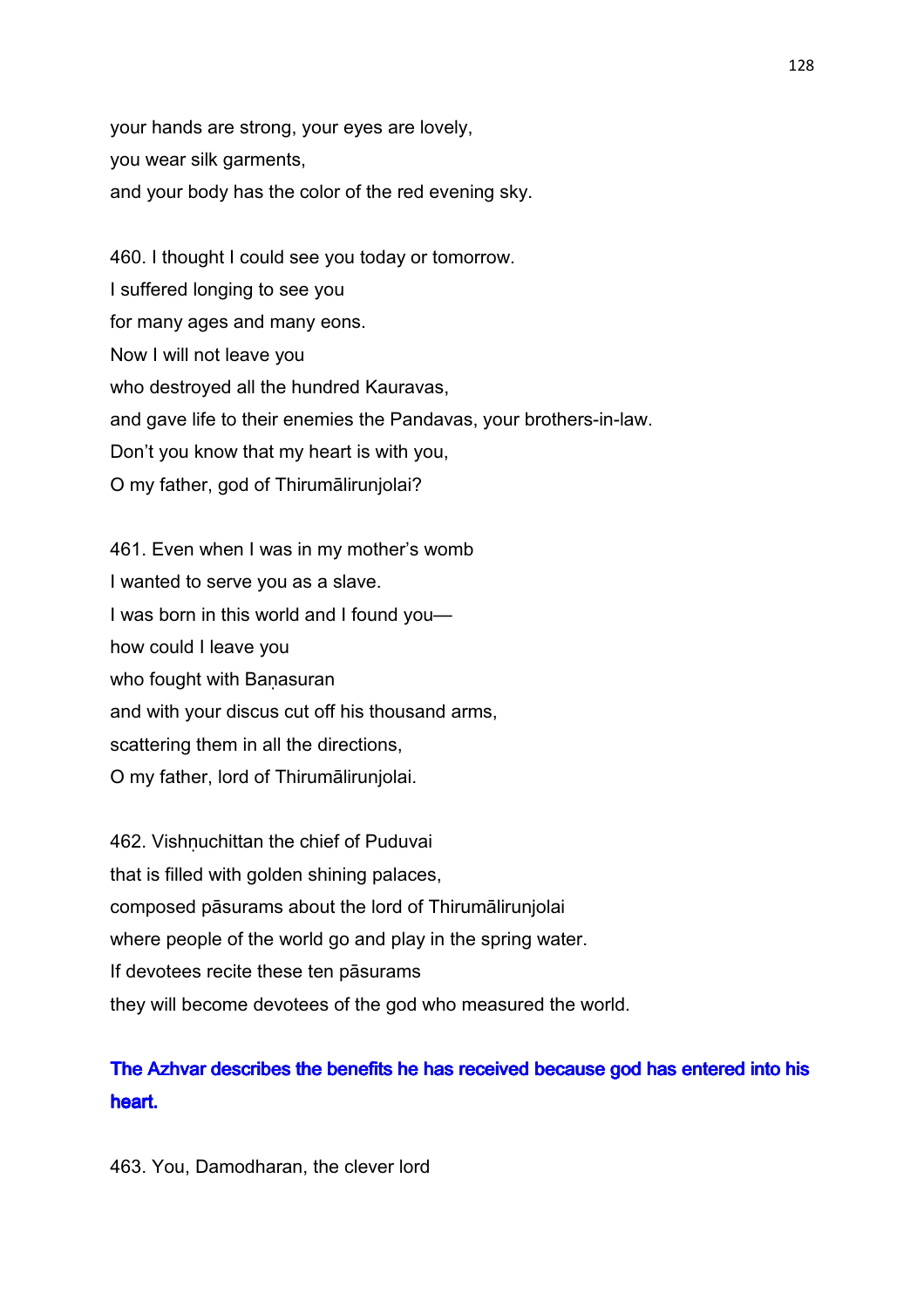of the rich, lofty Thiruvenkaṭam hills, flourish and protect the world. I put the mark of your discus on myself and on all my possessions. I live because of your grace. What do you want me to do now?

464. You are the highest god who rides on the eagle Garuda. After you possessed me the ocean of my births dried up and now I have reached the highest place. My sins have burned up as if in a forest fire and I have plunged into the river of nectar of knowledge.

465. You, the god of my family, my master, entered my heart. Who could ever get the goodness that I have received? All the sins of the world that made me suffer have run away and hidden in the bushes.

466. O lord with arms as strong as mountains and a discus and the bow saragam in your hands, you are the servant of your devotees. Like the gods when they churned the ocean of milk and filled a pot with nectar, I opened my mouth and filled my body with you and my heart melted. Even cruel Yama will not be able to come near my feet with his club.

467. You are my father, my Rishikeshan, and the protector of my life. Like someone who brightens gold by rubbing it on a touchstone,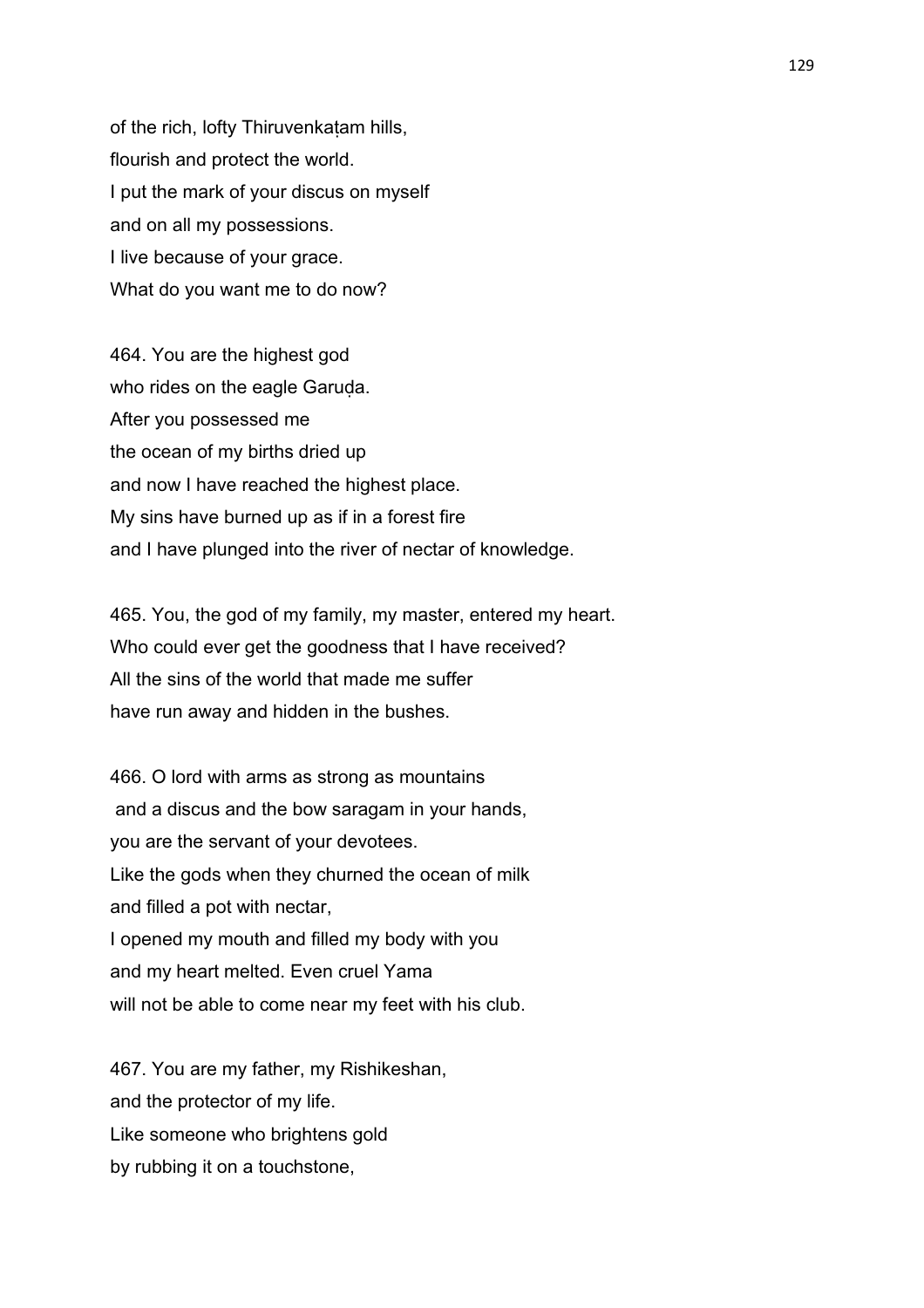through your grace I kept you faultlessly and praised you with my tongue and in my heart.

.

468. You are Rāma and the best among men. You carried an axe in your left hand when you came to the earth as Balarāma to rule the world. As if I were drawing on a wall, I drew your form in my heart perfectly and you came to me, O my dear one, Don't go anywhere leaving me.

469. O lord who broke the tusks of the elephant Kuvalayabeedam, . fought and defeated the wrestlers, like the king of the Pandya country who placed his mark on the mountains, you placed your bright, divine feet on my head and made me your own. I have always praised your name with my good tongue.

470. You, a tall one with a discus, you came into my heart along with Adishesha and Garudāzhvar, stayed there and made me alive. My heart melts when I think how you stay there, tears fill my eyes and flow down and I need only think of you for my sorrows to disappear.

471. You left your snake bed on the cool ocean, came running to me, and now you stay in the ocean of my heart. You who are my magical and beloved god, the Māyan, the best of all the beloved of Nappinnai,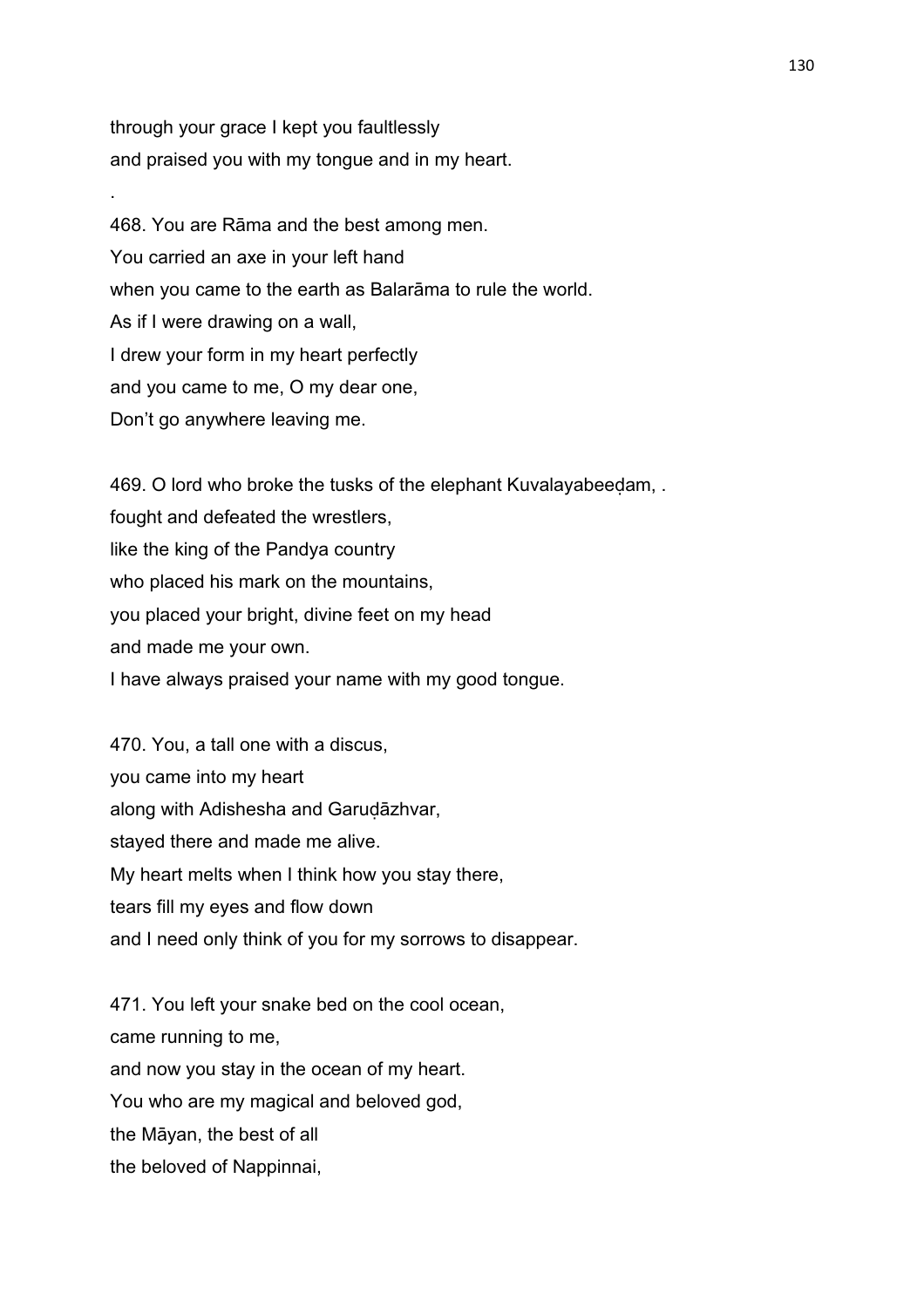a matchless ocean and a precious light are the unique world. You made my heart your abode and you own me.

472. O, dear one, you, a light, stay in my heart like a shining lamp and are like a tall bright coral vine that grows on a large hill. You did not want to stay in the northern ocean, in Vaikuṇṭam, in Dwarapuri surrounded by walls, or in other places. You left them all and came into my heart.

473. Vishnuchithan, born in the tribe of the Veyar, praises him, the cowherd, the beautiful cool cloud-colored lord, the bull of the cowherds, the king of gods and the nectar of the Andanars. If devotees sing the pāsurams of Vishnuchittan they will reach him as his shadows.

-------------

# 2. Andal.: Thiruppāvai (474 -503) and Nāchiyār Thirumozhi (504-646)

### Girls waking up their friends.

474. The girls come and wake up their friends. They say, "Today is the auspicious full moon day of Markazhi month. O you adorned with beautiful ornaments, let us go bathe. Come! We are the beloved young girls of the flourishing cowherd village. Nārāyanan, the son of Nandagopan, who looks after the cows with a sharp spear, the young lion of lovely-eyed Yashoda with a dark body, beautiful eyes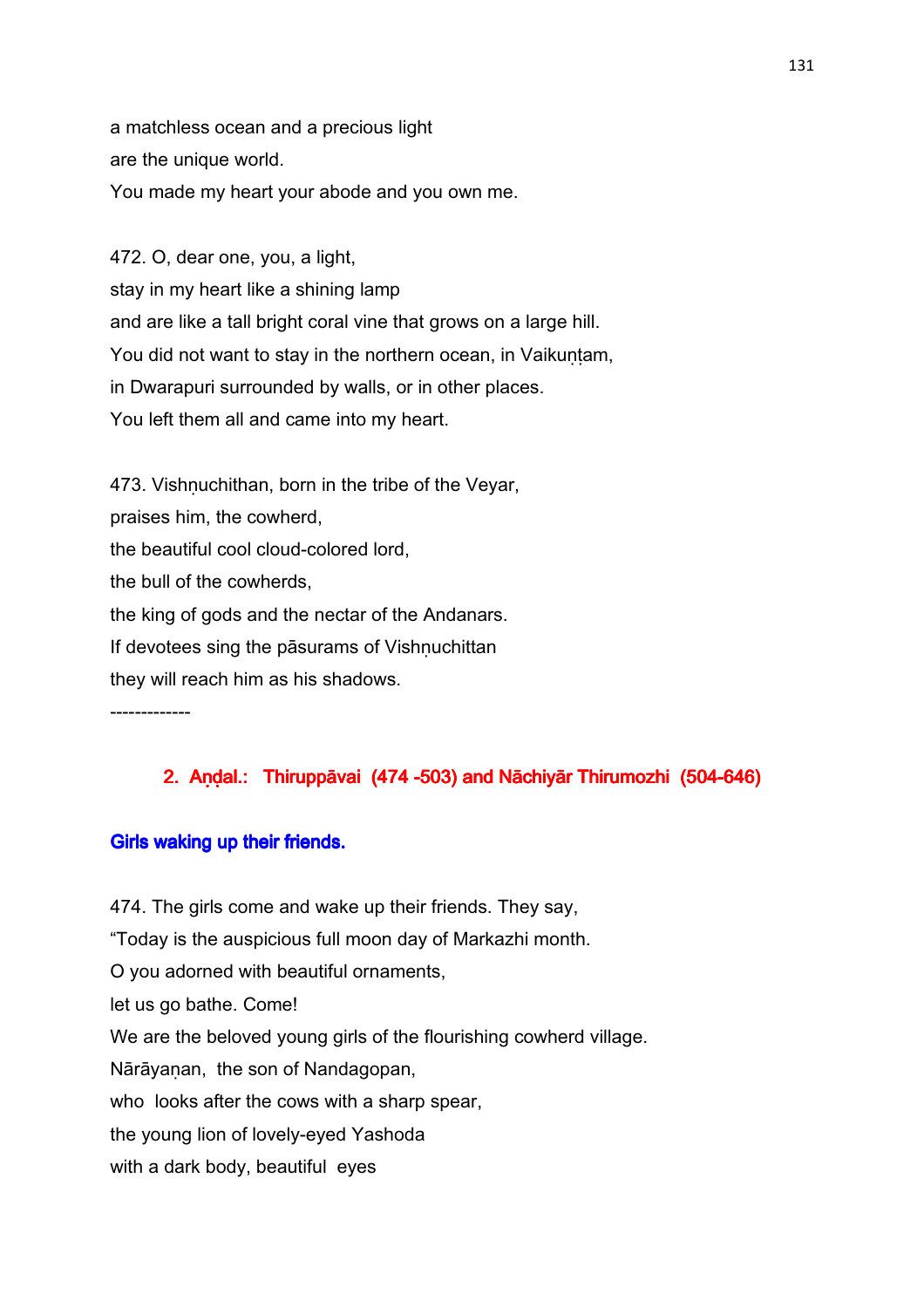and a face bright as the shining moon will give us the Paṛai. Come and let us bathe and worship our Pāvai as the world praises him."

475. The girls come to wake up their friends. They say, "O people of the world! Hear how we worship our pāvai. We worship the feet of the highest lord resting on the milky ocean. We don't eat ghee, we don't drink milk, we bathe early in the morning, we don't put kohl to darken our eyes, we don't decorate our hair with flowers, we don't do evil things, we don't gossip. We give alms to all beggars and sages. Come and let us be happy and worship our Pāvai."

 476. The girls come to wake up their friends. They say, "Let us sing and praise the name of the virtuous lord who measured the world with his tall form and let us decorate our Pāvai and bathe it. If we do that, rain will fall three times a month without fail all over our land, paddy in the fields will flourish, fish will frolic in the fields, bees will sleep on the buds of the kuvalai blossoms and the cows will not hide their milk but yield generously to fill up the pots when the cowherds milk them. Let riches be abundant! Come and let us bathe and worship our Pāvai."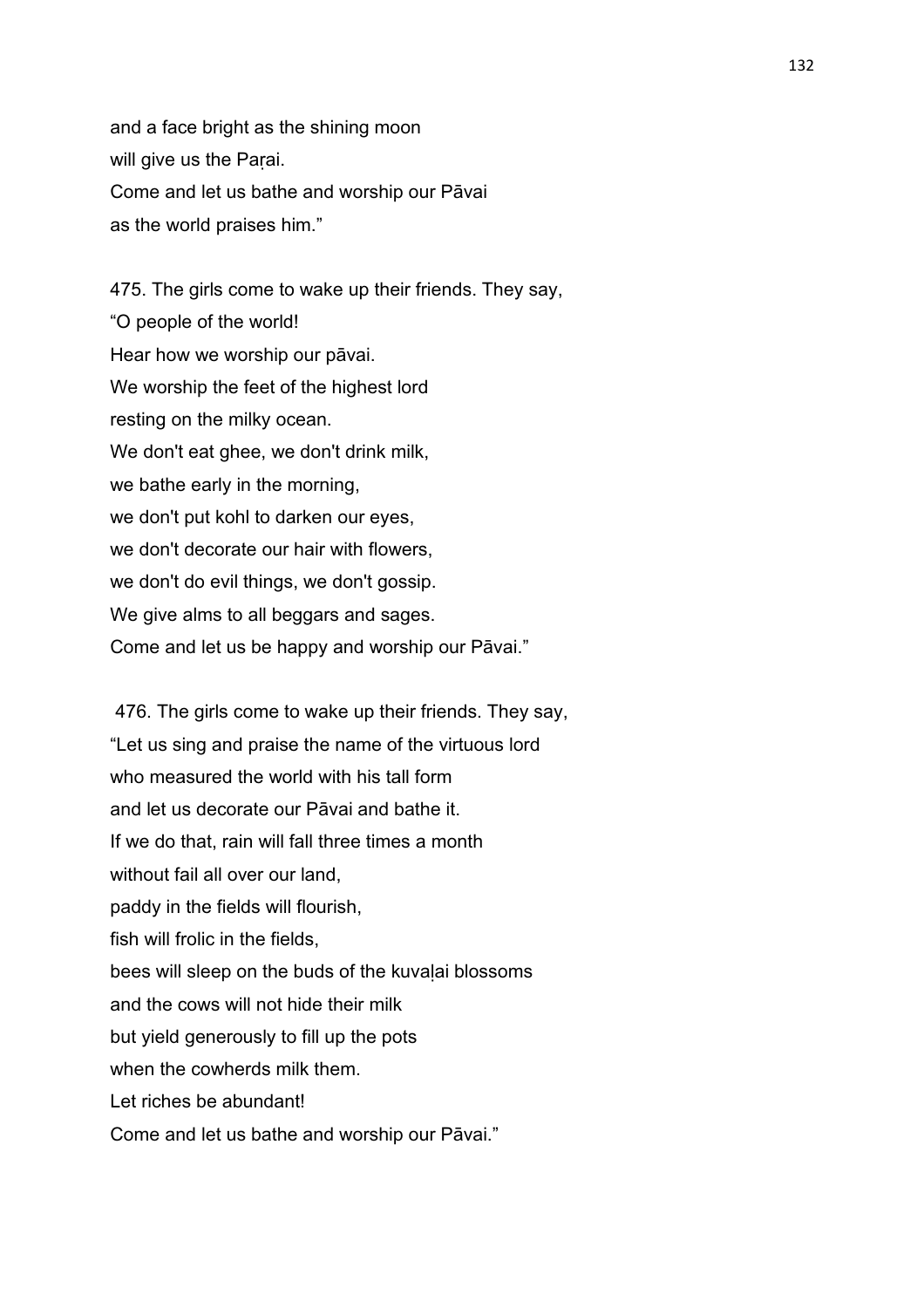477. The girls come to wake up their friends. They say, "O Varuṇa, you take water from the ocean. Do not hide your rain. O cloud, you enter the ocean, scoop up water and rise, looking like the dark form of the lord of the eon, making lightning like the discus that shines in the hands of Padmanabhan, roaring with thunder like the sound of his conch, and pouring rain like the arrows from his Sarngam bow. O Varuṇa, give us rain so that the people of the world may live happily. Come and let us bathe joyfully in this month of Markazhi and go to worship our Pāvai."

478. The girls come to wake up their friends. They say, "He, the bright light of cowherd clan, Damodaran who made his mother's womb divine, the young Māyan, the king of northern Mathura, grew up playing on the banks of the Jamuna river whose water is abundant and pure. Faultless, we come, sprinkle flowers, worship him, sing his praises and think only of him in our minds. All the bad things we have done and may do will disappear like dust in fire. Let us go and worship our Pāvai."

479. The girls come to wake up their friends. They say, "See, the birds are singing. Do you hear the loud calling of the white conch in the temple of the god of Garuda? O friend, get up. He, the seed of the world who drank the poison from Putanā's breasts and destroyed the cheating Sakaṭāsuran, rests on the ocean on the snake Adishesha.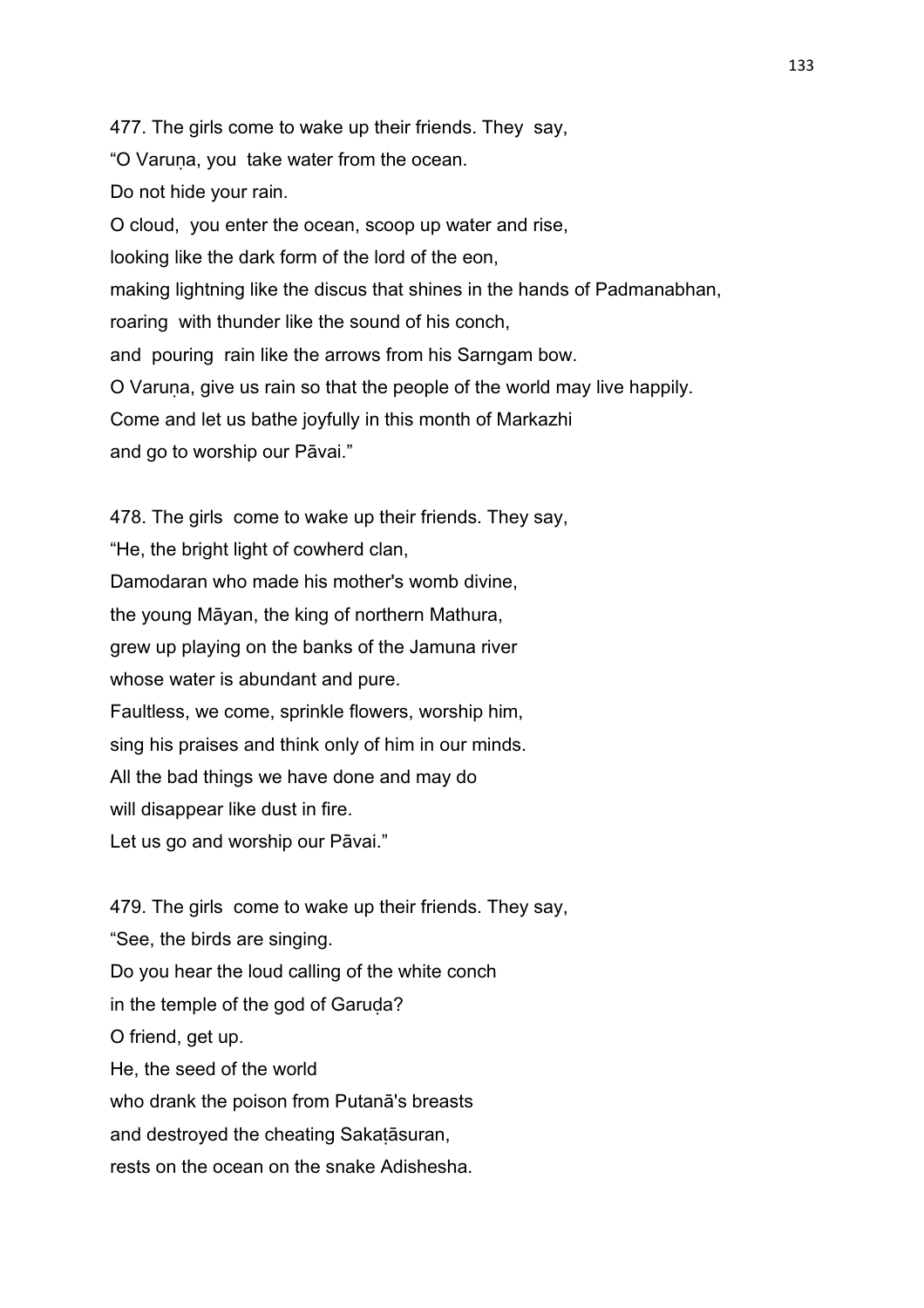Sages and yogis rise and praise him saying, "Hari, Hari!" Listen to their praise and get up, happy in your heart. Let us go and worship our Pāvai."

480. The girls come to wake up their friends . They say, "O crazy one, don't you hear the sound of the sparrows flocking together and calling "keech, keech" everywhere? The cowherd women with fragrant hair and many ornaments are churning the yogurt. Don't you hear their sound? You are a queen of the cowherd village. How can you sleep when you hear people singing the praise of Kesavan? You shine brightly! Open the door. Let us go and worship our Pāvai."

481. The girls come to wake up their friend. They say, "The east is growing bright and the buffaloes leave their small sheds and go to graze. Women are about to do their nombu, but we have stopped them so they will wait for you and we have come to wake you up. Get up, cheerful one! If we sing his praise wishing to get the Parai and worship the god of gods who split open the mouth of the Asuran Kesi when he came as a horse and fought with the wrestlers and defeated them, he will give us his grace. That would be a wonderful thing. Let us go and worship our Pāvai."

482. The girls come to wake up their friends. They say, "O my uncle's daughter, it is morning and still you are sleeping on your bed in your room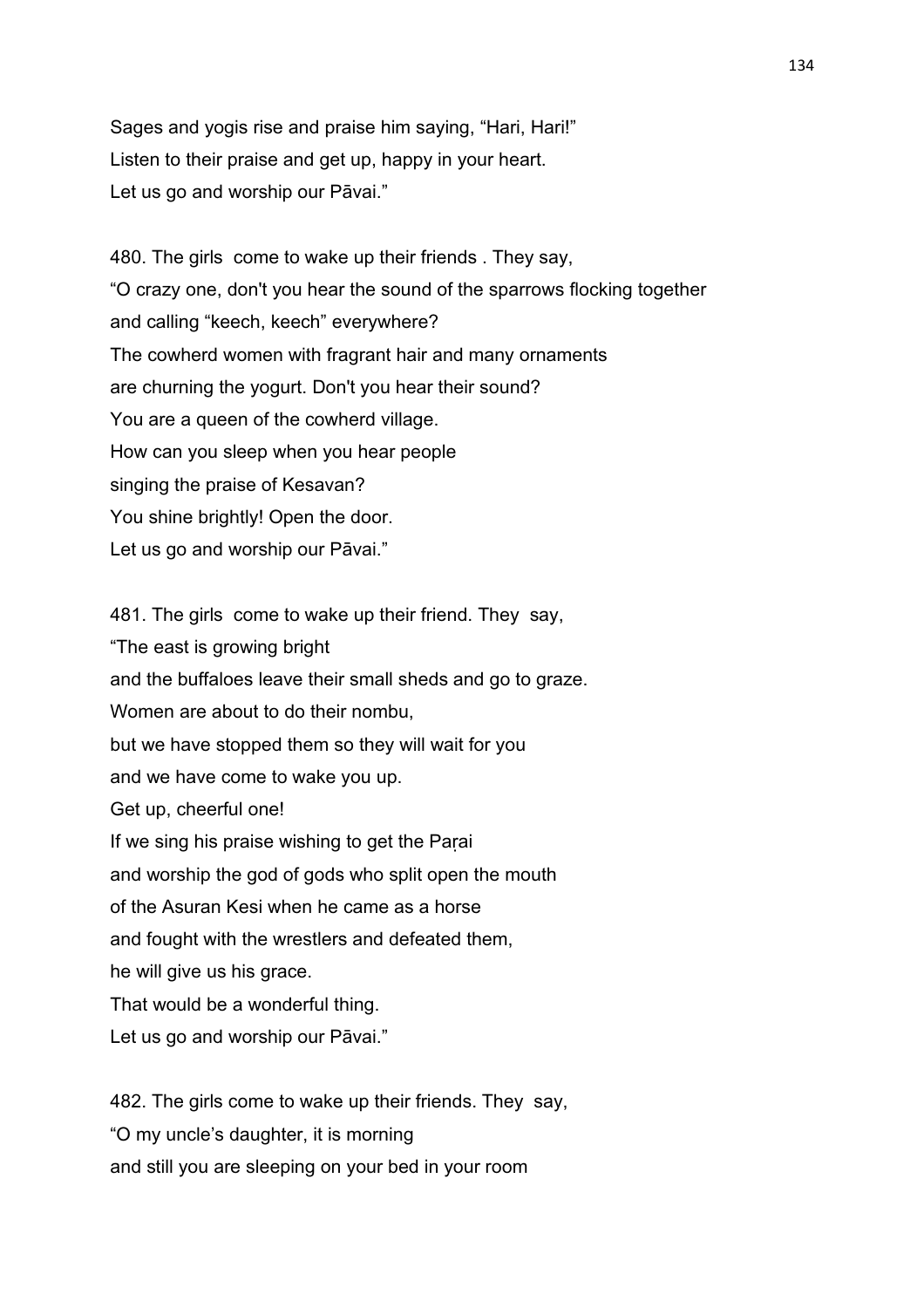where the fragrance of incense spreads everywhere and the lamps on all sides of the palace studded with pure jewels shine. Open your beautiful door. O aunts, won't you wake her up? Doesn't your daughter speak? Doesn't she hear? Has some magic put her into deep sleep? Let us praise the god singing his many names, saying 'You are the Māyan, Madhavan, Vaikuntan!' Let us go and worship our Pāvai."

483. The girls come to wake up their friends. They say, "You want to find happiness doing your nombu but you don't open the door and don't answer us. The virtuous Nārāyanan, adorned with a thulasi garland, will give us the Parai. Does Kumbakarnan who fell into the mouth of Yama in battle make you sleep so soundly? You are very lazy! You are a precious ornament! Wake up and open the door. Let us go and worship our Pāvai."

484. The girls come to wake up their friends. They say, "You are as beautiful as a golden vine, the daughter of the faultless cowherds, owners of many cows, who fight their enemies bravely and destroy their valor. You are as beautiful as a forest peacock, get up. Your friends in the neighborhood have come and stand in your front yard and praise the fame of the dark cloud-colored Kannan but you have not stirred from your bed. O dear girl, you have not said a word. Why are you sleeping like this?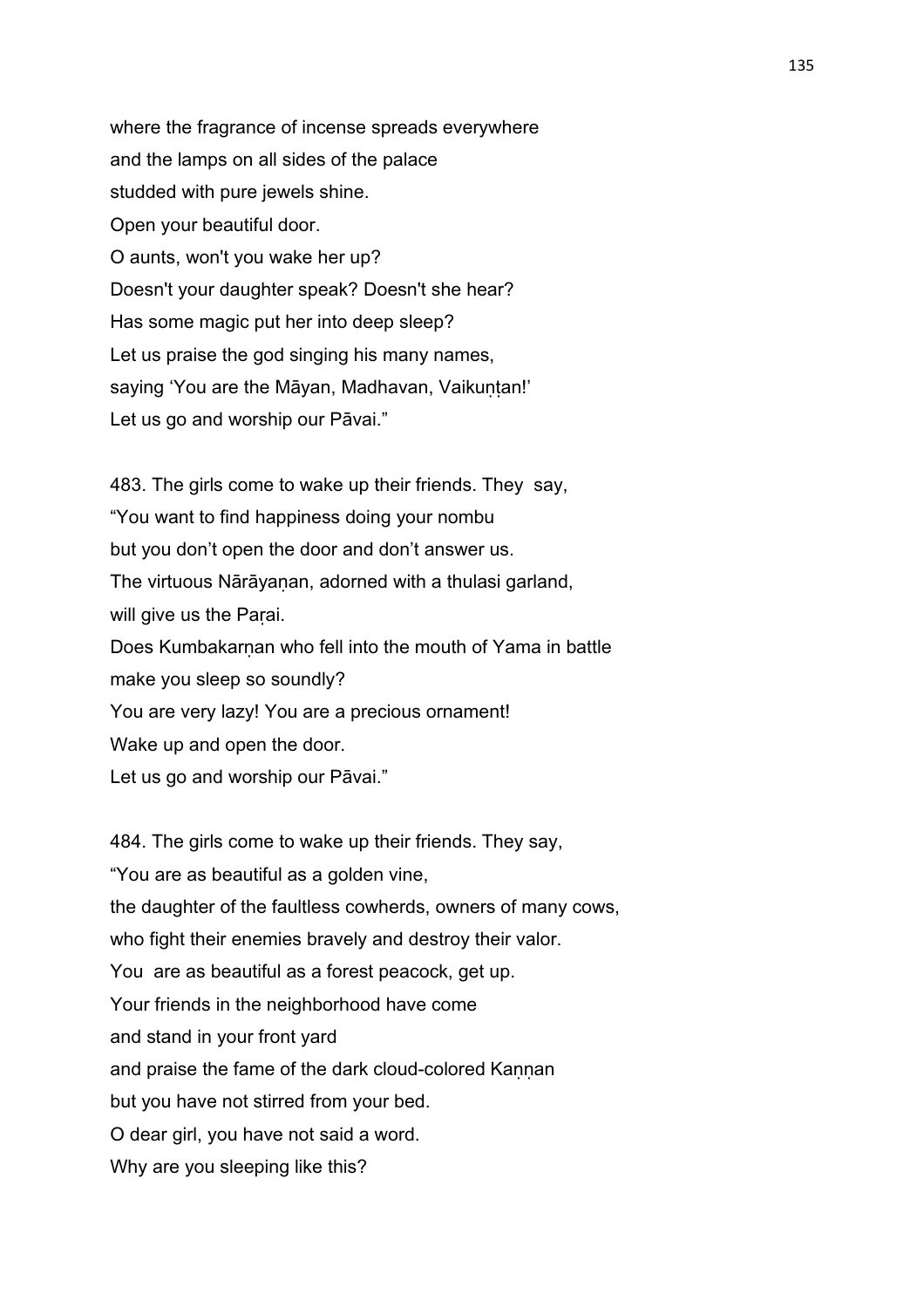Let us go and worship our Pāvai."

485. The girls come to wake up their friends. They say, "You come from a rich family. The buffaloes that just gave birth drip milk from their udders lovingly, thinking of their calves, and the front yard of the house is wet with their milk. We sing praising the names of the sweet god who angrily destroyed the king of southern Lanka but you haven't opened your mouth. Wake up. Why do you sleep like this? Don't you know all the people in your house are up? Let us go and worship our Pāvai."

486. The girls come to wake up their friends. They say, All other girls, singing and praising the fame of him who killed the evil Rakshasa Ravana, and split open the mouth of the Asuran when he came as a bird have gone to worship the Pāvai. The star Guru fades and the Sukran rises. See, the birds are awake and chatter. Why are you with eyes like blossoms sleeping without coming with us to bathe and play in the cool water? Today is an auspicious day. Don't pretend to sleep. Come and join us. Let us go and worship our Pāvai."

487. The girls come to wake up their friends. They say, "See, in your backyard, in the pond in your garden, senkazhuneer flowers open and ambal flowers close.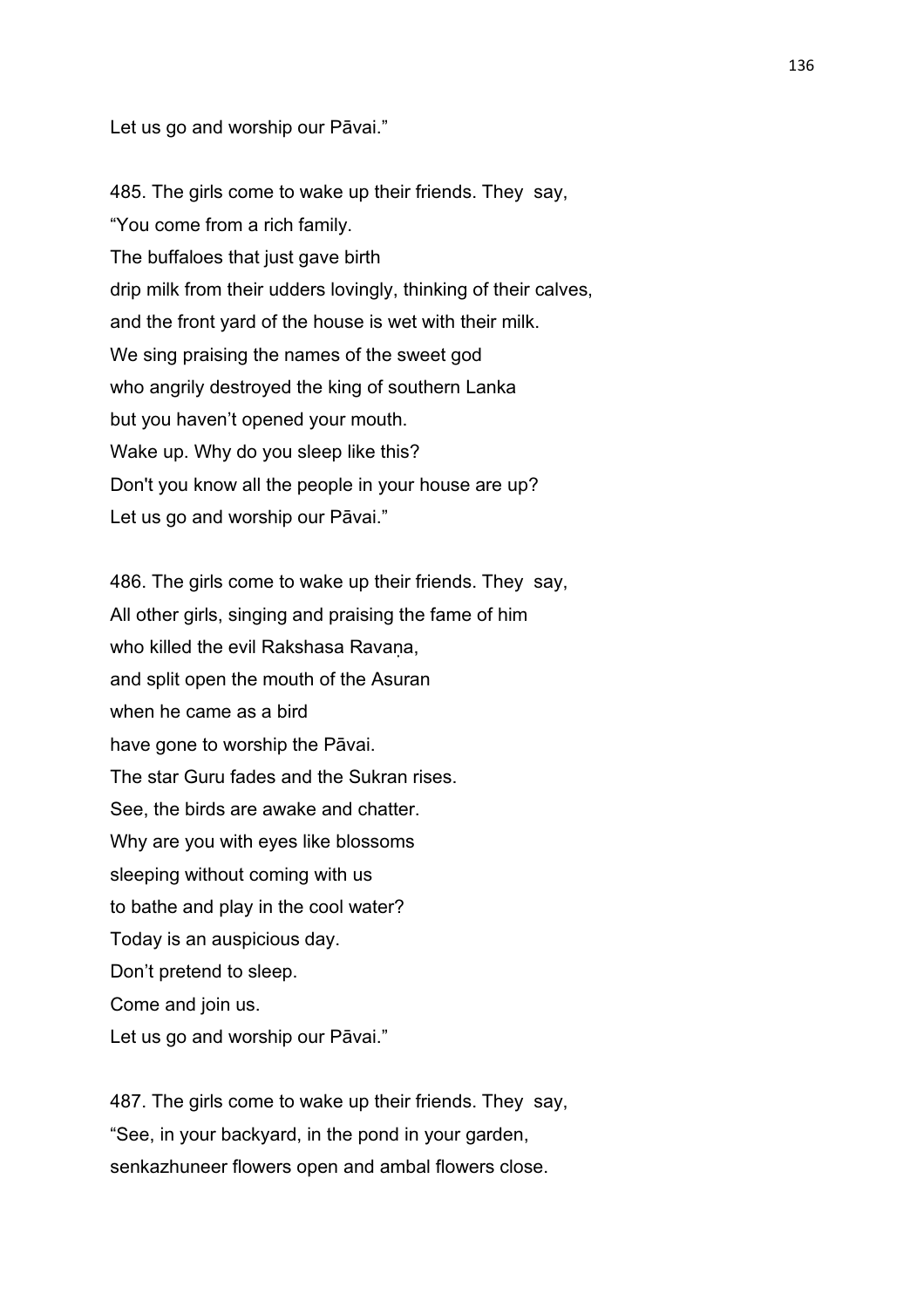Sages, doing pure tapas and wearing clothes that are red like powdered brick go to the divine temple to blow their conches. O young girl, you said you would wake us up. Aren't you ashamed? Get up. You don't do the things that you say you will. Come, let us sing and praise the lotus-eyed god with a conch and discus in his strong hands. Let us go and worship our Pāvai."

488. The girls come to wake up their friends. They say, "You are as beautiful as a young parrot. What is this? You're still asleep—wake up.!" She answers, "Don't shout and wake me up. I am a poor girl and you are as bright as lightning. I'm coming." They say, "We know your tricks. You always say this." She answers, "You are the clever ones. Let me be what I am." They say, "Come quickly. We can't wait for you." She asks, "Have all our friends arrived?" They say, "Yes, They're all here. If you want, come and count them. Come and sing the praise of the Māyan whose strength destroys the might of his enemies. Let us go and worship our Pāvai."

### The girls wake up the god and ask for the Parai.

489. The girls take to the guards of Nandagopan's palace. "You are the guard of the palace of the lord Nandagopan who protect the doors that are decorated with flags and festoons. The dark jewel-colored Māyavan said yesterday that he would give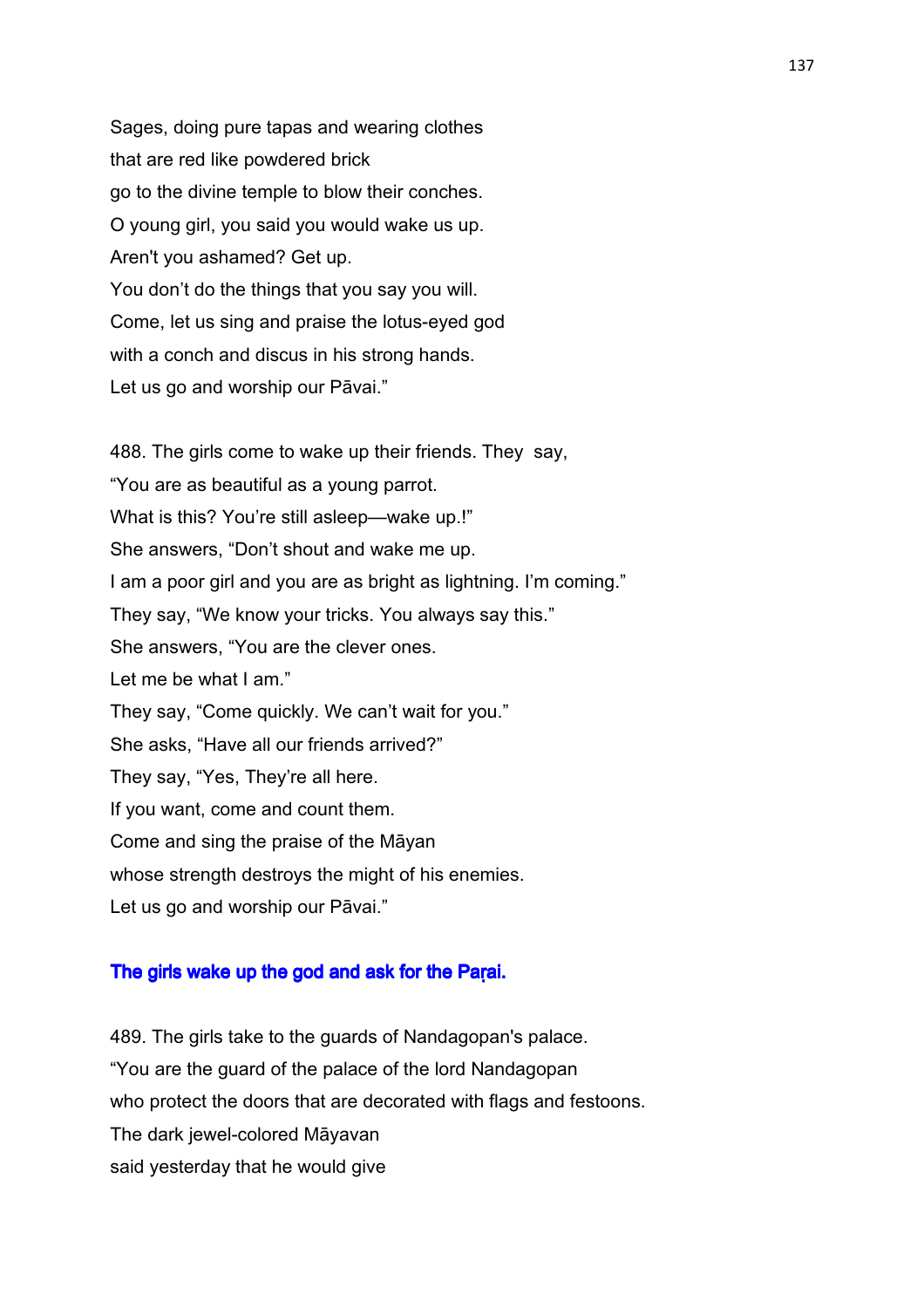a sounding Parai to us, the cowherd girls. We have bathed to make ourselves pure and have come to sing and wake him up. O guard! Don't say this or that and make excuses. Open the front door of this palace! We are going to worship our Pāvai."

490. The girls come to wake up Nandagopan, Yashoda, Baladevan and the gods, say, "O Nandagopalan, dear lord of the cowherds who give clothes, water and food to all, get up! O Yashoda, tender shoot among all the women who are soft as vines, the bright light of your family, and our dear one, get up. O king of the gods with feet adorned with pure golden anklets. You grew tall, split the sky and measured the world. Dear one, do not sleep. Get up. O Baladeva, don't sleep with your little brother. We are going to worship our Pāvai

491. The girls coming to wake up Nappinnai say, "O, fragrant-haired Nappinnai, daughter-in-law of strong-armed Nandagopan, who own of many rutting elephants, open the door. The roosters are calling to wake everyone and the flock of cuckoo birds sitting on the vines blooming with mādhavi flowers call out. Come, your fingers are beautiful and soft, open the door so the lovely bracelets on your beautiful lotus hands jingle. Come and join us to sing and praise the name of your husband. We are going to worship our Pāvai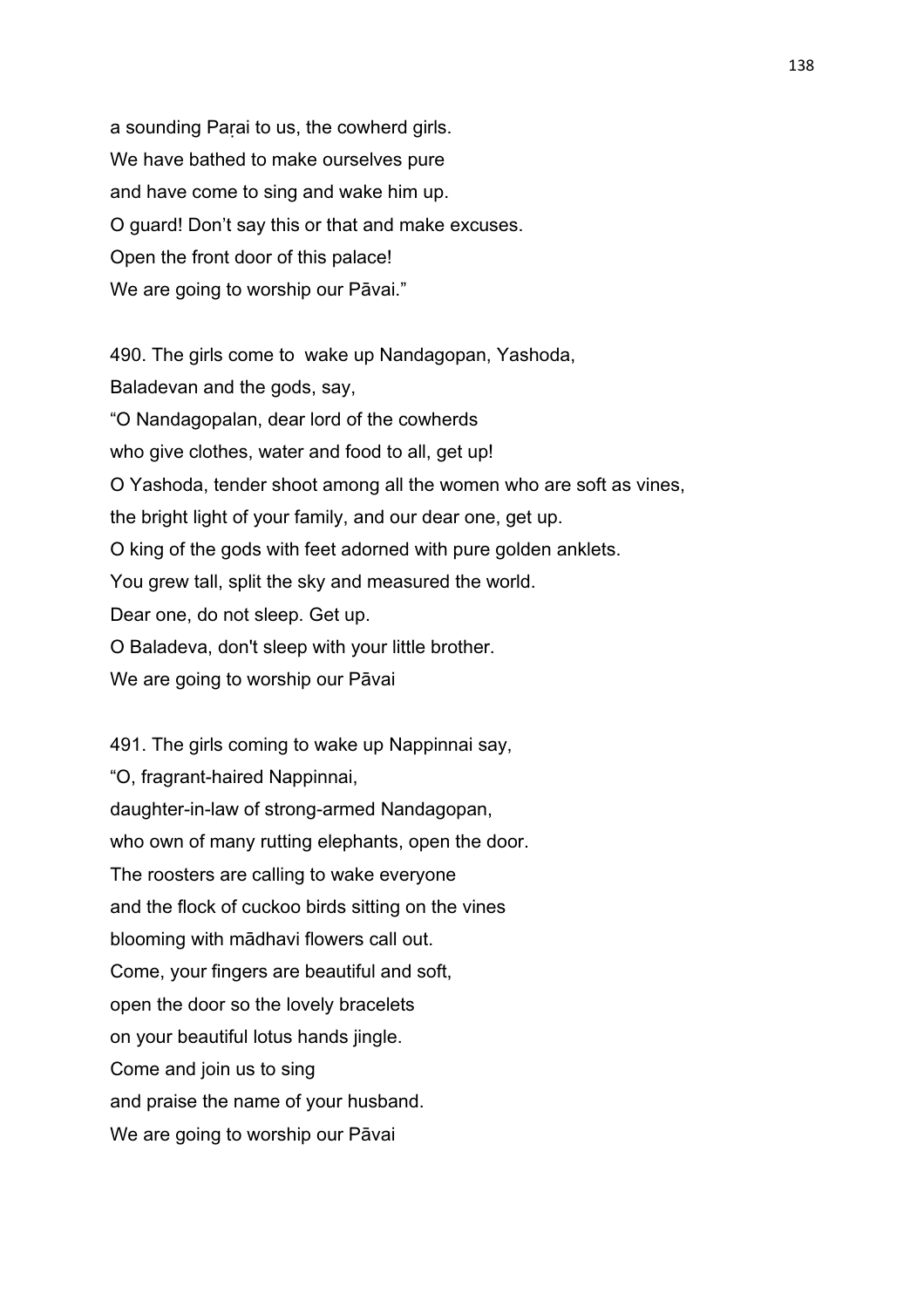492. The girls coming to wake up the god and Nappinnai say, "O Thirumāl adorned with garlands, you sleep on the breasts of Nappinnai, adorned with beautiful flowers on her hair, on a soft mattress on an ivory cot and the room is bright with lights. O Nappinnai with kohl-darkened eyes, open your mouth, How could you not get up and want to see your beloved? Surely you can understand that you won't be able to be away from him for long. This isn't good for you. We are going to worship our Pāvai

493. The girls coming to wake up the lord and Nappinnai say, "O dear god, if any of the thirty-three crores of the gods have troubles, you go and remove them. Get up, faultless, strong one, vex your enemies and take care of your devotees. O beautiful young Nappinnai with soft breasts like small cheppus, a red mouth and a tiny waist, get up! Give us fans and mirrors and send your husband with us so that we can praise him and go to bathe. We are going to worship our Pāvai

494. The girls coming to wake up the god say, "O son of Nandagopan, lord of fine cows that yield milk generously and make the pots overflow, you are wise, a bright light and our refuge. Get up. We have come to your door as if we were your enemies unable to fight with you. We come and worship your feet. praising you whose fame is abundant.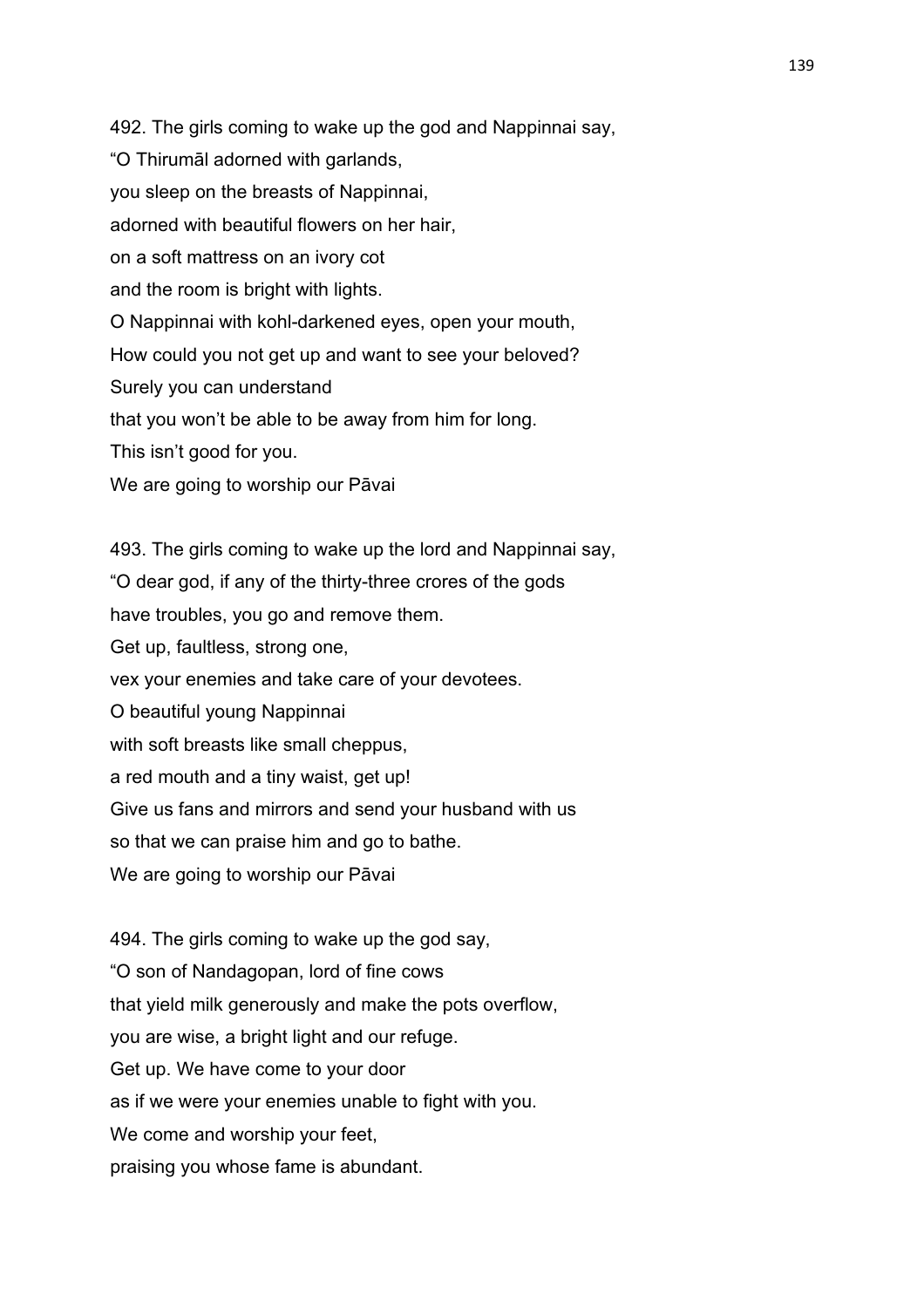### We are going to worship our Pāvai

495. The girls coming to wake up the god say, "We have come to you affectionately, all together as if we were queens of this wide world, and we stay by your bed and worship you. Won't your beautiful lotus eyes bright as the sun and the moon, show us even a little grace? If you look at us, our karma will go away. We are going to worship our Pāvai

496. The girls coming to wake up the god say, "As you, colored as dark as a kāyam flower, wake up you are like a lion that has slept in a mountain cave in the rainy season, that opens its fiery eyes and roars, its mane hanging low. You come from your temple and sit on your majestic throne. Give us your grace, and help us. We are going to worship our Pāvai

497. The girls come, praise the god and ask for the Parai,

"You once measured the world.

We praise your feet.

You went to southern Lanka and killed the Rakshasas.

We praise your strength.

You destroyed Sakaṭāsuran when he came as a cart.

We praise your fame.

When Vathsasuran came as a calf you threw him

at Kabithasuran who had taken the form of a vilam tree and killed them both.

We worship your ankleted feet.

You carried Govardhana mountain to save the cows.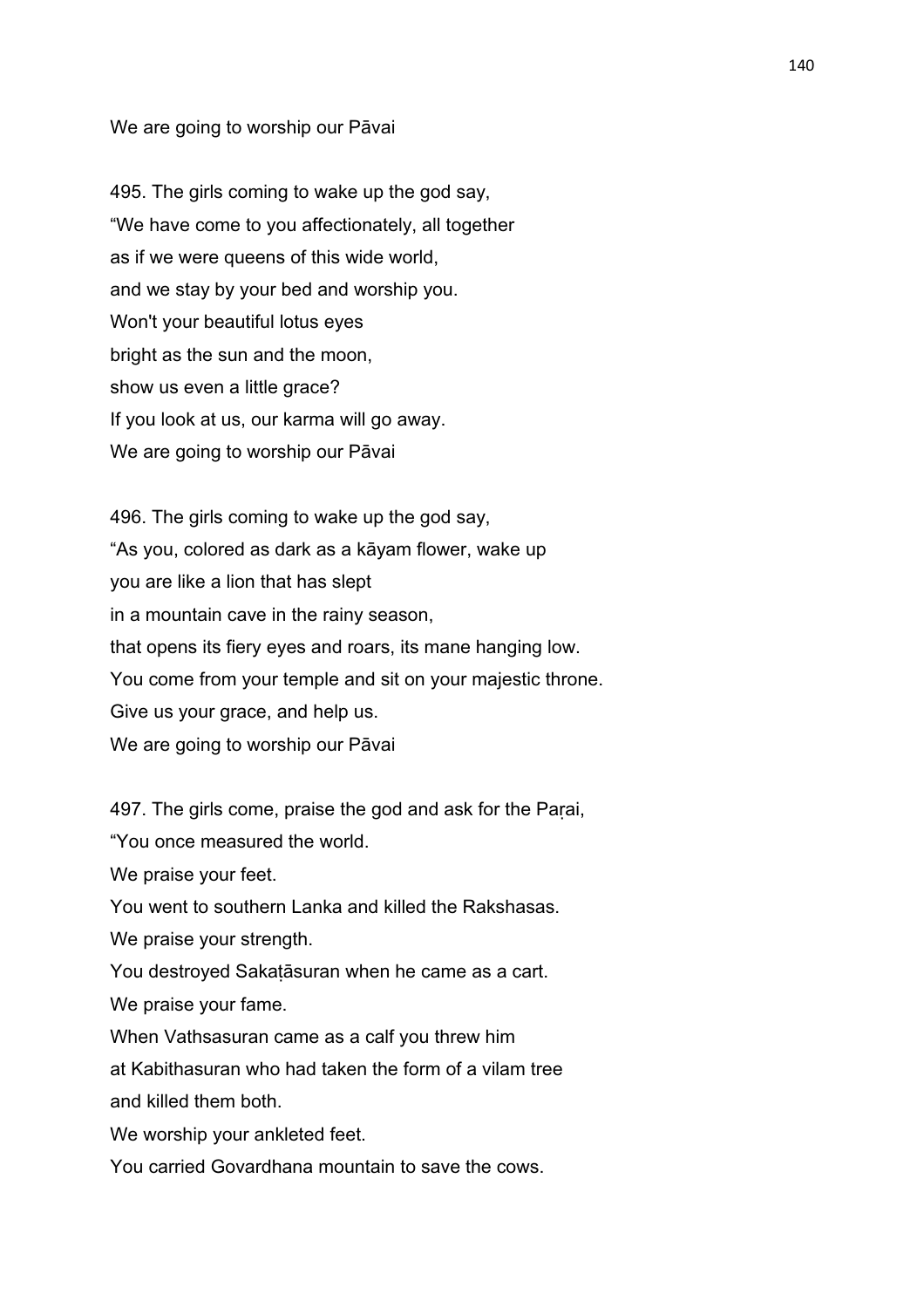We praise your compassion.

We praise the spear in your hands that conquers your enemies.

We want to serve you always and have come to receive the Paṛai.

Give us your grace.

We are going to worship our Pāvai

498. The girls ask for the Paṛai saying, "In the night you were born to Devaki and were raised by Yashoda. This is something no one knows. You were like a burning fire in Kamsan's stomach because he always thought of giving you trouble. Kamsan always wanted to hurt you but you fought with him and killed him. O Neḍumāl! We worship you and have come here to you. If you give us the Paṛai, we will sing and praise your wealth and grace and our sorrows will go away and we will be happy. We are going to worship our Pāvai

499. The girls ask the god for the things that they need for their nombu and say,

"O lord beautiful as a sapphire,

we want to bathe in the month of Markazhi.

Hear us! Give us the things we need for our nombu.

We want to have white milk-colored conches

that will roar and shake the earth like your conch, the pancajanyam.

We want many good Parais.

We want to be with people singing "Pallandu!"to you.

You as a beautiful baby slept on the banyan leaf.

Give us a eautiful lamps, flags and a roofed place to stay.

Give us your grace.

We are going to worship our Pāvai."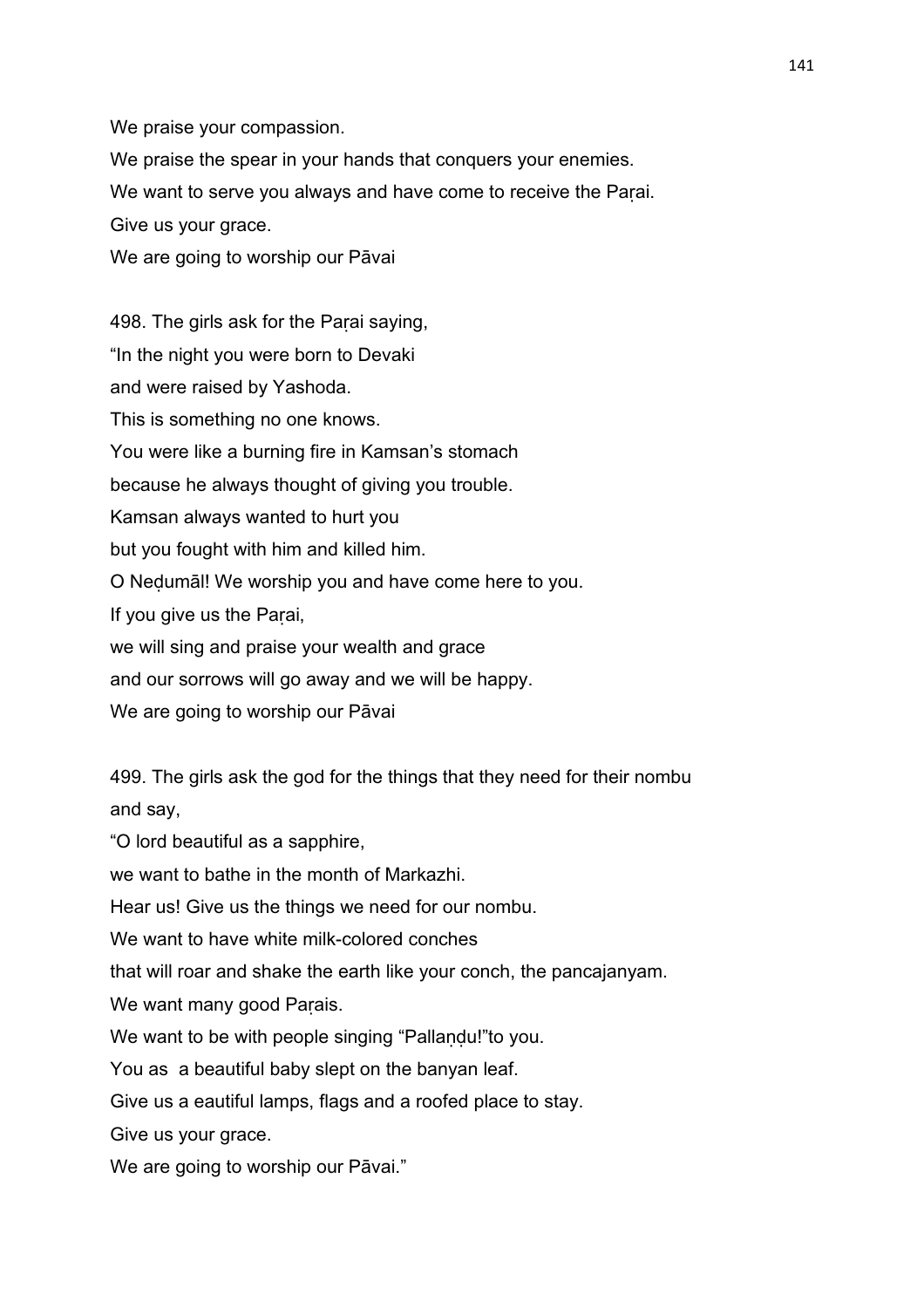500. The girls, coming to ask for Parais, ornaments and clothes, say, "O Govinda, conquerer of your enemies, we wish to receive a Parai from you and praise you. We want many gifts—bracelets, earrings, earrings, anklets and other ornaments that everyone desires and we will be happy to wear them. Wearing beautiful clothes, we will join together and eat rice with milk, pouring ghee in it, and as we eat the ghee will drip from our elbows. We are going to worship our Pāvai."

501. The girls, asking for a Parai from the god, say,

"We go behind the cattle to the forest

to eat our food there.

You were raised with simple cowherd people.

We are fortunate to be born in the same place as you

O faultless Govindan, we cannot give up our closeness to you.

We, innocent children,

call you with simple names because we love you.

Do not get upset with us.

Give us the Parai and give us your grace.

We are going to worship our Pāvai."

502. The cowherd girls say,

"We come early in the morning and worship you

and praise your golden feet. Hear us.

Just like you, we were born in the cowherd clan.

We want to serve you and receive the Parai from you.

See, Govindan, we want to be with you always

and we will serve you in all our fourteen births.

Give us your grace

and keep us from wanting anything but your service.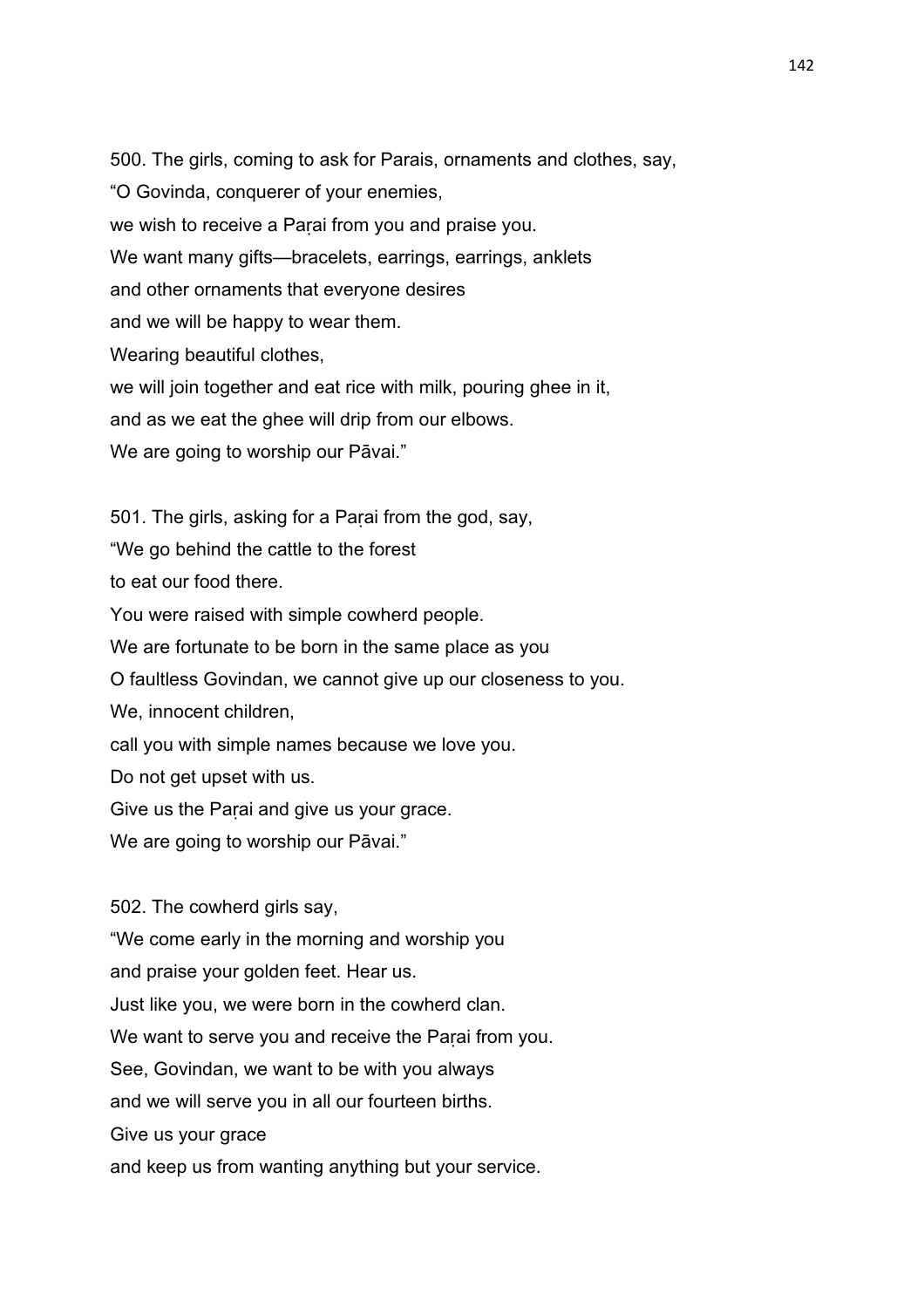We are going to worship our Pāvai."

503. Paṭṭarpirān Kodai from Puduvai adorned with a beautiful lotus garland composed thirty Tamil pāsurams about how the girls with lovely moon-like faces. decorated with beautiful ornaments, went to Madhavan, Kesavan who churned the wavy ocean of milk, and asked for the Paṛai. If devotees recite these pāsurams without mistakes they will receive the grace of rich Thirumal, with a lovely face, beautiful eyes and twelve strong mountain-like arms and be happy.

--------------------

## Āṇḍāl -Nāchiyār Thirumozhi Nāchiyār ThirumozhiThirumozhi(504-646)

### The cowherd women worship Kāma, the god of love.

504. We clean the floor in the month of Thai and decorate it with beautiful kolams. In the month of Masi we use soft white powder and make lovely decorations in our front yard. O Kamadeva, I worship you and your brother Saman. I wonder, can I survive this love sickness? Give me the boon of belonging to the lord of Thiruvenkaṭam holding a discus in his hand that throws out fire.

505. We decorate our front yard with soft white sand. We bathe at dawn when the sun comes out and make fire with sticks that have no thorns. I make all efforts to worship you, O Kamadeva with your flower arrows that drip honey.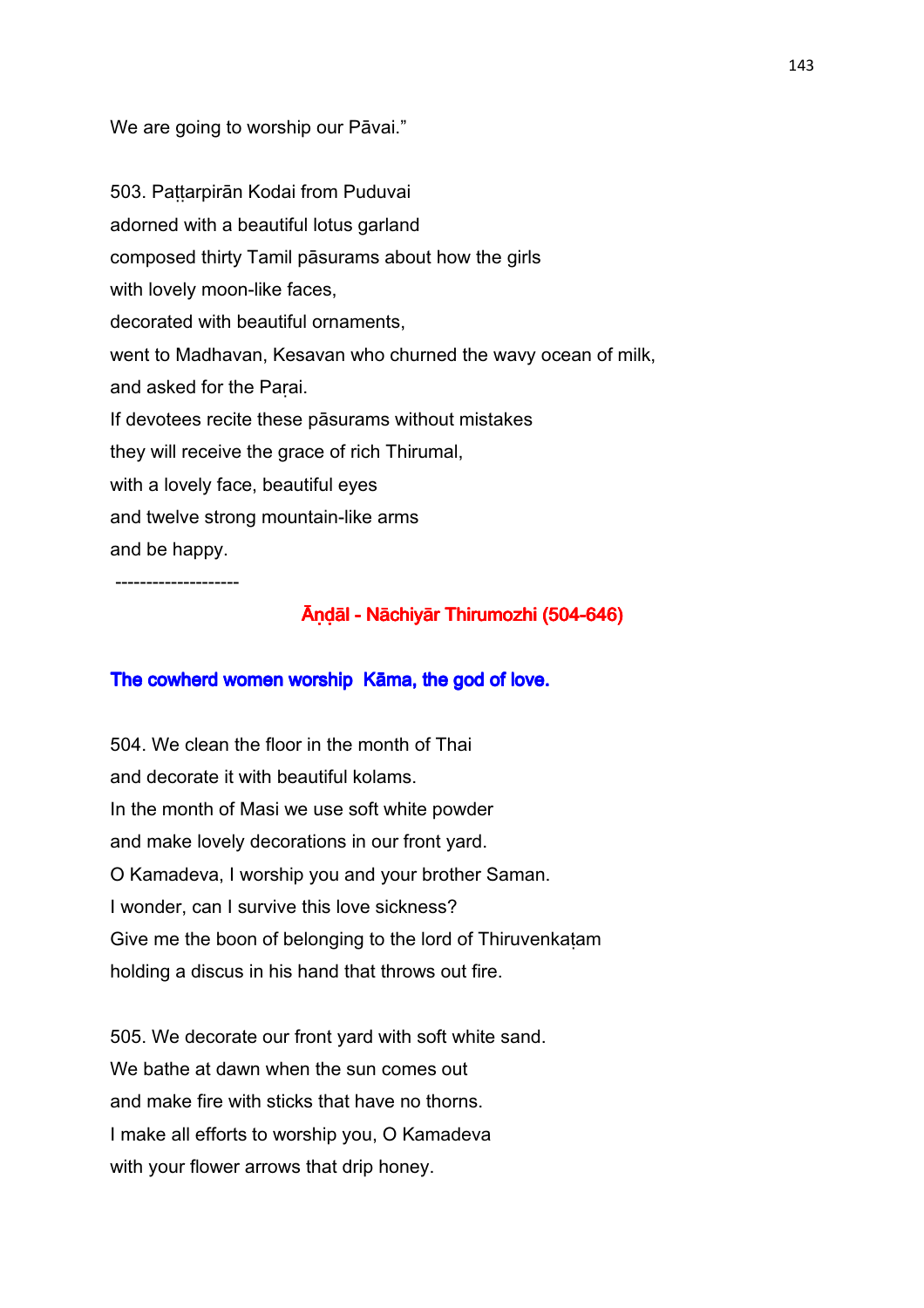I write the name of the ocean-colored one in my mind. Give me your grace so I may enter the place of him who split open the mouth of the Asuran when he came as a bird.

506. I worship your feet all three times of the day placing fragrant umatham flowers and blossoms of murukkam on them. O Manmatha, I don't want to be angry with you and scold you, saying that you are heartless. Get ready with your fresh flower arrows and give me your grace so I may enter into the brightness of the clever lord of Venkatam hills.

507. O Kamadeva, god without a body, I wrote your name on the wall, and I made a fish flag and gave it to you with horses, fans and a sugarcane-bow. I worshipped you and asked you to give me your grace so that my round breasts would belong at once to the lord of Dwarapuri.

508. If people wish to give me away in marriage so that my round breasts belong to someone human instead of the pure lord with a conch and discus, it would be as if foxes that wander in the forest came and ate the food that the sages make in a sacrifice for the gods in the sky. O Manmatha, I will not live if I have to marry someone other than my lord.

509. I am doing nombu on the streets where you will be going with beautiful young girls who know the sastras, O Kamadeva. He has the dark color of the clouds and the kāyām flower and shines like a karuvilai blossom.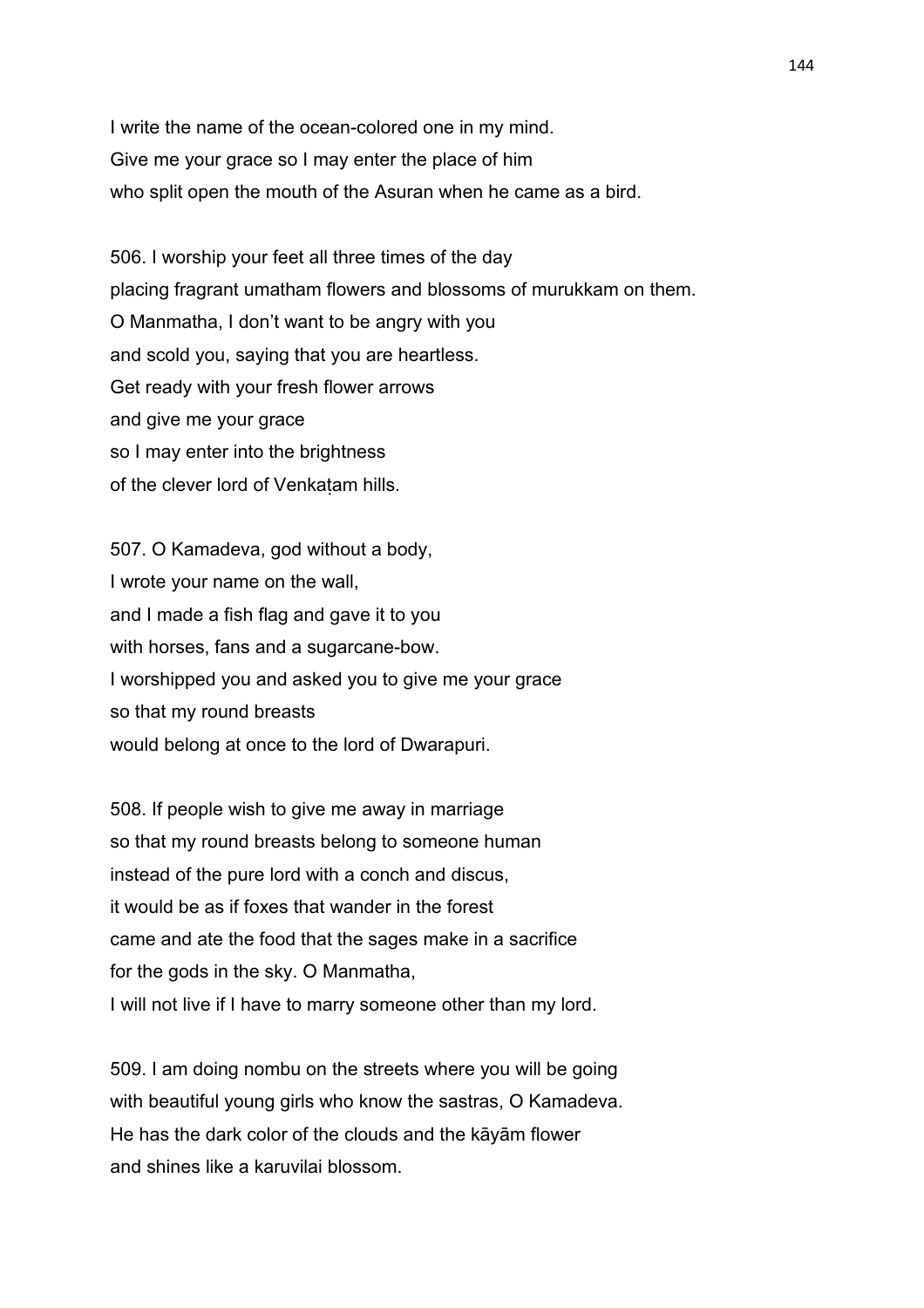Give me your grace so that the lotus-faced lord will see me with his divine eyes and give me his grace.START

510. I offer paddy, sugarcane, cooked rice with brown sugar and aval and worship you reciting the manthras from the sastras. O Manmatha, I bow to you. Give me your grace so that Thirivikraman who measured the world will touch me with his divine hands. Give me your grace so that he will approach me and touch my breasts.

511. I don't bathe when it is time for my nombu. I don't comb my hair. I eat once a day and my mouth grows pale because I haven't eaten enough. You can see how I suffer for this nombu. I want tell you something: Kesavan Nambi fought with the Asuran Kesi to protect a woman. Give me your grace so that he will show me the same compassion and I will have the fortune of sitting with him and pressing his feet.

512. I sprinkle flowers and worship you and bow to your feet three times a day. If I am unable to live for the dark ocean-colored lord and to serve him faultlessly, I will cry and suffer and you, Kamadeva, will feel bad. It will be as if you didn't feed an ox that plows and hit it with a stick instead.

513. Vishnuchithan Kodai, the chief of Puduvai where the mountain-like palaces shine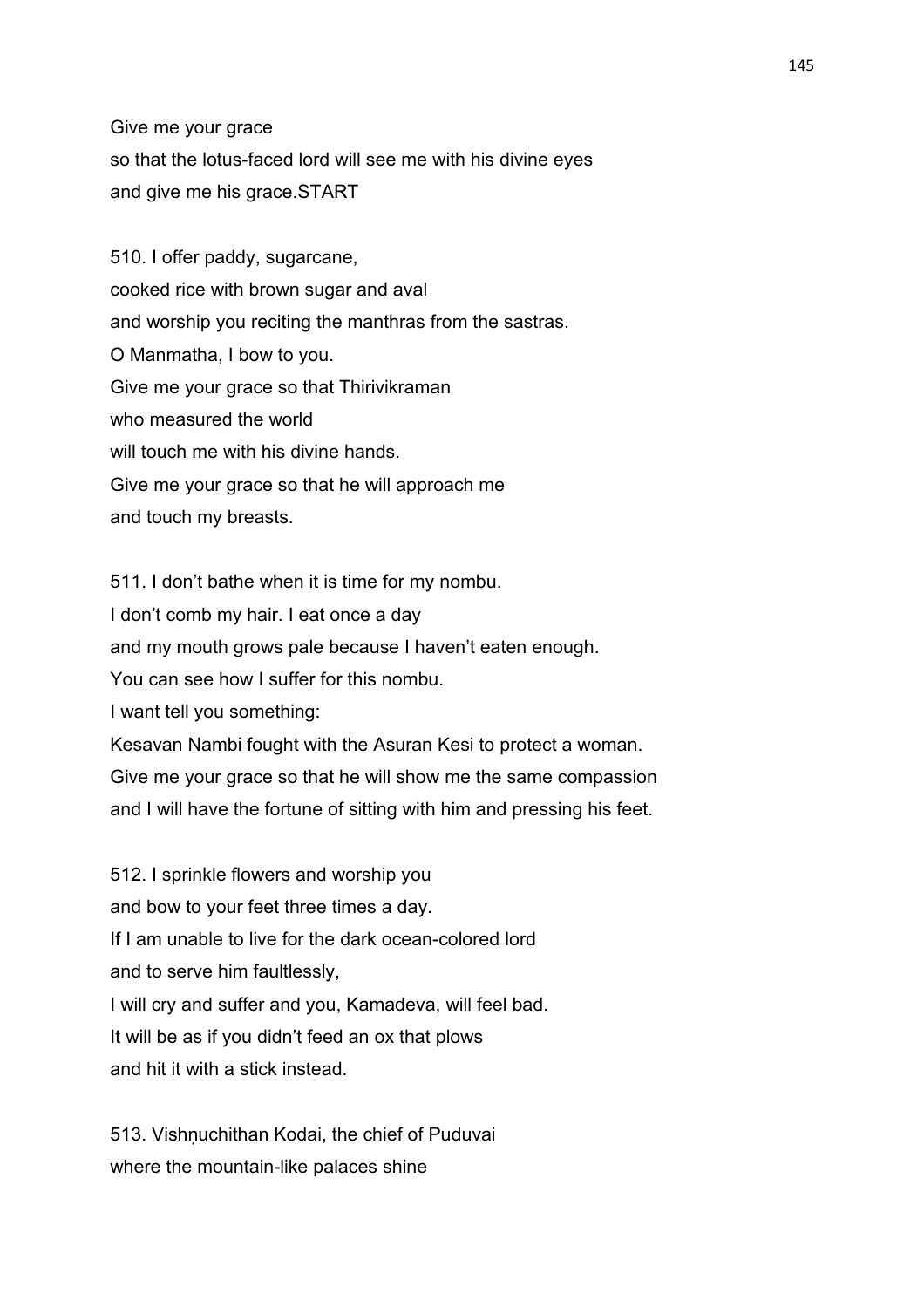composed pāsurams about the women who worshiped Kama, with a sugarcane bow and flower arrows. and how they wanted his grace so that they might be with the god who broke the tusks of the elephant and split open the beak of the bird.

# Women asks Kannan not to destroys their sand houses.

514. O Nārāyaṇā praised with a thousand names, if Yashoda had given birth to you, it would be easy for us to love you because you would be human just like we are. We do nombu in the month of Punguni because that is the month when Kama comes. O Sridhara, don't bother us, don't come and destroy our little sand houses.

515. We worked all day to build these sand houses and our backs hurt. Look at our sand houses. They make us happy. O ancient one who slept on a banyan leaf as a baby, it is a pity that you are not kind to us. Do not come and destroy our little sand houses.

516. You who sleep on the deep ocean took the form of a lion to destroy Hiranyan and saved Gajendra from the mouth of the crocodile. When we saw you and fell in love with you, you looked at us out of the corner of your eye and didn't worry about what we might think. We worked hard to make our houses with soft sand and our bangled hands hurt.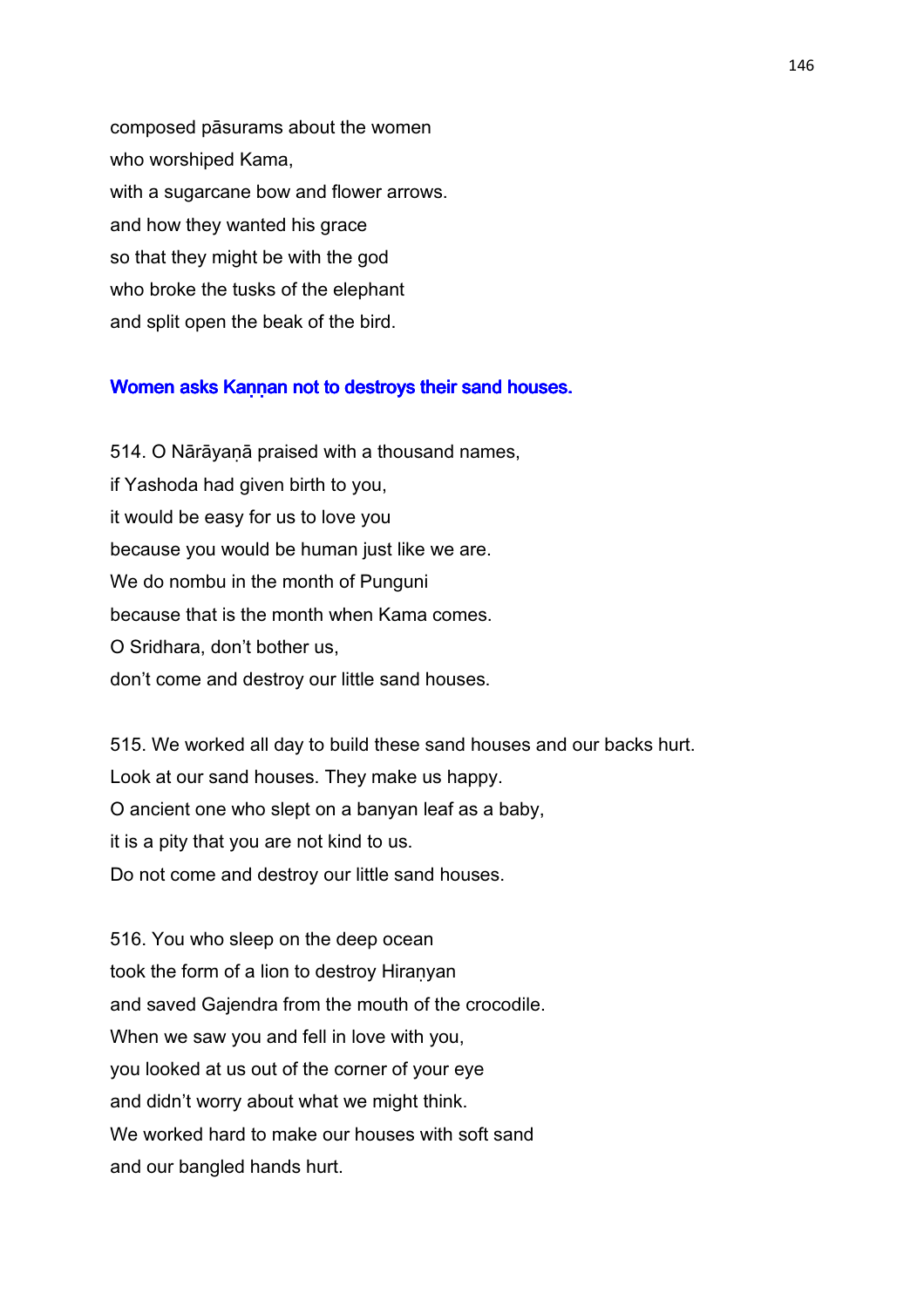O lord, you rest on the ocean where clear waves roll. Do not come and destroy our little sand houses.

517. O lord, you have the color of the rain-giving clouds and your speech and deeds fascinate us. What spell does your beautiful face cast to bewitch us? We won't complain to others that you trouble us innocent, weak girls. We don't want them to blame you with your lovely lotus eyes. Don't come and destroy our little sand houses.

518. We made our sand houses with soft white sand and everyone on the street was amazed when they saw our lovely sand houses but you came and destroyed them. Even so we aren't angry at you. Our hearts melt for your love. You are a thief, Madhavan, Kesavan. Don't you have eyes on your face? Don't come and destroy our little sand houses.

519. We are children, not grown-up yet, and our breasts haven't grown out. You come here to knock over our little sand houses but really wanting to do something else. We don't understand what you want. You who built a bridge on the ocean, went to Lanka, and fought and destroyed the Raksasa clan are the servant of all of your devotees. Don't give us trouble. don't come and destroy our little sand houses.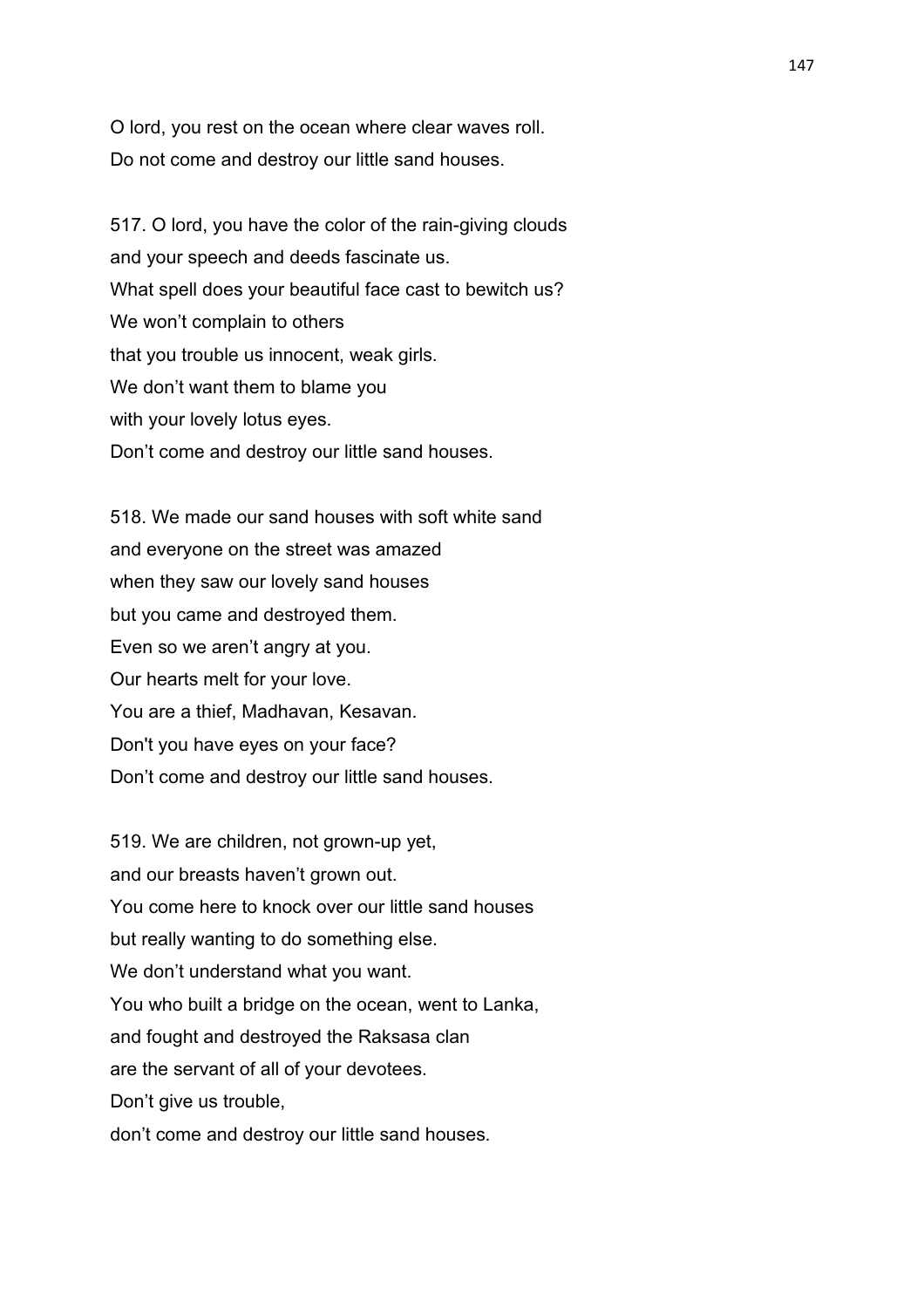520. If you talk to people who understand what you say, that will be all right, but if you talk to us who are young and don't know anything, it just hurts us. What do you gain from that? You who have the color of the wide sounding ocean and built the bridge Sethu will get in trouble with your wives. Don't come and destroy our little sand houses.

521. We brought a pot, a winnowing fan and sand, built sand houses and are playing as we like. What is the use of destroying our sand houses? What do you get if you come and kick them down and give us trouble? Ocean-colored wone with a shining discus in your hand, don't you know that even jaggery will not be sweet if your mind is bitter? Don't come and destroy our little sand houses.

522. O Govinda, you enter our yard and, smiling, not only destroy do you our little sand houses, you destroy our hearts as well. You measured the earth and grew tall and measured the sky. What will those standing near us say if you come and embrace us? Do not come and destroy our little sand houses.

523. Vishṇuchithan Kodai, the chief of Villiputhur where Vediyar recite the Vedas composed pāsurams about what the cowherd girls playing and making little sand houses said to Kannan. They said, "You who drank the nectar of the mouth of Sita,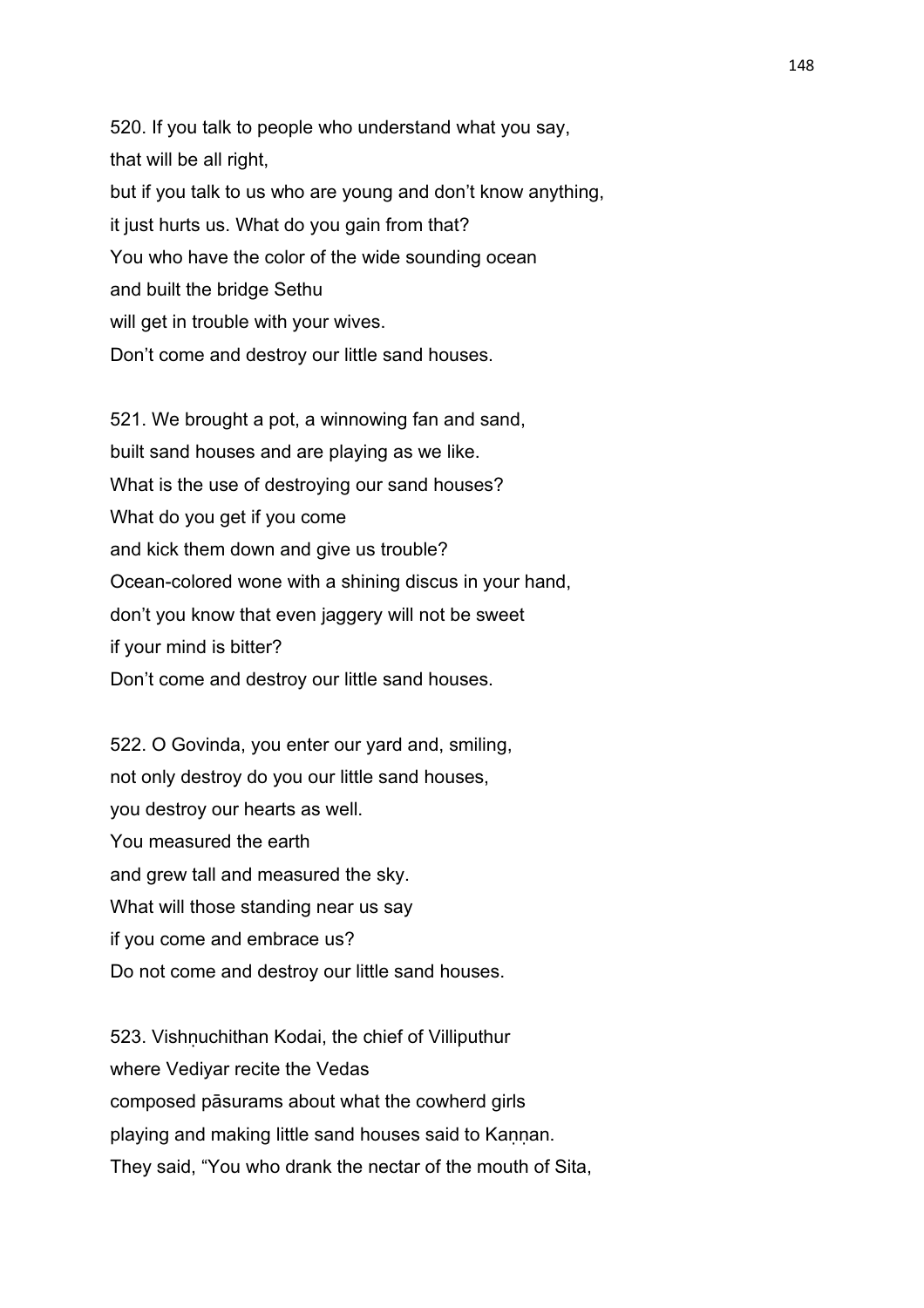do not destroy our little sand houses." If devotees learn these pāsurams well they will go to Vaikuṇṭam.

### Cowherd girls asking Kannan to give their clothes.

524. We got up in the morning before the rooster crowed and came to bathe, plunging into the water. Our beloved sun god rises coming on his chariot. You who rest on a snake bed give us trouble. We won't come to the pond from now on. I and my friends worship you. Give us our clothes.

525. Why did you come here, dear one, how did you come to this pond? You, the Māyan, as sweet as nectar, are adorned with a thulasi garland dripping with honey. O, clever one! We will not leave you even it is our fate. Don't go away here and there. Don't take our clothes like this. You who danced on the snake Kalingan, give us back the clothes you put on the kurundam tree.

526. It is early morning. What is this childishness? If my relatives see this, they won't like it, but you don't think what you do is naughty. You sit on the kurundam tree and we can't reach you. We will give you whatever you want. Give us back our clothes. We will go away and no one will see your mischief. O god you destroyed Lanka with your bow,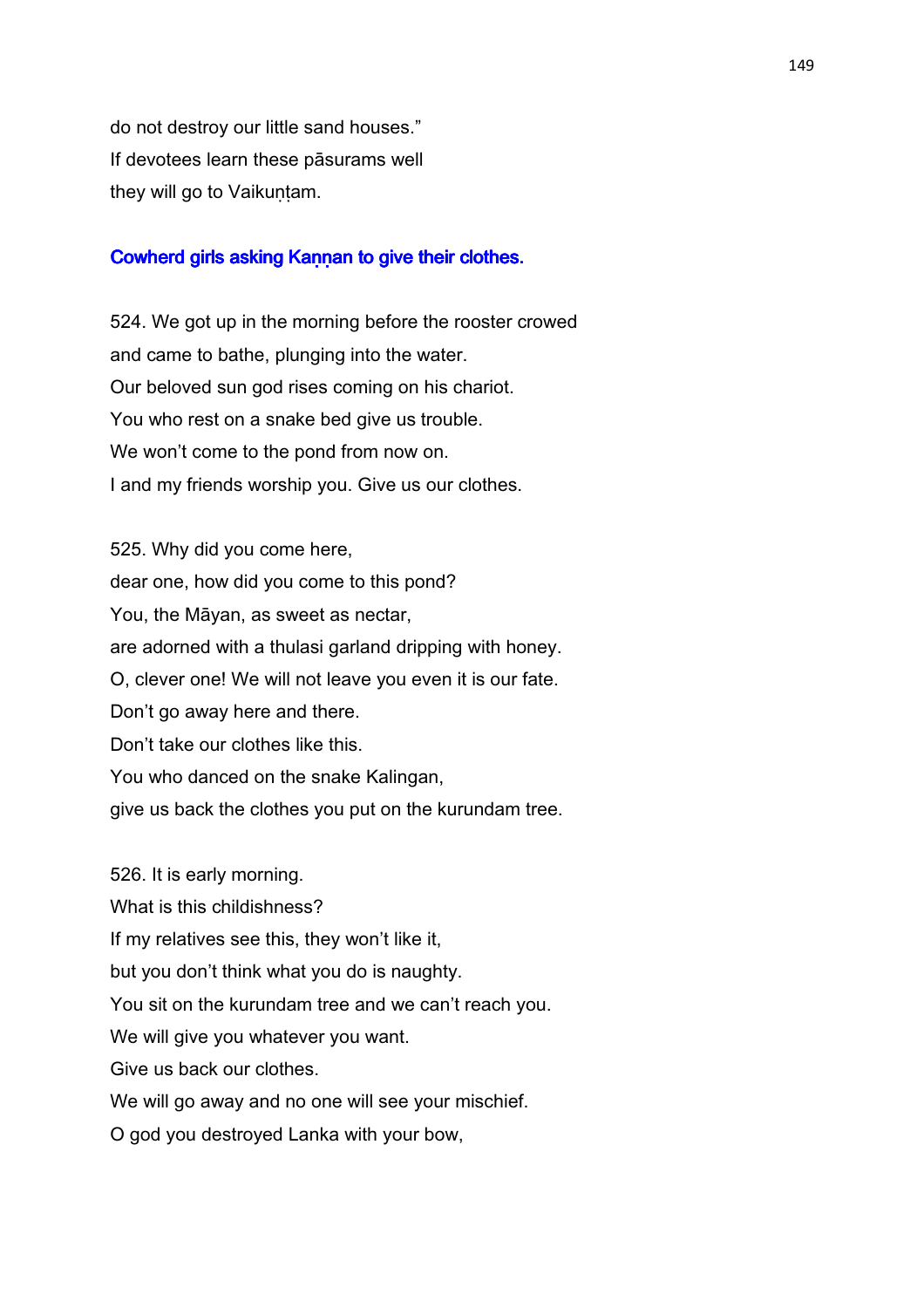527. We plunge into the pond and bathe. We look everywhere and make sure no one is looking. Our eyes don't want to stop shedding tears because we don't have our clothes. You don't have any pity on us. O lord who destroyed Lanka, we know that you were the king of the monkeys. Give us back the clothes you put on the kurundam tree.

528. My brothers with spears will come running even if they hear that valai and kayal fish are biting our feet in the pond. It is not a joke. O lord with a beautiful dark-colored body, don't stay on the kurundam tree with our beautiful clothes. Give us back our silk clothes.

529. The stalks of the lotus plants that bloom in the pond hurt our feet and it feels as if scorpions were biting us. We can't bear the pain. We can't stay in the water for a long time. You, the king, can throw pots in the sky and dance the kuthu dance. Don't be mischievous. Give us back our silk clothes.

530. We are sitting in the water, tired while you are doing things you shouldn't. Our houses are far away. You are the god who knows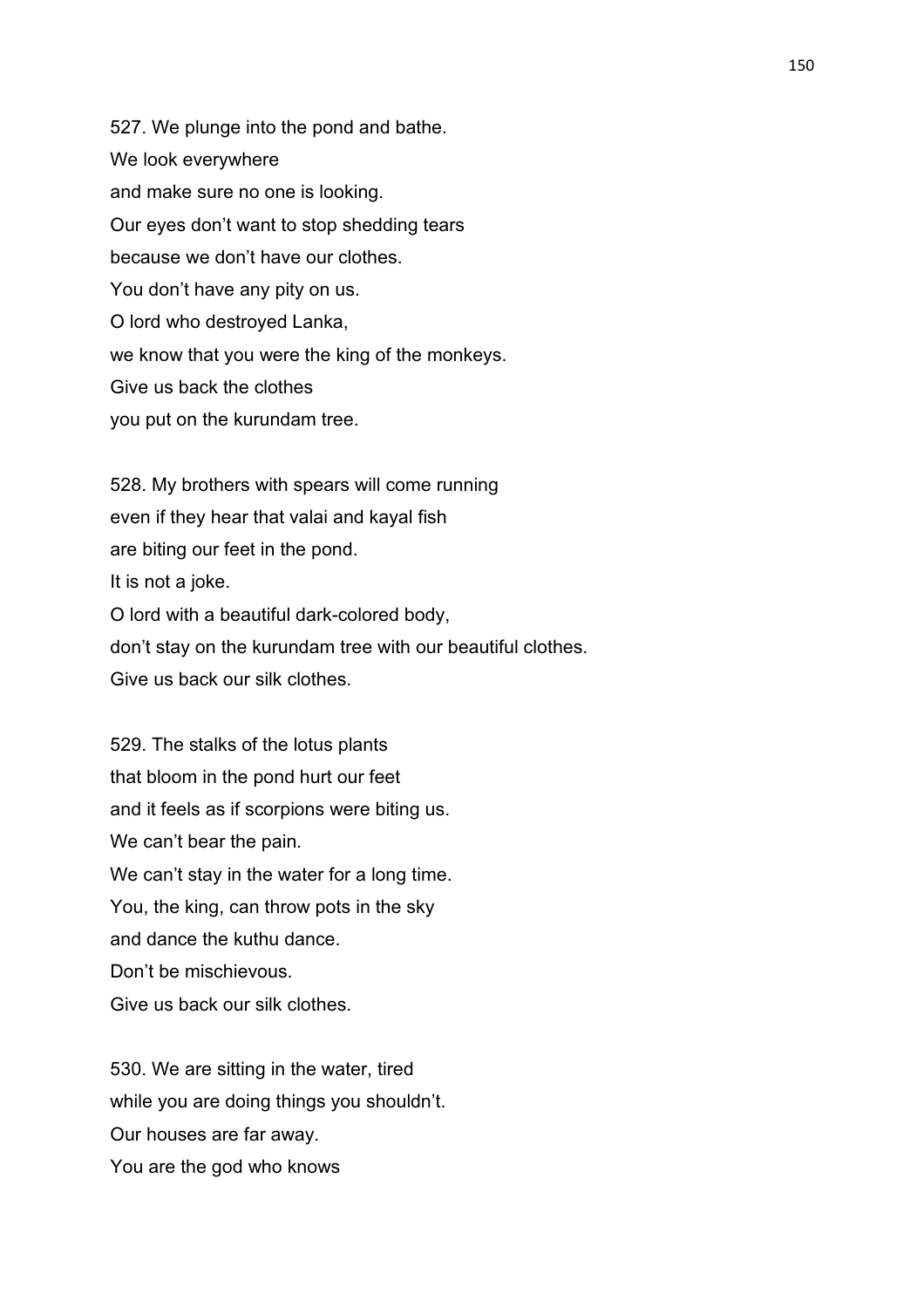what will happen when the world ends. We really love you. If our mothers see us, they won't like it. Drop our silk clothes down to us. Don't sit in the top of the kurundam tree blooming with flowers.

531. All the women, the mothers-in-law and others are here bathing. We couldn't close our beautiful flower-like eyes in the night thinking of your naughty acts. This isn't good for us. We are telling you about all the troubles you cause. You are the beautiful jewel-like son of the cowherd village. Give us the clothes back that you put on the kurundam tree.

532. You escaped from the trap of Kamsan and survived in the dark night when you were born. Is it because you wanted to bother us like this? Yashoda loves you so much that she doesn't scold you even if you are naughty. She just leaves you to do whatever you want. You weren't ashamed to drink the milk of the wicked Rakshasi Putanā. Give us back our clothes.

533. Vishnuchithan Kodai the chief of Puduvai surrounded by golden palaces composed with beautiful music a garland of ten Tamil pāsurams describing the play of the dark lord with the young girls.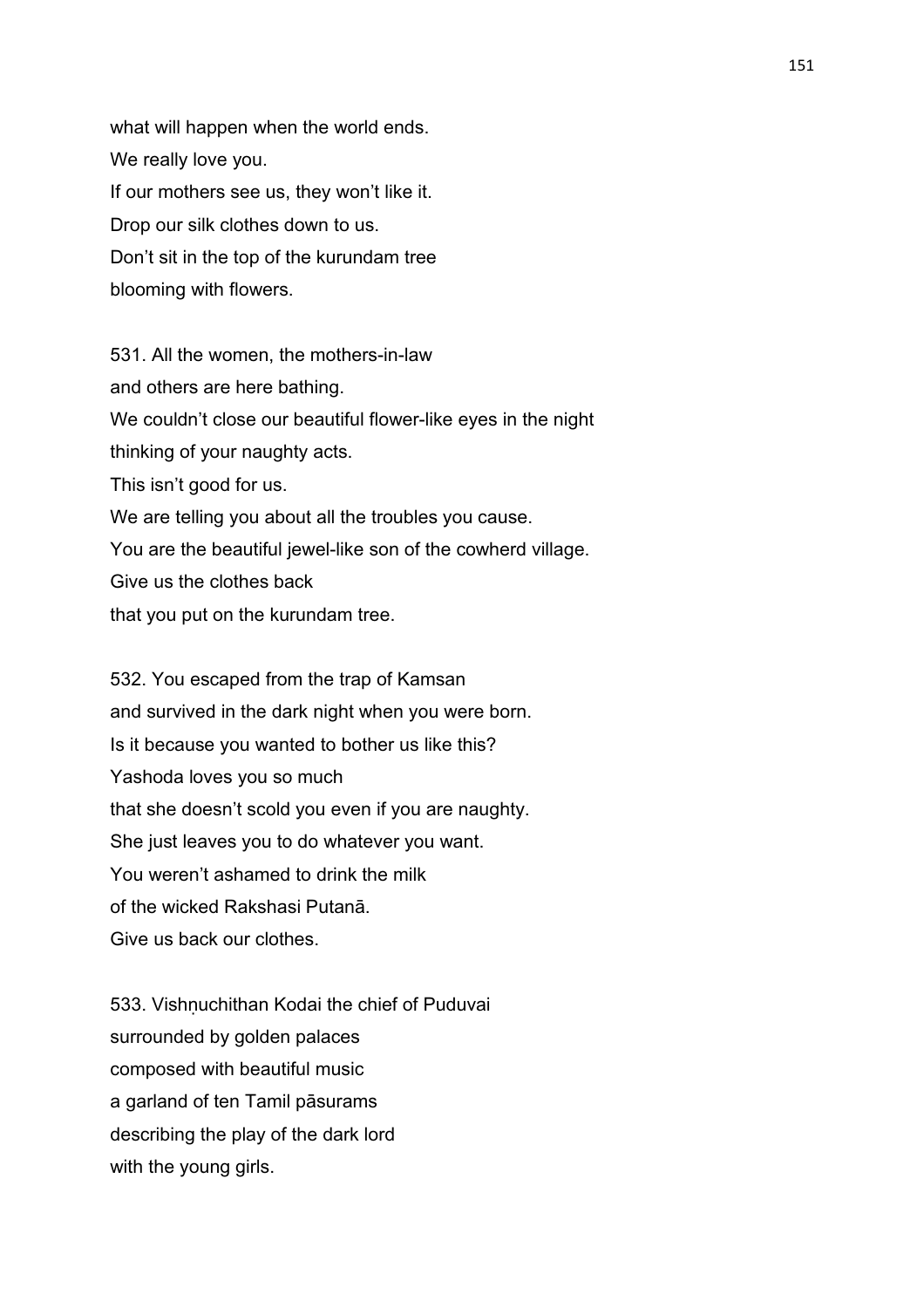If devotees learn and recite these pāsurams they will go to Vaikuṇṭam and be with the eternal god Mādhavan.

# Drawing a Kūḍal.

# Young girls draw a circle to see whether their love will be successful.

534. He, the highest god worshipped by all good people, is the generous Azhahiya Maṇāḷan of Thirumālirunjolai. If you want us to press his feet when he sleeps, O kūḍal, you should come together. Come and join the place you started. Kūḍiḍu kūḍale.

535. He took the form of Vāmanan stays happily in the forest in Thiruvenkatam and in Thirukannapuram. O kūḍal, if you want him to come here and hold my hands and embrace me, you should come together. Come and join the place you started. Kūḍiḍu kūḍale.

536. He, the dear son of Devaki with a shining forehead and the wonderful son of famous Vasudeva is praised by Nānmuhan who stays on a lotus and by the other gods. O kūḍal, if you want that king to come to see us, you should come together. Come and join the place you started. Kūḍiḍu kūḍale.

537. He climbed and danced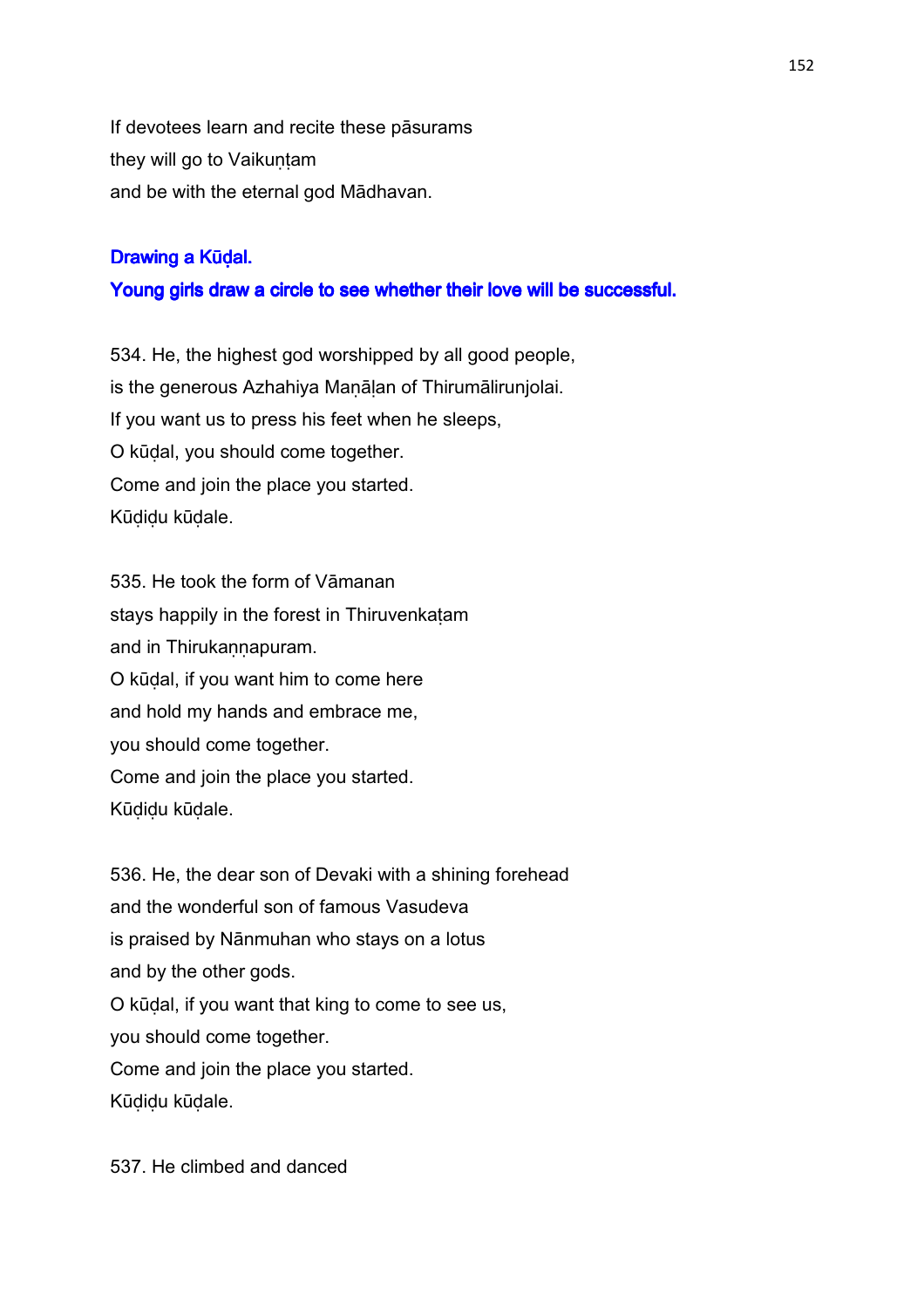on the tall blooming kaḍamba tree and jumped into the pond to dance on the heads of strong Kālingan. O kūḍal, if you want that dancer to come to me, you should come together. Come and join the place you started. Kūḍiḍu kūḍale.

538. He killed the elephant Kuvalayābeeḍam whose forehead was decorated with an ornament. If you want him to come to the middle of our street in Madurai surrounded by big palaces and embrace us, O kūḍal, you should come together. Come and join the place you started. Kūḍiḍu kūḍale.

539. He does not have any desires. After he had just learned to walk, he killed the Asurans when they came as marudam trees, and he killed Kamsan with his tricks. He is the victorious king of shining Madurai. O kūḍal, if you want him to come here to us, you should come together. Come and join the place where you started. Kūḍiḍu kūḍale.

540. The lord defeated the evil Shishupālan, killed the Asurans when they came as tall marudu trees, the seven bulls, the bird, and the heroic Kamsan who carried a victorious spear. O kūḍal, if you want that victorious hero to come to us, you should come together.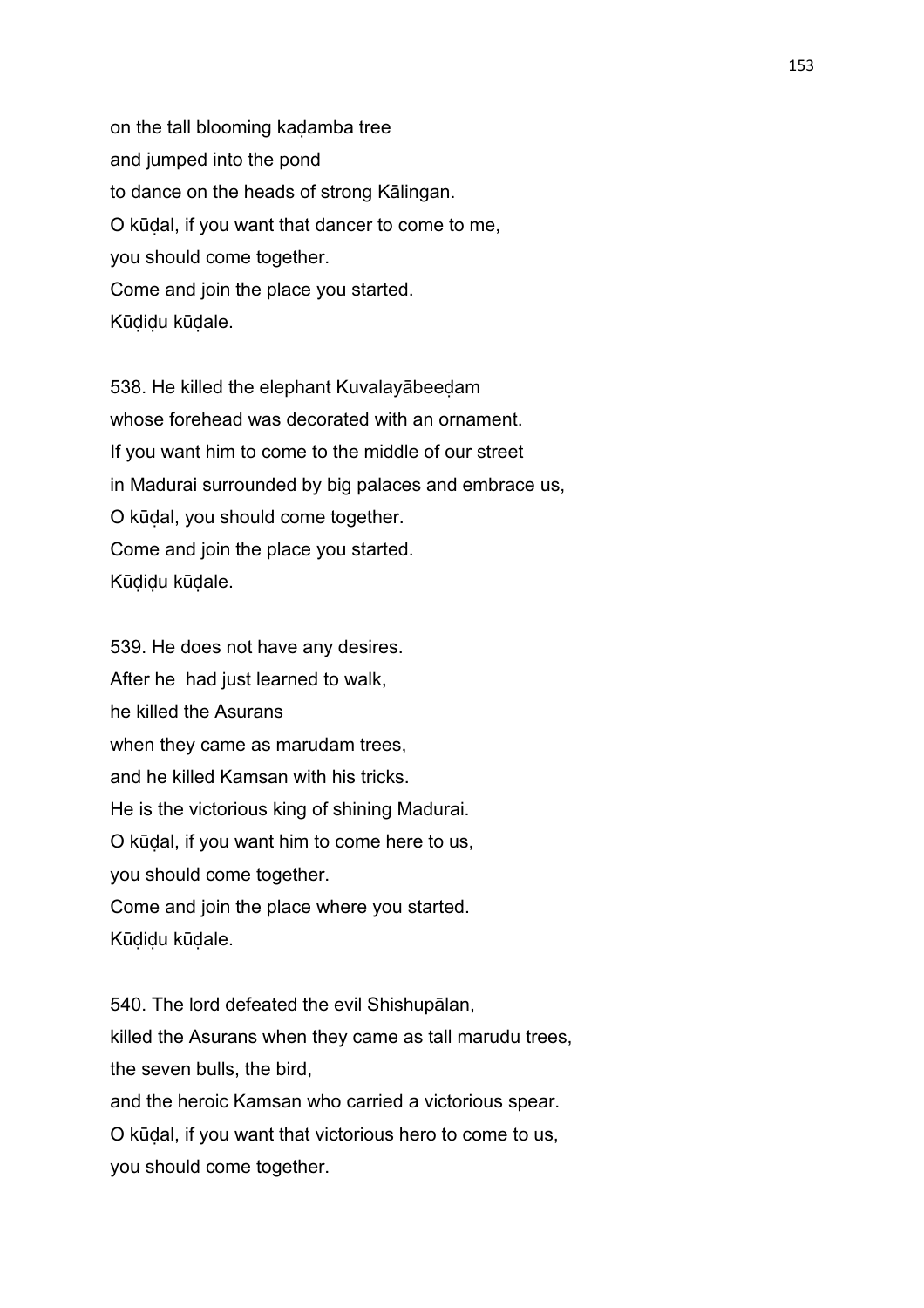Come and join the place where you started. Kūḍiḍu kūḍale.

541. The protector of flourishing Dwarapuri who grazes the cows and plays with the cowherds does not enter the minds of people if they do not want to love him. O kūḍal, if you want him to come to us, you should come together. Come and join the place where you started. Kūḍiḍu kūḍale.

542. In ancient times he went to the sacrifice of king Mahābali as a dwarf and measured the earth with one foot and the sky with the other. O kūḍal, if you want him to come here to us, you should come together. Come and join the place where you started. Kūḍiḍu kūḍale.

543. Our lord, the inner meaning of the four Vedas, the handsome one whom the cowherd women loved in their hearts, saved Gajendra, the elephant dripping with rut, from the mouth of the crocodile. O kūḍal, if you want him to come here to us, you should come together. Come and join the place where you started. Kūḍiḍu kūḍale.

544. The poet Vishnuchithan Kodai composed ten pāsurams about how the curly-haired cowherd women praised the famous god of the world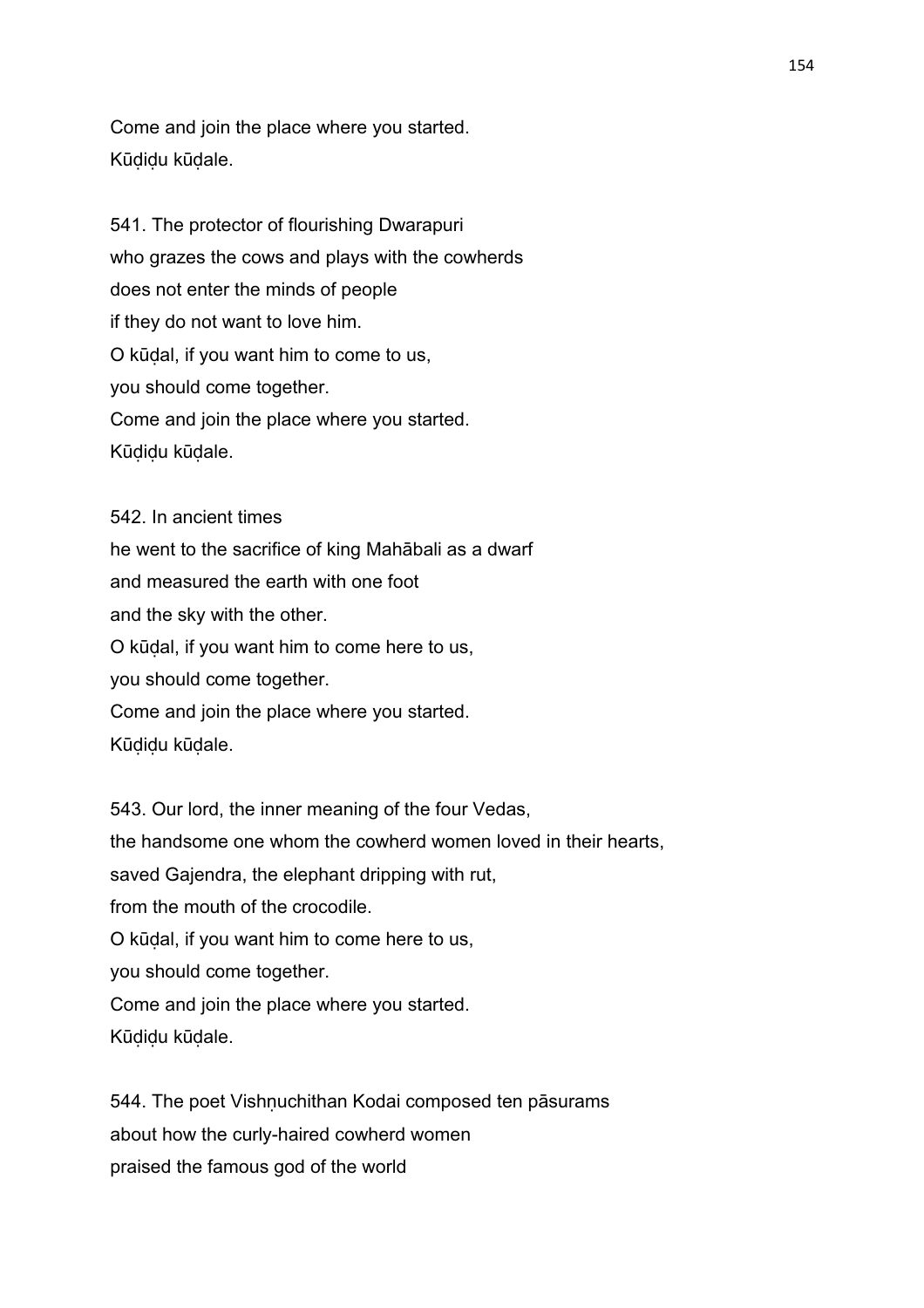and made a kūḍal so their love would be successful. They longed to love, fight with, feel and embrace him. If devotees learn these pāsurams well they will not have the results of bad karma in their lives.

### She asks the cuckoo to call the god.

545. The beautiful sapphire-colored lord is the eternal Madhavan praised by all in the world, the king decorated with a crown studded with jewels. He gives me trouble. My conch bangles have become loose because I have fallen in love with him. O cuckoo bird living in holes in punnai, kurukkathi, nyāzhal and cherundi trees, won't you coo and call at all times of the day for the one with a coral-colored mouth to come quickly to me?

546. The faultless one who carries a sounding white conch in his left hand does not show his form to me. He entered my heart and makes me long for his love. See, he is taking my life away and playing with my feelings. O cuckoo bird, you drink the honey that drips from the blooming shenbaga flowers and sing happily. Don't be lazy and prattle, just sing and be happy. Coo and call so the lord of Venkaṭam hill will come to me.

547. As Rāma he fought with Ravaṇan while the charioteer Madali drove his chariot, and he cut off all the ten heads of Ravanan. shooting his arrows like rain. I don't see him coming to me.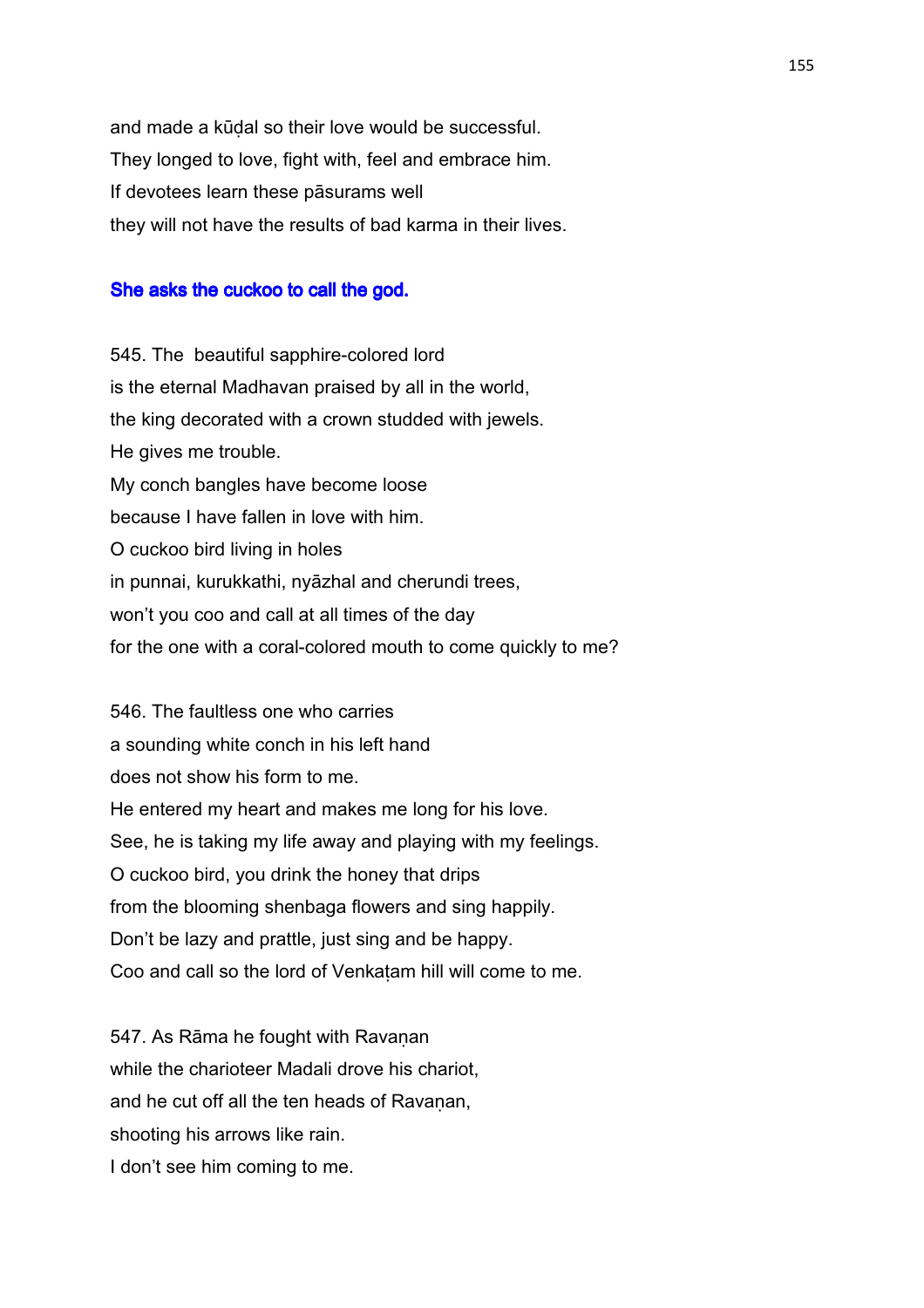O cuckoo bird, you live with your beloved mate listening to the kāmaram music of the bees that have dots on their bodies in the groves where fragrant flowers bloom and spread their smell. Coo and call the dark-colored one shining like a diamond so he will come to me.

548. My bones melt, my long spear-like eyes do not close. I have entered an ocean of sorrow and cannot find the boat that is the Vaikundan to escape my suffering. O cuckoo bird, you know how hard it is to be apart from your beloved. Coo and call the virtuous one with a golden body and an eagle flag and make him come to me.

549. He stays in Villiputhur where the swans that walk softly play. My fish-like eyes do not close to sleep because they wish to see his golden feet. O cuckoo bird, I will make the beautiful parrot that I raised feeding it sweet rice and milk be your friend. Coo and call him, so that who measured the world will come to me.

550. Rishikesan, worshiped by the gods in all the directions, made me unhappy with love for him and the beauty of the white pearl-like smile of my red mouth and of my breasts was lost. O young cuckoo bird, you sleep in a beautiful place in a grove blooming with flowers.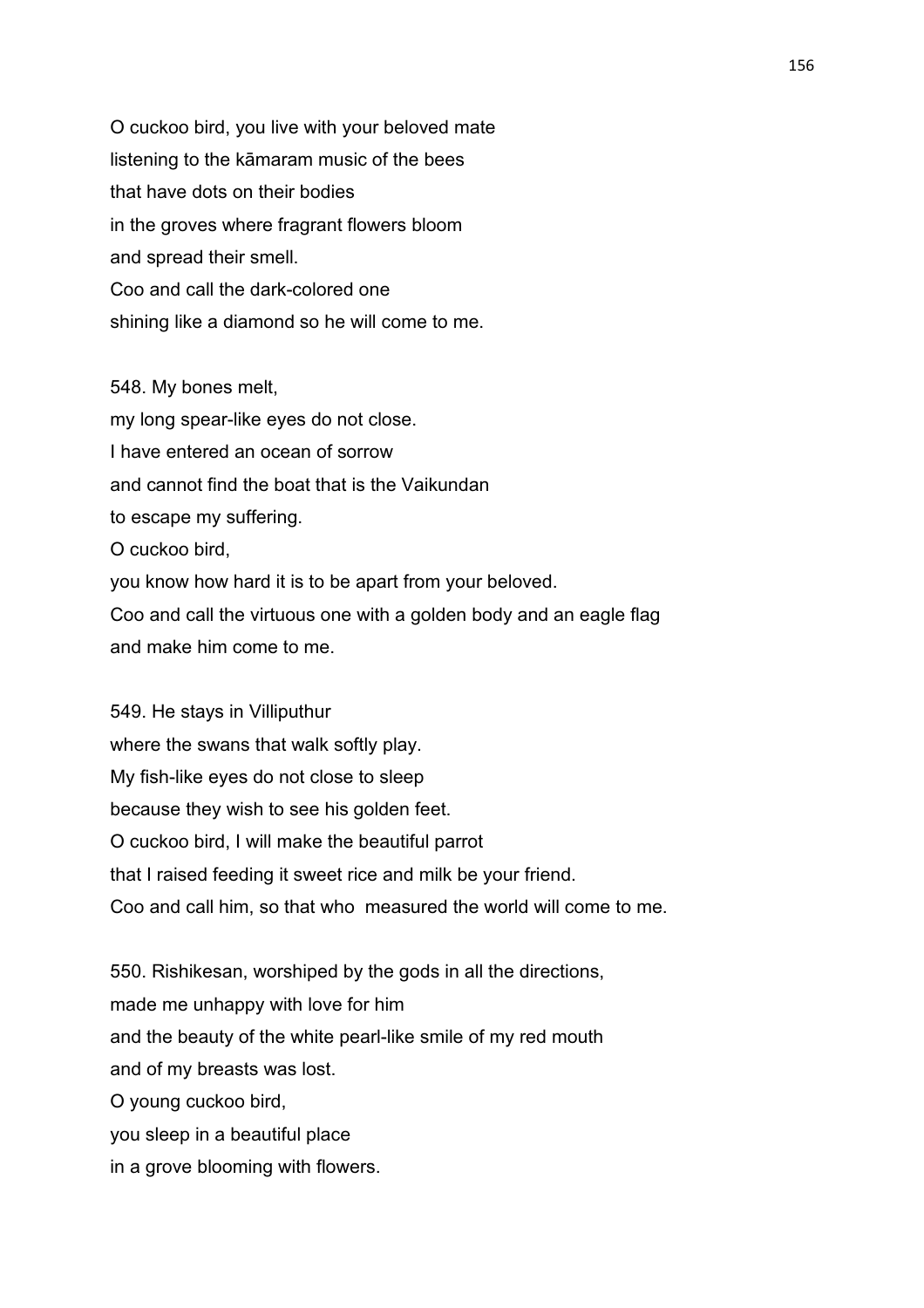If you coo and call for him, the true one, to come to me, I will bow my head to you. I don't know any other way to pay you back.

551. He rests on the surging milky ocean. My breasts have grown out and are happy because they want to embrace the lord, but they make me sad since I have not seen him. O beautiful cuckoo bird, why are you hiding? If you coo and call and make him with a discus, a conch and a strong club come to me, you will have the good karma of doing many generous acts.

552. The clever one who is loved by all, shoots arrows from his bow with his strong hands. He and I know the promises that we made when we stayed in our home. O small cuckoo bird who pluck the tender shoots of the sweet mango tree in the grove, if you coo and call for Thirumāl to come here quickly, you will see what I will do for him with my love.

553. I have fallen in love with Sridharan who has the color of a green parrot. O cuckoo bird living in a grove that swarms with shining bees, give me your attention and listen. Either you should coo and call, asking him with a conch and discus to come to me, or you should find the golden bangles that I have lost and bring them to me. If you want to live in this grove, you should do one of these things.

554. I fell in love with him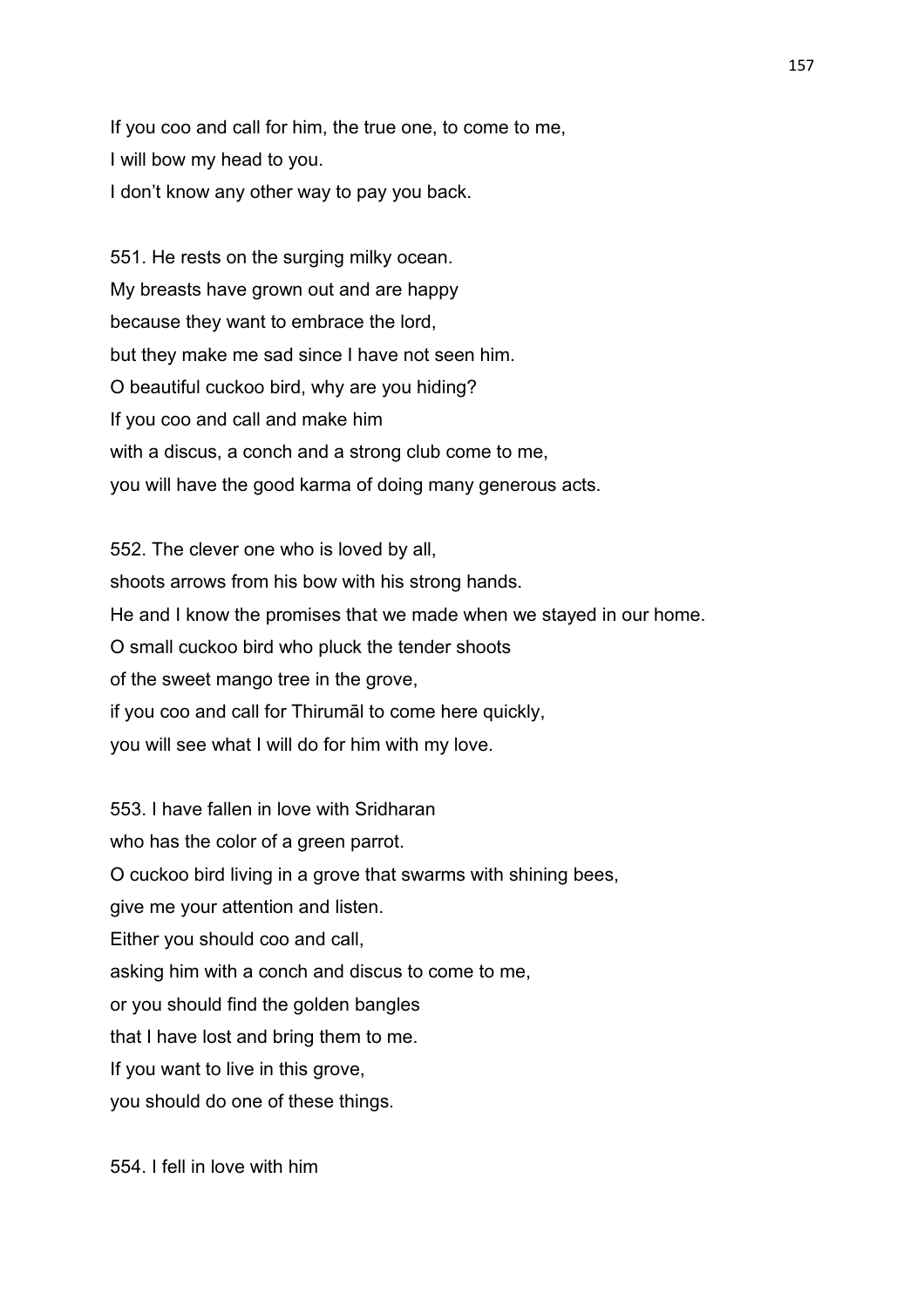who measured the world and became his devotee, but he only makes me sad because I love him and have not seen him. I can't describe the sorrow that the breeze and the moon give me. O cuckoo bird, don't make me suffer staying in this grove and cooing always. If you don't call today for Narayaṇan to come, I will chase you away from here.

555. The Paṭṭarpirān Kodai, chief of Puduvai where Vediyar recite with music the four Vedas composed ten pāsurams about how a woman with spear-like eyes asked a cuckoo bird to call for him who grew into the sky and measured the world to come, saying, "O dark cuckoo bird, coo and call my ocean-colored beloved." If devotees learn these pāsurams and recite them and say, "Namo, Narayaṇā!" they will reach him.

# Her dream of the Wedding.

556. O friend, I had a dream. People decorated every place with festoons and put out golden pots with coconuts to welcome Nāranan Nambi when he comes in procession surrounded by a thousand elephants.

557. O friend, I had a dream. My relatives decided the day for my wedding. They decorated a beautiful pandal with kamugu trees. Mādhavan Govindan who once took a form of a lion,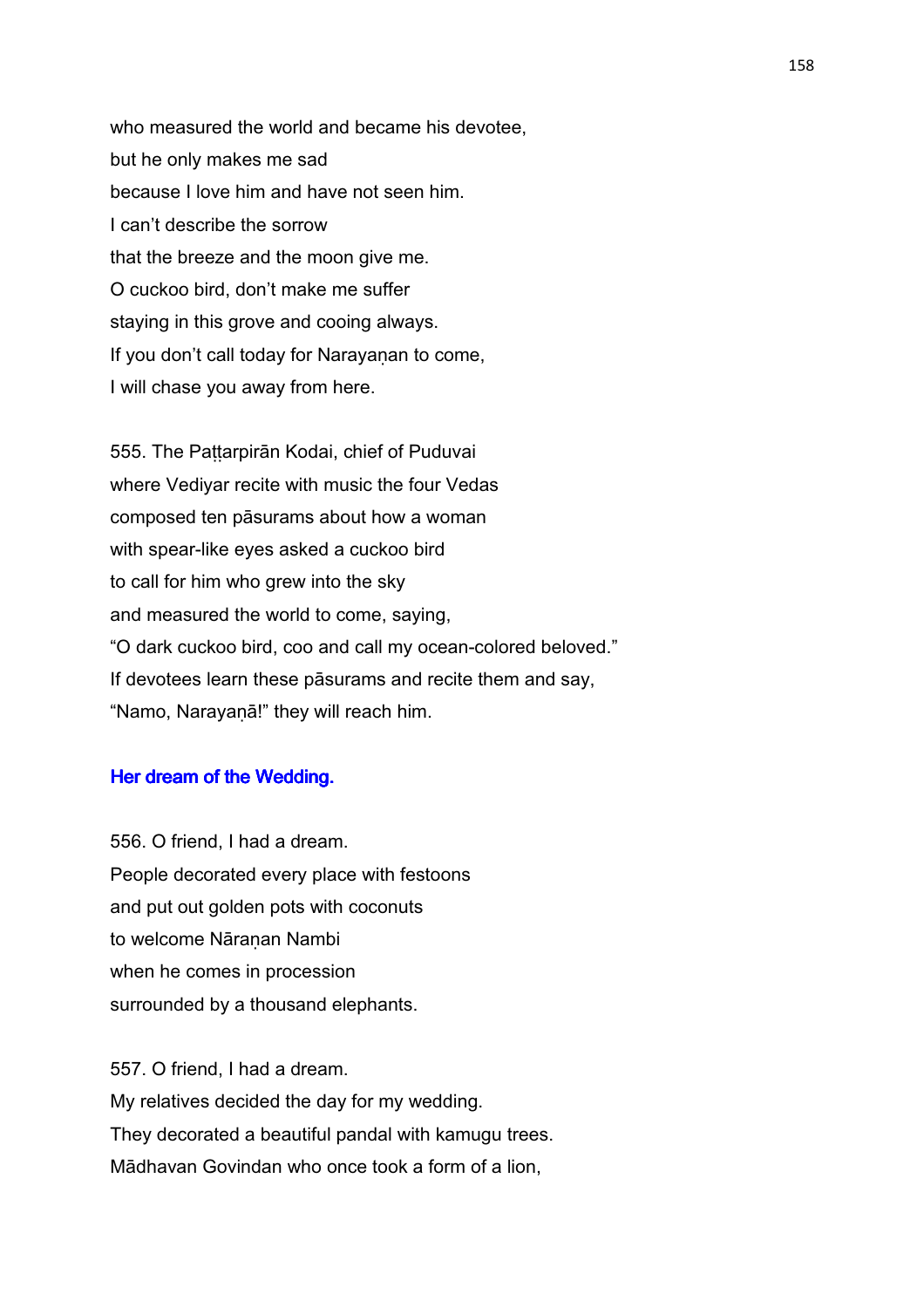strong as a bull, entered into the pandal— I saw him in my dream.

558. O friend, I had a dream. Indra and the other gods came together, asked for me to be his bride and made all the arrangements. My sister-in-law Durgā tied a silk marriage sari on me and decorated me with fragrant garlands.

559. O friend, I had a dream. The Brahmin brought divine water from different directions and sprinkled it all over. They sang songs of purification. The priest tied the string bound together with flowers on my hand and on the divine groom's hand to protect us.

560. O friend, I had a dream.

Dancing women carried shining lights and kalasams and went in front of him and welcomed him. The king of Madura walked touching the earth as the earth shook.

561. O friend, I had a dream. The drums were beaten, the lined conches were blown and my bridegroom, Nambi Madhusūdanan, came and held my hand under the pandal that was decorated with hanging strings of pearl garlands.

562. Skilled Vediyars recited the Vedas, and chanted mantras. They made a likeness of the sun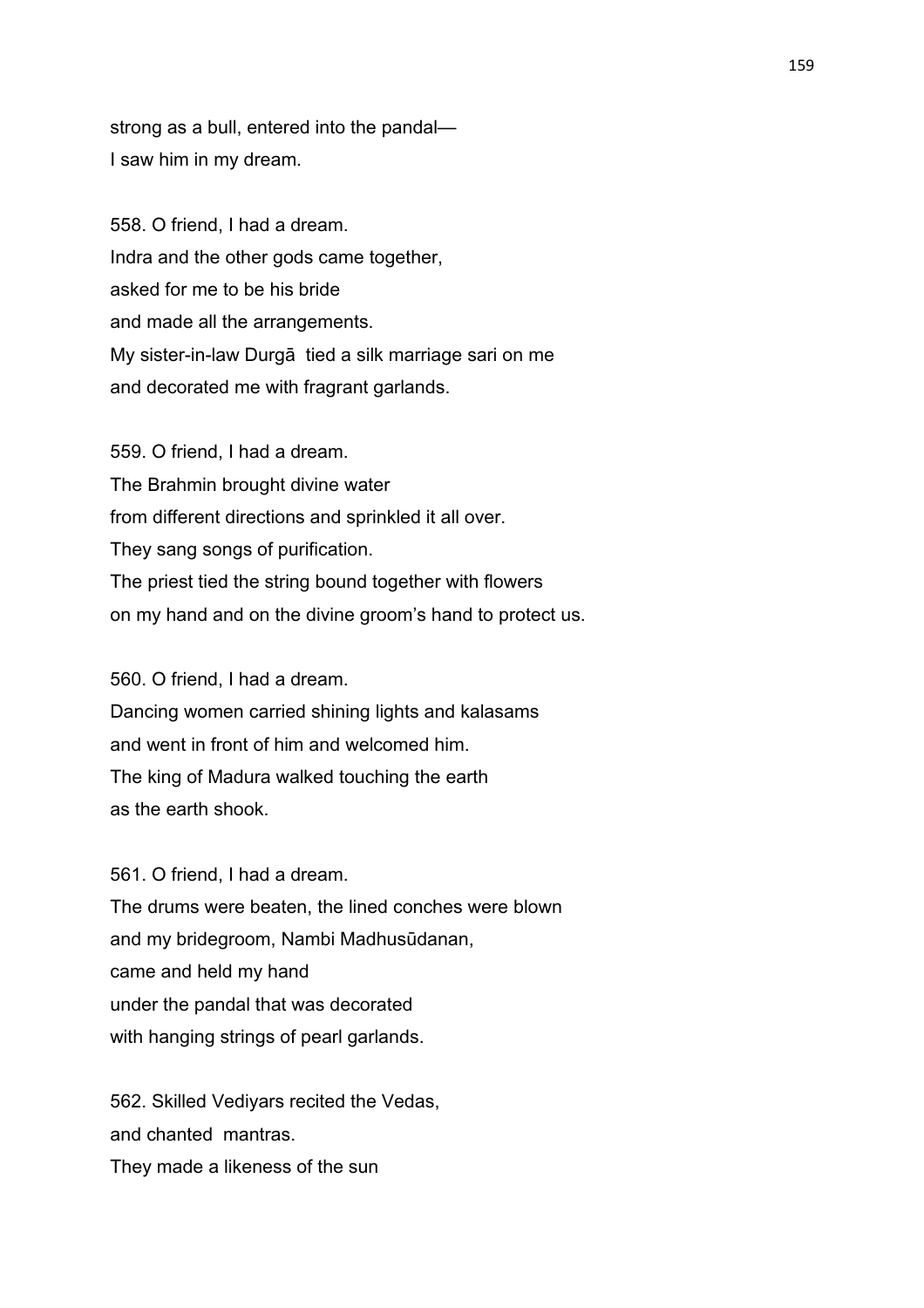with green nanal grass. He is strong as an angry elephant and he held my hand and we circled the fire.

563. O friend, I had a dream. He is the refuge for this birth and the fourteen future births. He, our king Narayaṇan Nambi held my feet with his divine, perfect fingers and placed them on the grinding stone.

564. O friend, I had a dream. My brothers with shining faces and bows came and, standing before us, kindled the fire and made it bright. They joined my hand with the hand of Achuthan who once took the form of a lion, and they poured popped rice on it.

565. O friend, I had a dream. Adorned with kumkum and smeared with cool sandal paste, I went with him on an elephant in procession circling all the auspicious streets as people sprinkled turmeric water on us.

566. The chief of Villipputhur Kodai, praised by the family of Veyars, composed a garland of ten Tamil pāsurams that describe the dream of a woman and what she said about her marriage with the cowherd. If devotees learn and recite these ten pāsurams they will give birth to many good children and find happiness.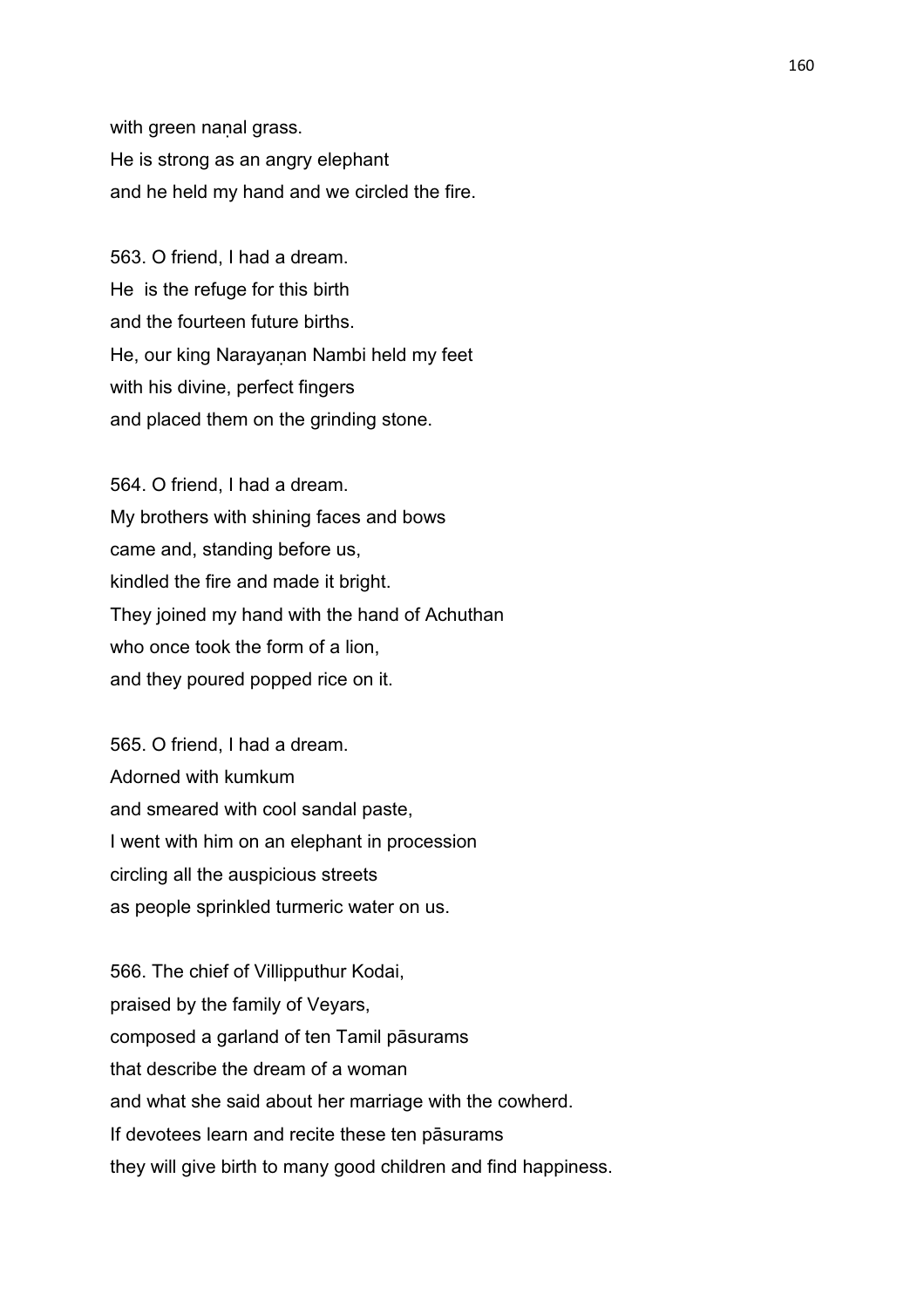### Praising the conch

567. O white conch, born in the ocean, tell me—I ask you anxiously. He puts you in his mouth to make the sound of victory. What is the taste and the fragrance of the mouth of Mādhavan who broke the tusks of the elephant? Does it have the fragrance of camphor? Does it have the fragrance of a lotus flower? Does his beautiful red coral mouth taste sweet?

568. O beautiful conch born in the ocean, you entered the body of the Asuran Panchajanya and now you rest in his hand, making the sound of victory when he conquers the evil Asurans.

569. You are a wonderful conch! Like the full moon that rises in the autumn from behind the large mountain, you stay in the hands of Vasudevan the king of northern Madura.

570. O beautiful large valampuri conch, you are like the moon even though you are not in the sky. As you stay in the hand of Damodaran, do you say any mantras in his ears? Even Indra the king of gods does not have the fortune that you have.

571. O Panchajanya!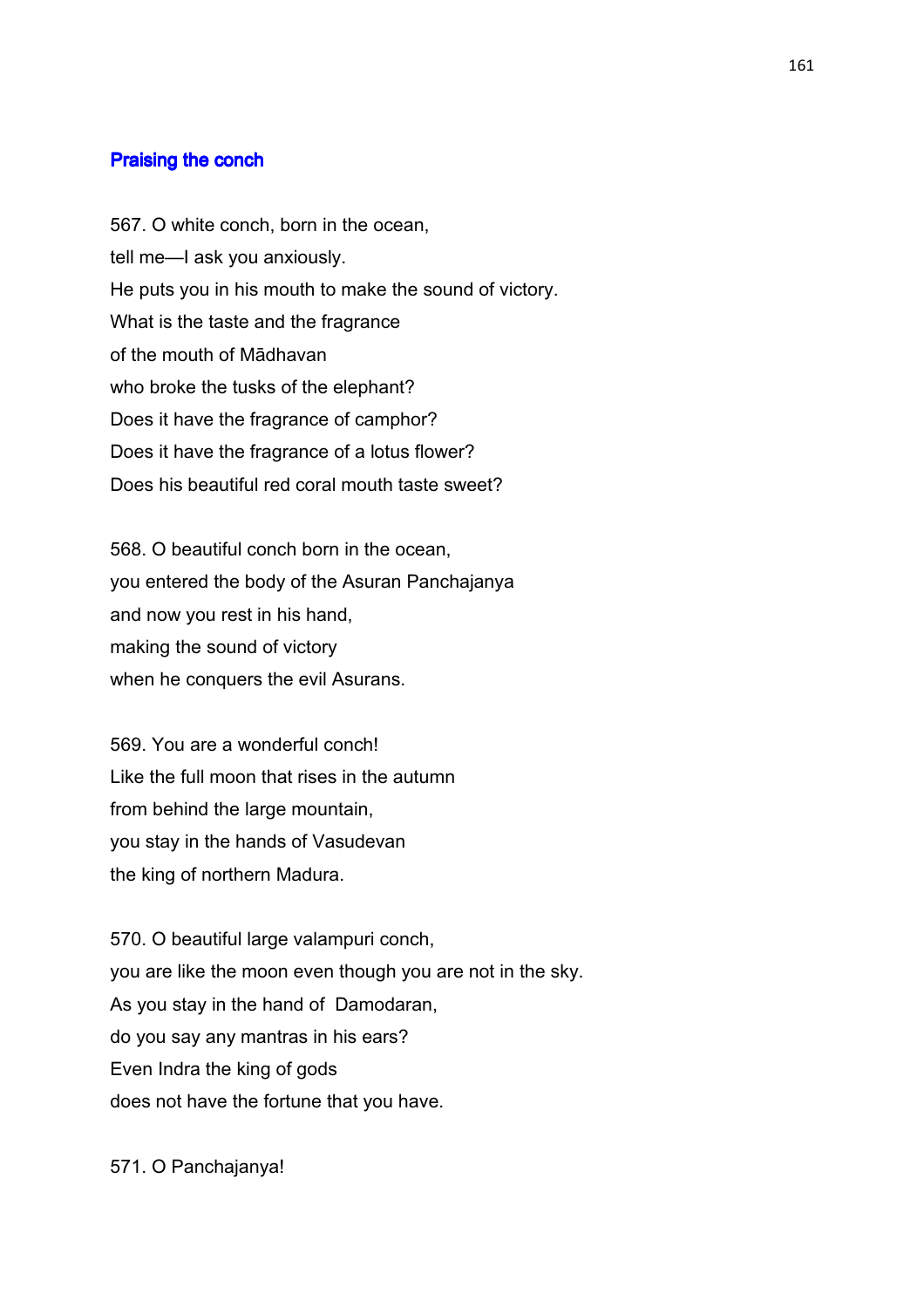Others were born along with you in the ocean, but they do not receive the respect that you do. You drink constantly the nectar from the mouth of the king Madhusūdanan.

572. O Valampuri conch, you have not gone to the Ganges or on other pilgrimages to bathe, yet you rest in the hands of lovely-eyed Thirumāl who destroyed the Asurans when they came as marudam trees. You have the good fortune of plunging into the divine water that comes from his mouth.

573. O king of conches, like a swan that stays on a fresh red lotus flower and drinks honey, you are held in the beautiful hands of Vasudevan with a dark body and red eyes and you stay with him. Your good fortune is truly wonderful.

574. O Panchajanya, your food is the nectar that springs from the mouth of him who measured the world and you sleep in the hands of the ocean-colored god. You make women jealous and they complain loudly about your good luck,

575. O fortunate conch who drink nectar from the mouth of Madhavan as if you were drinking honey, won't his sixteen thousand wives be angry when they see you with him drinking the nectar that all others want to drink?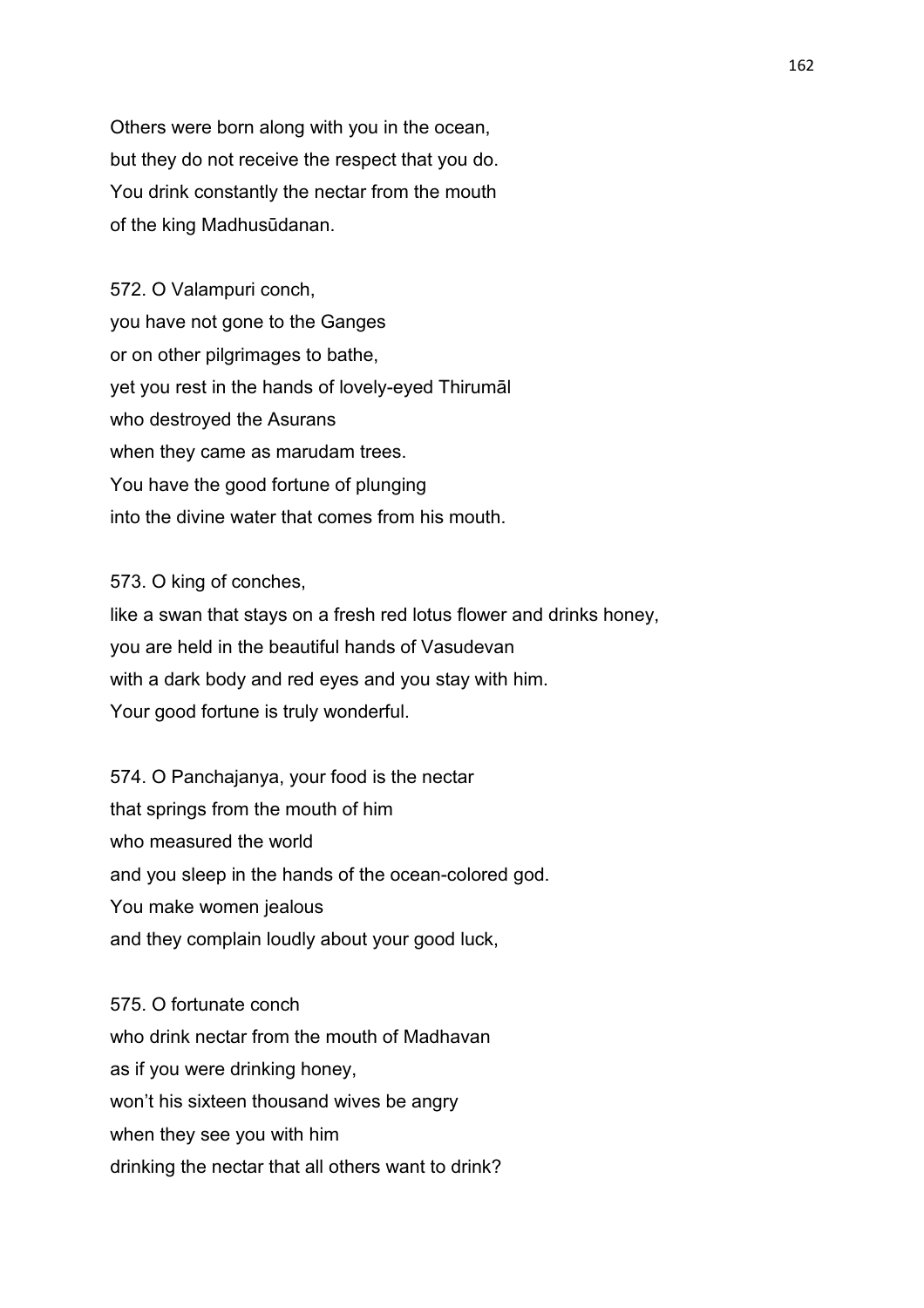576. Paṭṭarpirān Kodai, famed in rich Puduvai, composed ten Tamil pāsurams describing Padmanābhan with the Panchajanya conch. If devotees learn and recite these pāsurams they will be near him..

#### The cloud messenger

577. O clouds, you look like a blue blanket covering the sky. Thirumāl, of Venkaṭam hill where clear water flows has not come to see me and the tears from my eyes fall on my breasts. I am tired and I am only a woman. Is it right that he should destroy my pride like this?

578. O dark clouds pouring your rain like rich pearls, do you have any message from the god of Venkaṭam, the generous one colored as dark as night? My love for him burns me like fire. If in the middle of the night the breeze comes and hurts me, how will I survive?

579. O clouds, you are generous and give rain to the earth. My shining beauty, bangles, mind and sleep have all gone, taking my pride with them. I survive only by singing the divine qualities of Govindan, the lord of Thiruvenkatam where cool waterfalls flow.

580. O shining clouds with lightning, he is the lord of Thiruvenkaṭam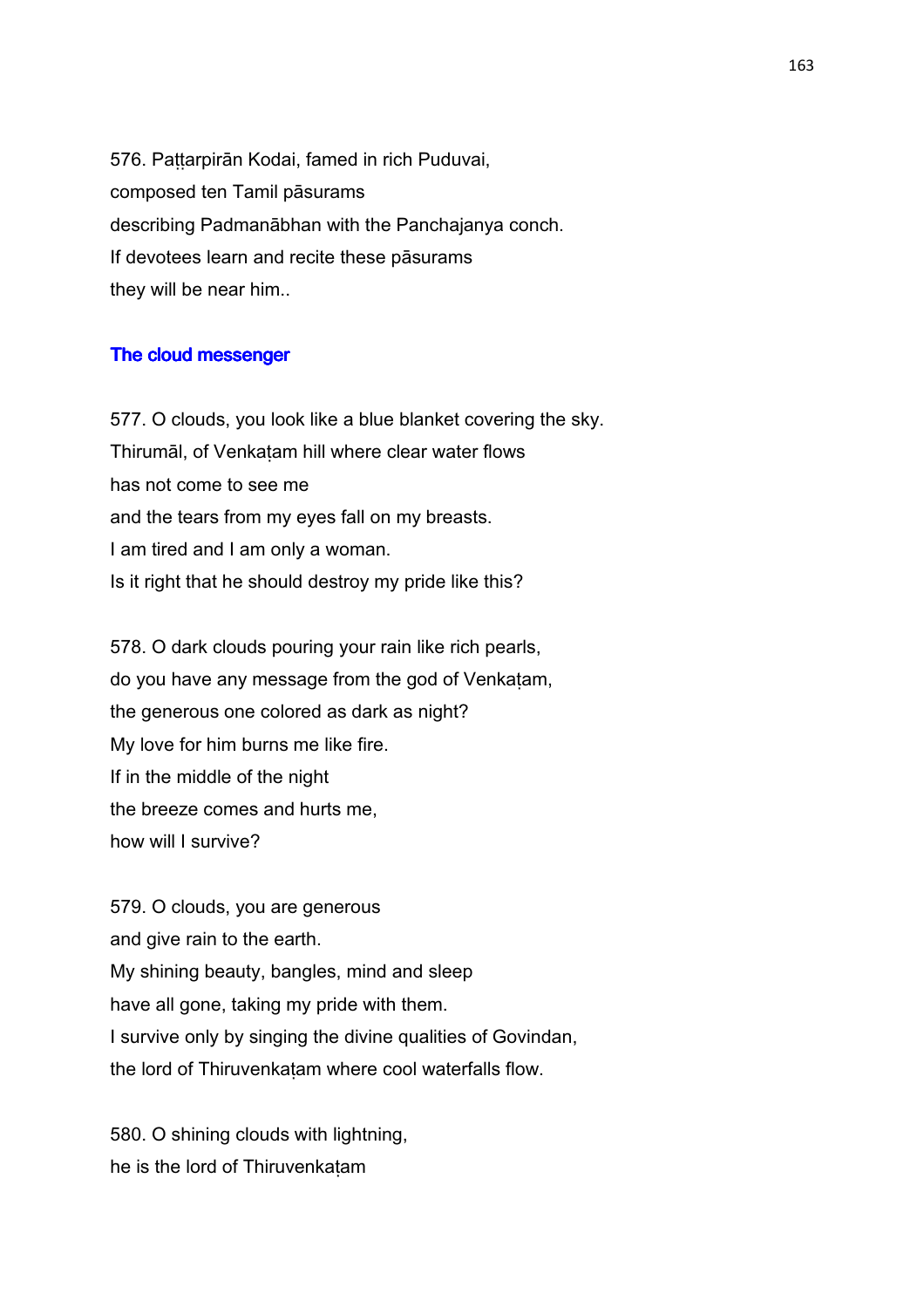with the goddess Lakshmi on his handsome chest. Can you tell him that my breasts desire every day to embrace his golden chest?

581. O dark clouds, rising in the sky and spreading everywhere, you pour rain in Thiruvenkaṭam and make the flowers bloom and drip honey. If you would go to him to bring back my bangles that he has taken away, tell him who split open the body of Hiranyan with his sharp claws, how much I love him and suffer.

582. O cool clouds, you take water from the ocean, rise to the sky and pour rain everywhere in Thiruvenkaṭam of Thirumāl who took the land from Mahābali. Like insects that enter into a vilam fruit and eat it, Nāranan has entered into my heart and made me suffer. Go and tell him how much I love him.

583. O cool clouds floating on the hills of Thiruvenkatam of the lovely-eyed Thirumāl who churned the milky ocean filled with conches, I bow to his feet and ask him for one thing. Only if he comes one day and embraces me smearing kumkum paste on my breasts will I be able to survive. Go tell him this.

584. O clouds that rise in the rainy season in the Thiruvenkatam hills. I fall down like the old leaves of the erukkam plants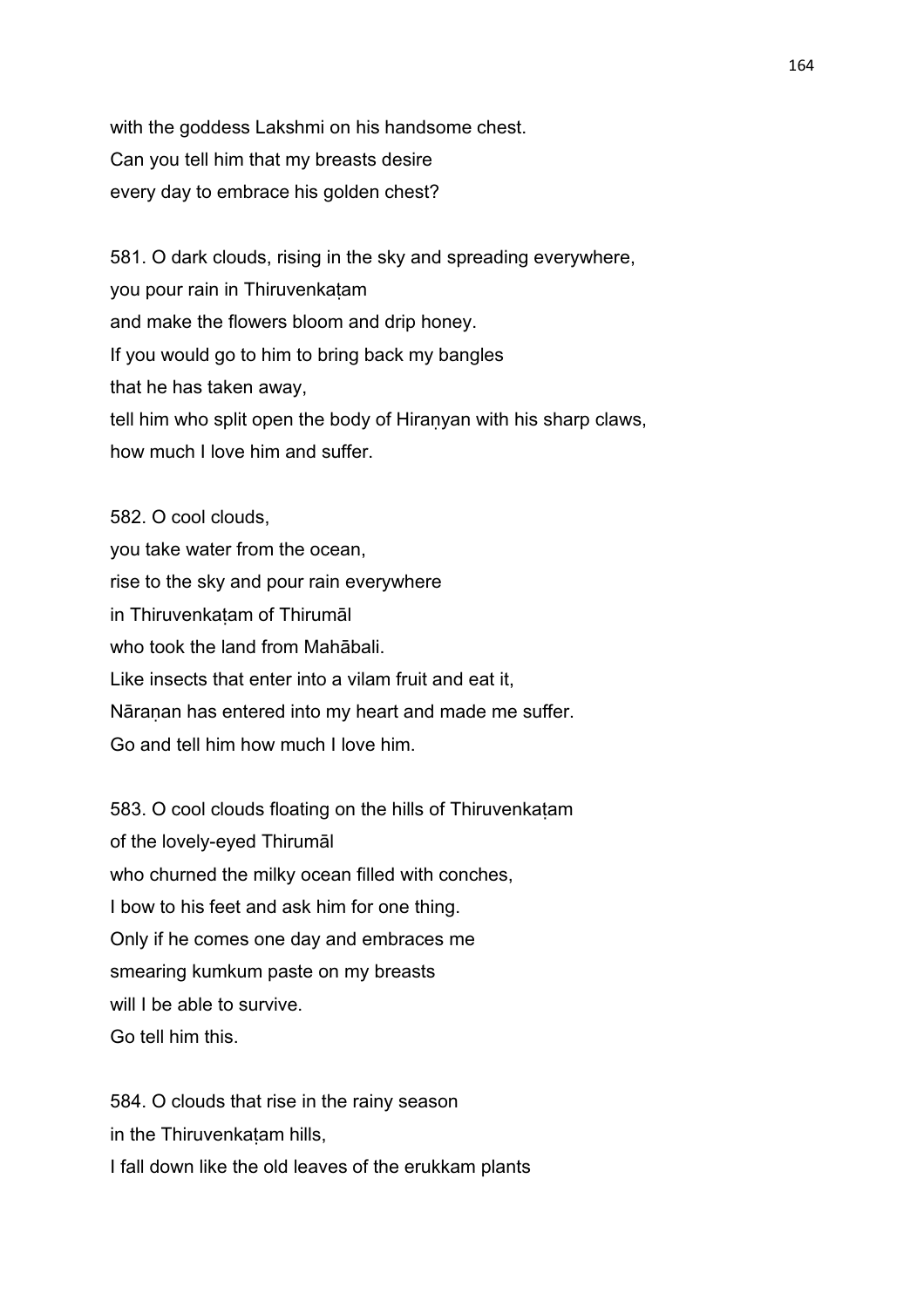when raindrops fall on them and recite the names of him who went to the battlefield and fought for the Pāndavas. Will he come one day and talk to me?

585. O huge clouds rising like rutting elephants, you think Thiruvenkaṭam is your place and live there. What does he, resting on the snake bed, wish to tell me? The people of the world may say, "He doesn't understand that she thinks that he is her refuge and he hurts her, as beautiful as a vine."

586. Vishnuchithan Kodai, the chief of flourishing Puduvai, composed ten Tamil pāsurams about how a girl with a beautiful forehead asks the clouds to go as messengers and tell how she suffers from love for him who rests on the snake bed. If devotees learn these pāsurams and keep them in their minds they will become his devotees.

# The love of a girl for the lord

587. O velvet mites colored like red sinduram powder, and flying everywhere in the groves of Thirumālirunjolai, I am caught in my love for the one with handsome arms who churned the milky ocean with Mandara mountain and took its sweet nectar. It is like a net. Will I survive this sorrow?

588. O friend, the mullai flowers on the vines in the forest filled with blossoms laugh at me in Thirumālirunjolai where elephants fight with each other and play.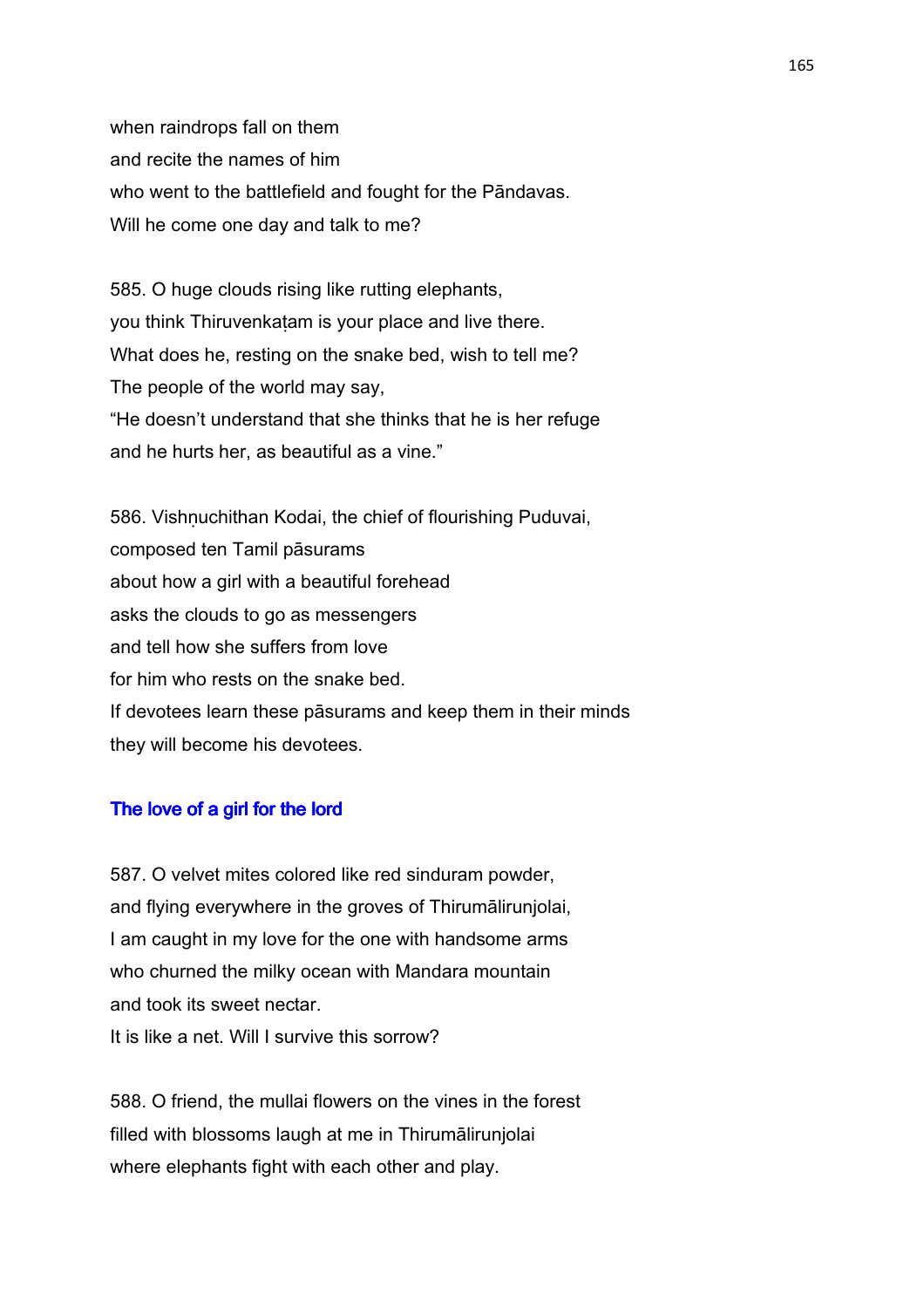The vines that grow in the rainy season bloom as if to say, "You will not survive!" To whom can I tell the pain that his garland gives me?

589. O beautiful karuvilai flowers! Kāyām flowers! You have the color of the lord Tell me how I can survive. Is it right that strong-armed Nambi of Thirumālirunjolai who is always playing should come into our house and steal my bangles?

590. O cuckoo birds in the flourishing groves! Peacocks! Beautiful karuvilai blossoms! Fresh kala fruits! Colorful fragrant kāyām flowers! You are my five most powerful enemies. Why must you have the color of the dear lord of beautiful Thirumālirunjolai? Is it to make me sad with love and hurt me?

591. O swarm of bees, you have the divine color of the dark cloud-colored lord with beautiful eyes who stays in Thirumālirunjolai surrounded with flourishing flowers. O abundant, beautiful mountain springs! O lovely lotus flowers! Tell me, who can be my refuge?

592. I made a hundred pots of butter for Nambi of Thirumālirunjolai surrounded with fragrant groves. I told him I will fill all the hundred pots with sweet pongal for him.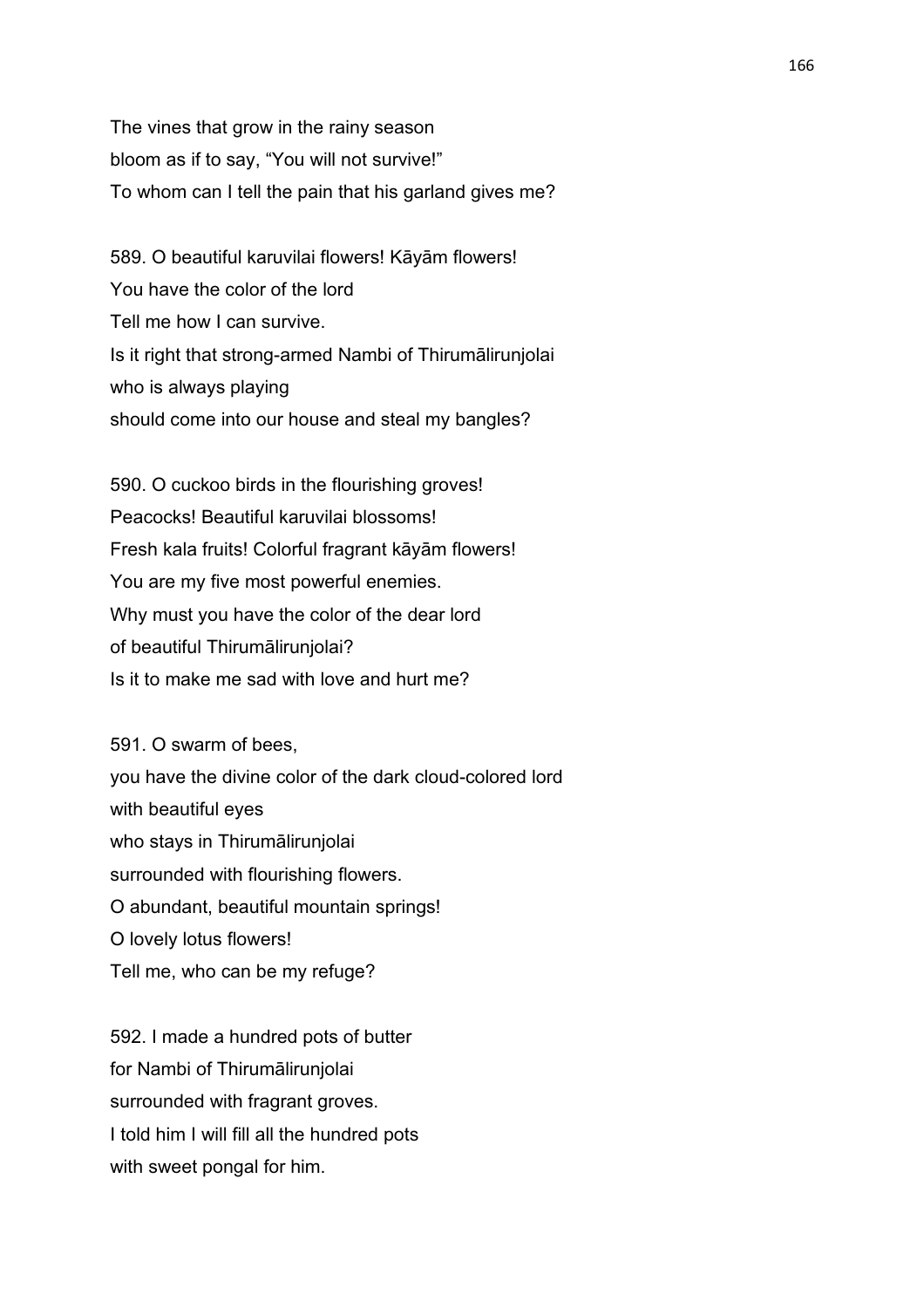He grows more and more beautiful. Do you think he will come and eat?

593. If the dear lord of Thirumālirunjolai where a fragrant breeze blows enters my heart and stays there, I will make a hundred thousand pots of butter and sweet pongal and give them to him. If he comes today and eats, I will give him all these pots and serve him.

594. A flock of black sparrows wakes up in the morning, welcomes Thirumāl and sings the raga marul. Is it true that they sing that raga to wake him up? They sing as if they were repeating the names of him who stays in Thirumālirunjolai, the lord of Dwarapathi who sleeps on a banyan leaf, but he does not come to me.

595. I seem to hang down like the golden flowers that sway on the branches of kondrai trees in Thirumālirunjolai surrounded by groves where kongu flowers bloom. When will I hear the sound of the conch that he blows with his lotus mouth, and the sound of his Sarngam bow that shoots arrows?

596. Vishnuchithan the chief of Villiputhur with a garland swarming with bees composed ten lovely Tamil pāsurams praising the beautiful lord of Thirumālirunjolai where the Silampāru river flows bringing sandalwood, akil wood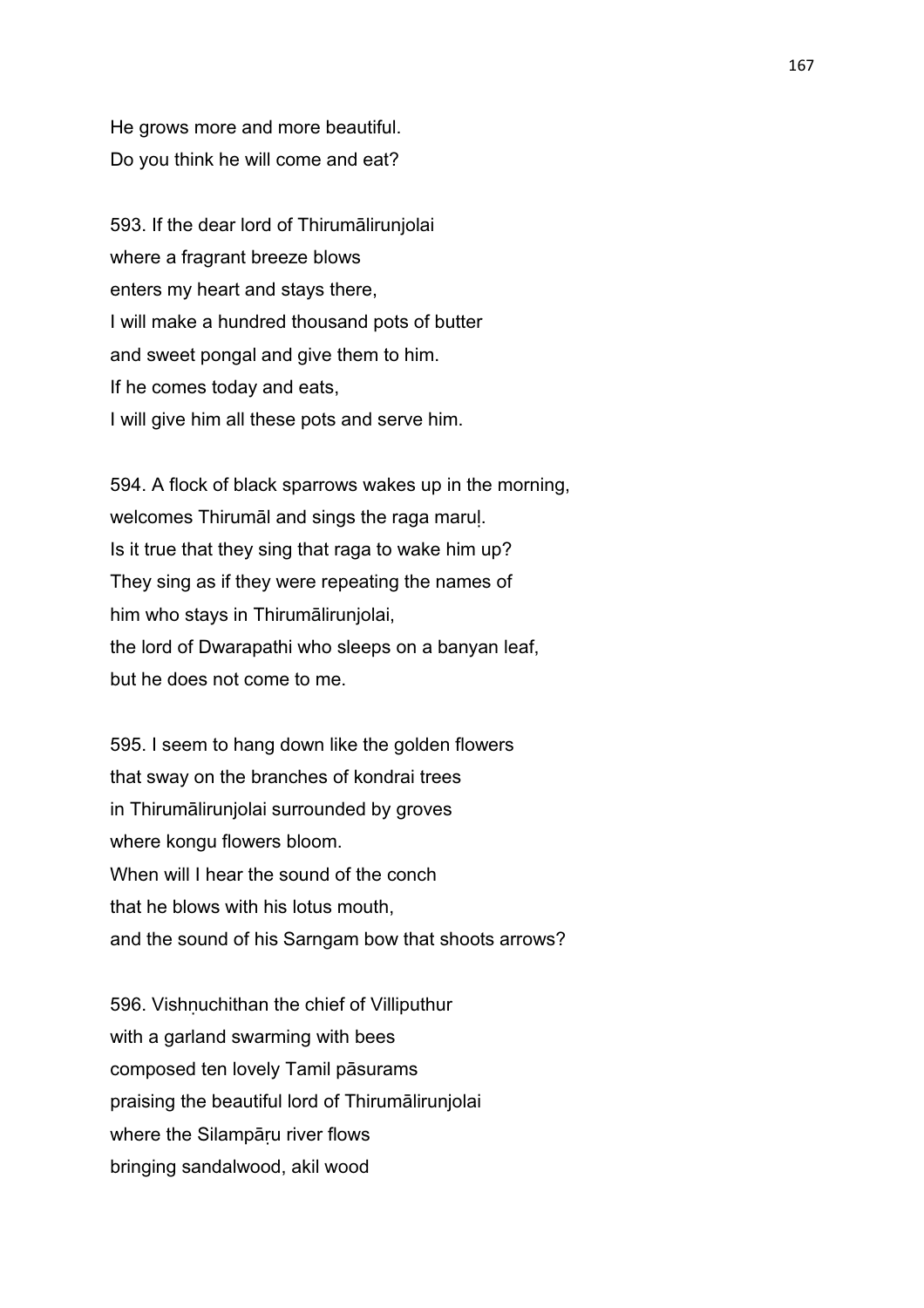and throwing them up on its banks. If devotees learn and recite these ten lovely pāsurams they will join the feet of Thirumāl.

Flowers blooming in the rainy season

597. O flowers that bloom in the monsoon, did the dark ocean-colored god send you as warriors to fight with me? Where did he go? To whom can I complain? I cannot fight with my heart that wants his beautiful thulasi garland.

598. O thondri flowers blooming high, do not grow to the sky and burn me like the brightness of the discus that is in the hand of him, the ancient god praised by the Vedas. Take me to the group of the cowherds where he is.

599. O kovai vine, you are like my mother! Don't take my life, ripening with your sweet round fruits that remind me of his dark color. I am afraid of your lovely red color. Pitiful, I say two things that are opposite. I say I will not live without him, yet I am alive without him now and say that I want to be with him. I am shameless like two-tongued Adisesha on whom the lord rests.

600. O mullai vine, you are like a young girl. Don't hurt me with your smile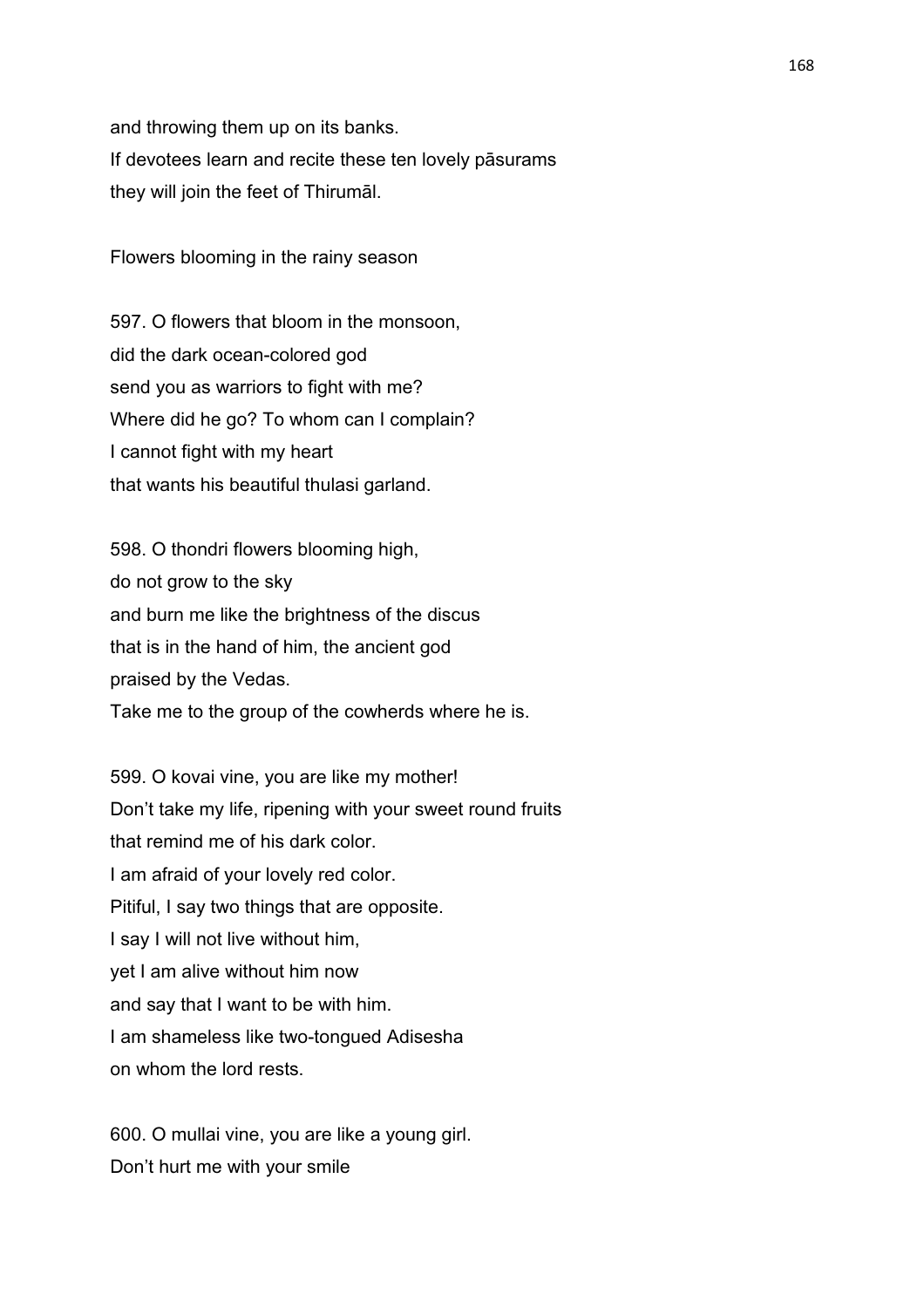as you shine like the discus of the lord. I go to you for refuge—please show me your love. The young lord who cut off Surpanakha's nose promised he would never be apart from me. If his promise is false, it would be better if I had not been born.

601. O cuckoo birds, you sing beautifully! What is this song you are singing? Come here and sing only if the lord of the beautiful Venkaṭa hills gives me his love and allows me to survive. If the god with an eagle flag comes, gives his grace and embraces me, he can also listen to your songs.

602. O flock of peacocks, you have the beautiful color of the dear lord Kannan and move gracefully as if you had studied long to learn to dance. I bow to your feet. Do you see the sorrow of love that the dear god resting eternally on Adisesha on the ocean has given me?

603. O lovely peacocks, you dance beautifully spreading your wings. I am pitiful and have no interest in seeing you dance. Govindan, who dances the kudavai kuthu on a pot, has taken all my feelings with him. It is cruel of you to dance happily, reminding me of him and giving me pain.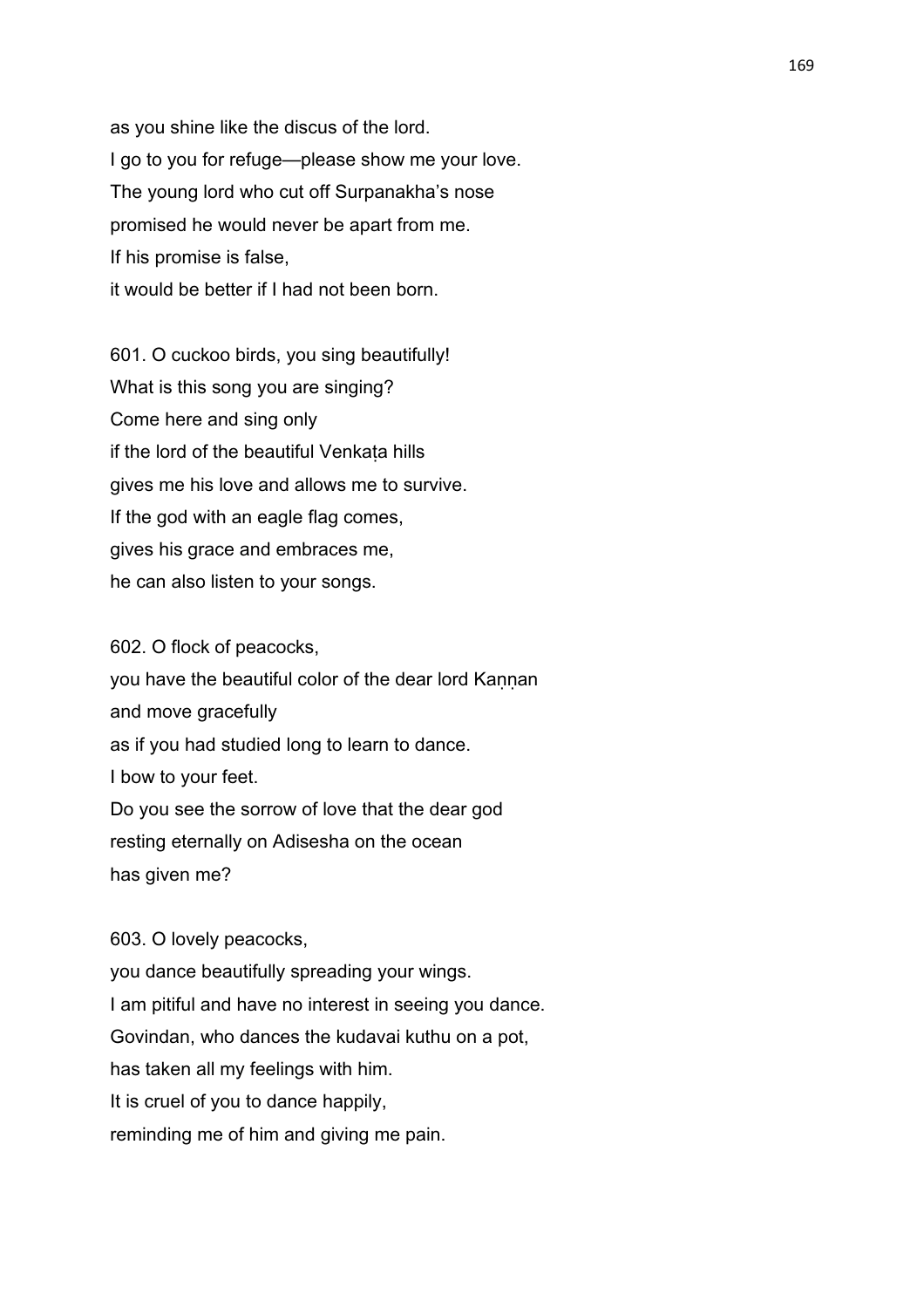604. O cloud, O cloud! The thought that he has not entered my heart makes me suffer. Like wax covered with sand that melts and pours down, my love for him pours out. Won't you make the beautiful god of Venkata hills enter into my heart and embrace me?

605. O milky ocean, O milky ocean! Māyavan churned you and took the nectar from you. He entered my heart, made me suffer and took my life away. Will you go to him who rests on the snake bed and tell him how I suffer for his love?

606. O dear friend, our highest lord is divine but we are small. He is wonderful and he rests on Adisesha, his snake bed. What can we do for him? Yet if Vishnuchithan, the chief of Villiputhur, summons his generous god by composing beautiful pāsurams, and makes him come, we may be able to see him.

# The love of a girl for the lord of Srirangam

607. O friends adorned with precious jewels, aren't the bangles that I wear on my hands as precious as the conch that he carries in his hand? Won't the lord of Srirangam resting on the fiery-faced snake look at me? It is very hard for me, very hard.

608. O lovely women, the sweet nectar-like lord of Srirangam with his beautiful hair, mouth and eyes and a lovely lotus on his navel with Nānmuhan on it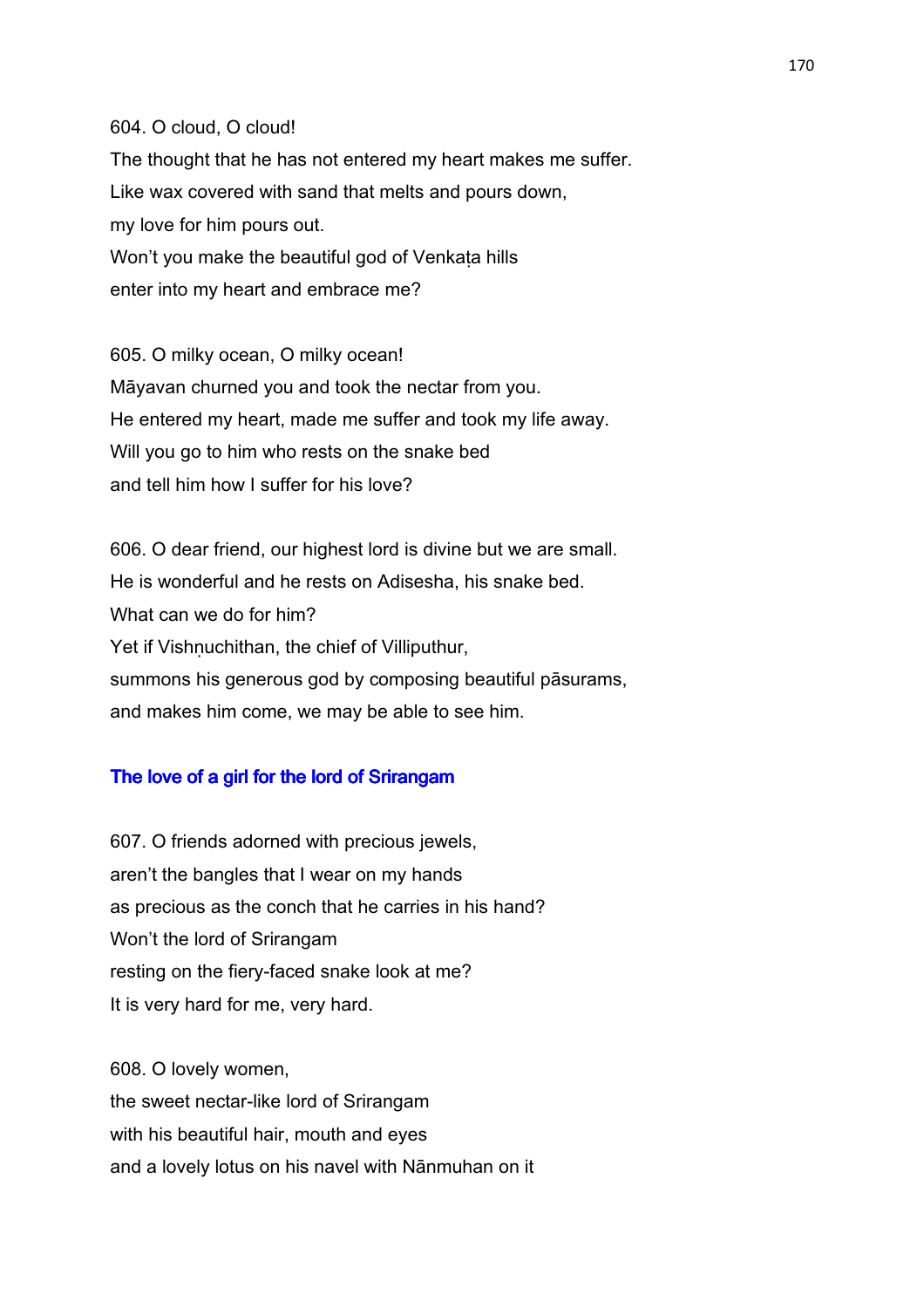made my bangles loosen and fall. Did he take them so he could wear them?

609. With his scepter my dear lord of Srirangam rules the world surrounded by roaring oceans and the world of the sky, keeping trouble away from them. Would my bangles that he has made loose help him remove all the troubles of the world and keep it prosperous?

610. Vamanan, the divine god of Srirangam filled with beautiful palaces and walls, went to Mahābali in ancient times as a sage, made him pour water on his hands, cheated him and took his lands. Wasn't that enough for him? If he wants my bangles also can't he come to my street and ask for them?

611. The lord who rests on the snake bed in Srirangam where good people live went to Mahābali as the cheating Vāmanan and made him give him his land by pouring water on his golden hands and measured all the worlds and the sky. We are poor and have little. It seems he wants to take the little things that we have in our hands.

612. He is the beloved god of Srirangam where the Kaveri river flows carrying riches from everywhere and nourishing the fields. He is the inner meaning of the four Vedas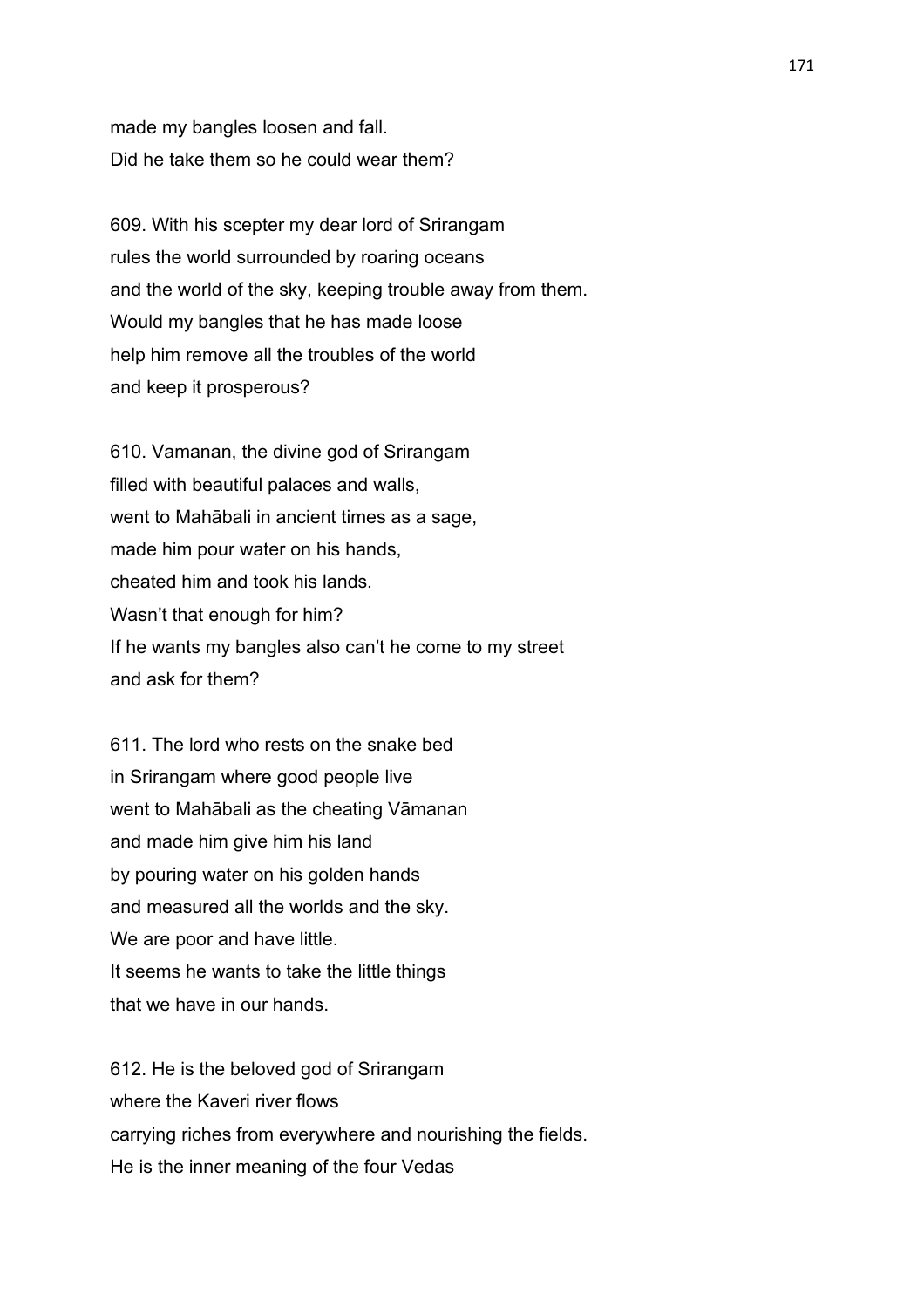and cannot be reached by anyone, high or low. He already stole my bangles and now he has stolen my heart.

613. When he had the form of Rāma, the divine god of Srirangam surrounded by strong walls suffered as he thought of his wife Sita. He didn't eat or sleep when he was without her and he made a bridge over the ocean to bring her back from Lanka. We are separated from him, but he doesn't worry about us and thinks only of making himself happy.

614. He, the bright lord, took the form of an unclean pig in ancient times, split open the ground and rescued the earth goddess when an Asuran hid her in the underworld. Even if I don't want to think of the promises that the beautiful shining god of Srirangam made to me, I cannot forget them.

615. When Sisupalan wanted to marry Rukmini, after all the arrangements had made, Kannan fought him, took Rukmini with him and married her. Sriranganathan, the lord of Srirangam, will help me as he helped Rukmani.

616. Vishnuchithan composed pāsurams describing the love between Kannan and the cowherd women. They said, "the lord says, 'I love those who love me,' but though we love him he does not love us.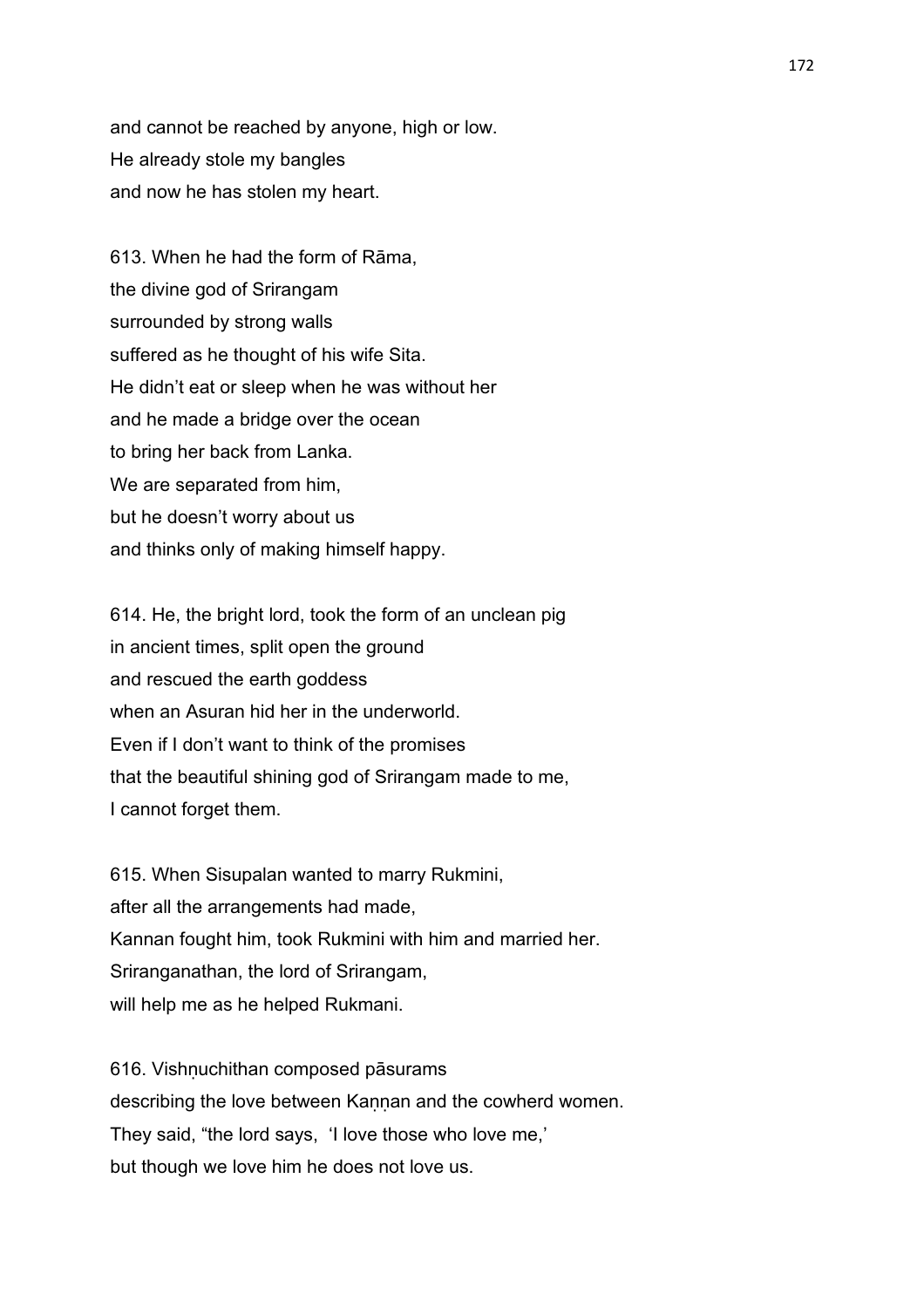### He lies to us, but how can we prove it?"

617. She tells her relatives, "You don't understand that I love only Mādhavan whom no one can know. If you say you will make me marry someone else you're just talking like someone who is dumb and deaf. He, the Nambi, left his birth mother and was raised by Yashoda, his other mother. Take me near his Madurai and leave me there before he goes to the battlefield to fight with the wrestlers."

618. She says, "You, my relatives, should not be ashamed that I love him. All the neighbors know about our love. Don't try to make me the person I was before. I have changed, I am in love with Kannan. If you really want to save me, take me to the cowherd village. I will only survive if I see the Māyan who measured the world as a dwarf."

619. She says to her relatives, "When people know that I went with Kannan and they blame you saying, 'She left her father, mother and her dear relatives and went away with someone,' you will be hurt and you won't be able to avoid the disgrace that comes to you. Kannan, the naughty son of Nandagopālan, plays with the cowherd girls and does many mischievous things. Take me to the doorstep of Nandagopalan and leave me there at midnight.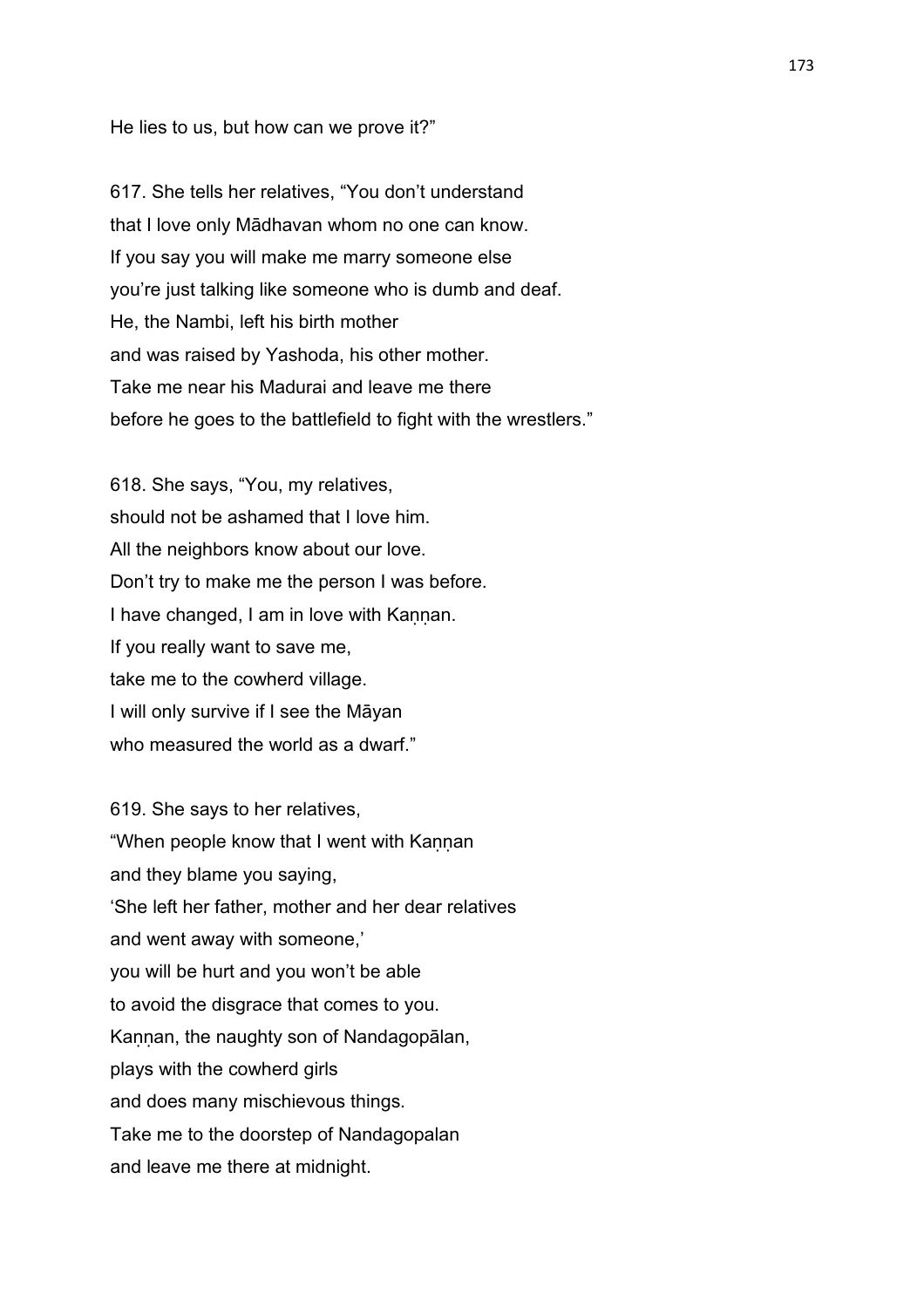Māyavan comes to me often and stands before me."

620. Her breasts say, "We will not look at the face of others, only of him with a discus in his beautiful hand." They are covered with a fine sari and become shy if they see common people. They won't even look at the doorsteps of others, only the house of Govindan. I don't want to live here. Take me to the banks of the Yamuna river and leave me there."

621. She says, "O mothers, no one understand how much the love that I have for him hurts me. It will go away only if the dark ocean-colored god embraces me with his arms. Take me to the pond and leave me on the banks where he climbed the kadamba tree, jumped into the pond and danced on Kālingan as if he were dancing on a battlefield."

622. She says, "The cool clouds of the rainy season, the karuvilai flowers, the kāyām blossoms, and the lotus flowers all attract me and tell me, 'Go to Rishikeshan's place. He is sweating, hungry, feels weak and wants food, and he is looking for the wives of the rishis to bring him something to eat.' Take me to where he waits for food and leave me there."

623. She says, "I am growing pallid,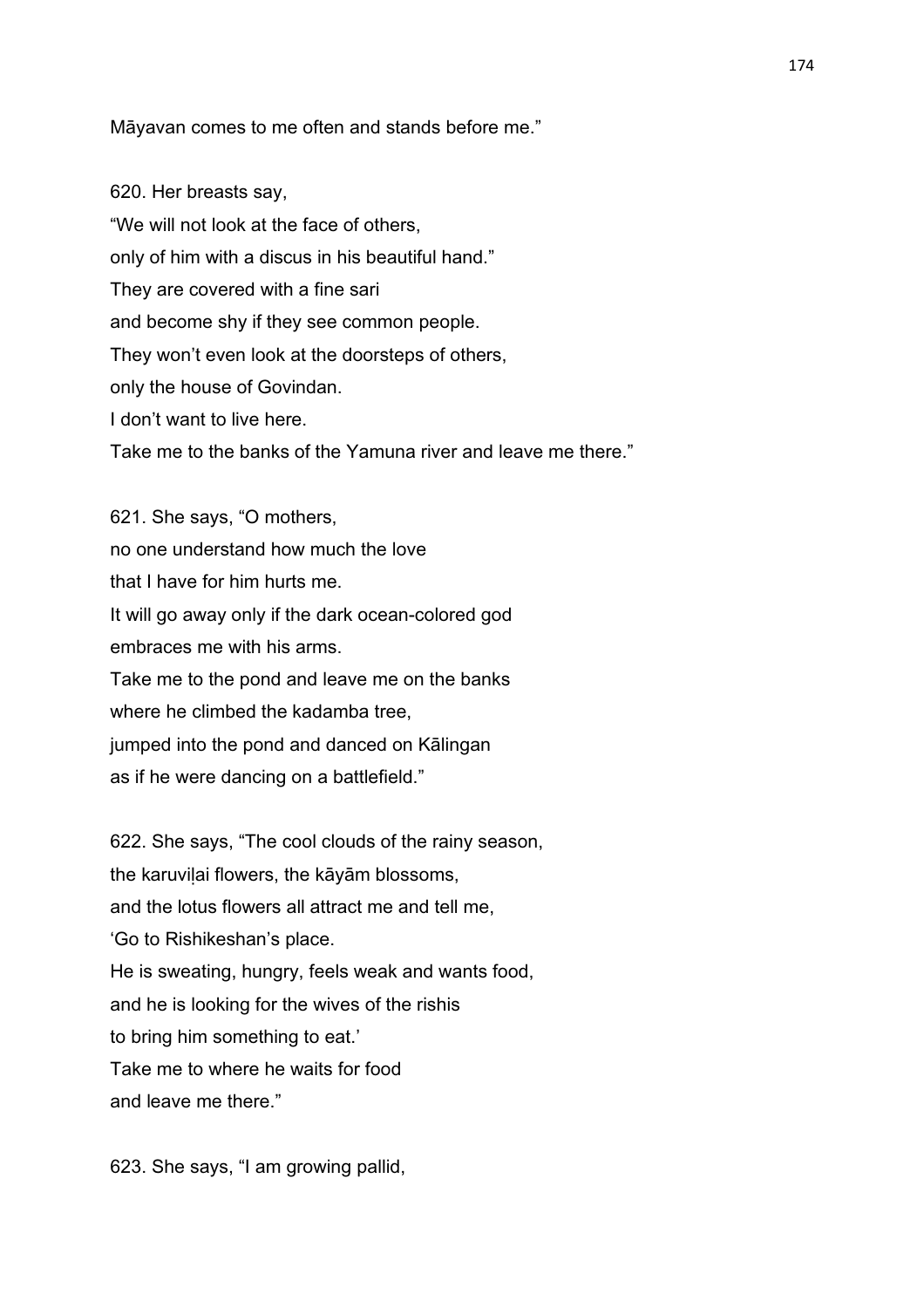my mind is confused and I have no sense of shame. My mouth is becoming pale, I don't want to eat or sleep and I am growing thin. If the god colored like the roaring ocean puts on me his cool thulasi garland, all these problems will go away. Take me to the banyan tree where Balarāman conquered the Asuran Pilamban and leave me there."

624. She says, "He grazed the calves, living among the families of cowherds in the forest, and he was tied to the mortar by Yashoda. O poor mothers, don't gossip about these things. Take me near Govardhana mountain that he carried as a victorious umbrella to stop the rain and protect the cows. Don't get together and argue about what you have heard from others, don't argue with each other."

625. She says, "My parrot in its cage always says, 'Govinda, Govinda!' If I am angry at it and don't feed it, it calls him loudly and says, 'O lord, you have measured the world!' If I leave home and go to his place, people will blame you and my relatives and you will be ashamed. Take me to Dwarapathi filled with high palaces and leave me there."

626. Vishṇuchithan Kodai, the chief of Puduvai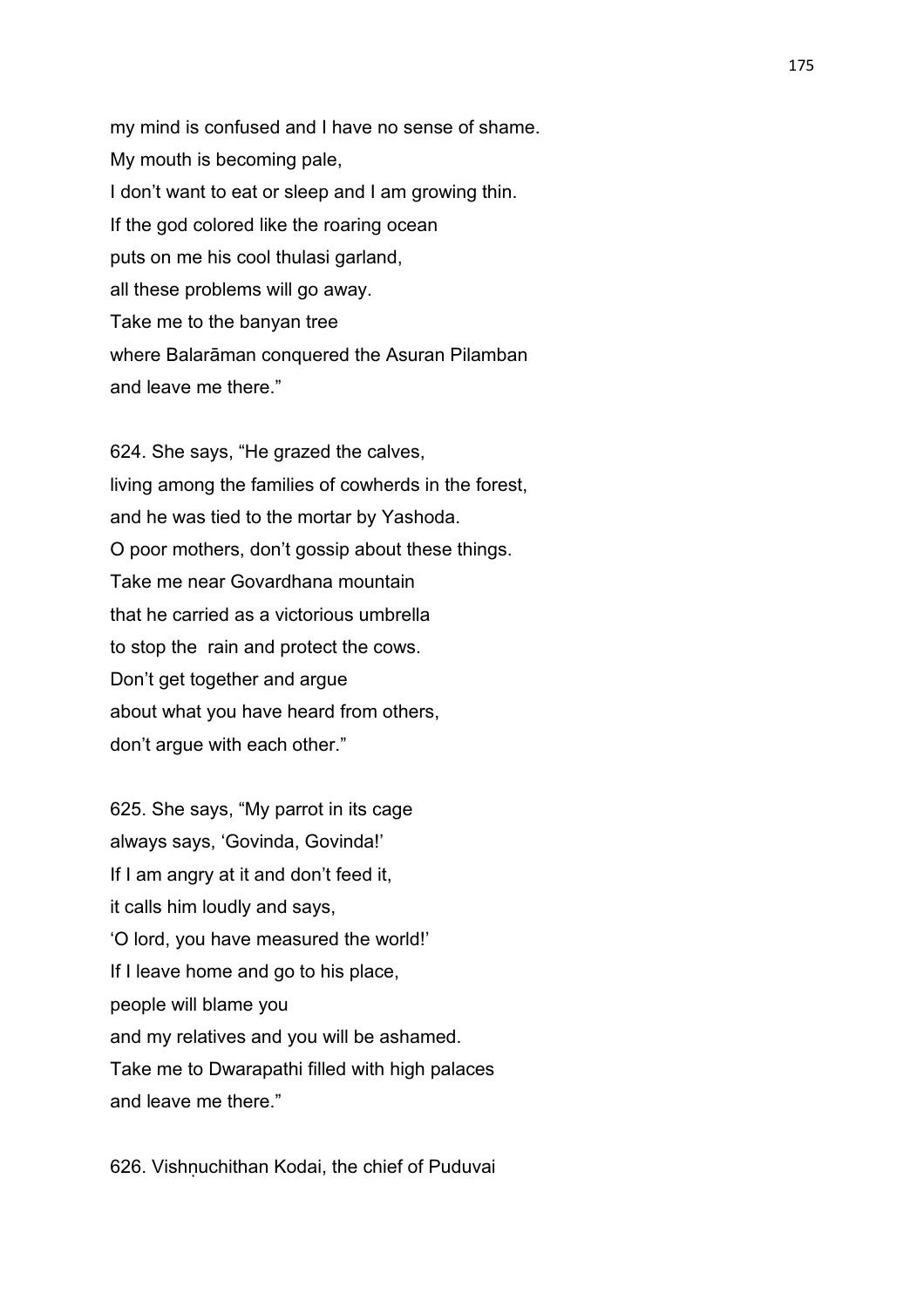filled with shining golden palaces composed a garland of beautiful pāsurams with music how a beloved with long hair tells her relatives her firm decision to join Kannan and she asks them to take her on a pilgrimage from Madurai to Dwarapathi and leave her with him. If devotees learn and recite these ten pāsurams they will reach Vaikuṇṭam.

# The love sickness of a girl

627. She says, "I love the dark Kannan and I long to see him and suffer. O mothers, your gossip is like pouring tamarind juice on a wound. The dear lord does not know how this girl suffers. Bring the colorful silk cloth that decorates his waist and use it to fan me and make me cool."

628. She says, "I fell into the love-net of the highest lord who rested on the soft banyan leaf as a baby. Don't gossip uselessly as if you were piercing someone with a spear. He is a cowherd and grazes the cows holding a stick, and he danced on a pot in Kudanthai. Bring the cool thulasi garland of the dark-colored Kannan to decorate my soft curly hair."

629.She says, "He killed Kamsan with his strong bow. The glances from the corners of his eyes go through my heart like sharp spears and make me weak and hurt, but he doesn't tell me, "Don't worry!" O mothers, if that matchless lord gives the garland from his chest and doesn't cheat me, bring it and spread it on my chest."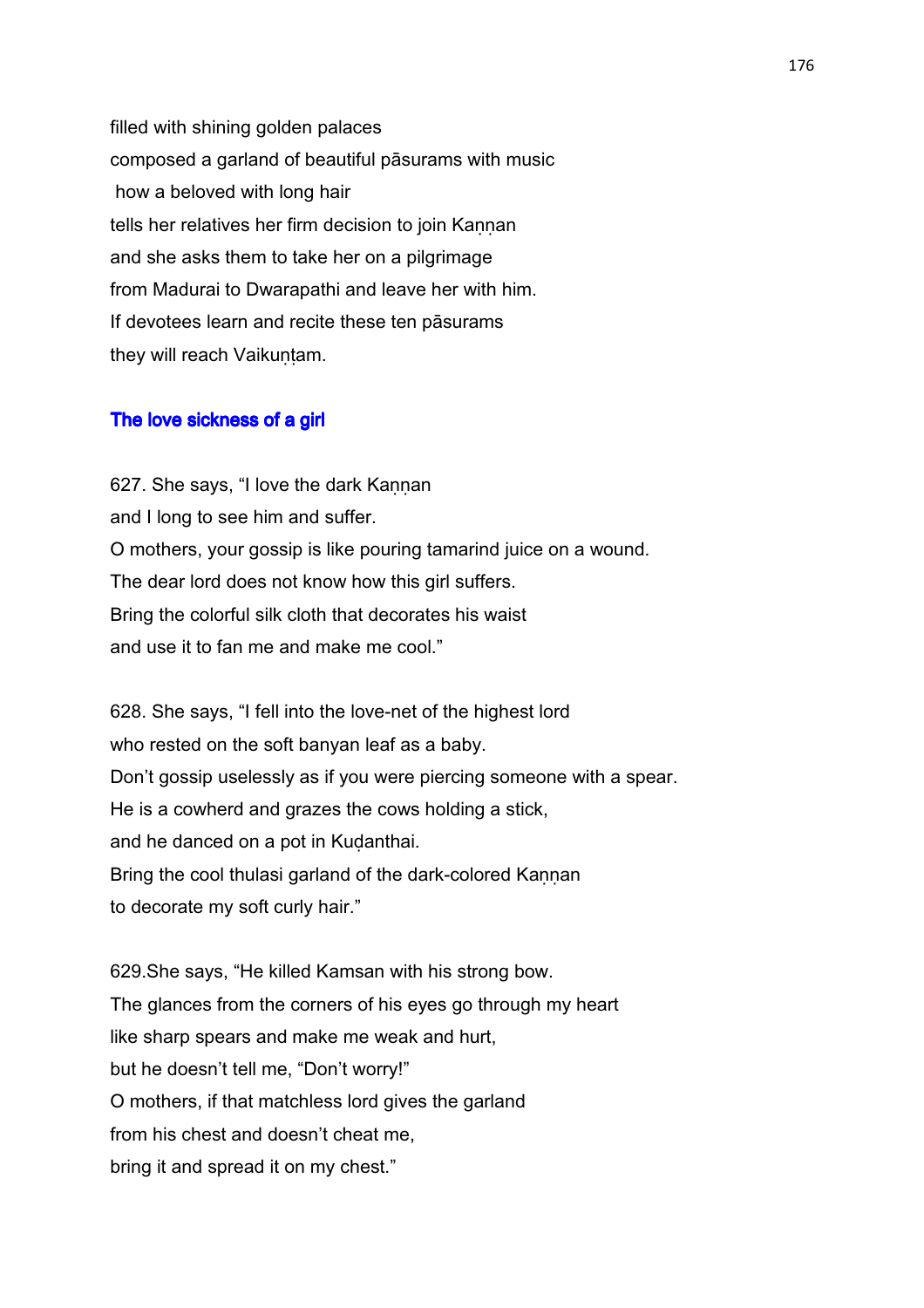630. She says, "He is as sweet as nectar, the dark bull who stole butter and milk from the cowherd women has made me weak with love for him and I am heartbroken. Who is there to relieve this sorrow? If you bring the water that springs from his the nectar-like mouth, and feed that to me, the weakness of my body and my love sickness will go away."

631. She says, "Even when people weep, and even if they worship him, he does not come before them and say, "Don't be afraid!" He, the matchless Neḍumāl, came, embraced me, entered my heart, and now seems to follow me everywhere without ever leaving. Sprinkle the water on my face that comes from the holes of his flute as he plays it walking behind his cows in the grove."

632. She says, "This world is unfair. Thirumāl, the son of Nandagopan, makes me suffer as if I were crushed beneath the feet of a bull. I can't even move. Bring the dust from where he has walked, smear it on me, and I will survive."

633. She says, " Carrying a victorious eagle flag, he rules the world and all obey him. Yashoda raised him but she only made him like an unripe, bitter fruit. If he embraces tightly my faultless breasts with his young strong arms, my faults will go away and I will be happy."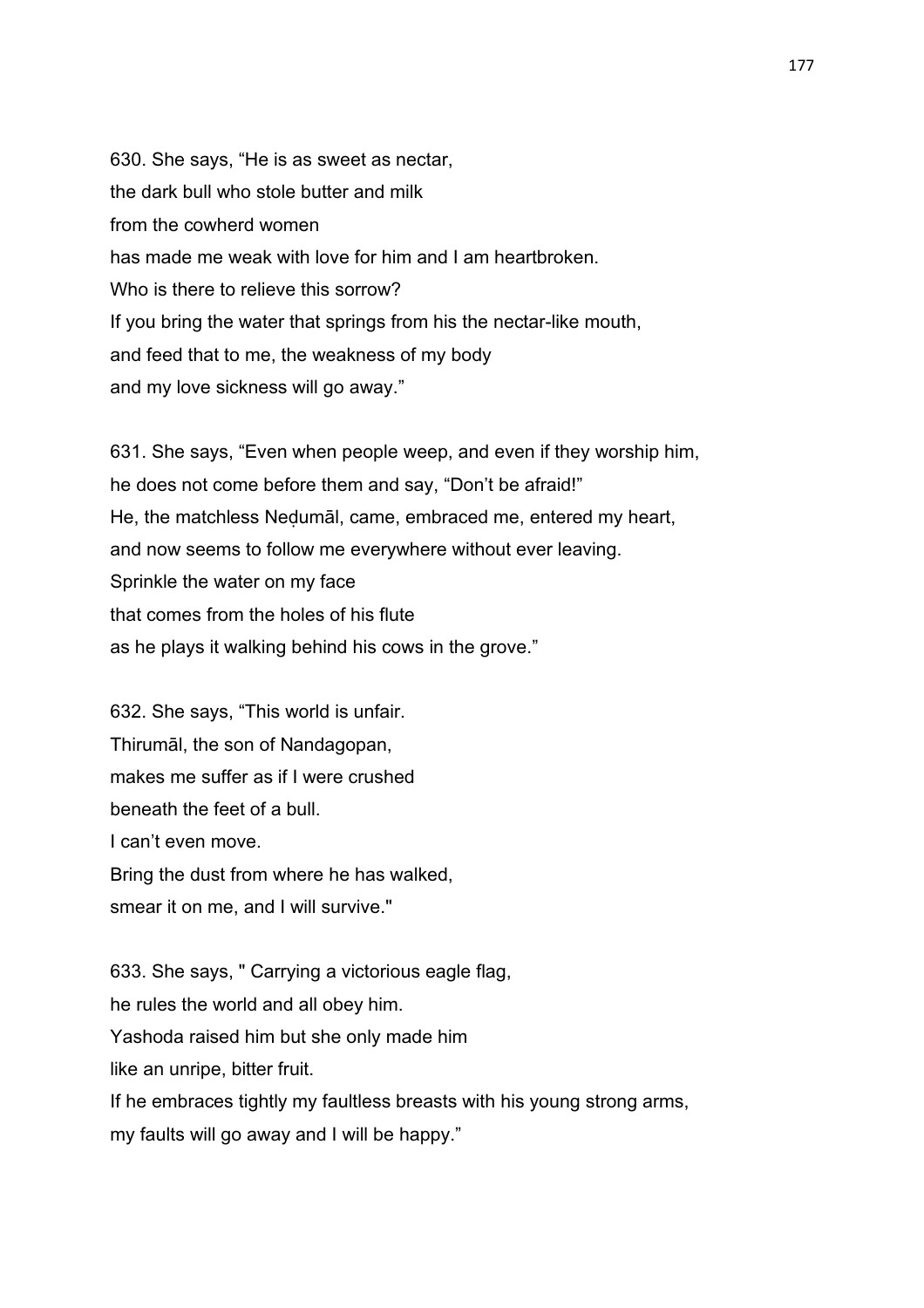634. She says, "I melt in my heart for him who carried Govardhana mountain and I suffer. He doesn't even care whether I'm alive or not. If I see that mischievous one who stole my heart, I will take my useless breasts and throw them on his chest. Perhaps that will make my fire-like anger cool."

635. She says, "If I cannot serve Govindan in this birth, making my breasts happy, what is the use of doing tapas in the future? If he embraces me with his chest it would be good, or if he looks at me and tells me the truth to my face, saying, "I don't want you, goodbye!" it would also be good. If he doesn't want me what is the use of waiting without knowing what he wants? Isn't it better if he tells me the truth?"

636. The chief of Villiputhur, Vishnuchithan Kodai, composed pāsurams about how a woman with eyebrows more lovely than bows loved the dear Kannan, the bright light of the cowherd village, after he gave her pangs of love. If devotees learn these pāsurams and worship him they will not suffer in the ocean of sorrow.

#### Devotees seeing Kannan in Brindavan.

637. "Playing like a young calf, he makes the cows crazy as he goes behind his brother Baladevan. Did you see that dark bull-like one?" "We saw him grazing the cows and giving them water. He loves them and plays with them in Brindavan."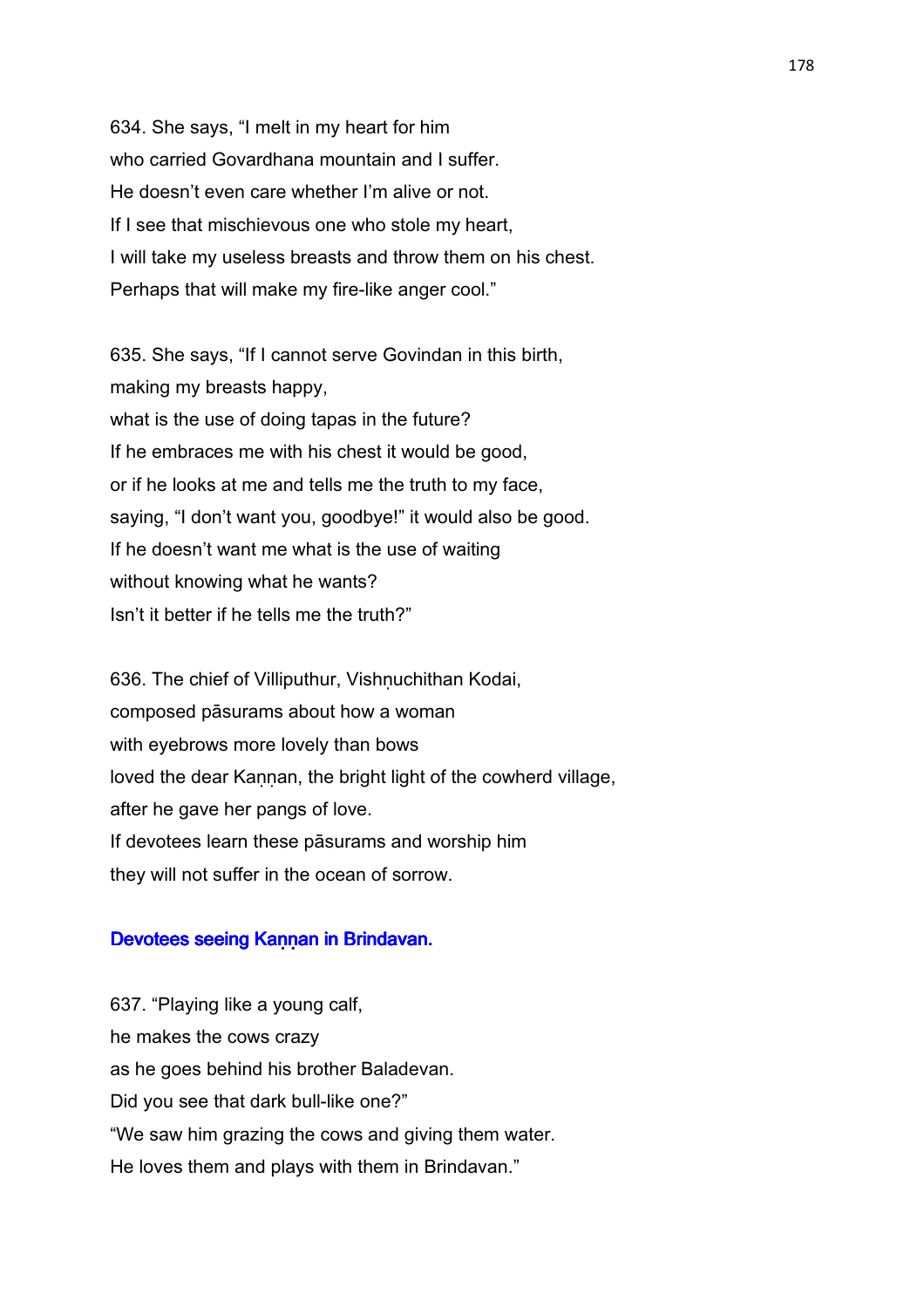638. "Did you see Govardhanan stealing the butter, eating it and smelling of ghee? He left me and went to the cowherd village." "We saw the dark one adorned with garlands made of forest flowers. He looked like the clouds shining with lightning in Brindavan as he played there."

639. "Did you see Nambi Thirumāl when he was born as a child? He bewitched all the young girls, telling unbelievable lies. Did you see him coming here?" "We saw him flying on Garuḍa shielded by its wings from the heat in Brindavan."

640. "He attracted me with his dark beautiful lotus eyes, tied me to him with his love, pulled me and played with me. Did you see him?" "We saw him. He was like a baby elephant covered with a cloth decorated with pearls. We saw him sweating and playing in Brindavan."

641. "Did you see Madhavan, my lord, my jewel? He is like a pig that has been caught in a net and escaped. Has no one seen him? Doesn't he want to show himself to anyone?" "We saw him. He was like a dark baby cloud wearing golden clothes as he came on the street in Brindavan."

642. "Did you see the naughty one, his beautiful eyebrows bending like his Sarngam bow? He doesn't have any compassion for the young girls who love him and is always bothering them. He doesn't know how to get along with others." "We saw the dark one with a fair face.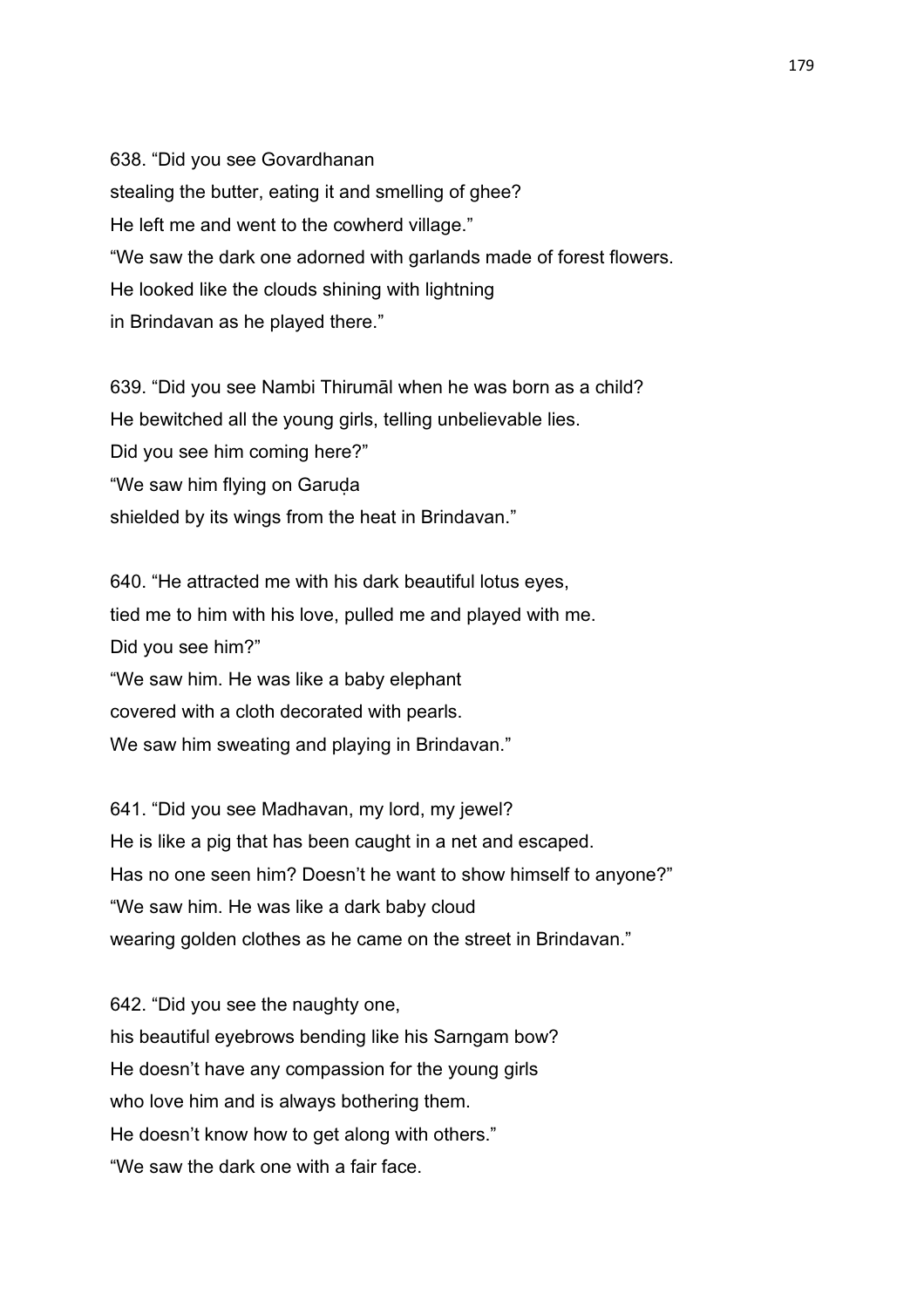He looked like the bright sun rising from behind a hill. We saw him in Brindavan."

643. "Did you see him, beautiful and dark as a cloud? Is his mind as dark as his body? He makes many promises to girls but doesn't keep them. Doesn't he have any compassion?" "We saw him. He was bright as the sky filled with stars when he came with a big crowd in Brindavan."

644. "Did you see generous Thirumāl carrying a white conch and a discus and adorned with golden clothes?" "We saw him as his lovely fragrant hair fell on his large arms while he played in Brindavan."

645. "He created Nānmuhan on a beautiful lotus growing from his navel so that Nānmuhan could create the whole world. Did you see the faultless lord who created this world and plays in it?" "We saw the lord returning from fighting after killing the Rakshasa Thenugan and the elephant Kuvalayabeedam in the forest. We saw him in Brindavan."

646. Vishṇuchithan Kodai composed pāsurams about how the people saw the highest lord in Brindavan who gave his grace to Gajendra the elephant and saved him from the crocodile. If devotees keep these pāsurams in their minds as a cure they will live under the divine feet of the lord without leaving him.

-------------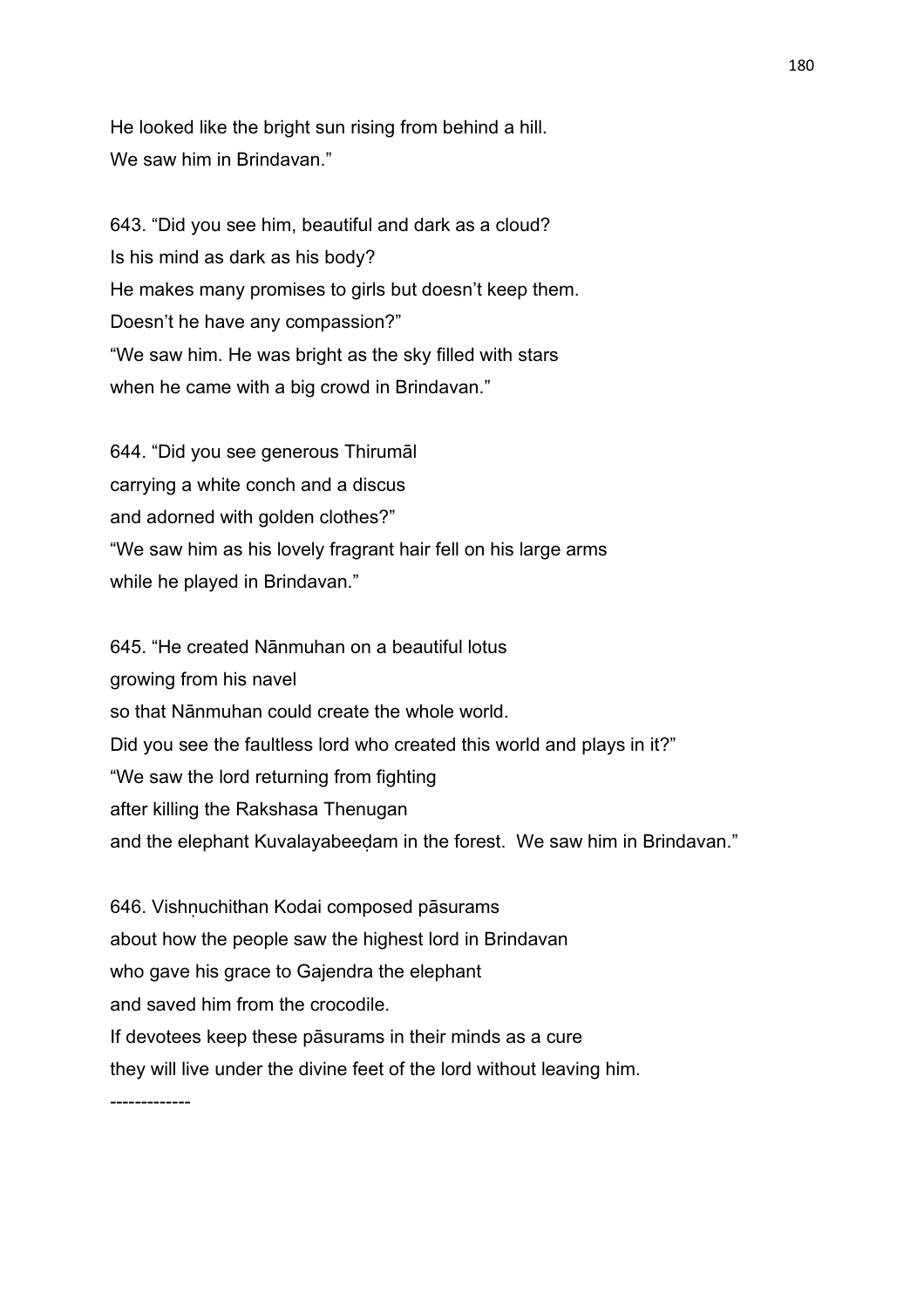## Perumāl Thirumozhi by Kulasekharazhvar (647 -751)

#### When will I see my god, the lord of Thiruvarangam

647. When will the day come when my two eyes see the dark god shining like a komalam jewel, resting on his beautiful white shining bed, the king of snakes with a thousand shining foreheads that remove the darkness with their bright diamonds, as the god's feet are washed by the clear water of the Ponni river flowing in the Thiruppadi of Srirangam. When will my two eyes see him and feel happy?

648. When will the day come that I can praise wholeheartedly our god, Māyon, decorated with fragrant garlands and dark as a kāyām flower? He stays in my mind like a pillar and rests on the water in Srirangam on the fiery snake that has a curving body and a thousand heads that spit fire and that looks like a canopy made of fresh flowers. When will I see him?

649. When will the day come when I can place flowers under his feet and approach him with his devotees as the good Nānmuhan with four faces and eight beautiful eyes praises him with his four tongues? Our dear lord shining like pure gold keeps Nānmuhan on a lovely lotus on his navel while he sleeps on the beautiful snake bed in Srirangam.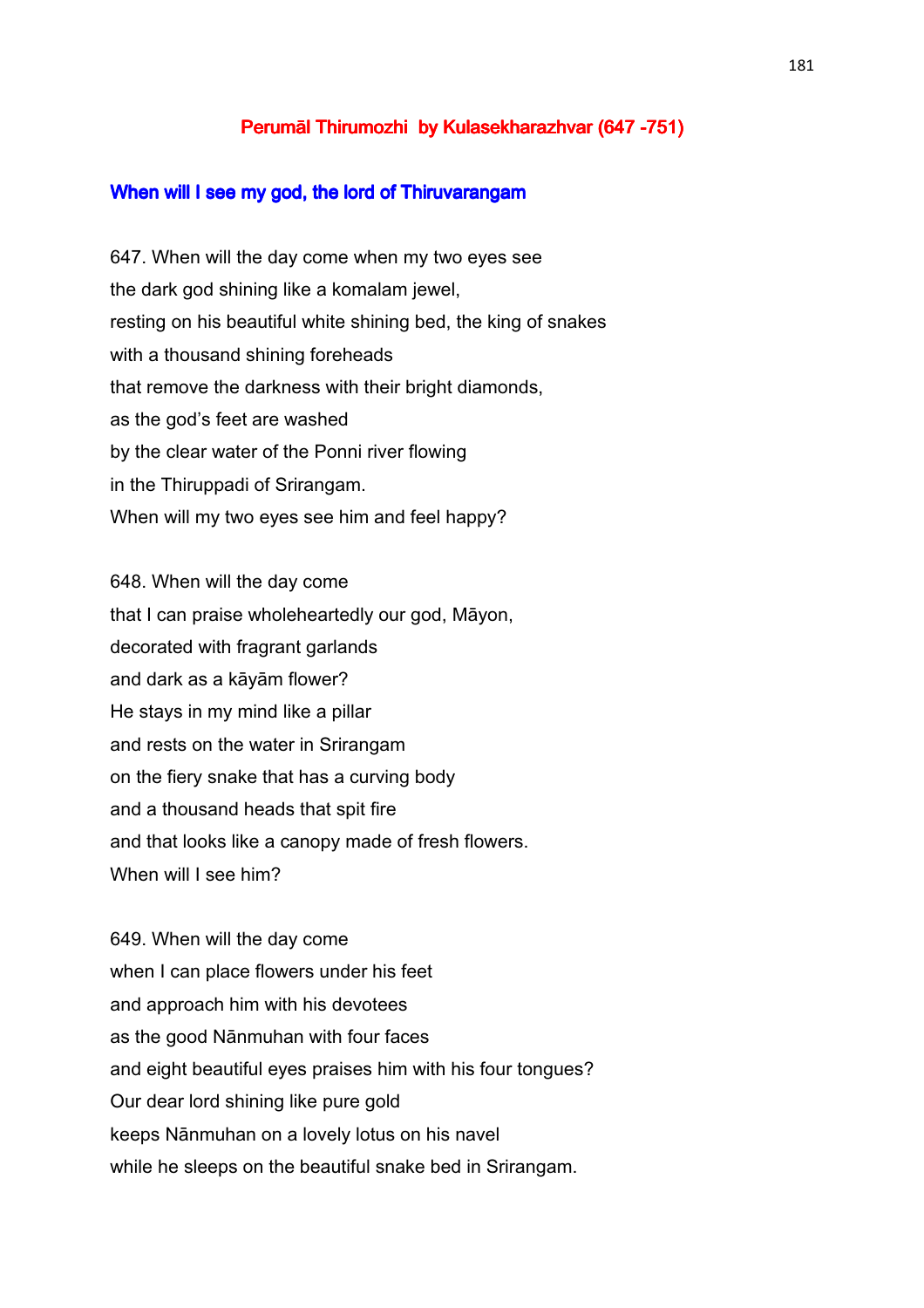## When will I see him?

650. When will the day come when I fold my hands and worship the ocean-colored lord, sprinkling pure fresh flowers with my hands for him who split open the beak of the bird? He is strong as a bull among the cowherds, the king of the gods in the sky, and is sweet Tamil and Sanskrit poetry. The lord who carried Govardhana mountain to save the cows rests on a snake bed in Srirangam where sages without attachment praise him with their tongues. When will I see him?

651. When will the day come when I worship, bowing my head, and see the dear sapphire-colored lord decorated with garlands resting on the snake bed in Srirangam that is rich and filled with palaces and beautiful porches? He is praised by Narada and the rishi Thumburu there , playing sweet matchless music on their yāzhs and Nānmuhan, adorned with beautiful flowers, worships him constantly with the incomparable ancient Vedas. When will I see him?

652. When will the day come when I worship melting in my heart and see the divine face bright as the moon and the lotus eyes of him resting on the snake bed in beautiful Srirangam surrounded by groves blooming with fragrant flowers? Nānmuhan who stays on a beautiful lotus,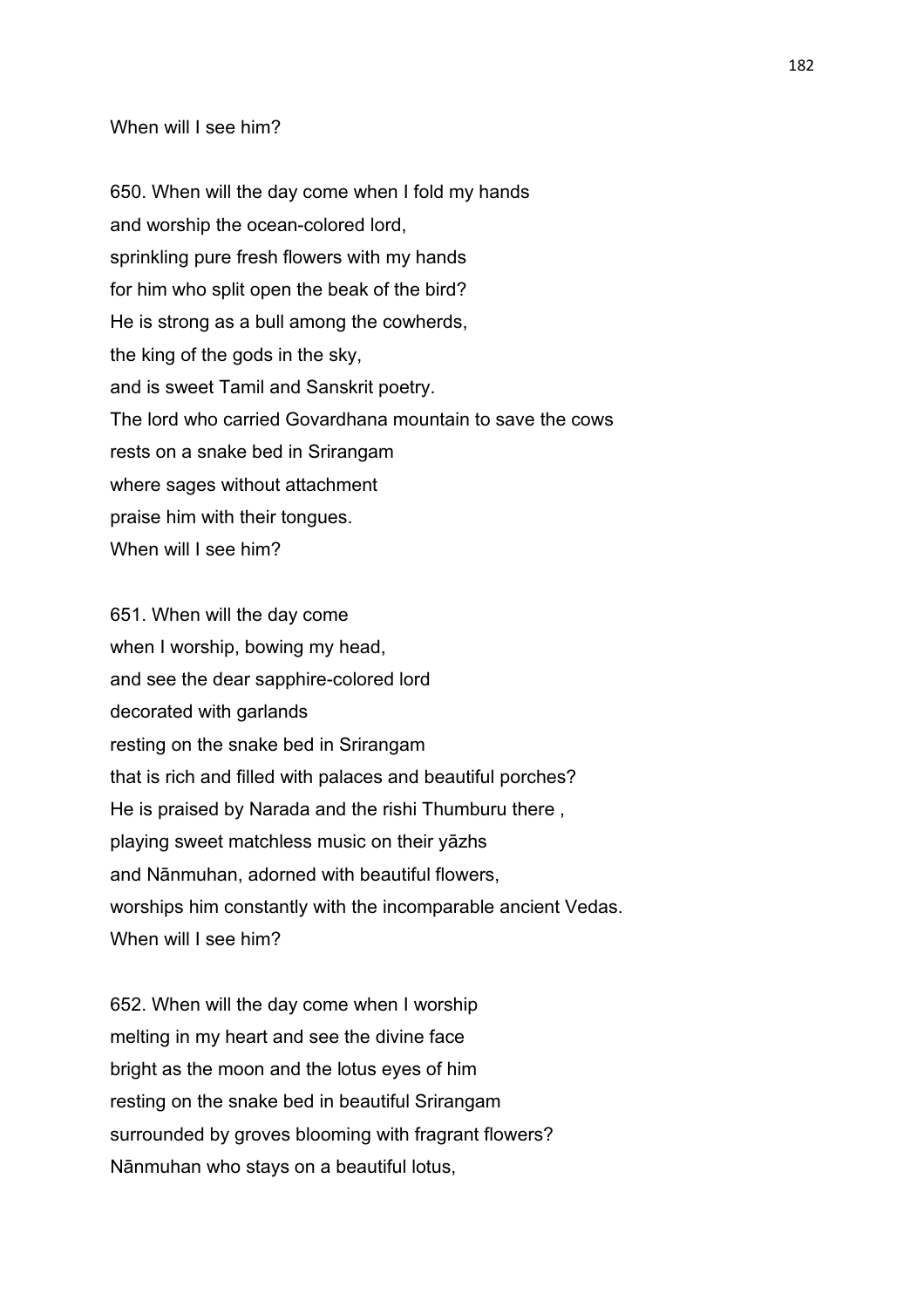Shiva, Indira and all other gods, Apsarases and wise sages join together and sprinkle flowers in all the directions and worship him there. When will I see him?

653. When will the day come when my eyes, filled with tears, see the dark-colored Māyon resting on the snake bed in beautiful Srirangam on the Kaveri river? He changes the evil hearts of people to good, helps them control their five senses and relieves them of the burden of their troubles and sickness, making them his devotees so they can follow the ways of dharma in their minds. When will I see him?

654. When will the day come when I who have done bad karma can see and join happily the god resting on the snake bed in Srirangam surrounded by groves and flourishing fields where fish frolic? He protects the world with his long bent bow, conch, sword, his discus that destroys his enemies and his vehicle Garuda that flies in the sky. When will I see him?

655. When will the day come when I worship, jumping and rolling on the ground, and see the dear lord with a discus resting on the snake bed in Srirangam where the beating of beautiful drums is like the sound of the ocean and devotees, joined together in a group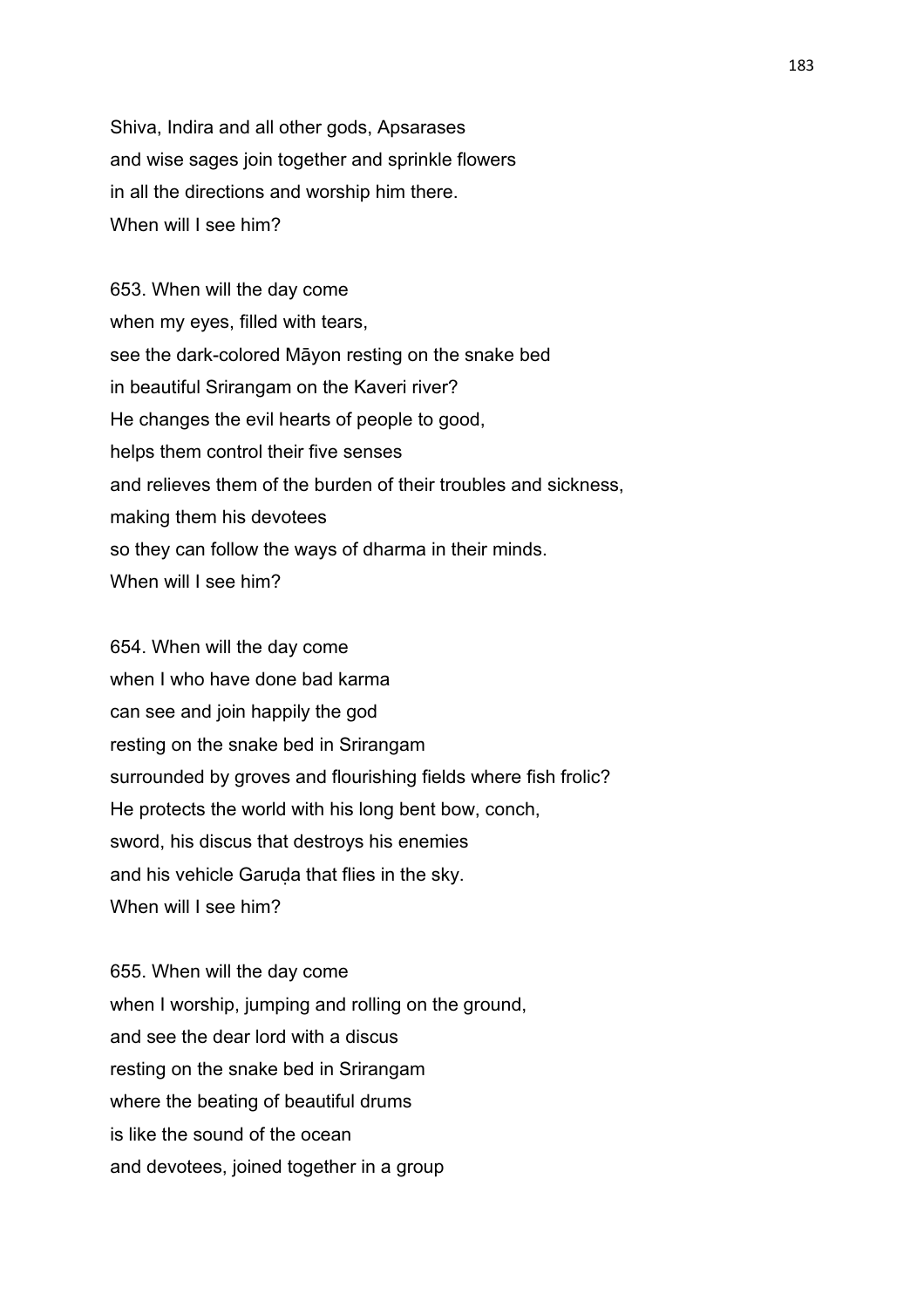and loving the lord in their minds, sing devotional songs, shed tears like rain and praise him happily? When will I see him?

656. When will the day come when I see the group of happy devotees and join them and am joyful in the divine temple of beautiful Srirangam where Thirumāl rests facing south giving his grace so that the wide sky pours rain, the gods in the heavens are saved, the earth flourishes, the people of the world survive, the sorrow of people disappears, good health increases in the world and his devotees live happily? When will I see him?

657. Kulasekaran, the king with a strong army who carries a victorious shining sword and sits under a royal umbrella, composed ten Tamil pāsurams praising the lord of Srirangam who rests on the snake bed on Ponni river. If devotees learn these pāsurams well and recite them they will stay under the feet of Nāranan who showers goodness to all.

## Lord of Southern Thiruvarangam.

658. If I am able to see and join the happy group of true devotees who call, sing and dance, enthralled,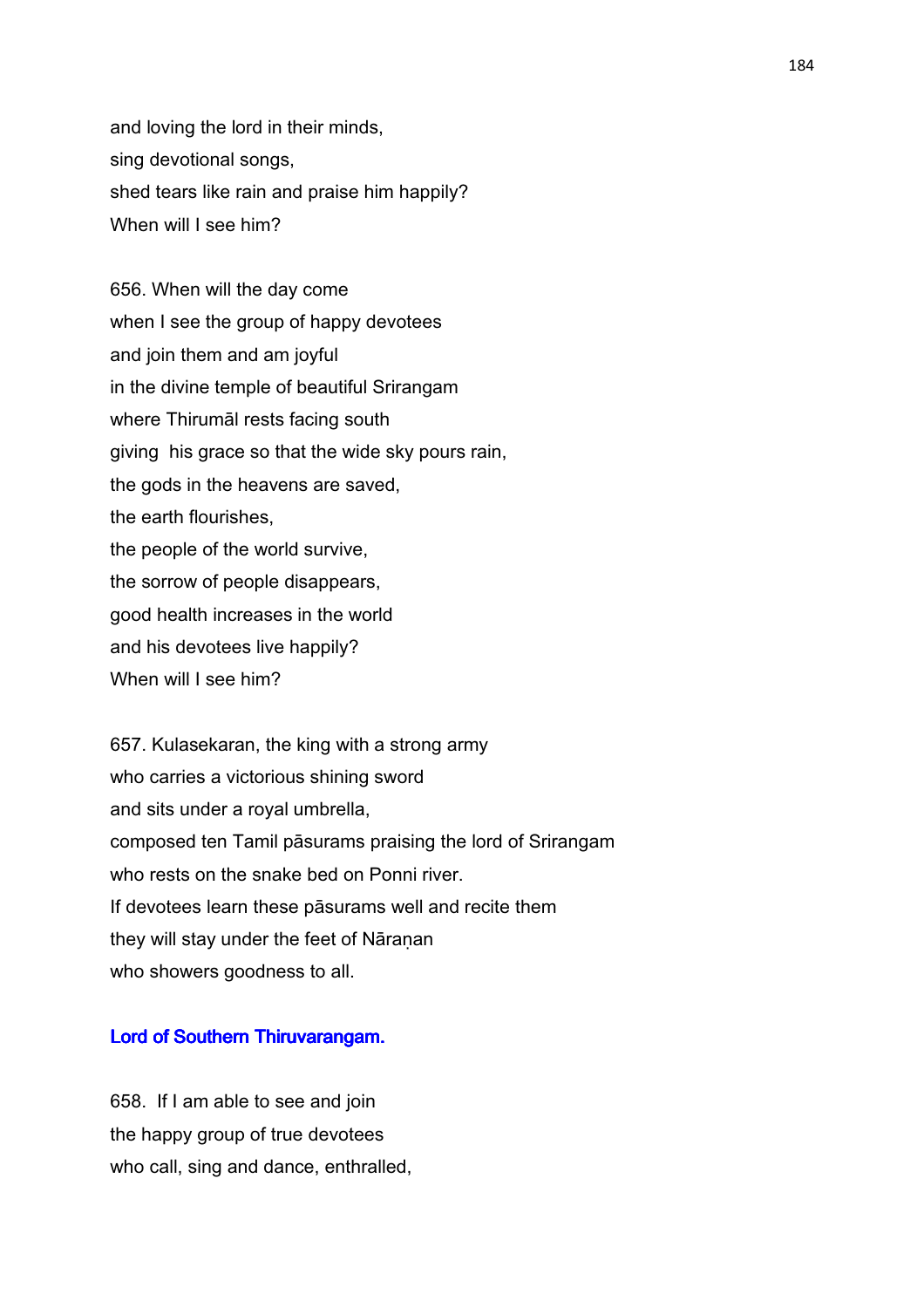and think only of Rangan of south Srirangam, as sweet as honey, hard to find, decorated with garlands that never wither, with the goddess of wealth seated on his chest, that will be the purpose of this birth.

659. If I can see and join the devotees who praise him saying, "O Ranga, you embrace Lakshmi, seated on a lotus with blooming buds. You cut down the tall mango tree with your shining sword and you grazed the cows," and if I can think only of him and call him, dance, sing and worship the dust on his devotees' feet, why should I desire to bathe in the Ganges?

660. His devotees sing and praise him, saying, "You conquered the bulls. Taking the form of a boar you split the earth. As Rāma you conquered your enemy Ravanan. You came as a dwarf and measured the earth." When I see your devotees as they make the front yard of Rangan's temple wet with their tears that are like the flow of abundant water of the rich Ponni river, I will put on my head the good dust that is beneath their divine feet.

661. My heart praises and worships the divine feet of the devotees who call, worship, melt and praise him, saying, "Nāraṇa, you are our dear god. You were not afraid that Yashoda might punish you when she saw you stealing and eating the butter, good yogurt and milk.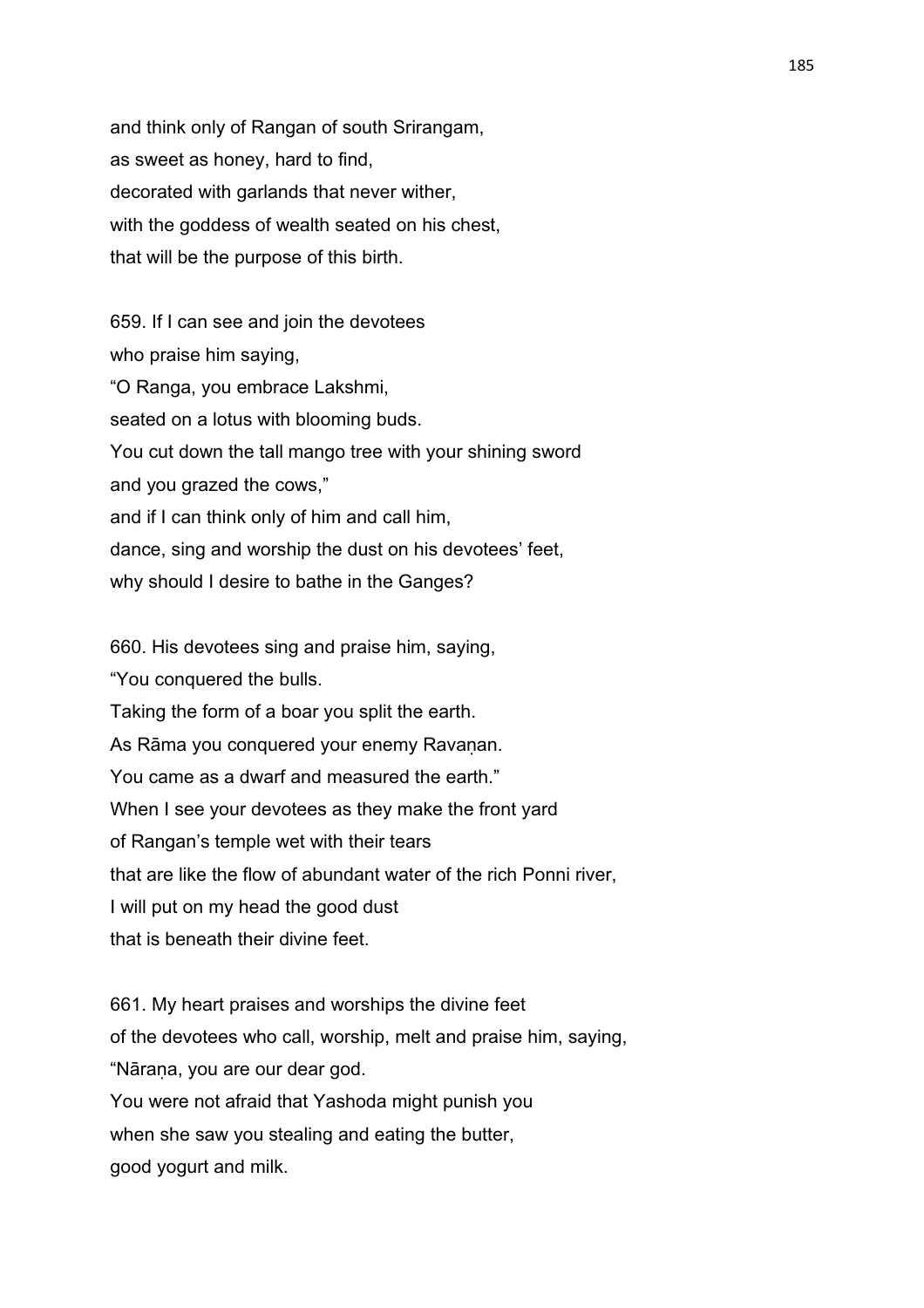You stood there bravely and tapped your arms in front of her."

662. He has the color of a dark cloud and carries a heroic bow. He killed seven evil bulls, breaking their horns, and he danced on the snake Kalingan. My mind trembles when I think of the devotees whose bodies shake when they worship Rangan of southern Srirangam surrounded by strong shining stone walls.

663. In all my births, my heart worships and praises those devotees who love and serve Rangan and wander everywhere to show the faultless good path to sinners who do not have devotion and do not worship the divine feet of Thirumāl, the lord without beginning or end, the wonderful one, the dear god of the gods.

664. My heart loves and praises the feet of the devotees who love Thirumāl and shed tears, melting in their hearts as they worship him, a bright wonderful light, Rangan of Srirangam, with a red mouth, teeth like pearls, a body dark as a cloud and a chest decorated with Thulasi garlands.

665. He has lovely flower-like eyes and his divine mountain-like chest wears a fragrant thulasi garland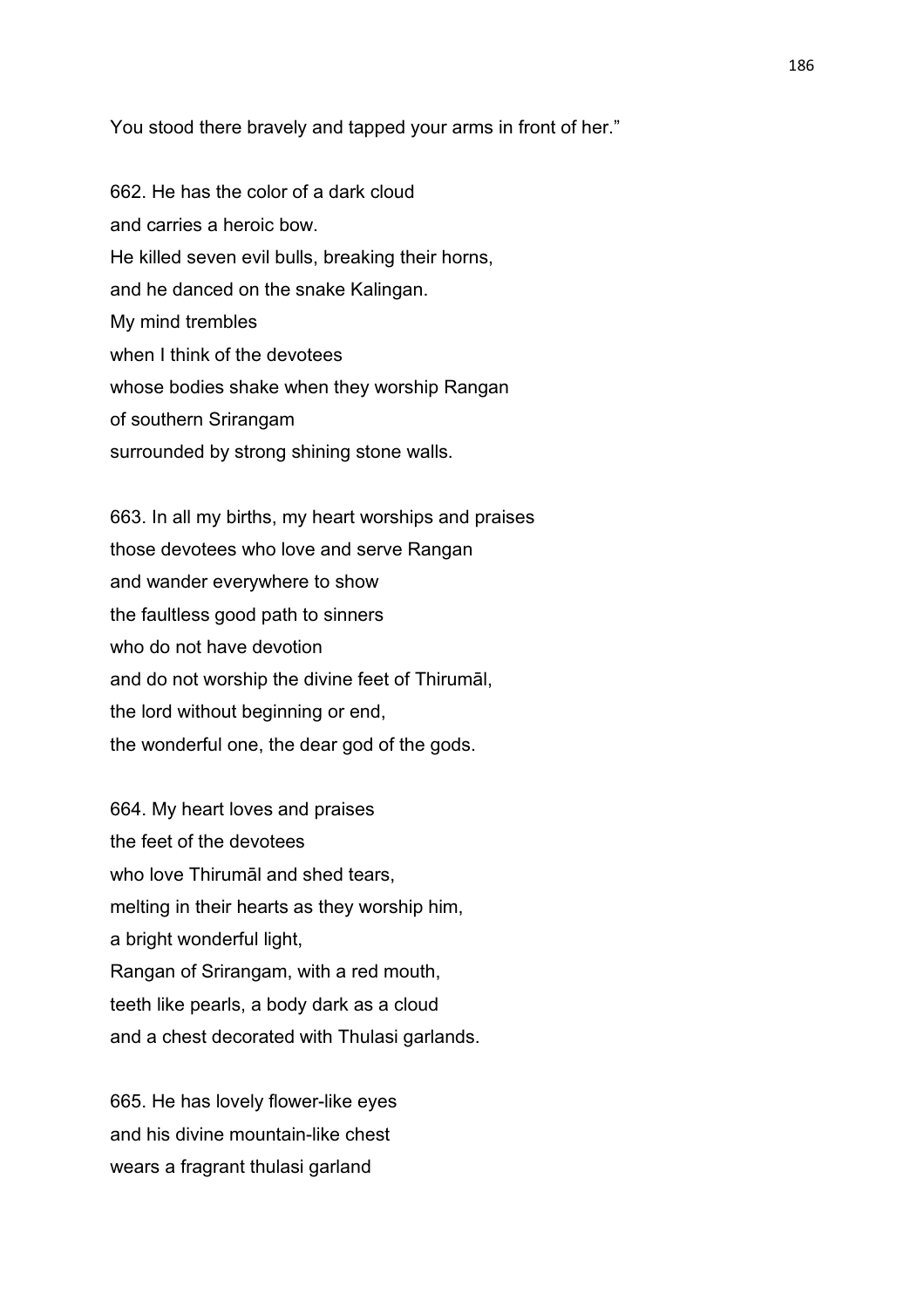swarming with bees and dripping with honey as he rests on the milky ocean. My heart falls in love with those devotees who are fascinated by him and wander, sing, dance and worship Rangan, our dear lord.

666. The devotees of Rangan, my lord and father, as they shed tears of joy, tremble, long for him in their hearts worship, dance and sing. They seem mad but they are not. It is those people who do not worship, dance, sing and praise him who are truly mad.

667. Kulasekharan, the king of Uraiyur, the lord of Kuḍal Nagar and the protector of Kolli hills composed sweet Tamil pāsurams on Rangan, the beloved of Lakshmi. He abides in the minds of his true devotees if they think only of him and serve him as his slaves. If they learn and recite these pāsurams they will become the devotees of his devotees.

668. All the people of this world think that the false life on this earth is true. I do not want to join them. I call you, "O dear father, Ranga!" and suffer falling in love with you, my Thirumāl.

669. The people of the world love women with beautiful waists as thin as threads. I do not want to join them. I call you, saying, "O Ranga who sleep on the banyan leaf,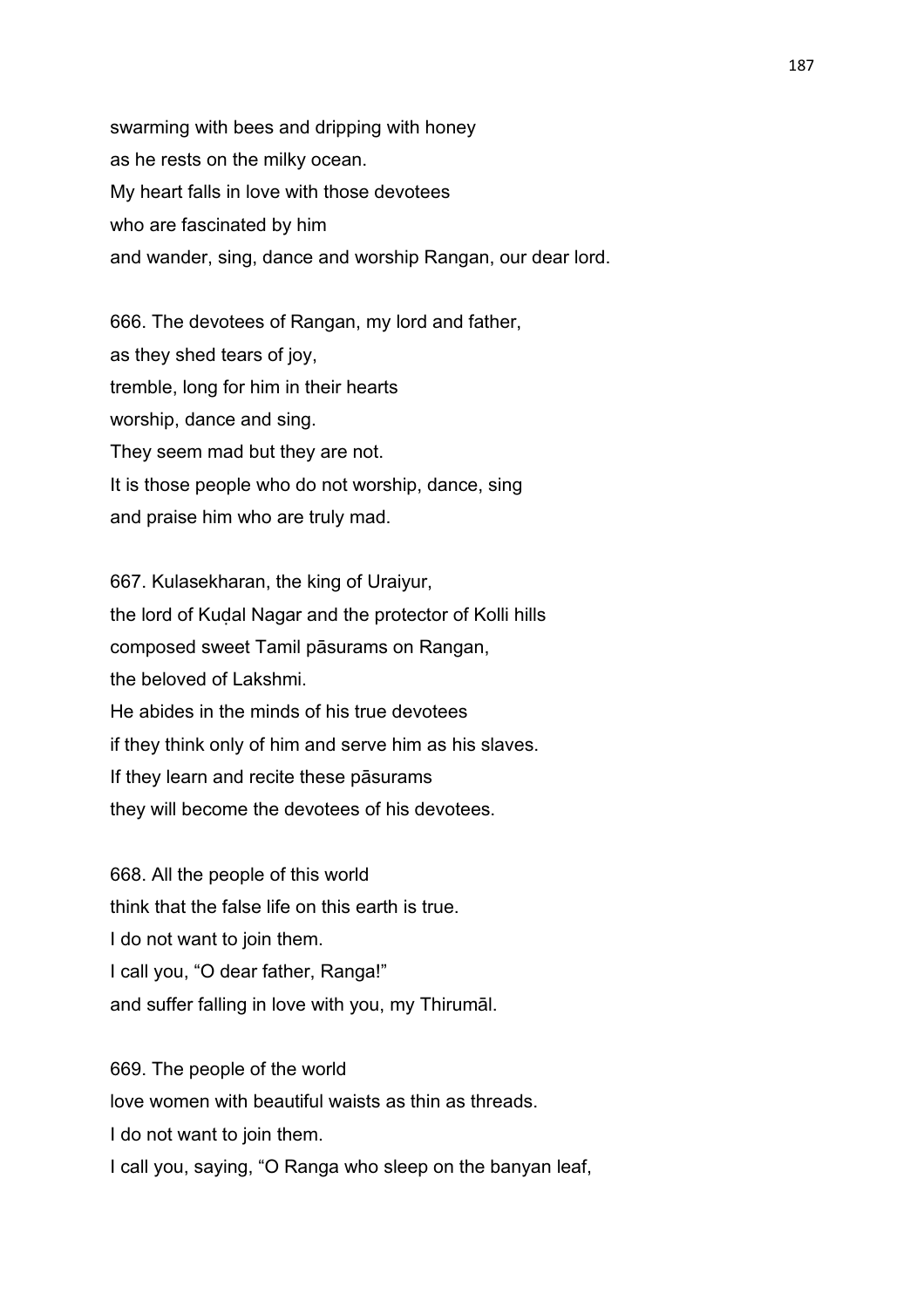my love increases for you, the Thirumāl, and I suffer with love for you."

670. The people of this world fall in love when Kāma shoots his mischievous arrows from his beautiful bow. I do not want to join them. My Rangan's chest is adorned with garlands and he is my good Nāraṇan who rests on Adisesha. He saves his devotees from falling into hell. I am crazy for him.

671. The people of this world crave food and clothes and search for them. I do not want to join them. See, he drank milk from the breasts of the cruel devil Putanā, and I am crazy for Rangan, the lord of the world.

672. I do not join with those who do evil things when there are good things to do. I am crazy for the ancient one, the cowherd, Rangan, the beloved husband of innocent Lakshmi seated on a beautiful lotus.

## 673. I will not join people

if they are not the devotees of the highest. . I do not think the life of any other god in the sky is best. For all my seven births I want to be a crazy devotee of my dear god of the gods of divine Srirangam.

674. My mind shuns the thought of joining anyone who is not your devotee. I call you, "O Thirumāl with beautiful eyes, you are my Rangan, you are my lord!"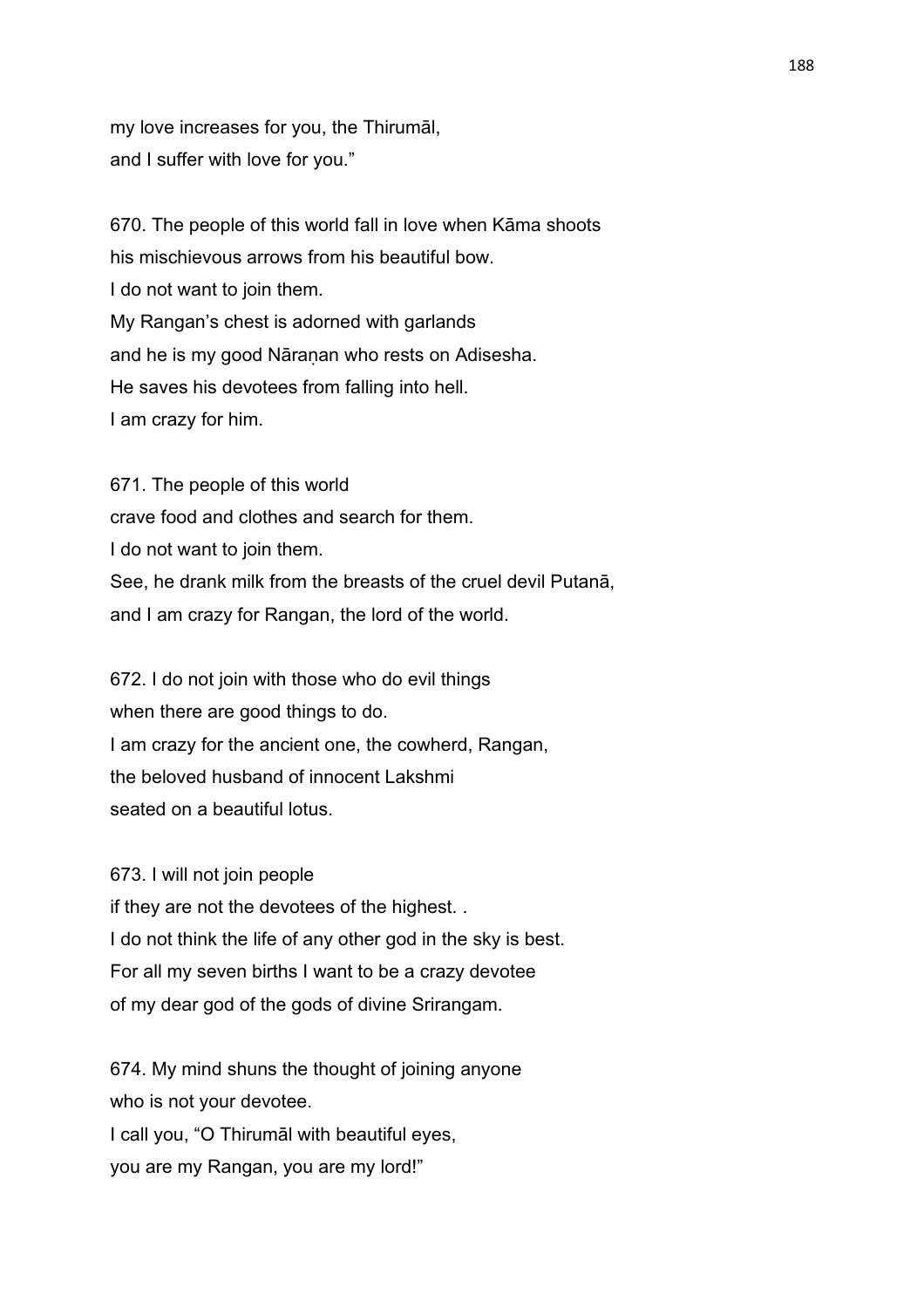and I become crazy for you, my beloved. .

675. Everyone in the world looks crazy to me. and I am also crazy. I tell this to all and call you, "O cowherd, Ranga!" and I become crazy for you, my dear lord.

676. The king of Kongu country Kulasekharar thinks only of the feet of him who rests on the ocean, and he composed pāsurams about the devotees who are crazy for the lord. If devotees recite the words of Kulasekaran they will have no troubles in their lives. Lord of Thiruvenkaṭam hills

677. I do not want this body that is a bundle of flesh. I want to be born as a kurugu bird that lives on the branches of the trees in Thiruvenkaṭam of him with a conch in his left hand who conquered seven strong bulls. I want only to be his slave.

678. I do not want endless wealth or status, I don't want to be surrounded by heavenly women or have the joy of ruling the sky and a kingdom on the earth. I want to be born as a fish in a spring in Thiruvenkaṭam filled with groves flourishing with flowers that drip honey.

679. He carries a shining round discus. Shiva with matted hair, Nanmuhan and Indra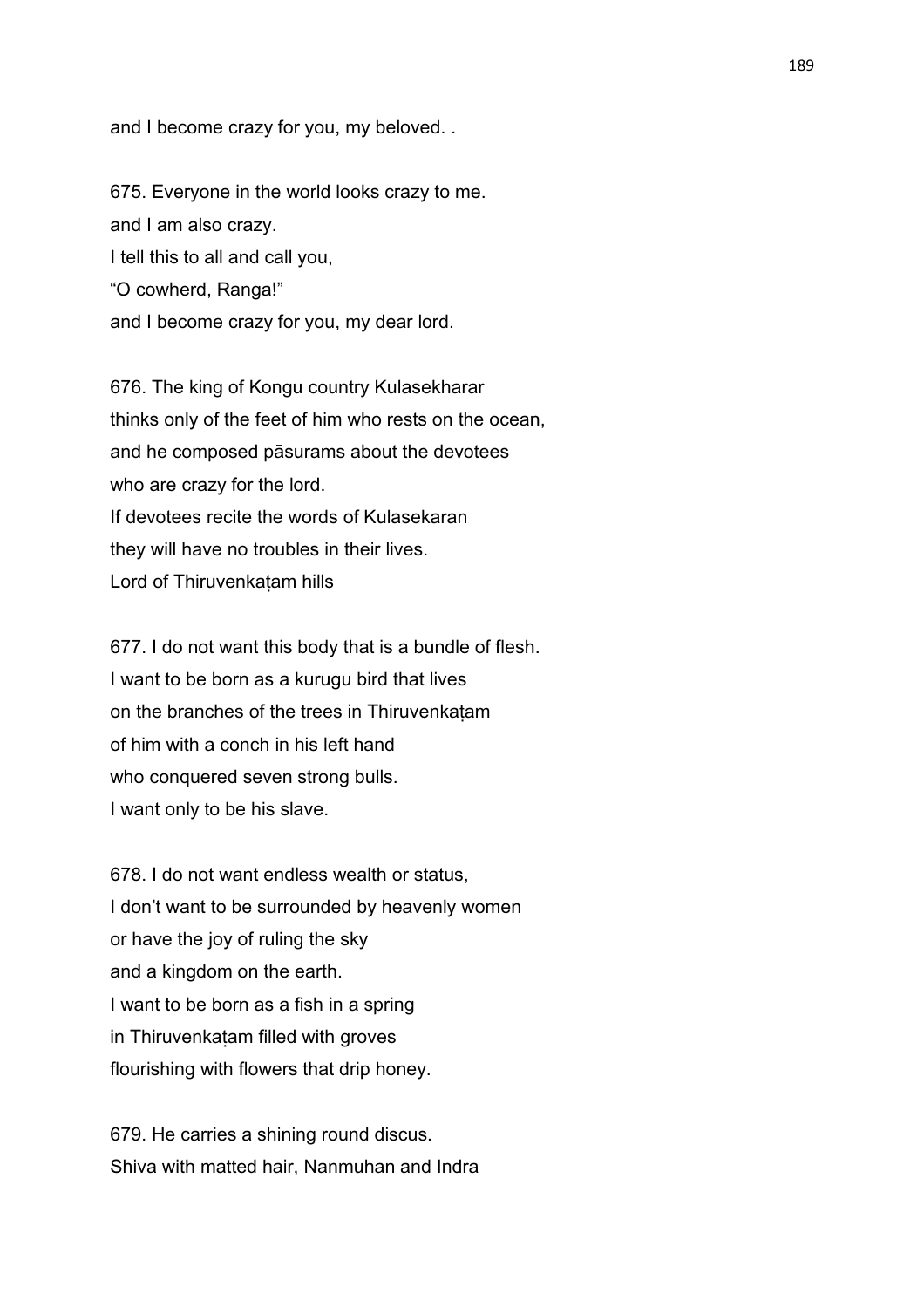could not enter the divine entrance of Vaikuntam even when they approached it, but I will enter holding the golden plate that the king of Thiruvenkatam ate from.

680. Māyon rests on the cool milky ocean where fertile coral-creepers float. I would have the good fortune of blooming as a shenbaga flower in Thiruvenkatam hills where a swarm of bees sings and praises him. I will see the feet of Māyon, decorated with anklets, as he stays in the Thiruvenkatam hills.

681. I do not want to sit on the neck of a rutting elephant that frightens everyone and know the joy of riding it. I want to have the good fortune of standing as a pole in the beautiful Venkaṭam hills of our beloved lord.

682. I do not want to enjoy the dance and songs of heavenly women like Urvasi and Menaka with waists as thin as lightning. I want to have the good fortune of being a golden peak in the Thiruvenkatam hills where bees swarm and sing "tenna, tenna."

683. I do not want the luxury of sitting under a white royal umbrella bright as the moon that rules the sky. I want to be a forest river that flows from the Thiruvenkatam hills surrounded with groves blooming with flowers that drip honey.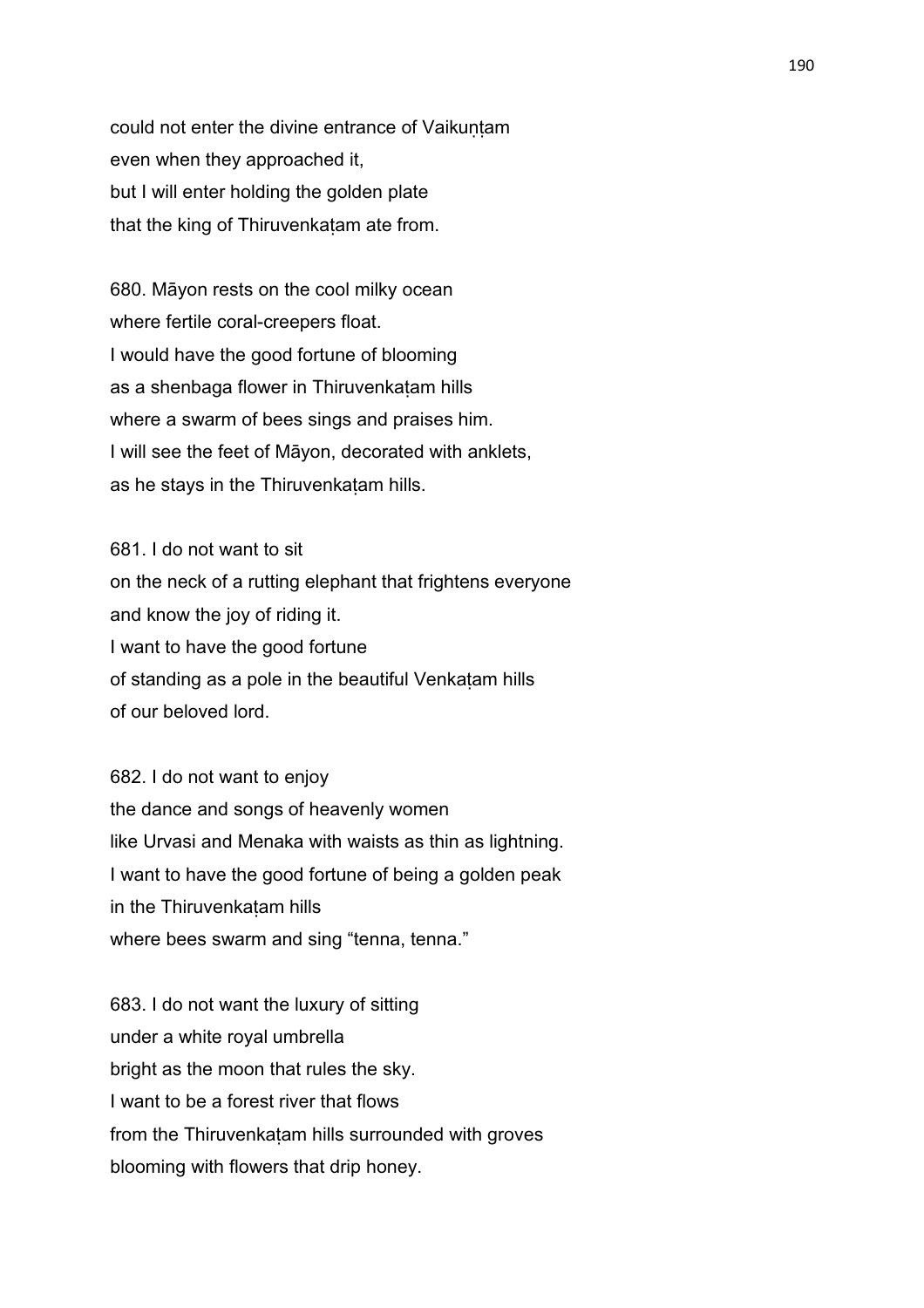684. I want to be a path on the Thiruvenkaṭam hills surrounded by cool fragrant groves, where he stays who is the meaning of the Vedas and who helped Nanmuhan, Indra and Shiva with the crescent moon in his matted hair when they performed sacrifices.

685. O, Thirumāl, you take away the bad karma of all. You are the highest ! You stay in the Thiruvenkatam hills. Devotees, the gods in the sky and Apsarases stand at the entrance of your temple to see you. I will become a step at the threshold of your temple and I will see your coral mouth.

686. Even if I were to become the king of the world of the gods, rule it beneath a sole umbrella and enjoy the waist of Urvasi, decorated with beautiful golden ornaments, I would not want it. I want to become anything on the golden hills of Thiruvenkaṭam of my lord. .

687. Kulasekharan with a sharp spear that kills his enemies worshiped the lord of Thiruvenkaṭam hills with cool and lovely slopes and, wishing to see his golden shining feet, composed pāsurams praising him. If Tamil scholars learn well these pāsurams of Kulasekaran they will become his good devotees.

## Lord of Vitruvakkottam.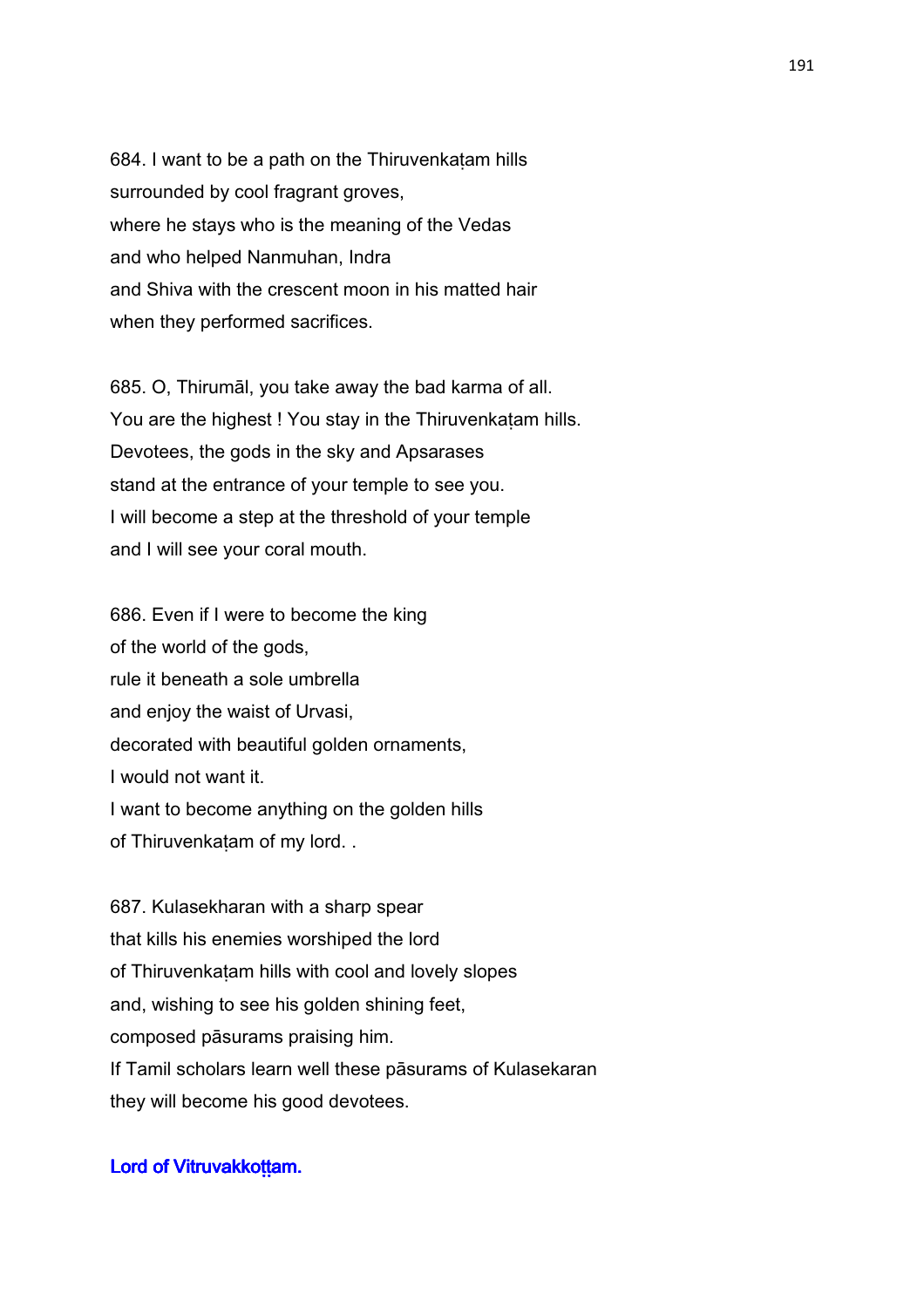688. You are the beloved lord of Vitruvakkottam surrounded with fragrant blooming groves. Do not give me troubles— I have no refuge but you. I am like a crying child thinking of the love of the mother who gave birth to it even if she goes away when she is angry.

689. A girl of a good family knows no one except the husband who married her even if he treats her so badly that those who see hate him. I am like her. You are my father, the lord of Vitruvakkottam surrounded by forts that touch the sky. Even if you are like a husband and possess me, I will praise only your feet decorated with sounding anklets.

690. You are my father, the god of Vitruvakkoṭṭam surrounded by fertile fields where fish swim. Even if you do not look at me, I have no refuge except you. I am like those who live depending on the rule of a king decorated with garlands even if, unconcerned, he causes them much pain.

691. O my father, lord of Vitruvakkottam, a patient loves and does not leave a doctor even when he cuts him with a knife and burns him. I am like that patient. Even if you cause me pain that I must bear, I am enthralled by you. I am your slave and look only for your grace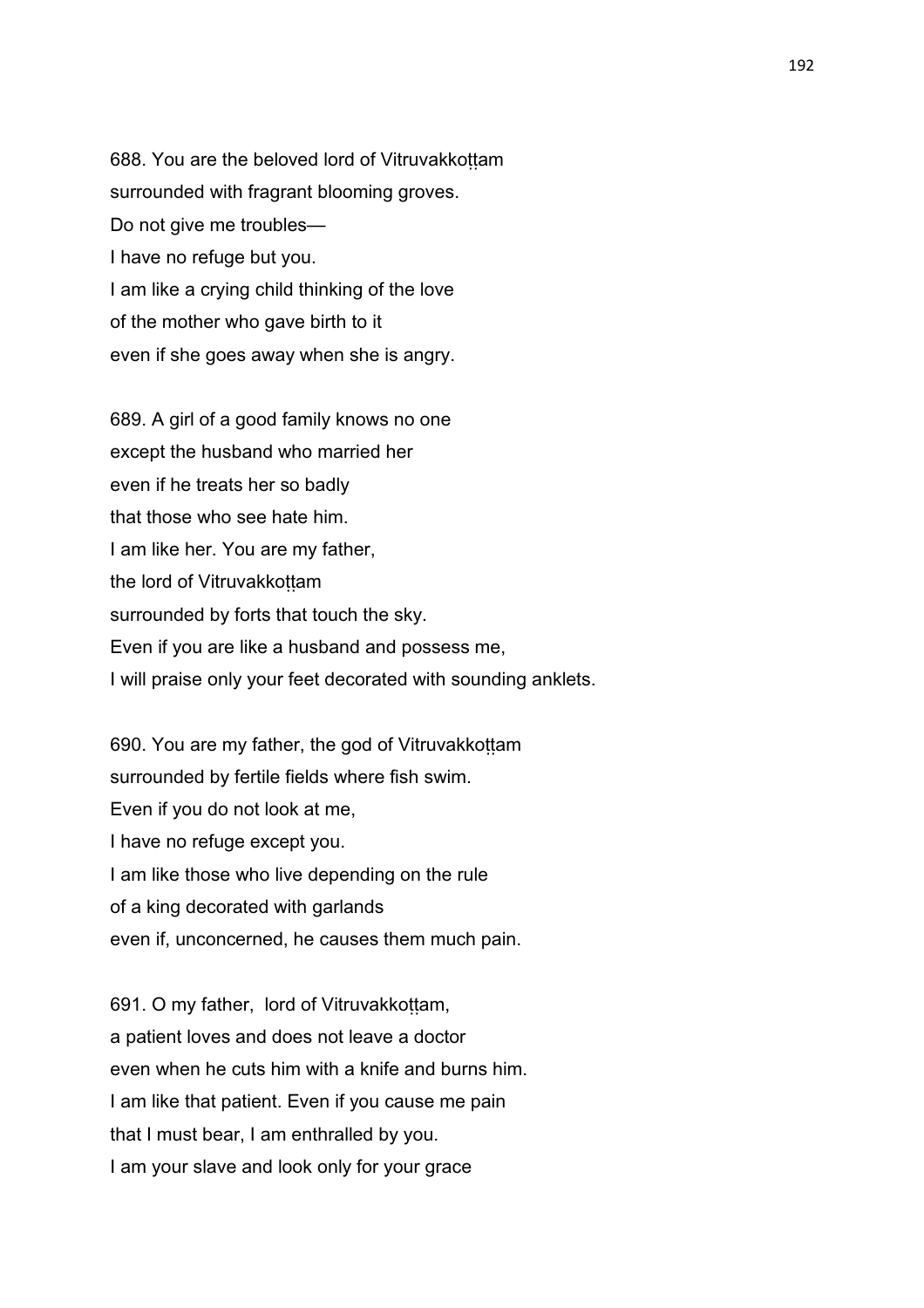and think you are my only friend.

692. O my father, lord of Vitruvakkottam who conquered the strong cruel-eyed elephant, where can I go and be saved except beneath your feet? I am like a huge bird that wanders looking for the shore of the ocean with rolling waves and, unable to find it, comes back to the mast of a ship.

693. You are my father, the lord of Vitruvakkottam, where red lotuses bloom only under the hot sun even though the sun comes to the middle of the sky and burns them with its heat. I am like those lotuses. Even if you do not take away my bad karma, my heart only melts for your endless grace.

694. O my father, lord of Vitruvakkottam, even when it has not rained for a long time, the green crops look at the huge dark clouds floating in the sky hoping it will rain. I am like them. I am your slave. Even if my troubles will not go away, my heart will look only for you.

695. O my father, lord of Vitruvakkottam, even if all the rivers come together spread and flood everywhere, they cannot stay where they are but must join the ocean. I wish to join you as those rivers join the ocean. O virtuous one who have the color of a dark shining cloud. See, I have no way to find refuge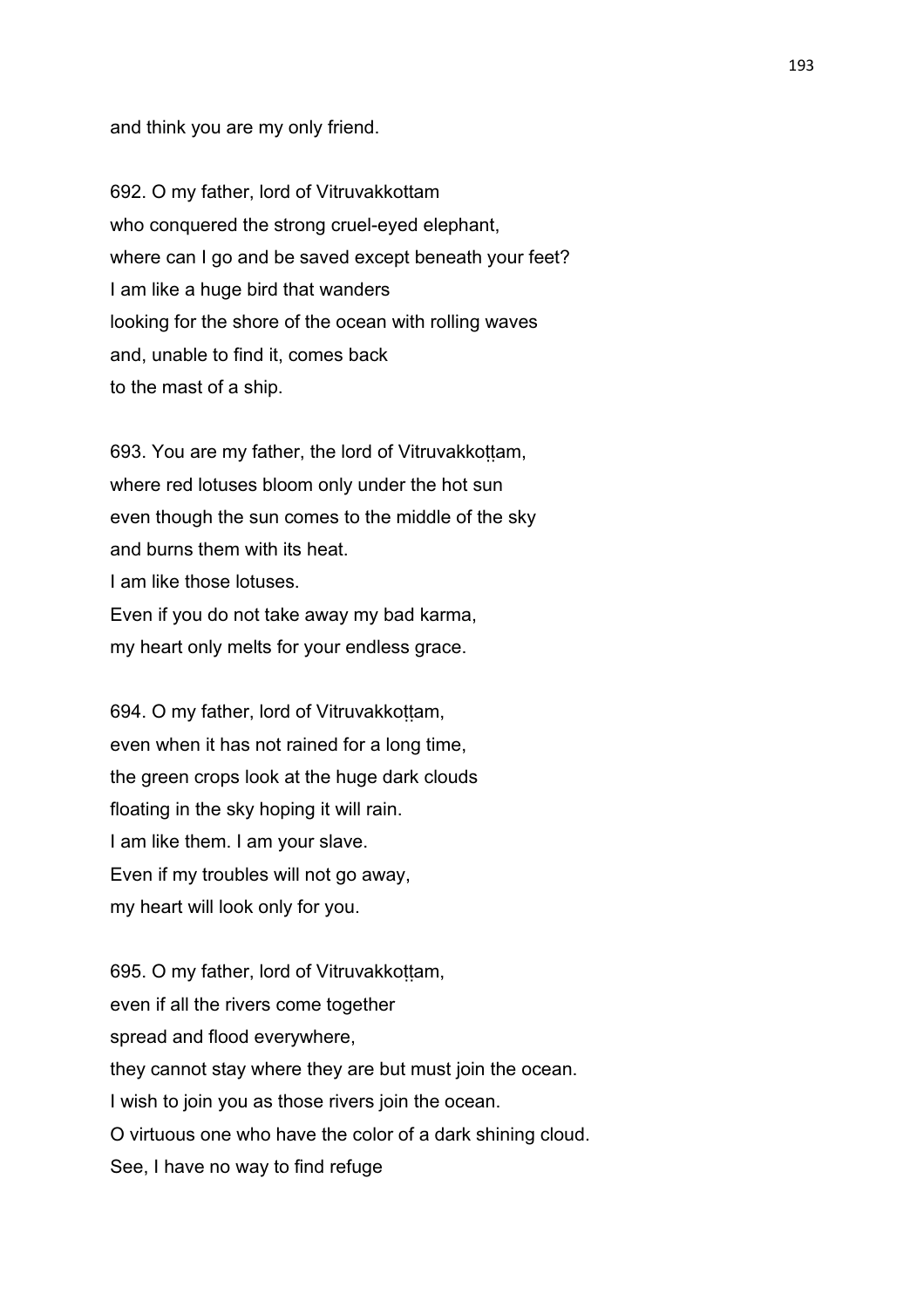except to come to you for your grace.

696. O my father, lord of Vitruvakkoṭṭam, I want only you with a shining discus bright as lightning in your hand. I think of you only as my wealth and want no other riches. I am your slave and I want only you.

697 Kulasekharan with a victorious spear loved the god and composed ten good Tamil pāsurams praising Thirumāl and saying, "You are my father, the lord of Vitruvakkottam. Even if you do not give me your grace I have no other refuge than your feet." If devotees learn and recite these ten excellent Tamil pāsurams of Kulasekharan they will not go to hell.

# Kannan and the cowherd girls.

698. "Many of the cowherd women in this town decorated with fresh flowers say they don't want to embrace your chest because you lied to them. I am standing on a sand dune on the bank of the Yamuna river shaking in the cold that comes after a strong rain. O Vasudeva, I am waiting for you to come."

699. "You saw a lovely girl with beautiful fish-like eyes churning yogurt in her home near you and you entered her house like a thief and said, 'I will also churn yogurt.' When the girl with long beautiful hair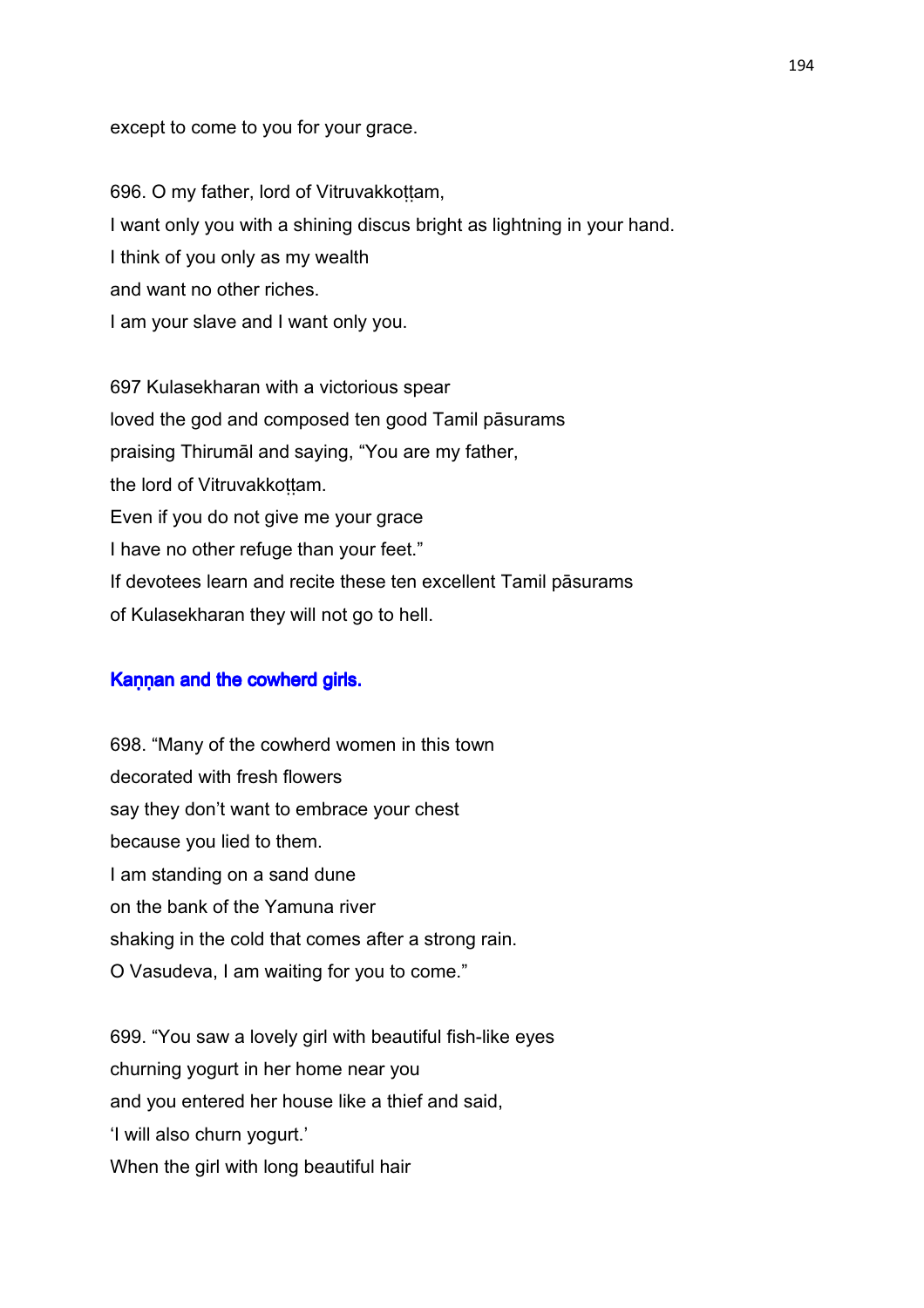that was decorated with flowers swarming with bees saw you, her bright face sweated and her red mouth quivered. O Damodara, I know truly how you churn the yogurt!"

700. "You looked at one girl with dark hair adorned with flowers. you approached another girl and your heart fell for her, you told another girl about her, you told lies to another innocent girl, and you embraced a curly-haired young girl, but you are not true to any of them. O you who destroyed the wrestlers when they came as marudu trees, as you grow, your magic grows with you."

701. "Even though there is nectar-like milk in your mother's breast, you crawled and toddled to the devil Putanā, put your mouth to her breasts and drank her poisonous milk. Those who saw you called you crazy. I am here and I love you, but you got together with the girl I sent as a messenger and enjoyed her. Is that also one of your naughty deeds?"

702. "I saw you wearing golden silk clothes as you went on the street in the dark night with another girl with a thin lightning-like waist. I stood there and saw how you looked at her as she looked at you,

but you were also gesturing with your hands to call another girl who saw you.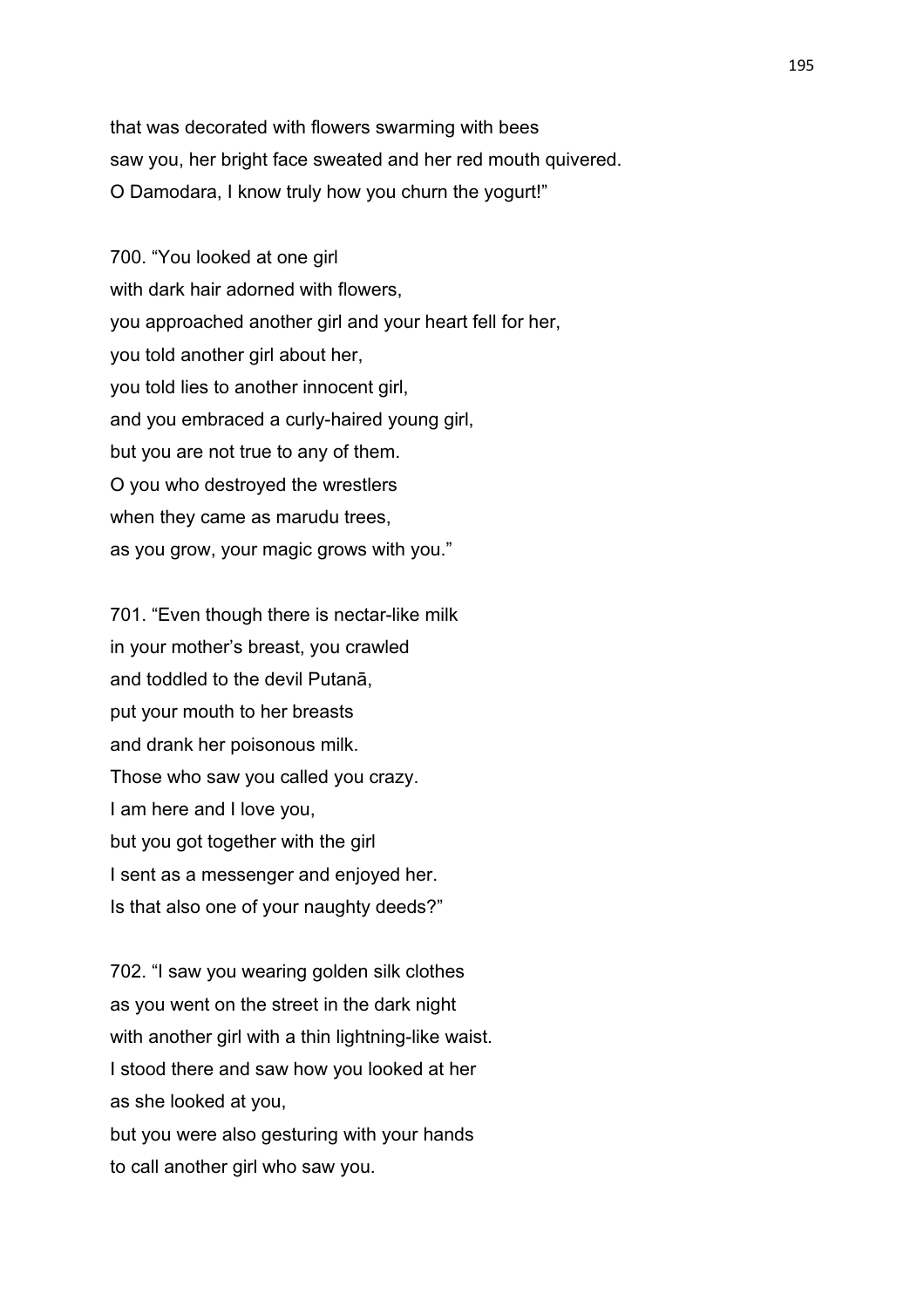Why have you left them all and returned? Dear one, go back to them now."

703. "O Vasudeva with strong heroic arms, did I do something to get bad karma? When I went to rest in the middle of the night, you left me on the bed alone, and not only that night, my dear one, but other nights also. And after you embraced young girls, you came back to me. Why did you come back and leave them? O dear one, get up and go to them."

704. "O you who rest on the snake bed of Adishesha, we are not like the ones you knew before, not like those you loved with beautiful eyes darkened with kohl. Stop coming to our village and staying here. It is enough that we fell for you, looking at your beautiful clothes, divine face, fruit-like red lips and listening to the music of your flute. If we hear your lies for one day, that is enough. Stop saying your cheating words to attract us. O young one, please go away."

705. "You asked me to come here but you went to the pandal blooming with clusters of jasmine and loved her. When you saw me, you muttered as if your heart was melting for me. Even though you brought a golden dress for me and lied that you love me before you went away,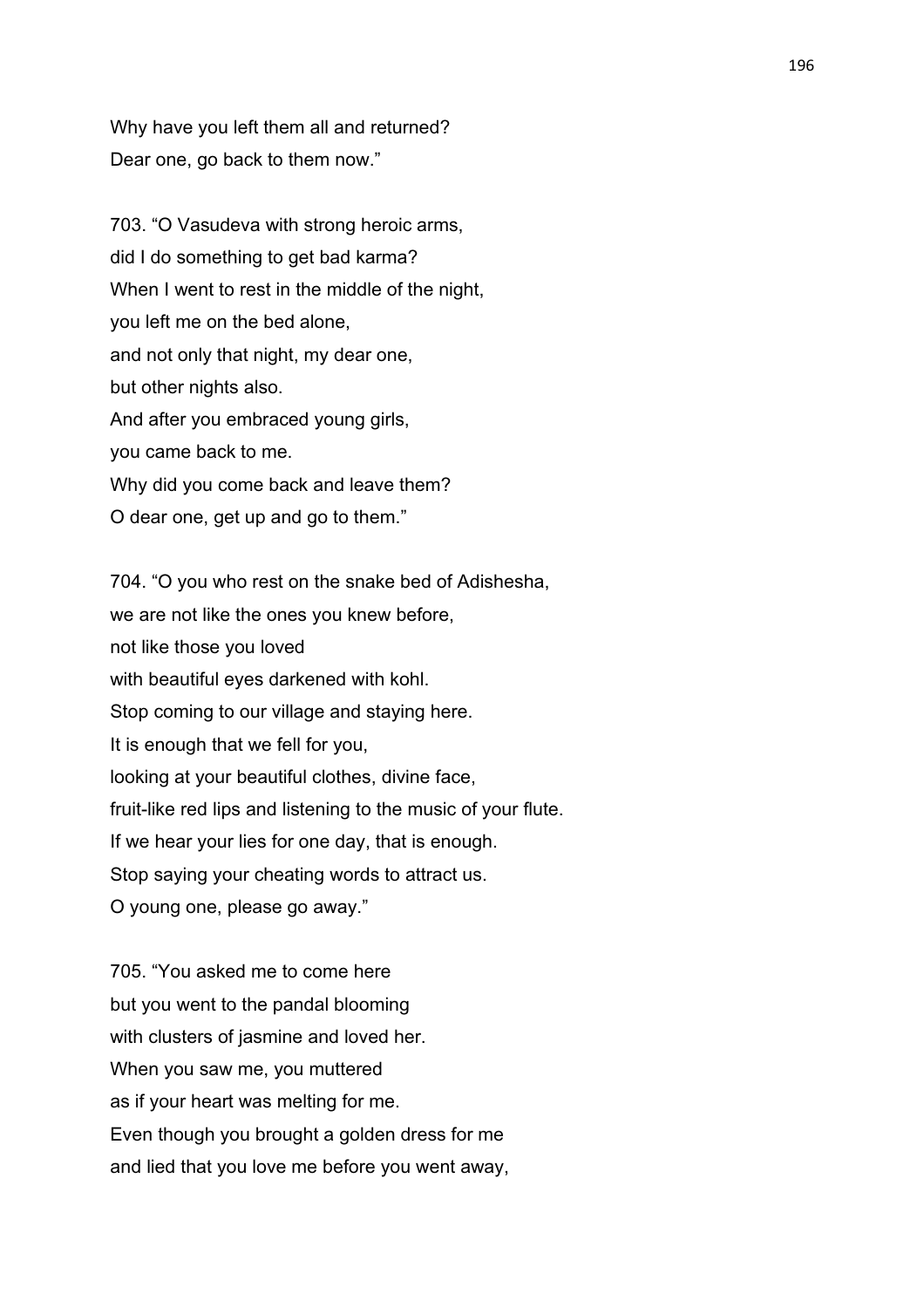when you come to see me again I will still care for you, and if I see you my anger may go away."

706. "Your chest is decorated with lovely, auspicious flower garlands and you wear peacock feathers in your hair. Your bright clothes are beautiful and your ears are adorned with a bunch of flowers. You played sweet music on the flute for the girls, with hair adorned with fragrant kongu flowers and flirted with them. Would you come and play music on your flute one day to enthrall us"

707. Kulasekharan, the chief of Kolli hills composed ten sweet Tamil pāsurams describing how the young cowherd girls fell in love with the beloved of beautiful goddess Lakshmi and how they expressed their wish to fight with him lovingly in the night. If devotees recite with music these ten sweet Tamil pāsurams of Kulasekaran, they will have no troubles in life.

#### Devaki's Lullaby to Krishna.

708. "You are as sweet as the sugarcane juice that comes from a sugarcane press, thālo. Your big eyes are lovely as lotuses in the water, thālo. Your color is like the water of the ocean, thālo. You are the king who killed the elephant Kuvalayābeeḍam, thālo. You are my son with handsome fragrant hair, thālo. I am more unlucky than all other mothers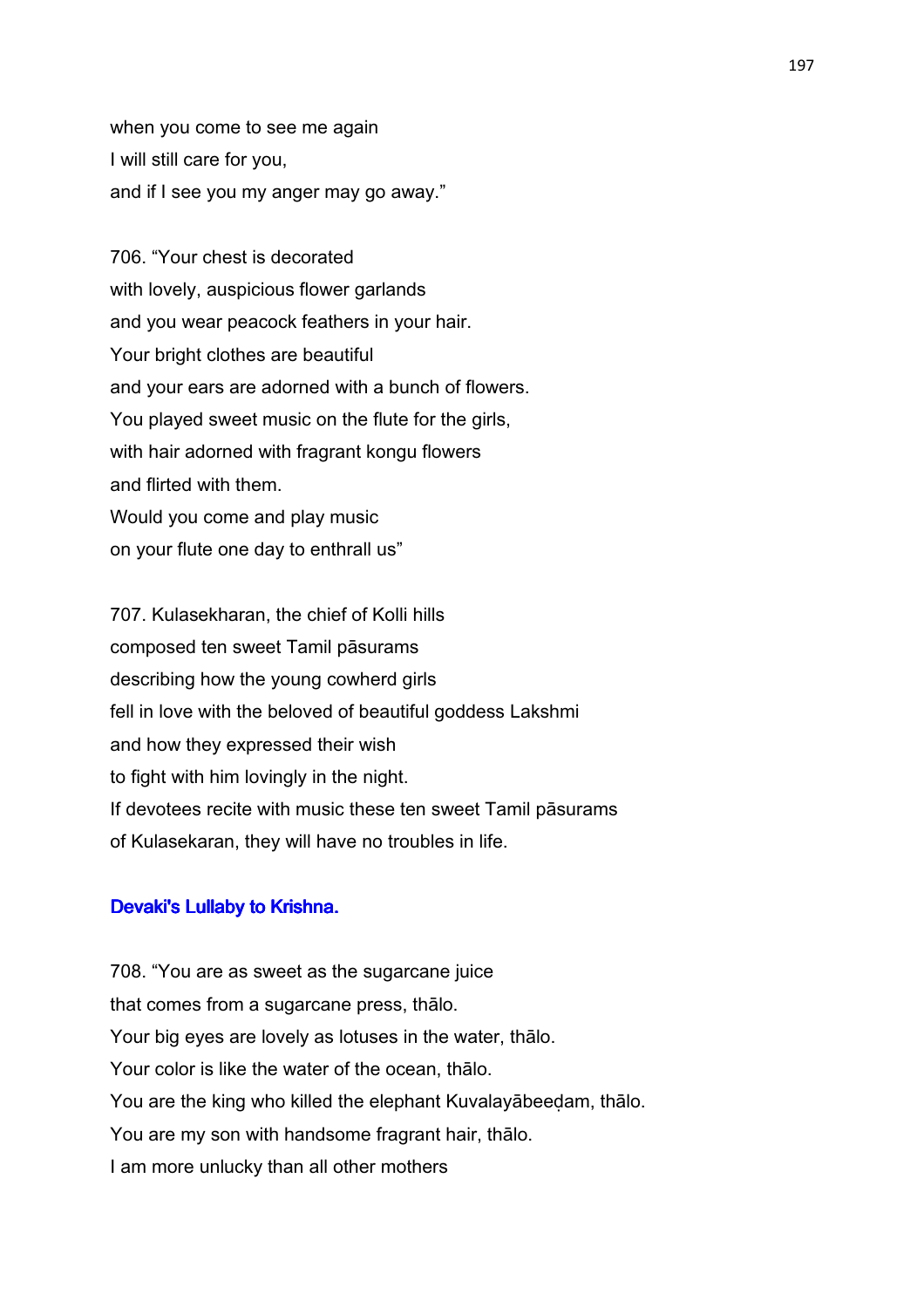because I don't have the good fortune of singing a lullaby and saying "thālo, thālo" for you."

709. "Your lotus eyes darkened with kohl are beautiful as you look up and see the decorations on the cradle. You look like a baby cloud. As you bend your legs and put your fingers in your mouth, you look like an elephant bending its trunk and sleeping. O Kesava, I don't have the good fortune of seeing these things when you are a baby."

710. "Mothers from good families keep their children on their laps and say, 'You are my dear one, you are the bright light of our family, you are like a bull that has the color of a cloud.' When someone asked you, 'Who is your father?' you looked at Nandagopan out of the corner of your eyes and pointed at him with your beautiful fingers. Vasudevan, our chief, does not have the good fortune of being your father."

711. "O Kanna, your face is like the shining full moon, your hands, chest and arms are strong, your dark hair is adorned with fresh flowers, your forehead is like the crescent moon and your eyes are like lotuses blooming in a pond. I do not have the fortune of seeing you with my eyes when you are a baby even though I think of myself as your mother. I am unlucky and I don't have the pleasure of raising my child, yet still I am alive."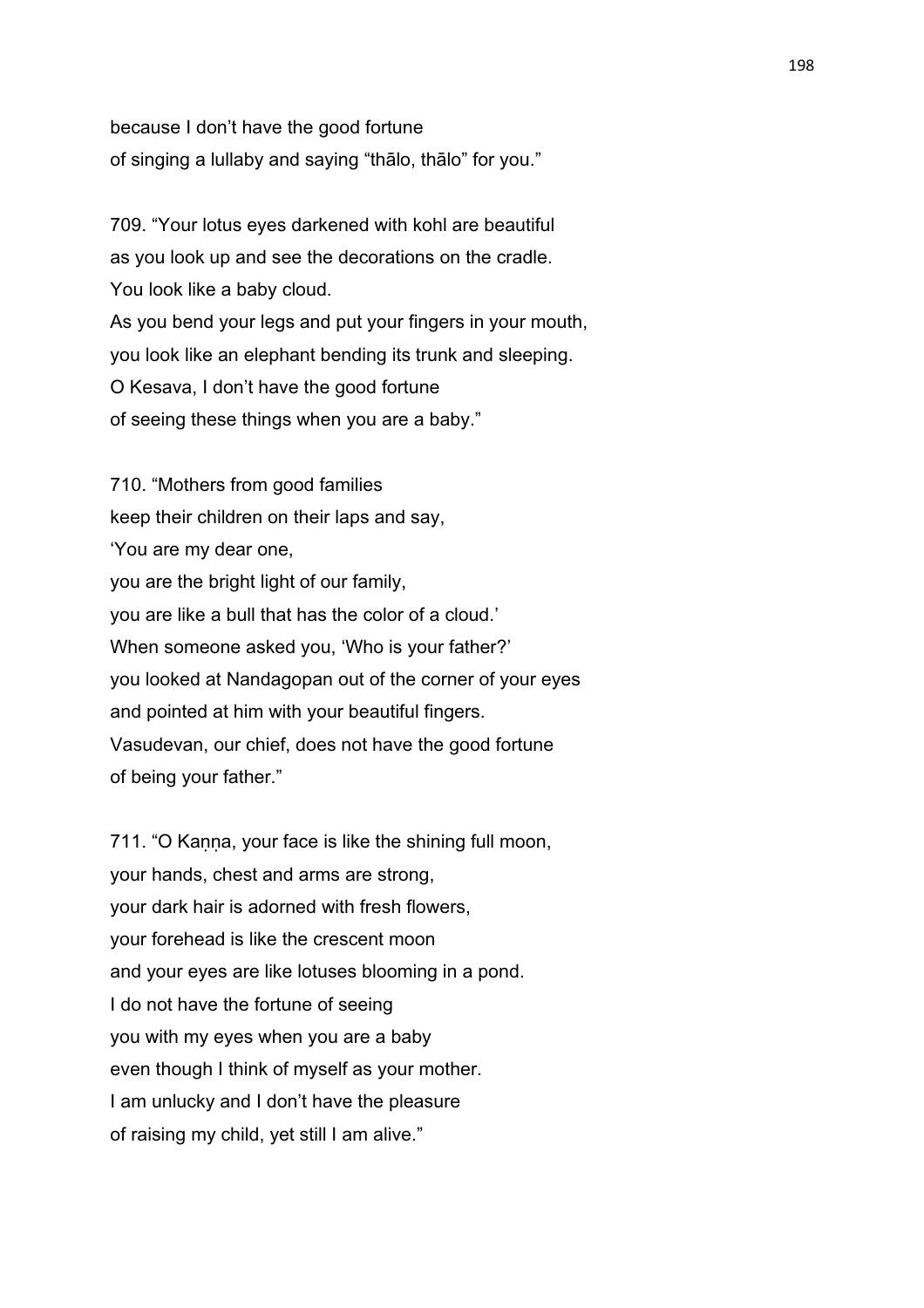712. "You kissed your father Nandagopan and your mother Yashoda with your beautiful lips as the chutti ornament on your beautiful forehead swung around. You put your sweet fingers into your lovely mouth and prattled innocently. When your father saw you like that his heart was filled with joy, but I did not have the good fortune of seeing those things or listening to your baby talk. Only the divine Yashoda has known that joy."

713. "O Kanna with cool lotus eyes, you crawled and toddled in the cowherd village and you played in the red sand. I don't have the good fortune of embracing you and covering my chest with the red sand you played in. When you eat your food you scatter it all over. I never had the good fortune of eating what was left over on your plate. Surely, my karma is bad. What is the use of my mother gave birth to me?"

714. "O sweet one, my lovely child, Govinda, babies hold on to one of their mothers' breasts with their young beautiful hands that are as tender as shoots and drink milk. They look at their mother's face and smile at them. I don't have the fortune of feeding you milk like that."

715. "You took butter with your small lotus-bud-like hands and ate it. When Yashoda brought a rope you were afraid she was going to hit you and, your beautiful mouth smeared with yogurt, you were scared as you looked at her and cried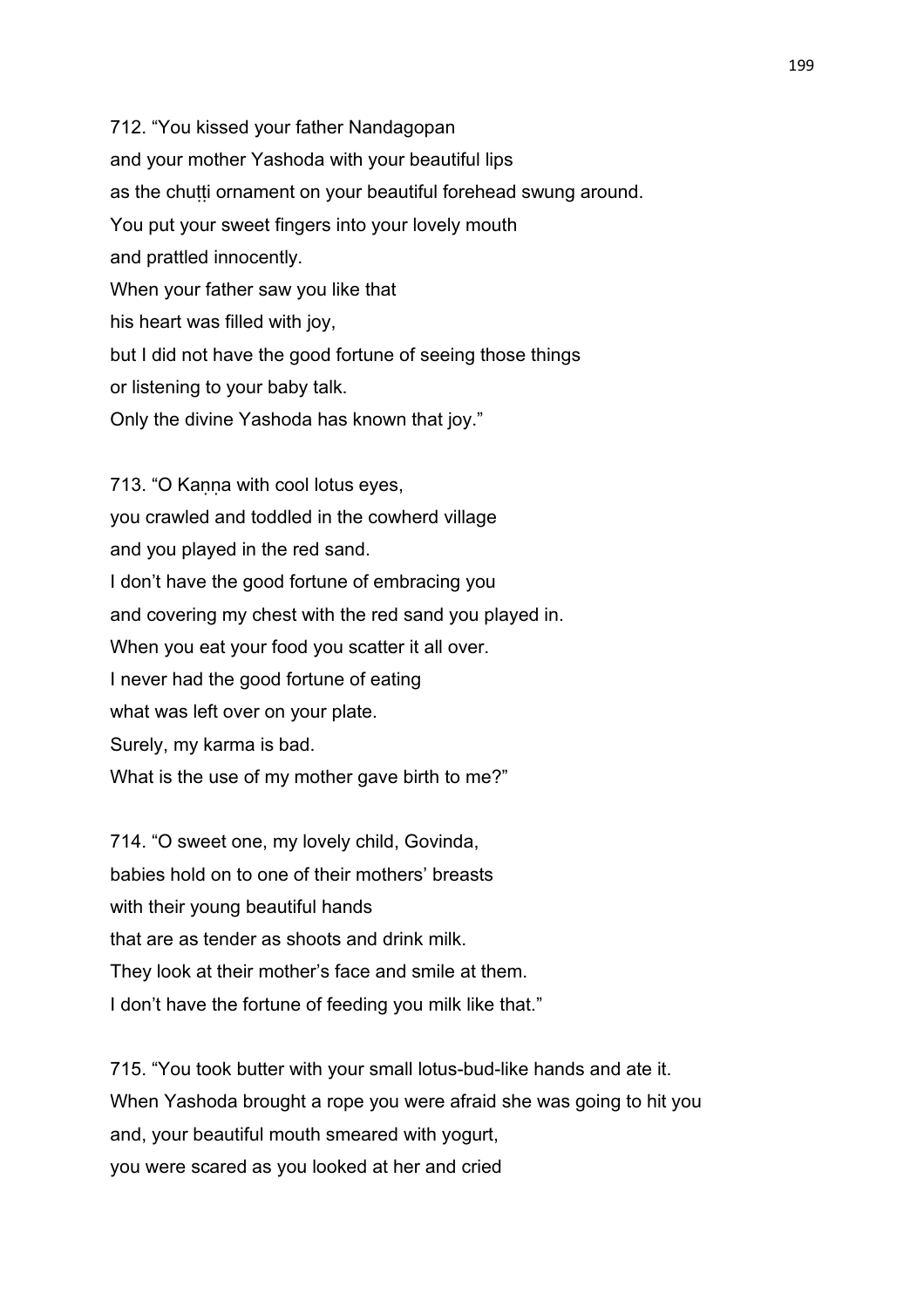and your small red mouth trembled. Then you folded your hands and worshipped her and when she saw this, she found endless joy."

716. "You stopped the rain with Govardhana mountain and protected the cows. You danced the beautiful kuravai dance and danced on a pot. You picked up the Rakshasas when they came as calves, threw them at the vilam fruit tree and killed them. You danced on the head of Kalingan the snake. I never saw how you played like this as a child my heart never felt the joy of seeing these things. Give me your grace that I may see you play like that if you can do it again."

717. "When you drank milk from the breasts of Putanā, the evil-hearted one, her body became withered, blood flowed out and her nerves were broken. You survived even though you drank her poisonous milk and gave your grace to all. O my father who are like a dark cloud, who took the life of Kamsan, my breasts are a burden to me and I cannot use them. I think I will see you one day and that is the only thing I am living for. You have a good mother, Yashoda."

718. Kulasekharan the king of Kolli who bowed down with his head and worshiped Kannan wrote a garland of ten Tamil pāsurams describing how Devaki was sad not to have the fortune of seeing her son grow up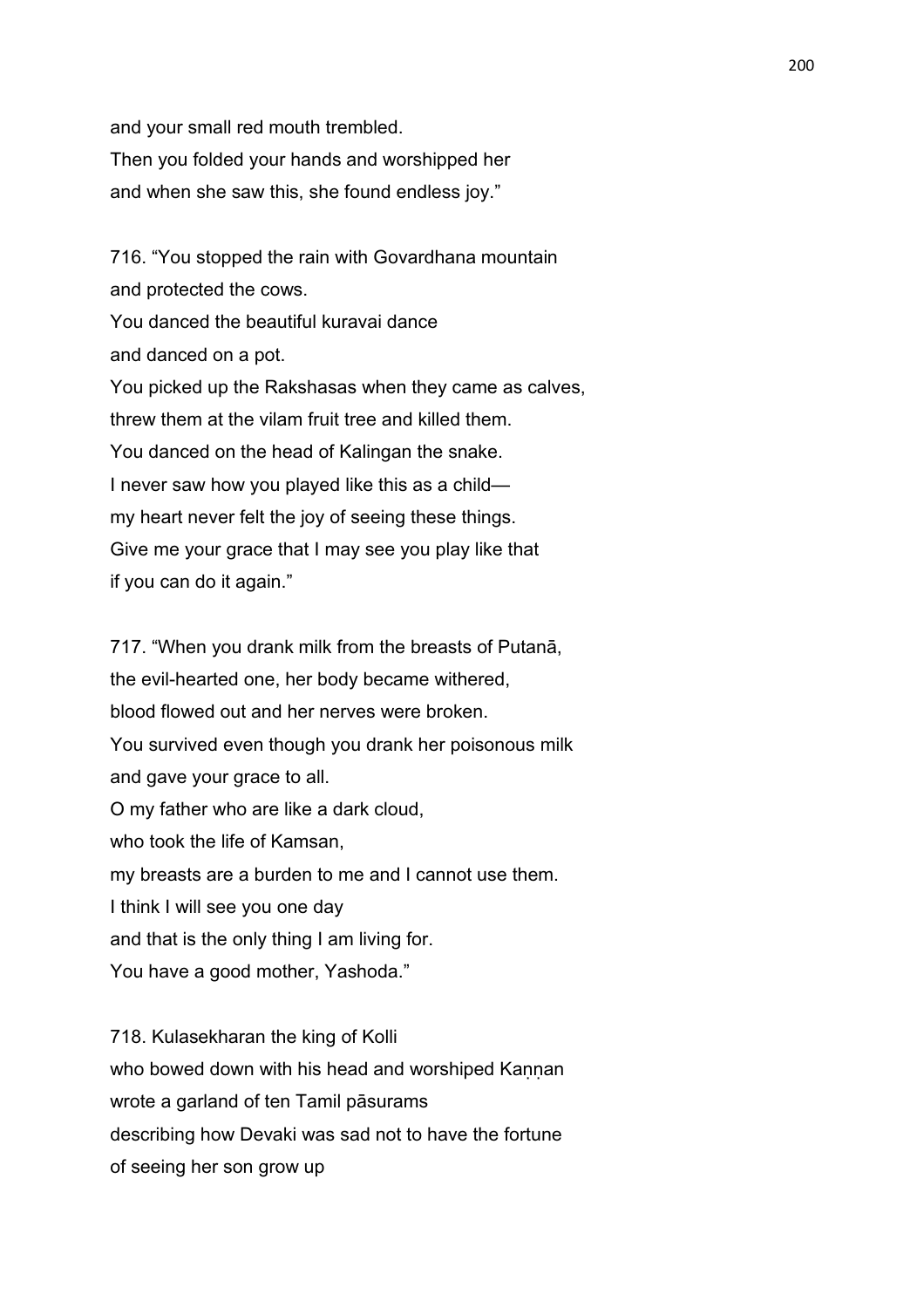who fought with Kamsan the king of Madura and killed him. If devotees learn and recite these fine musical Tamil pāsurams they will be with Naraṇan soon.

# A Lullaby for Rama.

719. You, the sweet nectar who were born from the beautiful womb of Kausalai praised by the whole world, made the crown of the king of Lanka fall. You are the dark jewel of Kannapuram surrounded by new walls studded with pure gold. O Raghava, thālelo. thālelo.

720. You created Nanmuhan on your navel and make him create all the worlds. You shot the arrow that split open the chest of strong Thaḍagai and killed her and as the dark jewel of Kannapuram, you attract the hearts of all who see you. You are rule the lands in all the eight directions, O Raghava, thālelo. thālelo.

721. You are the best son of the lineage of Kosalai with dark hair adorned with kongu blossoms. You are the beautiful son-in-law of the king Janakan whose fame remains forever. You are the son of Dasharatha, the dark jewel of Kannapuram where pure water flows like the Ganges. You are the sweet nectar of our family, O Raghava, thālelo, thālelo.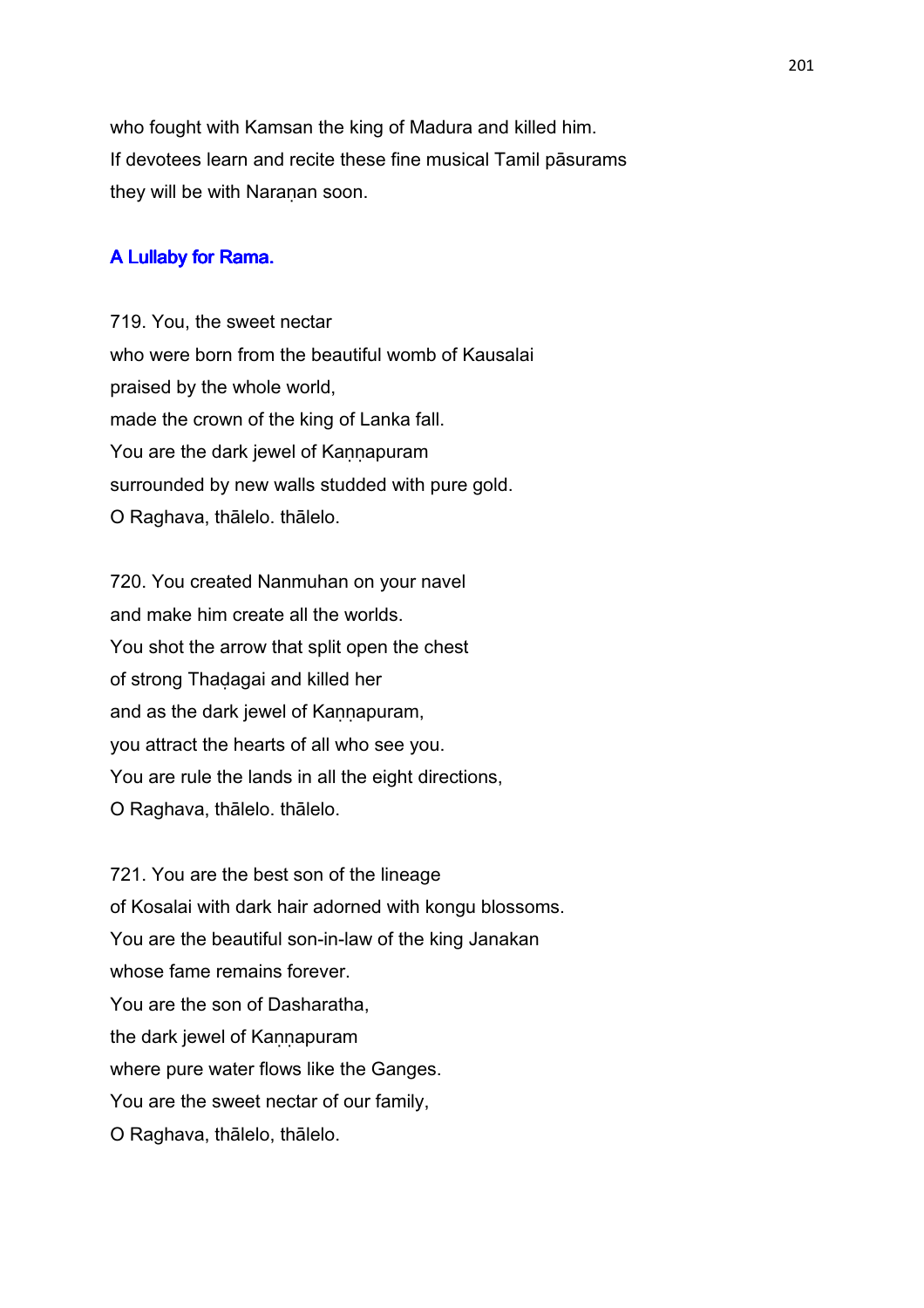722. You who created Nānmuhan on the lotus on your navel, the wonderful son of Dasharathan, the husband of Mythili are the dark jewel of Thirukkaṇṇapuram where bees sing in the groves. You carry the best of bows that shoots heroic arrows. O Raghava, thālelo, thālelo.

723. After giving your kingdom to your brother Bharathan, you went to the thick forest with your younger brother Lakshmana who loved you so. You with a handsome chest strong as a mountain, king of Thirukkannapuram, are adorned with a precious crown that rules the world. You are the son of Dasharatha, thālelo.

724. You, the dark jewel of Kannapuram where learned men live, the king of Ayodhya and the wonderful helper of the sages, left the desires of worldly life and went to the terrible forest, obeying the words of your step-mother, as all your relatives followed you. O auspicious Rāma, thālelo, thālelo.

725. You floated on a banyan leaf when you were a baby, . swallowed the earth, killed Vali and gave the kingdom to his younger brother Sugrivan. You are the dark jewel of Kannapuram where the wind makes the waves bring jewels to the banks of the rivers. You are the king of Thiruvāli. You are the king of Ayodhya, thālelo.

726. You made the monkeys build a dam on the ocean and destroyed Lanka surrounded by walls,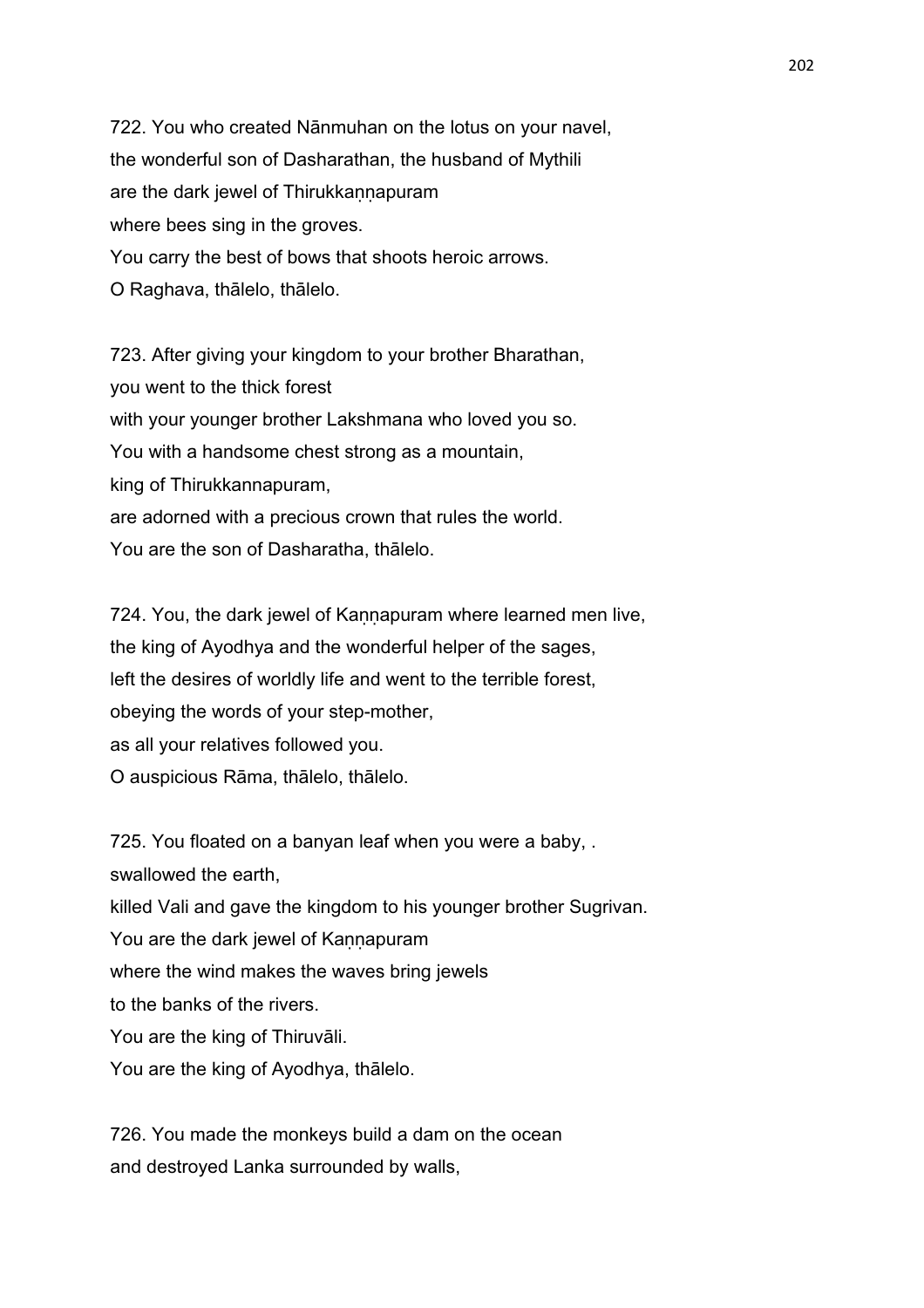and you churned the wavy milky ocean and gave nectar to the gods. You the best of archers, the servant of your devotees, are the dark jewel of Kannapuram where the best poets and artists live. O Srirāma, thālelo, thālelo.

727. You, the son of Dasharatha with hair tied with fragrant flowers, bent your bow and destroyed Lanka surrounded by walls. You are the dark jewel of Kannapuram where beautiful kazuneer flowers bloom on all sides and you are compassionate and give your grace to young ones, thālelo, thālelo.

728. You who rest on Adisesha on the ocean in Srirangam where all come and worship your feet created the gods, the Asurans and all the directions. You are the dark jewel of Kannapuram where the fertile Kaveri river flows and you are the best of archers, shooting mighty arrows with your bow. O Raghava, thālelo.

729. Kulasekharan the mighty king who sits under a royal umbrella and carries a murderous spear composed these ten pāsurams, a garland of Tamil lullabies describing the lord of the Kakutstha dynasty, the god of Kaṇṇapuram surrounded by good strong new walls. If devotees learn and recite these ten pāsurams they will become dear to him.

The story of Rāma—Dasharatha suffers when Rama goes to forest.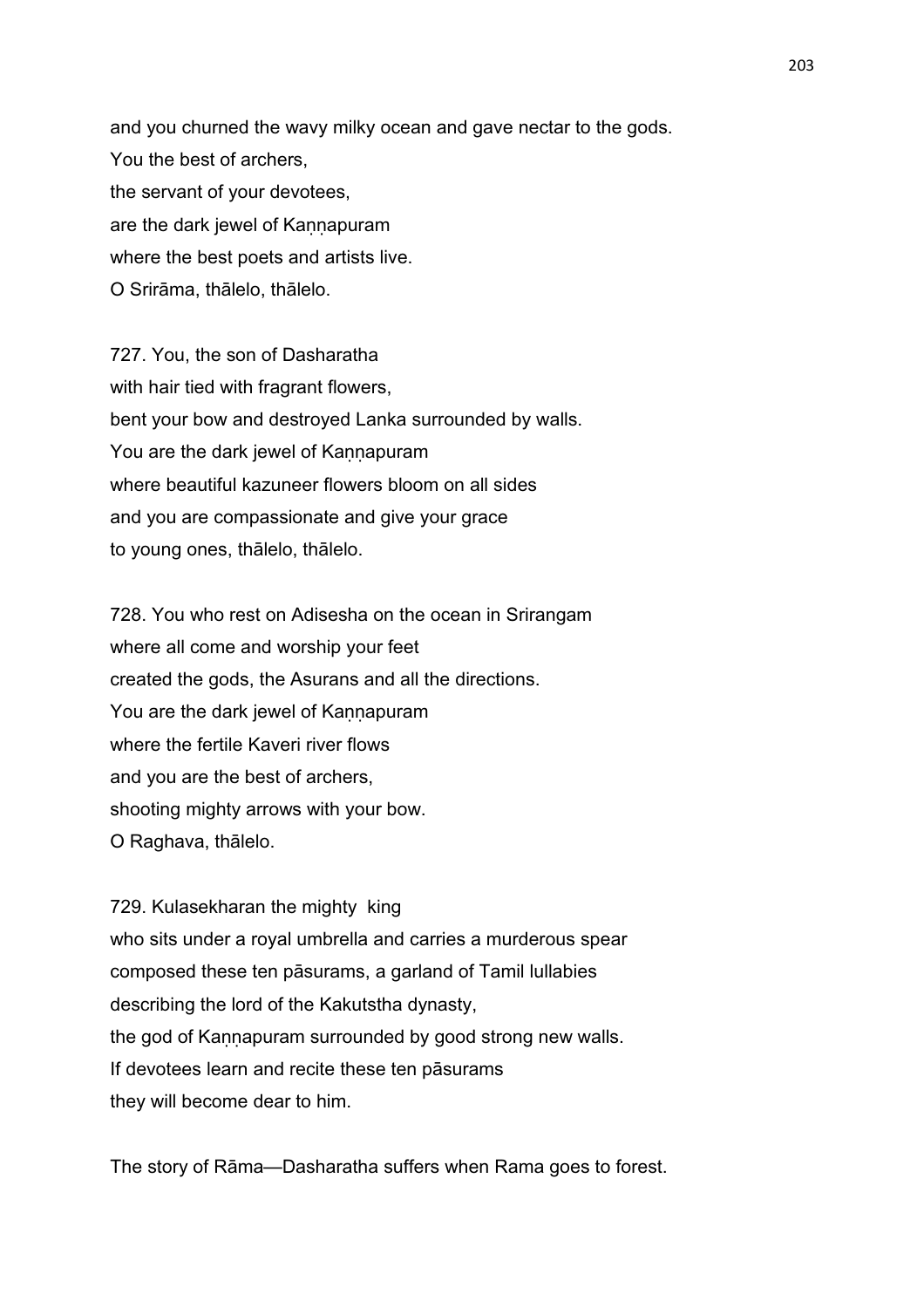730. Dasaratha says, "You were going to become king as the people of this flourishing country bowed to your strong feet and worshipped you. When you were about to sit on the throne, O Rāma, your step-mother said, 'Go and stay for a long time in the large forest.' I listened to the words of Kaikeyi, your mother, and asked you to go to the forest. O my dear son, that is what I did to you!"

731. Dasaratha says, "You listened to my cruel words and left quickly, leaving this kingdom with its victorious elephants, chariots and horses and went to the forest. Your lovely wife, decorated with ornaments, her long eyes like spears smeared with oil, and your younger brother Lakshmana followed you. How could you walk in that cruel forest? O our Rāma! You are my dear lord. What can I do?"

732. Dasaratha says, "You, with your mountain-like arms that can fight anyone, the son of the family of Kosalai whose long red-lined eyes are like murderous spears, know how to melt my heart. Before you slept on a soft bed in the palace how are you going to sleep under the shadow of a tree in the large forest? How could you learn to sleep on a stone bed, O dark king of the dynasty of Kahustha?"

733. Dasaratha says, "Come here and go back to the forest,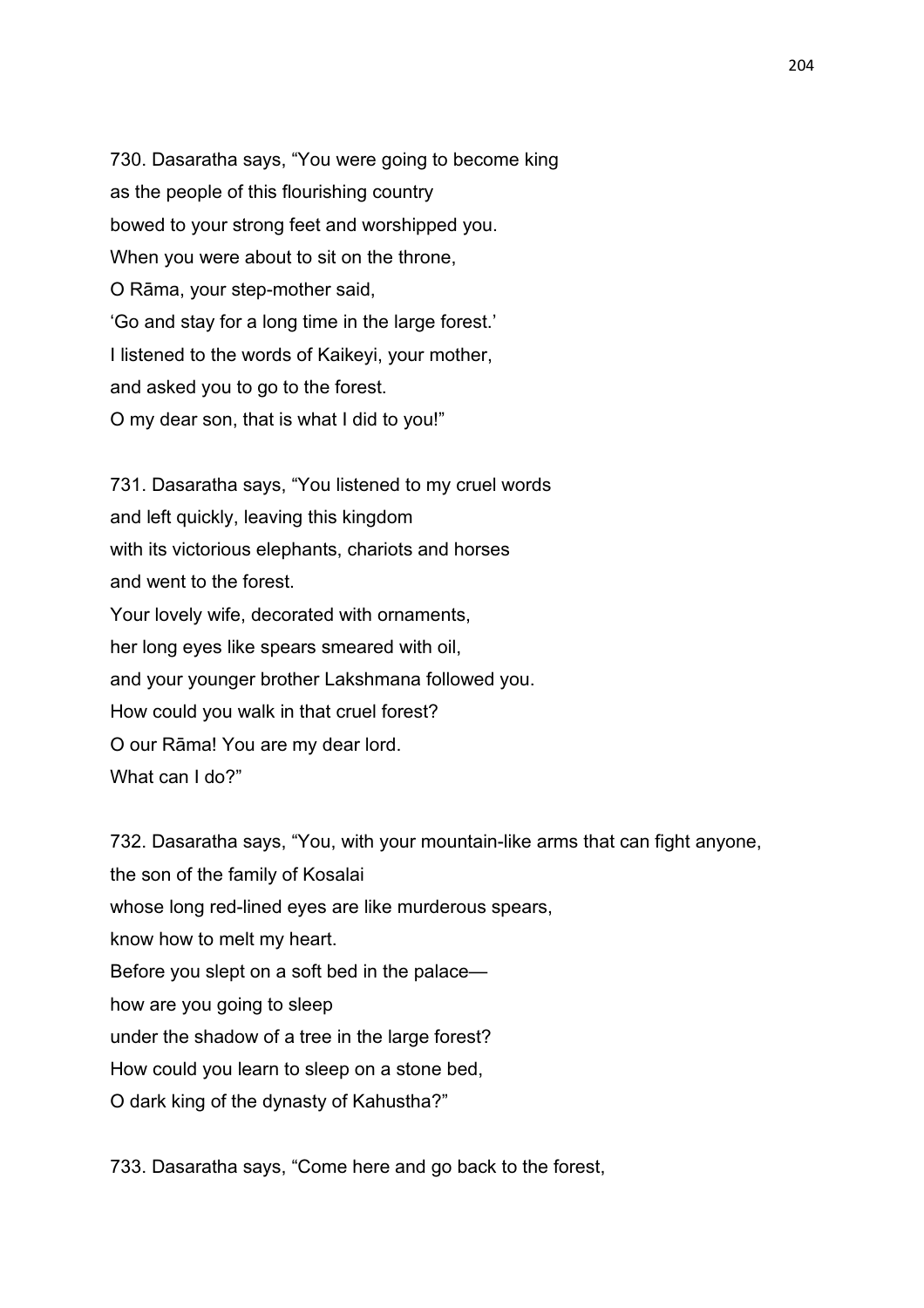come and see me one more time before you go. O you who broke the bow of Shiva who rides the bull to marry your wife Sita with lovely hair decorated with flowers and beautiful bamboo-like arms. Now you are going to the wide forest and you make my heart suffer. Surely I must have done bad karma. My son, you are leaving, yet my heart does not split in two."

734. Dasaratha says, "Your soft feet will hurt when you walk on the gravel with stones as sharp as the points of the spears enemies hold, and they may bleed. Willingly you are going to the forest where no one wishes to go. The sun will be hot and hunger will cause you cruel pain. My son, you are going now because I, a sinner, listened to the evil daughter of king Kaikeyan. Surely I must have done bad karma. What can I do to stop you?"

735. Dasaratha says, "From now on I will not hear anyone lovingly calling me "amma." No more will I feel the tight embrace of his ornamented chest on my chest. I cannot kiss him on his forehead, I will not be able to see his majestic walk that is like the stride of an elephant, I will not be able to see his lotus face anymore. I have lost my dear one, my son. Surely I have done terrible deeds, yet I am still alive." 205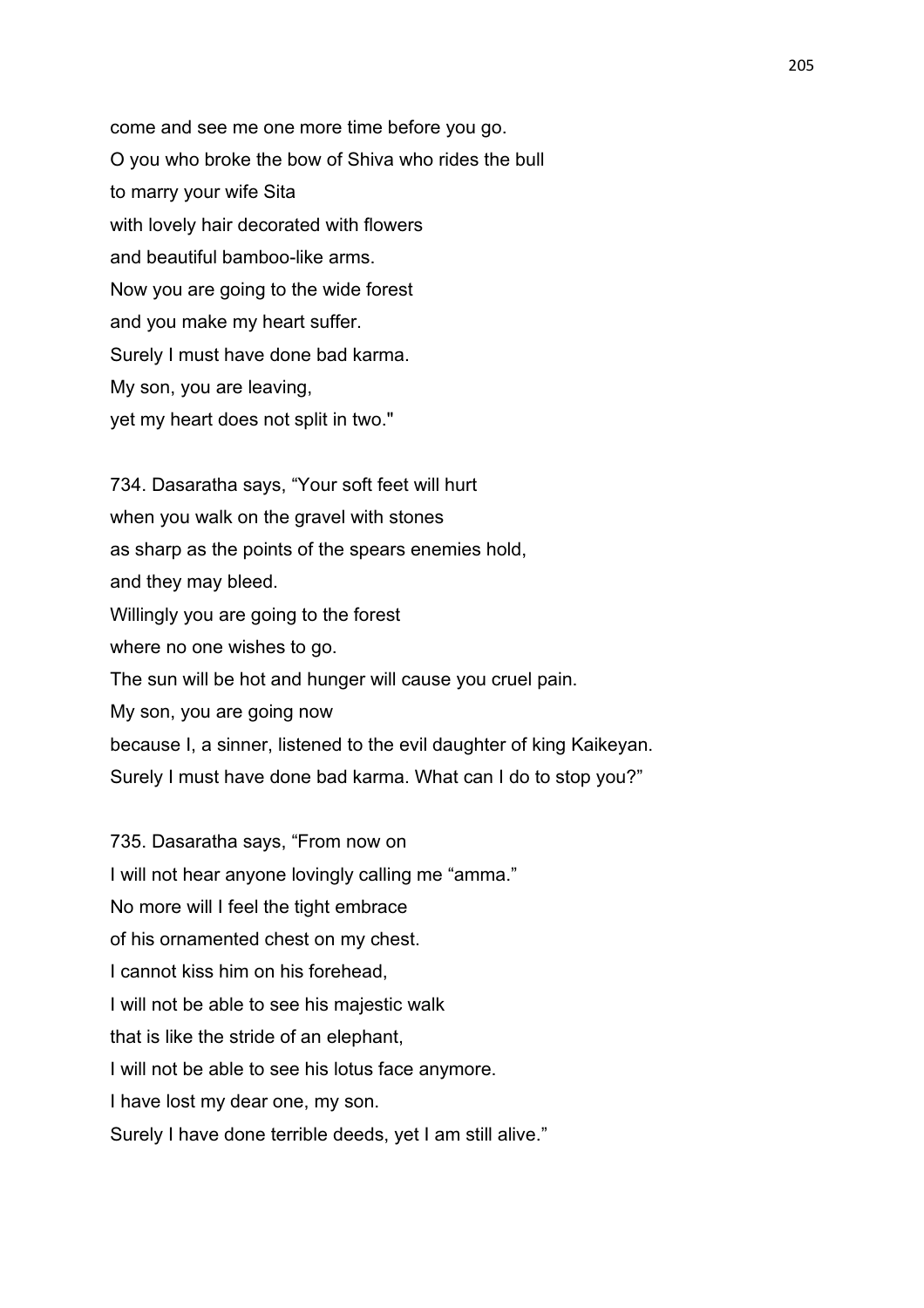736. Dasaratha says, "His hair that was decorated with fragrant flowers is matted into jata now. He would wear lovely, soft garments on his waist but now he wears orange clothes like a renunciant and he does not wear any ornaments. Is it right that my son with such handsome arms should go to the forest instead of me? O, Sumanthra, O sage Vashisṭa, you are learned men of the Vedas. Tell me!"

737. Dasaratha says, "O Kaikeyi, you have sent to the forest my divine son, as precious as gold, his brother Lakshmaṇa and my gentle-natured daughter-in-law with a waist as thin as lightning and words as sweet as a puvai bird's. People will blame your own son Bharatha for what you have done and you are going to make me go to heaven in the sky. What are you going to get from all this? O Kaikeyi, how could you live happily in this large world?"

738. Dasaratha says, "You broke the bow of axe-carrying Parasurāma and destroyed his tapas. Without thinking how I will suffer and without thinking how your mother will suffer, you just listened to my words and my promise to your step-mother and left for the forest. You are my dear one. I wish that you could be born as my son for the next seven births. May I have that fortune, O king with long, strong arms."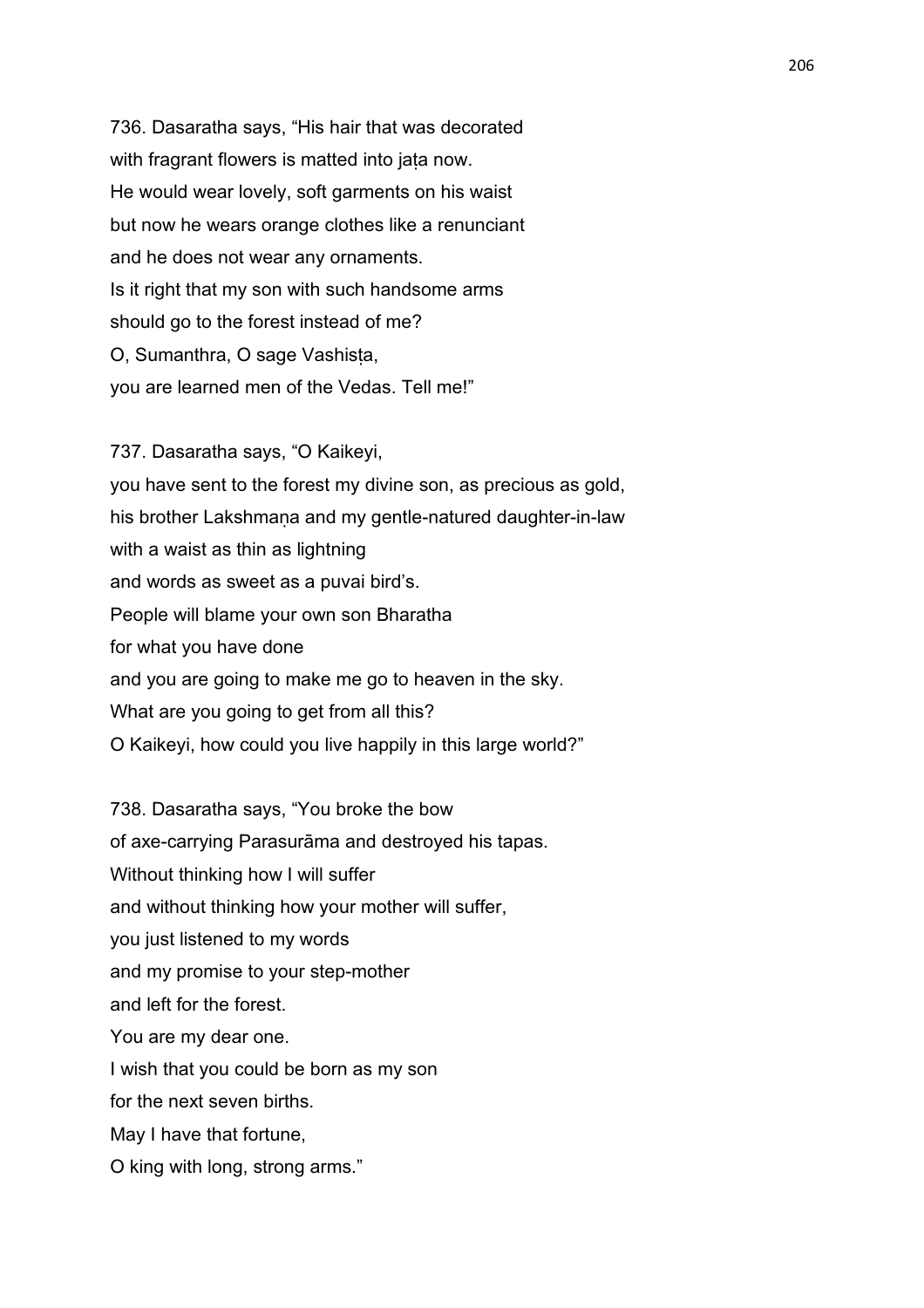739. Dasaratha says, "I heard the cruel words of the evil Kaikeyi who followed the advice of Kuni and now I will leave Sumithra to suffer and Kosalai with hair filled with flowers that drip honey. You are going to the forest, leaving this rich palace happily, and I will leave this place and go to the gods' world happily, O king of the dynasty of Manu."

740. Dasharatha, adorned with garlands, his arms strong as mountains, suffered when his son, the beautiful dark Neḍumāl, went to the forest. Kulasekharan, the king of Kozhiyur who carries a sharp spear and rules under a royal umbrella composed ten Tamil pāsurams that describe the suffering of Dasharatha. If devotees learn these Tamil pāsurams they will avoid the bad paths of life.

## God Rama of Thillai Chitrakuḍam.

741. Rāma, tall, with beautiful eyes, colored like a dark cloud, our dear king, our lord, the light that illuminates the whole world, stays in beautiful Ayodhya surrounded by high walls. Born in the dynasty of the sun, he brightens that royal line, and he conquered the whole sky and is the god of Thiruchithrakudam in Thillai. When will the day come when I see him joyfully with my eyes?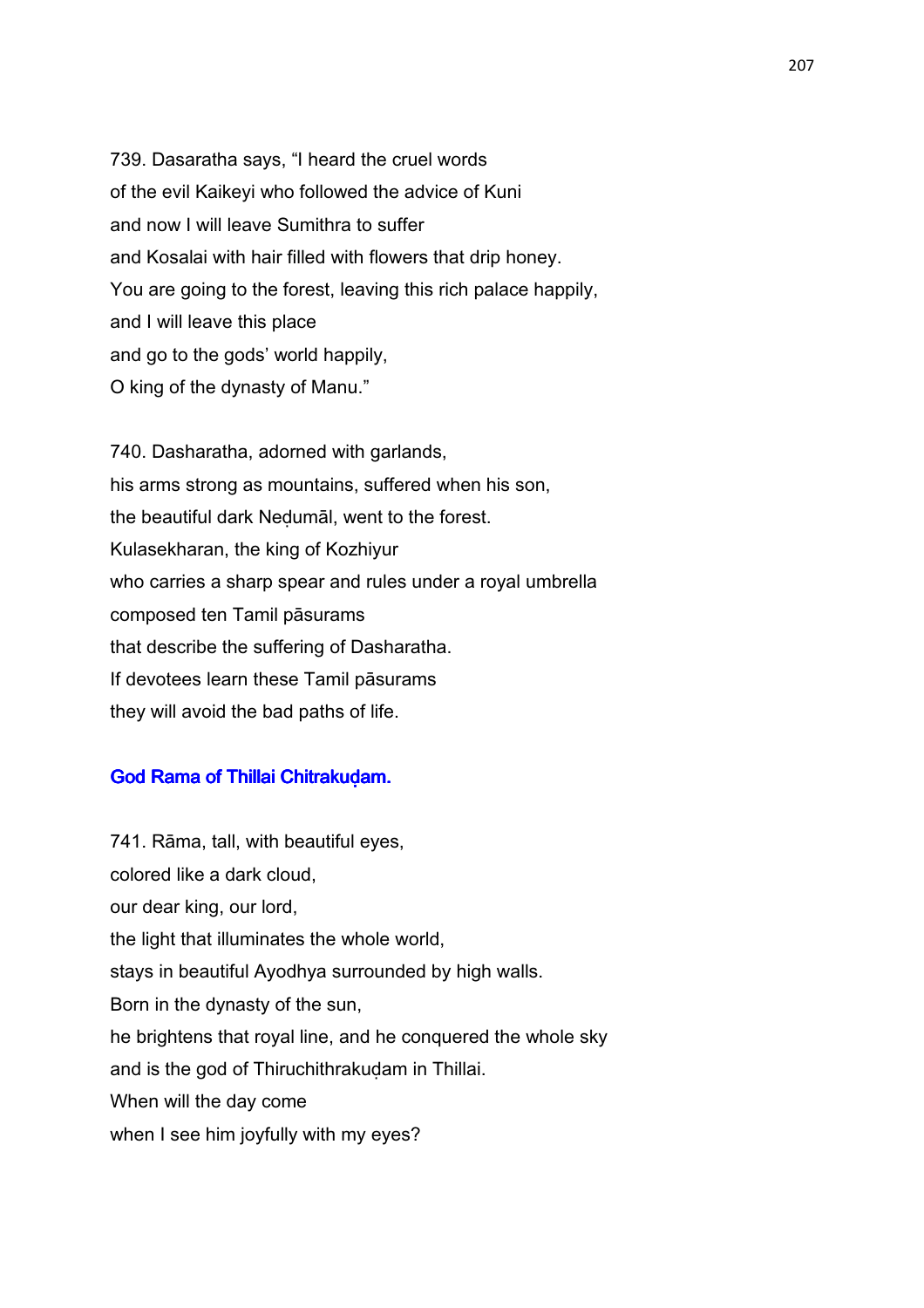# The Story of Rāma.

742. He saved the sacrifice of the rishi Vishwamithra, learned in all the mantras and the Vedas shot a strong arrow and split open the chest of Thadagai when she came to fight him, making her blood flow out, and he killed all the strong Rakshasas. See, our dear god stays in the Thiruchithrakuḍam in Thillai, surrounded with cool flourishing groves blooming with flowers with green tender leaves, as he sits on a throne studded with diamonds, praised by three thousand Andanars.

743. To marry Sita whose long dark lovely eyes were lined with red, the heroic Rāma who conquered kings with sharp spears, broke the bow of Shiva, the angry bull rider carrying a mazhu weapon. He stays in divine Chithrakudam in Thillai surrounded by tall walls. I worship the feet of the worshipers of Rāma whose cruel bow conquers his mighty enemies.

744. As Rāma he left his kingdom, obeying the words of Kaikeyi whose curly hair was decorated with bunches of fresh flowers, went to the forest, crossed the Ganges with the help of Guhan, his dear devotee, and gave his sandals and his kingdom to Bharathan when his brother came to see him. He stays in beautiful Chithrakudam in Thillai. If devotees see him happily with their two eyes, they will be equal to the gods in the sky.

745. As Rāma he killed the Rakshasa Virāḍan with strong mountain-like arms. received a bow from the sage Agasthya, creator of rich Tamil,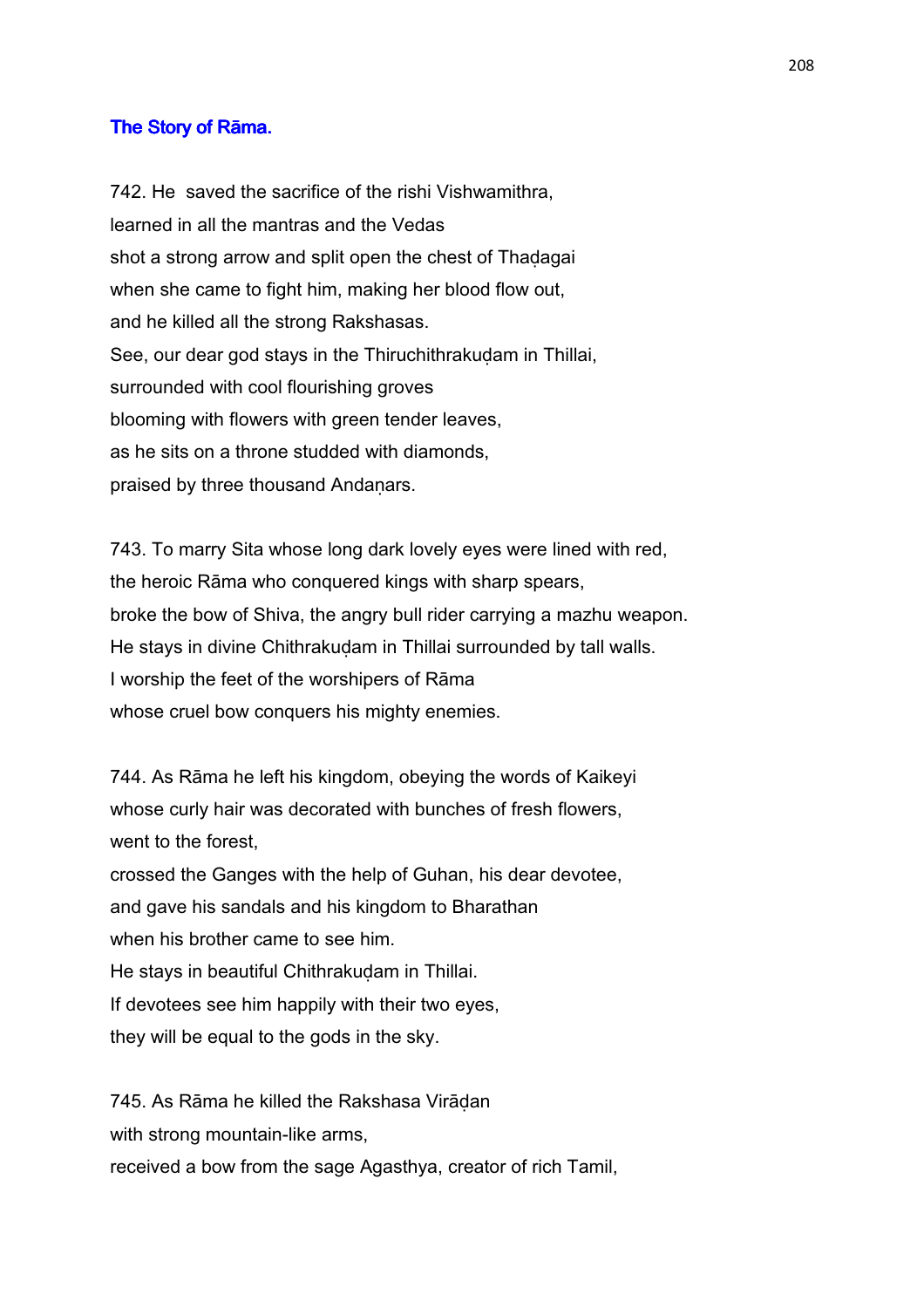cut off the nose of the beautiful Rakshasi Surpanakha, took the lives of Karan and Dushanan, and bent his bow and shot arrows to kill the Raksasa Mārisan when he came as a golden deer. He stays in Chithrakuḍam in Thillai and this earth is fortunate that his devotees wander there bowing their heads and worshiping him.

746. As Rāma he was separated from Vaidehi, his lovely wife. He was sad when Jatāyu was killed by Ravanan and sent to Vaikuntam, he became friends with the king of monkeys' Sugrivan and he killed Vali in the Kishkinda forest, relieving the suffering of Sugrivan. He made Hanuman burn Lanka ruled by Ravanan, the king of the Rakshasas, so that Hanuman's anger would abate. I worship the feet of the devotees of Rāma, the dear god who stays happily in Thiruchithrakudam in Thillai.

747. As Rāma he shot his arrows to calm the stormy ocean, made a bridge with the help of the monkeys and reached Lanka on the other side of the sea. He killed the Rakshasas who carried strong long spears, took the life of Ravana the king of Lanka and gave the kingdom to Ravana's brother Vibhishana, and returning to Ayodhya with his wife as lovely as Lakshmi, he was seated on his throne. I will not consider anyone my king except Rāma the god of Thiruchithrakuḍam in Thillai.

748. Rāma who reached Ayodhya filled with gold and beautiful diamond-studded palaces, heard his own story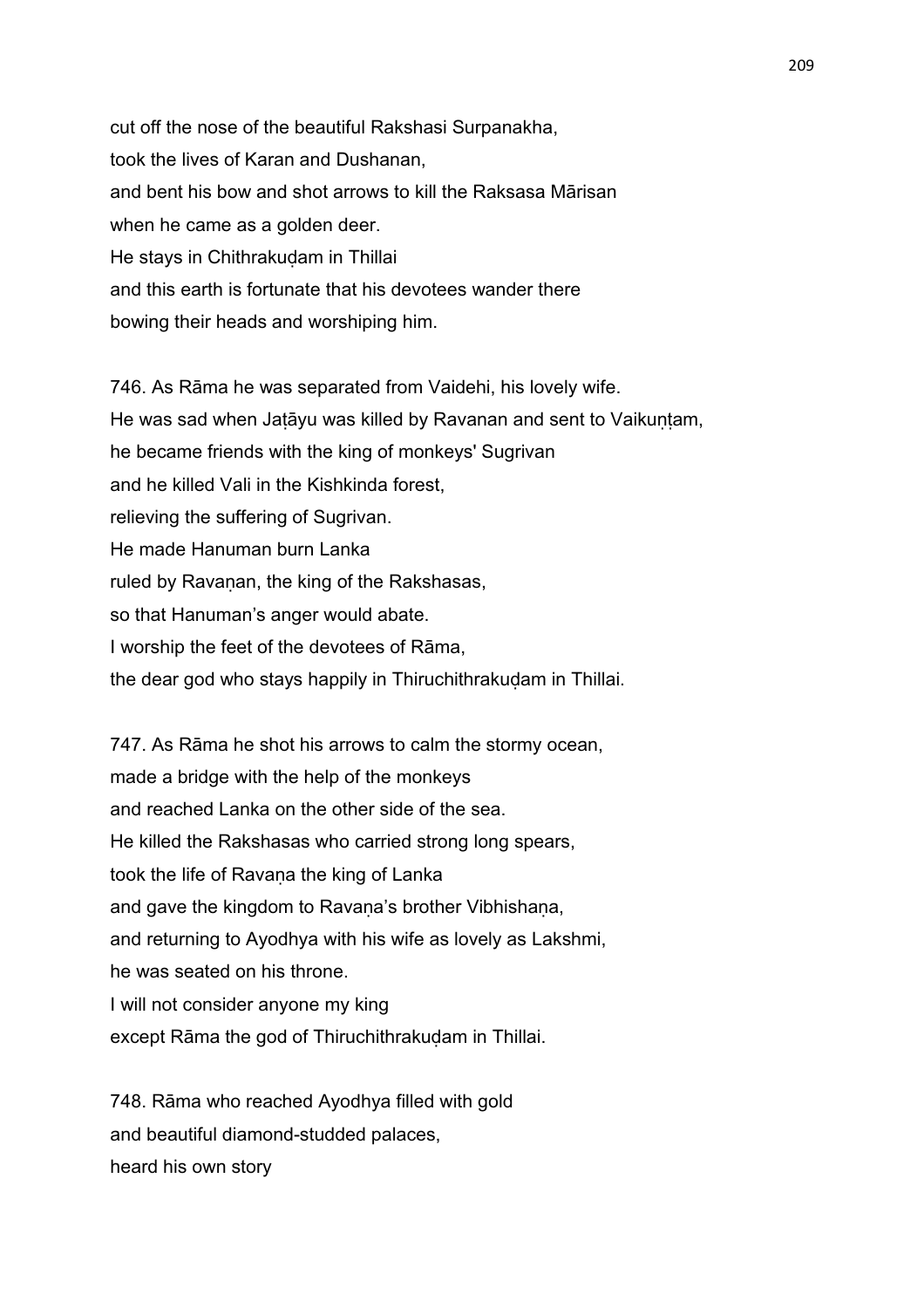from the mouths, red as coral, of his two sons born to Sita, the princess of Mithila, to save the world. If we hear and drink in the story of Rāma of Thiruchithrakudam in Thillai we have no need of sweet nectar.

749. Rāma is adorned with a jewel-studded ornament given by an Andanan who knew the Vedas because he saved his son. His brother Laksmana killed the Rakshasa Ilavanan and Rāma granted him moksha. He was separated from his brother Laksmana by the curse of the sage Durvasa. If our hearts never forget the lord of Thiruchithrakuḍam in Thillai, we will not have any trouble in our lives.

750. When the dear lord adorned with garlands returned from the forest, the gods in the sky welcomed him. By the grace of him who fought with the strong Asuras and conquered them all people and creatures in the world go to Vaikuntam. He stays always in Thiruchithrakudam in Thillai. O devotees of Rāma, praise him saying, "avan ivan!" and worship him always.

751. Kulasekharan, the king of Uraiyur, who rules under a royal umbrella and carries a victorious shining sword composed a garland of ten Tamil pāsurams describing the endless fame of Rāma, the son of Dasharatha and the friend of Hanumān. If devotees know and recite these ten sweet Tamil pāsurams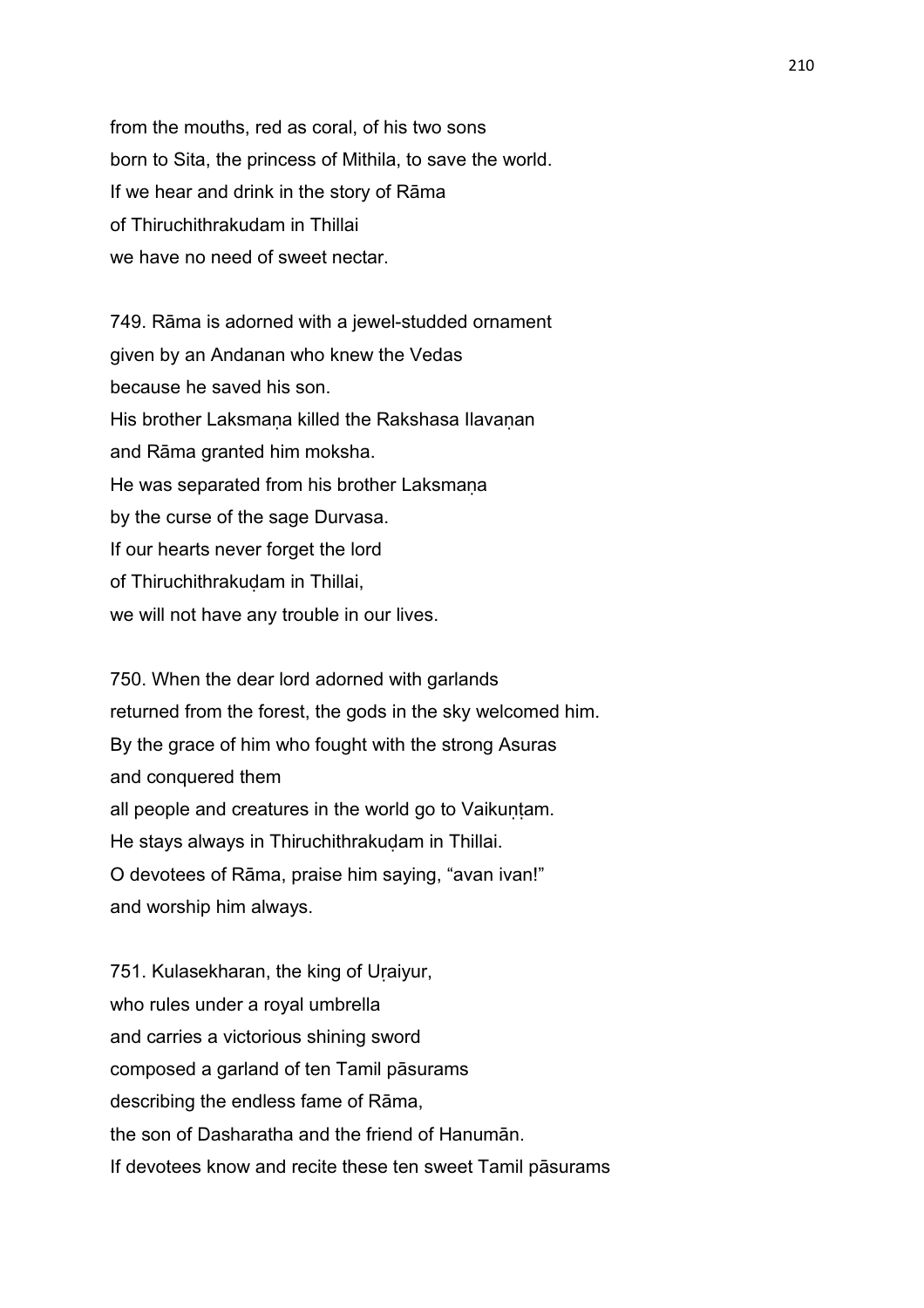they will approach the feet of Nāraṇan who shines with goodness. -----------

# Thirumazhisai Azhvar. Thiruchanda Virutham (752 -871) Chanda kali virutham.

# Who is God? What is God? What is the nature of God?

752. You are five things—taste, light, touch, sound and smell in earth. You are four things—taste, light, feeling of touch, and sound in water. You are three things—taste, light and heat in fire. You are two things—the touch and the sound of the wind. You are the unique ancient one. You are many things on the earth. You are the dark-colored one. Who has the power to know who you are?

753. You are the six actions learning, teaching, performing sacrifices, making others perform sacrifices, giving and receiving. You are worshipped by the fifteen sacrifices. You are the beautiful two—wisdom and renunciation, and the three devotions, devotion for god, the devotion that gives knowledge to know god, and the highest devotion that gives moksha. You are the seven and six and eight. You are many wisdoms, the true and the false. You are taste, light, touch, sound and smell. You, Māyan, are everything on earth yet who can see you?

754. You are the chief of the twenty-four philosophies,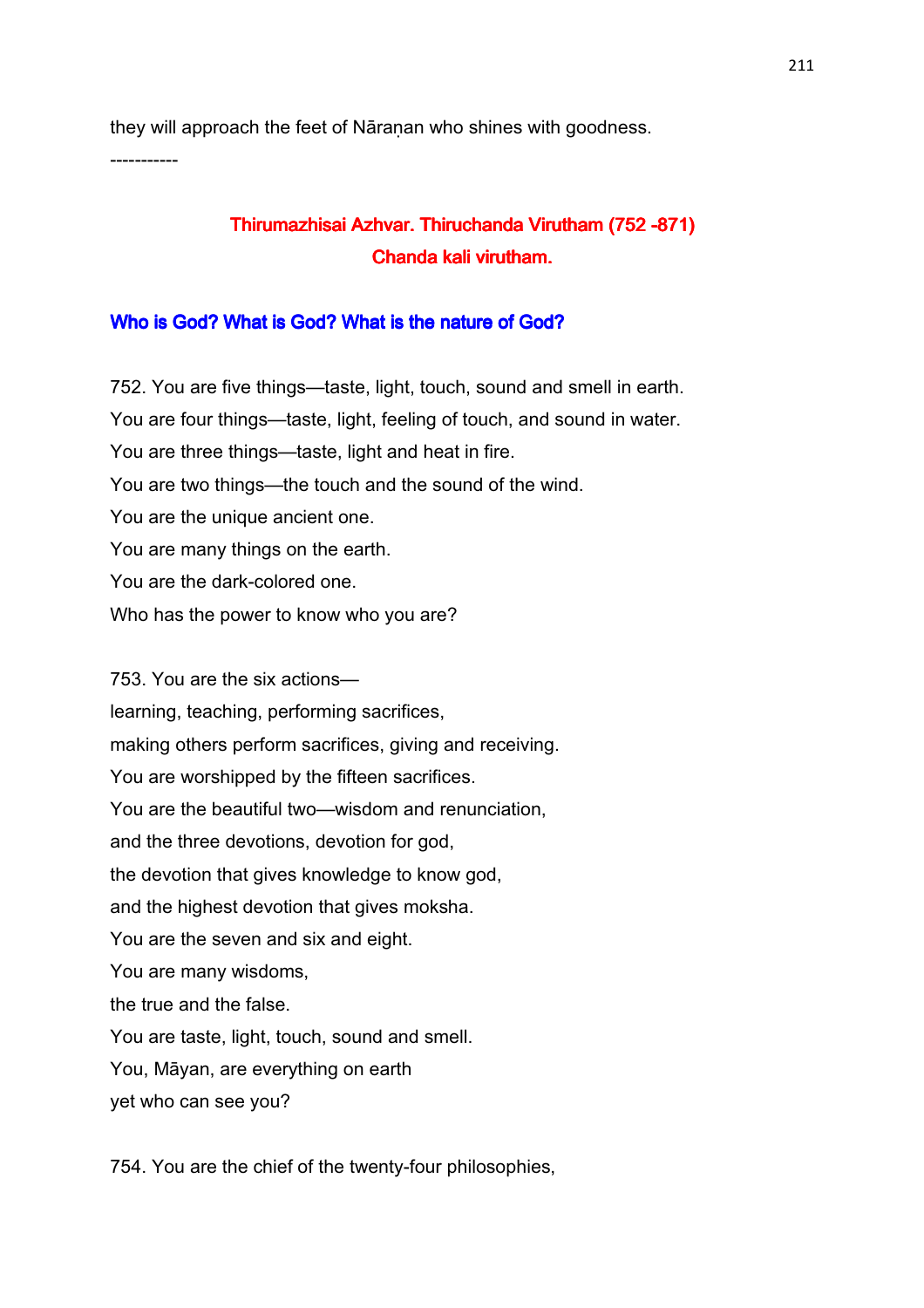the five elements water, land, fire, wind and the sky, the five sense organs, body, mouth, eyes, nose and ears, the five organs of action, mouth, legs, hands, the unclean organs, the five senses, taste, sight, hearing, smell and touch and the four organs of knowledge, mind, ego, knowledge, and ignorance. You who stay in the sky are all these and more. O Māyan, who can see you?

755. You are the thirty-three Sanskrit sounds.

You are the five consonants,

and the sixteen vowels.

You are the lord of the five special sounds in Tamil

and the mantra with twelve sounds,

"Om namo bhagavate Vāsudevāya."

You are the three faultless lights—the sun, the moon and the stars.

You have entered my heart—why, O my lord?

756. You , the anceint one are everything on the earth,

and the life of all creatures.

No one knows who you are

but you are in everyone and everything,

there is no limit to you.

You created Nanmuhan on your navel

and he creates all creatures of the world.

757. Adisesha carries the earth and you, the mountains burden the earth, the sky carries the Ganges and the clouds, and you contain in yourself water, fire, wind, sky and the earth and protect them all and all are in you.

758. You are the Māyan, the cowherd,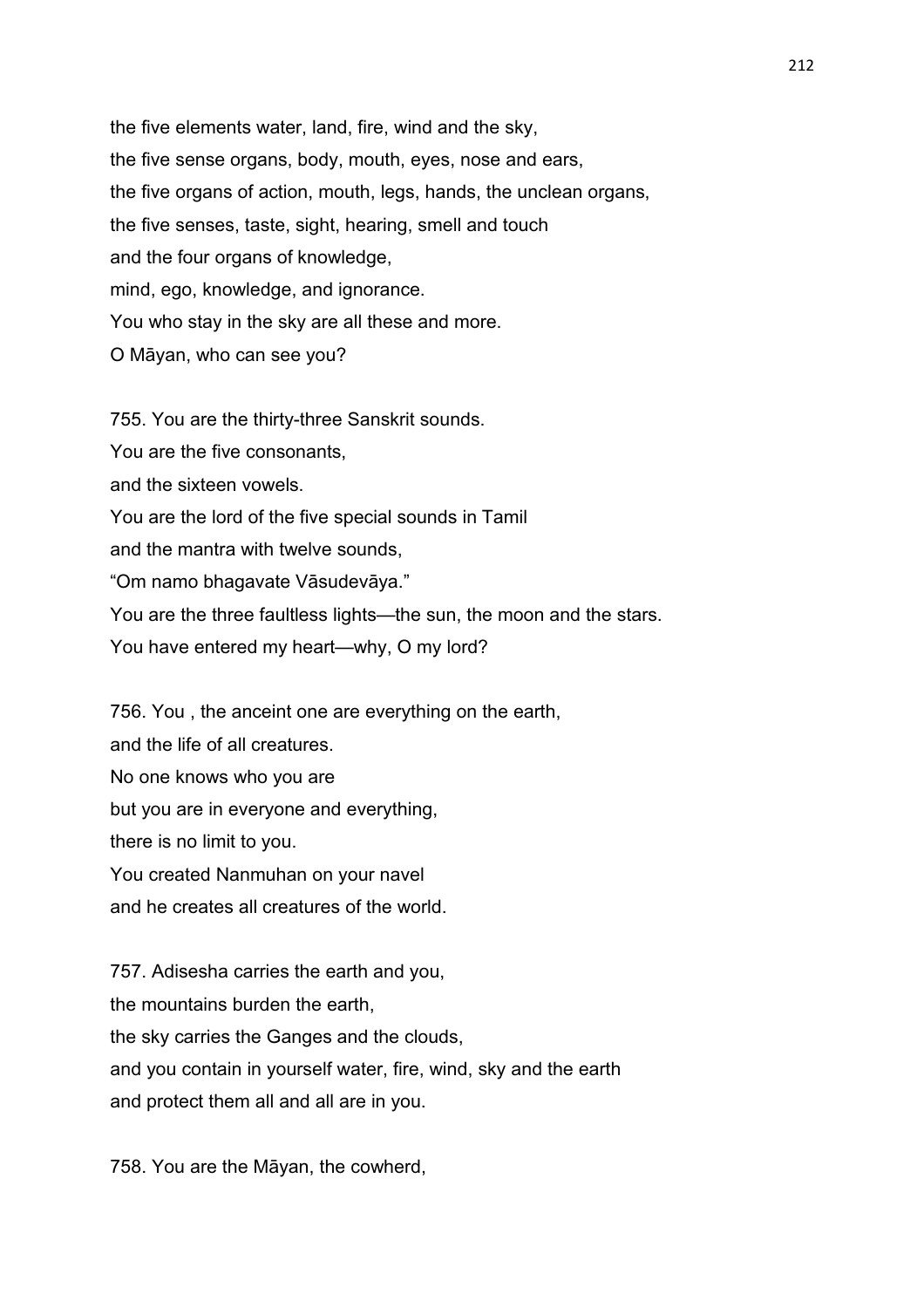the three forms of the gods, Shiva, Vishnu and Nanmuhan, the sleep, the feelings of all, , the two times, night and day, and the oceans, the earth, the three fires. You are the great one praised by three-eyed Shiva.

759. You are the most ancient of the ancient gods and you abide across the worlds and you know the birth of the ancient gods. Who can tell the time when you became the first one?

760. You are the pure one. Shiva with red matted hair adorned with kondrai garlands that drip pollen worships your feet as the Vedas say. The Vediyars who know the Vedas well and the sages who recite the sacrificial mantras worship you through the right paths that the sastras prescribe.

761. Just as the white waves born in the wide ocean rise and go back into the ocean, everything that is in the world is born from you, stays and lives in the world by your grace and goes back into you. Such is your nature.

762. Can words even begin to describe you, who are the sounds that form the words of the Vedas, the meaning of all the words in the Vedas, and the light that cannot be described by words. You created Nanmuhan and he creates all the creatures of the world by your order.

763. You created the world,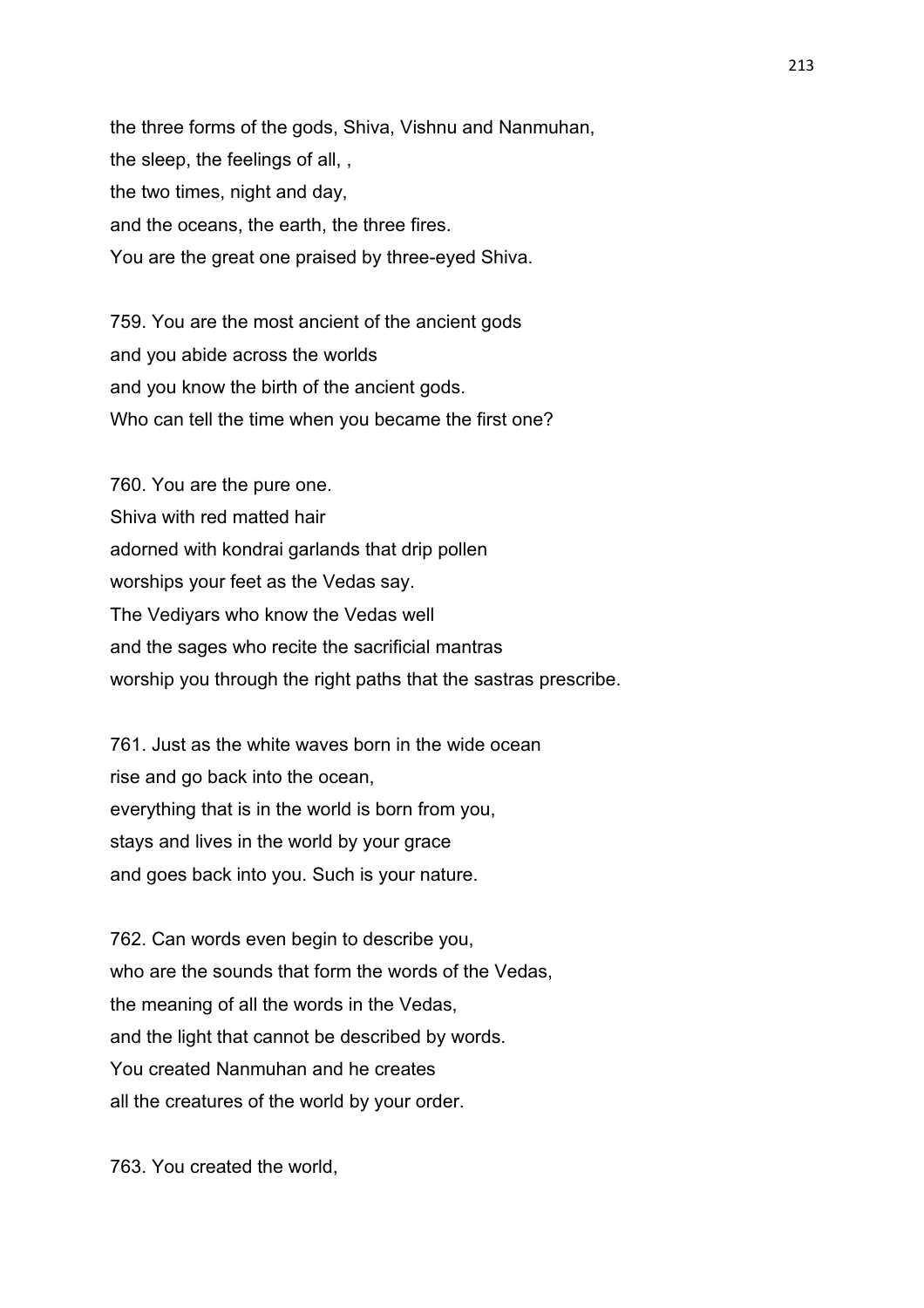you swallowed, spat it out and again you created it again. The world is within you and you are separate from it also. You do not remain in one place. Who knows how you are in this world?

764. No one can say just what or who you are. Some say that you are the beloved of Nappinnai, and some say you are only a cowherd and play with cowherd girls. Who can know your name, your place, your birth and what form you will take in the future? No one can know your nature.

765. You who are pure yoga and carry in your hands the Sarngam bow adorned with thulasi garlands are the ancient one who took the form of a turtle. You rest on the deep ocean. We do not know what your name is, but we say you are the creator of the Samaveda and the Vedas praise you.

766. You are the four Vedas, the six Upanishads and their meaning. You, the precious one rest on the wide ocean on many-headed Adishesha. Aren't you the one with a white conch and the Sarngam bow?

767. You are the souls of the gods, plants, people who do good and bad karma and animals. Even though people do not know who you are, they hear of you from the Vedas and the scriptures of the sages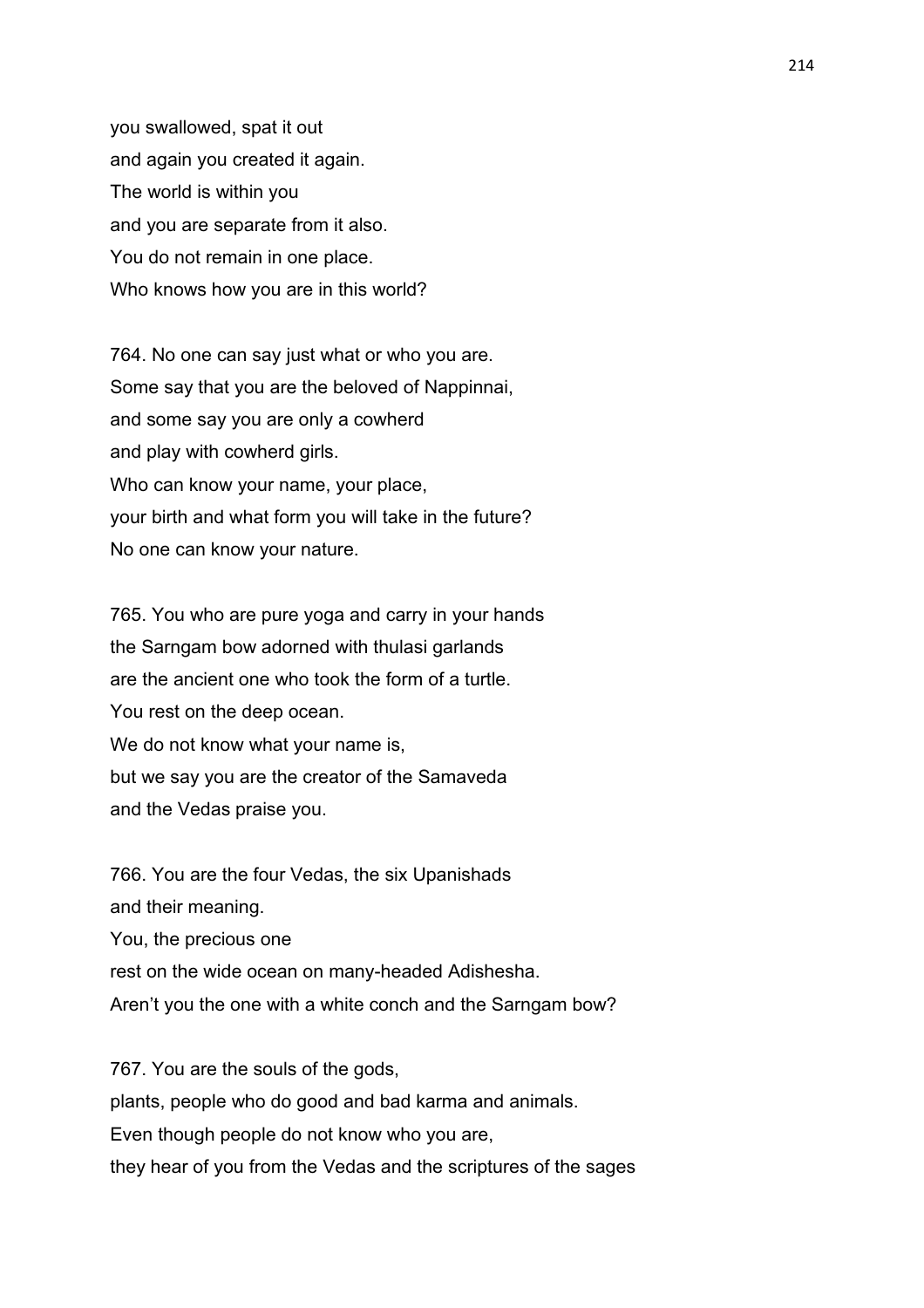and they know you in their hearts. Your greatness is like that of high mountains.

768. You are unique, but you, limitless, are also the three gods, Shiva, Vishnu and Nānmuhan, and the four gods. You who rest on Adishesha on the wide ocean are the source of good karma, and give joy and goodness to all. No one can comprehend your form. How can you, the ancient god, come to the world in human form?

769. You rest on the snake bed of Adishesha with a thousand mouths, and two thousand fiery eyes, who makes a roof for you and is never apart from you. You have the color of the ocean why do you rest on the ocean?

770. You who carry a shining discus took the form of a swan and taught the Vedas to the sages, split open the mouth of the Asuran when he came as a bird, and ride on the eagle. Even though you carry an eagle flag, why do you love to rest on the ocean on Adisesha, the snake that is an enemy of the eagle?

771. Without being shy, you rest on a snake on the ocean and the gods come there and sing and praise you. O Kesava who took the form of a turtle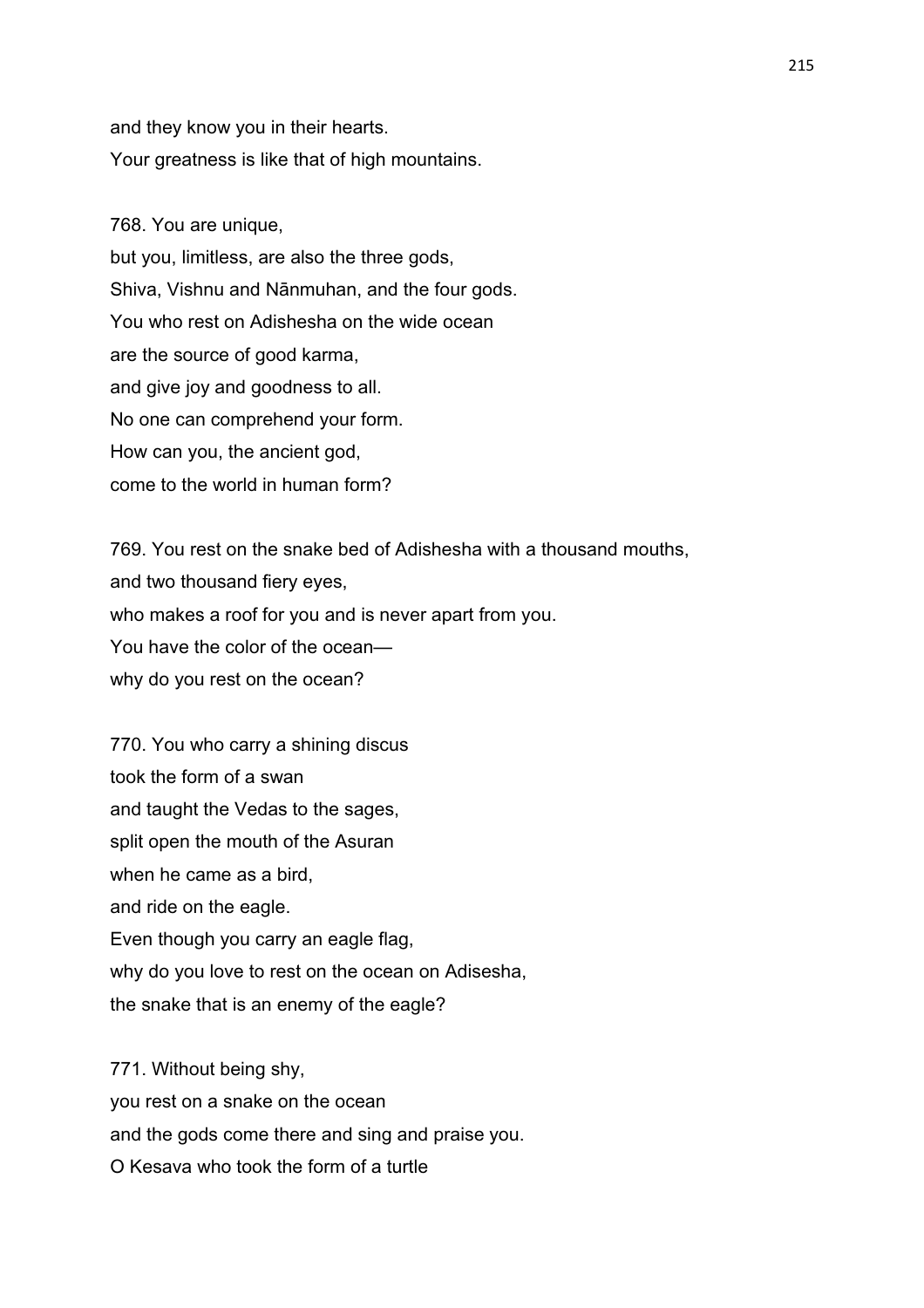that lives in moss-covered water, why did you do that and allow others to say bad things about you? Tell us so we can understand you.

772. You are the lord of Srirangam. When you churned the ocean of milk the waves were wild, the water was stirred up, trees fell and the large earth shook as the snake Vasuki suffered. What did the Asuras do? When you went to Lanka to fight with Ravaṇa, you were happy to get the help of the monkeys. You are our father! Tell us how all that happened so we can understand you.

773. You, the highest on the earth, the ancient god adorned with a thulasi garland that swarms with bees, are the past, present and future. Taking the form of the child Kannan, you swallowed all the seven worlds and slept on a banyan leaf, you who embrace on your chest the goddess Lakshmi.

774. You took the form of a white lion and with your claws, split open the chest of Hiranyan with shining teeth. You, the Padmanabhan, rest on the ocean of milk, and famous yogis recite the four Vedas and worship you.

775. O marvelous one, the water of the Ganges flows from your lotus feet and you carry in your beautiful hands a discus, a conch, a club, a bow and a sword. O god of gods who took the form of a man-lion,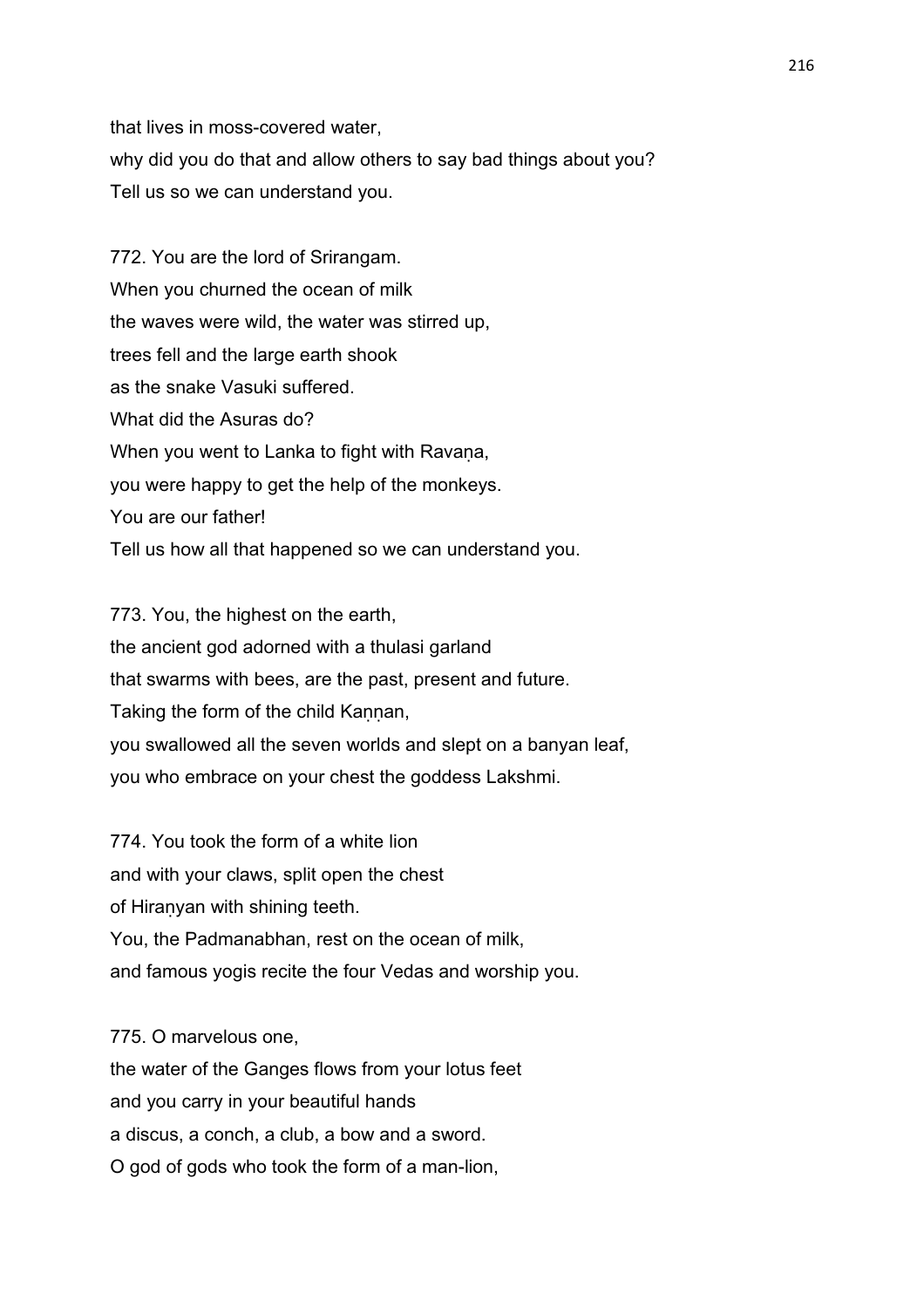the goddess Lakshmi, adorned with beautiful blossoms dripping with pollen, lives on your chest. O Māyan, your body has the blue color of the ocean.

776. You took the form of a man-lion, split open Hiranyan's chest with your claws and killed him who had received many boons doing hard penance. You came as a dwarf and begged for land from Mahābali, but what kind of lie was that, since the world was already yours? Did you hide the land in your stomach that you received by begging him? O Kanna! Who has the ability to know what you think?

777. You have taken form of a man, Rāma, and a woman, Mohini. You are what is good and what is evil, food, sound and smell, the false and the true, and you are illusory and appear to be nothing. You have been a cowherd looking after bulls and you went to Mahābali as a dwarf and took his land. You are a thief.

778. You who destroy people's sins are the light that shines crossing the sky, the bright form of wisdom and music. You went to king Mahābali as a dwarf-sage, begged for his land, and measured the earth with one foot, grew tall and measured the sky with the other. Who will respect you for how you cheated Mahābali?

779. You, the Māyan carrying the discus in your strong hand created the earth, swallowed the earth and spat it out,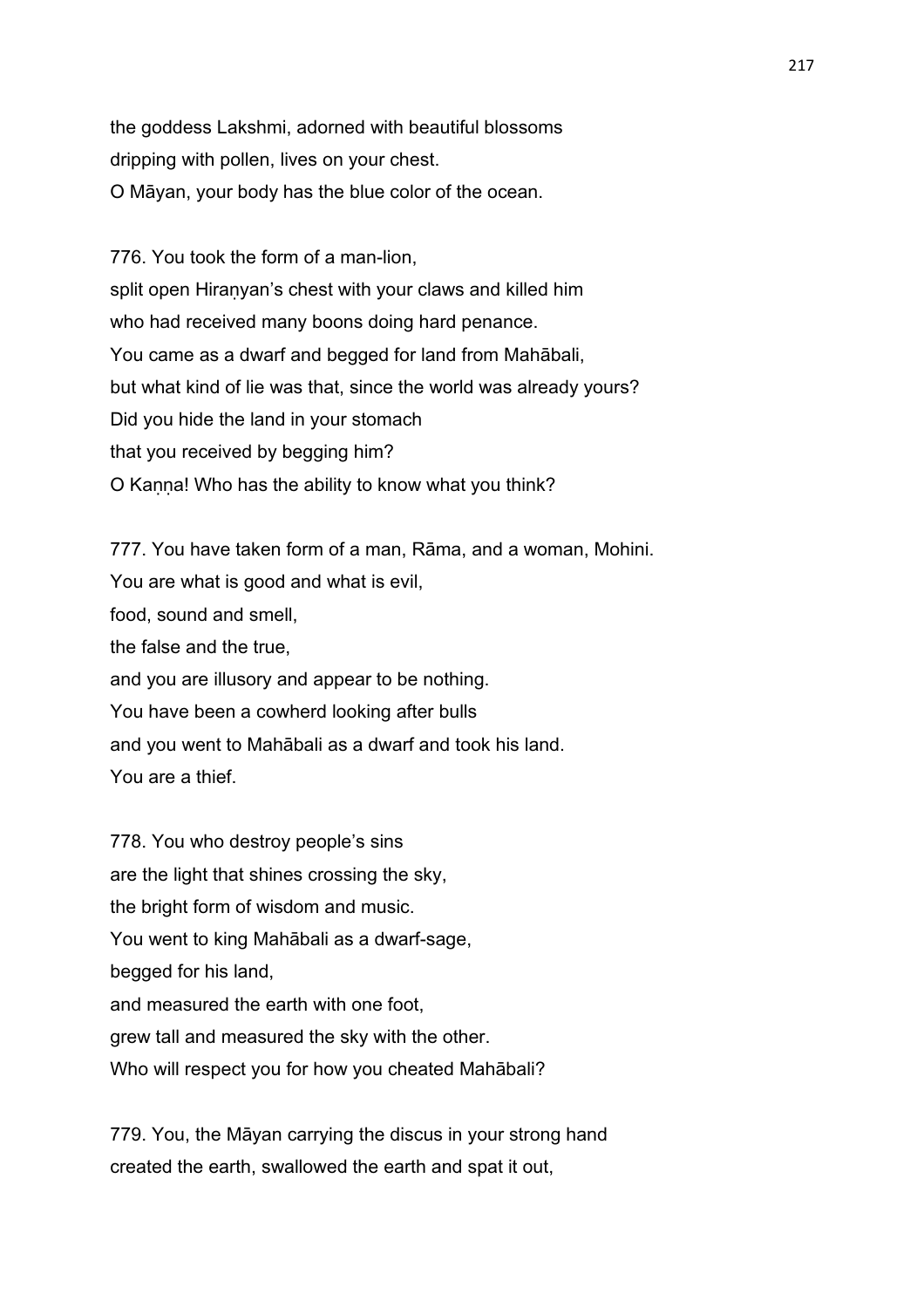and you created the oceans and slept on a banyan leaf. When the Asuras Thirumāli and Sumali came to fight with you, you sent them to Yama's world, O you who went as a dwarf and measured the world.

780. You who are the highest god of the gods and the form of wisdom rest on the ocean, keeping Lakshmi on your chest and embracing her. You came to this earth in human forms. No one can say what your nature is.

781. You who are the sky, earth, hills, and seven oceans are as lovely as a lotus and you carry a victorious lotus. You enjoyed the food served for Indra and slept on a banyan leaf, you shot a stone from your sling and hit Manthara's hunched back and you are adorned with a lovely fragrant cool thulasi garland that drips with pollen.

782. You, the good lord of unlimited fame who carry the discus that decides the life of all were born as a child and swallowed all the seven worlds in ancient times. As heroic Rāma, you became angry, bent your bow and calmed the ocean. O Murthi, you give moksha to your devotees if they worship you in their hearts.

783. Your feet are beautiful as lotuses.

You, the ancient one, crossed the ocean with the help of a monkey army, fought the Raksasas, shot your cruel arrows and destroyed them. You begged Mahābali to give you land and took all his land, measuring the earth and the sky with your feet so they all belonged to you.

784. Shooting your cruel arrows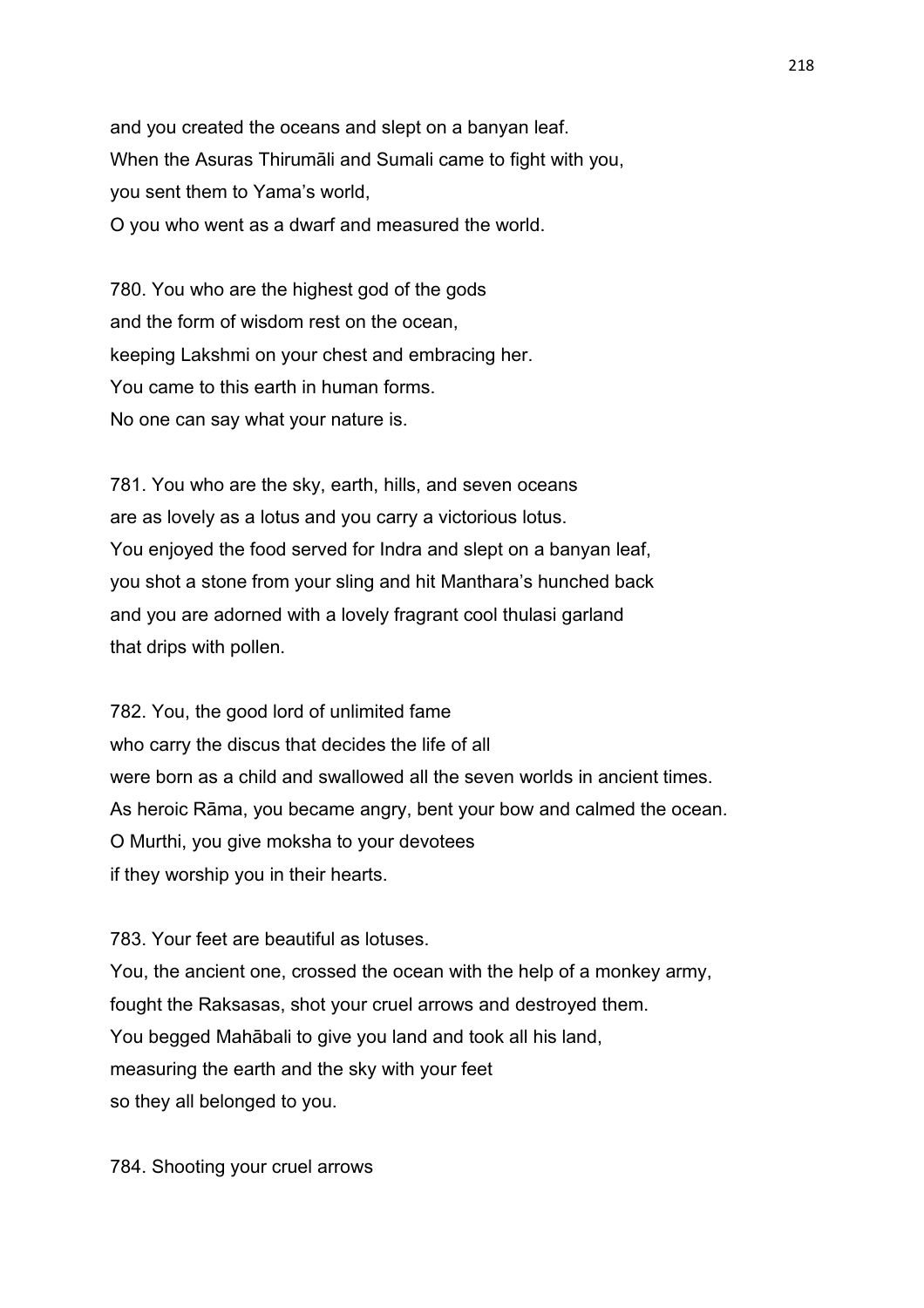you destroyed Ravana whose teeth were as bright as lightning, and you gave your grace to Vibhishaṇa and the kingdom of Lanka. You are the beloved of Nappinnai, the innocent woman with sweet words and a lovely color. Aren't you the lotus-eyed god who have everlasting fame and a golden color?

785. You who are the ancient of the ancients of the world, the highest of all the lights and the truth are the Vedas, the sacrifice and the sky and the earth. What is your magic that you are the ancient one and a cowherd?

786. You with a discus who give your love to all, took the forms of a fish that swims on the ocean and of a turtle and you were a child for the cowherd woman Yashoda with a waist as thin as a vine. O lord, what is your magic that you are a cowherd and also our god?

787. You who were raised by the cowherdess Yashoda with breasts decorated with beautiful ornaments destroyed Sakaṭāsuran when he came as a cart, took the life of an Asuran when he came as a bird, and you drank milk from the breasts of the deceiving devil Putanā. How could you drink the nectar from the mouths of women ornamented with golden bracelets on their hands?

788. You took the forms of a dwarf and a boar and you made the vilam fruits fall and destroyed the Asurans You made the blooming kurundam tree fall, you killed the Asuran Kesi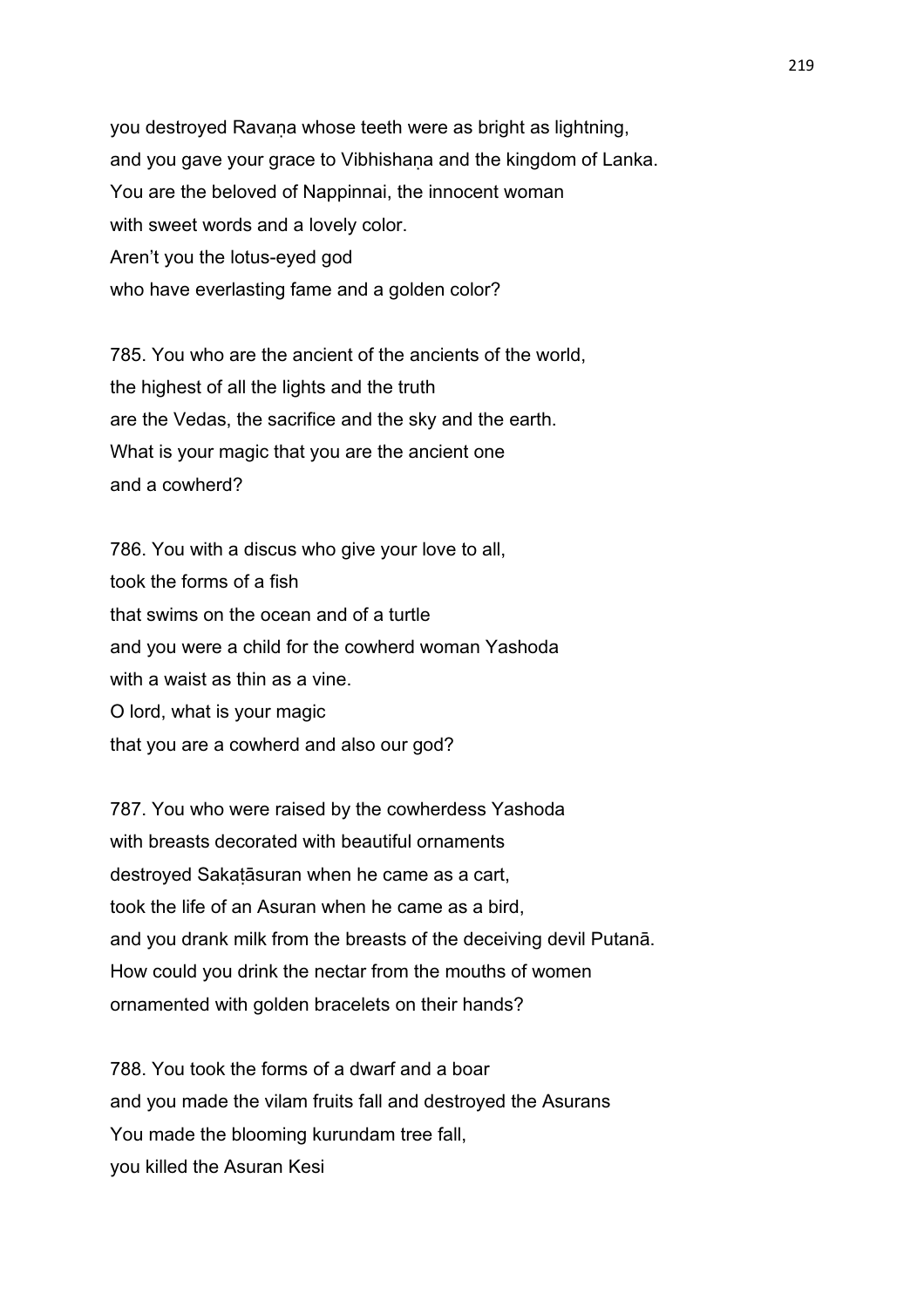and you split open the mouth of the Asuran who came as a bird. People say that you are Kaṇṇan and that is why you could do all these things with your strong hands. You drank the milk of the cowherdess Yashoda, ate mud, you stole butter and ate it, and you drank the milk of the devil Putanā.

789. You, the cloud-colored lord, our chief, broke the tusks of the rutting elephant that dripped ichor. You danced on the snake Kalingan and you danced the kuthu dance on pots. You the god with a discus that destroys your enemies, wear cool thulasi garlands on your chest.

790. You, the cloud-colored lord, used Mandara mountain as a churning stick and churned the milky ocean. You made a bridge using stones on the ocean to go to Lanka, and you destroyed Lanka surrounded by stone walls,. You protected the cows from the storm with Govardhana mountain.

791. You saved the elephant Gajendra from the crocodile and you killed the elephant Kuvalayabeeḍam, You were raised as a cowherd child, grazed the cows and protected them from the storm with Govardhana mountain. You fought with the seven bulls to marry Nappinnai. What is all this magic?

792. When you were a cowherd, you loved the cowherd girl Nappinnai with round bamboo-like arms. O cowherd, who can conquer you?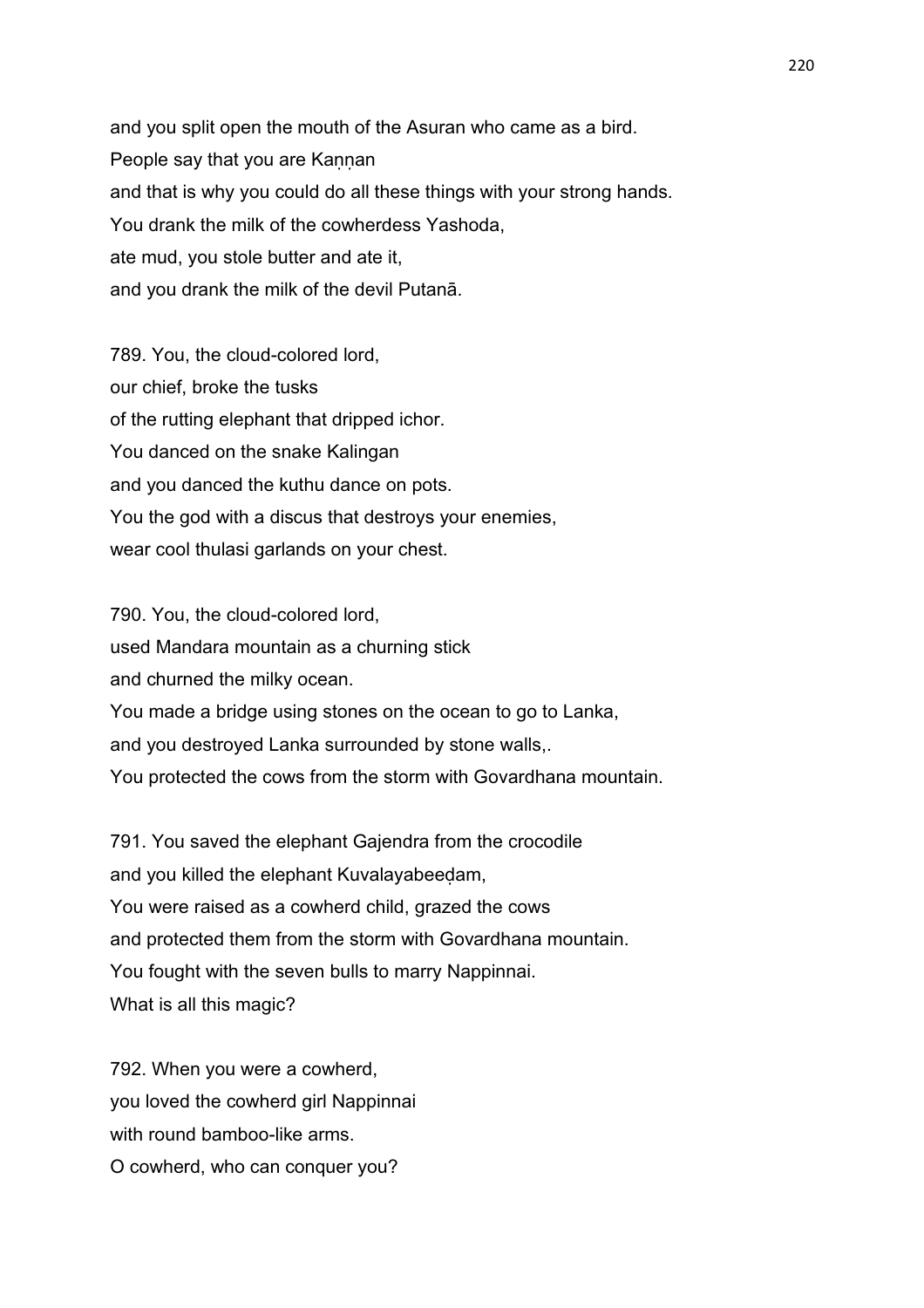You, the Māyan, are the sky and the earth. You destroy illusions yet you create illusions. Is all your magic an illusion?

793. When Shiva was cursed by Nanmuhan and Nanmuhan's skull stuck to Shiva's hand, you filled the skull of Nanmuhan with your blood and it fell from Shiva's hand. You must not be ashamed to tell about Shiva with a red body and a crescent moon in his matted hair where the Ganges flows. O lord who fought the seven bulls, you should not be ashamed to tell others about Shiva.

794. You, the best of everything, broke the white tusks of an enraged elephant. You destroyed Kamsan when he was angry with you. You are the Māyan who measured the world and drank the milk of the deceiving devil Putanā and killed her, you, the ancient god colored as dark as kohl.

795. You are the sweetness in milk, the brightness of precious gold, and the freshness of green moss. You have the dark color of bees that drink honey and fly around ponds. You are the four seasons. Why does the world not understand the grace of Thirumāl?

796. Are you on the earth or are you in the sky, or are you mixed into the earth? We do not know who you are—what is this magic? Are you with other gods in heaven?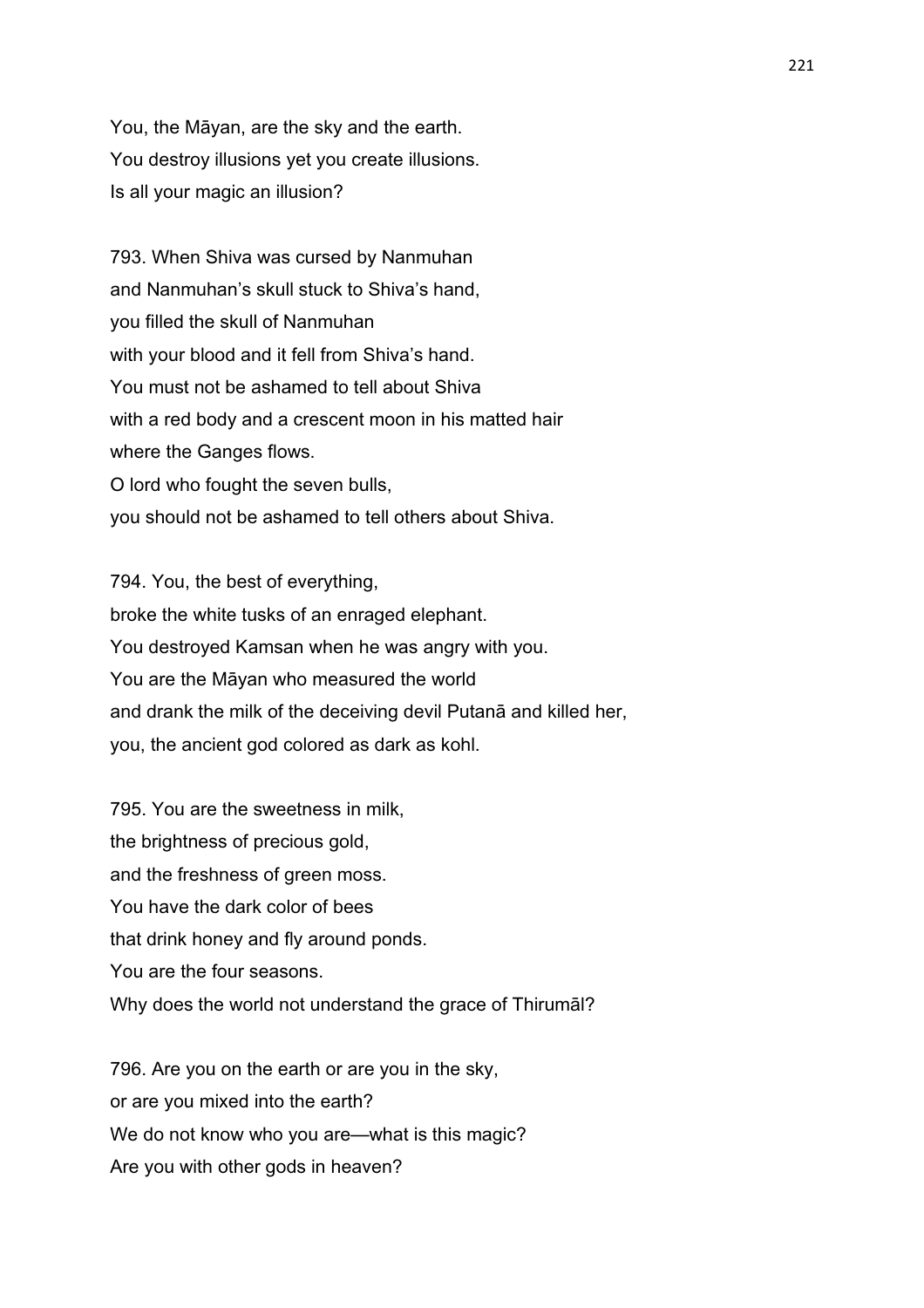Are you near? Are you far? O virtuous one resting on the snake Adishesha, who wear a fresh thulasi garland, you are pure.

797. Your hair is adorned with a fresh thulasi garland with beautiful petals. You carry a conch and a discus and you ride on lovely-winged Garuda. I have not received your goodness like the other devotees. I am like a dog. Give me your grace so I will reach moksha and not be born again.

798. O Kanna, you, the king of the sky, have the color of a dark cloud. People say that you are omnipresent and boundless. You who rest on a snake bed on the ocean, I am like a dog—I want to know where you are. I beg you, please tell me.

799. You stay on the hill of Thiruvenkaṭam, and in the sky with the gods, and you rest on the wide ocean on Adishesha. You swallowed the earth, you took the land from Mahābali and measured it, and you assumed the form of a boar, split open the earth and brought forth the earth goddess who was hidden. You, the ancient god, created all lives and you gave godliness to the gods.

800. The Thirupadi of the god who threw a ball happily at the hump on the back of Manthara, the servant of Kaikeyi with hair adorned with flowers swarming with bees. is Srirangam surrounded by water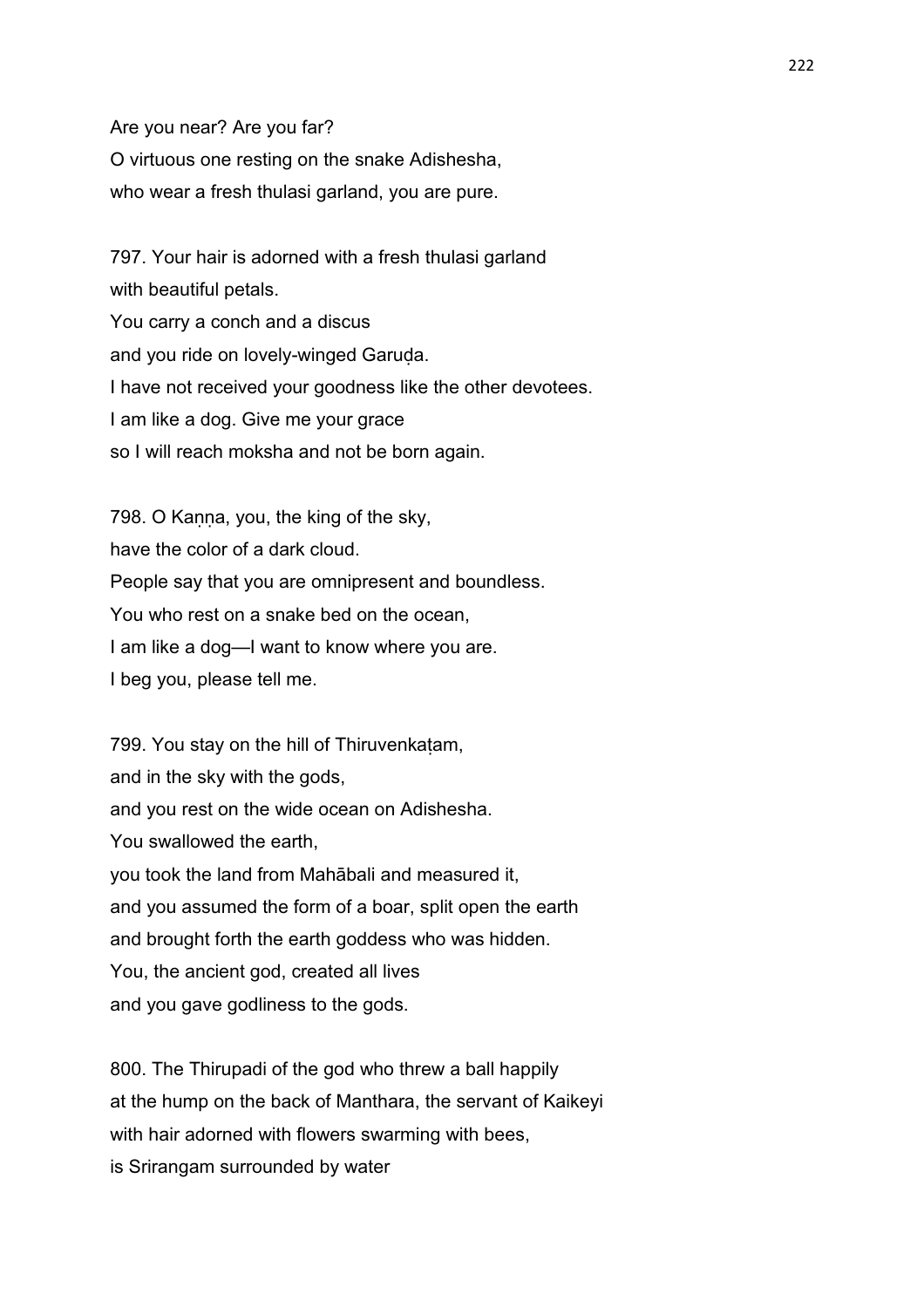where kendai fish swim about, valai fish jump and cranes swallow crabs.

801. The Thiruppadi of the lord who in ancient times, taking the form of heroic Rāma, shot arrows from his bow with his strong hands and made the dark ocean in Lanka with its white waves grow red is famous Srirangam surrounded by groves swarming with bees where the divine water of the Kaviri flows in all the eight directions.

802. The Thiruppadi of the lord who bent his bow, shot his arrows and cut down the ten heads of Ravaṇa the king of Lanka is Srirangam where the waves of the Kaviri river roll everywhere bringing gold to the shores and where Nanmuhan worshipped him.

803. The Thiruppadi of the lord who fought the elephant Kuvalayabeedam who came to attack him angrily and broke its tusks is Srirangam surrounded by clear water where the Vediyars are without desire and walk holding bamboo sticks that have small pearls.

804. The Thiruppadi of the ancient god Thirumāl who cut off the thousand arms of Bānasuran and chased him away from the terrible battlefield as the three-eyed Shiva and his escorts who had come to help the Asuran also retreated with their army is the famous Srirangam surrounded by water.

805. The god who shot sharp arrows and destroyed Lanka,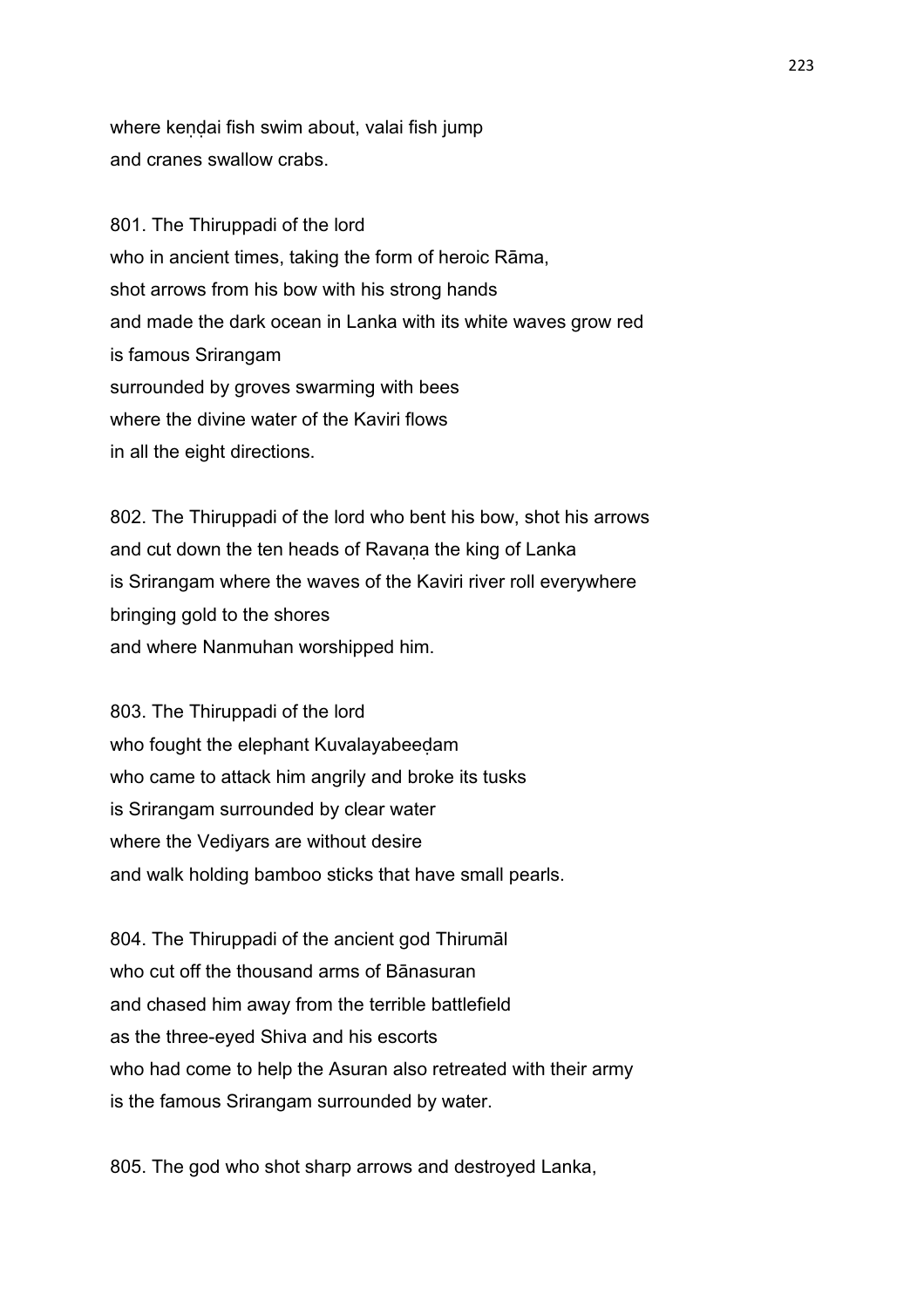stays in Srirangam where the Kaviri river that was born in the summits of mountains and descends from the hills carries in its rolling waves fragrant sandal and kungumam paste as they break and dash on the banks.

806. You are the husband of the everlasting earth goddess who is as beautiful as a flower, and you also married the cowherd girl Nappinnai. You gave me your grace so that I keep your feet in my mind. You are Pundarigan and you stay in Srirangam surrounded by the Ponni river.

807. You, the heroic god, went to Lanka and conquered and killed the king Ravana, making his ten garlanded heads fall to the ground. You are Thirumāl of Kudandai where wise, faultless Vediyars with sacred threads recite the Vedas and worship you.

808. He who carries a conch, embraces beautiful Lakshmi on his chest, and kills his enemies with his discus is Pundarigan of Kudandai where young women whose long beautiful hair is decorated with kongu flowers play in the cool abundant water.

809. O good Thirumāl,

you killed the Asuras when they came as marudam trees, you fought and killed the elephant Kuvalayabeeḍam, destroying its strength, you split open the mouth of the Asuran Kesi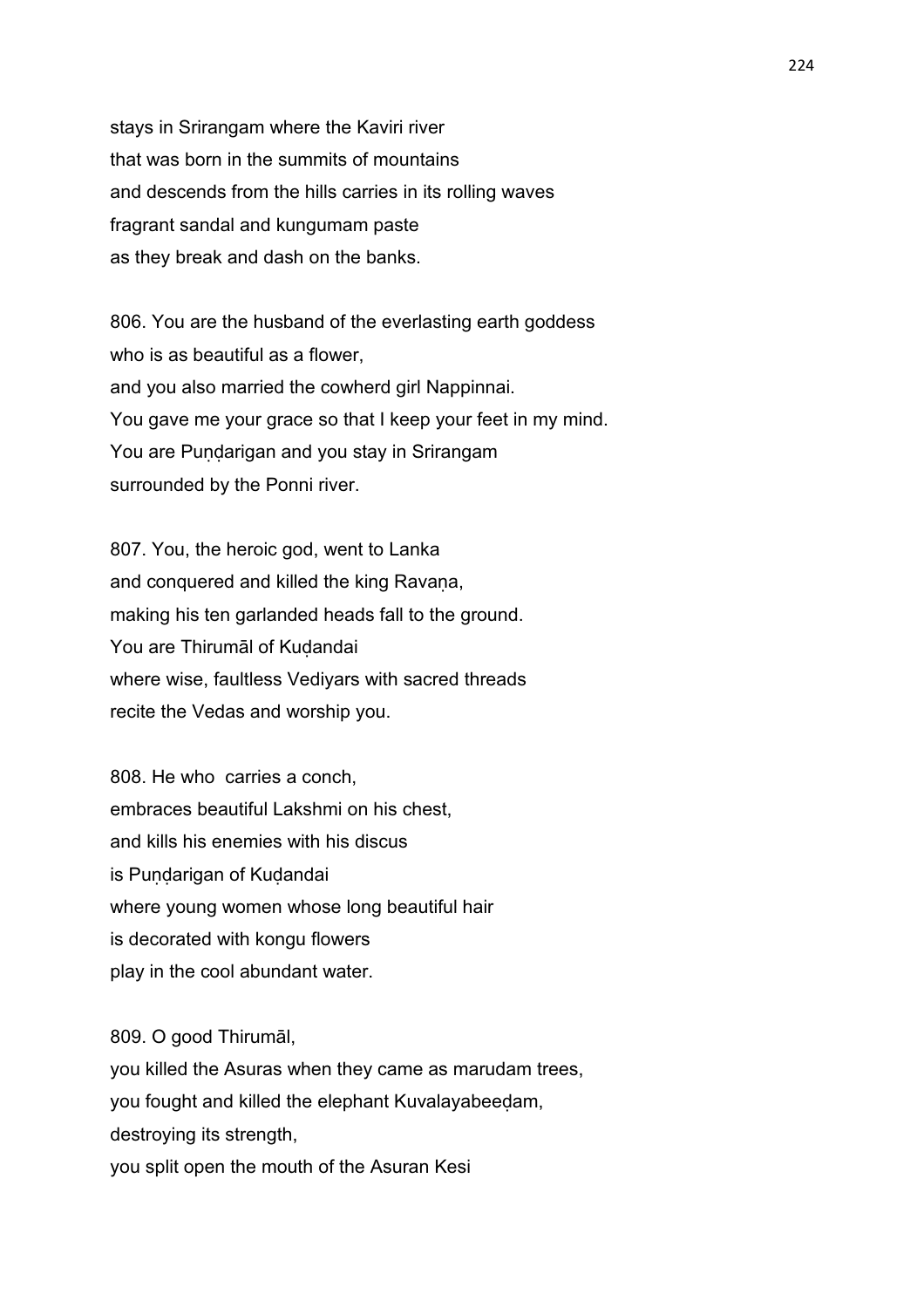when he came as a horse, and you measured the earth with your feet. You stay in of Kuḍandai, giving boons to Vediyars skilled in the Vedas.

810. You, a hero, bent your bow, killed the Asurans Vakkaran, Karan and Muran and sent their heads to Yama. You, a cowherd, stay in flourishing Kudandai with ponds and blooming groves and rich fields protected by many fences.

811. O god of Thiruvenkatam where cool rain falls abundantly and bamboo plants grow tall and touch the sky, aren't you Thirumāl who rests on the ocean in Kuḍandai surrounded by cool blooming groves dripping with honey?

812. Did your feet hurt when you walked with Sita in the forest? Did your body shake when you took the form of a boar and dug up the earth and brought up the trembling earth goddess? You stay in the temple in Kudandai on the bank of the Kaviri where the river spreads into many channels. Get up, come and speak to us. We praise you, O Kesava.

813. You, the mighty god who took the form of a lion and split open the chest of the angry Hiranyan with strong round arms, stay in Kurungudi where Valai fish leap and make large palm fruits fall into a pond, frightening a cow bathing there.

814. You, the god of gods,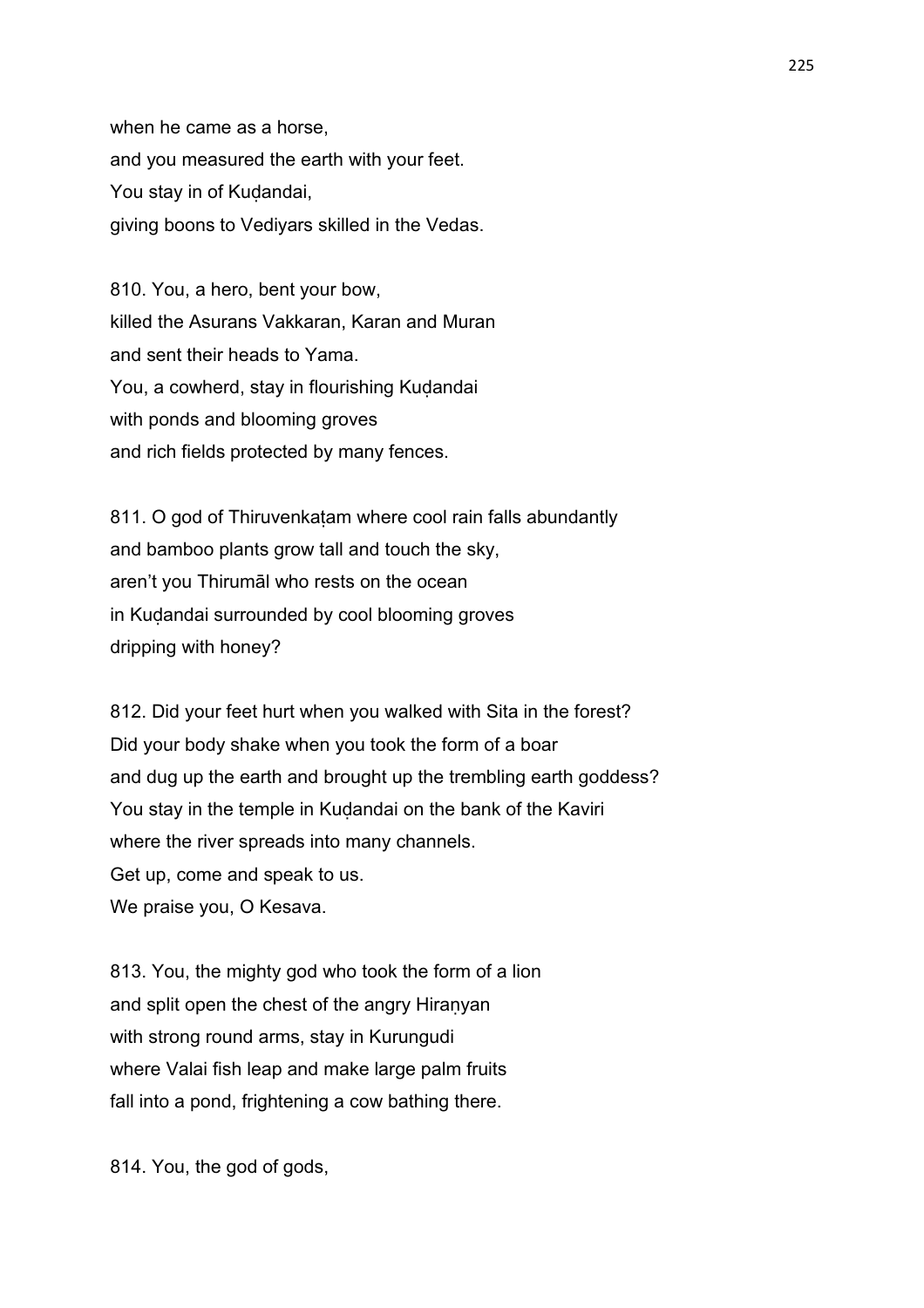remove the bad karma of those who do yoga and approach you. In Paḍaham, filled with beautiful palaces and hills, you are in a seated form and in Tiruvuraham, you stand, but why are you lying down in Thiruvehka?

815. O father, you are stand in Thiruvuraham, in Paḍaham you are seated and you recline in Thiruvehka. When you took those forms, I was not born, and since I was born I have not forgotten any of your forms because you really stand, sit and rest in my heart.

816. The ancient god who stands in the Venkatam hills, stays in heaven in the sky and rests on the wide ocean with rolling waves snake bed Adishesha. He, Madhavan, standing, sitting and resting in my heart, is a wonder.

817. Everyone knows that we will die either today or shortly hereafter. No one lives forever in this world. You see this, O low people, but you do not want to worship the feet of the god who measured the world. Don't you want to go to heaven and be with the gods?

818. If you worship the lotus feet of the divine lord and listen to his praise, you will go through the world of the sun, reach moksha and find undiminished love and joy. The virtuous god whose feet are as beautiful as lotuses will listen to your prayers and remove your bad karma and sorrow.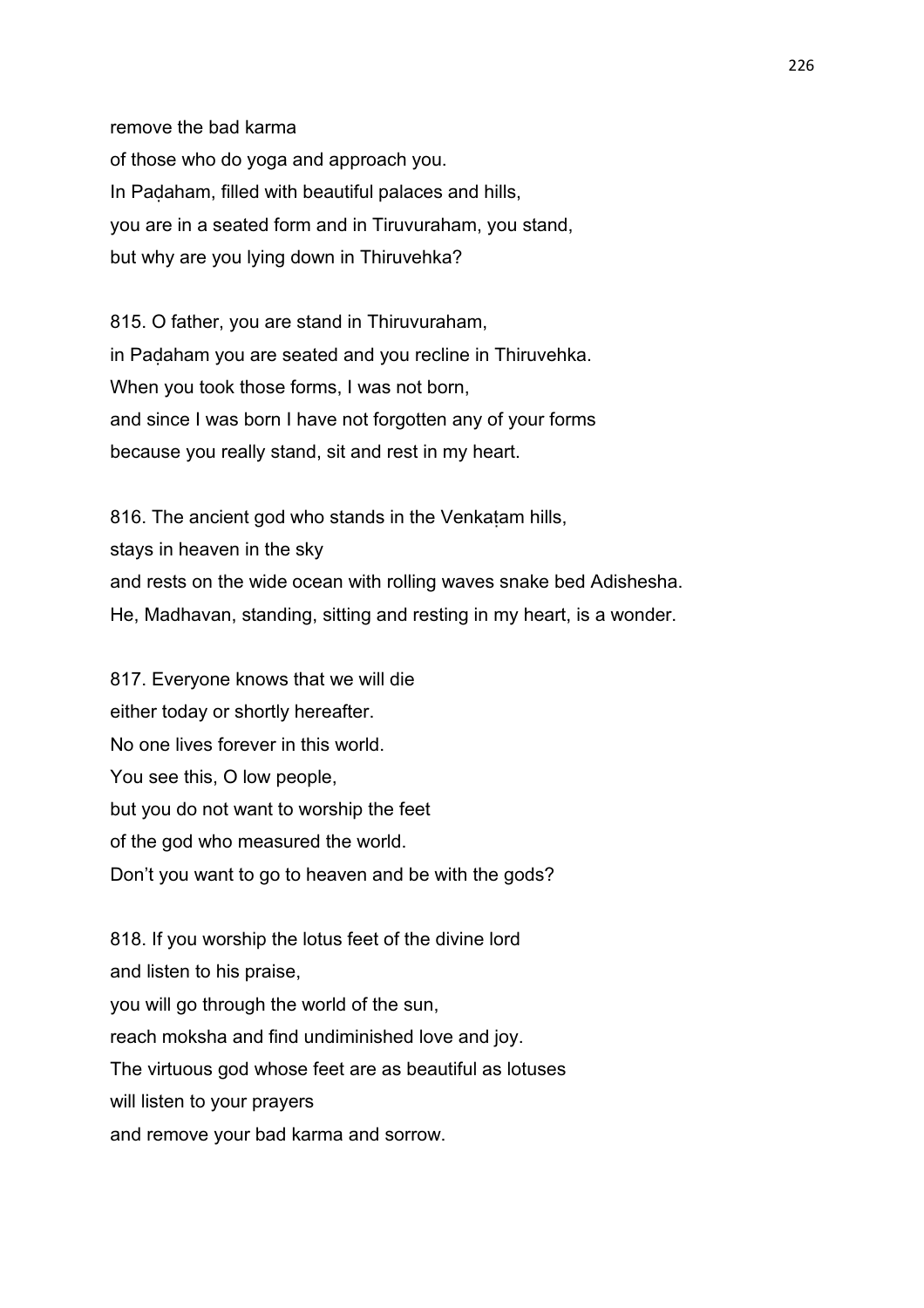819. When they leave this world, those base people involved in worldly pleasures like wealth will not achieve moksha. There is no way for them to go to heaven. If you want to survive, you must praise the good god Thirumāl adorned with fresh thulasi garlands.

820. If you see some gods, they have terrible forms and their praise is not sweet to the ears. Even if you praise them they do not have the power to give the boons you ask for. O ignorant ones! You live thinking they are your refuge. If you want to survive, there is only one refuge for you, our Thirumāl. If you wish to release yourself from births, worship our ancient Thirumāl..

821. The gods in the sky, carrying clubs, tridents, spears, drums, sticks and swords, ran everywhere and hid when Bānasuran came to fight with them. On that day our Thirumāl fought with him and cut off his thousand arms, and took away all the troubles of the gods.

822. When Kannan took Usha, and her father Bānasuran, knowing what had happened, came to fight with him, Kannan cut off his thousand arms and Shiva, Agni and the other gods who had come to help Bānasuran retreated.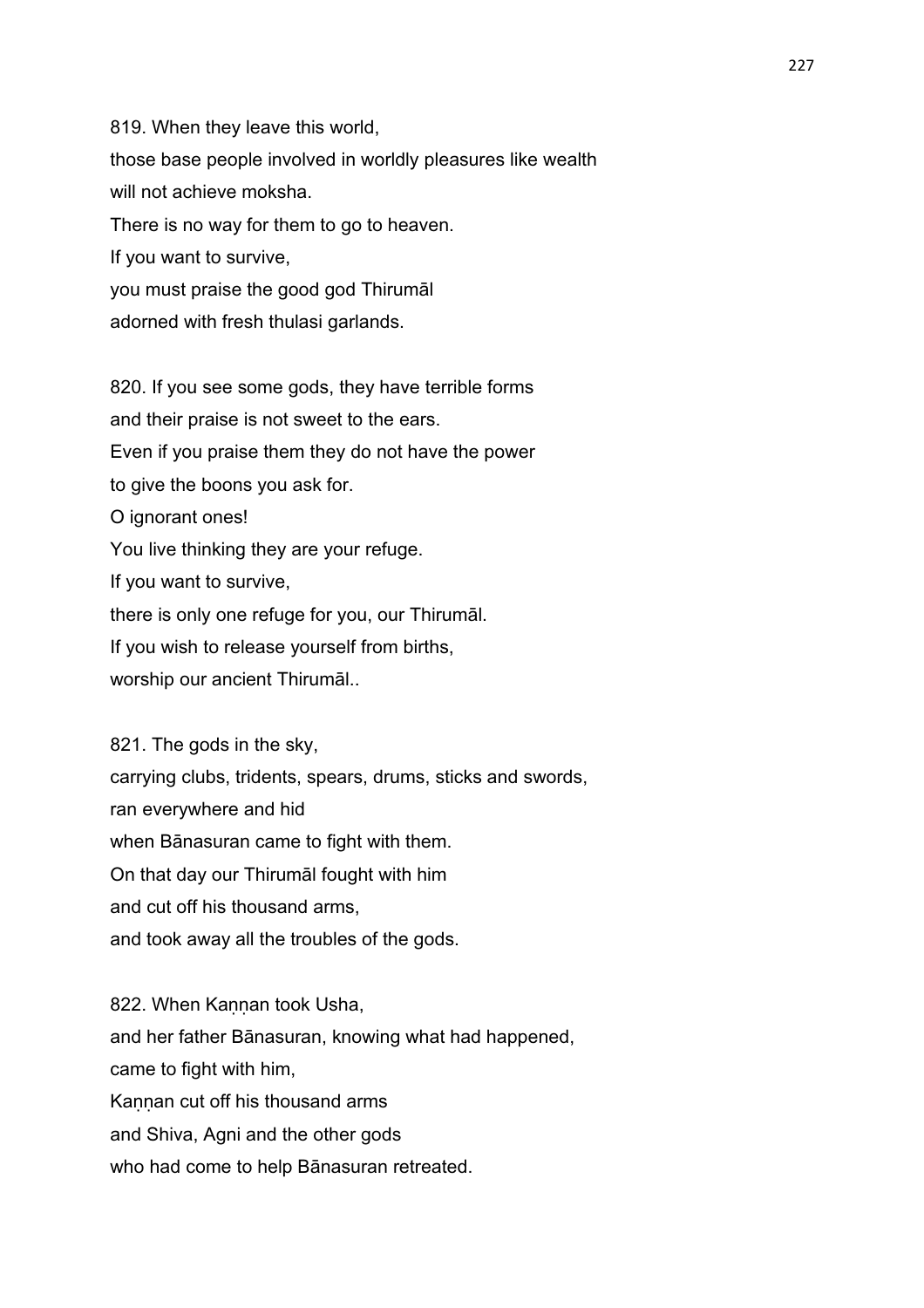Then, the Māyan forgave the Asuran and gave him moksha.

823. The goddess Lakshmi stays on a lotus, the earth goddess stays with Thirumāl, while Nānmuhan, the god's son, sits on the lotus on his navel. The sastras say that Shiva who shares his body with his wife became his vehicle. That is the truth and no one can deny it.

824. He shot his arrows and made holes in the seven mara trees. As Rāma, he shot his arrows at Vali's chest and killed him. Even the rulers of the sky will not receive the endless joy of moksha unless our god has given them his grace to receive it.

825. If you really know that your refuge is the feet of him who took the form of Vāmanan and worship him, you will have wealth and wonderful wisdom. If you praise Thirumāl who rests on the ocean with its clear rolling waves, you will not have the results of your bad karma.

826. Only those who do good tapas thinking only of the lord and who think constantly of the nature of Thirumāl will go to heaven and stay with the other gods forever. Except for those devotees no one can see the lovely-eyed Thirumāl.

827. Only if people control the feelings that arise from their senses and light up their wisdom by following the good path and melt in their bones and hearts for him and love him who carries a discus can they see him. CHECK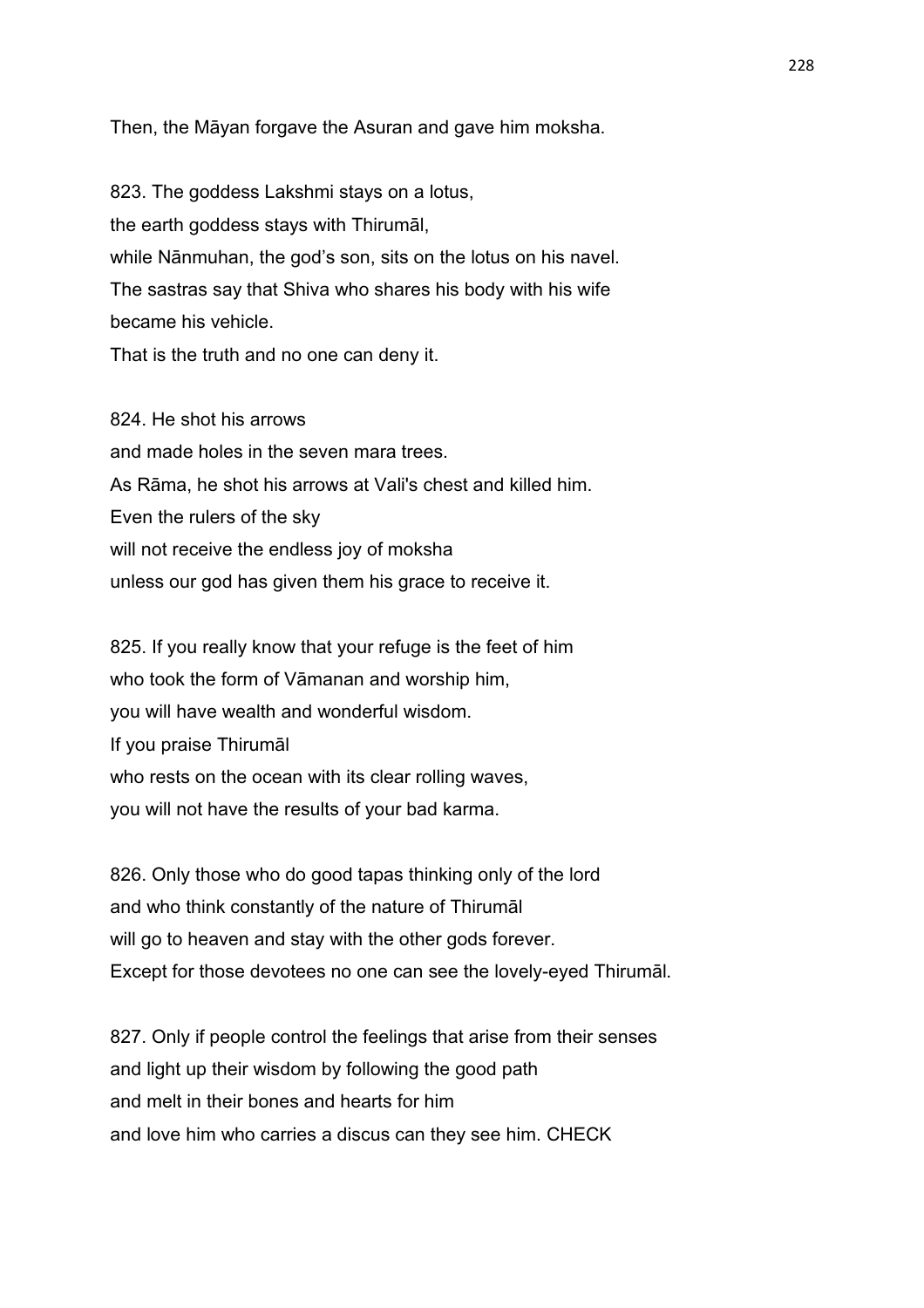828. The ancient lord is eight and eight and eight, he is seven and seven and seven, and he is eight and three and one. Devotees worshiping with the eight letter mantra, "Om namo Nārāyaṇāya," will go to heaven and rule there.

829. If people love him tirelessly and think of him always in their minds, reciting the eight-letter mantra with love and worshiping the beautiful ankleted feet of the god who rests on the snake bed on the ocean, they will go to heaven and rule there.

830. He is the ten directions, the soul of the ten guardians of the directions, the nine notes of music, the nine rasas of dance and he, the ancient and the most powerful one, came to this world in ten avatharams. Only if devotees worship him with devotion will they reach moksha.

831. When the Asuran Thenugam approached the lord without love pretending to be his friend, he cut off his arms but then he gave him moksa. No one can reach moksha except the devotees who worship the ankleted feet of the lord with love..

832. The lord stays in the Thiruvenkatam hills who churned the milky ocean and rests on the ocean forever. He gave his grace to Vāli after killing him, and destroyed the seven trees with one arrow If you worship the feet of Thirumāl you will be saved.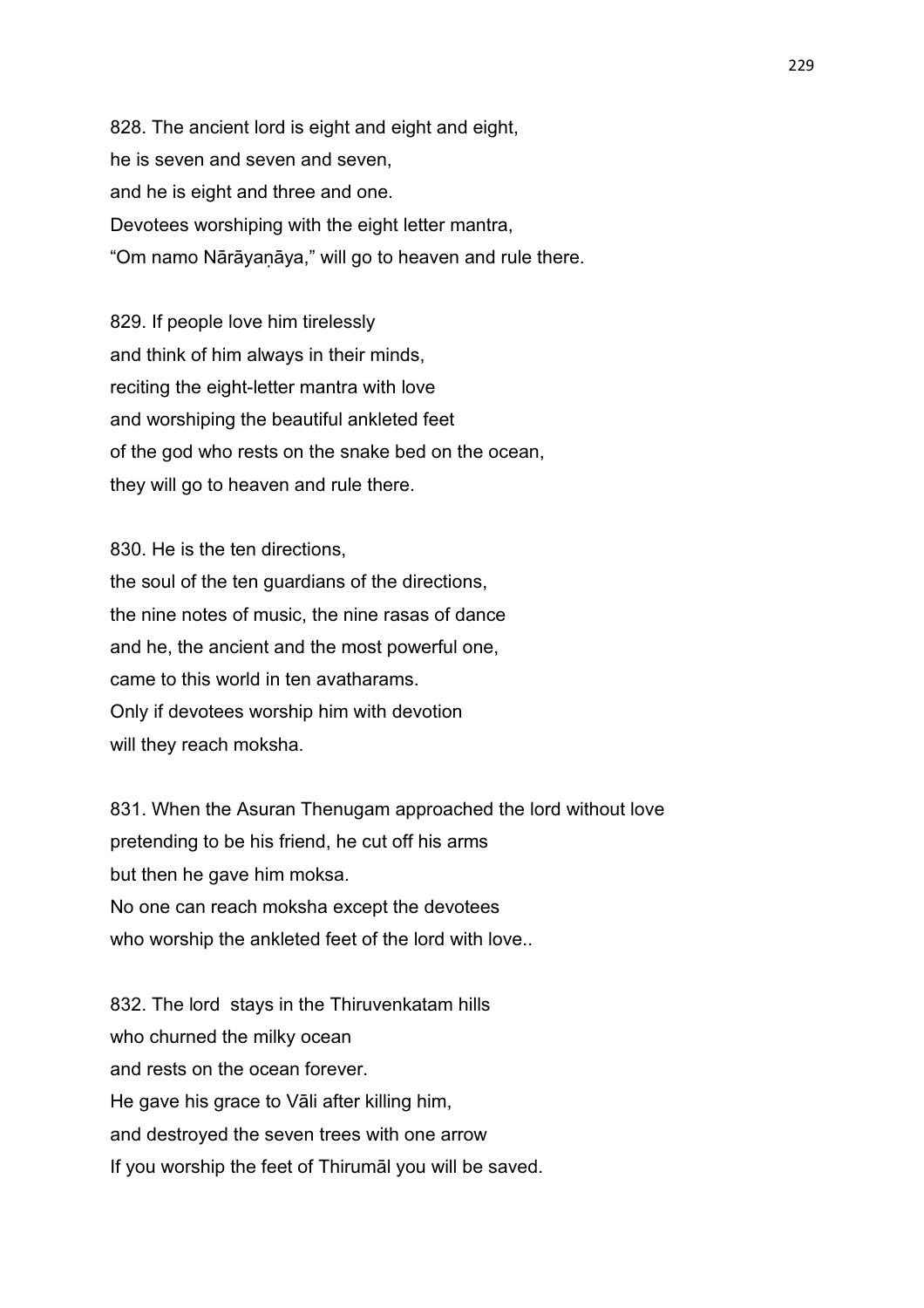833. You who rest on the snake bed on the ocean, the highest of the high, are the incomparable one whom no one can know. If devotees have destroyed their desires and released themselves from attachment to the world, they will receive happiness here, there and everywhere in all ways.

834. O you who wear cool thulasi garlands that drip pollen, if someone controls his mind and worships you with the eight letter mantra, "Om Namo Narayanaya," the joy he receives is higher than the joy of attaining moksha.

835. Does he who carries the discus want me to be born again? Does he know the day he made me love his ankleted feet? I am ignorant, incapable of doing anything, and do not know how to love him. O dear lord, what did you find in me to make me your devotee?

836. O lord resting on the snake bed, I know your magic. You know how to make my mind that is interested in other worldly things leave them and be devoted to your lotus feet. You are truly clever. If you make me fascinated with you, what kind of fascination is that? O Māyan, give me your grace so I am not involved in worldly things.

837. Dance, dance with your feet.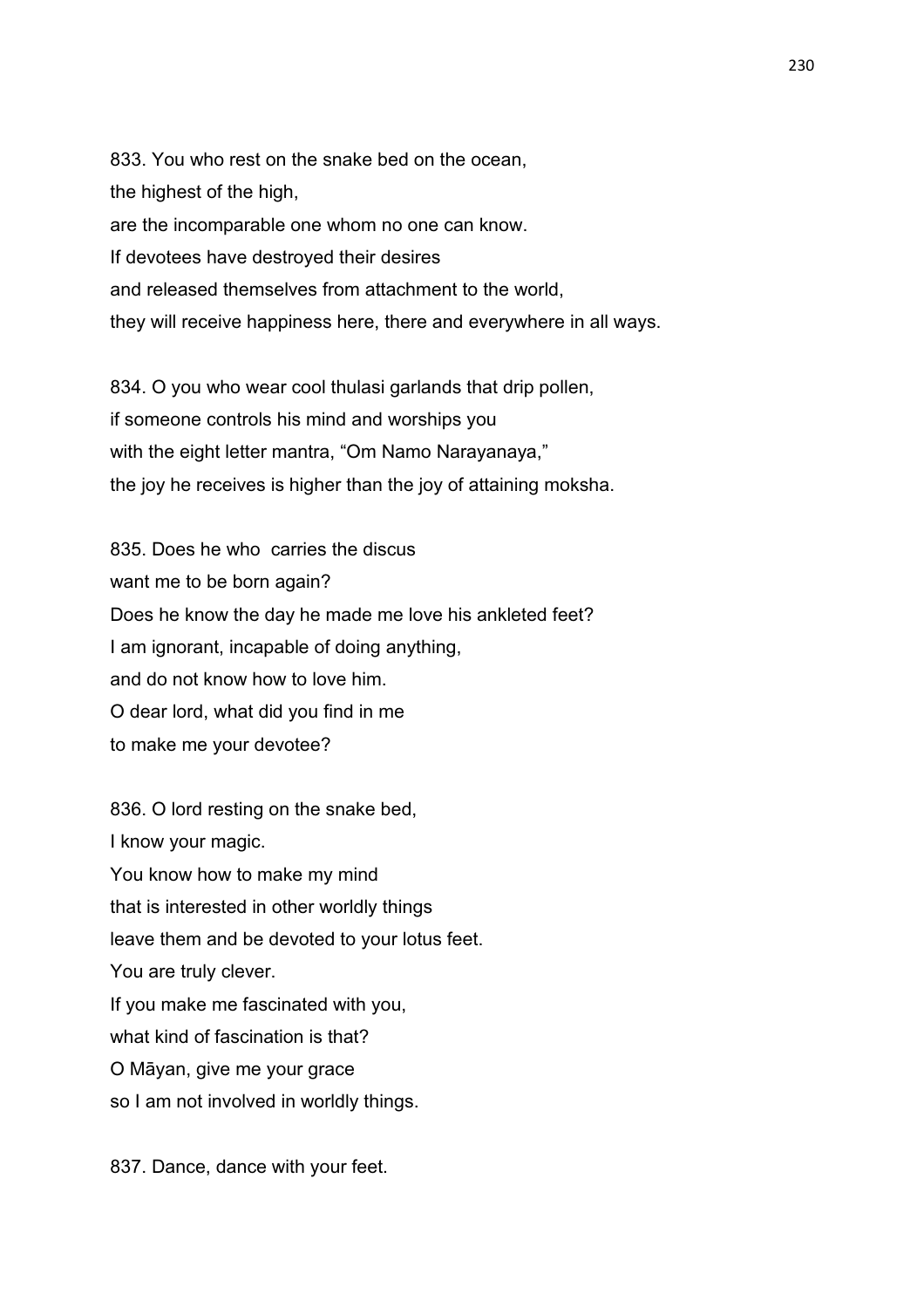You danced on the heads of the snake Kālingan stirring the water in the pond, O you who carry a conch in your hand. I worship your beautiful feet every day and think of you always. Why have you not granted me moksha yet, O Kanna.

838. You are the Vedas. Shiva with an eye in his forehead, the wise Nānmuhan staying on the lotus and all other gods together worship your feet with love. I will not speak of any other love except the love that I have for you.

839. My generous lord churned the milky ocean, using the mountain for a churning stick, a turtle to support the mountain and the white-fanged snake Vasuki for the rope. He took the nectar that came from the ocean, gave it to the gods in the sky, and took away their troubles. I will not worship any one except him.

840. You became the charioteer for Arjuna, destroyed the Kauravas and gave the land to the five Pandavas, sending their enemies to the sky and saving the earth from evil ones. O victorious one, I will not worship any other except you. .

841. I was not born in one of the four varnas. I have not learned any of the good arts and do not recite the Vedas with my tongue.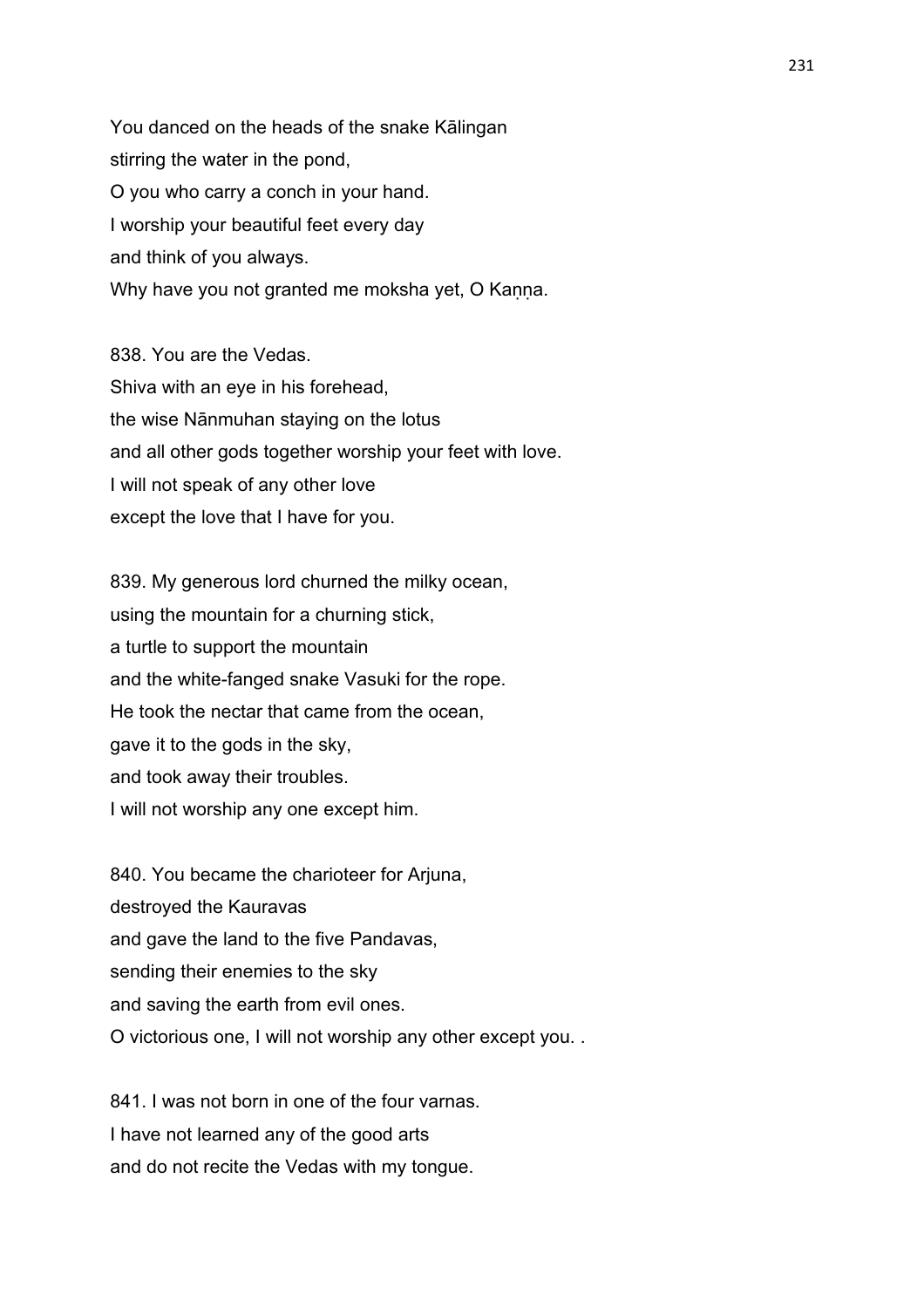I have not conquered the joy given by the senses. O pure one, I have no good knowledge and I have no refuge except your shining feet.

842. For the sake of Sita with sharp sword-like eyes and soft words like music you burned countless Raksasas in Lanka. I have no eyes except yours that make me see and no relatives to be with except you. You have endless magic. How can I ever take you from my heart?

843. O cowherd who destroyed the seven bulls and embraced the arms of Nappinnai and married her with spear-like eyes that attracted all, you created the oceans, you churned the milky ocean and you rest on it. I come to you as my refuge. Give me refuge, tell me, "Don't be afraid!"

844. You, the god of Srirangam, adorned with a cool thulasi garland that swarms with bees, give your grace to those who love and worship your feet. You, as sweet as a bundle of sugarcane, are Kannan resting on the ocean. As Rāma, you shot powerful arrows with your bow and destroyed the iron forts of Lanka.

845. You who are the life in our bodies, our sleep and feelings, the five things given by the cow, the purity in all, the sky and the earth, the rich ocean and the things in it.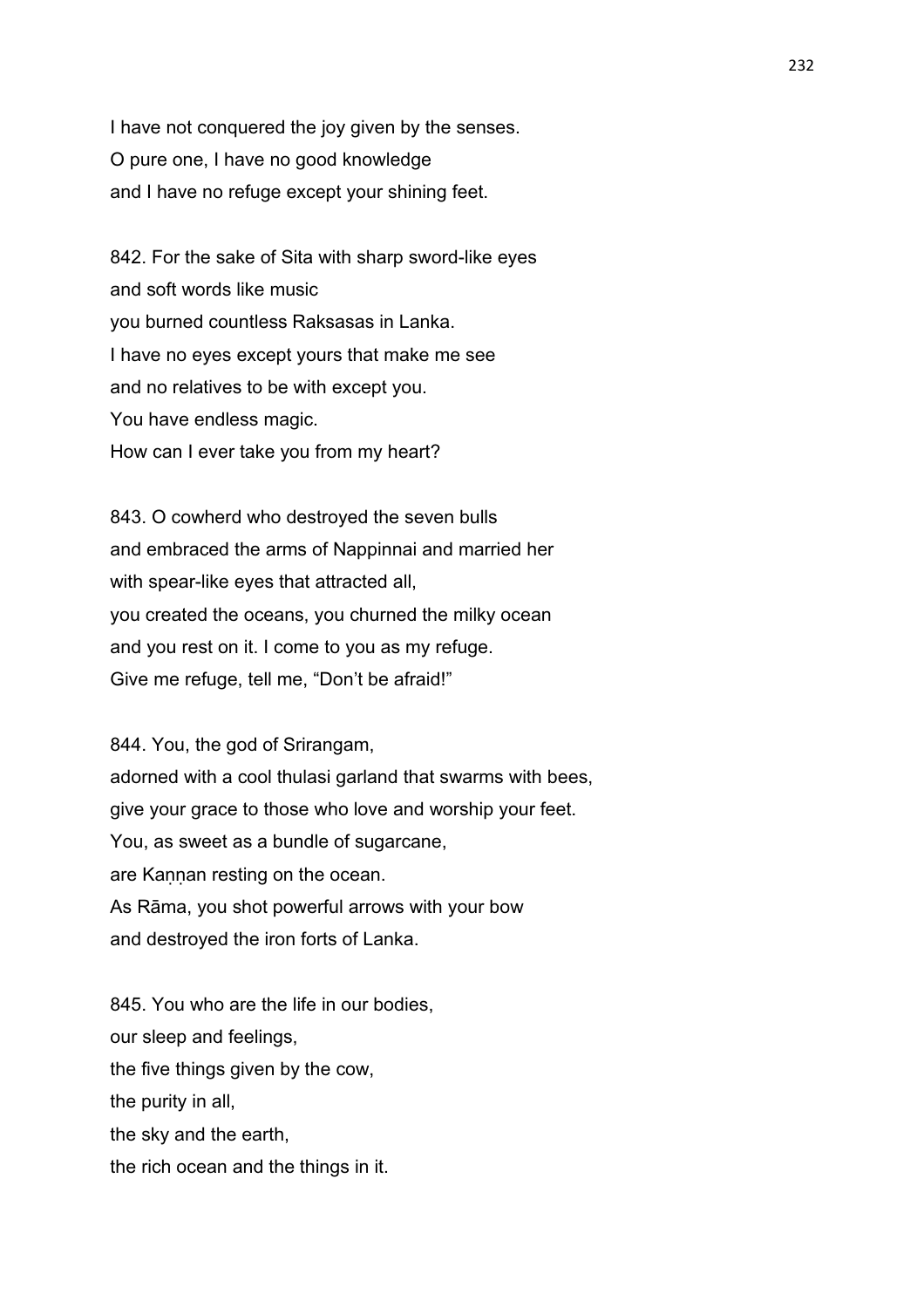There is nothing without you. You are our god and you are Rāma.

846. I have destroyed the desires that come from the evil senses cut off all the relations I had with others, and I have come to you to serve you. Even if you want me to have desires and enjoy the pleasures of the five senses, my only desire is to be with you. I have no eyes except you, O my king who rest on the ocean.

847. You do endless magic. Even if all the true seven worlds were to praise you for all the seven yugas, it would not be enough, O god worthy of limitless praise. O Pundariga! Please give me a boon so I may escape from all my endless births and come to your ankleted feet.

848. In your beautiful hands you carry a discus, conch, club, bow and sword. O lord with Lakshmi seated on a red lotus on your chest, give me your grace so I will be saved from the births that give sickness and sorrow. Show me a way to come to you.

849. I have left all the evil acts that I was committing and now I have no cunning or fault, none of the desires that the five senses bring. I am like a dog and my only desire is to be with you. O Māyan, give me the boon of not being born and dying anymore and I will not forget you.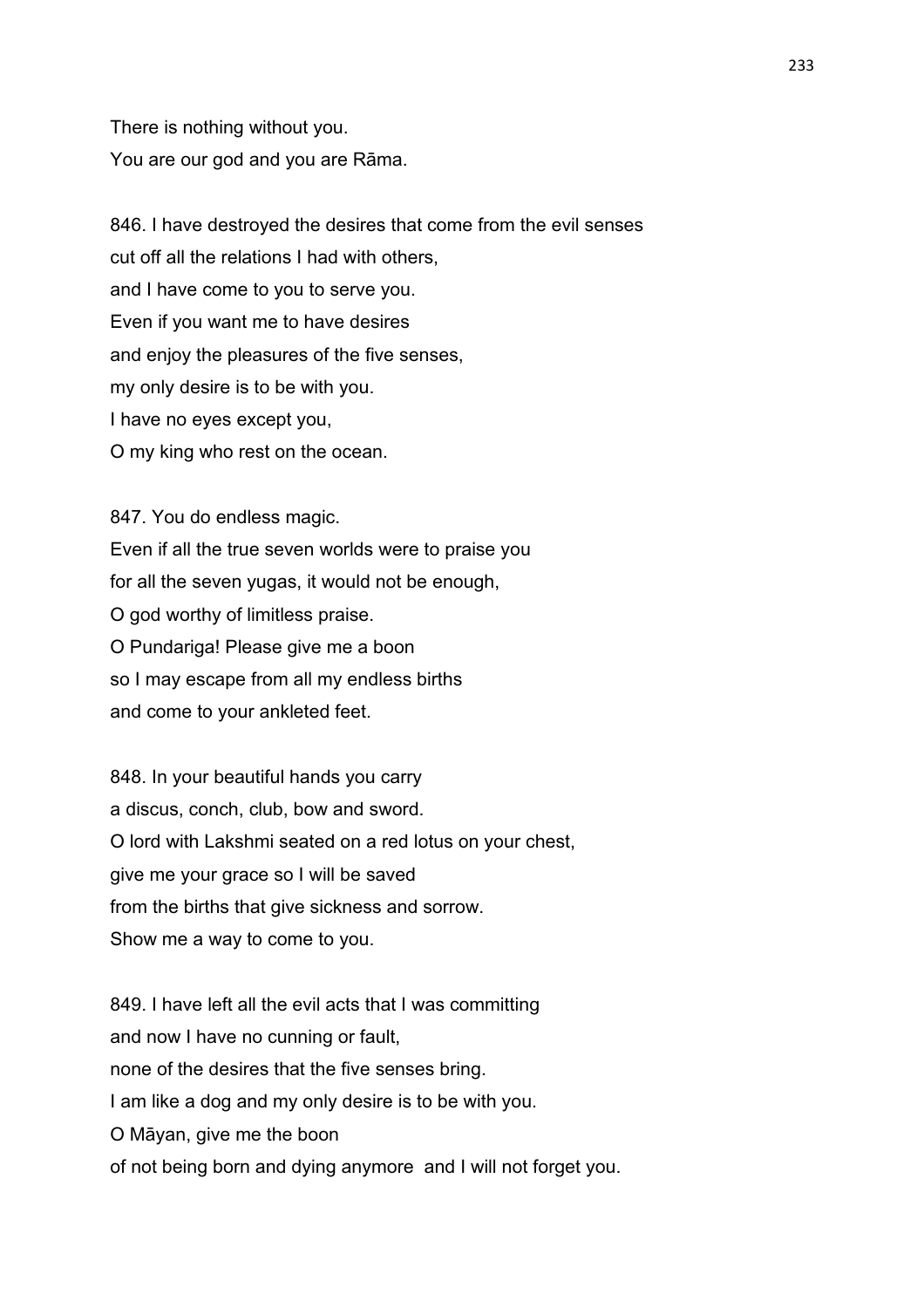850. You, the beloved of Nappinnai, have the color of the kāyām flower. My soul is tied to you. I hear that the messengers of Yama encourage people to be involved in cruel sins, but I have locked you up in my heart with Nappinnai and you save me from committing those sins.

851. You are Māyan whom no one can reach easily. You save people even if they are evil, forgetting all good deeds, thinking themselves wise and not understanding that births cause them suffering in this world, Give me your grace and make me your devotee so I may worship your feet through devotion for you always.

852. I want to ask you one thing, O you who have the color of the ocean. If I worship you and always want to think of you in my mind, won't you also consider giving me your grace so I may keep your lotus feet in my heart forever?

853. O Māyan resting on the ocean with seething water, my love for you is limitless and I worship your shining lotus feet in my heart so that they will take away all my troubles. You, the victorious divine hero, took the form of a boar and carried Govardhana mountain to save the cows by sheltering them from the storm. O lord, tell me how I can not be born and suffer in this world.

854. O dark-colored god with the beautiful Lakshmi on your chest, You, are faultless, the god of gods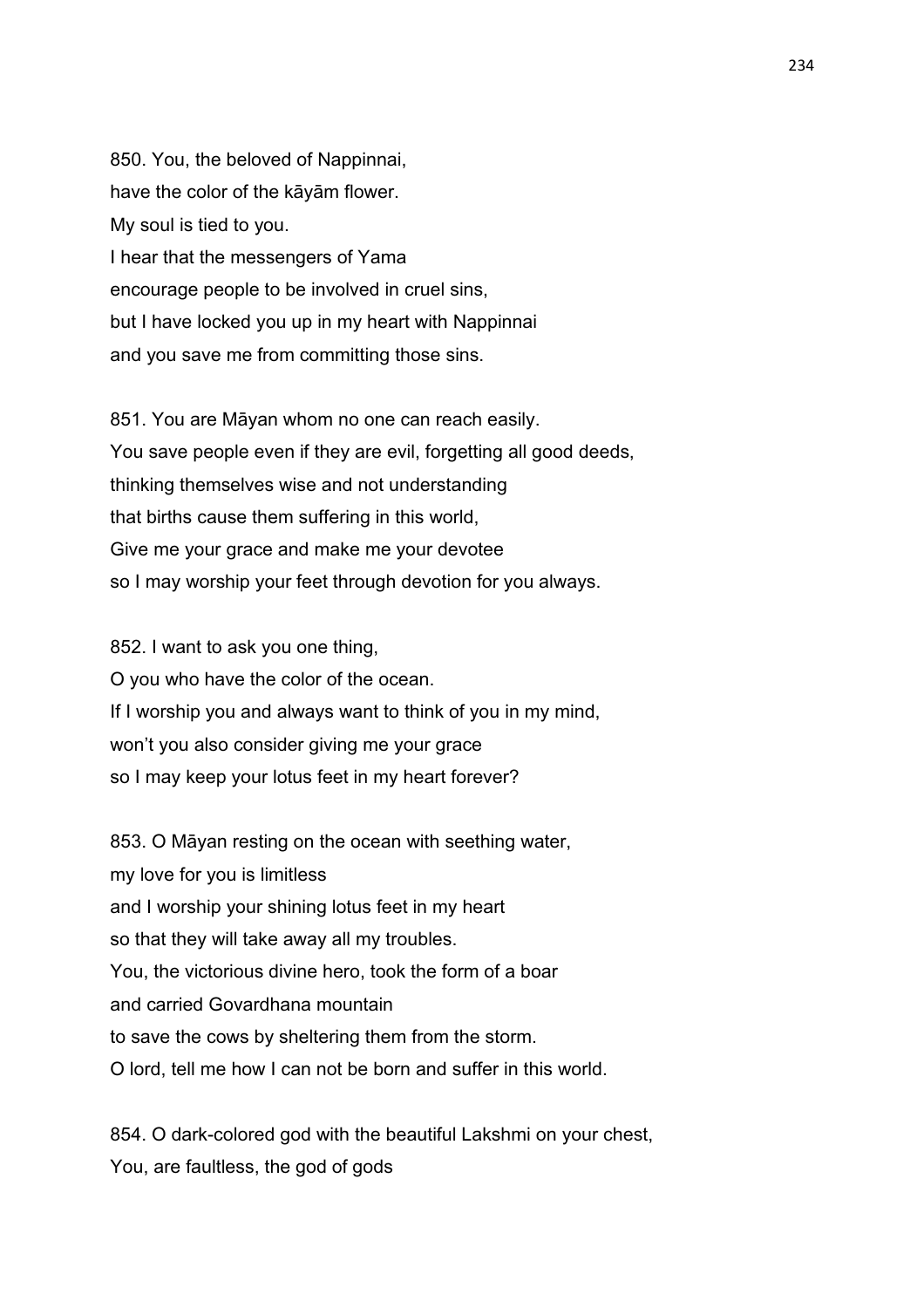and the god of justice proclaimed by the Vedas. Give me your grace so I may recite your names without ever ceasing.

855. O Māyan with many weapons in your strong arms, who cut off the heads of the Asuras Vakkaran, Karan and Muran when they came in anger to fight you, give me your grace so I may always worship your feet adorned with golden anklets whether I am resting, standing or walking.

856. You swallowed the earth, and you begged for land and took it from Mahābali, measuring it till there was no place you had not taken. O lord with lotus eyes who embrace the woman whose sweet words surpass music, there is no other color like your color.

857. O god carrying a conch, club, bow and a sword, your discus cut off the head of Yama when he came angrily to fight with you and you carried Govardhana mountain to save the cows when the storm came to destroy the cowherd village. My heart loves nothing except your fame that is spread everywhere.

858. You destroyed the angry king of Kasi, Vakkaran, Pavundran, the furious Maliman, Sumali, Kesi and Thenugan. I will not give my love and affection to anyone, only to your anklet-adorned feet.

859. Even if I received faultless boons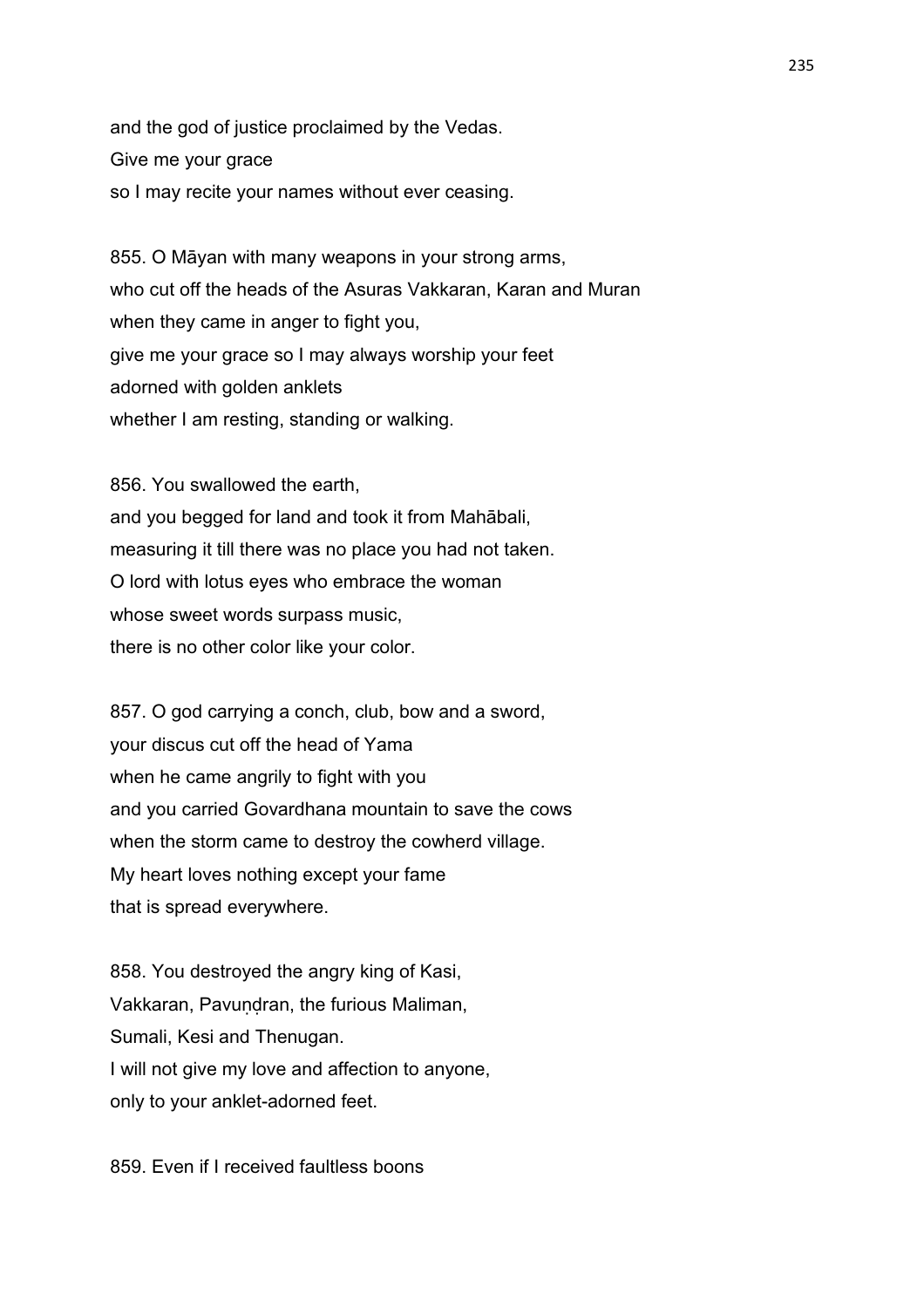and could go to the world of Nanmuhan filled with abundant and indestructible wealth or the world of Shiva who has the power of destroying the world or the world of thousand-eyed Indra, even if I could have all the pleasures of moksha, I would not accept or think of anything except to be with you.

860. You became a dwarf even though no one made you small, and, without anyone making you bigger, you became tall even though no one made you tall and touched the sky. All the sages recite the Vedas, praise you and say that you are the god of gods and you destroy the evil of the proud, and I join them in your praise.

861. You, Māyan, the pure one wearing a cool thulasi garland that swarms with bees, I, a dog, bow to you and worship you. who are colored like the ocean and rest on the water of the sea. You enter the thoughts of your devotees. Forgive all my faults and give me your grace.

862. You are the lord of the world. Sages say that even they who slander you like Sisupalan or fight with you like Ravaṇa in Lanka have reached your world and joined with you by your grace O Māyan. Take the mistakes that I, as low as a dog, do as good deeds and forgive me.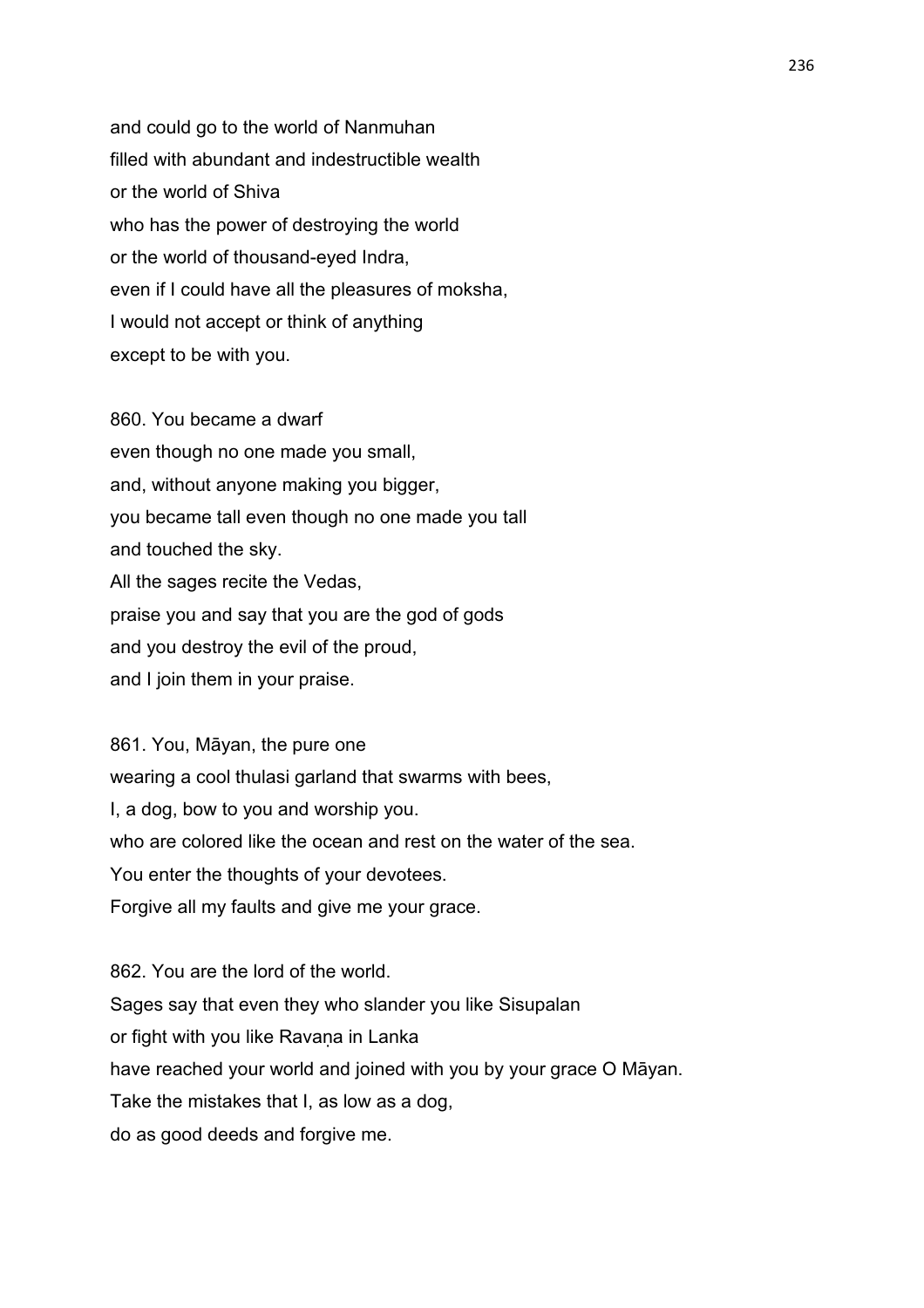863. O my heart, time will pass, we will all get sick and grow old and the time of our death will come near. Bow to the divine feet of the god and worship him. You should know that being a devotee of the god is the only good thing. Only the feet of Thirumāl can give you the joy of never being born again.

864. When Nanmuhan cursed dark-necked Shiva in whose matted hair the Ganges flows and Nanmuhan's skull was stuck to Shiva's palm, our god whose chest is adorned with a fragrant garland gave his blood and made Nanmuhan's skull fall away. O heart, think of the god's thulasi garland and worship him so that you will reach his Vaikuntam.

865. O heart, if you want to remove the eight bad thoughts and live without fault and reach moksha and rule the world, you must think and worship the feet of the god, our father, who is wisdom, the sun, and the world, who took the form of a single-tusked boar and split open the earth.

866. Our ruler and our mother, he destroys all our births, makes us his devotees and gives us his grace. O poor heart! He is Mukundan, the ancient one. If we worship him he will enter us, stay with us and remove our ocean of sorrow.

867. Rāma the heroic one, went to Lanka, fought with Ravana whose sword was mighty, burned it, killed Ravana and conquered Lanka. My god does not think that I am like his enemies. Yama will not think of the sins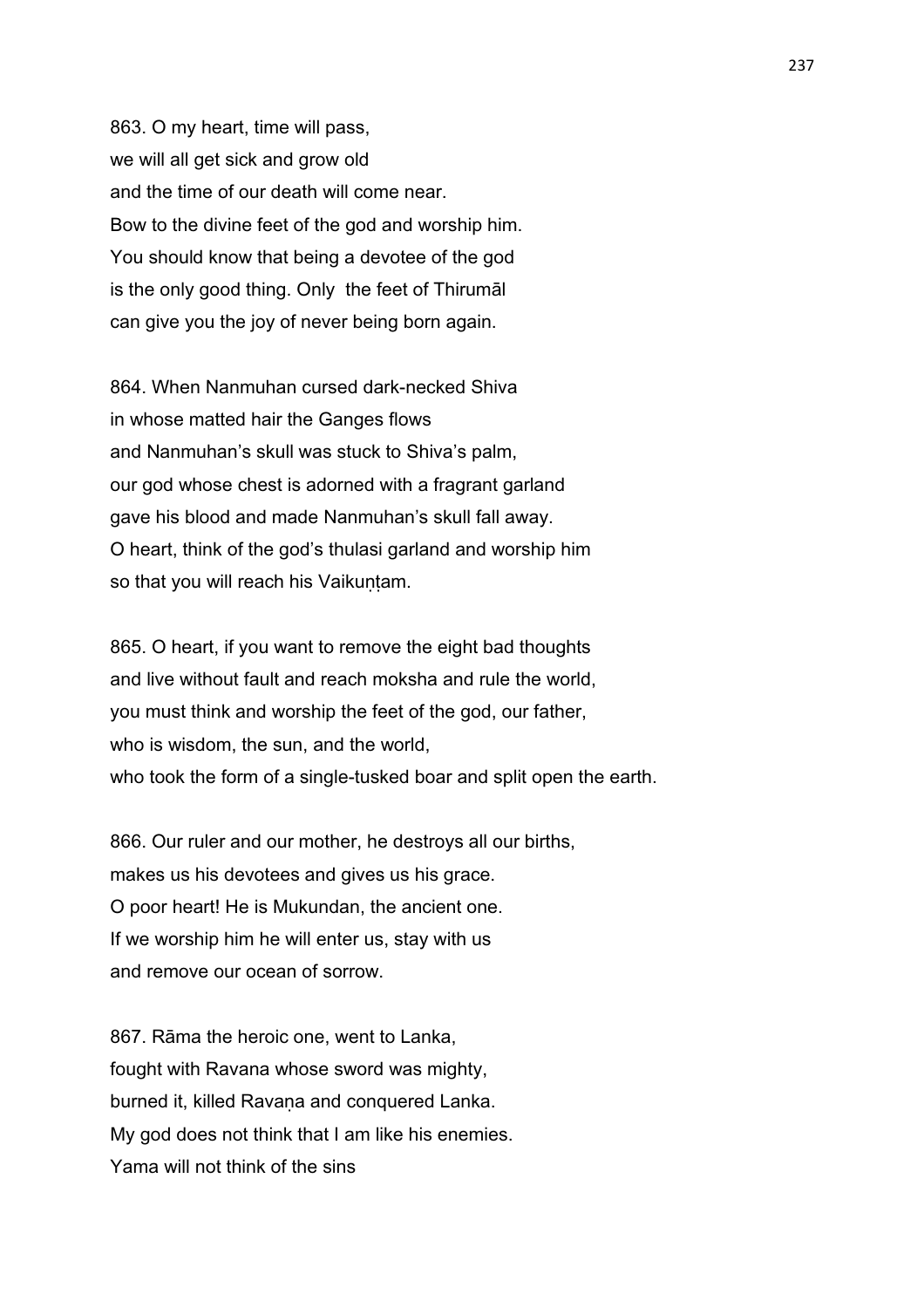I have done and afflict me because I am a devotee of the god.

868. He will take you to heaven removing your fears, sickness, old age and all your births. Achudan, Anandan, the lord who fulfills his promises, and has no beginning or end rests on the snake bed and is praised by the Vedas.

869. O lord, beloved of Lakshmi, I worshipped you with my words and in my deeds and loved you unceasingly, night and day, morning and evening. My heart worshiped your lotus feet and now it stays with you and will never come back to me.

870. O Māyan with the color of a kāyām flower, god of Srirangam surrounded by the Ponni river, hear me. My heart has given up my bad karma and worships your shining flower feet remaining with them without ever growing tired.

871. You, colored like a cloud, the everlasting shining light, took away all my future births and saved me today. You came to me, entered my heart and bewitched me and now my soul has been released from all pain and has attained moksha, the house of joy.

------------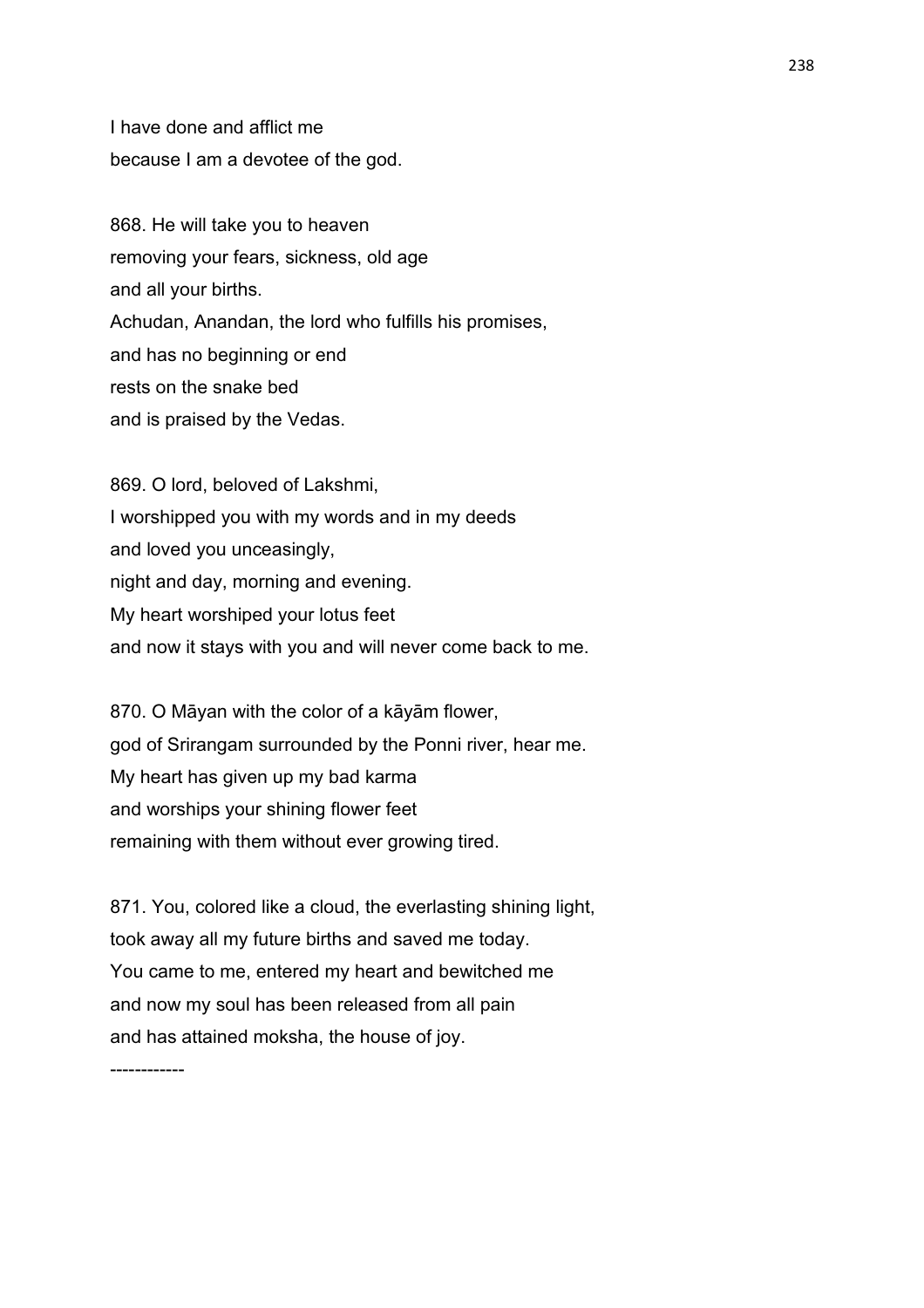## Thirumālai : Thondaradippodi Azhvar (872-916)

872. You, the ancient one, swallowed the three worlds and spit them out. We do not like the feeling that come from the enjoyment of our five senses and we do not sin anymore. The messengers of Yama cannot hurt us now. We are brave because we have learned your names and recite them, O god of Srirangam.

873. Your body is like a beautiful green hill, your lotus eyes are handsome and your mouth is red as coral. O father, bull among the gods and tender child of the cowherds, I want only to praise you with these words. I do not want anything even if it were the gift of ruling Indra's world, O god of Srirangam.

874. Even if a man lives for hundred years, half of those years he spends resting. Many he spends as an innocent child and as a youth and the rest he spends suffering sickness, hunger, old age and other ills.

I do not want to be born any more in this world, O god of Srirangam.

875. When Kstrabandu suffered from bad karma, he worshipped the god, recited the three syllables of the word "Govinda" and received moksha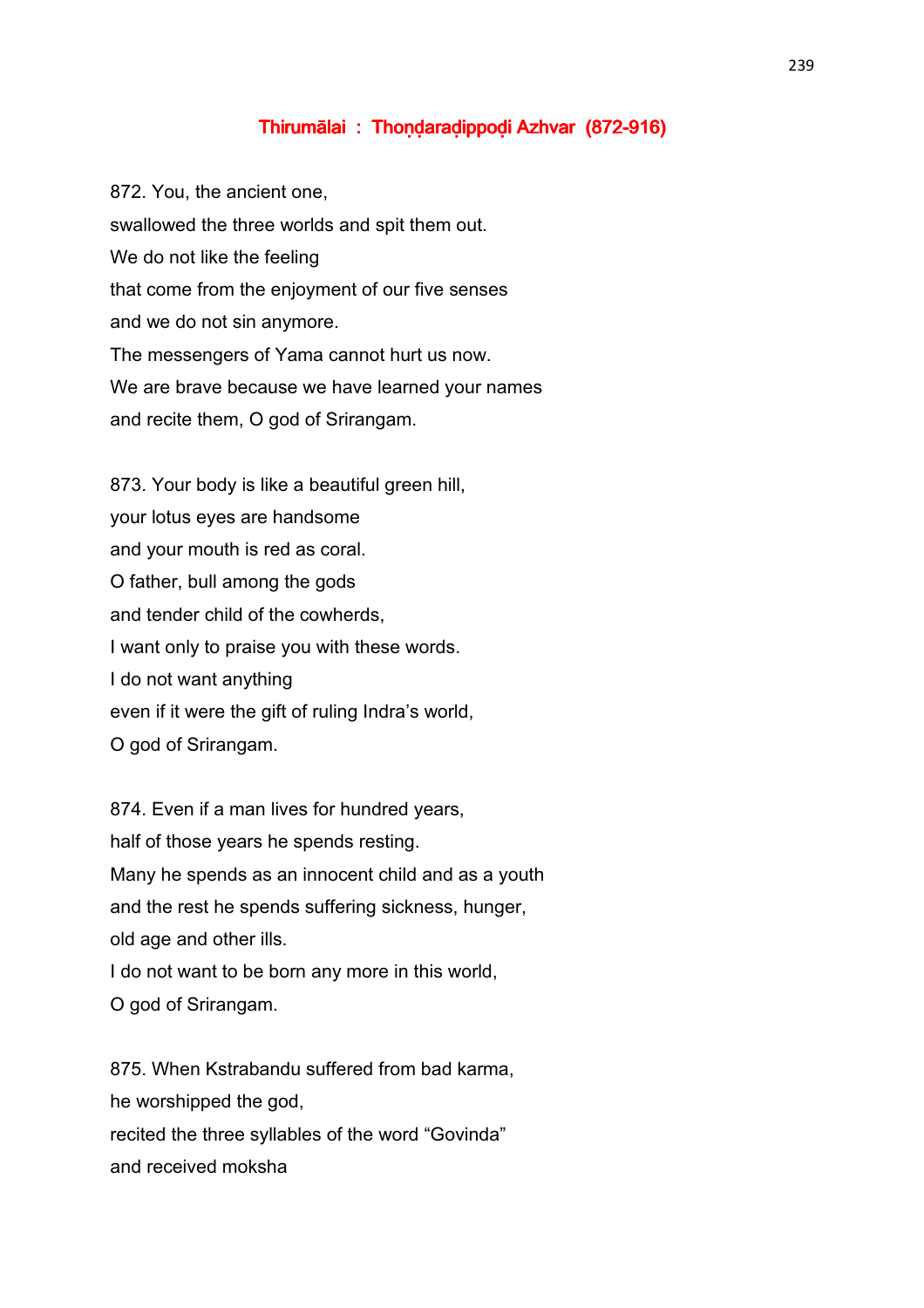but even though I continually worship Rangan, the crazy god who gave his grace to devotees like Ksatrabandu, he has not taken away my births.

876. If people enjoy the pleasures of women they will fall into many troubles. They will get sick and suffer, unable to eat night and day. Why do those base ones not become the devotees of the god whose chest is adorned with cool thulasi garlands, singing and dancing his praise? They only enjoy the food they eat and do not realize that worshiping the god is like drinking nectar.

877. You build tall walls for your palaces that have long porches and enjoy living in them and you do not think at all of your next birth. You do not become a devotee of the god Rangan whose walls are dharma. You decorate the exterior wall that is your body and live inside it as if you were a bird concerned with nothing else.

878. If people learn the good religious books, how can they hear, see and learn about the dharma of the mean religions, Buddhism and Jainism? If I think of any other god, I promise that even if someone cuts off my head I will not die because I am a devotee of the god. The only god of gods destroyed Lanka with his bow.

the bald-headed Jains, Buddhists and the Sakyas hate our religion and say terrible things about you.

879. O god of Srirangam,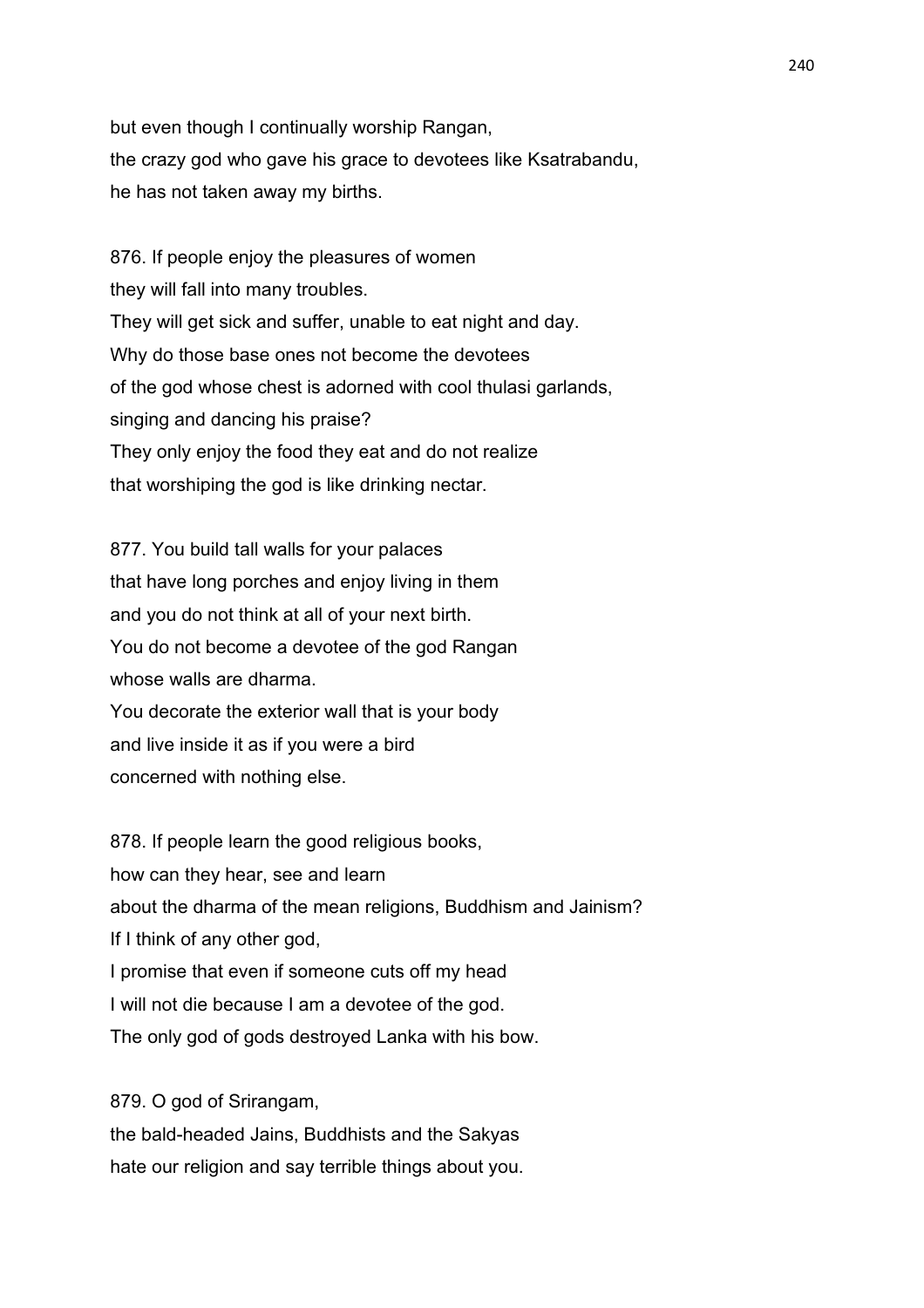It is better if they get sick and die rather than living. When I hear their evil speech, it hurts me. If I could, I would cut off their heads.

880. O ignorant men! Is there any other god? You will not understand that he is the only god unless you are in trouble. You should know one thing for sure: there is no god except him. Worship the ankleted feet of our father who grazed the calves.

881. He created all the gods by his good grace and showed Srirangam as the path to those wishing to be released from their births. O Nambis, listen. The god riding the eagle is here, but you look only for the wealth that is achieved by bad deeds.

882. Our god, the protector of the world, built a bridge on the large ocean, shooting one arrow, and he fought with the king of the Rakshasas in Lanka. You do not think of the beautiful temple in Srirangam surrounded by forts, and so you do not have good luck in this birth but waste your life.

883. Once some people heard Yama and Muthkalan talking together in hell and thought that hell is heaven. They forgot that the place of the many-named dear god Nambi is Srirangam and they did not worship the god there. They plunged into sorrow and I am worried that they will have trouble in their lives.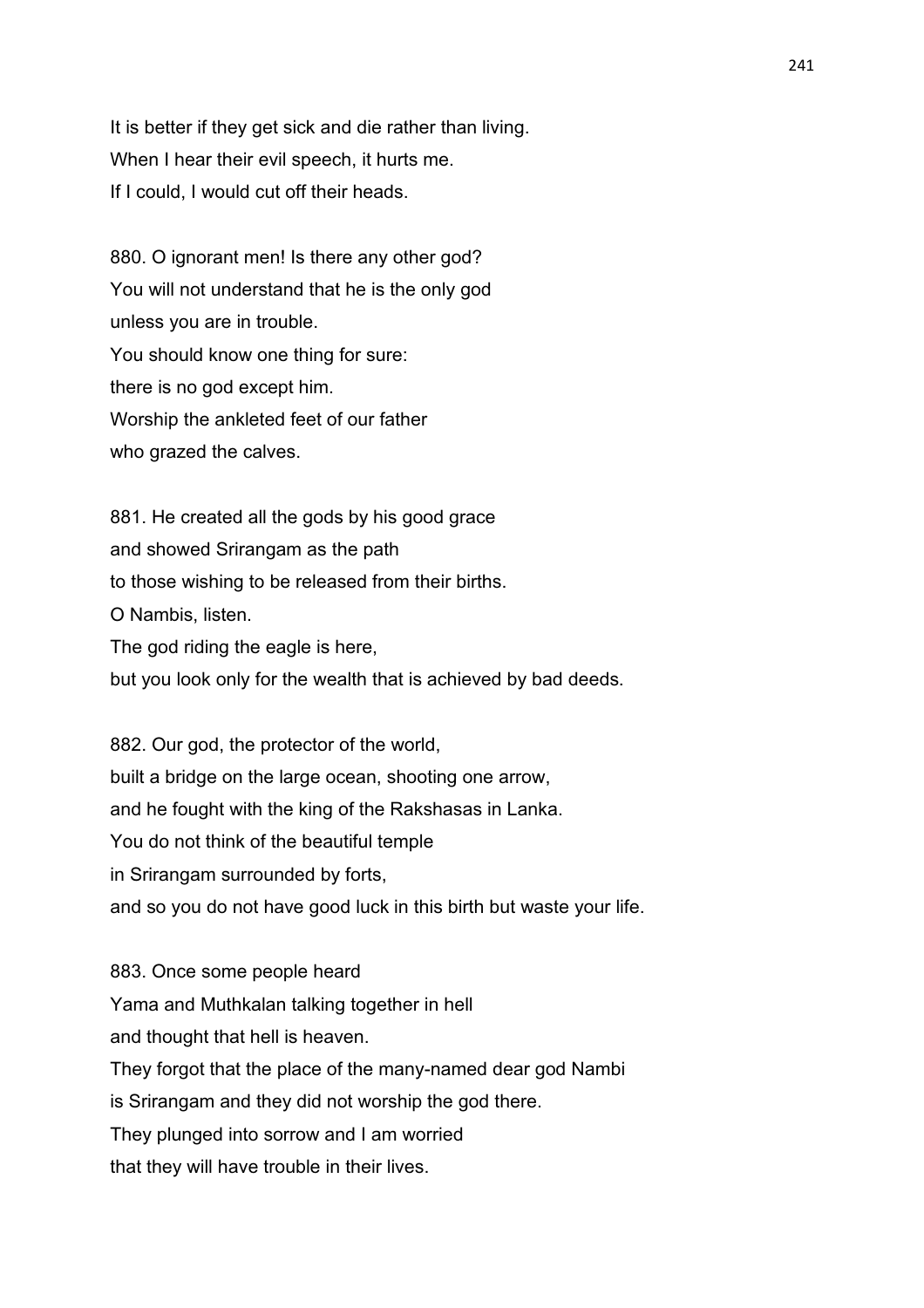884. All the creatures of this wide earth surrounded by oceans with rolling waves worship the king of the gods in the sky adorned with a fragrant blooming thulasi garland. If ignorant people praise Srirangam, all the hells that have been created for them because of their enjoyment of the senses will be destroyed and disappear.

885. Beautiful Srirangam is surrounded with groves where bunches of bees swarm around flowers, peacocks dance, clouds float above in the sky and cuckoos sing. Indra the king of the gods comes and stays there. Such is lovely Srirangam. You should take the food that the evil people eat who do not praise Srirangam filled with beautiful groves and give it to the dogs.

886. The king of the gods with an eagle flag is true for people if they think he is true and he is false if they think he is not true. If someone thinks he can escape birth only by worshiping the god, his doubts about the god will go away and he will understand that Srirangam is the Thirupadi of the beautiful god.

887. I was a gambler and a thief. I consorted with bad people and was caught in the love-nets of fish-eyed women. But the beautiful god said, "Come out!" and entered my mind and made me love him.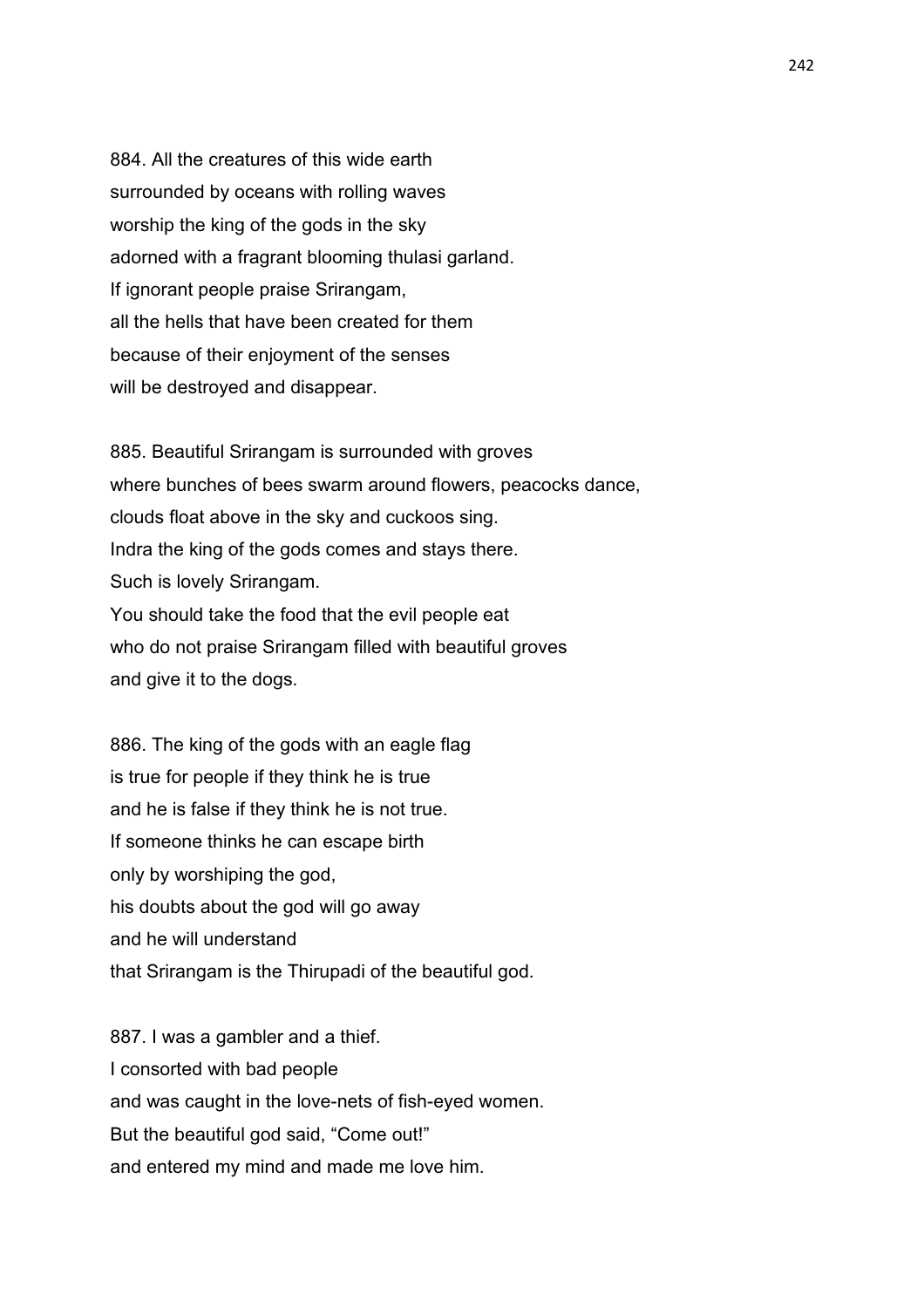Srirangam is the Thirupadi of the beautiful god who made me love him.

888. I don't know how to praise you with my tongue and I don't have the good luck of knowing how to love you or a good mind that knows how to glorify you. My strong iron-like heart melted to see the sweet sugarcane-like god of the wonderful temple in Srirangam surrounded with groves swarming with bees. How my eyes were delighted when I saw him!

889. My lotus-eyed god rules the world, resting on the ocean where waves break on the banks and spray drops of water with foam. My eyes that saw Kannan with a red mouth as soft as a fruit shed tears. What can I, a sinner, do?

890. My father, the blue ocean-colored lord, rests on the snake bed, and as he rests his head is on the west side, his feet are extended toward the east, his back is turned toward the north and he looks toward Lanka in the south. When I look at him as he rests my body melts. O people of the world, what can I do?

891. The Māyanār who rests on a snake bed in Srirangam where the water of the Kaviri flows over its banks, has a beautiful divine chest, strong arms, pure lotus eyes,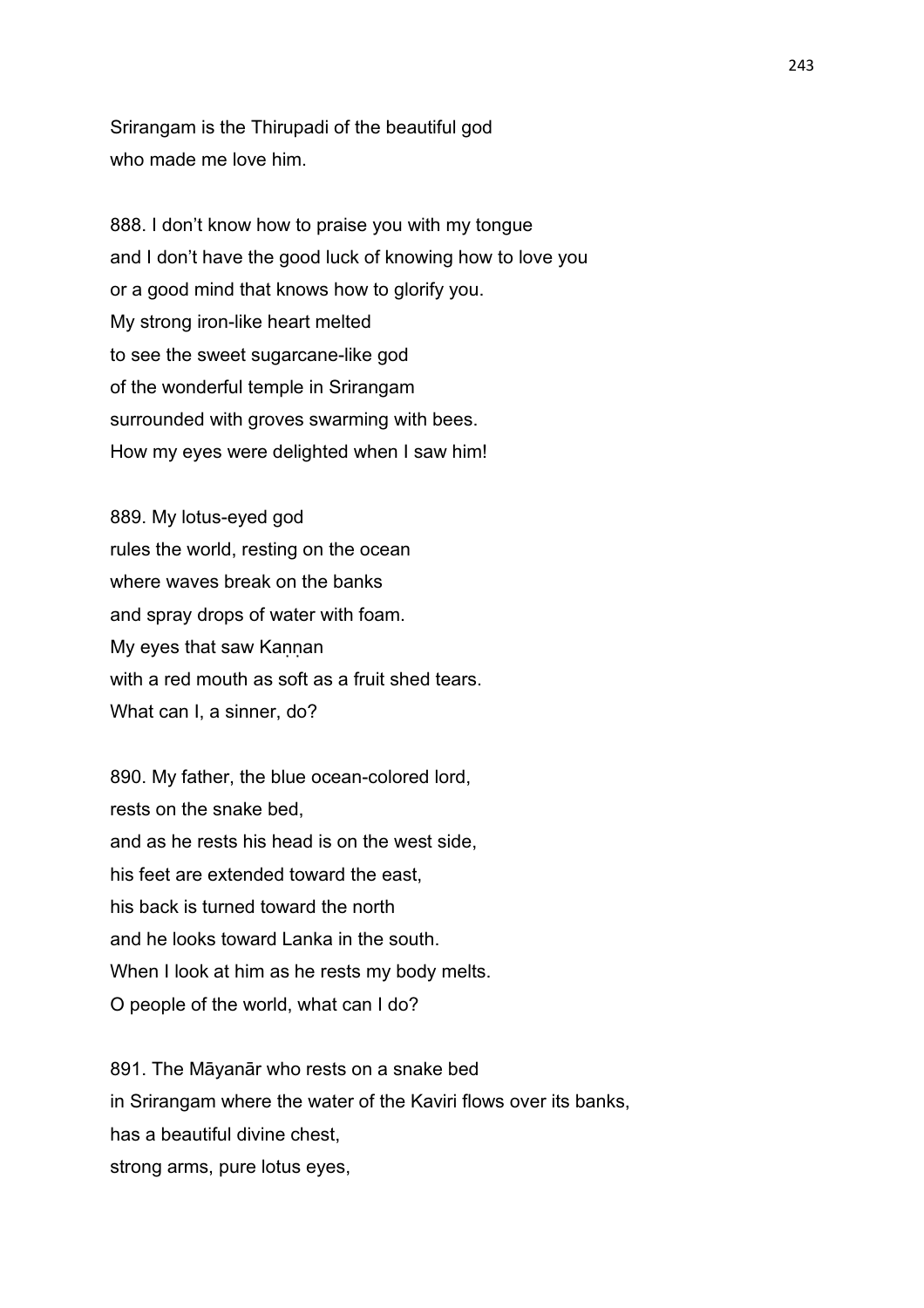lovely coral lips and shining hair and his body has the color of an emerald. How could his devotees forget his beautiful form?

892. O heart, you are humble and you want me to make my mind one with Rangan, whose mouth is red as coral. You are strong and tell me that I should always think of the god, beautiful as a jewel, resting in the mountain-like temple of beautiful, precious gold. Tell me how can I approach him?

893. O heart, you may speak of him but you cannot really know his greatness. No one can know him unless they are faultless. We can only worship him who stays in the hearts of his faultless devotees. O ignorant heart, can you speak of him? Tell me.

894. Srirangam is in the middle of the Kaveri river which is purer than the Ganges. and its water rises and spreads through blooming groves. Our dear Thirumāl, our Esan, rests there on the river. How can I live forgetting him after seeing him resting on the water of the Kaveri? I am to be pitied, I am to be pitied.

895. I see his beautiful lotus face and I see how that thief who stole my heart rests on the Kaveri in Srirangam surrounded by a rising flood of water and flourishing with groves. O my heart, you are brave.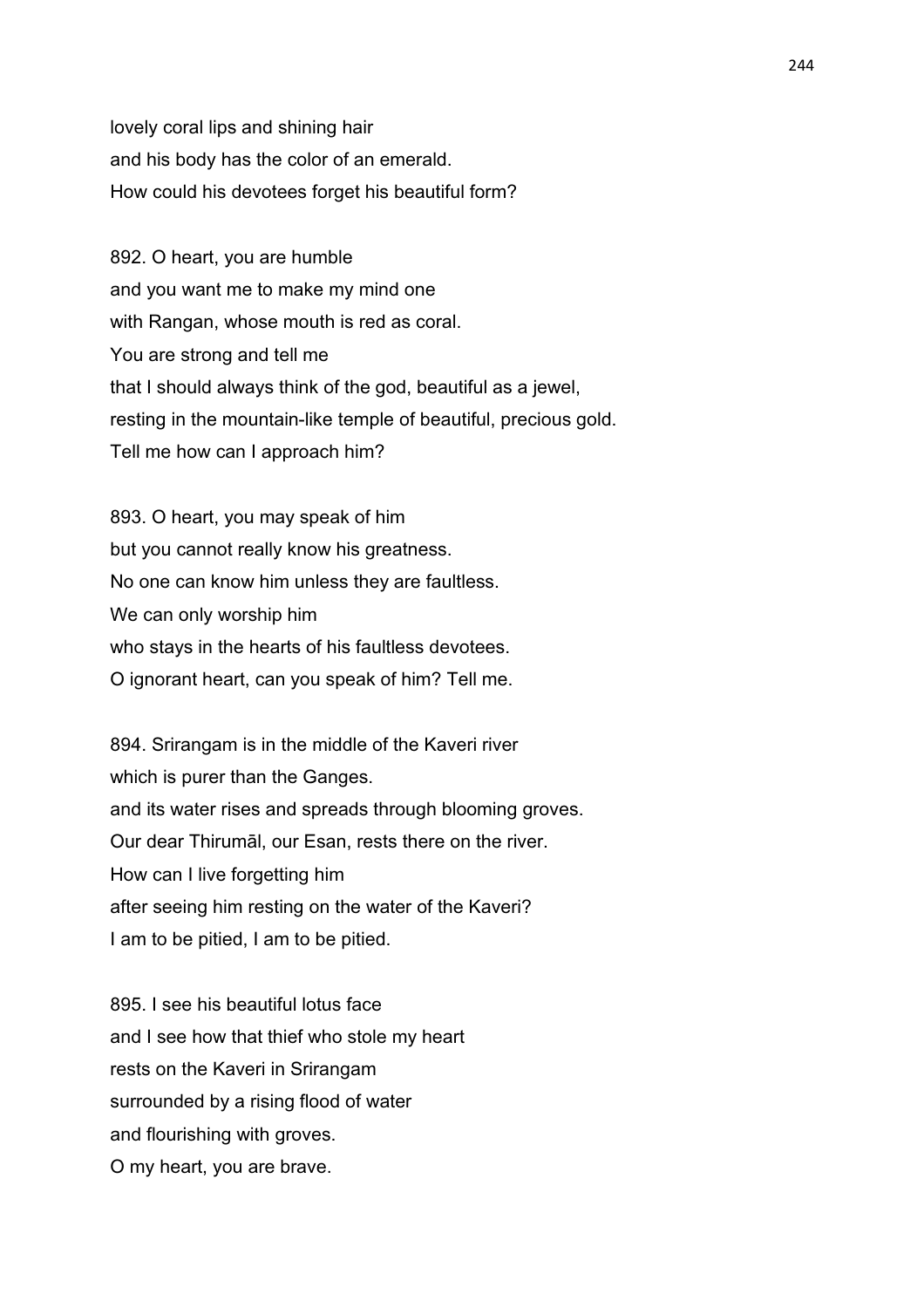You know he is the one you really love, but you love him secretly and spend your days without telling anyone.

896. I have not lived the life of an orthodox Vediyan bathing and making sacrifices with three fires. I do not understand myself and I am not a devotee in your eyes. What is there for me to be happy about? O Nambi colored blue like the ocean, I cry out for you. Show pity on me and give me your grace, lord of Srirangam!

897. I don't worship your golden feet, decorating them constantly with flowers. Even though I have much time, I don't praise your divine qualities with faultless words. My heart doesn't know how to love you. O Ranga, I don't have the fortune of being your devotee. What can I do? I was born in vain.

898. I am like the innocent squirrel that went to Rāma for refuge after rolling and immersing itself in the wave-filled water as it tried to help the monkeys when they took mountains to build the bridge for Rāma to go to Lanka. My heart is as hard as wood and I am a bad person. I have not served the lord of Srirangam with my mind and am tired and wretched.

899. Even the gods in the sky do not understand the radiant lord who came to protect the elephant Gajendra and grew angry at the crocodile that ate red meat. Am I fit for him to come to me?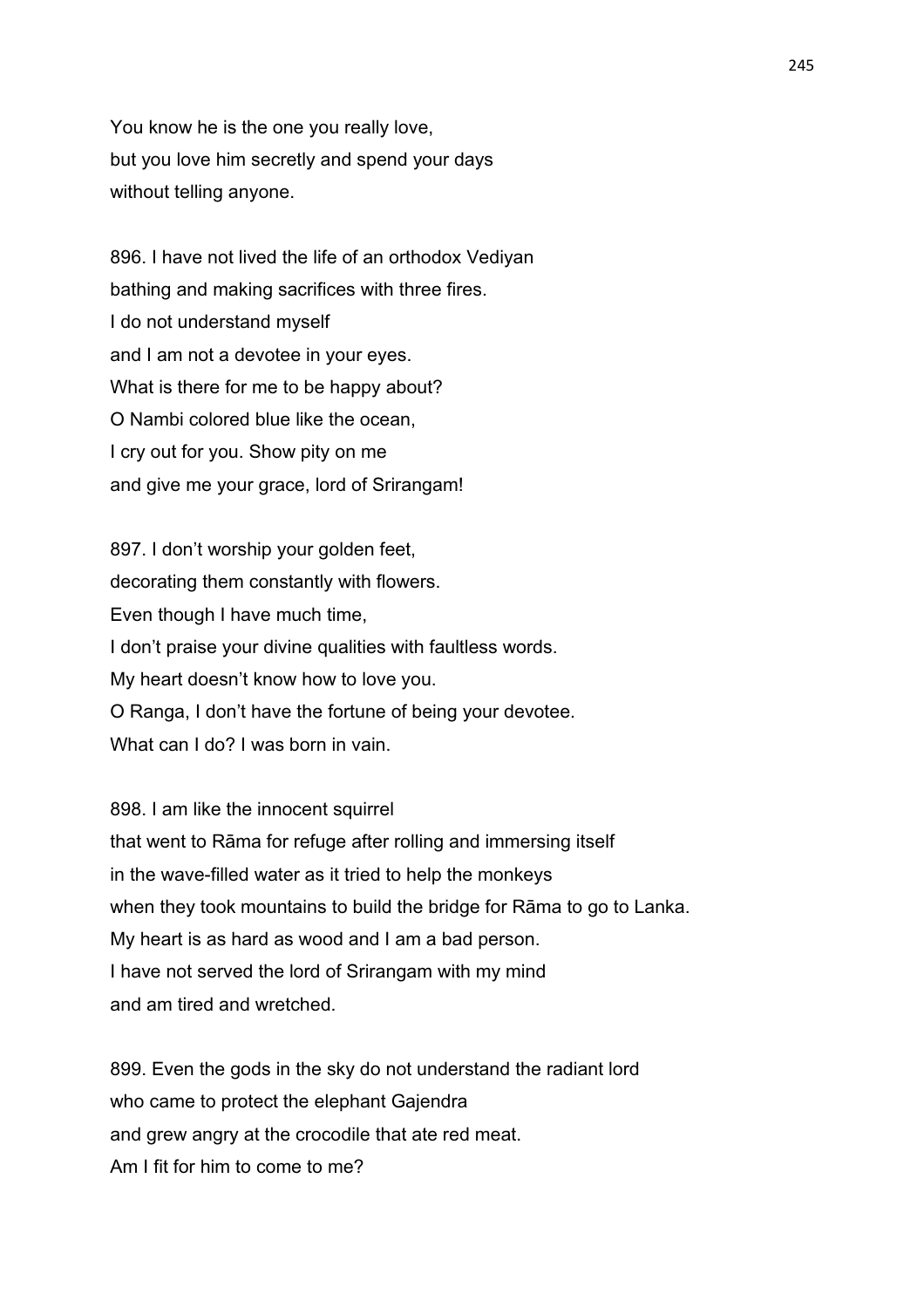I am mean, like a dog and I have not served him. What can I do? I was born in vain.

900. I don't belong to a village or own any land. I have no relatives. I worship the feet of you, the highest one, on this earth and know no other refuge, O you with the bright color of the dark clouds. O Kanna! I cry out for you. Whom do I have without you as my support? Come and remove my sorrow, you who are my mother, lord of Srirangam.

901. I don't have a pure mind and no good words come from my mouth. I get very angry, shout and say bad things. You are adorned with fresh thulasi garlands, lord of Srirangam, surrounded by the Ponni river. Tell me, what will happen to me, O my king.

902. O lord of Srirangam,

I have not done tapas like the sages, I am not wealthy, and I am as useless as salty water for my friends and relatives. I fell for women whose mouths are like coral and became like dust when I didn't have money. You gave me this birth only to make me suffer.

903. O Kannan with a body as dark as a thick cloud, lord of beautiful Srirangam where bees sing and swarm in the groves, I don't know even one path to take to see you. I am a thief, I am violent, stupid and rough. I come to you. You are my refuge.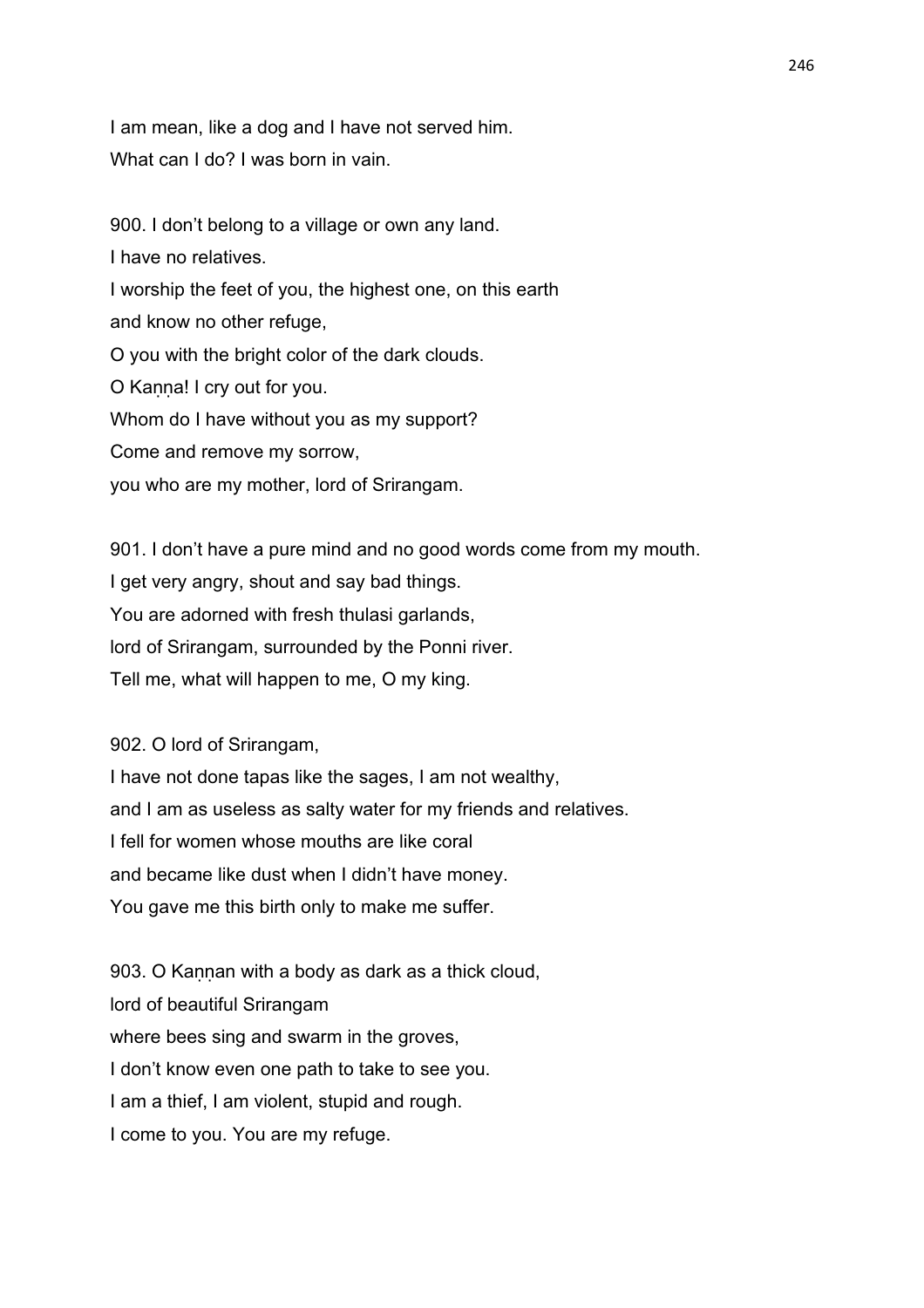904. I stopped telling the truth and fell into the passion of women with long hair. I told only lies and now I have no refuge. I, a liar, come and stand before you, O lord, Ranga, hoping that you will give me your grace. I am a liar, a liar.

905 Thirumāl abides in my mind but I am unable to understand that he is there. I am a thief disguised as a devotee doing service. When I realized that you are in the minds of those who think of you and you know what they think, I was ashamed and laughed so hard that it seemed the bones in my chest would break.

906. O my father who measured all the world with your feet, I, a sinner, will not worship anyone but you, the lovely-eyed Thirumāl, my soul, my nectar, my father, as dear to me as my life. I am a sinner, truly I am a sinner.

907. When you were young you carried Govardhana mountain to stop the storming rain, O you who are like a sweet river. I suffer, caught in the net of doe-eyes women why don't you look at me and give me your grace? I have no one but you. I call you, O ancient one, god of Srirangam.

908. The bright lord is my father and mother, the god of Srirangam surrounded by the clear water of the Kaviri. I am a poor person.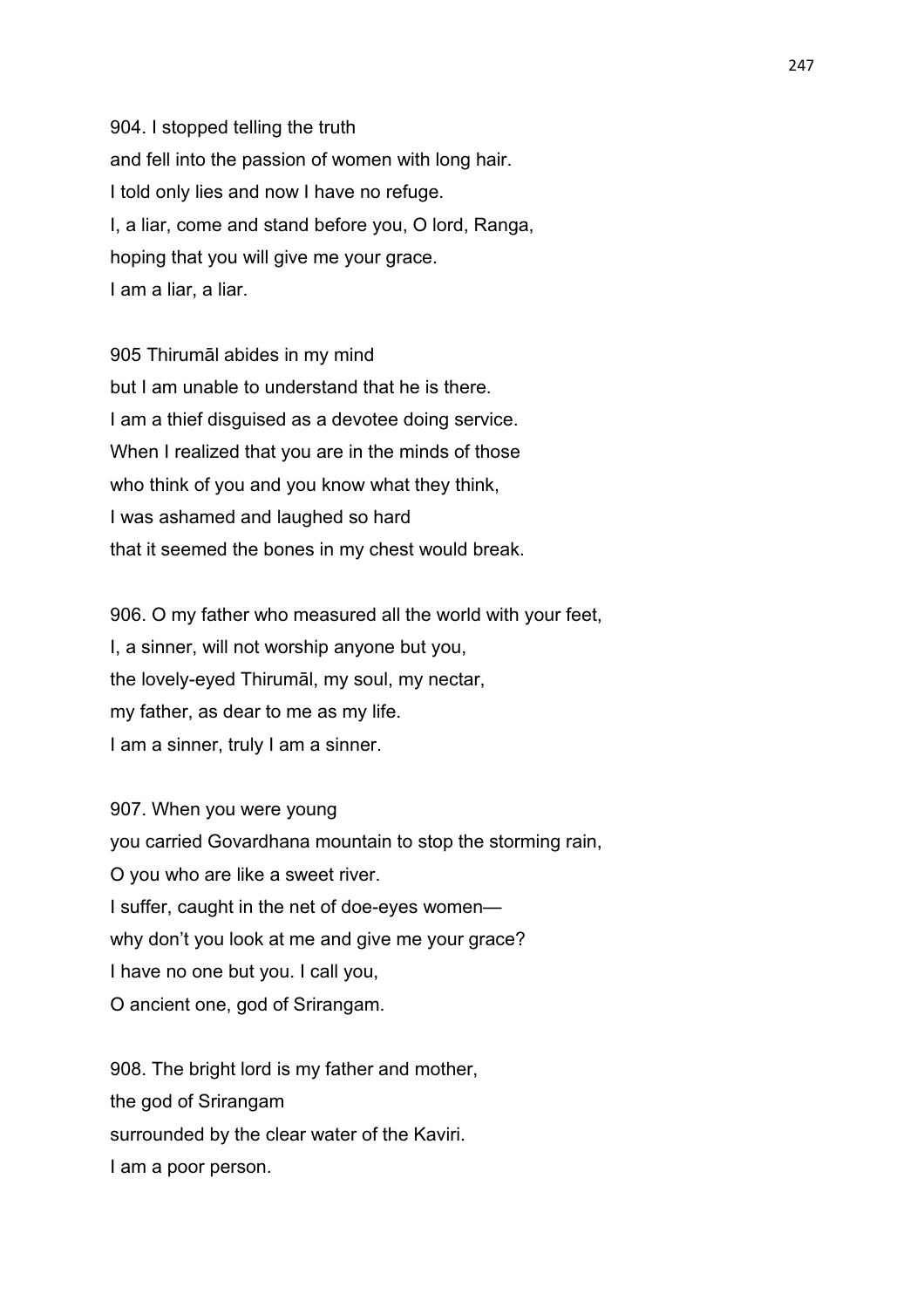My dear lord doesn't show me even a little compassion, he doesn't think, "He is pitiful, I should help him." What is this, O lord, Isn't this a terrible thing to do?

909. You, lord of Srirangam surrounded by water, are happy with devotees if they abandon their wealth, understand divine truth, know what will they be in the future, control their five senses, shave their heads and stay at your doorstep, living a quiet life.

910. O lord of Srirangam whose hair is decorated with a thulasi garland, no one has to be born in a good family to become your slave. Even if someone is born like a dog and doesn't belong to the families of Vediyars, if he worships your feet ornamented with sounding anklets, it seems you will be happy with him,

911. O lord of Srirangam with beautiful Lakshmi on your chest, even if hunters kill animals cruelly, burn and eat them, if they think of you in their minds and keep you there with love, worshiping you, their bad karma will disappear and they will not suffer.

912. Even bad people who do evil things and make others do evil deeds, if they praise you saying, "You are the god of the sky. Even the gods in the sky do not understand you who are adorned with a thulasi garland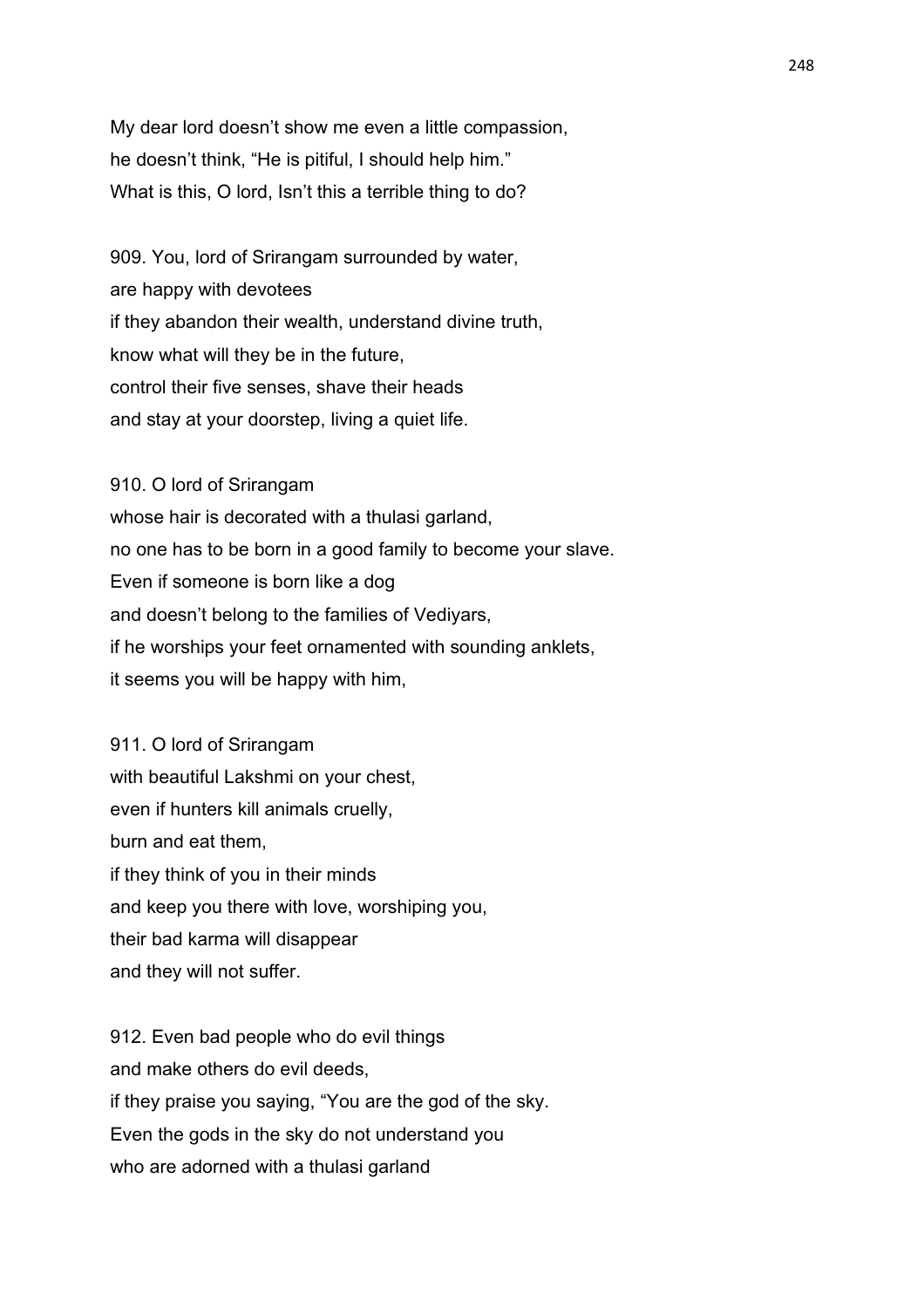that swarms with bees,"

and if they become your slaves and offer food to your devotees, they will become pure.

913. Lord of Srirangam surrounded with walls, you give your grace to all who worship you, and you tell them, "Even if you belong to a low caste, you should recite the Vedas, follow a faultless way of life and become my devotee, mingling with other devotees, worshiping them, giving them whatever they need and sharing your things with them." Isn't that the way you give grace to poor people and make them worship you as your good devotees?

914. O lord of beautiful Srirangam, if even Vediyars of the highest caste who recite the six divine Upanishads and the four Vedas disgrace your devotees, they will become Pulaiyars in a moment.

915. Shiva with the Ganges in his matted hair and Nanmuhan who did tapas for countless ages could not see you and felt ashamed. You came and gave your grace to the elephant Ganjendra, amazing the gods in the sky. Why do people think of you as their refuge and hope you will remove their suffering when you do not show your grace to all like me?

916. Thondaradippodi, the pious devotee praised Kannan, Thirumāl, the god of Srirangam who killed the strong well-fed elephant in flourishing Madurai that has beautiful palaces decorated with coral.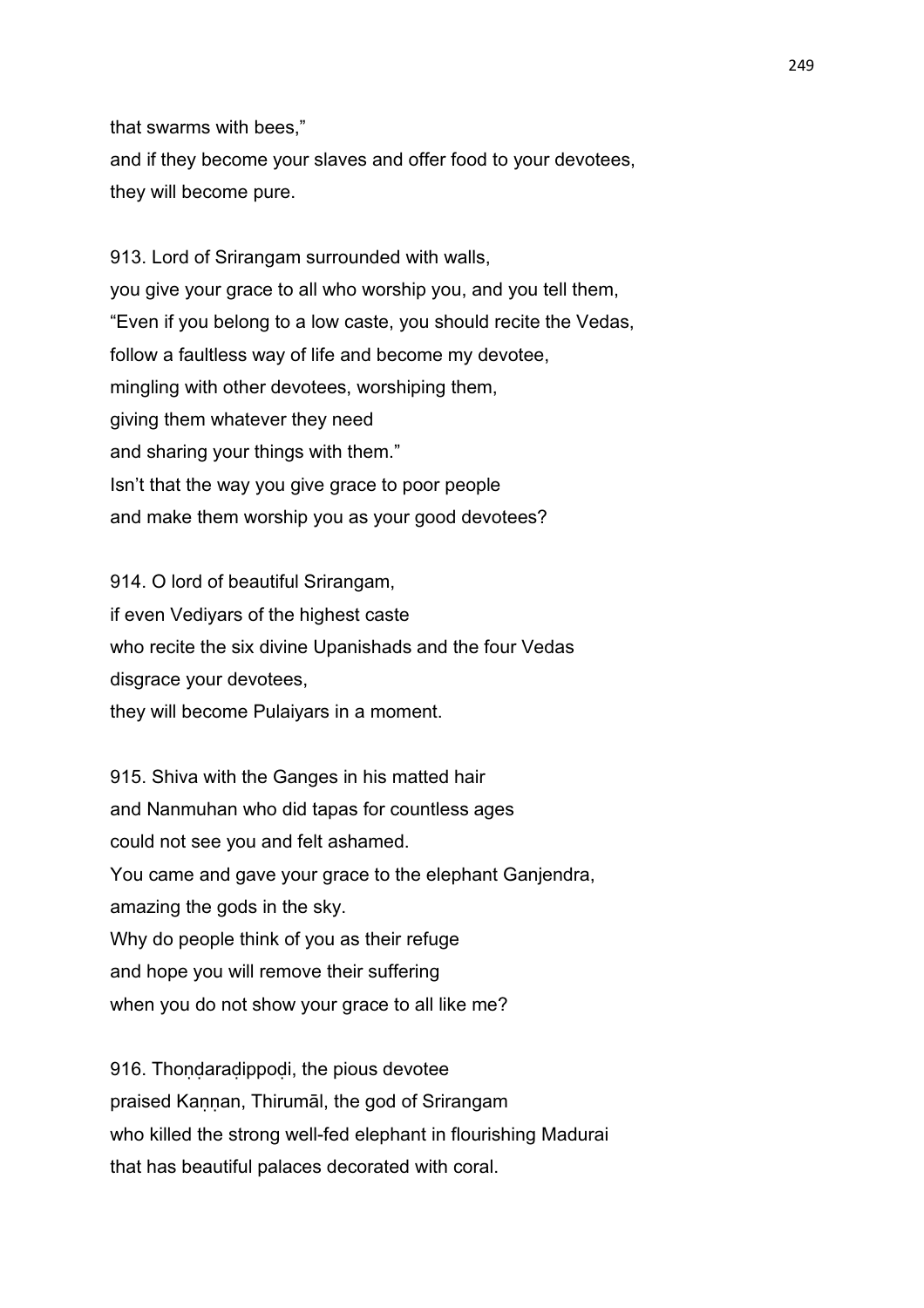If devotees recite his simple pāsurams they will become his sweet devotees.

----------------

## Thiruppaḷḷi Ezhuchi - Thoṇḍaraḍippoḍi Azhvar (917-926)

917. When the sun rises in the east from the peak of the mountain and darkness has gone and it is morning and all the beautiful flowers that drip honey bloom, the gods of the sky all come before you to worship you. Elephants, male and female, come and, as drums are beaten, it seems the sound of a roaring ocean spreads everywhere. O dear god of Srirangam, wake up and give us your grace.

918. The breeze from the east blows and spreads the fragrance of mullai flowers blooming on vines. The swans sleeping on flowers wake up and shake the wet dew from their wings. O lord, when the elephant Gajendra was suffering and called you in his distress, you came and saved him, killing the crocodile whose mouth with white teeth was as deep as a cave. O dear god of Srirangam, wake up and give us your grace.

919. The sun with its rays makes all the directions bright, the darkness goes away, dawn appears, the bright light of the moon and the dew go away, the buds on the branches of the kamuhu trees in the green groves split open spreading their fragrance and the morning breeze blows. O dear god of Srirangam with a shining discus in your strong hand, wake up and give us you grace.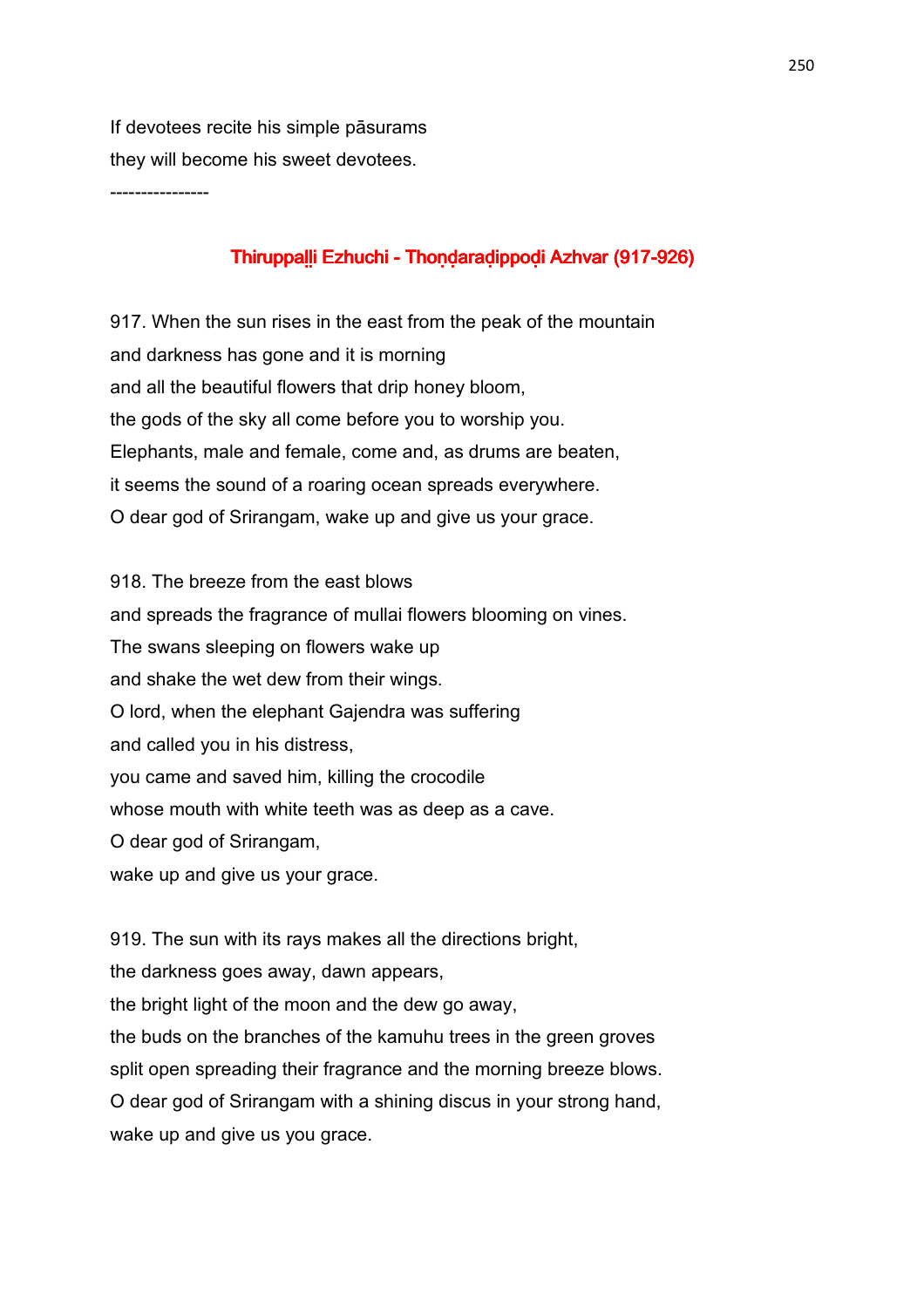920. The cowherds untie their buffaloes for grazing and the music of their bamboo flutes and the sound of the cowbells spread in all directions as swarms of bees fly all over the fields. You who carry a bow, the strong king of Ayodhya, bull among the gods, destroyed the clan of Rakshasas in Lanka and you, the strong one, helped the pure sages do sacrifices and protected them. O dear god of Srirangam, wake up and give us your grace.

921. Birds chirp in the groves blooming with flowers, the darkness goes away and morning arrives. In the east, the ocean roars and the gods in the sky carry many flower garlands swarming with bees and come to garland you and worship your feet. This is the temple where Vibhishana, the king of Lanka, worshiped you. O dear god, wake up and give us your grace.

922. Is this the host of suns riding on tall chariots decorated with bells? Is it the troupe of eleven Rudras riding on bulls? Is that the six faced-god riding a beautiful peacock? All these gods and the celestial physicians and the Vasus are here, while the other divine gods come on horses and chariots singing and dancing. The crowd of gods is like a flood and they have gathered in front of your temple that looks like a huge mountain. O dear god of Srirangam, wake up and give us your grace

923. Is this the crowd of gods from heaven? Is this the throng of sages doing penance and the medicine men of the gods?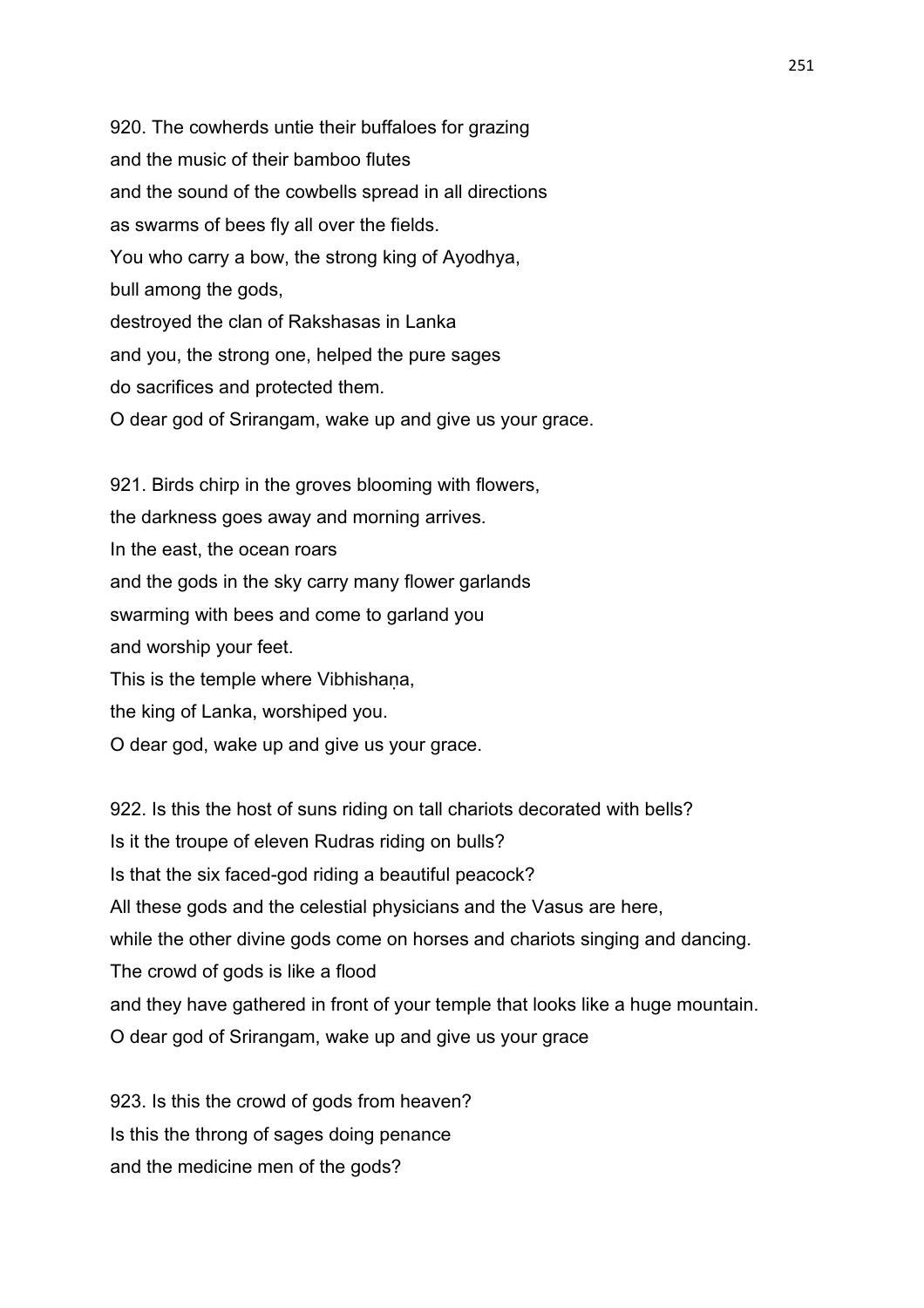Is that Indra coming on his elephant Airāvata? In front of your temple, Gandharvas, Vidyadharas and Apsarases are all gathered together to worship you and it seems as if there is no space left in the sky or on the earth. O dear god of Srirangam, wake up and give us your grace.

924. Some gods in the sky arrive with fragrances, some carry huge pots of treasure and shining mirrors and come to give them to you. Good sages bring things suitable for you to wear and Nārada comes with his Thumburu veena to play music. The sun god rises, spreading his bright light and darkness disappears from the sky. O dear god of Srirangam, wake up and give us your grace.

925. Faultless small drums, cymbals, yāzhs, flutes and big drums play music everywhere. Kinnaras, Garuḍas, Gandarvas and others sing. The sages, the gods in the sky, Saranars, Yaksas, and Siddhas are all fascinated by the music and come to worship your divine feet. O dear god of Srirangam, wake up and give us your grace.

926. Are these fragrant blooming lotuses? Is this the sun god rising over the roaring ocean? You are the god of Srirangam surrounded by a river where curly-haired women with waists as small as tudi drums bathe, squeeze their clothes, and come out of the water to dress. I am Thondaradippodi, your poor devotee. I brought thulasi garlands in baskets to decorate your body. I am your slave. Give me your grace.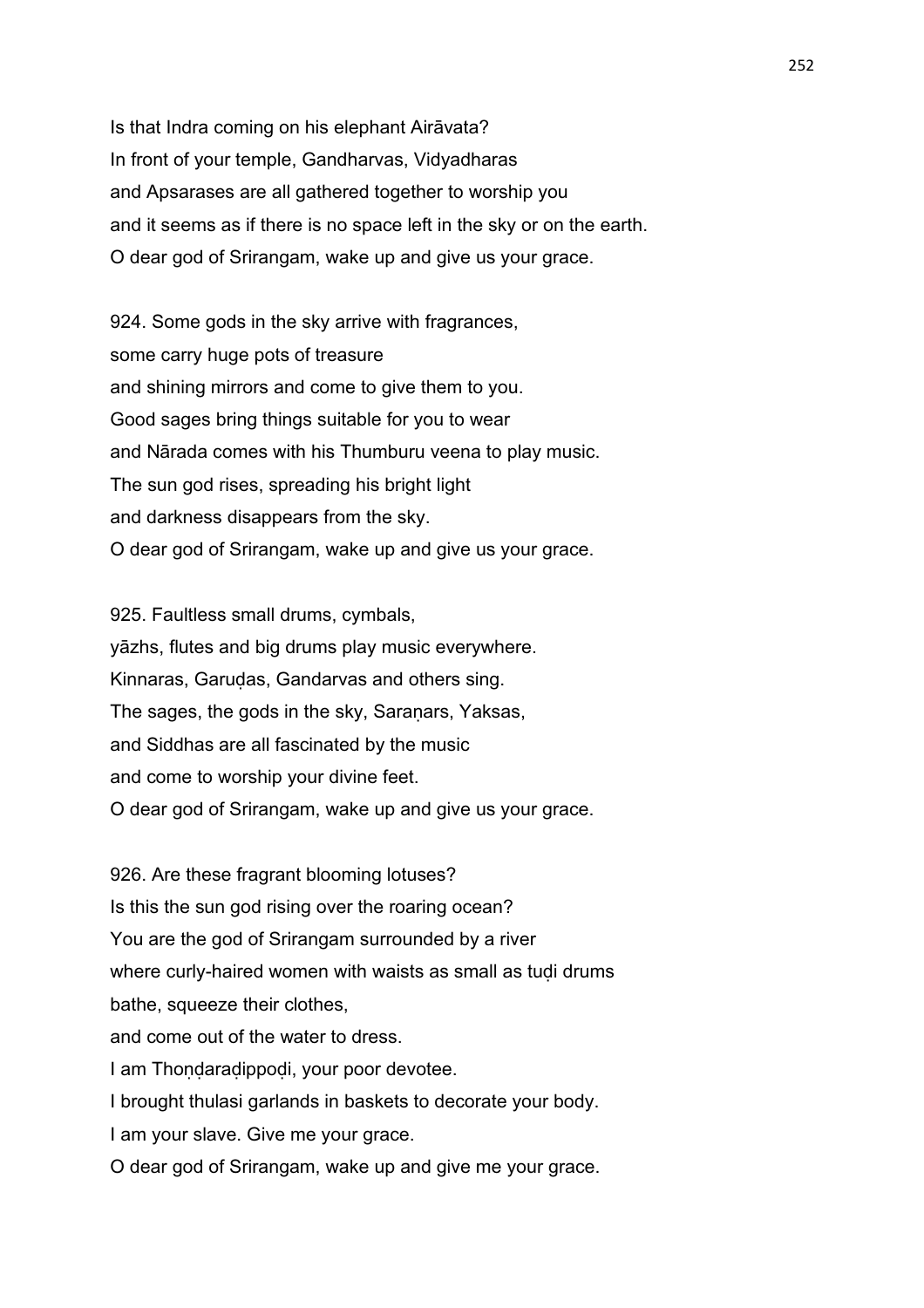## Amalan Aadipirān. - Thiruppāṇāzhvār (927-936)

927. He, the faultless one, the king of the gods in the sky who gives us his grace and makes us his devotees, is pure, the lord of the Thiruvenkaṭam hills surrounded with fragrant groves. He is the god of justice in the sky, and the dear one of Srirangam surrounded by tall walls. His lotus feet came and entered my sight.

-----------------

928. He is pleasant and joyful measured the world, growing so tall that his crown touched the sky, and as Rāma of the Kakutstha dynasty he killed the Rakshasas with his cruel arrows. My thoughts are immersed in the red garment that adorns the waist of the god of Srirangam surrounded by fragrant groves.

929. Female monkeys jump everywhere in the Thiruvenkaṭam hills in the north where the gods in the sky come to worship the lord resting on the snake bed. He wears a red garment with the color of the evening sky and above that is Nānmuhan whom he created. His beauty is this devotee's life.

930. The ocean-colored god shot sharp arrows, conquering and killing the ten-headed Ravana, king of Lanka surrounded by high walls on all four sides. The beautiful ornament tied on the divine waist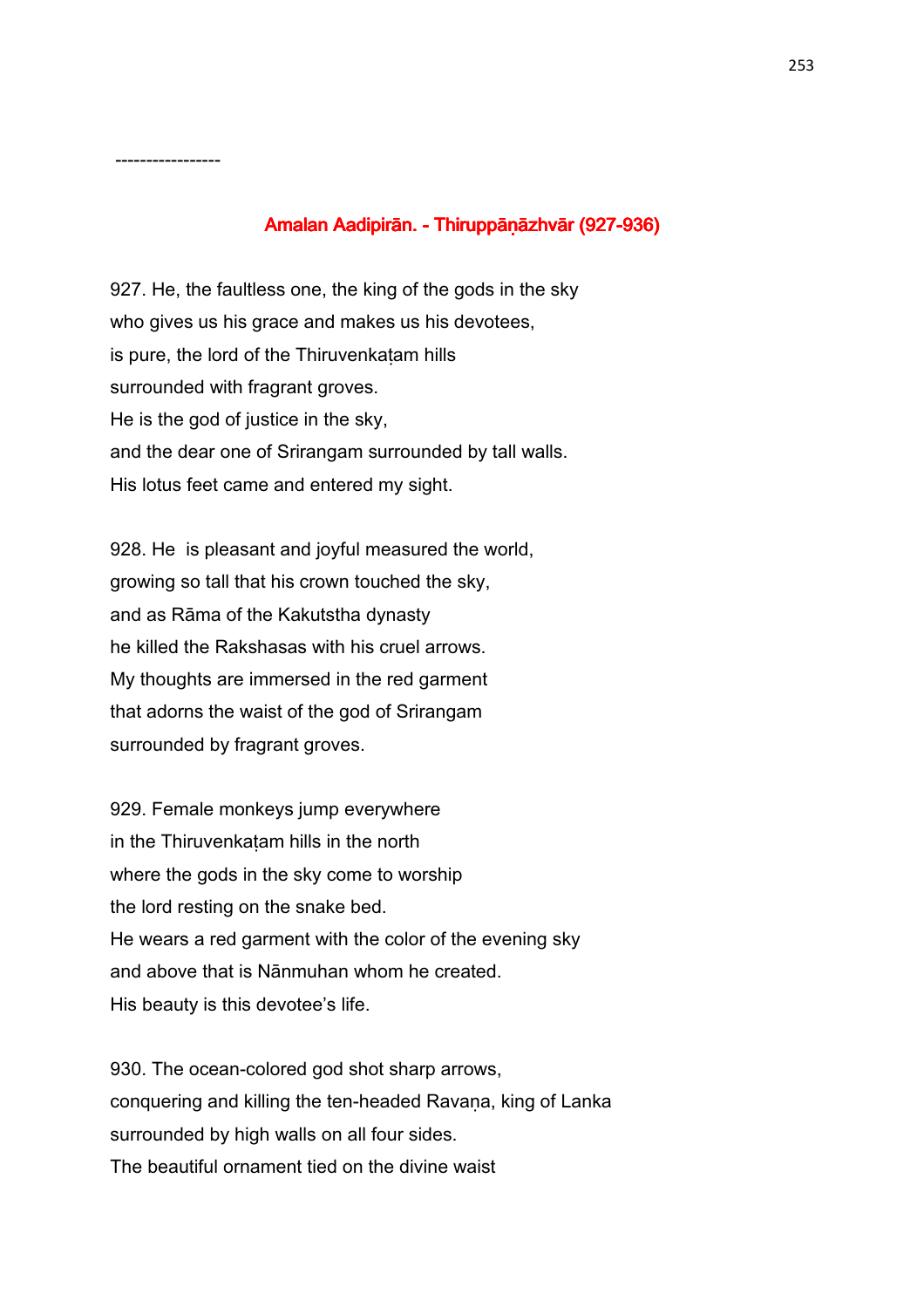of the god of Srirangam where bees that drink honey sing and beautiful peacocks dance entered my heart and stayed there.

931. Making me his dear devotee and entering my heart. He removed all the bad karma that has burdened me all my life. I don't know what hard penance I could have done for this to happen. The ornamented divine chest of the god of Srirangam made me his slave and protects me.

932. Our father, the lord of Srirangam surrounded with groves where bees live removed the suffering of Shiva whose matted hair holds the crescent moon. See, he swallowed all the earth, the sky and the seven mountains and he gives his grace to me.

933. He holds a curving conch in one hand and a fire-like discus in the other. He, resting on a snake bed, the god of beautiful Srirangam has a body is like a tall mountain and long hair adorned with a fragrant Thulasi garland. The red mouth of that Māyanār has stolen my heart.

934. He, the ancient god of the gods in the sky, came as a man-lion and split open the body of Hiranyan. The large, red-lined divine eyes on his dark face, shining and touching his ears, make me crazy.

935. He slept on a banyan leaf when he was a baby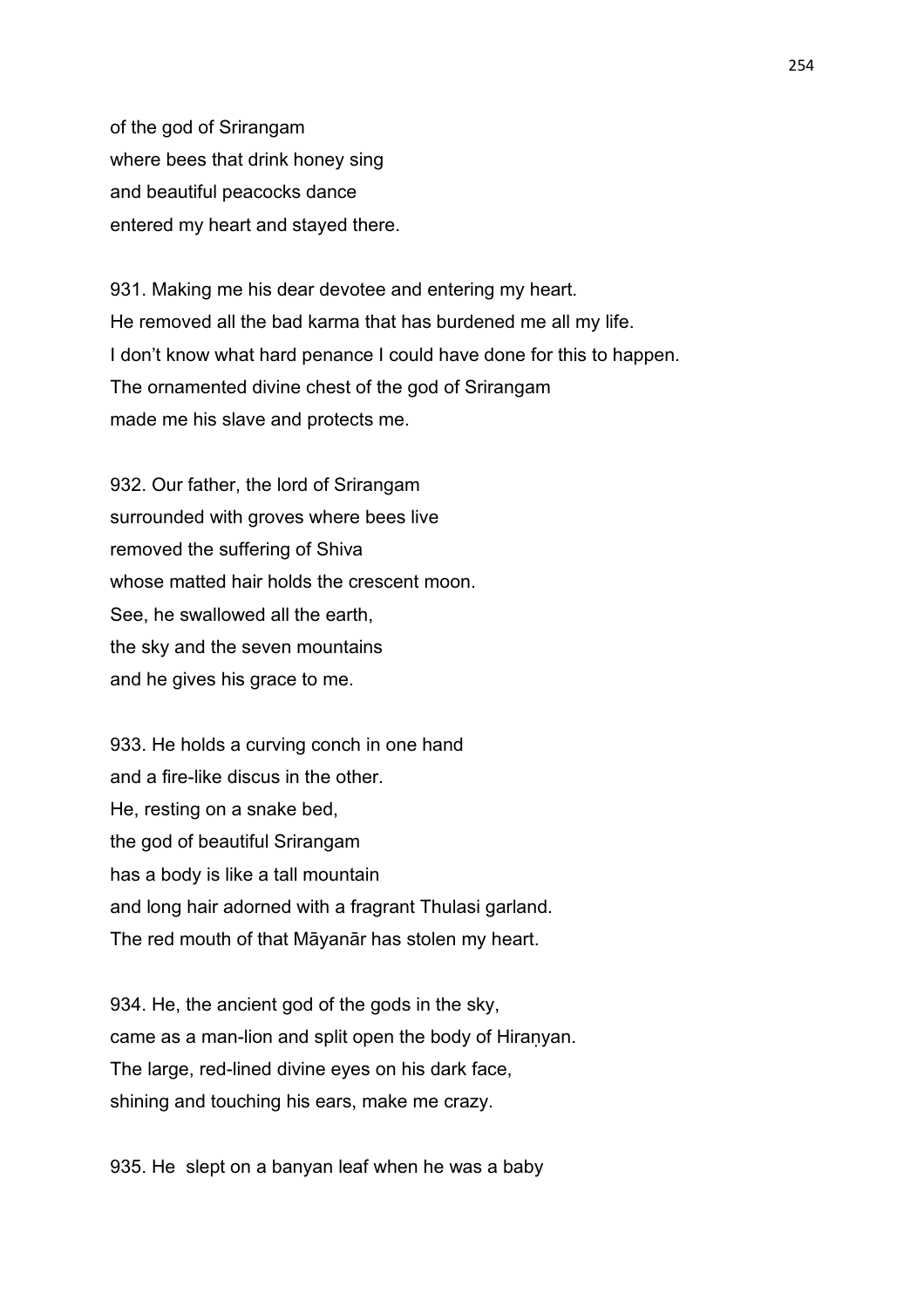swallowed all the seven worlds, and rests on a snake bed in Srirangam. His dark body, endlessly beautiful, is adorned with pearl garlands and precious, lovely diamond chains. Oh, his blue body has stolen my heart!

936. He, the cowherd, who has the color of a cloud and a mouth is filled with butterhas stolen my heart. Rangan, the beautiful one, is the king of the gods in the sky. Once they have seen him who is as sweet as nectar, my eyes do not wish to see anything else.

-------------------

## Kaṇṇiṇuṭchiṛuthāmbu. Madhurakavi Azhvar (937-947)

937. I praise the god, the divine Māyan, my father, who was tied by Yashoda with a small rope. If I approach the place where the Nambi of south Kuruhur stays and say his name, nectar will spring from my tongue.

938. I praise him with my tongue and relish it. I yearn for the golden feet of Nambi of Thirukkuruhur and I know no other god but Nambi of Thirukuruhur. I wander and sing sweet songs about him.

939. Even if I have to wander all over, I will go to rich Thirukkuruhur and see the dark, beautiful form of the divine god. If I go there and become a devotee of Nambi that will be the most wonderful thing I could ever have.

940. The excellent, orthodox Vediyars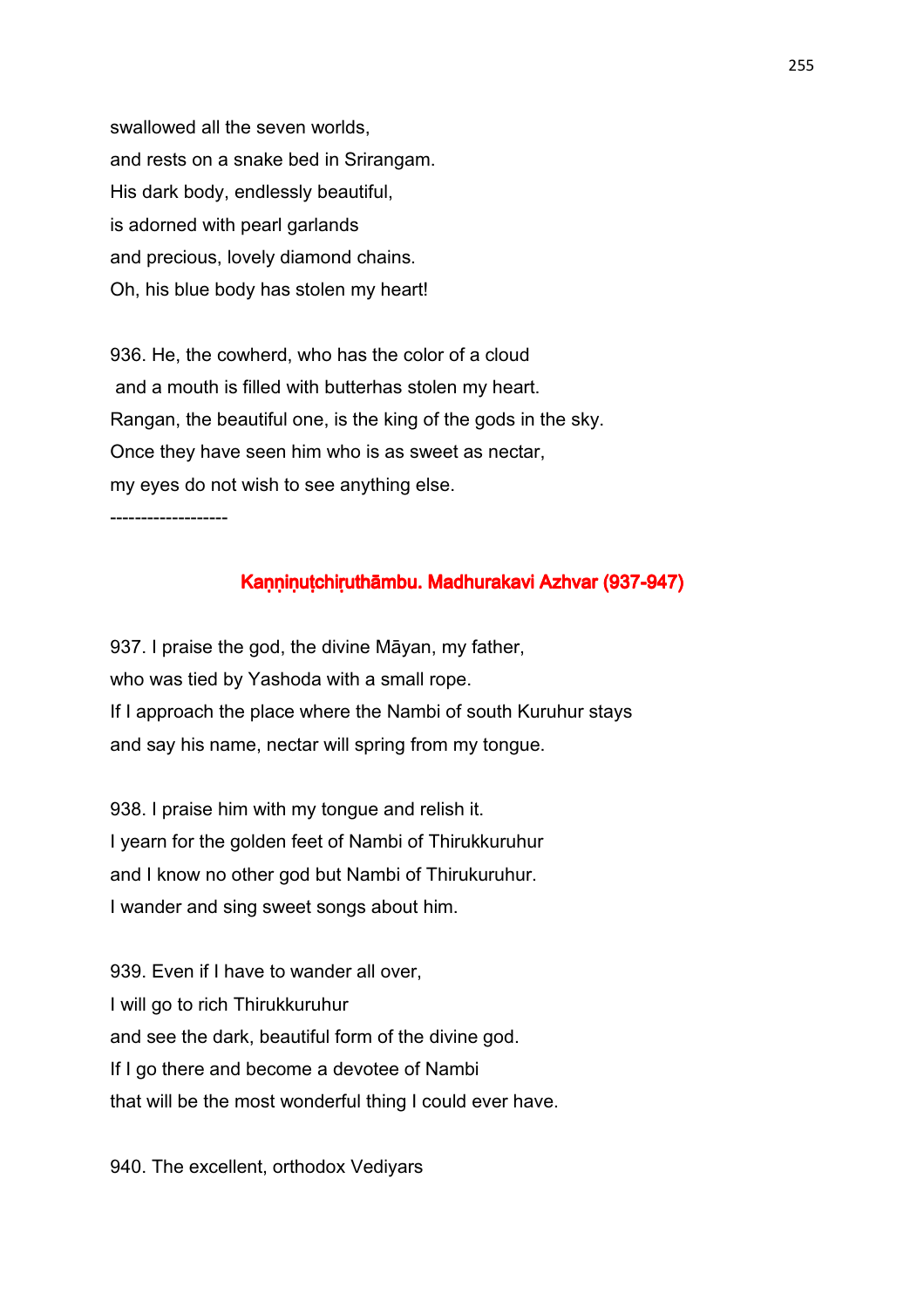skilled in the four Vedas do not think I am a good person, but Sadagopan Nambi accepts me and he is my mother, my chief and my ruler.

941. Before, I believed in the wealth of others and beautiful women, but today I have become a friend and devotee of Nambi of Thirukkuruhur, filled with pure golden palaces, and I dance there.

942. My dear god gave his grace so I could praise his fame from today for the next seven births. Nambi of Thirukkuruhur, filled with hills that look like large palaces, will not disgrace me.

943. My chief Māṛan the son of Kāri accepted me and made my bad karma go away. I will tell the people of all the eight directions of the grace I have received from Sadagopan, the wonderful Tamil poet.

944. He sang a thousand sweet Tamil pāsurams through the grace of god and described the meaning of the divine Vedas so that his devotees praise the blessings that he received from the god. His giving his blessing is the best thing in the world.

945. He described the meaning of the Vedas that the best Vediyars know and recite.